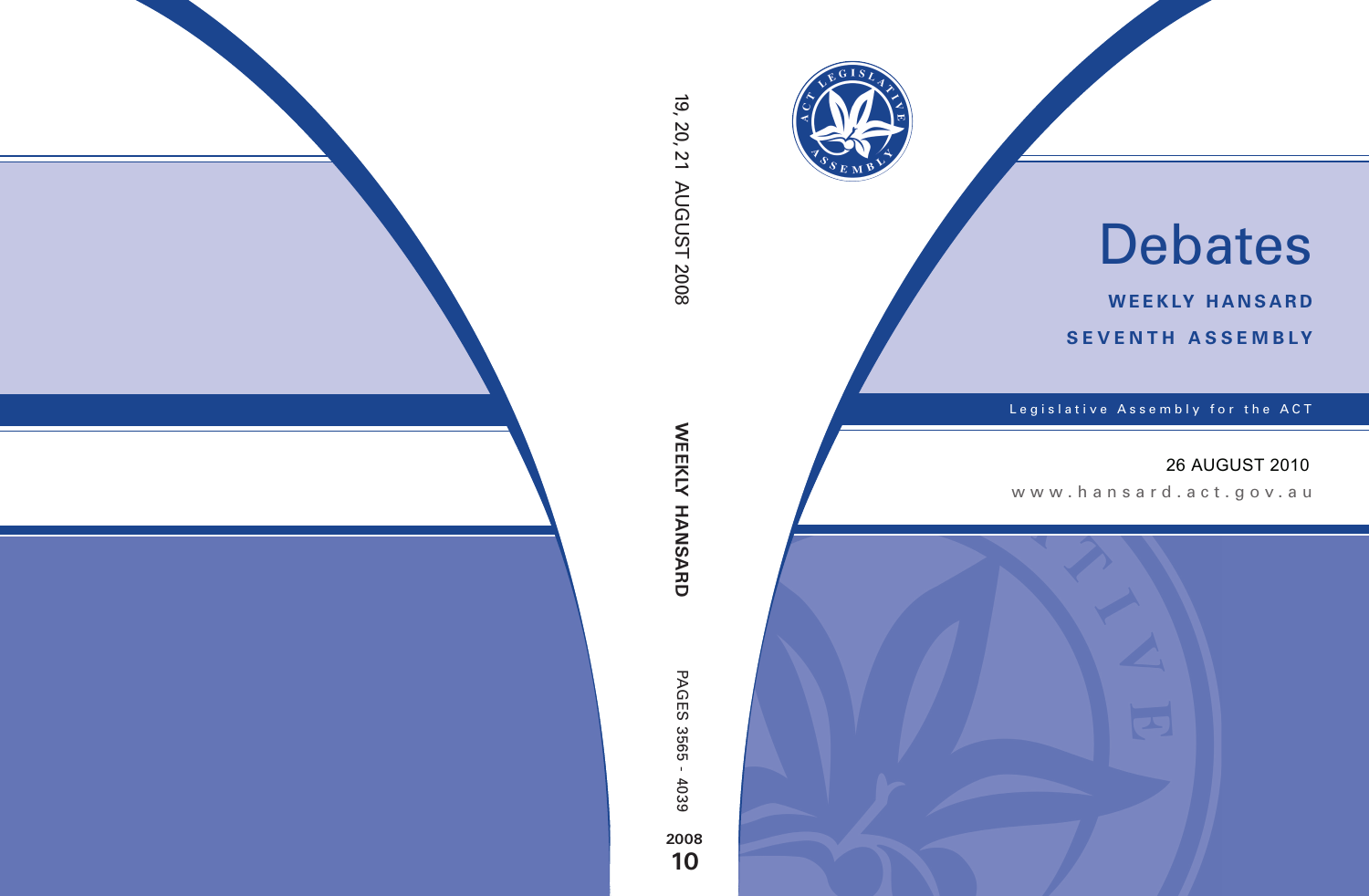# **[Thursday, 26 August 2010](#page-3-0)**

| Planning, Public Works and Territory and Municipal Services-                |      |  |  |
|-----------------------------------------------------------------------------|------|--|--|
|                                                                             |      |  |  |
|                                                                             |      |  |  |
| Justice and Community Safety Legislation Amendment Bill 2010 (No 3)  4026   |      |  |  |
|                                                                             |      |  |  |
| Planning and Development (Public Notification) Amendment Bill 20104033      |      |  |  |
| Working with Vulnerable People (Background Checking) Bill 20104036          |      |  |  |
|                                                                             |      |  |  |
|                                                                             |      |  |  |
|                                                                             |      |  |  |
| Questions without notice:                                                   |      |  |  |
|                                                                             |      |  |  |
|                                                                             |      |  |  |
|                                                                             |      |  |  |
|                                                                             |      |  |  |
|                                                                             |      |  |  |
|                                                                             |      |  |  |
|                                                                             |      |  |  |
|                                                                             |      |  |  |
|                                                                             |      |  |  |
|                                                                             |      |  |  |
| Alexander Maconochie Centre—community organisations4061                     |      |  |  |
|                                                                             |      |  |  |
|                                                                             |      |  |  |
|                                                                             |      |  |  |
| Supplementary answer to question without notice:                            |      |  |  |
|                                                                             |      |  |  |
|                                                                             |      |  |  |
|                                                                             |      |  |  |
|                                                                             |      |  |  |
| Childcare—affordability and accessibility (Matter of public importance)4069 |      |  |  |
|                                                                             | 4084 |  |  |
|                                                                             |      |  |  |
| Adjournment:                                                                |      |  |  |
|                                                                             |      |  |  |
|                                                                             |      |  |  |
|                                                                             |      |  |  |
| Schedules of amendments:                                                    |      |  |  |
|                                                                             |      |  |  |
|                                                                             |      |  |  |
|                                                                             |      |  |  |
|                                                                             |      |  |  |
| Answers to questions:                                                       |      |  |  |
| Building the education revolution—economic impact (Question No 889)4147     |      |  |  |
|                                                                             |      |  |  |
|                                                                             |      |  |  |
|                                                                             |      |  |  |
|                                                                             |      |  |  |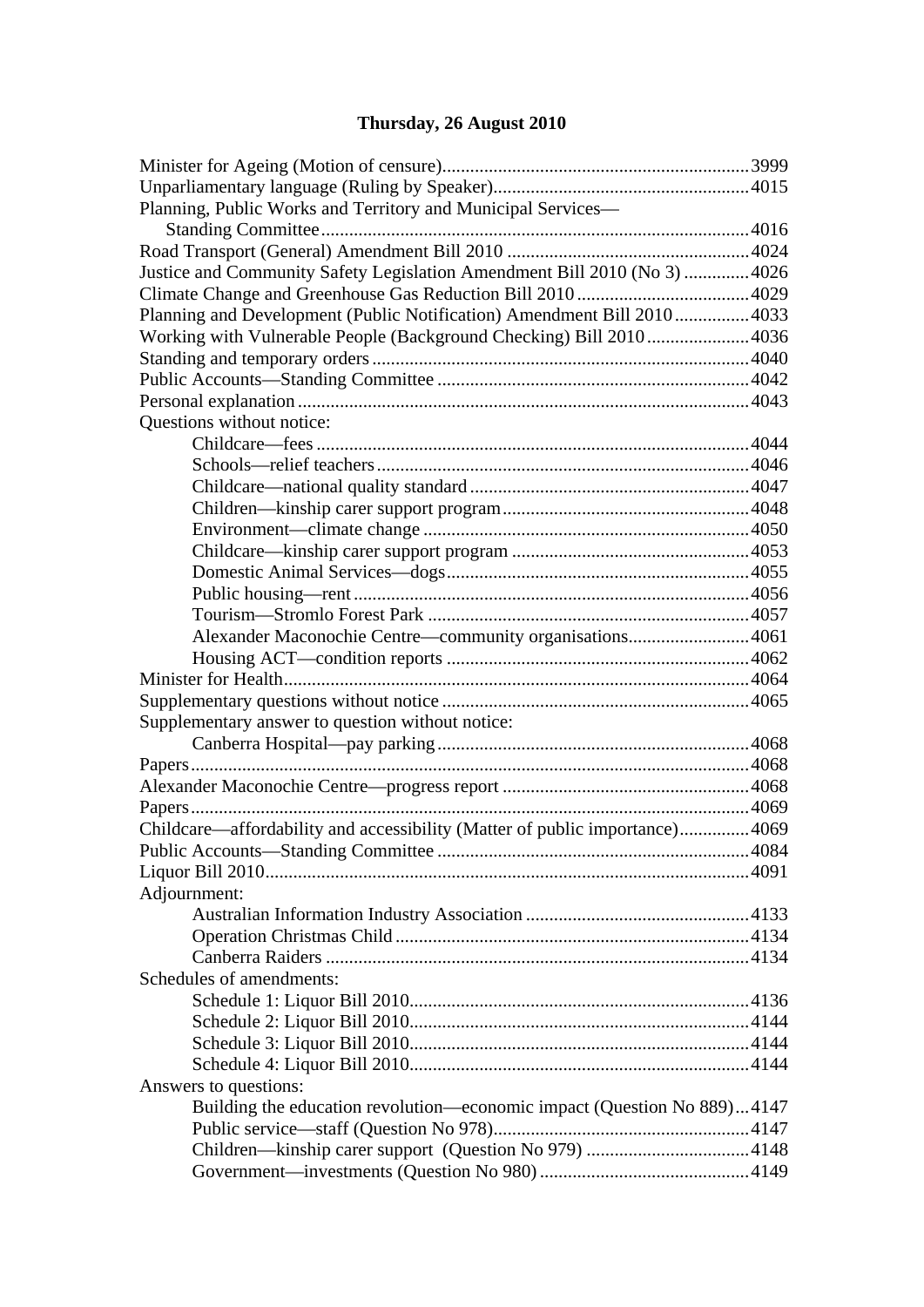| ACTION bus service—bicycle racks (Question No 1036) 4158             |  |
|----------------------------------------------------------------------|--|
| Questions without notice taken on notice:                            |  |
|                                                                      |  |
| Children—national foster care standards—Thursday, 19 August 20104159 |  |
|                                                                      |  |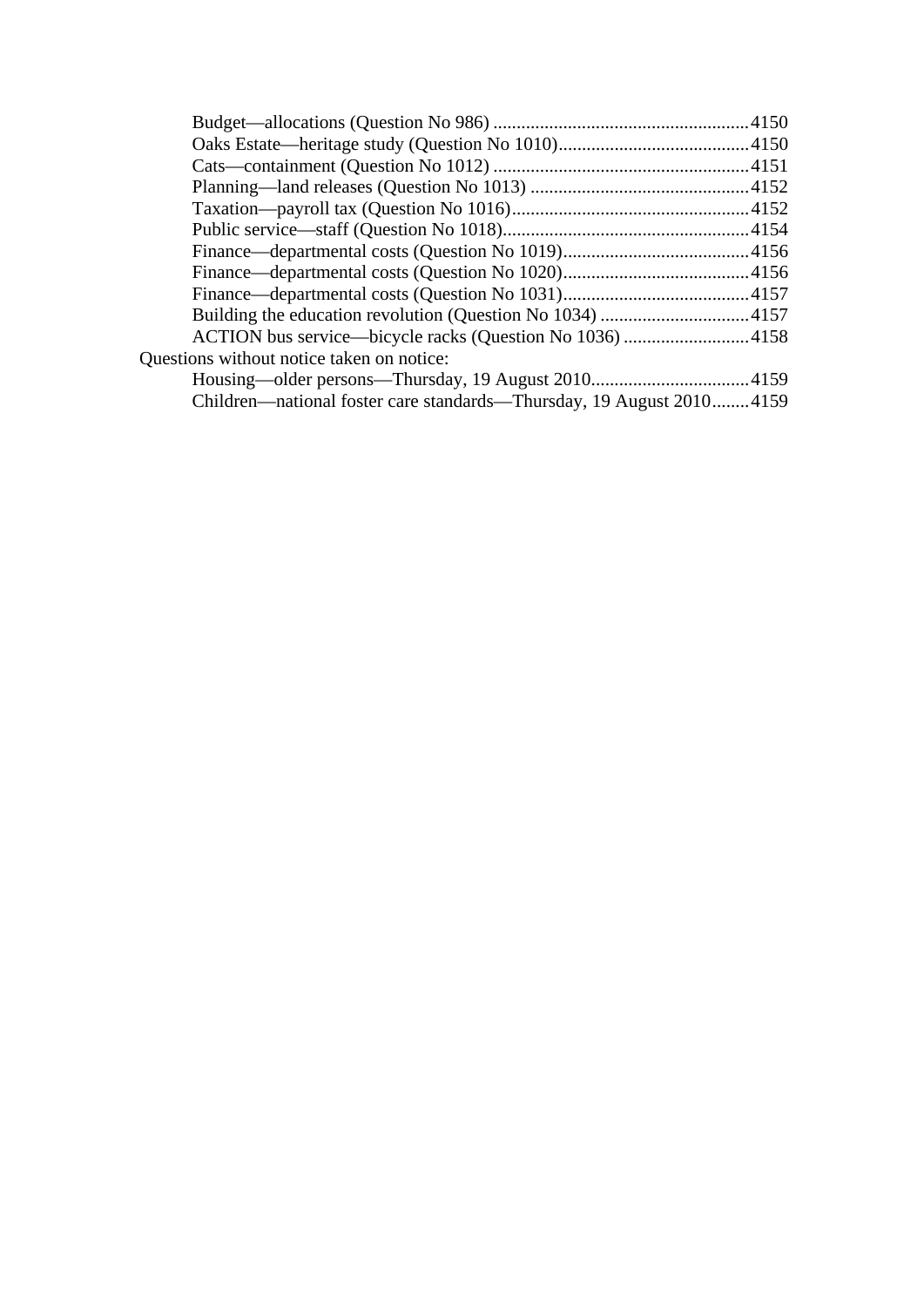# <span id="page-3-0"></span>**Thursday, 26 August 2010**

**MR SPEAKER** (Mr Rattenbury) took the chair at 10 am and asked members to stand in silence and pray or reflect on their responsibilities to the people of the Australian Capital Territory.

## <span id="page-3-1"></span>**Minister for Ageing Motion of censure**

**MR COE** (Ginninderra) (10.01): I seek leave to move a motion of censure.

**MR SPEAKER**: Yes, Mr Coe. Has that motion been circulated?

**MR COE**: No.

Leave granted.

**MR COE**: It is with disappointment that I rise today to move a motion of censure on Ms Burch. I think Ms Burch's conduct over the last week has been particularly disappointing and extremely unprofessional. I will give some background as to why we are moving this disappointing motion today. We on this side of the chamber have no pride or no pleasure in moving such motions, but we feel it is important to make sure that we do not allow such a precedent to occur in this place. On 19 August, Ms Burch responded to a question from Ms Porter. The question was with regard to housing for older persons. This is the question that Ms Porter asked:

My question is to the Minister for Ageing. Can the minister inform the Assembly about the progress in the development of the stimulus funded older persons' accommodation?

Ms Burch went on to answer that question in some detail. In fact, the question was prearranged, as was, of course, the answer. Ms Burch had a written answer to that question which Ms Porter asked. The text that Ms Burch read included:

The first site in Macquarie, with some 13 homes, is completed and is currently being allocated.

**Mr Corbell**: On a point of order, Mr Speaker, the censure motion is yet to be tabled in this place. I have not yet seen the terms of the motion. I do not know whether any advice was given to the minister of an intention to move this censure motion, but we are yet to even see the terms of the censure. Until we see the terms of the censure it is very unreasonable to ask members to prepare for this debate.

**Ms Burch**: Mr Speaker—

**MR SPEAKER**: Is this a point of order, Ms Burch? You cannot enter the substantive debate just now. Stop the clocks, thank you. Mr Corbell, there is no point of order under the standing orders. Nonetheless, I think it is poor form in this chamber to move a motion without circulating it at least in advance.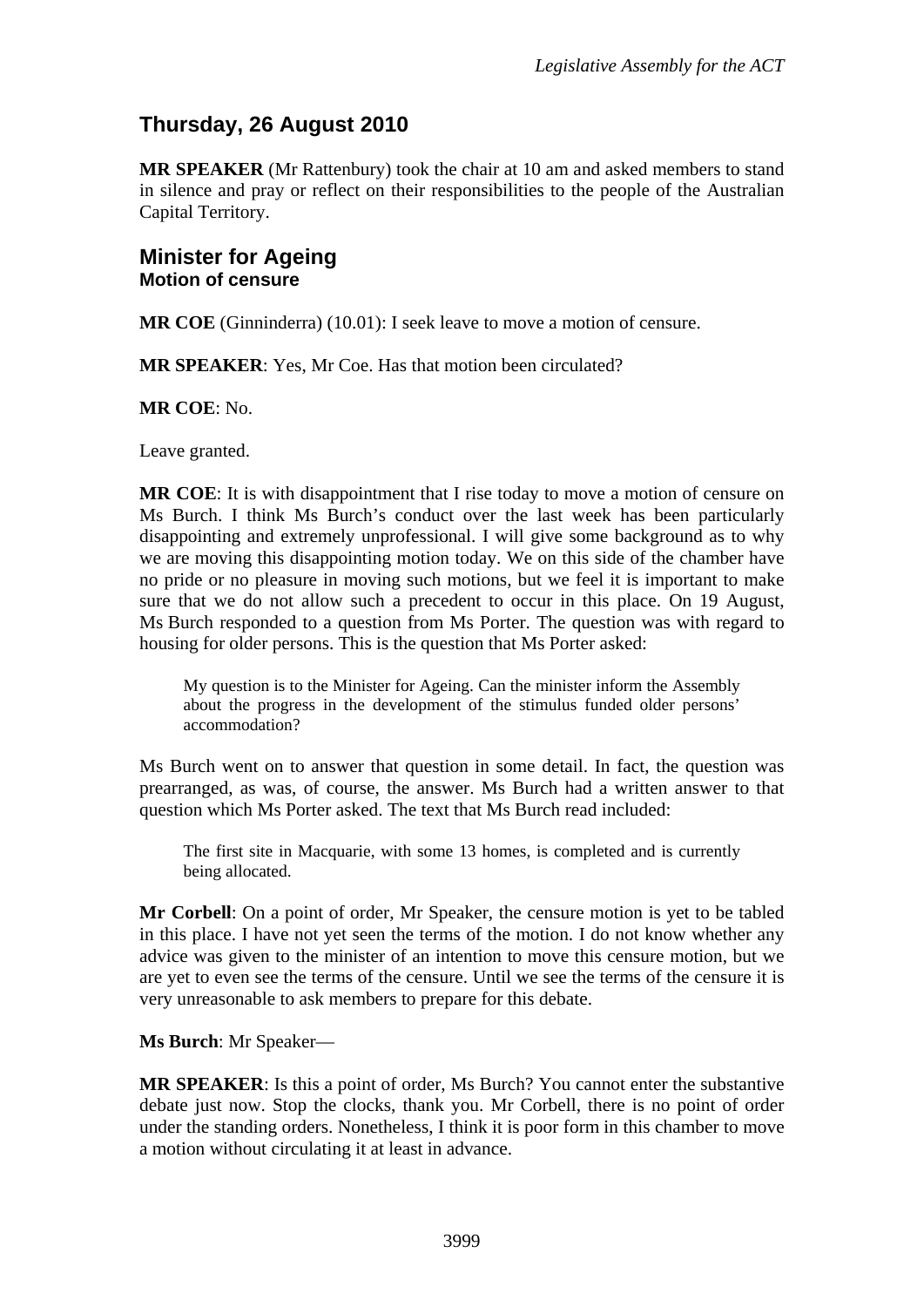I think, Mr Coe, there must surely have been enough time before 10 am. This is the second time I have had to make the observation in this sitting fortnight about motions being circulated that were not available to members. I expect members to be more courteous in at least having a motion available to the secretariat before they move it. Mr Coe, I have also failed to ask you to move the motion, which was an oversight on my part in the confusion at the beginning. So if I could just ask you to move that motion.

#### **MR COE**: I move:

That this Assembly censure Ms Burch for misleading the Assembly on 19 August 2010 in relation to housing for older persons.

The reason we did not circulate the motion is that I honestly expected Ms Burch to come down here and correct the record, as she has had an opportunity to do each day this week. On 19 August I asked the question of Ms Burch, which was obviously wrong. I asked a supplementary question in that very debate to clarify that:

Minister, you referred to a couple of developments that have been finished. On what date were they handed over from the developer to Housing ACT and when will the tenants move in?

#### Answer:

The completed homes I refer to were in Macquarie and Curtin.

Not only that—this minister was so arrogant that she then had a go at me:

I can get back to you on the exact date on the calendar with a red circle around the handover …

That red circle around the handover is not yet known because it is going to be in October some time. They are not completed at all. They are not completed homes, as she suggested. I asked that she take it on notice. Indeed, I interjected that. I even wrote to her chief of staff to clarify it. She then wrote back—it was dated 19 August but was received by my office on 24 August:

I would like to confirm that the homes in Macquarie and Curtin will be tenanted from October this year.

It is envisaged that construction will be completed by the end of September …

She had a written response to Ms Porter's question, in which she said they were completed, and then she came back and said, "I would like to confirm that it will be October this year and they will be finished in September." The arrogance that Ms Burch demonstrates is astounding and really quite unjustified given her performance in this place since being elected, especially over the last year since becoming a minister.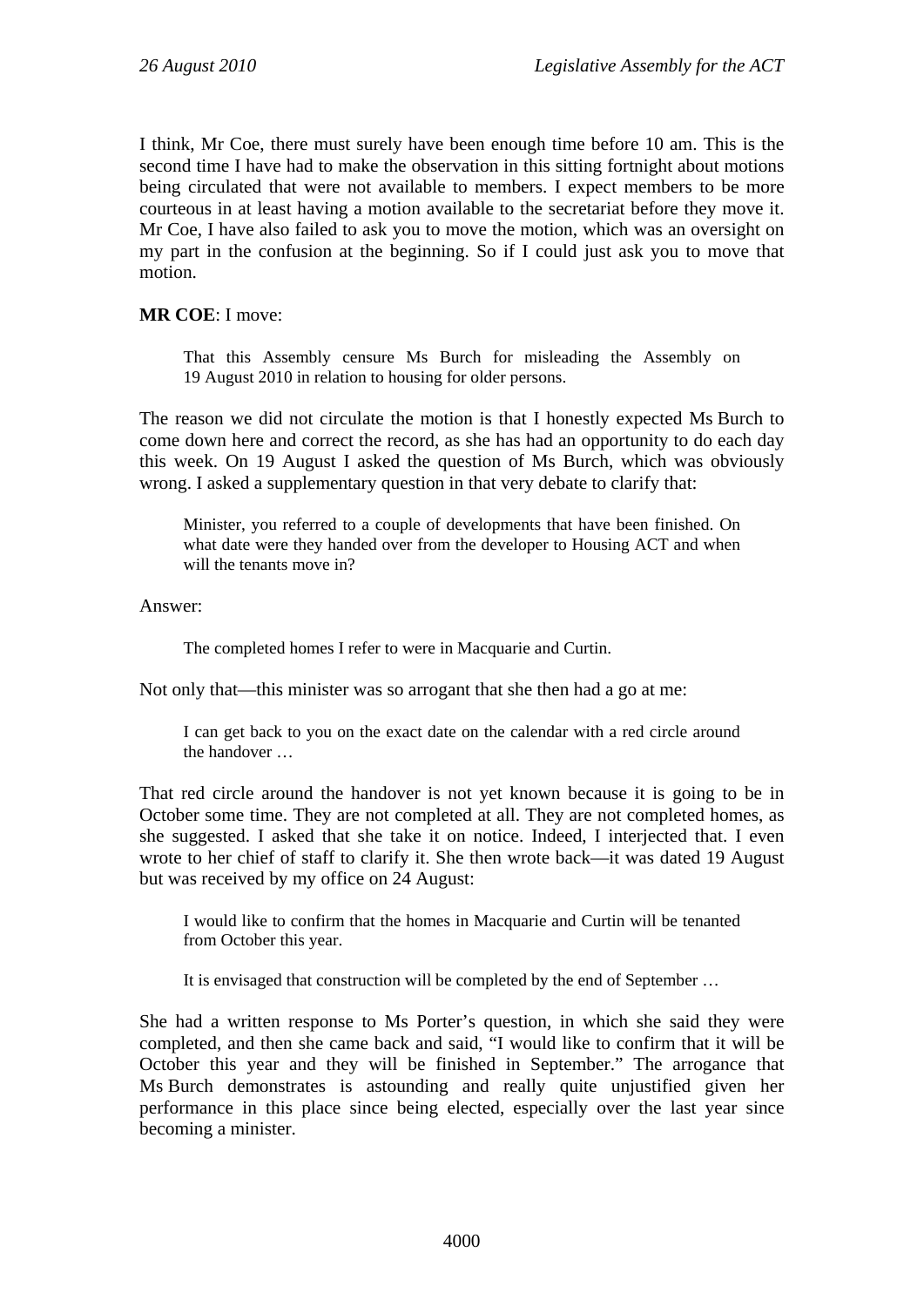I came into this place and did the right thing on Tuesday, 24 August when I gave her an opportunity, a very simple opportunity. I think that any other minister would have corrected the record. Instead, she went on the attack again. She desperately tried to demonstrate confidence. Because her confidence got such a battering at the start of her ministerial career, she is now going overboard trying to demonstrate confidence. But I am afraid the confidence is totally unfounded, Ms Burch.

She even said that anybody who drives by the units will know that they are not completed. If that is the case, why did you not correct the record? Why did you mislead the Assembly last week? Why have you not corrected the record in the three sitting days you have had to do so? It is extremely disappointing but extremely indicative of the disrespect you show this place, the disrespect you show your department, the disrespect you show your staff and the disrespect you show other ministers and the Australian Labor Party.

The arrogance she attempts to display, the confidence she attempts to display, are unjustified and unwarranted. We all know the Joy Burch story. We all know her story about being a minister in this place. She was an uninspiring backbencher who was promoted to the frontbench through a process of elimination and it went straight to her head. It went straight to her head that she was suddenly a minister in the Australian Capital Territory. Who would have thought two years ago, in 2008, that this person would be a minister of the ACT? Who would have thought it? Yet she is a minister here.

If you are going to be a minister in this place, you would think that you would take it very seriously. You would take on the responsibility and you would treat it with the respect it so desperately deserves. Instead, the overconfidence was apparent on day one. She thought that because she was a minister she was the bee's knees. I am afraid she is not and her record indeed demonstrates that. It is extremely disappointing and it is extremely disappointing for all the stakeholders in the territory. She thought she was being fast-tracked to be Chief Minister when she became a minister. Who knows? Maybe she could be in the Lodge in a few years time.

It became apparent to everyone in this place that she did not have the answers to the questions which we posed to her early on in her ministry. Rather than get on top of her briefs, rather than read up and get on top of things, she kept on going as she was. I think it is quite interesting because her staff, or Mr Stanhope, must have told her that the strategy was to take the questions on notice—"Take everything on notice." "Why?" "Because that is going to be lower risk than your answering them. Even though you are going to cop a bit of flak for not answering any of the questions in this place, it will still be lower risk than you actually trying to answer them." It was lower risk for her to cop flak for not answering than it was for her to be let loose.

In addition to that, we have heard of many other blunders. She told the WIN journalist that she had not read the report she had just launched. She then arrogantly said, "Well, cut that," expecting that the WIN journalist would just bow to her demands. She still, of course, has animosity towards WIN TV, even though they were simply doing their job. She is a poor man's Andrew Barr, who is the poor man's Jon Stanhope, who is no idol that anyone should be looking up to.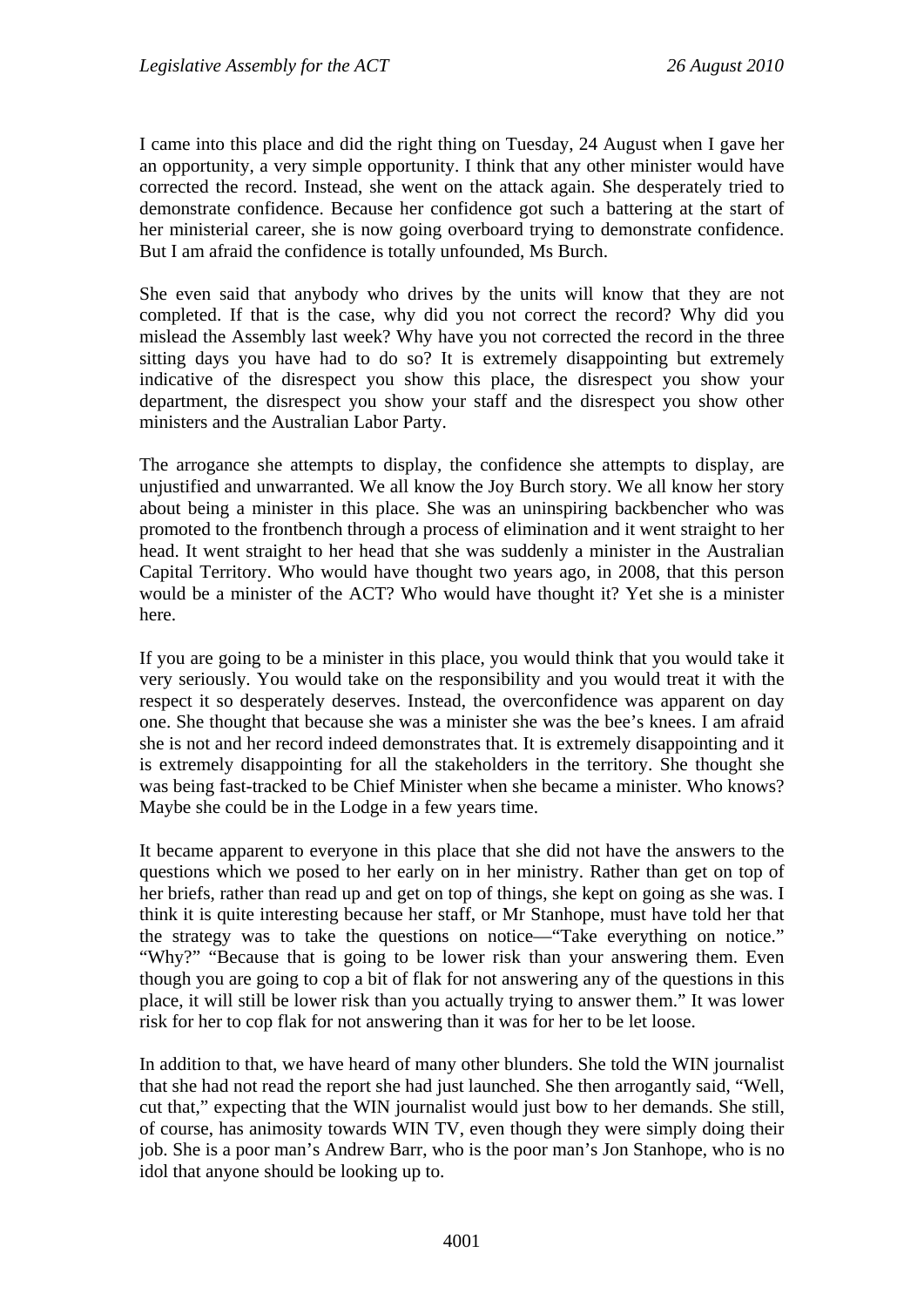One day one of her staff, or Mr Stanhope even, must have told her—and I imagine it was early this year or just before Christmas—"You've got to pick up your act. You've got to start reading your briefs. You've got to start getting on top of things." And, to her credit, nobody knows that ministerial folder like she does. She is totally across it. She can turn to the page of any issue extremely quickly. But we want a minister who actually has judgement and who actually assesses the situation. We do not just want someone who reads out dot points. We might as well get a computer to do that because it would do a better job. We want a minister who casts judgement on situations and makes informed decisions.

There is a pattern of behaviour here, whether it is not answering questions, whether it is not reading reports, whether it is not correcting the records on simple issues, whether it is bullying or whether it is mishandling situations like the Flynn school or the Gumnut childcare centre. Even people in the ALP and the ministry are disappointed about how this minister is handling herself.

I gave her opportunities to correct the record and it is indeed disappointing that she has not taken them up. I told her on Tuesday that I did not think she had adequately corrected the record. She could have corrected the record there and then. Instead, she arrogantly told me that it was pretty much my fault—it was my fault. Then yesterday nothing happened in this place. She had the opportunity to clarify the record. She did not do so. So yesterday afternoon we sent a letter to Ms Burch:

After reviewing the clarification by you in writing and your statement in the Chamber on the  $24<sup>th</sup>$  of August in relation to the completion of older person's accommodation, the Opposition considers that you have still not sufficiently corrected the statements you originally made in the Chamber on the  $19<sup>th</sup>$  of August.

I sent her this letter yesterday afternoon. She got this in her inbox at about 4 or 4.30. The Assembly did not rise until 9.30. This was delivered at 4.30 yesterday afternoon. She had the opportunity. I asked her to withdraw, without qualification, as the first item of business on 26 August. She has had plenty of time to correct the record. It is extremely disappointing that she has not done so.

The contempt that she shows this place—the disrespect she shows her colleagues and all members of this place—is extremely disappointing and indicative of how she treats her role as a minister in this place. I think it is important that Ms Burch steps up, that she does not put on this show of arrogance because she wants to look like a strong leader. It is more important that she actually corrects the record.

The only time ministers from this government correct the record is when we put pressure on them to do so. There is no commitment from these ministers to stand up for integrity and make sure the record is true and accurate. Ms Burch has had the opportunity correct the record. She has not done so. It is for that reason that it is unavoidable that we have had to move this motion of censure.

**MS BURCH** (Brindabella—Minister for Disability, Housing and Community Services, Minister for Children and Young People, Minister for Ageing, Minister for Multicultural Affairs and Minister for Women) (10.15): Just to be clear, the letter from Mr Coe I received when I left the caucus room this morning at quarter to 10. I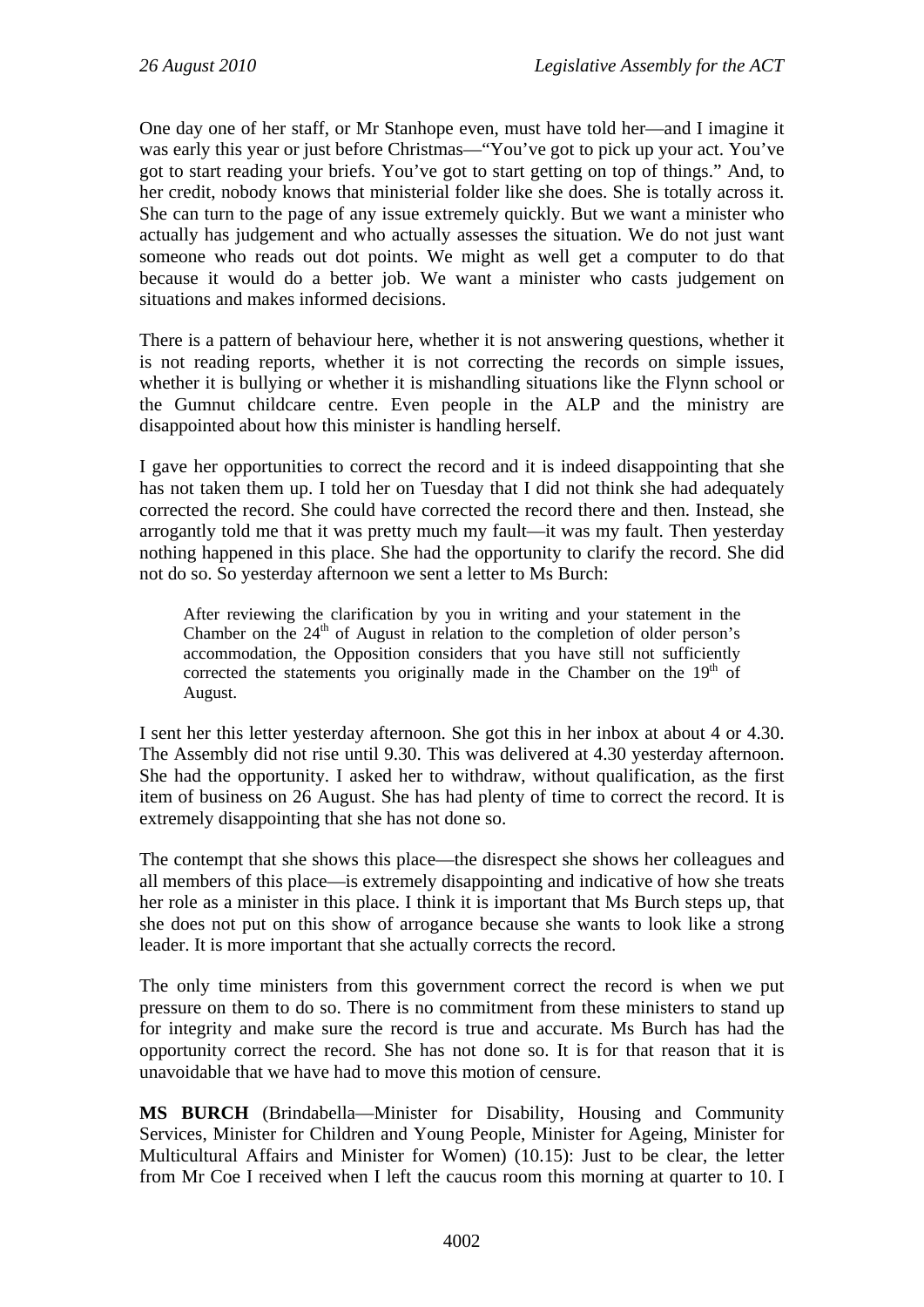was in my office typing a response, which is here with me. I thought I would get it through before the call; I thought that I would have the chance to get to it. I thought those opposite would give me the chance when I walked in the door to seek the call.

Mr Speaker, the Liberals, as we know through Mr Coe, have asked me to correct the record in relation to a question last week on the older persons units. I stand by my earlier comments that I was referring to the assessment process, which is complete. However, to be clear and correct and to avoid further correction—

**Mr Coe**: "They are complete."

**MS BURCH**: I am correcting the record, Mr Coe, if that is what you want me to do. Both the Macquarie and Curtin sites are under construction. For the Macquarie and Curtin sites, the assessment is complete and the allocation process is being progressed. I have corrected the record. I accept that there was confusion and I have made a mistake. I am here to correct the record. I just would have appreciated to have been able to walk into this place and make that statement.

**MR STANHOPE** (Ginninderra—Chief Minister, Minister for Transport, Minister for Territory and Municipal Services, Minister for Business and Economic Development, Minister for Land and Property Services, Minister for Aboriginal and Torres Strait Islander Affairs and Minister for the Arts and Heritage) (10.17): I rise to speak only briefly to this matter. Ms Burch has outlined quite succinctly the sequence of events that occurred this morning. Caucus met until quarter to 10. Ms Burch, upon leaving that, received a copy of a letter that had been delivered this morning. She immediately—she has shown me her response to that particular letter from Mr Coe sat down and typed out a statement, which she has just essentially read to the Assembly, accepting that comments she made in answer to a question have been misconstrued. The interpretation that has been taken of what she said is not what she intended.

We all say things that perhaps are ambiguous or not particularly clear in our expression. Ms Burch has acknowledged that comments that she made in relation to an answer to a question did have the capacity to convey a meaning that she did not intend. She has just clarified that. She would have done that at 10 o'clock, subject to the ringing of the bells, had she received the call first. She did not. Indeed, in retrospect, that is something she may have arranged with your office or with the Clerk, Mr Speaker, before the commencement of proceedings. But, in the context of having been in caucus pursuing business, receiving a letter at quarter to 10, and typing out a statement acknowledging the capacity for her comments to have misled, she has stood and has unambiguously acknowledged that fact.

This censure motion is, I guess, just to complete the record of Liberal Party censures of one a sitting week, and they needed one this week. It was a no-confidence motion last week and it was a censure the sitting week before that. Of course, we cannot get through a sitting week any more without at least a censure or a no-confidence motion. I guess the Liberal Party really had to maintain their quota of censures by finding some spurious reason.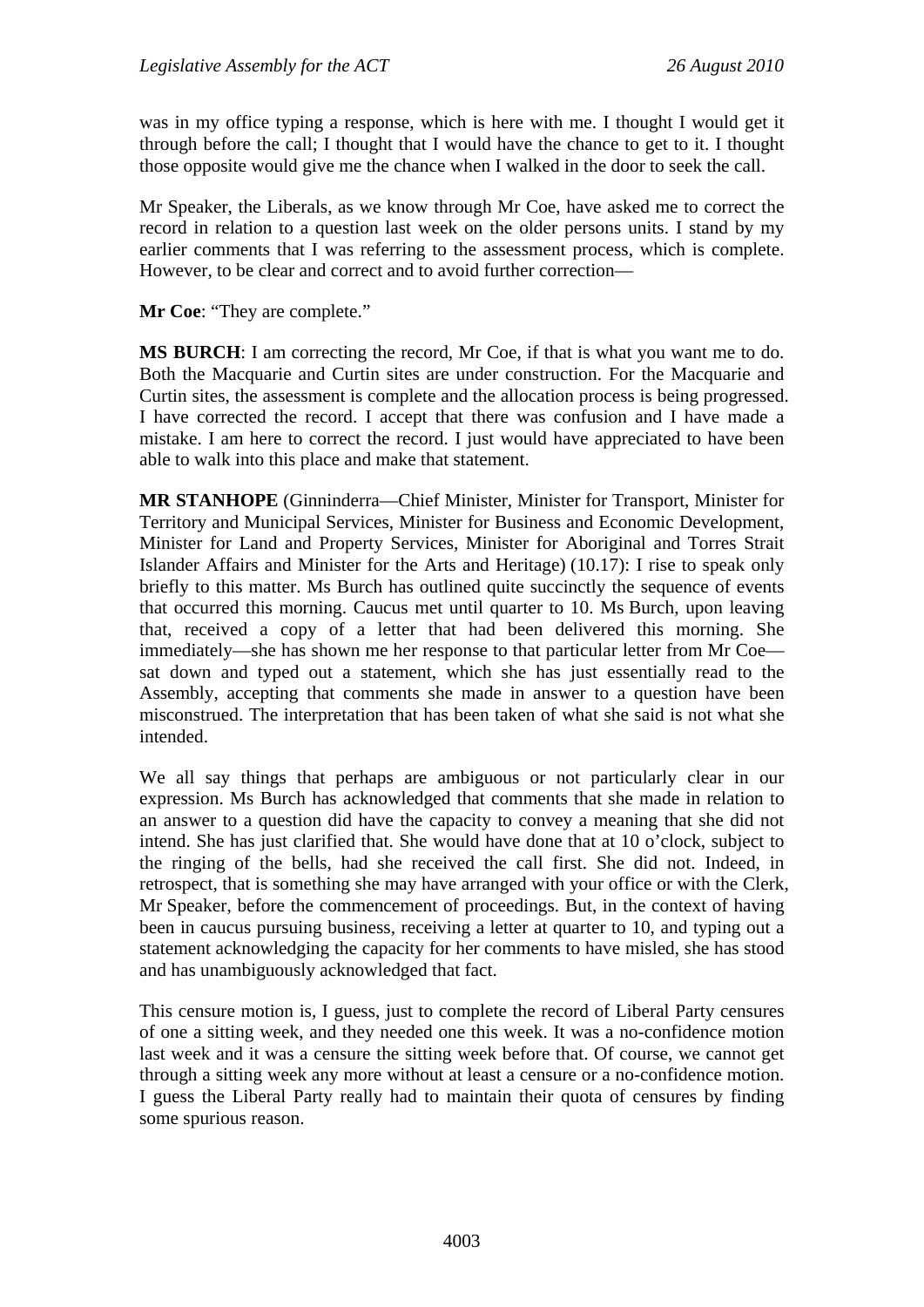But in the context of the comment and the answer that Ms Burch gave and which the Liberal Party complained about, she mentioned that the houses would be handed over in October. She gave a time frame, which actually was open to that interpretation.

**Mr Smyth**: No, it's not. Have you read the *Hansard*?

#### **MR STANHOPE**: Yes. It states:

The first site in Macquarie, with some 13 homes, is completed and is currently being allocated. Applications for the second site … are currently being assessed. The homes will … be handed over from October …

"The homes will be handed over from October." She says she meant to say that the assessments have been completed. She missed out a word in relation to the Macquarie development which she included in relation to Curtin, and you believe that a missing word—which the minister has been quite prepared today to stand and openly admit should have been included for the sake of completeness but was not included—is worthy of a censure on executive members' day. That is just nonsense.

The challenge for Liberal Party in relation to this is for you to think of the number of times that each of you every sitting day stand and make statements that are not exactly or explicitly true in this same way, with one word missing. One word was missing, the word "assessment", and you believe it is worthy of a censure. I would challenge or invite each of you to reflect on comments which you make every day and then stand there and swear that you have not, even yesterday, made statements in this place in speeches and contributions to debate that were 100 per cent true. Because let me tell you now, you have not.

**Mr Coe**: If you bring it to our attention and we know about, then we will do it.

**MR STANHOPE**: So that is the rule? I might just take up and accept that challenge, Mr Coe, in relation to each of you—that you will then willingly subject yourself to an apology or to a censure, and we will decide which. That is a nonsense. That is an absolute nonsense. This matter should never have got to this stage. The minister was quite prepared—

**Mrs Dunne**: Yes, you're right. She should have fixed the record when it was first brought to her attention.

**MR STANHOPE**: This morning the minister had typed out a statement subsequent to a letter which she received at 9.45 this morning. She received the letter at quarter to 10 this morning asking that she make a statement this morning. She agreed to do it, and she typed out a statement to that effect. You did not wait, because you were not interested, actually, in her making the statement. You wanted your weekly censure, which you have just moved.

This censure has absolutely no merit. The minister has done the right and appropriate thing. She has stood and clarified her comments. She accepts that they did have the capacity to mislead or to be misunderstood, and she has now clarified that. This is an absurd waste of this chamber's time.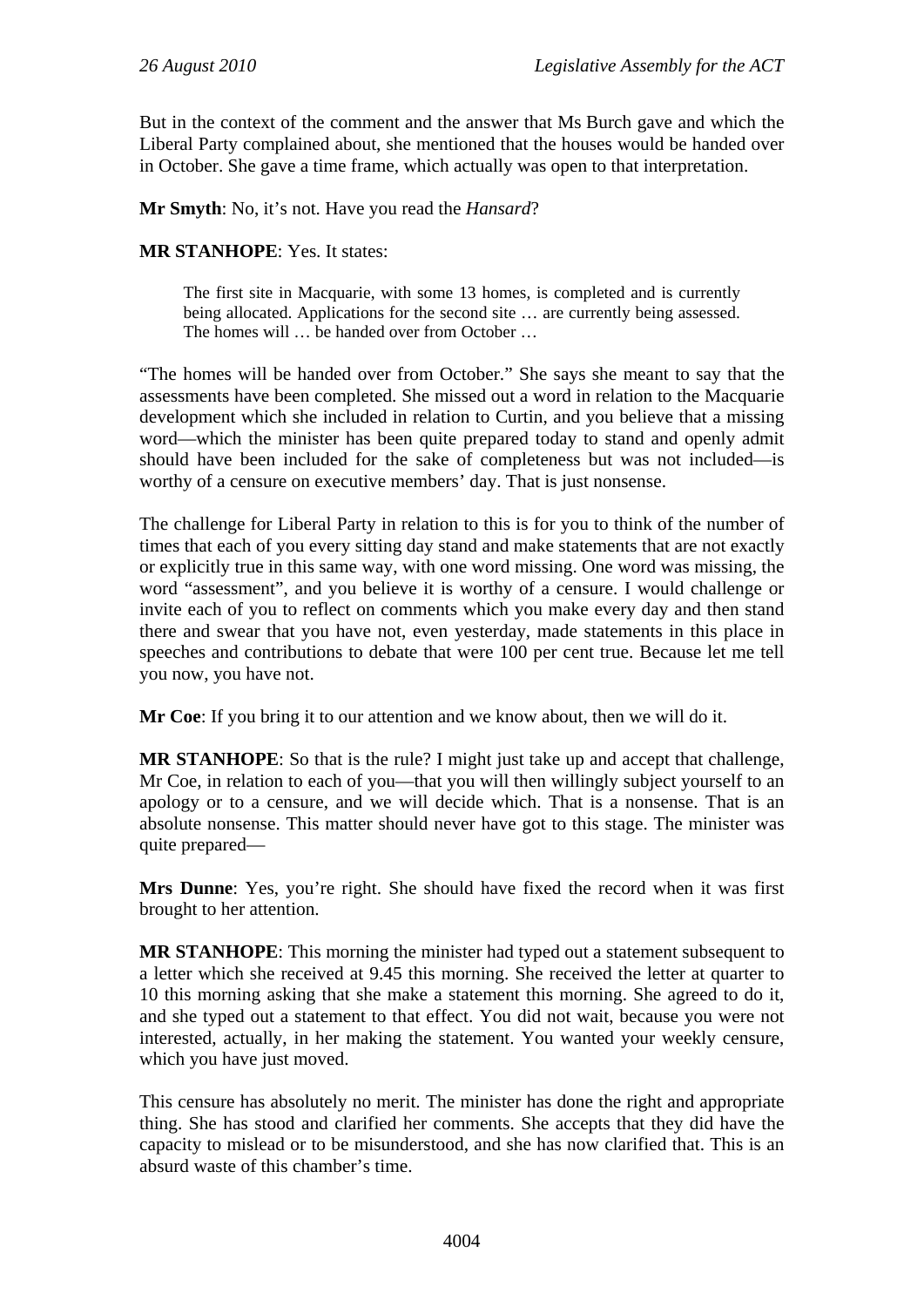**MS BRESNAN** (Brindabella) (10.22): The Greens do accept that Ms Burch has come down and made the apology this morning.

**Mr Coe**: She didn't apologise.

**MS BRESNAN**: She has come down and corrected the record this morning quite clearly with her statement. I do accept Mr Coe's statement that it should have been done much earlier, and it is something which we had discussed with Mr Seselja's office. I do believe that she should have actually come down and corrected the record much earlier. She has come down and done it this morning, so we will not be supporting the censure at this stage.

I will say that it is unfortunate again with the Liberals that we have had a censure circulated at the last minute. We were given every indication that Ms Burch was going to be provided with the letter yesterday, and obviously that did not happen?

**Mr Coe**: She was. They were.

**MS BRESNAN**: Well, that is not the indication that is coming from Ms Burch's office. Again, we are hearing a story from one side and one from the other. It is not helpful at all. We heard Mr Coe come down yesterday and make this statement about what is considered acceptable in the parliament and the view we are giving to the public. I think this incident this morning that we are seeing is a perfect example of why the public is probably losing some faith in the Assembly here in the ACT with this sort of behaviour and the behaviour, frankly, that we saw yesterday from the Liberal Party. I know I am getting off track, but I think it was worth making that statement.

Begrudgingly, Ms Burch has come down and corrected the record. It is something which should have been done sooner. She has come down and done it this morning. She should have been given the time to do that, I do believe. I will make the point that we are seeing the Liberals circulating these censures at the last minute and not actually discussing them fully with other parties in this place which is, I believe, the convention of this place. I continually hear about what are the conventions of this place and the way we should be conducting ourselves, and it does not always seem that that is happening.

We do try to operate in good faith with all parties. This morning is an example where that has not happened. We will not be supporting the censure. We do accept that Ms Burch has come down and corrected the record this morning, and that is where we stand.

**MR SMYTH** (Brindabella) (10.24): I am not sure Ms Burch has corrected the record. The Chief Minister in his speech said "if it was misconstrued". This was a dixer. This was a set piece of play. Ms Burch knew the question and she knew the answer. Her office had probably written the question and her office had probably written the answer, and they got it wrong. The Chief Minister is right. Most people here will know that Jon and I do not often agree, but the Chief Minister is right. When you are called to account, you have an obligation to correct the facts. When you are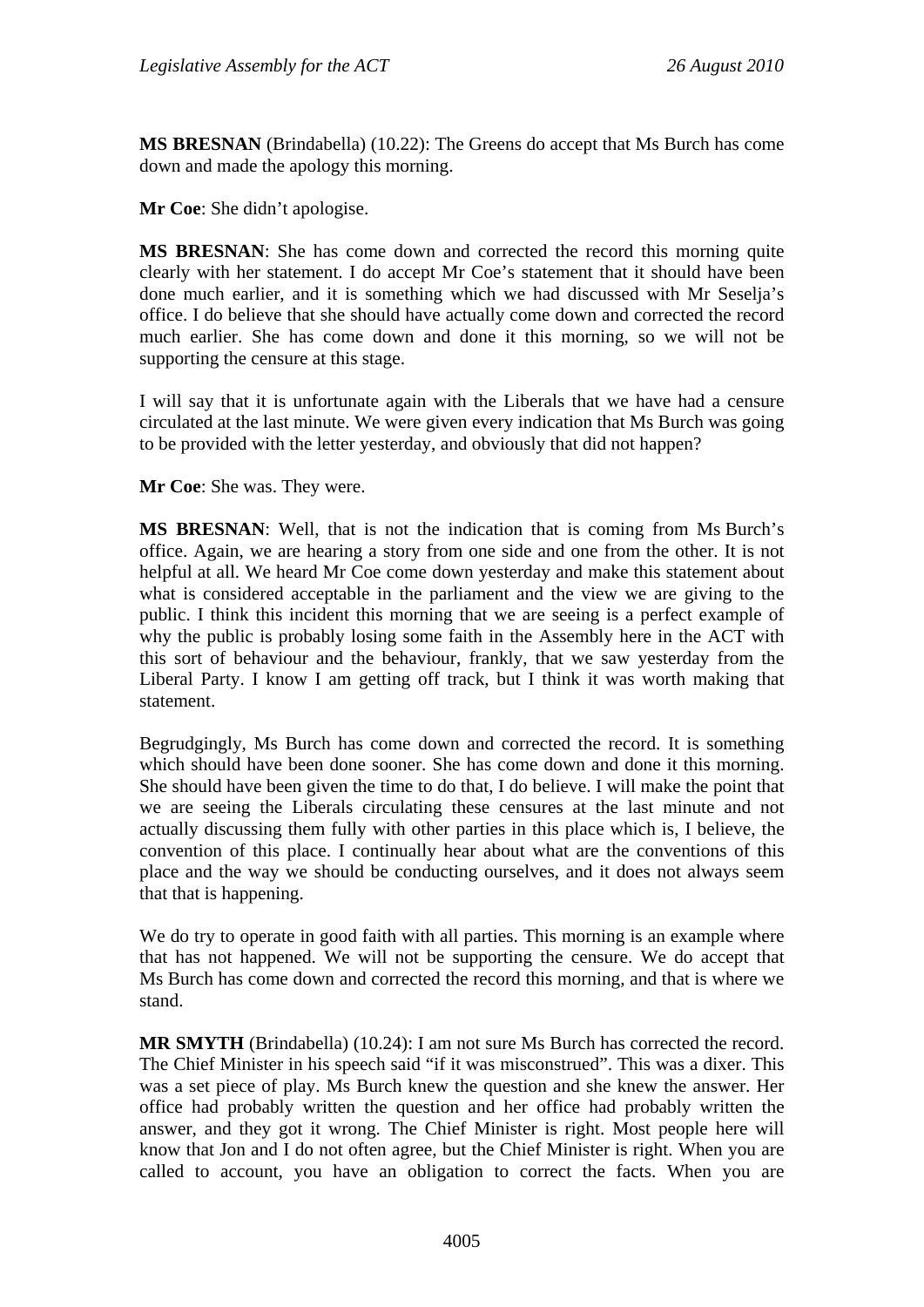challenged on what you said, the form of Westminster is that the minister comes back and either defends or comes back and corrects and apologises.

Now, Ms Burch was called to account. This is not just since 9.30 or 9.45 this morning; this started on 19 August. This has now been going for a week. In that time, I have not heard Ms Burch come down here and say, "I apologise to the Assembly for inadvertently misleading them or deliberately misleading them or misleading them in any form." You only have to go the ministerial code of conduct to see that the code of conduct is quite clear, and the code of conduct is not being adhered to in this case.

If the Greens do not believe in applying the code of conduct, that is fine—you will be known by the way you behave. I refer to page 2, which refers to conformity to the principles of accountability and financial and collective responsibility:

Ministers should take reasonable steps to ensure the factual content of statements they make in the Assembly are soundly based and that they correct any inadvertent error at the earliest opportunity.

Now this question, this dixer, was asked on 19 August. So any time between 19 August and now when that inadvertent—let us call it inadvertent—error was brought to the attention of Ms Burch—it has been now on several occasions in this place, by email and by letter—she had an obligation to come down and correct the record. She should also apologise.

I refer members to Ms Gallagher's response when I challenged her on a fact last year. Ms Gallagher said basically, "You didn't do this." I said, "Yes, we did. Go and check the record." She went away and checked the record, and she came down here at the earliest possible time, which is 10 o'clock in the morning, and she said, "I apologise to the Assembly. Mr Smyth, you got it right; I was wrong." End of matter. Members will remember that I stood and I thanked Ms Gallagher for her graciousness in correcting the record, because that is how it should be.

Now if the answer is you can now scurry into the Assembly, read a few words, not withdraw, not apologise and not correct but that is then accepted as an apology, then, Mr Speaker, the Greens are setting a very low bar against the ministerial and Westminster systems of accountability, because that is what is happening here.

What is in dispute? What is in dispute is:

The first site in Macquarie, with some 13 homes, is completed and is currently being allocated.

The homes are not completed. Ms Burch went on to say, "And I can give you the calendar with the red squiggle on it which shows when they were done." She was not restrained about this; she was crowing about something on which she was wrong.

She was asked again on the 24th and she was sent an email yesterday. There seems to be some dispute—and the benefit of the doubt has been given—but Ms Burch tells us she saw the letter at quarter to 10 this morning when she got out of caucus. The letter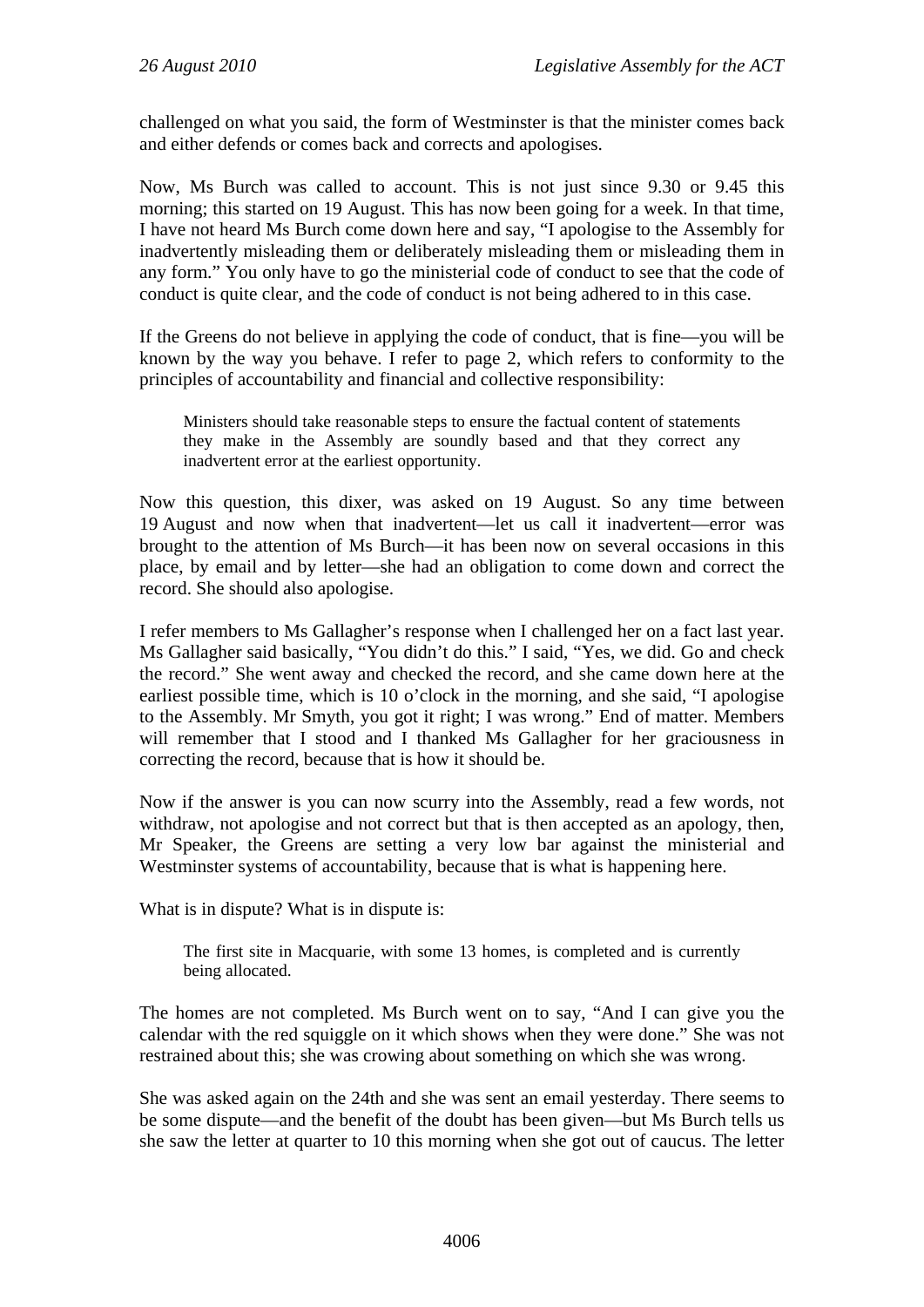was sent at 4.30 yesterday afternoon to Ms Burch, hand delivered. Ms Burch needs to go back and ask her office why they were not taking this seriously, because when these matters are sent by a letter, hand delivered, they are considered to be serious matters.

Now if we want to erode how ministers operate and if we want to erode the standard of accountability and ultimately erode Westminster in that regard, that is well and good, but let us tell people that is how it is. Let us tell people that what we say in this place does not matter, because if you have got the numbers you can just wipe that away. It is not how it works. I would expect that, when somebody is challenged, they go away and they check. We would expect that. If appropriate, they should apologise. A number of people on both sides have done that over time, but we are not getting that today.

The excuse, as I heard it, seemed to be, "I was talking about the process of assessment." That is patently untrue. The question from Ms Porter was:

My question is to the Minister for Ageing. Can the minister inform the Assembly about the progress in the development of the stimulus funded older persons accommodation?

What is the process? Answer the question: where is the process at? "Well, it is completed for the 13 homes in Macquarie," and that is untrue. So when you come down and you obfuscate in this way, you do not bring any of us in this place any credit. You particularly do not bring the standard of ministerial responsibility any credit, and you particularly do not bring the code of conduct for ministers any acknowledgement that it is being taken seriously.

I would ask the Greens to reconsider their position. If you go back over what Ms Burch said this morning, she again attempts to obfuscate. If it was a word in error—the Chief Minister said, "You've missed one word"—a misunderstanding of one word can lead to all sorts of outcomes—for example, a misunderstanding of what "no" means. The Japanese in 1945 used a Japanese word to ask the Americans for more time to consider whether they would surrender. The American interpretation of the word used was "get lost", so they dropped two bombs on Japan. One word can make an awful lot of difference. But regardless of whether it is a large difference or a small difference, it is whether or not you can believe something that a minister says.

It would be a sad day in this place where we had to go and word by word, line by line, paragraph by paragraph, speech by speech, go and check everything a minister says. But, in Ms Burch's case, that may well be where we are heading. Because if you cannot even get this right in your own dixer and if you have not got the courage just to come say, "Okay, fair cop; I got it wrong; I apologise"—as Ms Gallagher did so graciously, which we accepted graciously, because that is how it is meant to be—then what we are doing is eroding the role of politicians in the territory and eroding all politicians in the process.

This is about compliance with the ministerial code of conduct. It is about an issue that has now been going since 19 August. It is about holding ministers to account. It is about how high or how low a bar we are willing to set in regard to adherence to Westminster and adherence to the ministerial code of conduct. It is about how we see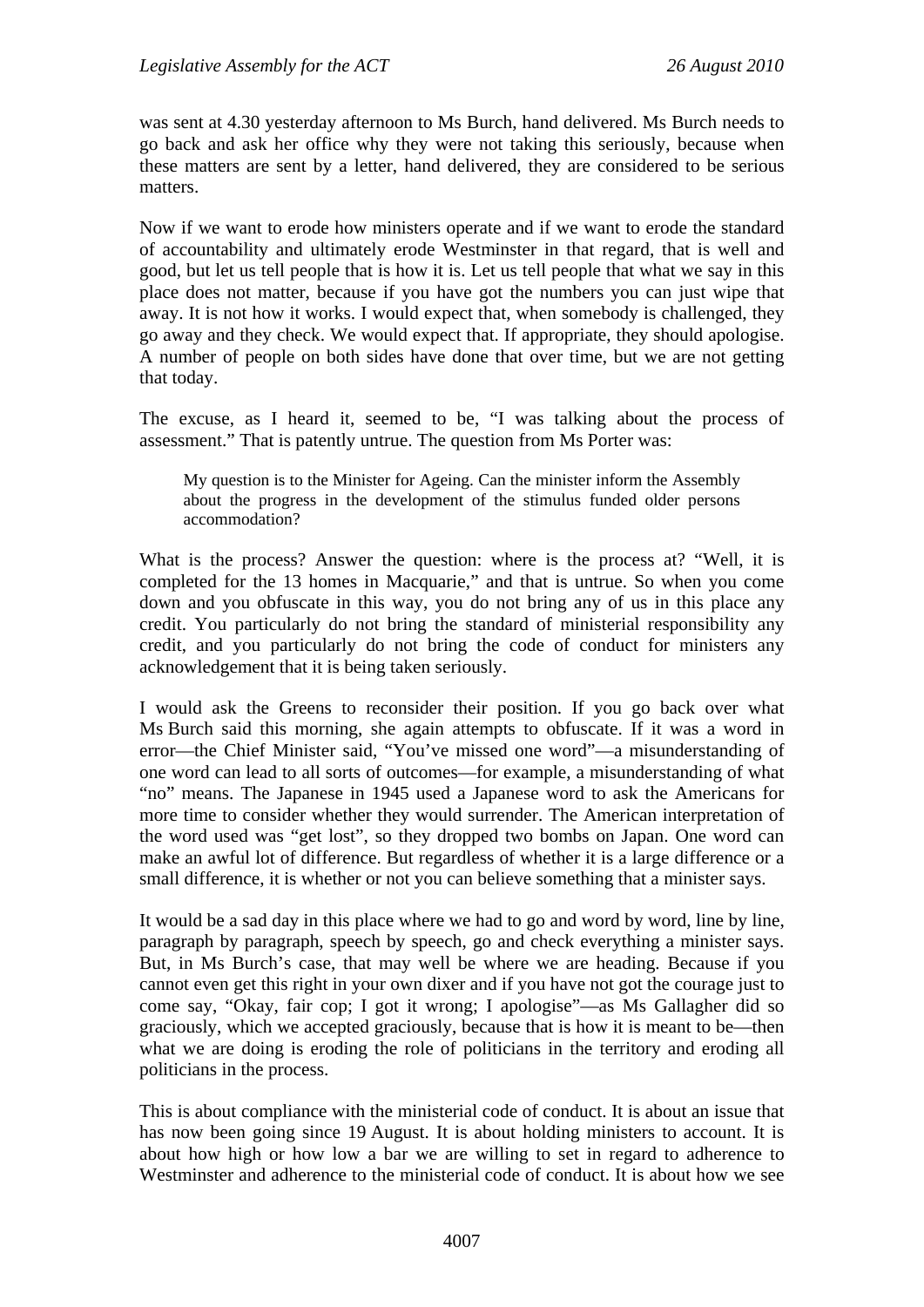ourselves in this place. It is not right to say today that some bumbled words beyond the deadline are an apology. I did not hear the word "apology". I did not hear the words, "I withdraw what I said." I did not hear, "Mr Coe, I have checked and, yes, you are correct. I apologise."

Perhaps there is a secret language that I have not been made privy to where you can say things that people think they hear and, therefore, it is all okay. That is not on. It does not work that way; it has never worked that way; it should never work that way. Go back to what Ms Gallagher said. She thought she was right. She stood up to me and said, "No, you're wrong. You didn't do it." I said, "Well, you go and check." She checked, and she came down and she withdrew and she apologised. That is how it should be, and that is why this censure should be supported by the Assembly today.

I would ask the Greens to reconsider their position, because the bar that you have just lowered and the standard that you have just set means that there is no accountability here whatsoever.

**Ms Bresnan**: You're lowering the bar every day.

**MR SMYTH**: Ms Bresnan says we lower the bar every day. Then bring the censure against me when I lower the bar. That is your right—

**Ms Bresnan**: Your behaviour is appalling.

**MR SMYTH**: Then censure me for my behaviour if you think my behaviour is inappropriate. You have that right. That is the form of this place. But you do not, because you know it is not right and you know that it is not true.

In this case, it is so clear that the minister fumbled her dixer, fumbled her correction and fumbled her apology today. This is not something that has happened since quarter to 10; this is something that has now been going for a week. The minister should just simply stand and say, "I withdraw and I apologise." The Assembly should pass this motion because this motion is worthy of support.

**MR CORBELL** (Molonglo—Attorney-General, Minister for the Environment, Climate Change and Water, Minister for Energy and Minister for Police and Emergency Services) (10.34): Ms Burch has said sorry for the error that she has made, and that is the expectation and the obligation on her part.

**Mrs Dunne**: She did not.

**Mr Hanson**: She did not, Simon. That is the point.

**Mr Coe**: That is a lie, Simon.

**Mrs Dunne**: That is the point.

**MR SPEAKER**: Order! Let us hear from Mr Corbell.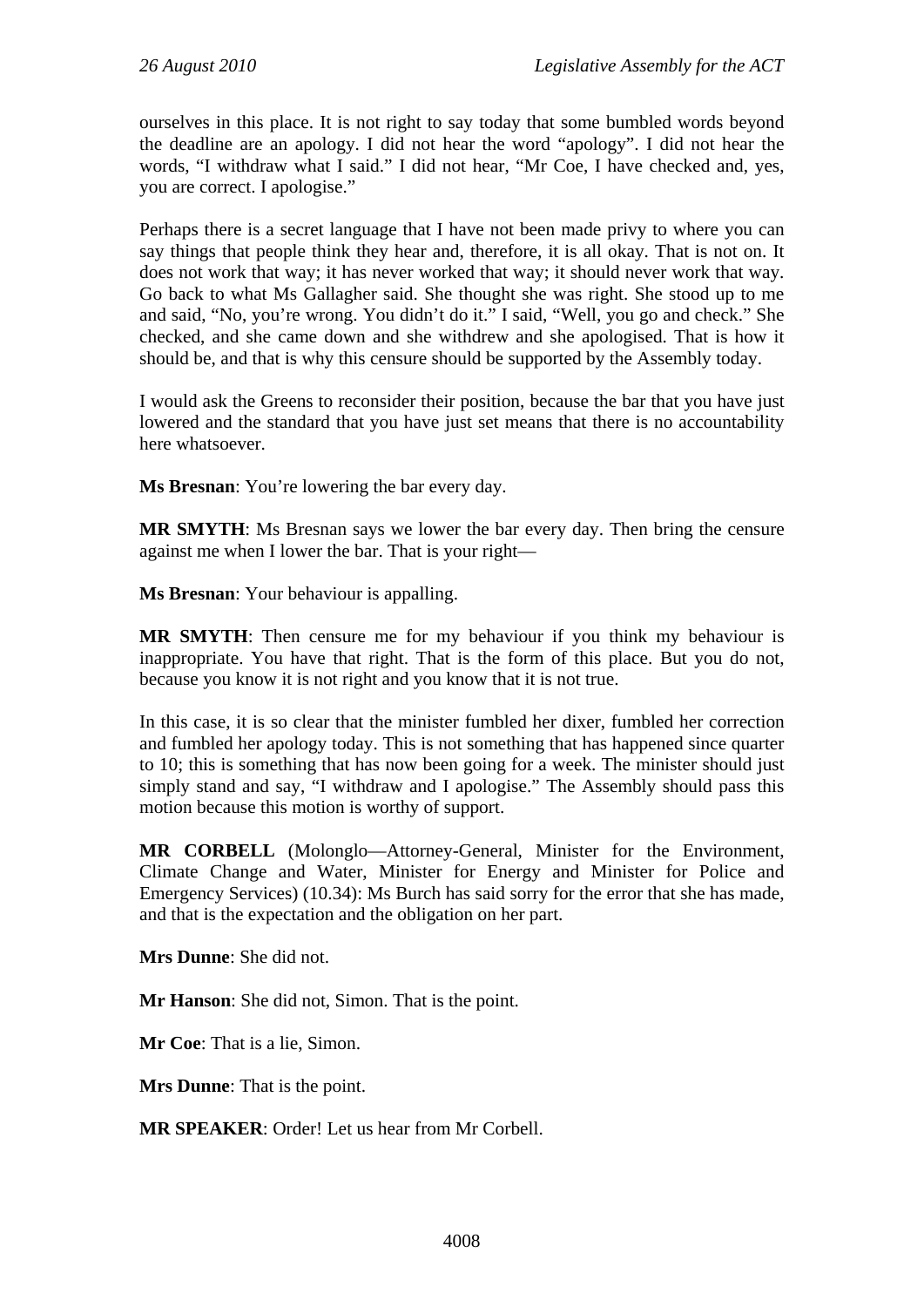**MR CORBELL**: As the Chief Minister has indicated, the minister has come down to this place, accepted that an error has been made and corrected the record. That is her obligation under the code of conduct. It does not say that you have got to grovel to the Liberal Party. It does not say that you have got to use a certain word to make it satisfactory on the part of the Liberal Party. The obligation on the part of the minister is to correct the record, and that is what the minister has done. Anything other than that is simply absolute nonsense being spouted by those opposite.

This censure motion has no basis. The minister has recognised that an error was made in her comments, and she has corrected the record. That is her obligation from the code of conduct. The censure motion has no standing. It is simply a political attack, one done without any due regard to the conventions of this place. It has absolutely no credibility, and the minister has done what she was required to do.

**MR SESELJA** (Molonglo—Leader of the Opposition) (10.35): I want to briefly touch on a couple of the issues that have been raised because there is some spin going on in the positions of both the minister and the Greens on this. I would like to address both.

From what we heard from the Greens, I think they acknowledge that the minister misled. The minister, in her own special way, eventually acknowledged, in one form or another, that she misled. She has not been particularly gracious about that in the way that she has acknowledged that, but I want to go to why we have got to this point.

It should be the position of ministers that they want to correct the record if they get it wrong. There is a positive obligation. If you mislead and it is brought to your attention, then, if you take integrity seriously, if you take honesty in this place seriously, you want to correct the record as soon as possible. Most members at some point would have made inadvertent errors, and most of us will come in and correct.

What happened here though was that we had a clear case of misleading. It was not just once; it was not accidental. It is very difficult to make that case when you are answering a dorothy dixer. When you are answering a dorothy dixer, you repeat it. You arrogantly attack your opponent about it. That does not look accidental to me. So I think we can all agree that the minister acted inappropriately on 19 August in giving misleading information to the Assembly. It appears that we agree on that point.

Mr Coe then followed a process. Mr Coe did not get up on 20 August without notice and move to censure the minister. Mr Coe went through a process. He communicated with the minister's office and said, "I think you are wrong." Then he got an answer that confirmed the minister was wrong. Then he came into this place two days ago and asked for a correction. I am not sure what better process you could use or how much more warning you could be given when you get it wrong.

The right thing for the minister to have done on Tuesday would have been to have said, "I was wrong. I apologise. I withdraw." And we would have moved on. That would have been the end of it. We have been forced to move a motion because the minister refused.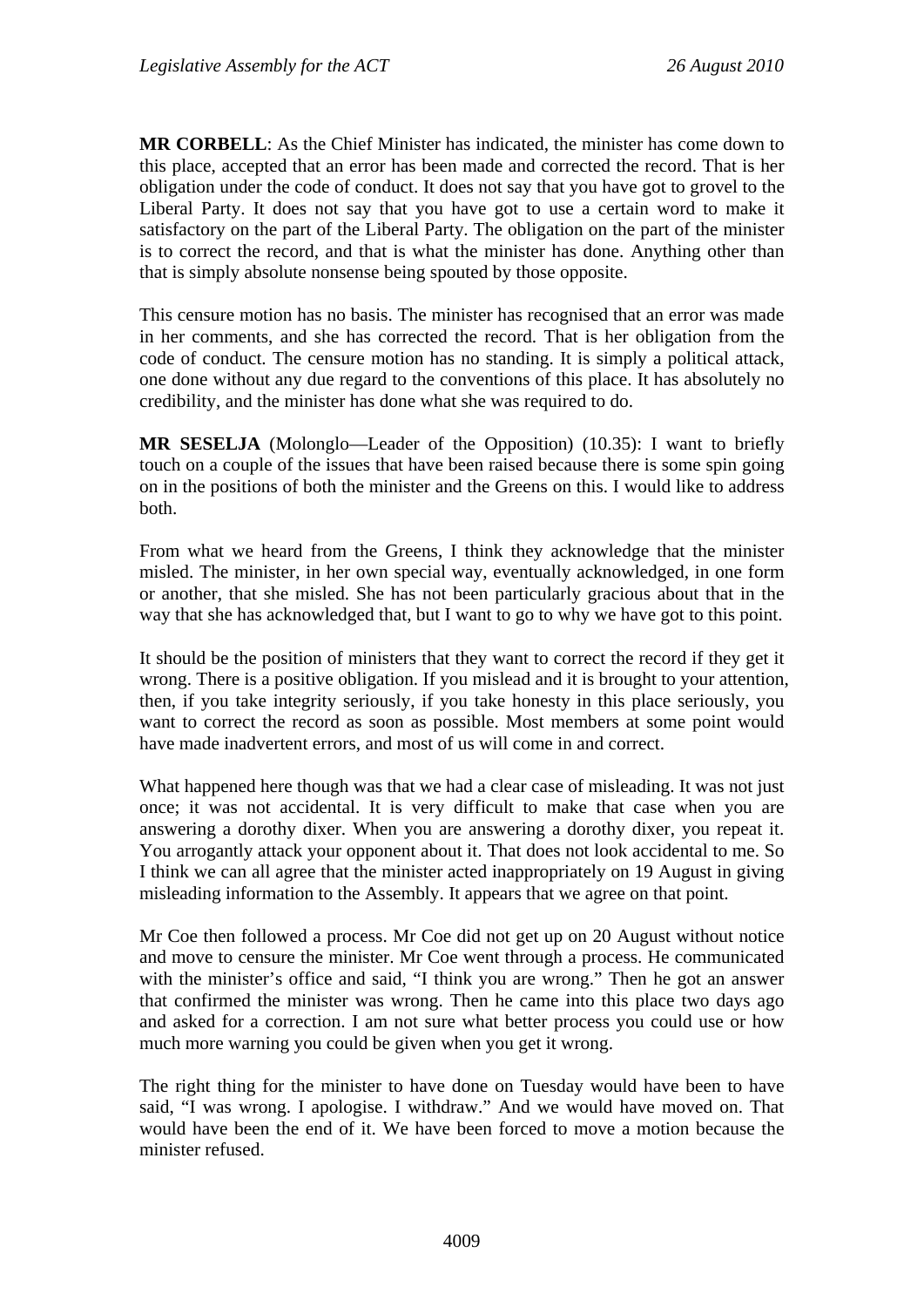There are only two ways to do it. There is the easy way, as Ms Gallagher showed, as Mr Smyth has pointed out. She came back; she corrected; she apologised. Mr Smyth did not move a censure. There was no need to, because she corrected. Ms Burch had days, and now she is saying, "Well, I only knew about this at quarter to 10." Well, no. She knew about it—everyone knew about it—at least two days ago in this place. She probably knew about it before then. If Mr Coe had done nothing, once this was brought to her attention she should have come here and corrected.

The Greens again hide behind process when the process has been followed to a T. Mr Coe was not going to circulate a censure motion when he was waiting for Ms Burch to come down at 10 o'clock and correct the record.

**Mr Smyth**: He hadn't even written it.

**Ms Bresnan**: He did not let her come down and correct it.

**MR SESELJA**: He did not let her come down?

**Ms Bresnan**: That is what you just said.

**MR SESELJA**: We have the—

**Mr Coe**: We were stopping her in the stairwell!

**Ms Bresnan**: That is what you just said.

**MR SESELJA**: We have the interjection from the Greens again. Two days ago it was on the record in this place. Did everyone miss it? If it is in the Assembly, did it happen? Is that the position of the Greens and the Labor Party—that they missed it?

**Mr Hargreaves**: I missed it.

**Mr Smyth**: No; actually, John, you did not. You said—

**MR SESELJA**: They missed it.

**Mr Hargreaves**: I missed what he was doing.

**MR SESELJA**: They missed it, Mr Speaker. You cannot say that you did not get notice when you were told days ago and when the whole Assembly had it brought to their attention two days ago. At 4.30 yesterday afternoon, Ms Burch was again asked to come down and correct the record. Mr Coe has been through the right process repeatedly.

It is unfortunate that the Labor Party do not see it as being important enough to actually go out of their way and correct the record. We know that some ministers do from time to time, but this minister has shown that she will not unless she is forced to. Ms Bresnan acknowledged that in her speech—that she has been forced to. But given that Mr Coe has followed what can only be described as an exhaustive process to try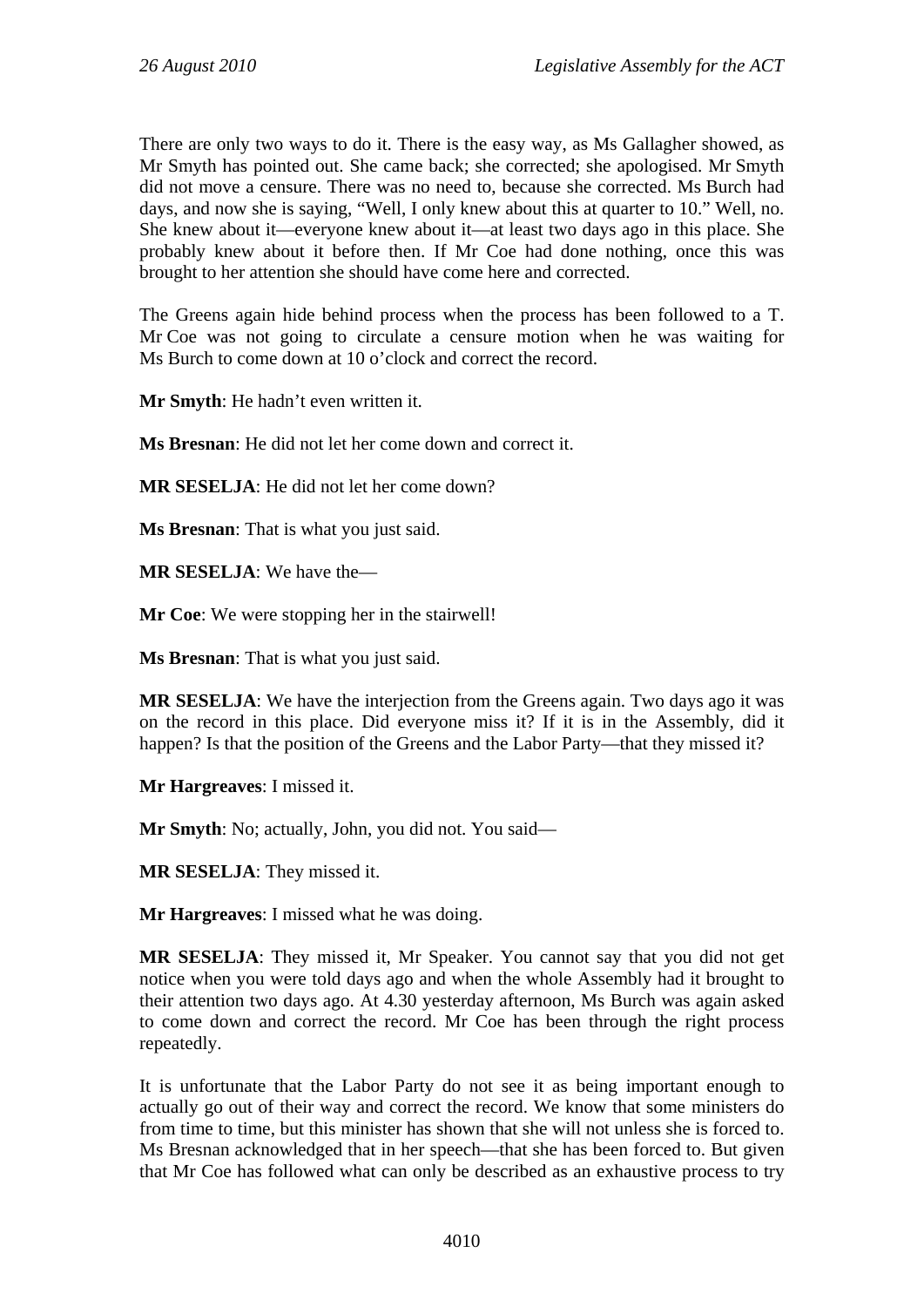and get a correction, I put it again to the Greens: why don't they care when ministers mislead? Why is it only the Liberal Party that cares? Why don't they write to ministers and get them to correct the record? Why don't they bring a censure motion when they are misled? Do the Greens not care about telling the truth in this place?

It appears that we go through this process where the Greens eventually acknowledge that we are right, as they have today—acknowledge that the minister has misled, acknowledge that the minister has had lots of opportunity—and then come up with an excuse as to why they cannot support it. Why aren't you looking for some integrity in this place? Why aren't you looking for some honesty? Why aren't you coming to us and saying, "Ms Burch has misled; we are going to write to her and ask her to fix it"? Instead, you try and manufacture a reason not to support it.

The facts speak for themselves. The facts are that the minister misled—not just once, but on a number of occasions—and she perpetuated that in the way that she responded. She was then given the opportunity outside the chamber. She was then asked to correct, two days ago, in the chamber. And then there were further discussions asking her to come and correct. If that is not an exhaustive process to give a minister the opportunity to withdraw, then I have not seen one. The Greens' defence is that there was not a proper process. You could not go through a more exhaustive process. What do you need—a month's notice? There have been days and days and days—not five minutes, not an hour, not a day, but days and days of notice. She should have come and corrected the record.

We believe that the high standards should be kept. If ministers get it wrong and they correct it, we move on. If they refuse to correct, we need to hold them to account. That is what this motion is about, and that is why it should be supported.

**MR HARGREAVES** (Brindabella) (10.42): I will not be very long. I will not take my full quota of 10 minutes. I need to put a couple of things on the table, though. Mr Seselja talks about fact. It is a fact this is just a filibustering waste of time. This is all about not getting to the Liquor Bill because they do not particularly want to. So let us call a spade a spade. Guys over there, you can put make-up on a pig but it is still a pig. That is what you are trying to do. You are trying to waste time so that we do not get to an item on the notice paper. So let us all accept that and then move on.

The second fact is that those opposite put a proposition to Ms Burch that they have a particular perspective on something she had said. Was she expected to believe them? Come on, get real! Would I believe it? No, I would not. Would I go and check it? Yes, I would. Perhaps her notion of what she said was correct.

We are talking about a very short space of time. What happens? Did Ms Burch get an opportunity to stand up here at start of business and say something? No. Speedy Gonzales over here goes, boing, gets straight up, like he was one of those little Acme toys you get on a cartoon program. But no! Does he give her time to correct the record?

**Mrs Dunne**: She was not here.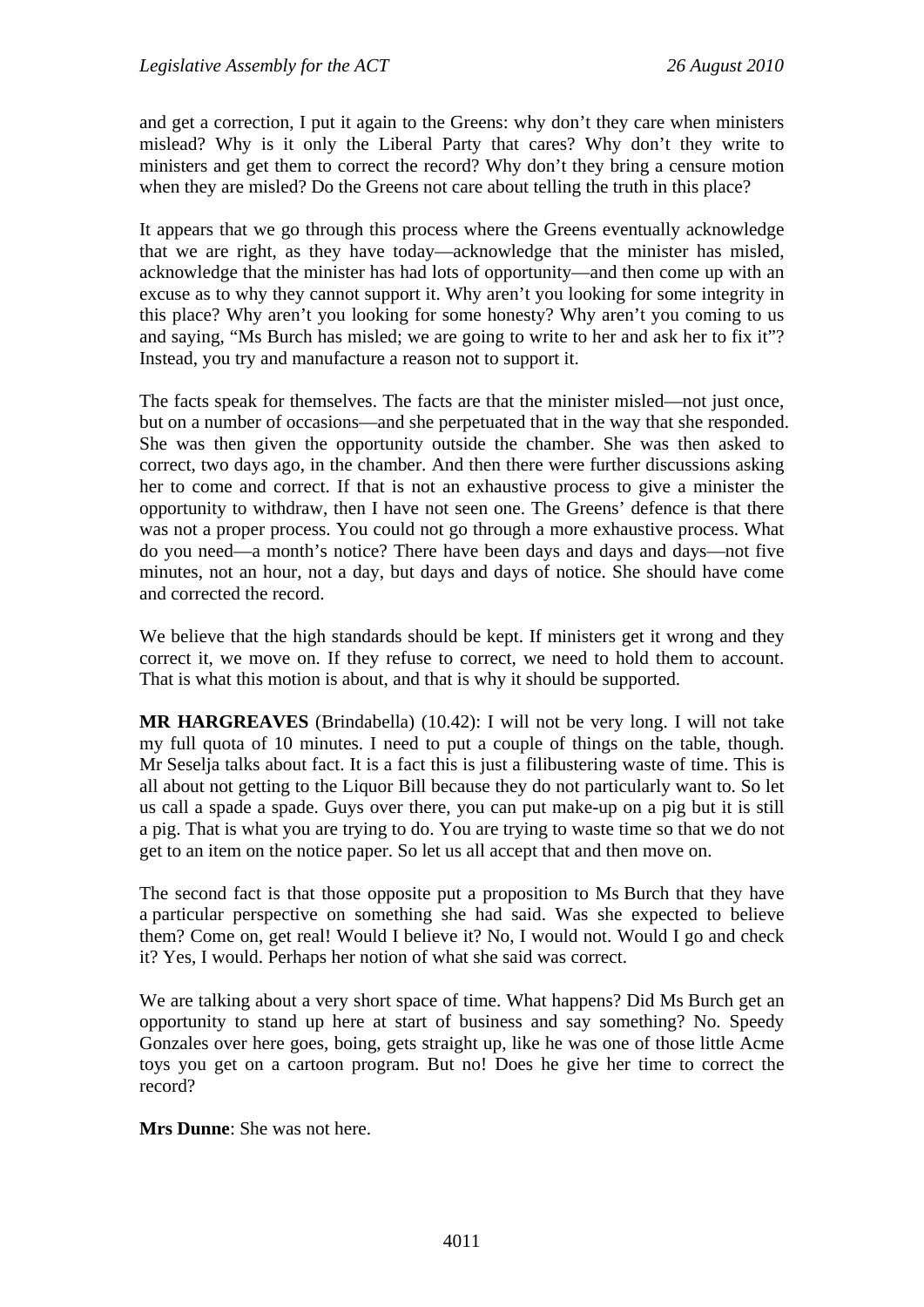**MR HARGREAVES**: She was not here. What a feeble excuse from someone who should know better. You should know better, Mrs Dunne. You have been here long enough. Mrs Dunne has been here long enough to know that that is frivolous and stupid. That is just stupid in the nth.

The other question is, and let us get a little real about this: what is it that she has actually done, which crime that requires somebody to be censured? I refer members to the *Hansard* of a set of criteria that Ms Hunter put down in this place about what would constitute reasons to consider supporting a censure or a no-confidence motion. And it talks about misuse of funds, wilful misleading and all those sorts of really deep and difficult things. And you are talking about—

**Mr Hanson**: Those are for no confidence, not a censure.

**MR HARGREAVES**: Mr Hanson, that screaming pedant, splits the criteria between no confidence and censure.

**Mr Hanson**: They are quite different.

**MR HARGREAVES**: The criteria are the same. And you people over there would not know this, except for Mr Smyth—and I do apologise for putting him in the same group this time—because you have never been on this side of the chamber. You do not know the pressures. You do not know exactly what goes on.

This minister wanted to inform the Assembly about positive developments in older persons' accommodation. What actually happened? These guys look at it and they comb over every single word she said to try to find something which is going to give them justification for this censure motion. You people over there, by this quality censure motion, have devalued the whole notion of a censure in this place. If anyone in this place deserves a censure motion, it is Mr Hanson over here for his behaviour yesterday and his continual misrepresentation—

**Mr Seselja**: On a point of order, Mr Speaker, if he is going to make allegations against Mr Hanson he is free to move a motion. But the motion is not about that. This motion is about a censure of Ms Burch.

**MR HARGREAVES**: Hold your horses. I will give you a bit more notice than you gave Ms Burch.

**Mr Hanson**: Bring it on, John.

**MR HARGREAVES**: Hang on to your hat and your cape, Superman, because you are going to need them.

**MR SPEAKER**: Mr Hargreaves, just come to the censure motion.

**MR HARGREAVES**: Yes. I am talking about the possibility of one against him. You have got to talk about the quality of misbehaviour. And, quite frankly, this minister is not in any way guilty of any misbehaviour at all. She has come down here,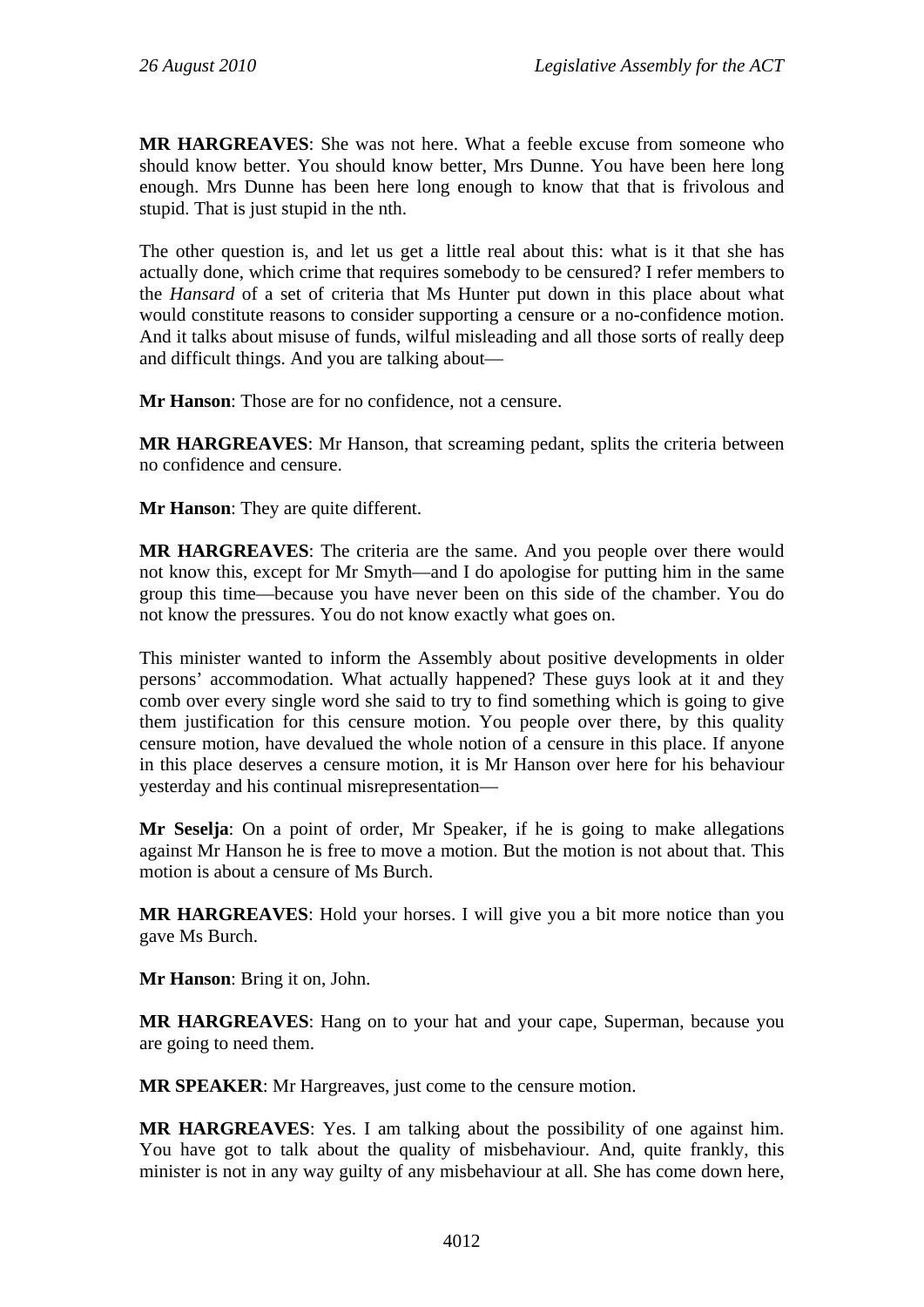corrected the record. If you do not think that that record has been corrected to your satisfaction, fine. But she has done it. She has complied. She gets a letter first thing this morning and then walks into the place. Right? She is not here right on the dot of 10 o'clock. So what?

**Mr Smyth**: As early as possible.

**MR HARGREAVES**: Early as possible, okay. Beware the standards that you apply because one of these days you are going to have them applied to you. Ms Burch has done nothing to offend the ministerial code of conduct. She has done everything that has been asked of her. And all you guys are doing is trying to avoid getting to the Liquor Act later today.

**MR COE** (Ginninderra) (10.47), in reply: The minister has had plenty of opportunities to correct the record. It is interesting that Mr Hargreaves should claim we are trying to filibuster when he goes on and gives a speech for five minutes about nothing. Yet he says, "What the opposition, what the Liberals, do is go trawling through *Hansard*, trying to find errors." It is interesting he should say that because in a supplementary question I actually asked the minister to clarify her answer. I am no stenographer. I was not there frantically typing it out and then reviewing my own notes. I asked Ms Burch a question, as a supplementary, to clarify what she had just said:

Minister, you referred to a couple of developments that have been finished. On what date were they handed over from the developer to Housing ACT and when will the tenants move in?

There it is. It is pretty straightforward. That was no more than six minutes later. She replied:

The completed homes I refer to were in Macquarie and Curtin. The applications are … being assessed and letters will go out to those who are deemed suitable and acceptable. They have been given an offer. We have to wait for them to come back and say whether they accept that offer. They could change their mind. We will work with those between when they receive the letters and through to the middle of next year.

I can get back to you on the exact date on the calendar with a red circle around the handover …

That is not a word. That is not a lone word. That is a sentence. It is a sentence in addition to the error she made earlier in her answer:

I can get back to you on the exact date in the calendar with a red circle around the handover …

With the marvels of modern technology, when I was in the chamber I sent an email about five minutes later, at most, after that question and she gave me that answer, asking her to please clarify her answer. Again, I have not gone through the *Hansard*. I have not trawled through it, as Mr Hargreaves has suggested. I had asked a supplementary question on the back of her inaccuracy. I then sent an email saying,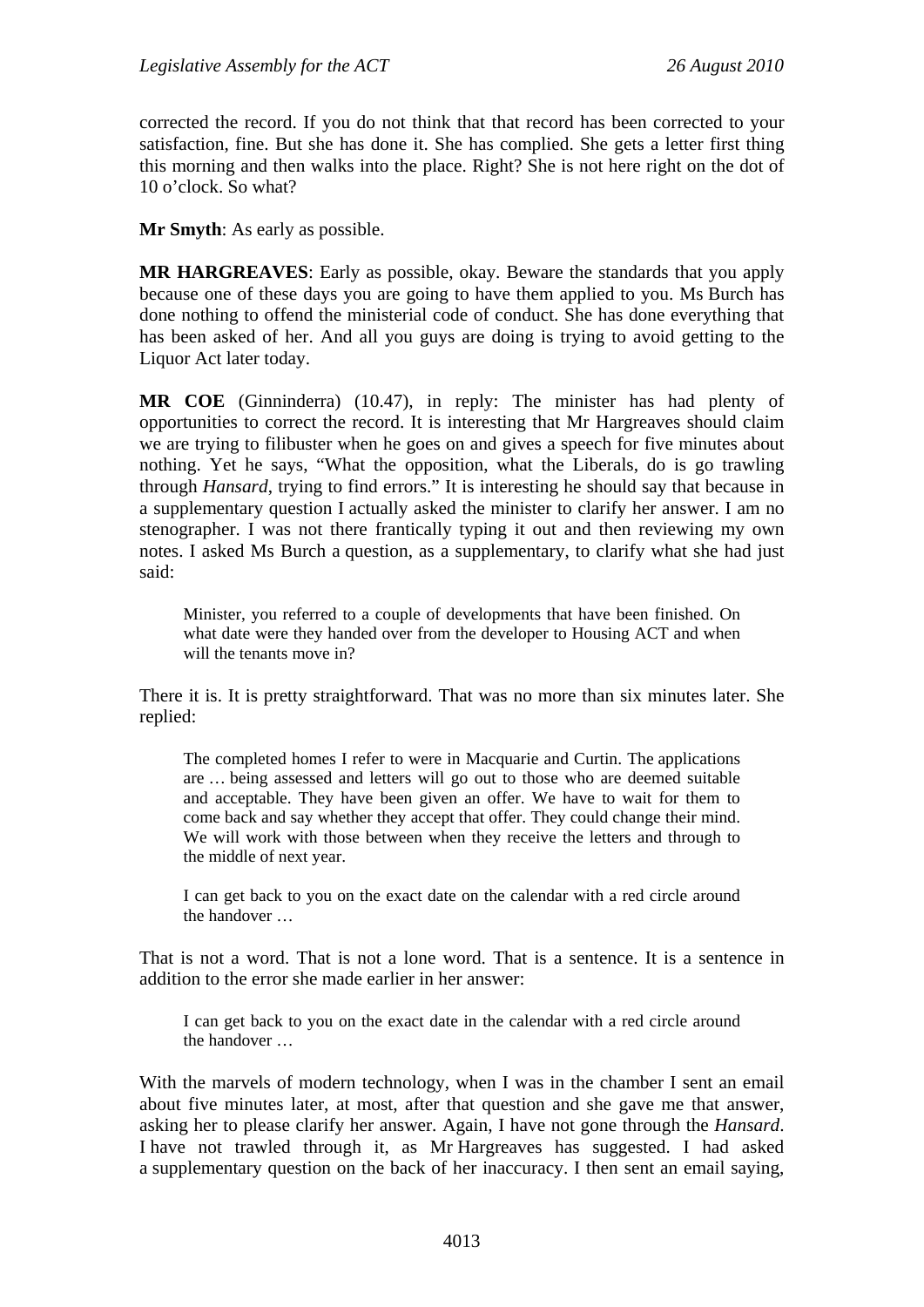"Please clarify." There has been plenty of notice. This was last Thursday. Today is Thursday. Then I got a letter on the 24th:

I would like to confirm that the homes in Macquarie and Curtin will be tenanted from October this year.

It is envisaged that construction will be completed by the end of September …

She knew about this when I asked a supplementary question. She knew about it when I sent the email. And then she confirmed that knowledge when she sent me a letter on Tuesday. She had 48 hours or thereabouts to correct the record. All she had to do was come down—and she has been in the chamber for many hours, I might add, in the last couple of days—seek leave and say, "In response to a question that I was asked by Ms Porter on Thursday, I said that homes were already completed. In actual fact, they are going to be completed in September." That is all she had to do. The record would be corrected and all would be well.

Instead, the culture of arrogance and her desperation to come across as a confident minister have led to the Assembly being misled. That is what it comes down to, Ms Burch's desperation to come across as a leader and a confident minister. She tries to demonstrate confidence, to get away from the fact that she is not doing a good job in her ministry. As I said earlier, she got the job by a process of elimination, not because she is a good minister. It is very disappointing that the evidence we have seen since she became a minister has confirmed what we thought beforehand. It is extremely disappointing.

It is of course extremely disappointing that the Greens, who seemed to acknowledge that she misled, are trying to hide behind some technicality that apparently she received it at only a quarter to 10. I asked a supplementary question last Thursday. I sent her the email last Thursday. She sent me a letter on Tuesday. I sent her a letter yesterday afternoon, which was hand-delivered by my office. She has had plenty of time. And even if she did not know about this until quarter to 10, why did she not drop down? She already had the prepared statement which she sent me earlier in the week.

It could not have been any easier, this whole process. We have done the right thing. We have gone through every hoop we needed to, yet Ms Burch tried to hedge her bets by saying she had a prepared statement, hoping we would not move a censure motion. That is what it comes down to. She was sitting up in her office. She had some words if push came to shove, but she just thought, "I will ride this out. I will ride it out. I will try my luck."

The bluff has been called and it is very disappointing. The bluff has been called on this incident and, indeed, on her ministry. It is extremely disappointing, and I urge all those present to vote in favour of the censure.

Question put:

That **Mr Coe's** motion be agreed to.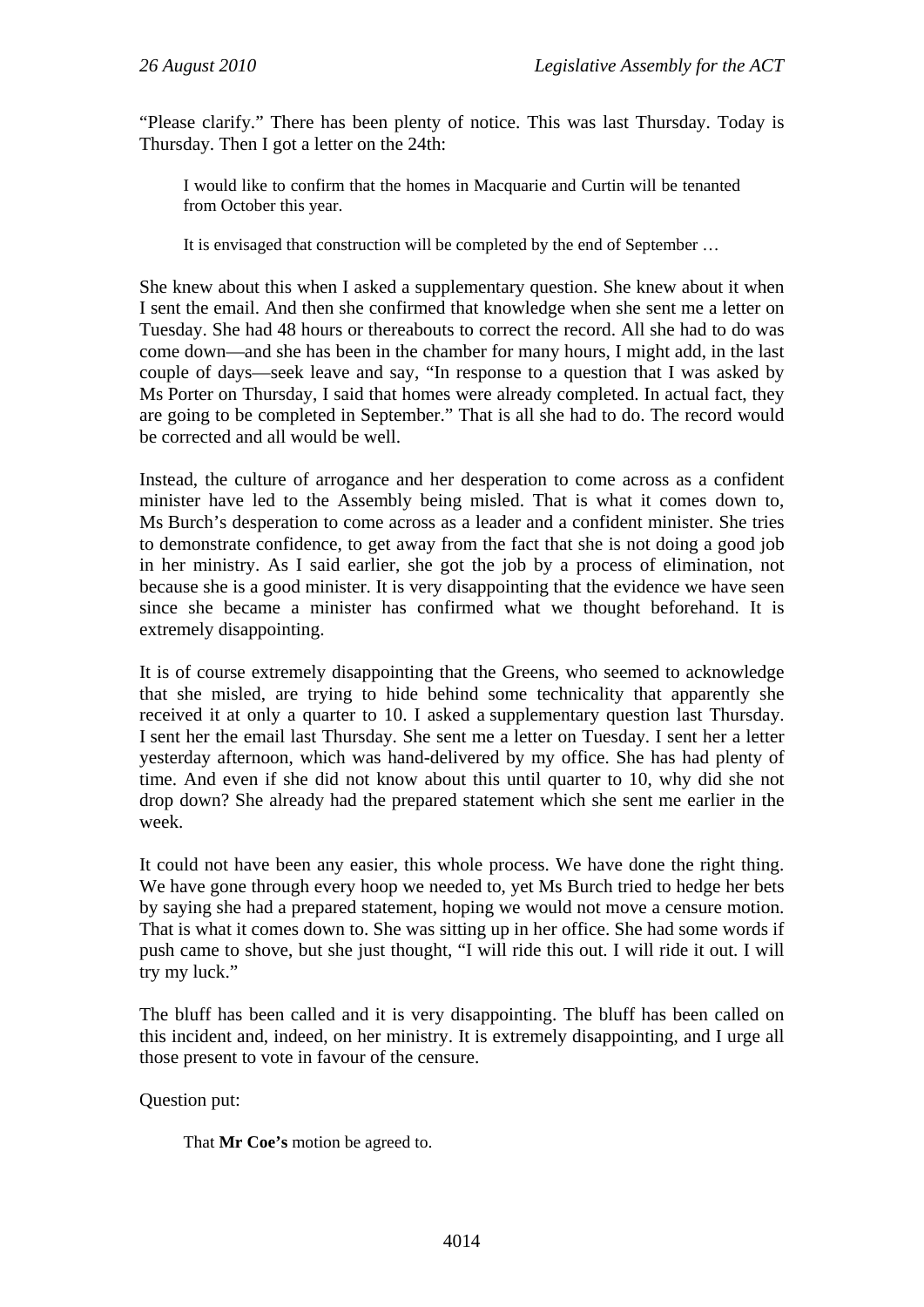The Assembly voted—

Ayes 6 Noes 10

| Mr Coe     | Mr Smyth | Mr Barr      | Mr Hargreaves |
|------------|----------|--------------|---------------|
| Mr Doszpot |          | Ms Bresnan   | Ms Le Couteur |
| Mrs Dunne  |          | Ms Burch     | Ms Porter     |
| Mr Hanson  |          | Mr Corbell   | Mr Rattenbury |
| Mr Seselja |          | Ms Gallagher | Mr Stanhope   |

Question so resolved in the negative.

## <span id="page-19-0"></span>**Unparliamentary language Ruling by Speaker**

**MR SPEAKER**: Members, before we return to business, yesterday I was asked for a ruling on certain words used by Mr Stanhope referring to Mr Hanson in the course of the debate on the motion regarding Calvary hospital. I have reviewed the *Hansard* overnight. The relevant comment from Mr Stanhope was:

I am talking about … his commitment to antidiscrimination against gays and lesbians, his commitment to human rights and his commitment to women, all commitments that he has breached over the last two years … He has been homophobic, he has been sexist and he has no commitment to human rights.

I would like to take this opportunity to draw a distinction between what I believe is robust political debate and criticism and unparliamentary and offensive conduct in the chamber. In doing so, I would like to quote an observation made in the Senate by Deputy President Wood. This is a quote, so forgive the gender, the non-neutral terms:

When a man is in political life it is not offensive that things are said about him politically. Offensive means offensive in some personal way. The same view applies to the meaning of 'improper motives' and 'personal reflections' as used in the standing orders. Here again, when a man is in public life, and a member of this Parliament, he takes upon himself the risk of being criticised in a political way.

That quoted, however, in the current context, I believe that the use of the words "homophobic" and "sexist" is unparliamentary. Whilst members are free to criticise other members, policy positions or inconsistencies between their stated position and their behaviour, the simple use of such words in the context of name-calling is not fitting of the behaviour we should accept in this chamber.

On that note, I am concerned by the increasing level of personal attack in this chamber, something I believe has intensified in recent weeks. I consider personal attacks to be unparliamentary and unacceptable. As I have already noted, members should seek to draw a line between political debate and personal attack. I will increasingly turn to the use of standing order 202 to address this sort of behaviour in the chamber.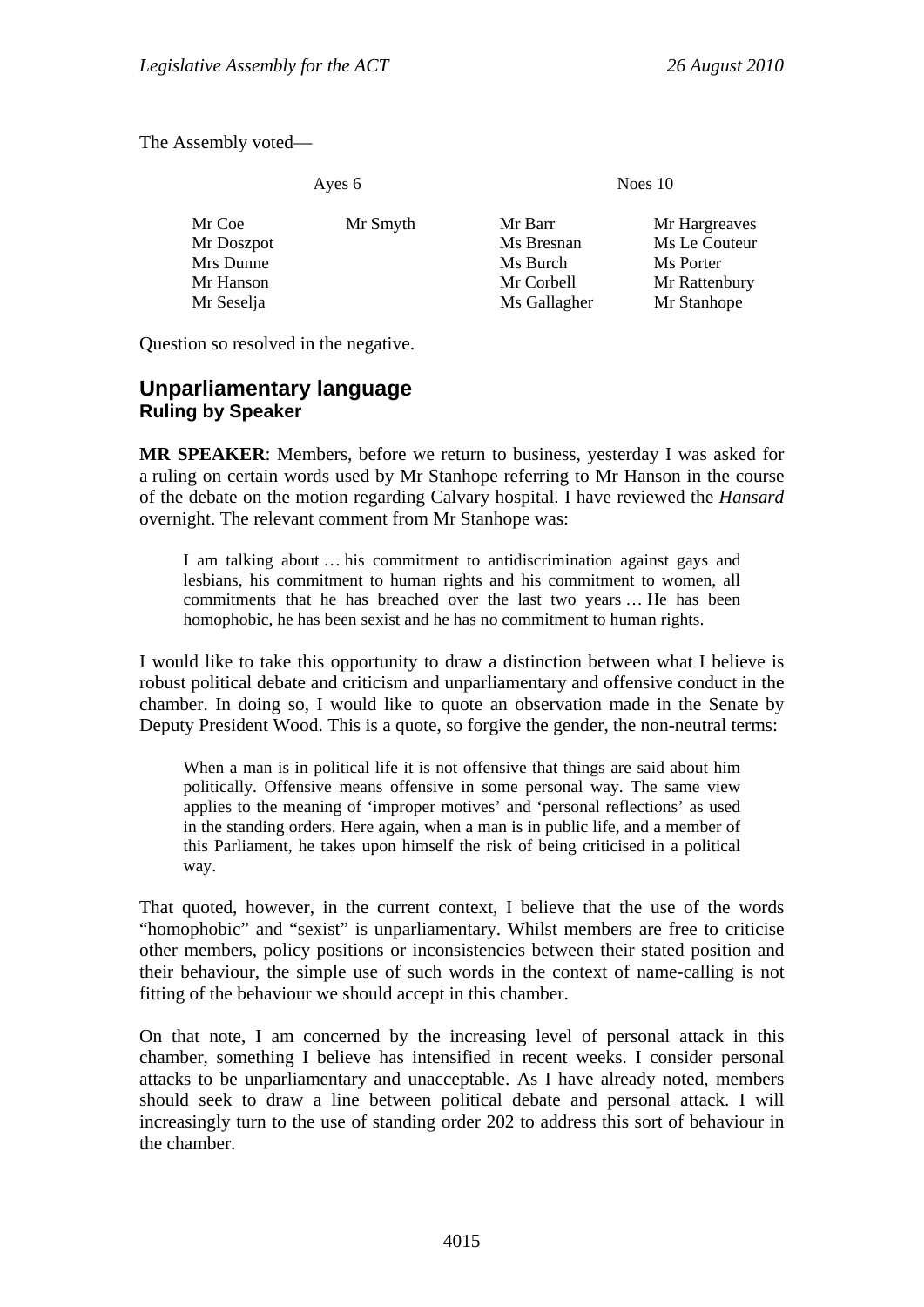Mr Stanhope, I invite you to withdraw the unparliamentary words you used last night.

**Mr Stanhope**: I thank you, Mr Speaker. I thank you for your explanation. I withdraw.

## <span id="page-20-0"></span>**Planning, Public Works and Territory and Municipal Services—Standing Committee Report 7**

**MS PORTER** (Ginninderra) (10.58): I present the following report:

Planning, Public Works and Territory and Municipal Services—Standing Committee—Report 7—*Inquiry into Live Community Events*—Final report, dated 20 August 2010, together with a copy of the extracts of the relevant minutes of proceedings.

I move:

That the report be noted.

Looking at the issues surrounding the colocation of residential developments and live event venues, the committee's final report makes a number of recommendations building on those already outlined in the committee's interim report, which I tabled in December 2009. The committee primarily focused on the need for relevant legislation to reflect the ACT government's commitment to live community events, including planning, licensing and noise regulations.

The committee was pleased to receive such a strong response from interested parties. Seventy-three submissions were received in all. The committee extends its thanks to all those who made comment and to all those who appeared before it to give evidence.

The committee was pleased to be able to benefit from a visit with the Brisbane City Council and meeting with members of the Valley Chamber of Commerce in Queensland. The committee heard about the development and implementation of the Fortitude Valley music harmony plan and the valley's special entertainment precinct, and it undertook a tour of several live music venues and other venues in Fortitude Valley in Brisbane. It also had the opportunity to visit a number of live music venues in the ACT.

The committee would like to thank all those in Queensland and the ACT who facilitated those valuable meetings and those visits to live music venues. Their names appear, for members' information, on pages 3 and 4 of the report. They are as follows. From Queensland I mention Ms Carol Gordon, President of the Valley Chamber of Commerce; Mr Les Pullos, Director of the Pullos Group, owner of Ric's Cafe and past chair of the Valley Liquor Accord; Mr Frank Henry, Principal Policy Officer, Pollution Prevention (Environment Policy), Brisbane City Council; and Mr John Beirne, Program Officer, Alcohol Management Community Safety, Brisbane City Council.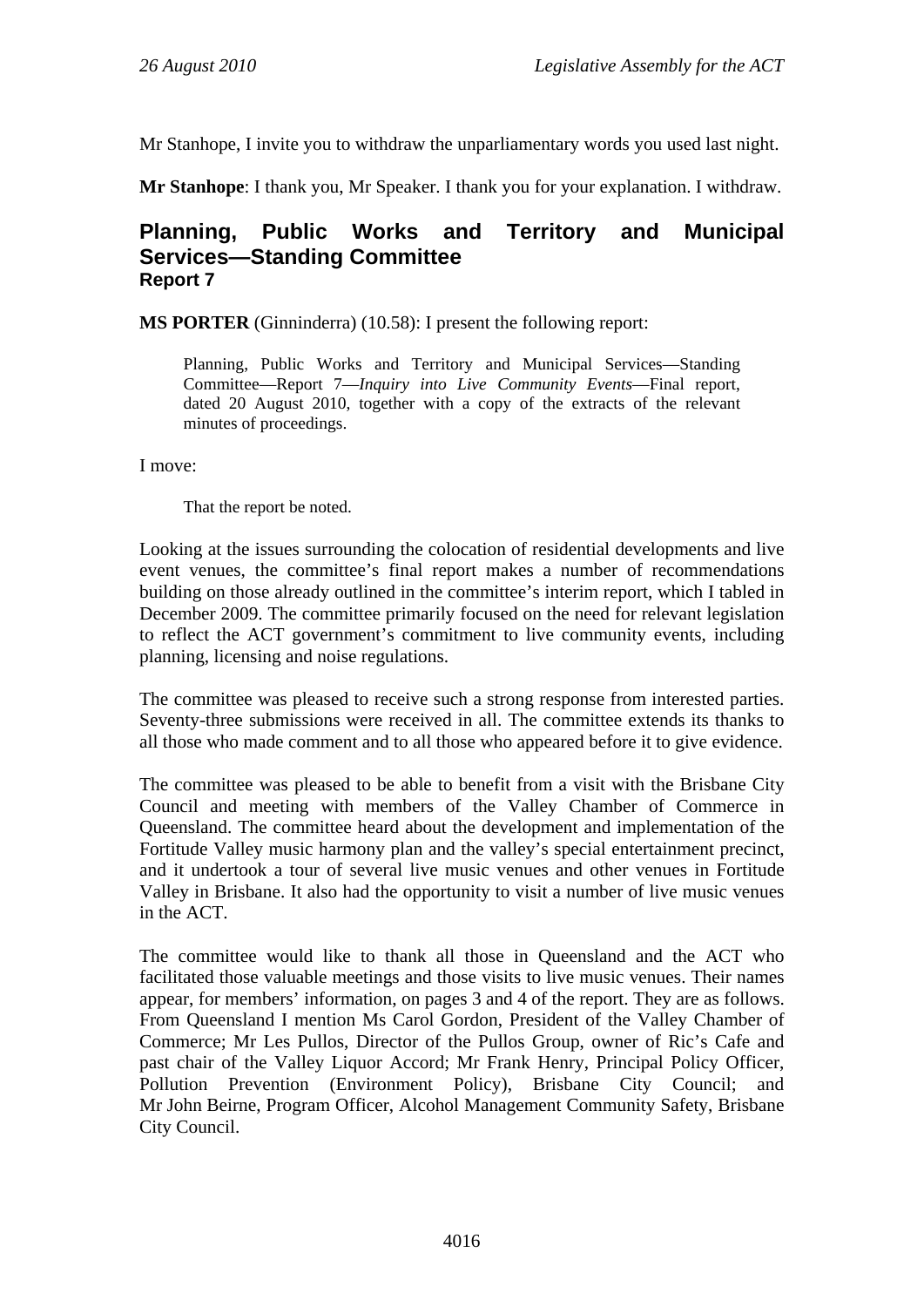Here in Canberra, from the Australian Hotels Association ACT Branch, there were General Manager, Mr Steven Fanner, and Membership Officer, Mr Gwyn Rees. I also mention the following people from the venues: Julie Stelzer of the George Harcourt Inn in Gold Creek; Patrick Collins of the Lighthouse bar in Belconnen; Frank Condi of Sub-Urban in Dickson; and Marc Grainger of the Transit Bar in Civic.

The committee heard from a wide range of people and organisations—those who are in support of live music venues and the opportunity they can afford and those who believe that their current arrangements are impacted by the proximity of such venues. It also heard evidence about the long-term effect of noise exposure on one's hearing.

The committee noted the Cultural Ministers Council guide. One of the actions suggested in the guide is that state and local governments consider "publishing a dedicated live music and entertainment noise guide to encourage best practice in live music venues". The guide also suggests:

Liquor legislation should acknowledge that the live music sector may be associated with the provision of alcohol. It should also help to ensure that the live music and entertainment industry are considered in licensing matters.

The committee also found that it appears that the community is somewhat unaware of the appropriate authority with which to lodge different types of noise complaints and how best to lodge a complaint.

The committee recommendations included monitoring current noise levels in the city and town centres and amending noise standards to reflect the ambient and background noise levels, as well as managing peak and intermittent noise; greater consideration for, and increasing industry awareness of, the occupational health and safety risks for noise exposure; possible establishment of entertainment precincts; enhancement of noise attenuation, or sound insulation, requirements for new developments; possible assistance for existing businesses to improve noise attenuation; possible inclusion of order of occupancy principles in the objects or aims of the liquor law and ensuring that any proposed amendments to that act would not impose unreasonable barriers to the presentation of live music events; consideration of authorisation for one-off or annual events; access for performers to appropriate government-owned and community facilities and affordable insurance arrangements; and late night transport considerations.

The committee would like to highlight that this final report should be read in conjunction with the interim report. In closing, I would like to thank my fellow committee members, Ms Le Couteur and Mr Coe; the committee secretary, Mrs Kosseck; and the staff of the committee office, particularly Ms Chung, who assisted the committee during the course of this inquiry. I commend the report to the Assembly.

**MS LE COUTEUR** (Molonglo) (11.03): I am very pleased that the committee is today tabling its report into the inquiry into live events. I would like to echo Ms Porter's words in terms of thanking the secretariat, Mrs Kosseck and Ms Lydia Chung, for their support during this inquiry and thanking my fellow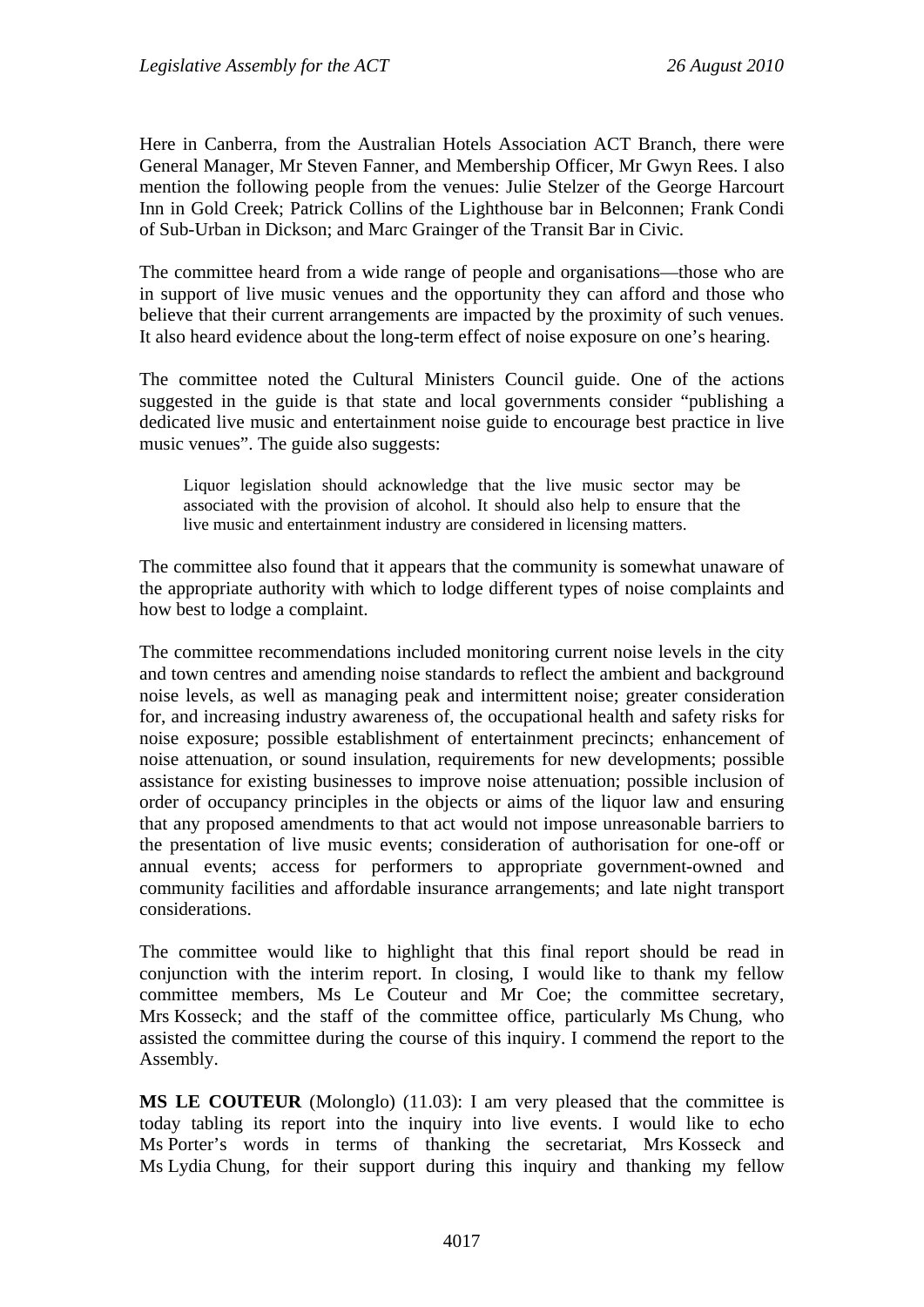committee members, Ms Porter and Mr Coe. I am very happy to say that this report originated in a motion that I introduced in the Assembly way back in February 2009. A year and a half later, we have what I think is a very good report.

I note that the committee did table an interim report in December last year, and this report builds well on that. The only regret I have about this whole report is that we have two reports. I think that we are running a bit of a risk that the recommendations and the discussion in the first report will be forgotten, because people will go to the final report and we did not repeat the recommendations in the final report—although I understand that the final PDF on the website will include both reports. That would be my only regret about the whole report.

This is something where we can say that this Assembly has worked well in a collegiate fashion. Obviously all three parties were represented on the committee, and both the interim report and the final report were reports of the whole committee. We do not have dissenting reports.

I would also say that it has turned out to be a very good process. From a public point of view, it did take a while to get going. I remember thinking for many months that we needed submissions. But we ended up with 73 submissions, and they have been great. They have been on a wide variety of subjects. The inquiry has been one of the best supported by the public. We even ended up with a Facebook page largely devoted to it, which I think is a really positive outcome.

It has also been a positive outcome for me and, I think, my fellow committee members in terms of learning about the live music industry, both in the ACT and in Fortitude Valley. Ms Porter mentioned that we did a field trip to Fortitude Valley, which was a very interesting and enjoyable event for us.

Before I move on to talking about some of the points raised by the committee and the report, I would like to point out a fact which we sometimes overlook in these sorts of reports. There is already a live music industry. Live events are happening in the ACT, quite successfully in many cases. There are problems, and of course the committee's report tends to dwell on the problems, but we must not lose sight of the fact there are some great things happening in the ACT.

The first recommendation of the committee is that the government should be reflecting upon the importance of live events in Canberra in the objectives of the relevant legislation—this would include planning, licensing and noise regulations—to ensure that it is a factor which is given appropriate consideration in relevant decisions. This is a key recommendation, because putting this statement into legislation makes it a real commitment and gives it teeth. This is the sort of thing that will move us past just rhetoric—saying that of course we all support live events—and actually give us teeth. It will make sure that the rules really support the continuation of live events.

A first suggestion for the drafting of this would be "music venues, live performances and arts and cultural facilities make an important contribution to Canberra's character, vitality, cultural life and activity centres". This is the sort of sentiment that has come through very strongly to the committee over the days of public hearings and through the 73 submissions we received.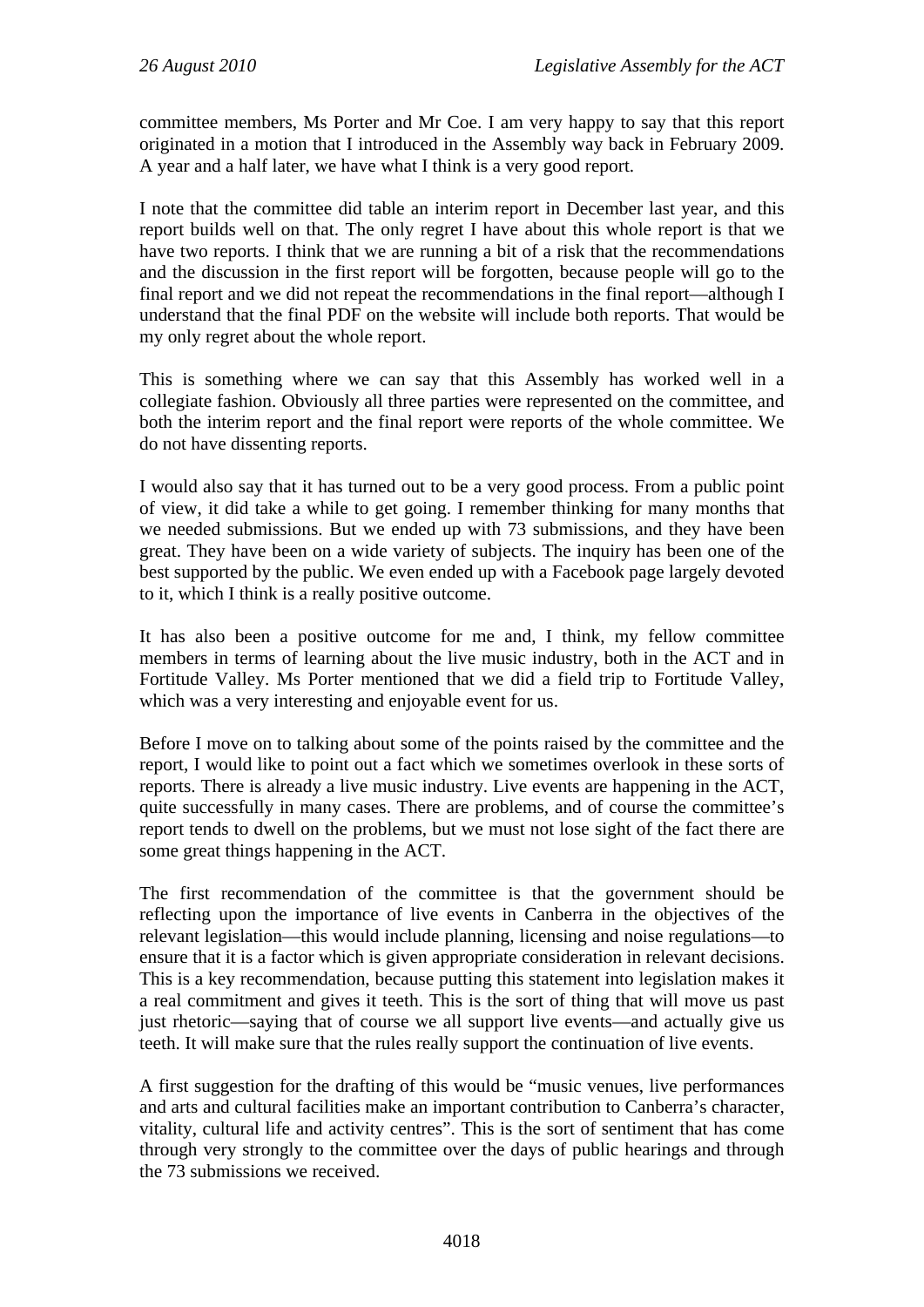One of the other strong things that came through the submissions, and it is unfortunately a sadder theme, is the concern of many residents and artists that Canberra's music and arts scene is struggling and, to some extent, evaporating. With that, we are losing something that is very important to the city and its vibrancy and vitality. I pointed this out in my original motion last year, the motion which established the inquiry. Live music and events are part of Canberra's soul, and we need to hang on to that. There are many ways outlined in this report and the original interim report which will help Canberra to do just that.

This leads me to another point I want to emphasise. While the report clearly acknowledges the complexity of the issues that impact on live events, such as noise, planning, licensing, changing leisure patterns, transport and different community expectations, it also makes clear the fact that there are many more things the ACT government can do and needs to do to support live music. The reality is that there is a large degree of onus on the government to help create, support and promote opportunities for live events in Canberra.

One of the key recommendations in the "Other issues" section of the report, at page 59, is:

… the ACT Government could take a variety of measures to support live events venues to stay open in Canberra, and for new venues to open …

It talks about facilitating partnerships between live entertainment operators and private leaseholders, as well as between live acts and the government, to help find venues for artists without prohibitive costs and where there is viable public transport. This may include opening up some non-traditional venues, such as public spaces or school halls. It is clear from my observations as a member of the committee and also as an MLA and a Canberran who is interested in the arts, that we are lacking in space and venues in Canberra. The controversy over McGregor Hall has made this a very visible issue recently.

In acknowledgement of this, the report recommends that the government should develop a policy focused on maintaining government properties that are suitable for live events and community events, as well as considering opportunities for building or converting government property into suitable venues for live events. I hope the government does pick up on this.

I know that the government, and Mr Stanhope in particular, in terms of answering my questions, have said that there are already enough spaces for groups like the Canberra Musicians Club or the Canberra orchestra to perform in. But the reality is that these spaces are not suitable for their needs. What seems to be the situation in Canberra is that we have good infrastructure for high-end events. We have got the Canberra Theatre; we have got various other facilities managed by the cultural facilities corporation. But we are lacking community-level events.

When people graduate from the school of arts and they are good musicians but they are not the sort of musicians who can fill the Canberra Theatre, where do they go to perform? What if they need venues bigger than their own living room or their own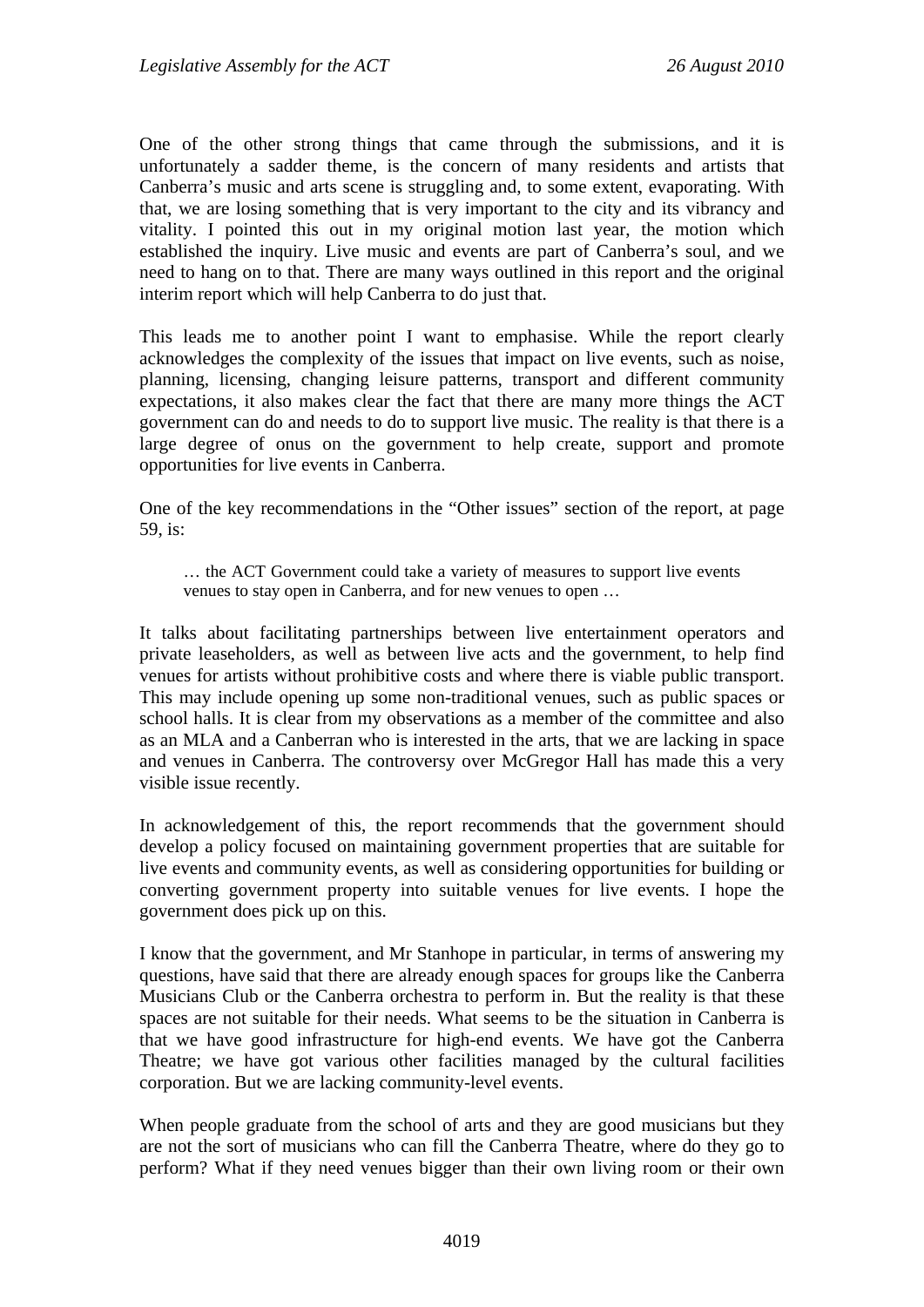garage? Where are the venues at the intermediate level before we get to the good, big, high-end events? That is the area where we have most problems.

On that note, I would like to say that one of the recommendations I am very pleased that the committee has supported is the recommendation that the government explore ways it can facilitate adapting some of Canberra's empty office spaces in the city for short or longer-term event venues. Newcastle in New South Wales provides an excellent example of how to do this through its support for the Renew Newcastle organisation.

Renew Newcastle is a not-for-profit that is supported by the government. It finds short and medium-term uses for buildings in the Newcastle CBD which are currently vacant, disused or awaiting redevelopment. It finds artists, cultural projects and community groups to use and maintain these buildings until they become commercially viable or are redeveloped. It has been a brilliant project for Newcastle in many ways, and Canberra could benefit from this sort of thing. You just need to walk through the Canberra CBD to know that Canberra could benefit from this sort of thing—or, even more, go to Tuggeranong town centre. Canberra could benefit from this sort of thing.

The report tackled one of the most thorny challenges facing live music and events noise and order of occupancy. I agree with the recommendations of the committee that order of occupancy needs to be made a consideration in assessing noise or disturbance complaints. I believe that the Liquor Act should specifically note in its objects the importance to Canberra of live music and entertainment.

Beyond this, as the committee points out, it would be good to see the government exploring how it can assist with mediation between venues and complainants and where it can create noise agreements similar to environmental protection agreements which are already available under the Environment Protection Act. Going further, it may be possible for the government to allow agreements to operate as a kind of property covenant that is passed on when a property changes hands.

I would also like to draw the Assembly's attention to the recommendations from the committee about ACT planning legislation. Although the planning committee currently gives some consideration to noise when it specifies building and planning requirements, there is more it can do to respond more appropriately to the specific issues that can arise between live entertainment venues and nearby residents.

There are also recommendations in the report about specifically planning for live music precincts. This early planning can, of course, avoid many of the problems that are arising because of the colocation of residents and event venues. Live music precinct planning can involve the territory plan, setting specific noise buffers and other built-in requirements to balance the amenity in the area and ensure that live events are supported in the precinct.

This is going to become more and more of an issue as we become a denser town. Noise will become more of an issue. We are encouraging people to live in the city, and we are encouraging live events in the city. Both of these things are good, but if we are going to have more of these things co-existing, and living together, we need to ensure that our planning is right, that noise attenuation is built into buildings. We will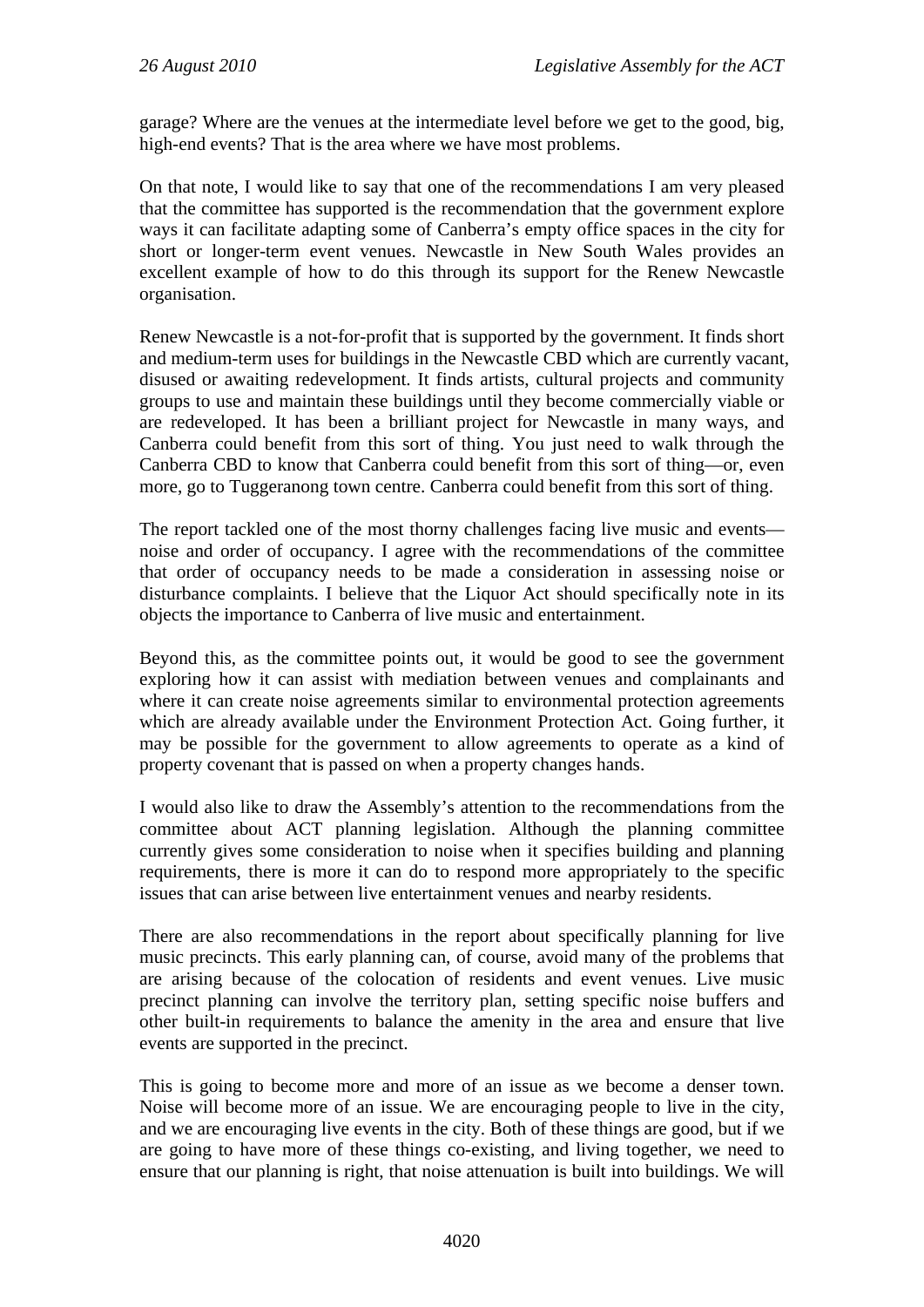also, I believe, need to ensure that we evolve our expectations over time as to what is an acceptable level of noise. I note that we had complaints not just about live events but about garbage being collected and about the patrons of live events. This is an area that we as a community need to do more work on.

On that note, let me say that I would be interested in the new eastern broadacre study looking to see if there was any space there which could be used as a live music precinct. It could be an interesting idea—not so much to get it out of the way, but to give it a space where there will not be the restrictions there are in other places in Canberra. Manchester in the UK provides an interesting precedent of somewhere where live music precincts have evolved in industrial areas and into a lively music scene. But a key to this would be good public transport, which could be the undoing of any use of the eastern broadacre.

On the issue of transport, I would draw the Assembly's attention to page 60 of the report and the section on transport. Transport is, of course, a critical part of protecting Canberra's live events scene, especially as a lot of it happens at night, and also as a lot of it happens in conjunction with alcohol consumption.

Recommendation 25 of the committee recommends that the ACT government investigate the viability of extending ACTION's Nightrider service all year round on Friday and Saturday nights. We know that this is needed. I am very glad that it was a tripartisan agreement. We all know that it is needed. Mr Rattenbury has been talking about the need for this service specifically this week in the context of the Liquor Bill, which I understand is coming back before the Assembly later today.

I believe that late night public transport is critical to support live music and events, to ensure the safety of patrons and to ensure that the whole licensed venue industry continues. The committee was able to cite the experience of Fortitude Valley, where transport was an extremely important factor in making live entertainment work—in contrast to Canberra, where, to quote the AHA, "Canberra's public transport system is almost non-existent, particularly late at night."

The last point I will make concerns the recommendation around the liquor licensing regime. The committee specifically points out the importance of fees needing to remain affordable and the fact that liquor licensing recommendations should not consider live music to be an additional risk factor. This recently caused a calamity in Melbourne when it did this, and it ended up with a sharp increase in fees for live music venues.

In my very brief conclusion, I would like to point out that this work needs to continue. I understand that there is an IDC and a live music forum. This is an area of our communal work life which is very important. It needs to be fostered. It is a significant part of actually making a community in Canberra or any other city—having live events which we all share in, which we all participate in. It is important that there is support for a wide diversity of live events. It is one of the things that make a city great. It is one of the things that make a city fun and lively to live in. I commend the report to the Assembly. *(Time expired.)*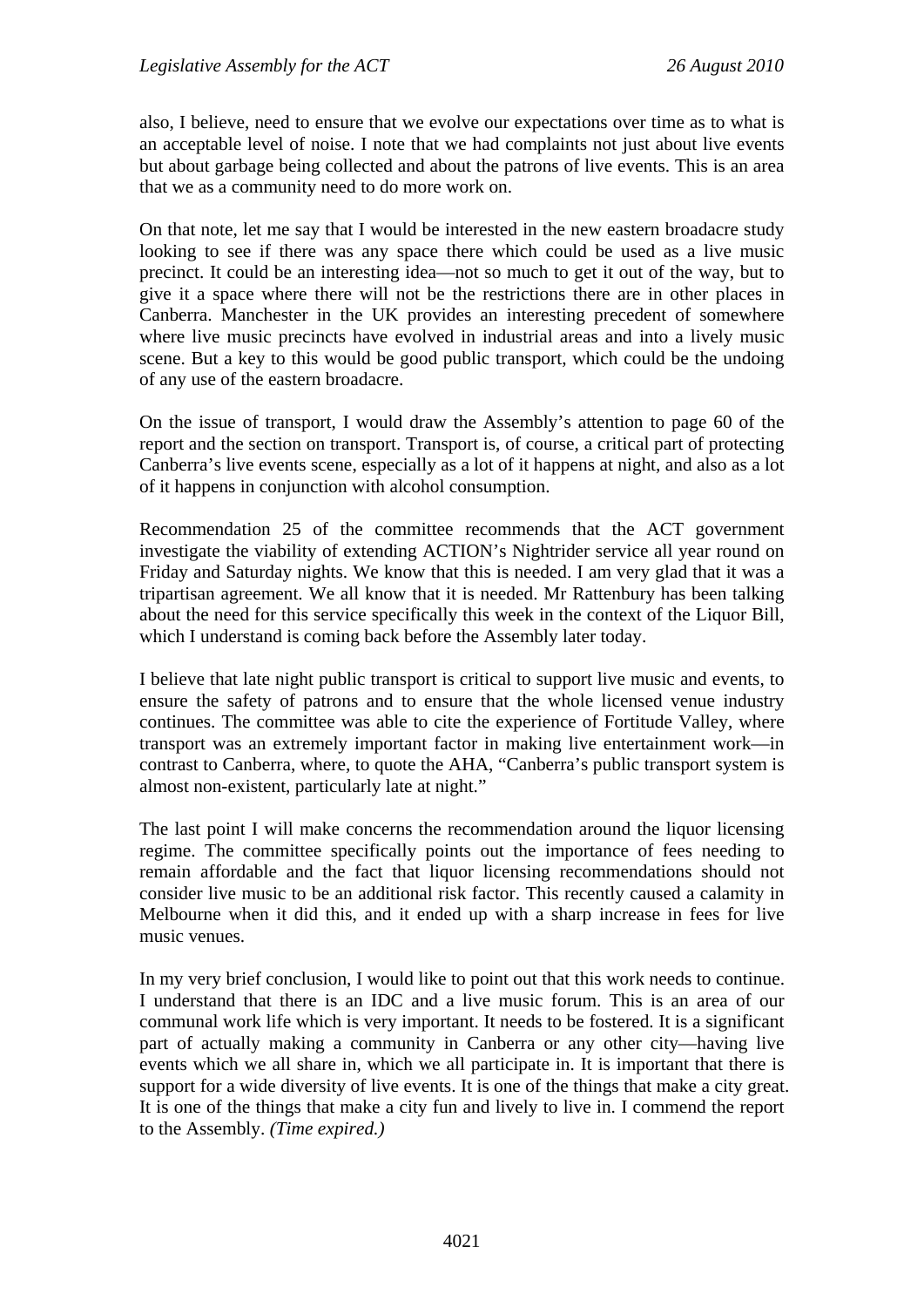**MR COE** (Ginninderra) (11.18): Before I get into the content of the report, I would like to thank you, Madam Deputy Speaker, for chairing this committee and also Caroline Le Couteur, for serving as deputy chair. It was a pleasure to undertake this inquiry. I think it is a topic that is of particular interest to the three of us and, indeed, to many others in this place and many Canberrans.

I think it is important, when we look into issues like this, that we do not necessarily work on the basis that it is up to government to solve these problems. I think it is important that we actually acknowledge that sometimes the government can be the problem and can be the restricting force and that, if there was not so much by way of regulations and legislation and other rules, perhaps we would all be better off. I think that could be the case when it comes to live events and music in the city and elsewhere. I think sometimes we run the risk of over-legislating and over-regulating and, in turn, stifling what would otherwise be a lively sector.

Speaking to what Ms Le Couteur said earlier about how she brought on this inquiry through her motion—and I supported that motion, and I thank her for doing so—prior to that, back in January last year, I put out a press release and spoke to WIN news, I believe, about prior occupancy laws and the impact that not having prior occupancy laws in the ACT is having on some businesses. That was particularly in respect of the Lighthouse bar in Belconnen, which is going to have a development go up next door to it, with apartments. There is some concern about how the Liquor Act and how the EPA will enforce the rules with regard to noise that emanates from the Lighthouse and also from patrons when they are going to and from the Lighthouse and how that will actually affect the operation of that good business.

I think prior occupancy laws in that particular instance might be handy. In that particular instance, what prior occupancy laws, I think, would suggest is that, because the Lighthouse bar has been there for a considerable amount of time in one form or another, anybody that moves into a premises next door to the bar—where the Pizza Hut currently is—might have to expect and tolerate reasonable noise emanating from that establishment and also from patrons going to and from it.

It still has to be reasonable, but I think there is some merit in that sort of legislation. I am not by any means committing the opposition to any such policy position, but it is certainly worth investigating. Indeed, that is what this committee did recommend in recommendation 21, which says:

The Committee recommends that order of occupancy principles be reflected in the objects or aims of the Liquor Act 1975.

There may well be scope to go beyond the Liquor Act and to look at other parts of legislation or other bits and pieces of legislation, but in particular the Liquor Act would be the first port of call, I would think, to actually get those principles reflected.

I am glad that recommendation 1 is an overarching one that really does set the tone for the whole report. It is:

The Committee recommends that the ACT Government should reflect on its commitment to live events in the objectives of the relevant legislation, including planning, licensing and noise regulations.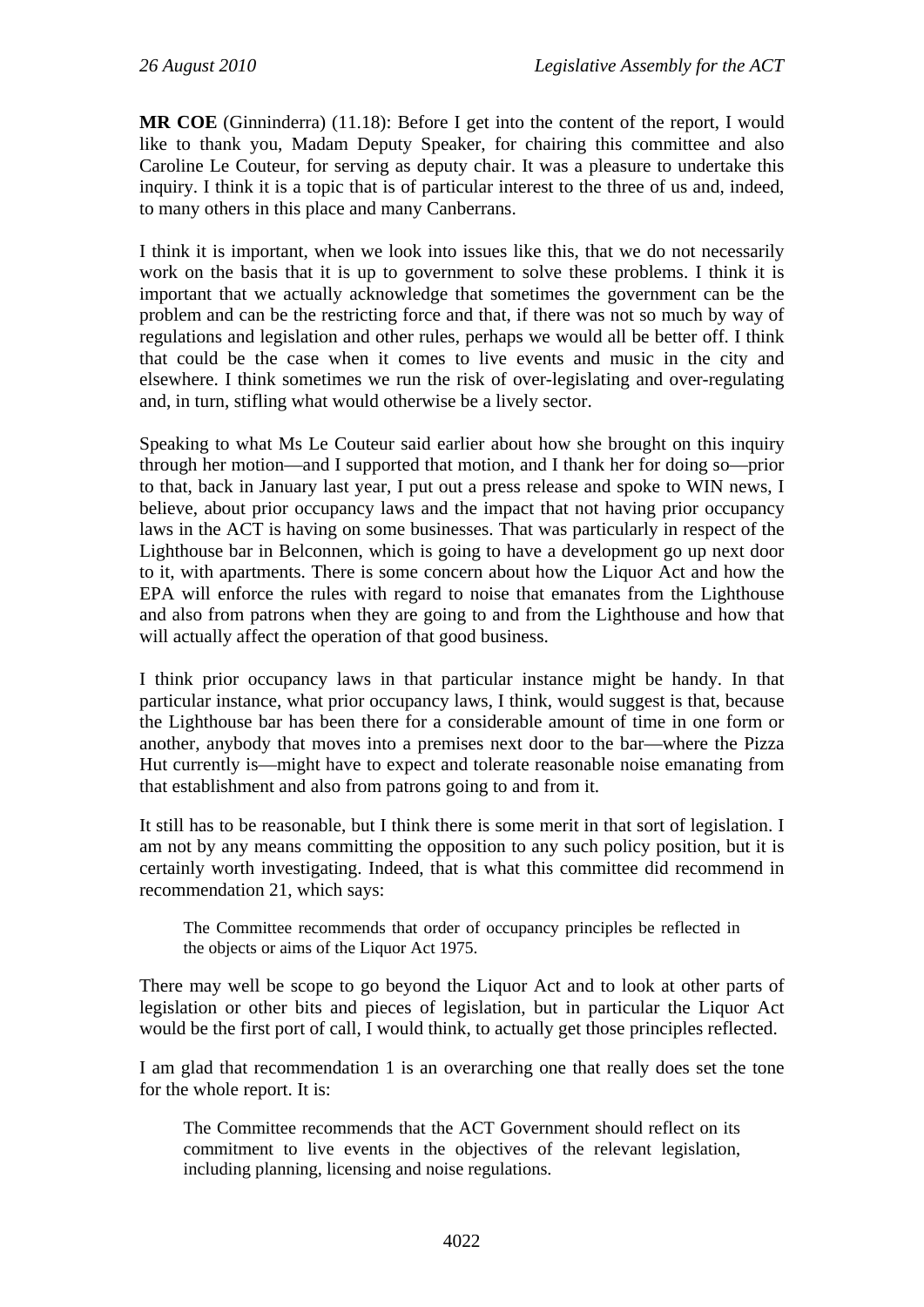I think it is important that we work on the basis that we do actually support live events here in Canberra, that we do actually support the music industry, that we do actually support the entertainment industry and all the other things that make Canberra such a great place to live in.

With regard to festivals and large events, I think it is great that we do have these. We have got quite an eclectic mix in Canberra, and I think Canberra does extremely well when it comes to these prominent national events that we host here in the capital. Whether it be events like Summernats or Stonefest or the Folk Festival, Foreshore, Corinbank or others, we have a pretty proud record when it comes to hosting good events here in the territory. I hope this government and all future governments do actually harness this.

I am by no means saying we should be neglecting the concerns of residents or other stakeholders, but I am sure there is a happy balance, a happy medium, that we can get to with regard to fostering these kinds of events in Canberra, whilst keeping residents and others happy as well.

I will speak to just a few more recommendations, as the report is, of course, comprehensive. To that end, I thank Nicola Kosseck for the work she did. I think it is a superb report and does actually include some rather complex subject matter, especially with regard to some of the music measurements and the like. I think she has done extremely well in compiling this report.

Recommendation 6 states:

The Committee recommends that the  $dB(A)$  noise standards be amended to more realistically reflect the ambient and background noise levels in the City and Town Centres as indicated by the monitoring process recommended above.

I think that is extremely important. At the moment, I do not think the current noise standards necessarily capture the true noise which does emanate from the city centres, and I think it is important that all Canberrans do actually come to the realisation that, when you move into the city and when you move into a town centre, it is not like living in a suburb. You are not going to have the exact same amenity that you have in the suburbs.

It is a different amenity. It may be a better amenity or it may be a worse amenity, but the fact is it is different, and I think it is important that Canberrans do come to terms with that. Living in apartments and living in units is a relatively new thing here in Canberra and, indeed, across Australia. To that end, I think it may well still be a little while away yet where we actually do have generations of people that do have expectations of what living in a modern city or a modern town centre is all about.

That said, I by no means discount the very legitimate and genuine concerns of some people that raised their issues with us in the inquiry, and I hope that the EPA and other government agencies do take on all those concerns and do assess them on face value and do assess them with due diligence.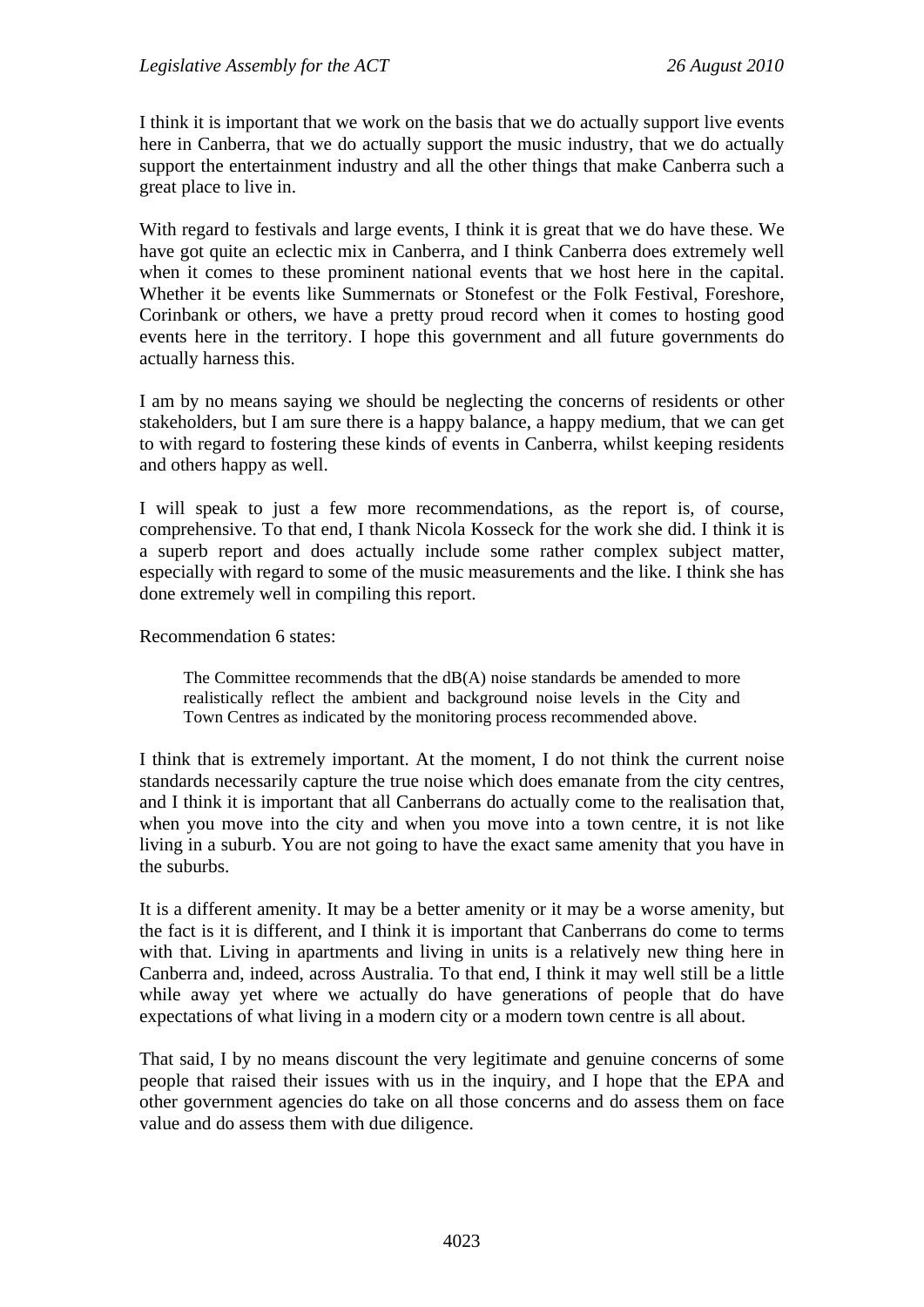Recommendation 14 states:

The Committee recommends that the ACT Government investigate the possibility of establishing entertainment precincts that align with the Territory Plan zoning, taking into considerations the risks and limitations identified by the Committee.

I think entertainment precincts are a very interesting concept and one that we had the benefit of being able to explore in a bit more depth when we went to Brisbane and had a briefing by the Brisbane City Council. I think the work that they have done at Fortitude Valley is one that we can learn many lessons from. I know I personally did learn many lessons from it, and I believe the Assembly can also take on the lessons that we learnt through this report.

Not quite finally, there is recommendation 25:

The Committee recommends that the ACT Government investigate the viability of extending the ACTION Nightrider service year-round on Friday and Saturday nights.

This is something that the Liberals have been calling for for some time. We believe the Nightrider bus service is one that has many positive spin-offs. There are some challenges with it as well, but we do not believe those challenges are insurmountable, and we are glad that the committee has made recommendation No 25.

I will leave it there, other than to thank all of the witnesses that came before the committee. In particular, I would like to thank the George Harcourt Inn, Sub-Urban, the Transit Bar and also the Lighthouse for facilitating our site visit. I know that the George Harcourt Inn has a unique set of problems because it is a well-established nightspot which is very close to houses. Order of occupancy principles there may well have some impact on how they do operate there. But it is worth noting that order of occupancy alone may not be the answer. It may well be a conjunction of precincts as well as order of occupancy that somehow could form a better operational environment for residents and also for businesses, so everybody knows what their rights are and what their expectations are before they actually buy into a residence or into a venture.

In conclusion, I thank the committee once again, and I look forward to the next inquiry.

Question resolved in the affirmative.

## <span id="page-28-0"></span>**Road Transport (General) Amendment Bill 2010**

**Mr Stanhope**, pursuant to notice, presented the bill, its explanatory statement and a Human Rights Act compatibility statement.

Title read by Clerk.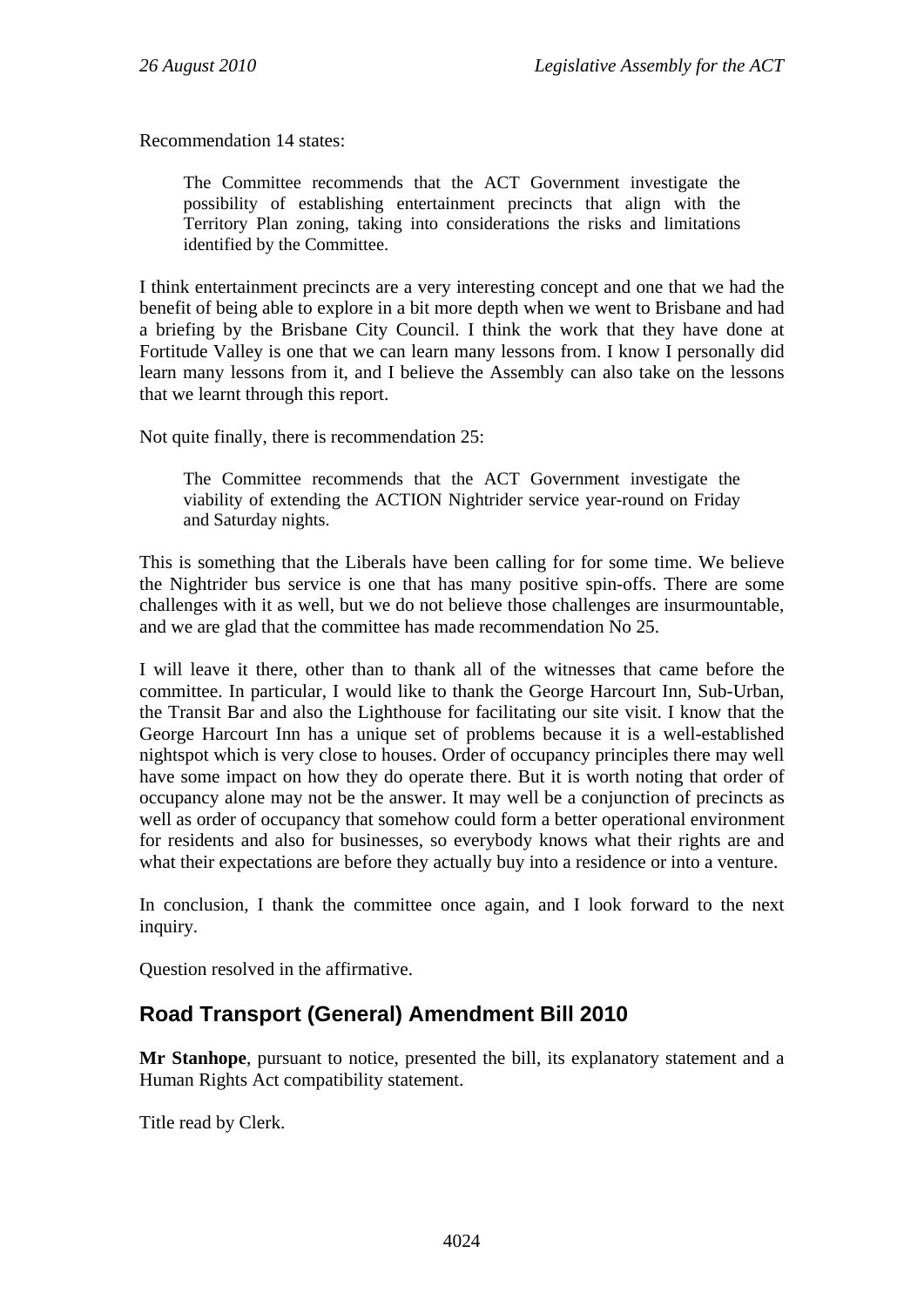**MR STANHOPE** (Ginninderra—Chief Minister, Minister for Transport, Minister for Territory and Municipal Services, Minister for Business and Economic Development, Minister for Land and Property Services, Minister for Aboriginal and Torres Strait Islander Affairs and Minister for the Arts and Heritage) (11.29): I move:

That this bill be agreed to in principle.

This bill clarifies provisions in the Road Transport (General) Act for giving notice to people who have not paid certain infringement notice penalties or court fines that their driver licence, vehicle registration or right to drive will be suspended, if payment is not forthcoming. Licence and registration sanctions are an extremely effective tool for enforcing payment of infringement notices, penalties and fines, and they are used in all Australian jurisdictions. These sanctions have worked successfully in the ACT since they were first produced in the late 1990s, with the ACT having one of the best payment rates for vehicle-related infringement notice penalties in Australasia.

Recent experience in prosecuting drive-while-disqualified offences has highlighted certain technical issues with the existing legislation, particularly in relation to when a suspension takes effect and the contents of suspension notices. In particular, one aspect of the decision by the Chief Magistrate in Davies v Jilbert, that a suspension takes effect when a notice is served on the person, creates significant practical difficulties for the Road Transport Authority.

While the authority has already addressed the particular ground of the court's decision that led to the failure of the prosecution case against the defendant, through administrative changes to the contents of suspension notices, the finding by the court that a suspension does not take effect until the notice is served has serious practical implications for effective maintenance of the driver licence register and the vehicle registration registers. To put it simply, the Road Transport Authority simply does not have the resources to manually track and record the date of service of the many thousands of suspension notices sent to clients under section 44 or section 85 of the act every year.

To overcome the problem, the bill amends sections 44 and 84, to make it clear that a suspension takes effect by operation of law on the date specified in the suspension notice, if payment is not received by that date. That date cannot be earlier than 10 days after the notice is sent to the person.

This means the person will be notified of the suspension date beforehand and given a further opportunity to avoid the sanction by paying the outstanding amount. The person will be sent a confirmation notice after the suspension occurs, confirming the type of action that has been taken and the date of effect.

The reason for sending a notice to confirm the type of action is that there will be a period of at least 10 days between sending of the suspension notice and the date of effect of the suspension, during which time the rights held by the person may change. For example, the person may cease to hold an ACT driver licence, because he or she moves interstate or is disqualified from driving by a court, or a relevant vehicle may be sold or written off.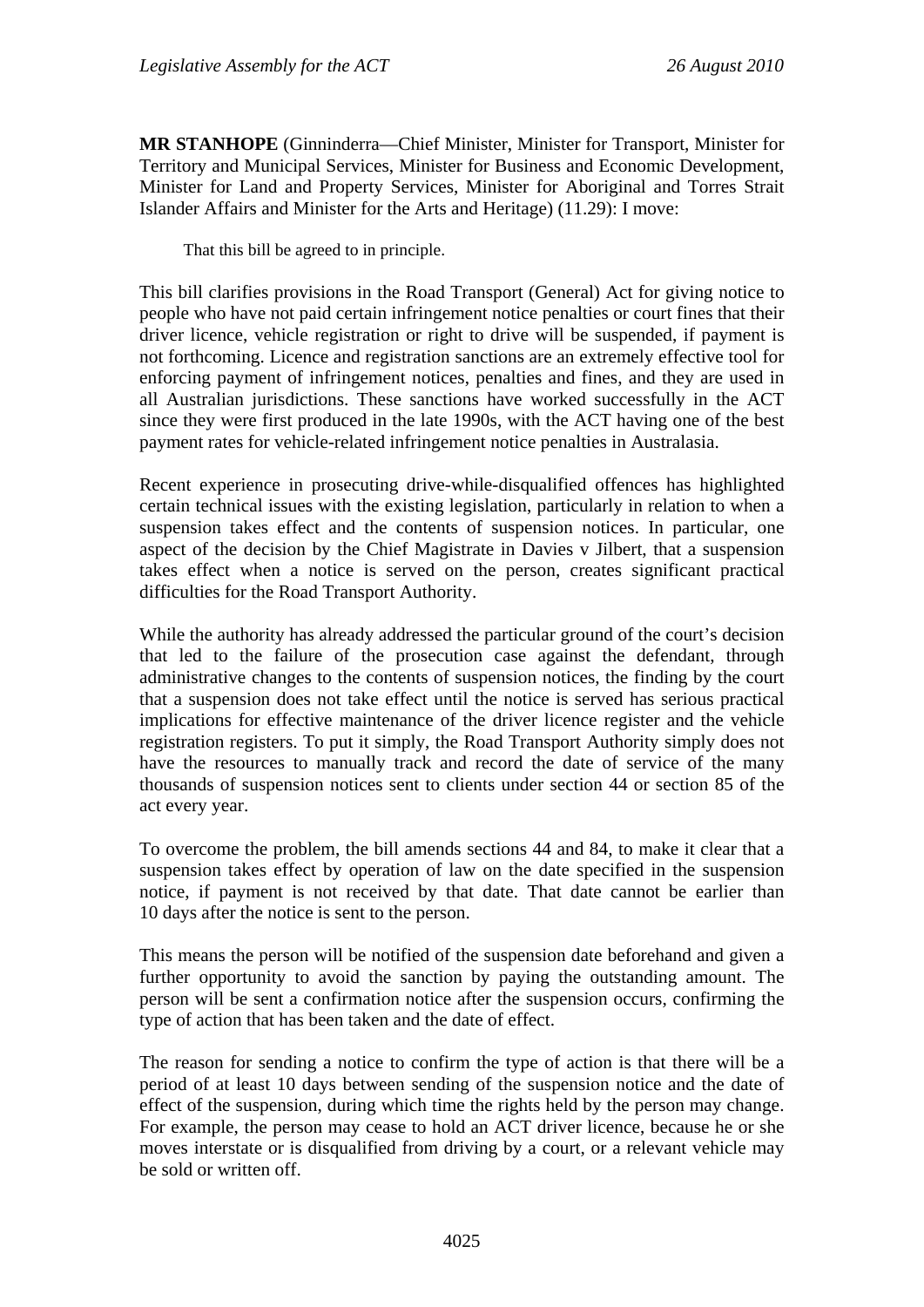As the Road Transport Authority must apply the sanction on the basis of the rights held by the person on the suspension date, not the date that the suspension notice is prepared, the Road Transport Authority cannot know at the time of postage which right will be ultimately affected by the suspension. It is therefore not possible for the suspension notice to specify the particular form of suspension action that will be taken, although in practice the most commonly applied sanction is the suspension of a person's ACT driver licence. For interstate clients, the applicable sanction is usually the suspension of the person's right to drive in the ACT.

The confirmation notice will ensure the person is informed of which type of suspension or enforcement action is taken. In addition, the Road Transport Authority will advise clients in the suspension notice that they may call Canberra Connect before they receive their confirmation notice, if they wish to check their driver licence or vehicle registration status.

The bill also corrects minor errors to references to provisions in the Crimes (Sentence Administration) Amendment Bill 2010, which came into effect on 1 July. I am advised that no-one has been adversely affected by these by incorrect cross-references in the act.

Madam Deputy Speaker, the amendments in the bill represent simple, practical solutions that will provide both the Road Transport Authority and its clients with certainty when licence or registration sanctions are taken. I commend the bill to the Assembly

Debate (on motion by **Mrs Dunne**) adjourned to the next sitting.

# <span id="page-30-0"></span>**Justice and Community Safety Legislation Amendment Bill 2010 (No 3)**

**Mr Corbell**, pursuant to notice, presented the bill, its explanatory statement and a Human Rights Act compatibility statement.

Title read by Clerk.

**MR CORBELL** (Molonglo—Attorney-General, Minister for the Environment, Climate Change and Water, Minister for Energy and Minister for Police and Emergency Services) (11.33): I move:

That this bill be agreed to in principle.

The Justice and Community Safety Legislation Amendment Bill 2010 (No 3) is the 26th bill in a series of legislation that concerns the Justice and Community Safety portfolio. The bill I am introducing today will improve the effectiveness of the ACT statute book.

I note the Assembly recently supported a motion calling on the government to adhere to the generally accepted practice of using omnibus bills to deal only with amendments to legislation that are minor, technical and non-contentious in nature and to bring more substantive amendments forward in separate bills.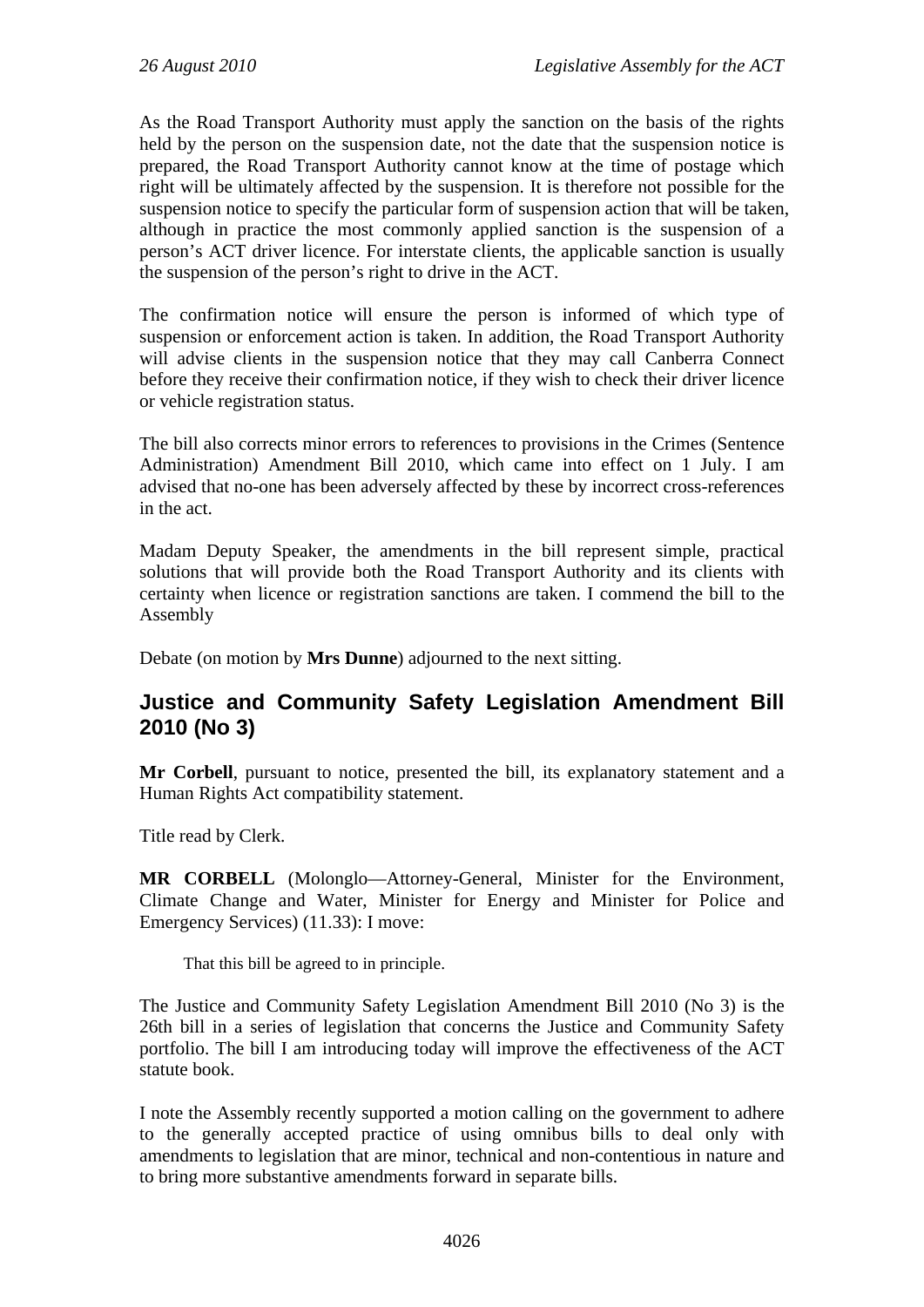I would like to reiterate that, although JACS bills have always been used to make more substantive changes to the law than SLAB bills, the government is supportive of the general practice that a majority of the substantive issues pursued through a JACS bill not be controversial and that major new initiatives and major new policy be pursued through a distinct, separate bill.

I am confident that the bill I have introduced today accords with these established norms. The amendments include minor as well as more substantive, yet uncontroversial, amendments. The minor amendments ensure that legislative instruments can be updated more efficiently, and the more substantive amendments ensure that the legislation operates effectively and in a manner consistent with the government's intention. While substantive in nature, the government is satisfied that these amendments are non-contentious.

In March and June 2008 the Council of Australian Governments agreed that the commonwealth would assume responsibility for a national system for the regulation of credit and a related cluster of additional financial services. On 7 December last year, the government signed the COAG intergovernmental national credit law agreement which underpins the national credit legislation and outlines the implementation process for the legislation.

On 26 October last year the commonwealth parliament passed the National Consumer Credit Protection Act 2009. This national act enacted existing territory legislation, the uniform consumer credit code, into commonwealth legislation and established a national licensing regime.

Commonwealth responsibility for consumer credit commenced on 1 July this year. Commonwealth legislation includes and extends the uniform consumer credit code that currently operates in the territory.

In line with the COAG agreement, this bill repeals relevant ACT consumer credit legislation, specifically the Credit Act 1985, the Consumer Credit Act 1995, of which the uniform consumer credit code is an instrument, and the Consumer Credit (Administration) Act 1996, all of which no longer operate since the commencement of the new commonwealth scheme.

The bill provides transitional and consequential amendments as a schedule to the Fair Trading (Consumer Affairs) Act 1973, allowing for a smooth and efficient transfer of responsibility to the commonwealth. This bill preserves several provisions until the commencement of chapter 3 of the commonwealth act, which replaces the territory provisions. Chapter 3 of the commonwealth act, which establishes new responsible lending and due diligence requirements, will not commence until 1 January 2011.

This bill preserves the due diligence obligations currently placed on credit card providers under section 28 of the Fair Trading Act until the commonwealth legislation takes over in this area on 1 January next year.

The government has taken steps to ensure that consumers continue to be protected with respect to finance broking commission charges until commonwealth legislation governing this subject commences again on 1 January next year.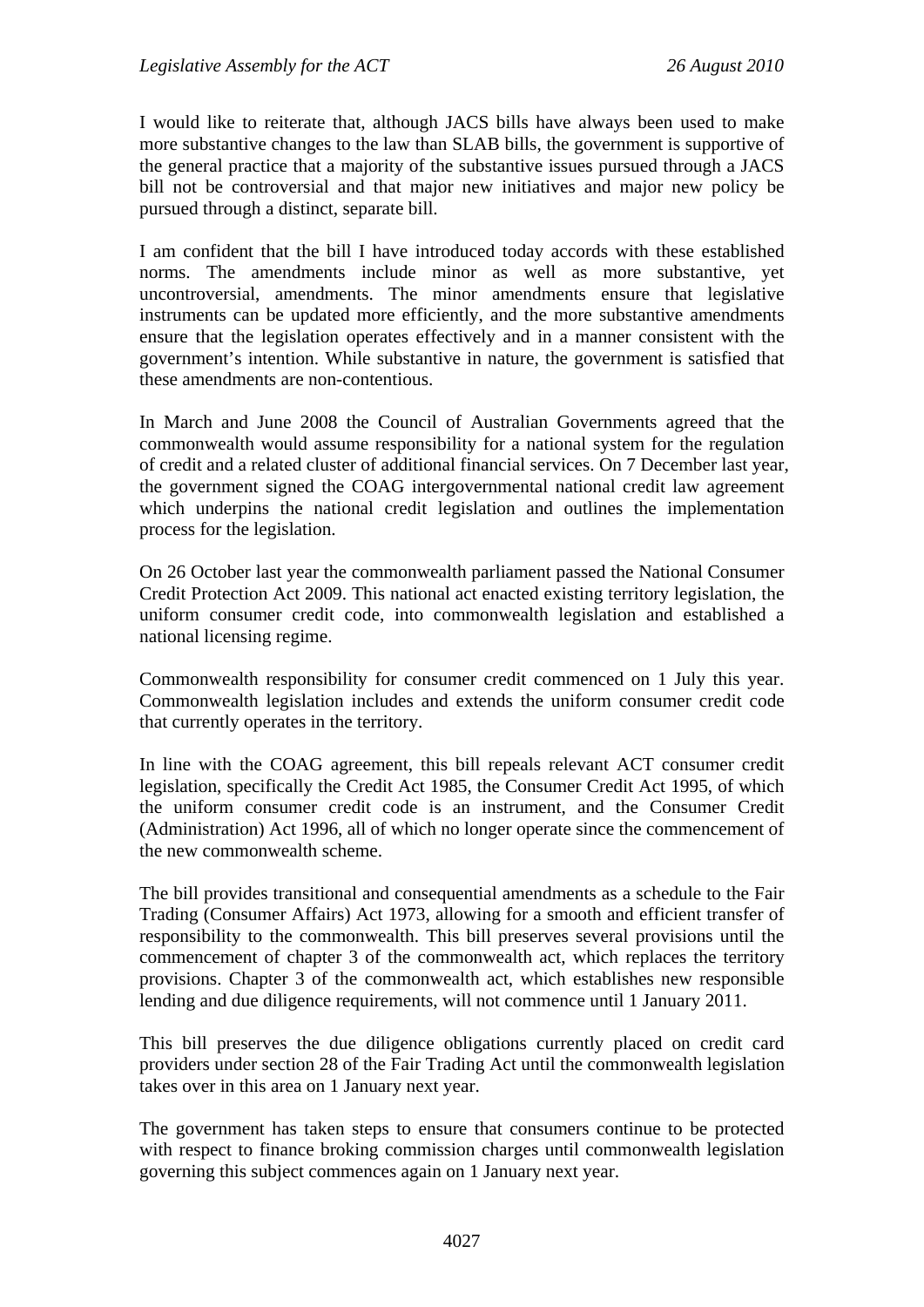This bill preserves the legislation providing a maximum annual percentage rate for a credit contract so that consumers in the ACT will continue to be protected from unfair and extreme interest rates until commonwealth law is established dealing with this matter. The commonwealth government is currently examining different options for providing protections in this area as part of stage 2 of its consumer credit reforms.

The bill makes amendments to the Evidence (Miscellaneous Provisions) Act 1991 to facilitate the giving and receiving of evidence in proceedings before territory courts by audio and audiovisual links from places not covered by model legislation endorsed by the Standing Committee of Attorneys-General in 1997.

In a recent ACT Supreme Court case it was held that the evidence of a witness given by telephone from Victoria was not admissible because the Victorian legislation, which differs from the model legislation, does not have the necessary measures to allow this to happen.

The amendments in the bill will extend the scope of the existing legislation by providing that the location in Victoria, or another place not covered by the uniform scheme, where evidence is being taken is regarded as part of the ACT court for the purpose of the conducting the proceeding. Accordingly, ACT laws relating to evidence, procedure, contempt and perjury will apply.

The bill amends the Supreme Court Act 1933 to ensure that a judge, in a trial by judge alone, must take into account any warnings that would, under the commonwealth Evidence Act 1995, have had to be given to a jury in the case. Currently, judges must take into account only those warnings required to be given to a jury under "territory law". While the commonwealth act applies in ACT courts, it is not covered by the definition of "territory law".

This leads to a peculiar situation where, in a judge-alone trial, the judge is bound to direct themselves according to the common law, whereas if the trial involved a jury the judge would be required to apply an appropriate provision of the Evidence Act, and possibly give a rather different set of warnings, in cases where the statute deliberately departs from the common law approach. This situation could lead to an imbalance in the conduct of trials, depending on whether it is presided over by a judge, or a judge and a jury. This amendment will resolve the inconsistency.

A minor amendment also clarifies that judges in judge-alone trials are required to take comments and directions into account, as well as warnings. This amendment further puts the status of trials on equal footing, regardless of whether they are conducted before a judge, or a judge and jury.

Finally, the bill makes a minor amendment to the Juries Act 1967 in order to allow the prescribed scale of jury payments to be made by ministerial determination, by disallowable instrument. This will allow the scale to be indexed annually in a more administratively efficient manner, whilst maintaining an appropriate level of Assembly scrutiny through tabling a disallowable instrument.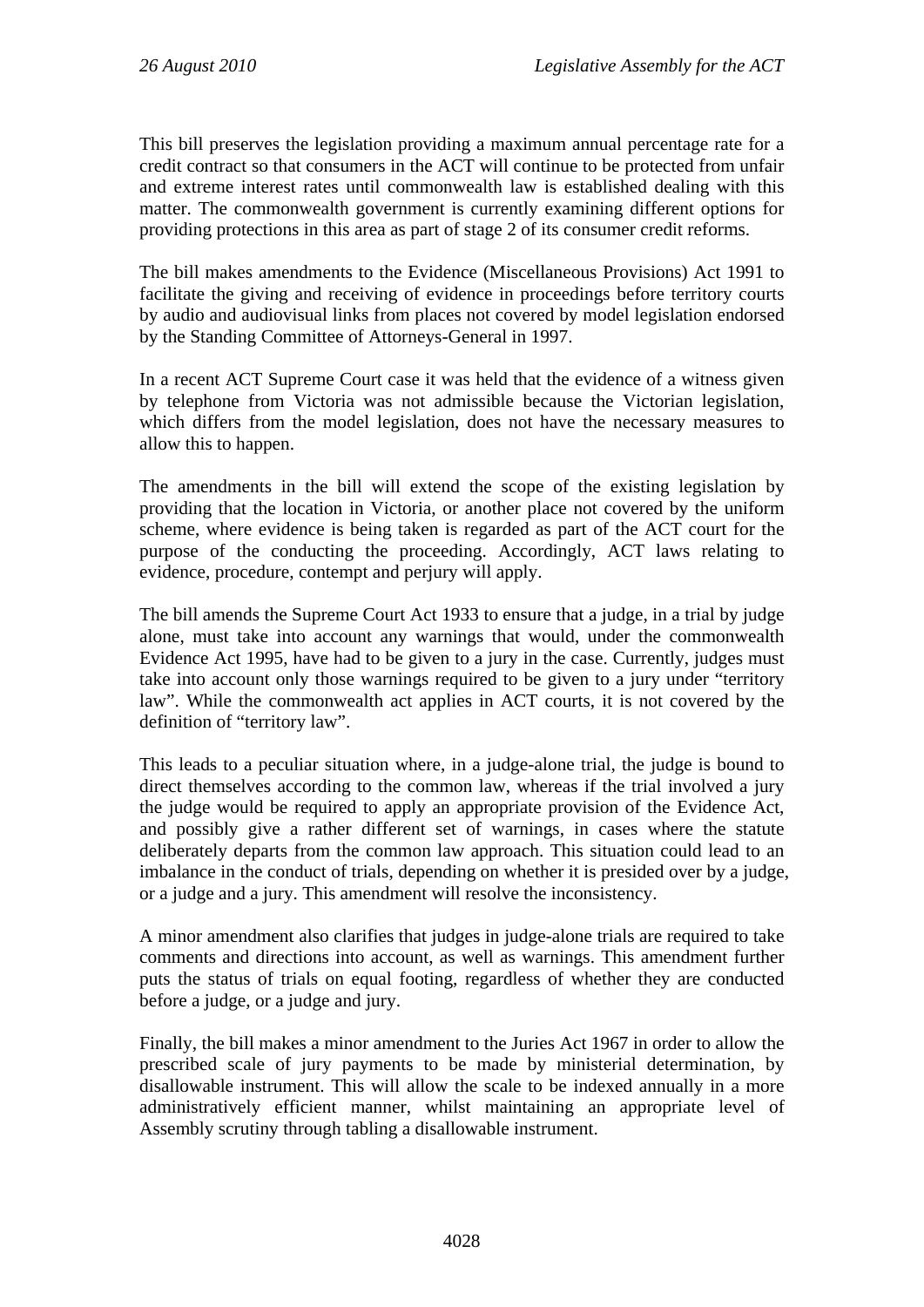JACS bills are an important tool in ensuring that legislation remains effective and in line with original policy intentions. They are an efficient mechanism for enabling the government to be responsive and to ensure that its laws reflect the changes and needs of the community it serves. The bill I present today introduces amendments to the statute book of a relatively minor and uncontroversial nature, providing this Assembly with an opportunity to ensure that the territory's laws remain clear and consistent and continue to operate effectively.

I commend the bill to the Assembly.

Debate (on motion by **Mrs Dunne**) adjourned to the next sitting.

## <span id="page-33-0"></span>**Climate Change and Greenhouse Gas Reduction Bill 2010**

**Mr Corbell**, pursuant to notice, presented the bill, its explanatory statement and a Human Rights Act compatibility statement.

Title read by Clerk.

**MR CORBELL** (Molonglo—Attorney-General, Minister for the Environment, Climate Change and Water, Minister for Energy and Minister for Police and Emergency Services) (11.41): I move:

That this bill be agreed to in principle.

Today I present the Climate Change and Greenhouse Gas Reduction Bill 2010. This bill sets out targets to reduce greenhouse gas emissions by 40 per cent of 1990 levels by 2020 and 80 per cent by 2050. It also establishes in statutory form the long-term target of carbon neutrality for Canberra by 2060.

I am presenting this bill today because the community are looking to government for leadership on the issue of climate change. They are looking for governments to recognise the clear and unambiguous scientific evidence that climate change is occurring, and that it is human activity which is causing it. They are looking for governments which will make policy and take action informed by that scientific evidence.

The targets in this bill reflect the scientific evidence. The Intergovernmental Panel on Climate Change has clearly stated that to avoid dangerous climate change, global temperatures should not increase by more than two degrees. To achieve this, the concentrations of greenhouse gas in the atmosphere should not exceed 450 parts per million, and to achieve that, reduction of emissions in developed countries should be the equivalent of 40 per cent of 1990 levels by the year 2020. For this reason, the ACT government has adopted an emissions reduction target of 40 per cent of 1990 levels by 2020 and 80 per cent by 2050.

Achieving these targets will require the government, business and the broader community to work together, to take responsibility for our common future. They are ambitious targets, but I stress that they are also achievable targets.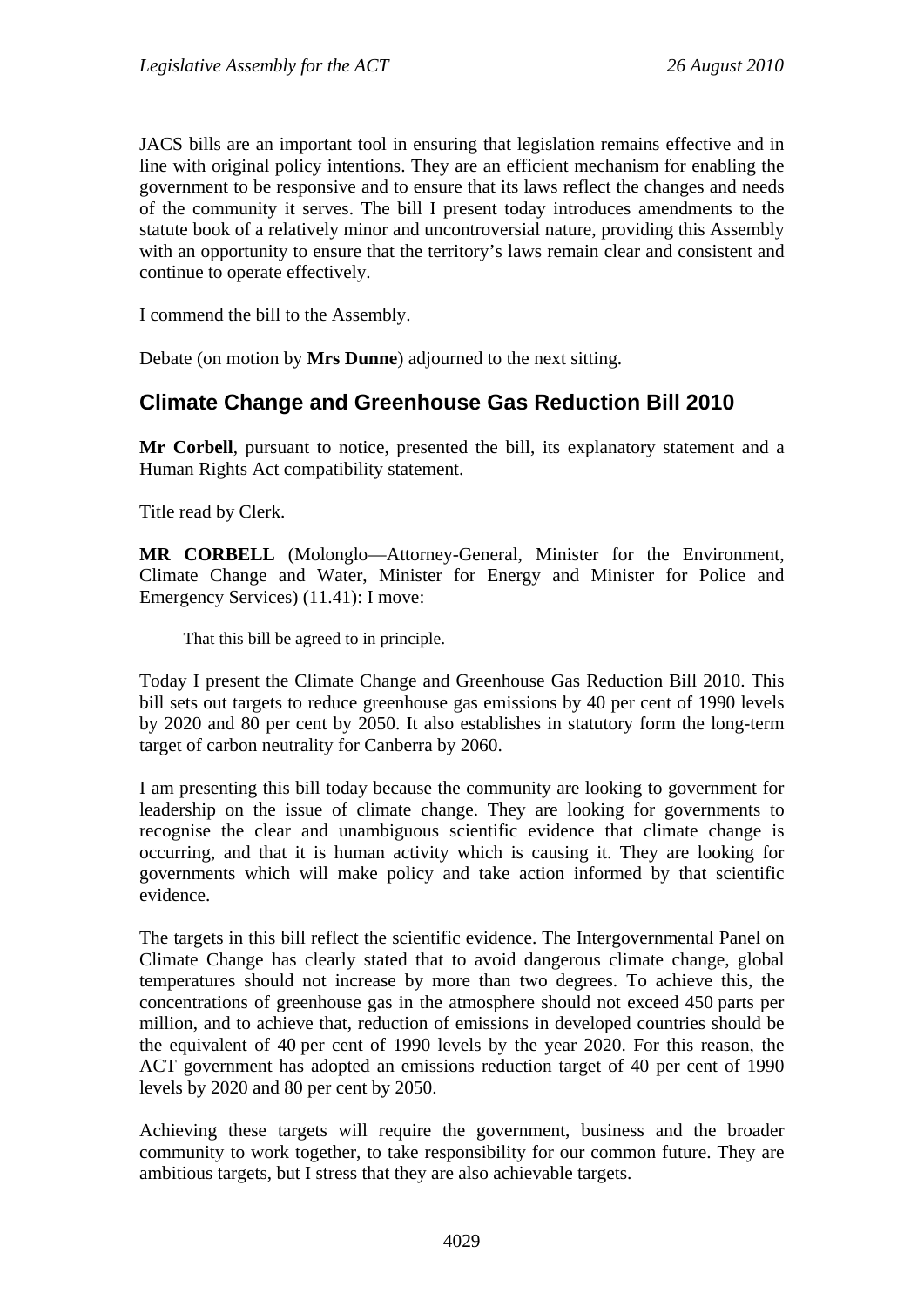With uncertainty surrounding the national and international commitment to addressing climate change and with the future of a national carbon pricing regime unclear, it is important that at the local, state and territory levels we take the steps that need to be taken to address this issue.

Increasingly, it is being recognised that, far from being insignificant and small, action by local and regional authorities will play a critical role in encouraging the more efficient use of energy and providing the frameworks and policies to allow communities to place greater reliance on renewable energy sources and to reduce carbon emissions. Demonstration of progressive and transforming policies to tackle the challenge of climate change can also enable national leaders to follow suit.

The Chief Scientist for Australia, Professor Penny Sackett, has recently stated that urgent action is required within the next five years, advising:

… additional delay meant more stringent emission reductions would be required in future if Australia still planned to meet its portion of the worldwide carbon budget aimed at limiting temperature increases to 2 degrees.

A change of two degrees is considered to be the guardrail value, or tipping point, that, if surpassed, will result in dangerous conditions. The Chief Scientist has also observed:

… not all required action will be taken through national government policy …

And:

In the face of slow changes at national levels, it is all the more important that forward-looking industries, states, individual cities and towns, community groups and family groups continue to network together to reduce their carbon footprints and assess the impact of climate change on their activities.

There is currently significant uncertainty about climate change policies nationally and internationally. Implementation of policies by the commonwealth and other jurisdictions, such as a price on carbon, cleaner generation of electricity in the national grid and initiatives that promote renewable energy, could play an important role in reducing greenhouse gas emissions in the ACT. Therefore, the proposed legislation reinforces the ACT's efforts to promote collaboration for the development of regional, national and international approaches to addressing climate change.

In the ACT, we must take fundamental action to reduce greenhouse gas emissions and to transition the ACT from a high emission economy into a low emission, dynamic and sustainable one.

Climate research indicates that the ACT will become drier and hotter and experience more extreme conditions as a result of climate change. Last winter, Canberra had 17 consecutive days with above average maximum temperatures. There were only 38 frosts last winter, well below the winter average of 58. The winter of 2009 was the third warmest on record.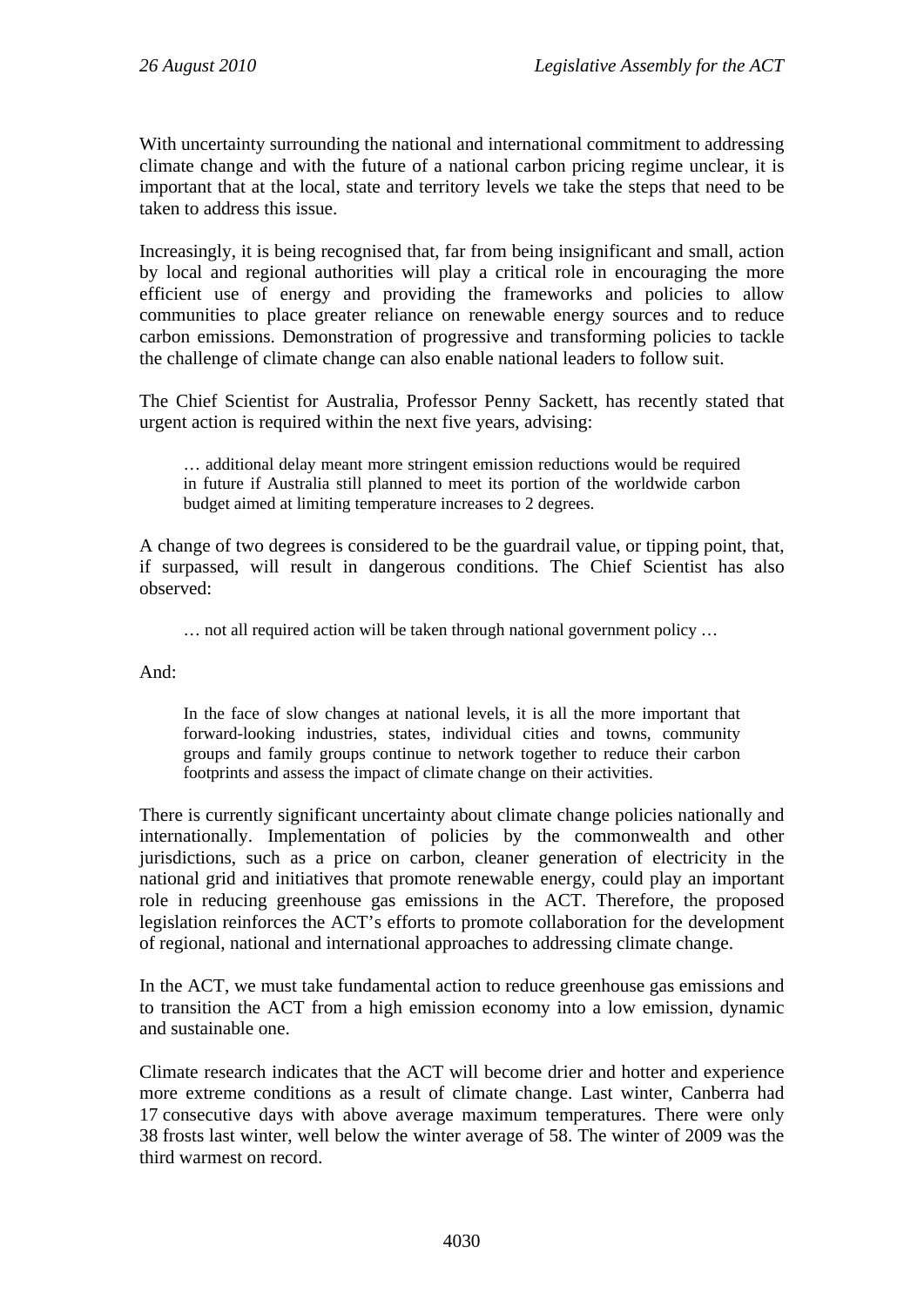In 2008, our emissions were 4.18 million tonnes of carbon dioxide equivalent emissions. The ACT's emissions are dominated by the burning of fossil fuels for electricity. Electricity represents 62 per cent, transport 23 per cent and natural gas nine per cent of our total emissions. Due to our extreme temperatures in winter and summer, heating and cooling are a significant contributor to our emissions profile. Therefore, the government recognises that effective climate change policy needs to be applied across a range of sectors and needs to engage individuals, businesses and the government.

The proposed legislation seeks to achieve the following things. Firstly, it sets targets to reduce greenhouse gas emissions and increase renewable energy use and generation. Secondly, it installs regular reporting to the Legislative Assembly on the ACT's progress on greenhouse gas emissions reduction. Thirdly, it establishes a Climate Change Council to provide independent advice on climate change issues as they affect business and the wider community. Fourthly, it encourages private entities to take action through voluntary sector agreements with government.

The legislation also sets an average per person greenhouse gas emissions target to peak by 2013 which confirms that the immediate challenge for the ACT is to halt the growth in per capita and total greenhouse gas emissions as soon as possible.

A key mechanism to ensure effective legislation and community engagement will be the adequate and timely reporting of the ACT's progress in reducing its greenhouse gas emissions, including against the legislated targets.

The bill requires the minister to request an independent entity, the Independent Competition and Regulatory Commission, to prepare an annual report on the amount of greenhouse gas emissions in the ACT for each financial year following commencement of the bill, an analysis of the ACT's progress in meeting targets, including a comparison of the annual emissions amount with the interim and final targets, identification of the main sources of greenhouse gas emissions in the ACT, and identification of possible reasons for changes in greenhouse gas emissions from previous years.

The bill also clearly sets out a number of functions to be performed by the minister that will promote action on climate change. For each financial year the minister will report to the Legislative Assembly on actions taken.

Working with the community and business sector is paramount. To this end, through this bill, a Climate Change Council will be established to advise the minister on reducing greenhouse gas emissions and adapting to climate change.

The Climate Change Council will consist of at least five and up to nine members appointed by the minister, drawing expertise and representation from climate change science, environment and conservation, the built environment, including urban development, transport and infrastructure, the community sector, the business sector, the government sector and other expertise as required.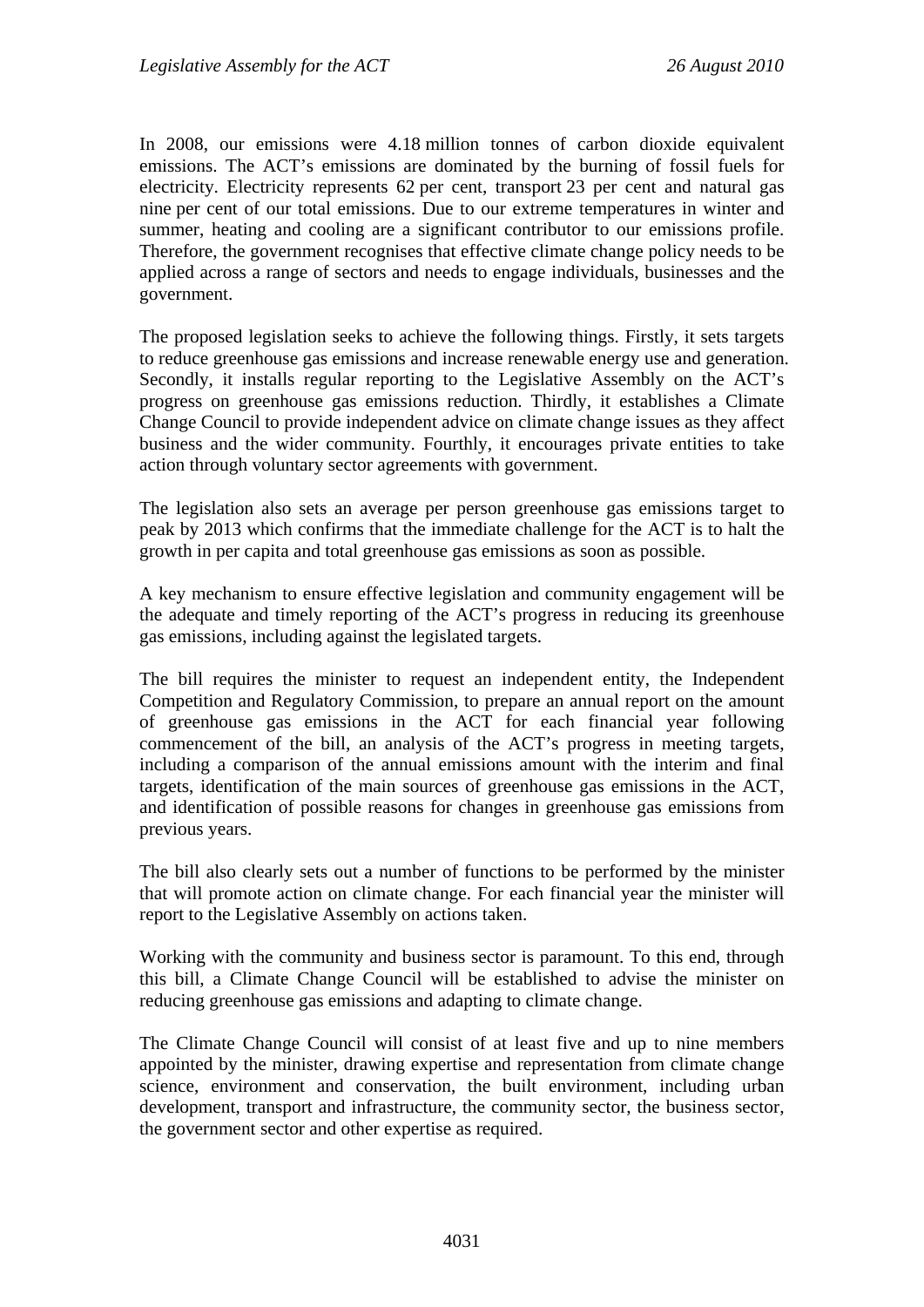The Climate Change Council will promote community and business engagement in climate change mitigation and adaptation and help inform the development of the next action plan under the territory's climate change strategy, weathering the change.

In 2007, the climate change strategy, weathering the change, and the associated implementation plan, action plan 1 for 2007-2011, was released. With the establishment of the new greenhouse gas reduction targets in legislation and the new implementation plan, action plan 2 will be developed and released next year. The key focus of action plan 2 will be on the pathway and the specific actions to achieve the legislated targets.

The bill also provides for the establishment of voluntary sector agreements between the minister and organisations, individuals or specific sectors. Sector agreements will provide the basis for groups or individuals to demonstrate their serious intent and willingness to address climate change by reducing their emissions. A regulation created under this legislation will outline the following requirements for sector agreements. A sector agreement will need to be consistent with the objects of the bill and include specific requirements for reviewing and reporting on the operation of the agreement.

Sector agreements may set out the climate change objectives for a particular enterprise or industry or a particular sector of the territory's economy. They will set out strategies to achieve objectives, including a reduction in energy use, improved energy efficiency or use of renewable energy. They will set out strategies to promote or support research and development and innovation in technologies or practices to reduce greenhouse gas emissions or to adapt to climate change. They will set out methods to measure or acknowledge successes in meeting any targets.

The overall intent of this bill is to engage the ACT community and business sector in the collaboration needed to achieve a sustainable carbon neutral territory. There are many sectors of the local economy that could choose to enter into these sector agreements I have just outlined. As minister, I will be inviting different business sectors, such as the commercial office sector, to enter into agreements to reduce their emissions to agreed targets as part of the territory's overall emission reduction effort.

Actions to reduce greenhouse gas emissions will need to be as efficient and as effective as possible. The ACT government is already engaged heavily in improving energy efficiency and exploring options for increasing the uptake of low emission and renewable energy generation.

The ACT's electricity feed-in tariff was introduced in March last year and continues to be one of the most successful initiatives of its type in the country. In addition, a large number of recipients of the ACT government's one million community energy grants program has used this money to help purchase significant solar panel installations with capacities of around 10 kilowatts.

In 2009-10, the government provided funding of more than \$19 million in programs and rebates to help consumers reduce their energy and water consumption and their waste generation. In addition, the government is providing \$2.4 million on a matched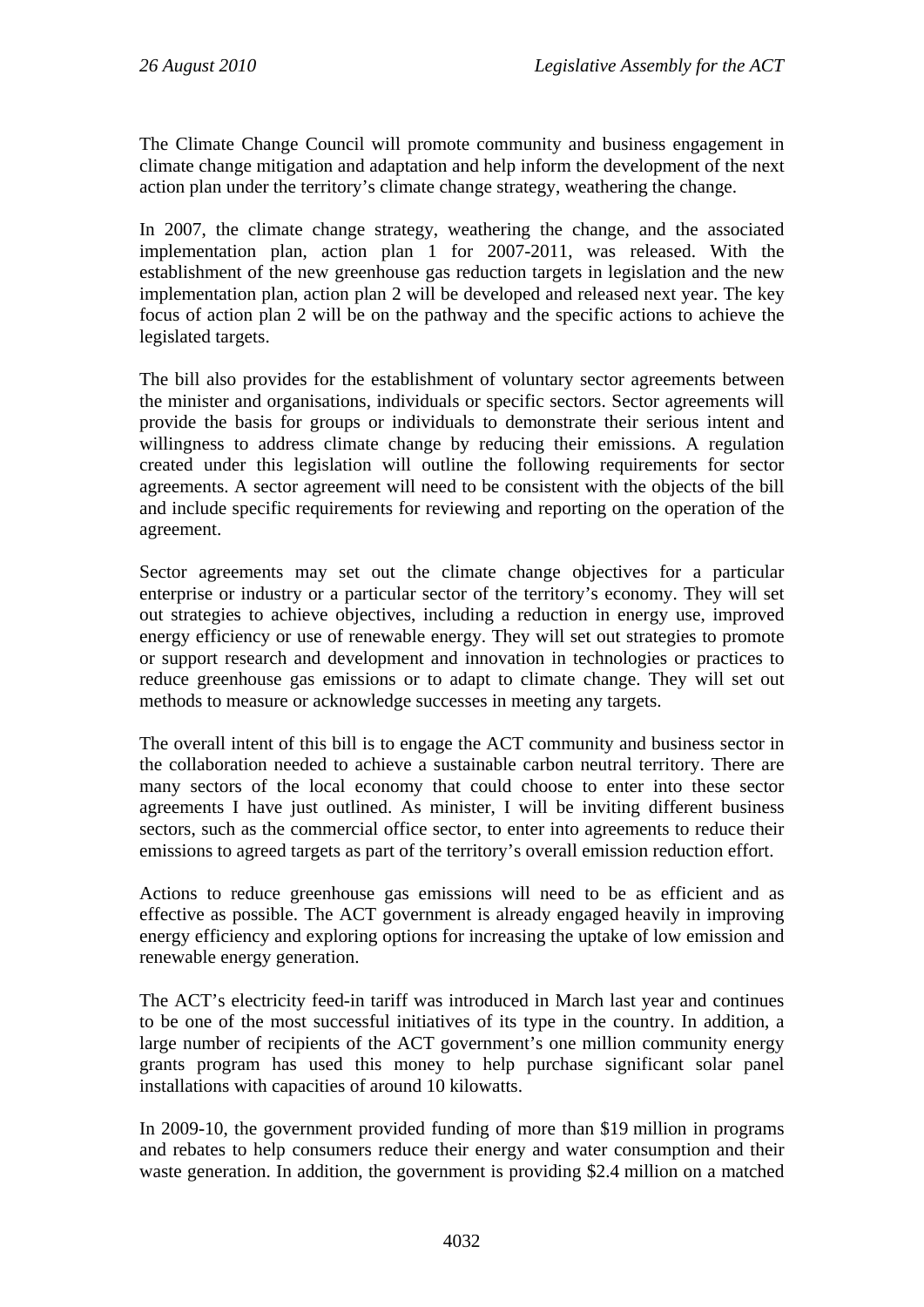basis to retrofit commercial office premises to achieve greater energy efficiency and has allocated \$3.2 million to increase the ACT government's purchase of green power for its own operations from 23 per cent to 30 per cent of our total energy need.

The ACT also participates in the greenhouse gas abatement scheme. This scheme, established under the ACT Electricity (Greenhouse Gas Emissions) Act, was a baseline and credit emissions trading scheme where electricity retailers are required to undertake a certain level of greenhouse gas abatement. Since the scheme's commencement in 2005, abatement in the ACT has amounted to 2.3 million tonnes.

These and other policies have had flow-on effects. For example, the increased demand for tradespeople to fit solar photovoltaic panels has been promoted through the feed-in tariff scheme. To complement this demand, we now see the ACT government's vocational educational provider, the Canberra Institute of Technology, developing specialist trades courses for energy efficiency, such as a new course for plumbers on installing and maintaining solar hot water. We have seen a strong demand for these courses and even stronger demand for the trades they represent. This is just one example of how leadership from the government can motivate changes in the economy and steer jobs towards clean sectors which support a viable and sustainable economy.

The transition to a low emission, clean economy will involve significant change. The government is a strong advocate of a clean economy and believes that economic progress need not be at the expense of the environment. Career opportunities and growth in some sectors will result from adjustments in the economy to address climate change. While the government can set the parameters for what needs to be achieved for example, through targets, policies and programs—it is only through the combined efforts of government, business and the people of the ACT that success will be achieved. Indeed, it is at the suburb, household and individual levels that the real change is taking place.

As the responsible minister, I have had the opportunity to visit community groups, householders, schools and businesses that have embarked on sustainable practices that show governments and others in the community the way forward. These people, our community, are looking for the government to do the same. Today I believe that, with this bill and with these targets, we are meeting that expectation. Of all Australian states, Canberra is ideally placed to achieve our vision of zero net emissions and lead the way to an achievable low carbon future. This bill gives us the framework to achieve that future. I commend it to the Assembly.

Debate (on motion by **Mr Rattenbury**) adjourned to the next sitting.

# **Planning and Development (Public Notification) Amendment Bill 2010**

**Mr Barr**, pursuant to notice, presented the bill, its explanatory statement and a Human Rights Act compatibility statement.

Title read by Clerk.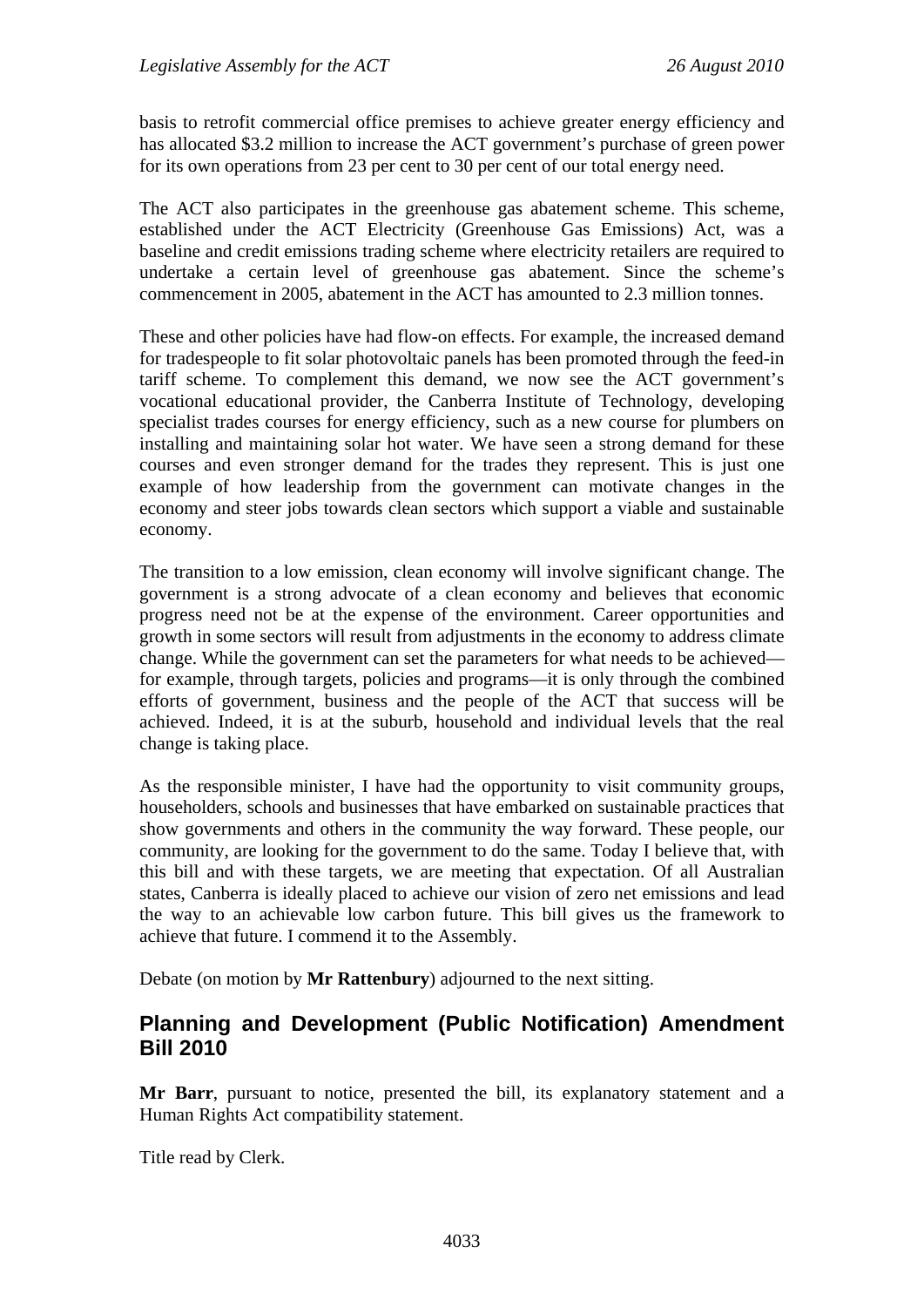**MR BARR** (Molonglo—Minister for Education and Training, Minister for Planning, Minister for Tourism, Sport and Recreation and Minister for Gaming and Racing) (11.56): I move:

That this bill be agreed to in principle.

This bill is about the public notification of applications for development approval under the Planning and Development Act. This process is commonly known as the notification process for development applications. There has, as members would be aware, already been significant debate on this area. The matter was debated during the government's previous term when Labor's Planning and Development Act was passed, with the support of all parties in this place, in August 2007.

Some years later, the issue of notification was again debated in response to the ACT Greens party bill—the Planning and Development (Notifications and Review) Amendment Bill 2009. I said at the time that the intentions of that bill were good, but they were impractical and lacked a sense of the big picture. During debate on the Greens party bill, I confirmed that the government would bring forward its own legislation on public notification later in the year. The bill I now present is indeed that bill.

The bill includes practical, well-targeted measures to strengthen the public notification process. This is a bill of realistic scope and practical ambition. The government has clearly set out its position on public notification and third party appeals. The government supports a public notification assessment and appeal process that is fair, effective and able to produce timely decisions that can be relied upon. This bill falls squarely within these longstanding parameters.

I will now highlight some of the features of the bill. Under the Planning and Development Act, applications for approval assessed in the merit and impact tracks must be publicly notified. The notification period is 10 or 15 working days, depending on the nature of the proposal. The notification might involve a sign on the property, a notice in the newspaper or letters to adjoining properties. Anyone is entitled to comment on a development application that is notified.

The mechanisms in the bill will apply in the event of a significant error in public notification. The bill will require the public notification to be repeated in specified circumstances. A repeat public notification will be required if the original notice is defective and, in the Planning and Land Authority's view, the defect is likely to impair someone's ability to comment. The defect might be as a result of an incomplete, misleading or inaccurate notice. For example, a notice which included only a partial description of the proposed development could amount to a defect requiring repeat public notification.

Importantly, though, the mechanism only applies to defects that come to ACTPLA's attention during the original public notification period. This time limit is necessary to provide certainty to landowners and the general public. The time limit will mean that once a development application is decided, it will not be open to challenge on the basis of public notification months down the track.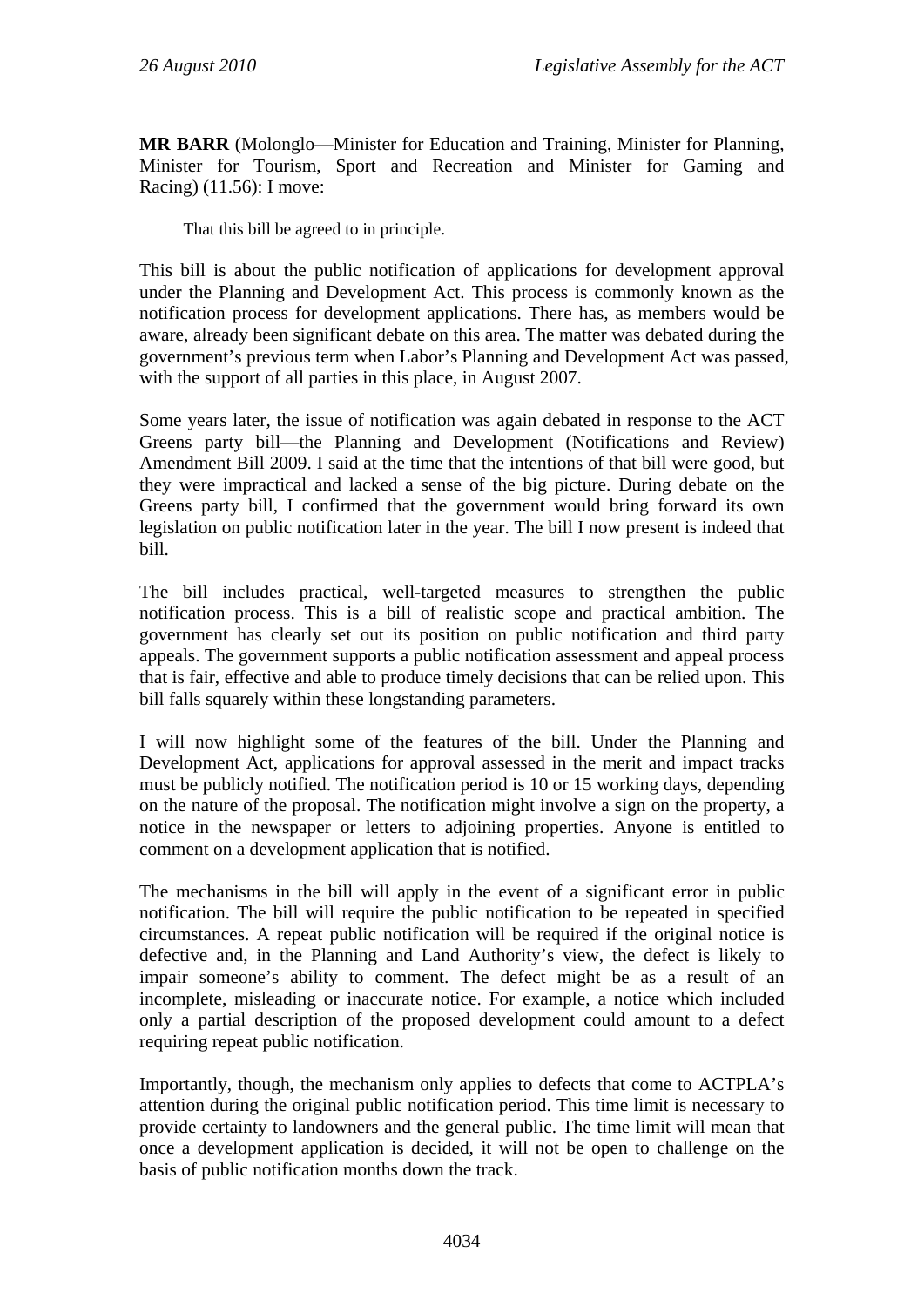To achieve these results the bill amends relevant sections in division 7.3.4 on public notification of DAs and representations. For example, the bill amends section 153 requiring notification letters to neighbouring lessees. The amendment will apply if before the end of the original notification period ACTPLA becomes aware of a defect in the content of the letter which makes the letter incorrect, incomplete or misleading.

In such a case, ACTPLA must assess the error and consider whether the defect is one that is likely to impair someone's awareness of the timing, location or nature of the proposed development or restrict someone's ability to comment. If ACTPLA concludes that the error is likely to have any of these negative effects then ACTPLA is obliged to repeat this public notification process. The repeat would need to be a full repeat. In other words, fresh letters would have to be sent again to all relevant neighbouring lessees.

The same mechanisms and obligations are introduced into similar provisions on public notification. For example, the bill also amends section 155 of the act which requires physical signs on the development site. If ACTPLA becomes aware that a required property sign is defective then ACTPLA may be required to repeat the public notification. Also, if ACTPLA discovers that the required sign was never displayed, a repeat of that public notification will be required.

I will speak further about the details of the bill at a later stage. This is clearly a short bill. Some might say it is refreshingly uncomplicated and direct. In this case, brevity is a virtue. What this bill does not do is as important as what it does do. To underline this point I would like to set out more of the context for the bill.

First, this bill is but one element of an overall strategy to enhance the public notification system. Of equal importance are steps that have been taken and will be taken in the administration of the notification process. An error in the public notification of a Latham development application was raised in the debate on the ACT Greens party bill that was debated in June. Since that error came to light, ACTPLA has initiated processes to ensure that notification errors are eliminated as far as possible. These steps strengthened an already robust system that, it must be remembered, resulted in an exceptionally low error rate in the content of public notices.

In addition, I can confirm that ACTPLA has been working with the office of the Commissioner for ACT Revenue to permit ACTPLA to obtain up-to-date information to ensure that letters notifying neighbouring lessees of development applications are sent to the latest address. This process for the augmentation of ACTPLA's address database will utilise existing sections 395A and 395B of the act. I am advised that this process is scheduled to become operational by November this year.

These are indeed significant steps to strengthen the public notification process on top of the measures in this bill. This bill does not include measures to make radical change. Rather, it is about making incremental improvement of an already sound system. In this the bill clearly differs from the ACT Greens' bill debated in June. When we debated that bill in June I indicated that the government could not support that bill because of its open-ended features that would end the ability of the planning system to deliver timely planning decisions that could be relied upon.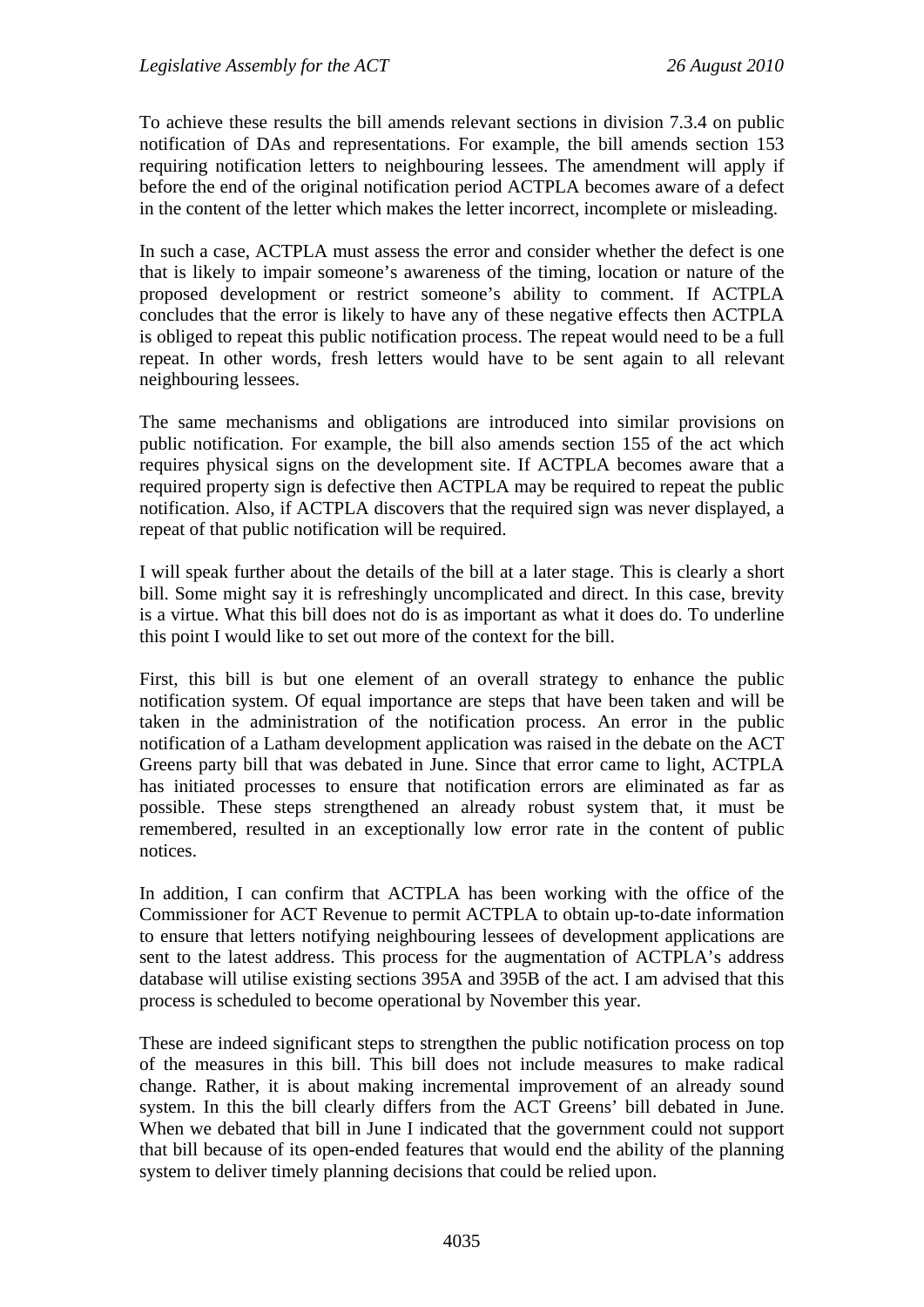This bill does not risk such an outcome. It does not risk such an outcome because it does not radically expand the scope of appeals. It does not make development approvals vulnerable to challenge months or years after they are granted. It does not permit the appeal process to be used as a tool to defeat legitimate market competition.

Instead, what this bill does is set out a measured, practical mechanism for resolving anomalies in public notification where those anomalies are discovered sufficiently early in the assessment process. This, Mr Speaker, in conjunction with the administrative measures I have outlined, will make an already effective notification system even better. It will result in a system that is equitable and effective but, most importantly, able to produce timely decisions on which landowners, industry and the community can rely.

The bill also reflects the good work ACTPLA's staff are doing, and I thank them again. I commend the bill to the Assembly.

Debate (on motion by **Mr Seselja**) adjourned to the next sitting.

# **Working with Vulnerable People (Background Checking) Bill 2010**

**Ms Burch**, pursuant to notice, presented the bill, its explanatory statement and a Human Rights Act compatibility statement.

Title read by Clerk.

**MS BURCH** (Brindabella—Minister for Disability, Housing and Community Services, Minister for Children and Young People, Minister for Ageing, Minister for Multicultural Affairs and Minister for Women) (12.06): I move:

That this bill be agreed to in principle.

I am pleased to present the Working with Vulnerable People (Background Checking) Bill 2010. The bill establishes a statutory framework for background checking and risk assessment of people working or volunteering with children or vulnerable adults in the ACT.

This government is committed to the support and protection of vulnerable people in the ACT. This legislative framework will mandate background checking of people working with vulnerable people. It is generally acknowledged that organisations providing services to vulnerable people in the ACT have an obligation to provide services in a safe and supportive manner. The exclusion of people with a known history of inappropriate behaviour is fundamental to creating and maintaining a safe environment.

Some organisations are proactive, already background-checking employees and volunteers. However, even in these cases, organisational policies vary in regard to who is checked, what is checked and how often checks are undertaken. Under current informal arrangements, sensitive personal information can be disclosed to employers.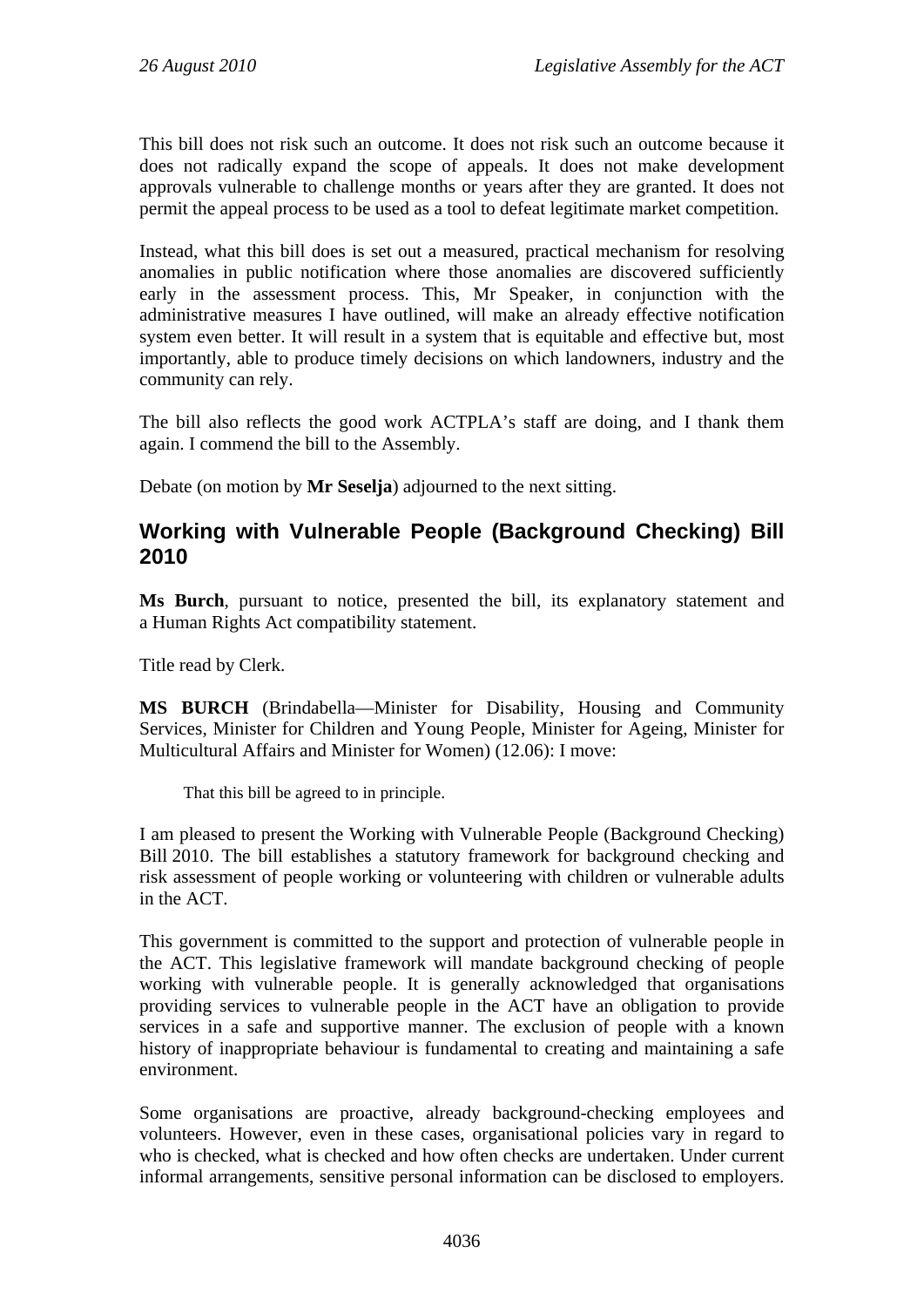Checks may not be recognised across organisations and there is little recourse to appeal individual checking decisions.

In response to the recommendations of various ACT reports as well as calls from the community, the government announced in the 2008-09 budget an appropriation of \$4.1 million over four years to establish a mandatory and centralised checking system to reduce the risk of harm to or neglect of vulnerable people in the ACT. Checking systems for people working with children have been established or are being established in all Australian jurisdictions.

The ACT recognised the similarities in the risk of harm for children and certain vulnerable adults and has therefore extended checking to include people working with vulnerable adults. I can report Tasmania has commenced consultation on a checking system modelled on the ACT policy.

The Working with Vulnerable People (Background Checking) Bill 2010 is based on policy developed by my department since 2008 in consultation with agencies, external jurisdictions and the ACT community. The policy has been informed by existing legislation, obligations arising under inter-jurisdictional agreements and community preferences and practical and technical considerations.

On 19 August 2009, the then Minister for Community Services, Katy Gallagher MLA, released a discussion paper on a working with vulnerable people checking system for the ACT and invited submissions from the communities and stakeholders. Thirty-eight submissions were received and other comments were made by email or on the web. The written submissions are available on the departmental website.

A consultation report summarising the views of respondents is also available on the website. The consultation demonstrated strong support for a centralised and mandatory checking system in the ACT that includes people working or volunteering with children or vulnerable adults.

The Working with Vulnerable People (Background Checking) Bill 2010 may affect many organisations in the ACT, including education providers, childcare operators, private sector services for children, religious organisations, health services, clubs, public transport services, correctional services and volunteer organisations. It is estimated that around 12 per cent of the ACT population will be checked. Research shows that a rejection rate of applicants will be around 0.2 per cent.

The Office of Regulatory Services will administer the checking function and will establish a screening unit. People working or volunteering with children or vulnerable adults will apply to be registered with the screening unit and consent to a risk assessment. People who are unregistered would generally be ineligible to work with vulnerable people. It is expected that around half the applicants will be employees, and half volunteers.

An application fee will apply to employees. This is consistent with other jurisdictions which levy a similar application fee for working with children checks. There will be no fee for volunteers. The screening unit will be responsible for background checking and risk assessment of applicants.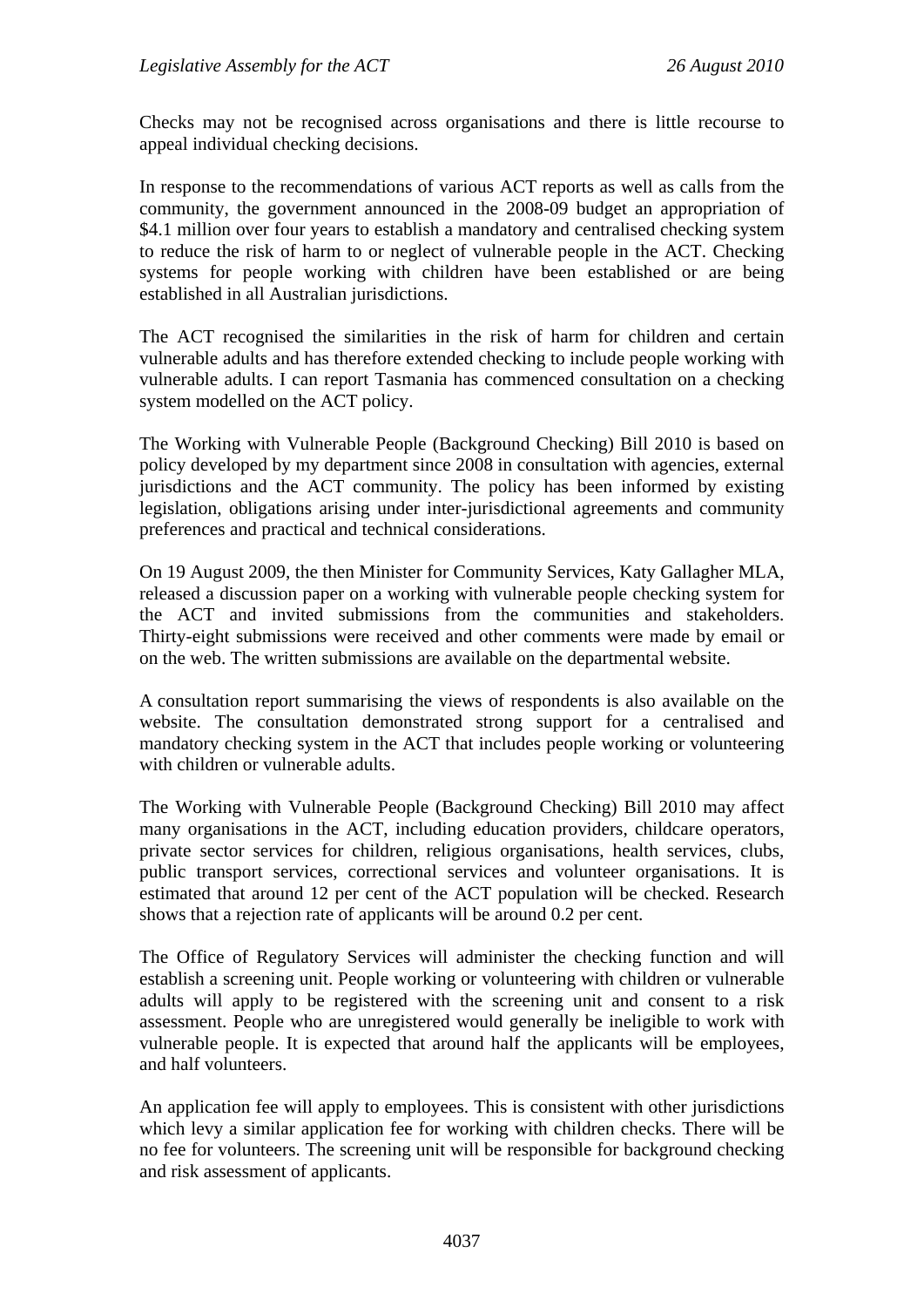The primary information used for the risk assessment will be an enhanced national criminal history check that includes convictions, spent convictions, charges and circumstance information. The screening unit will also be able to access information relating to apprehended violence orders, child protection orders and employment information held by ACT government agencies. Information about applicants or registered people will be held by the screening unit in accordance with privacy legislation and will not be disclosed to employers.

Detailed guidelines about the risk assessment will be outlined in a notifiable instrument which will be developed with input from the community. The direction of the notifiable instrument will be informed by the policy paper which I have released concurrently with the tabling of this bill in the Assembly. I understand it is available online either now or certainly will be by the end of today.

The principles governing risk assessment are included in the primary legislation and include considerations such as the nature of an offence, the gravity of an offence, how long ago the offence occurred and whether or not an applicant has undergone treatment or intervention for an offence.

The screening unit will inform applicants of proposed decisions, and applicants may correct inaccurate information or provide further information before the screening unit makes a final decision. People found to pose an unacceptable risk will not be registered with the screening unit and will not work with vulnerable people. People may also be deregistered if new information indicates an unacceptable risk.

The screening unit will issue a card with a unique identification number to successful applicants who will be permitted to work with vulnerable people for the period of the registration, which is three years. Conditions may be attached to a registration limiting the circumstances in which a holder may work with vulnerable people. Rechecking will generally not be required when registered people change employers or positions during the registration period.

Employers will be required to validate the cardholder's registration either online or by telephone prior to engaging that person. Employers will supply contact details to the screening unit as part of the validation process.

The government clearly supports the right of people to work in positions in which they are well suited, have relevant life experience and that deliver benefits to vulnerable people. Position-based registrations will be available to applicants with a significant criminal history that is likely to preclude the granting of a general registration. A position-based registration application may be lodged concurrently with the general registration application and in these circumstances a negative notice will not be made where a person is registered only for a position-based application.

Applicants may choose to submit additional information with their initial application that will enable the screening unit to undertake a more detailed assessment. These submissions can include clinical assessments, probation reports, evidence of successfully completing rehabilitation processes or other information the applicant believes relevant to the assessment, including letters of support from an employer.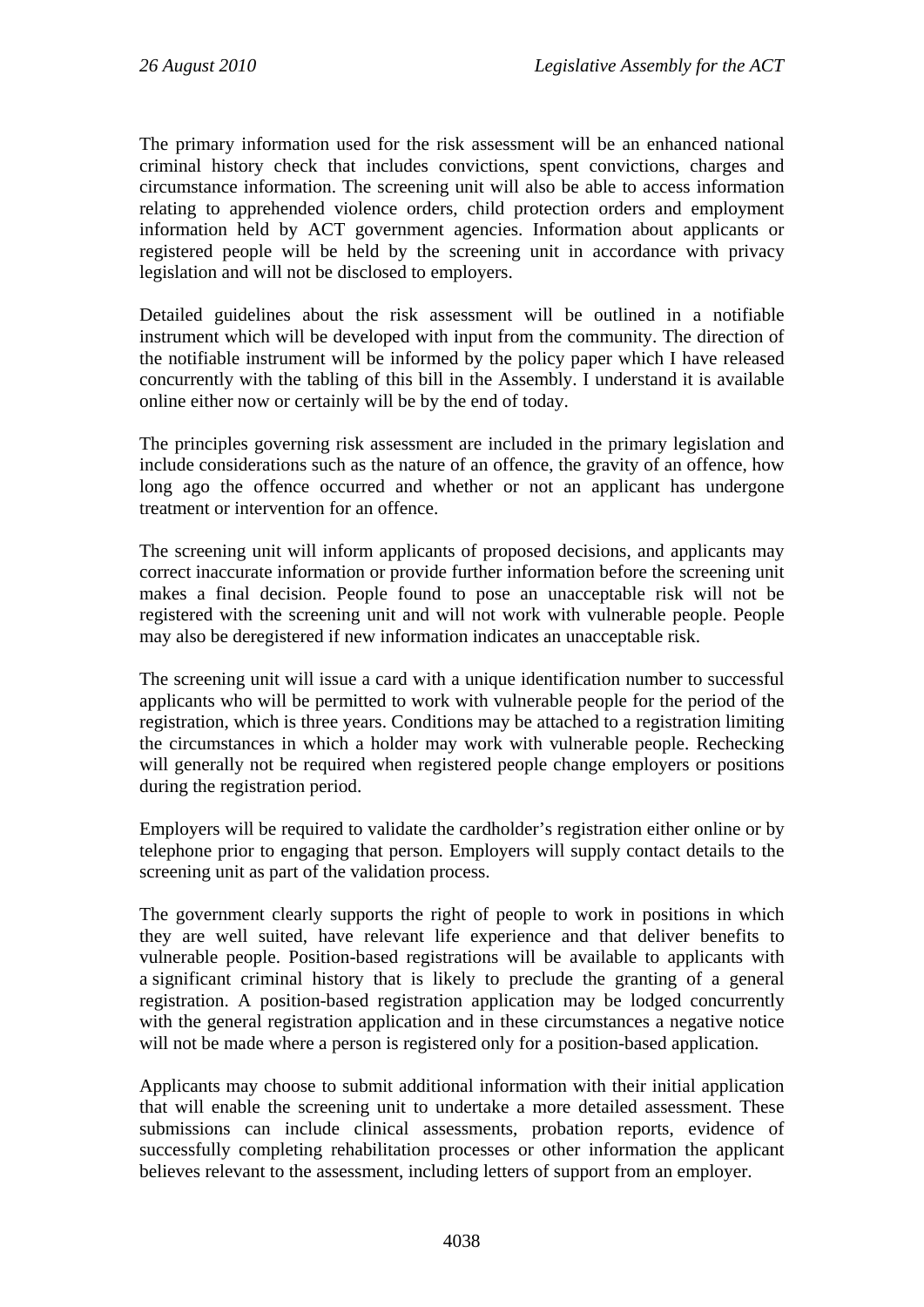Position-based assessment will also take into account the requirements of a specific position and any risk management strategies proposed by a particular employer. After consideration of this detailed information, the screening unit may approve an applicant subject to the conditions that the person engages only in stated activities and only with a stated employer. Holders of position-based registrations will not be able to move between positions or employers without applying for a further assessment. Provisions have also been made to allow unsuccessful applicants to lodge an appeal in the ACT Civil and Administrative Tribunal.

It will not be possible to conduct all checks in the first year of operation. For this reason, the checking system will be phased in across operational categories from 2011 to avoid capacity constraints that may lead to delays in checks being conducted. Occupational categories will be scheduled for commencement with regard to the relative risk to vulnerable people, the level of checking already undertaken and the operational capacity of the screening unit.

In conclusion, the Working with Vulnerable People (Background Checking) Bill 2010 will be beneficial to vulnerable people, employees, volunteers, organisations and employers. The checking system will establish mandatory minimum checking standards that will apply across regulated activities.

Vulnerable people will know that people delivering service will have been checked and that risk assessments will be based on a broader range of information than checks currently undertaken by organisations. Under the checking system, risk assessment and decision making will be more consistent, transparent and open to appeal. For people who are subject to checking, this will lead to fairer and reliable checking outcomes.

For the first time in the ACT, registered persons will be able to move between employers or organisations within the ACT without the need to be rechecked. This will reduce the duplication of checking effort across the ACT community. Some people will be subject to checking for the first time, and some people who are subject to checking may be prevented from working with vulnerable people in the future. This is consistent with the aim of reducing risks for vulnerable people. The bill provides for a range of new penalties for individuals and organisations that do not comply with the checking system.

Background checking and risk assessment engages a number of rights protected under laws, including the Human Rights Act 2004, the Discrimination Act 1991 and the Privacy Act 2000. The explanatory statement to the bill provides an overview of the mechanisms provided for in the Working with Vulnerable People (Background Checking) Bill 2010 to balance the rights, obligations and responsibilities of affected stakeholders.

The bill is an important step in enshrining protections for the most vulnerable people in the ACT community, and I commend the bill to the Assembly.

Debate (on motion by **Mrs Dunne**) adjourned to the next sitting.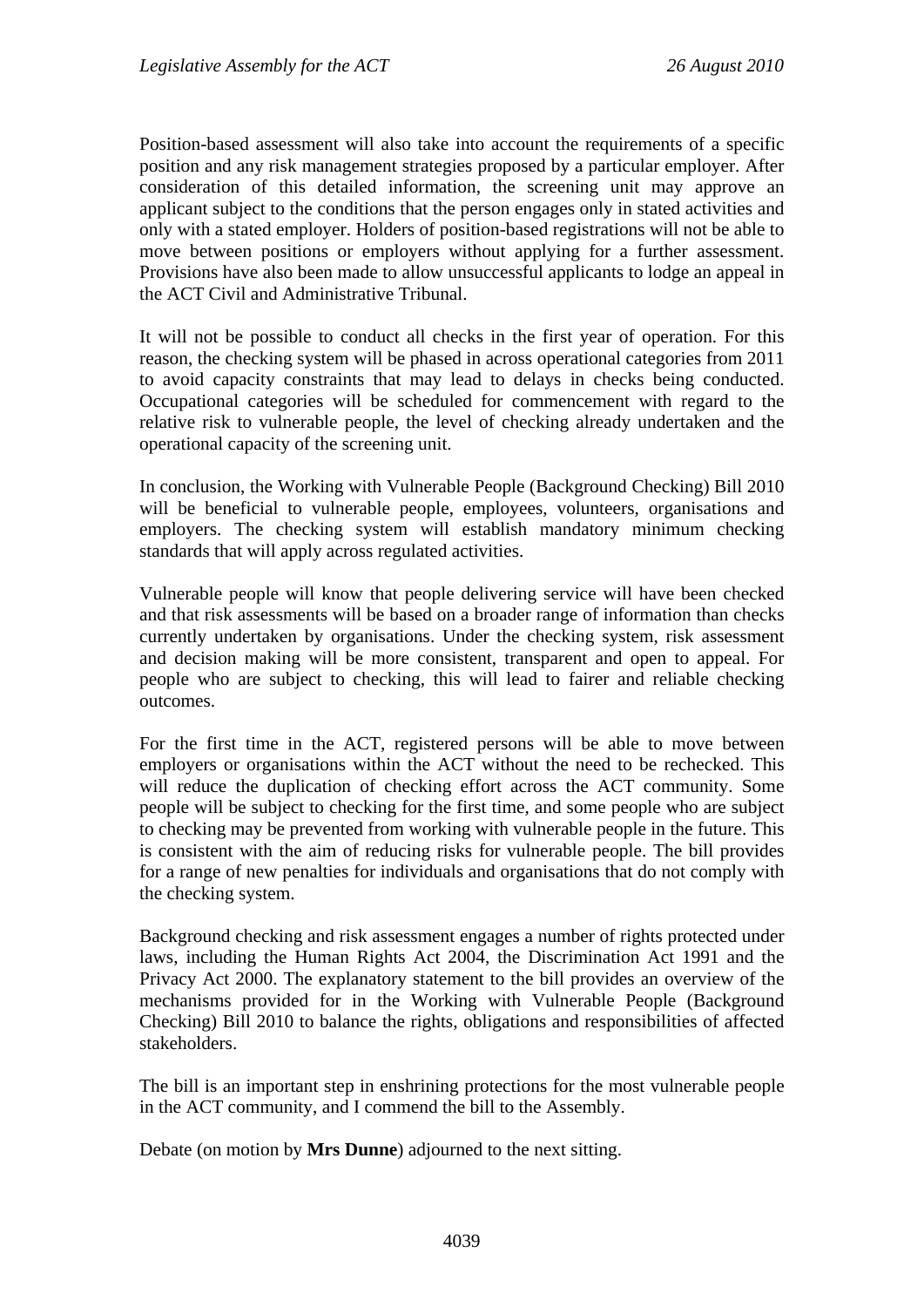## **Standing and temporary orders Amendments**

**MR RATTENBURY** (Molonglo) (12.18): I move:

That the following standing orders be amended to take effect from the September 2010 sittings:

- (1) Omit standing order 152A, substitute:
	- "152A After notifying the Member in charge, the Clerk shall remove from the Notice Paper any:
		- (a) private Members' business order of the day, excluding bills; and
		- (b) Assembly business order of the day to take note of a paper or report:

which has not been called on for eight sitting weeks.".

- (2) Omit standing order 212A, substitute:
	- "212A Unless otherwise ordered, the following papers are authorised for publication when presented to the Assembly:
		- (a) papers presented by the Speaker;
		- (b) reports and discussion papers of standing and select committees of the Assembly;
		- (c) papers presented pursuant to standing orders or resolutions of the Assembly;
		- (d) papers presented pursuant to statute; and
		- (e) papers presented by Ministers during the period in the daily routine of business for presentation of papers.".

This motion today seeks to make two amendments to the standing orders. The first is an amendment to standing order 152A, and this amendment is largely housekeeping in nature.

Currently, standing orders 125A and 152A provide for the removal from the notice paper of notices and private members' business orders of the day, except bills, which have not been called on within eight sitting weeks. The change that is being proposed extends this to include simply business orders of the day relating to committee reports. Members who have looked closely at the notice paper will know that some of them that are currently in there have been on the notice paper for over a year. The essential purpose here is to keep the notice paper as current and as relevant as possible. I should note that the clock shall start from now, so that notices that are currently on the paper will have eight weeks from the passage of this amendment, if it is passed by the Assembly today.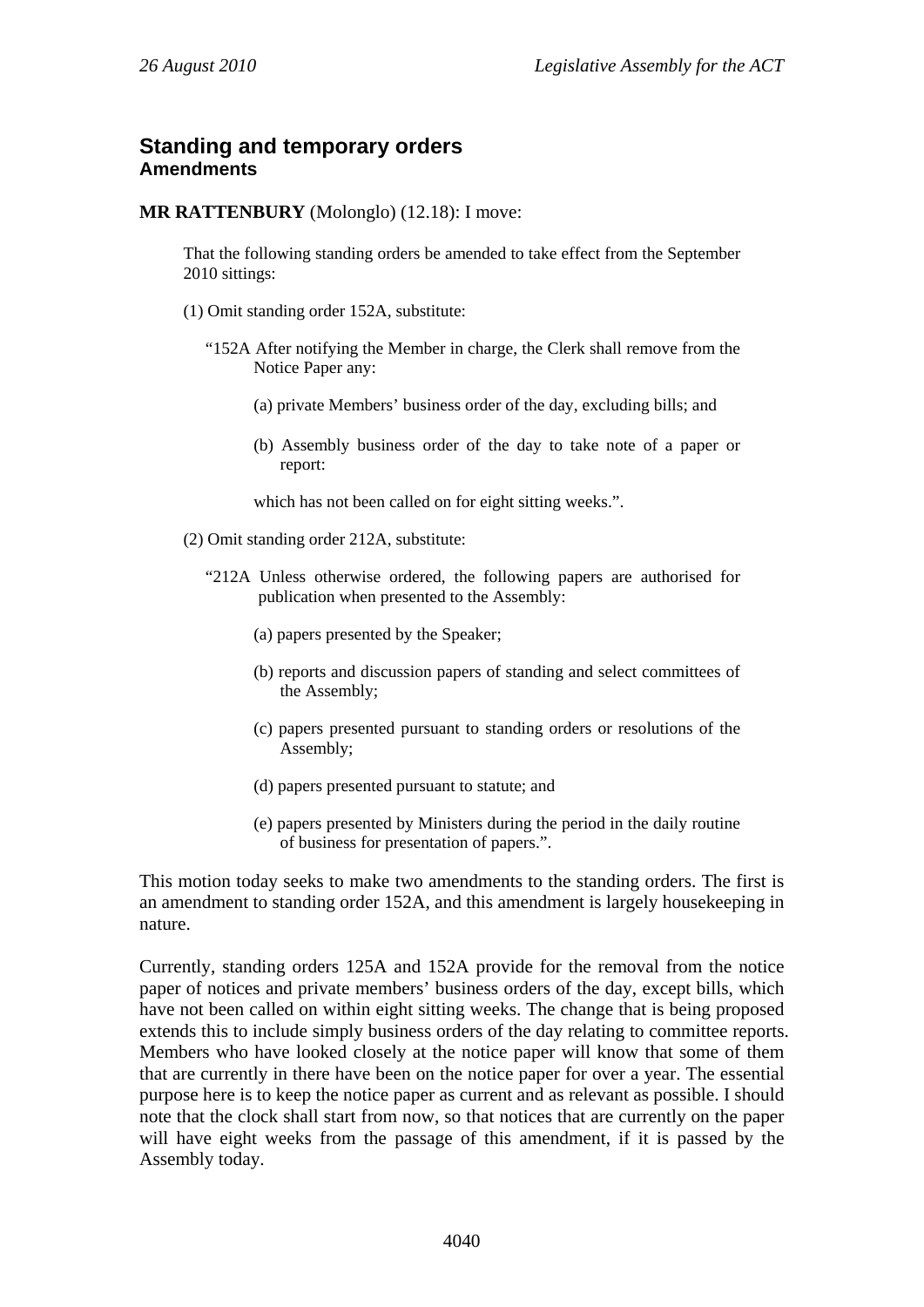The second amendment is to standing order 212A, and this relates to the types of documents which are automatically authorised for publication when presented to the Assembly and hence the track to parliamentary privilege. Currently, this is limited to committee reports and papers as well as Auditor-General's reports. Any other paper requires a motion to be moved in the Assembly allowing for publication.

It would be fair to say that many requests are received asking for copies of tabled papers, particularly from the media, but the Secretariat is unable to comply without first obtaining the permission of the Speaker. Whilst that is something we are obviously willing to do, many of these documents are ones that all members of the Assembly would be comfortable with and would expect the media and others to have access to, so we have an administrative process that is seemingly unnecessary.

Certainly, most jurisdictions have moved to make tabled documents more freely available. We did give this some consideration in the administration and procedure committee, and the amendment that we have settled on provides for the automatic authorisation of publication of the types of documents which are routinely tabled in the Assembly and are unlikely to contain actionable material.

It does remain possible for the Assembly to deny publication of a particular document and, similarly, it will be possible for the Assembly to allow for the publication of a document that does not fall on this list if it so wishes. The view of the administration and procedure committee was that we wanted to draw this distinction between documents and that the options remained open to the Assembly.

As I have perhaps implied, both of these amendments have had quite some discussion in the administration and procedure committee and come forward with unanimous support to the Assembly today.

**MR CORBELL** (Molonglo—Attorney-General, Minister for the Environment, Climate Change and Water, Minister for Energy and Minister for Police and Emergency Services) (12.22): The government will be supporting this proposal today. I note that the matter has been the subject of some detailed discussion amongst members. The government, having considered the matter, believes that this is a workable proposal and one that strikes, on the face of it, a reasonable balance between the need for the Assembly to be aware of what is in a document prior to its being granted that absolute privilege that authorisation for publication provides and the need to make sure that documents are available in a timely way and with that protection where they are routine and where there would be an expectation that they would be made public in any event.

The types of documents that are identified in the list in the amendment to the standing orders is a reasonable list. The government will have regard to the operation of this new order and will reserve the right, if there are issues that emerge, to come back to the Assembly and raise those concerns. But, on the face of it, this would appear to be a sensible and workable mechanism that ensures that, at least in relation to the item dealing with authorisation for publication, the types of documents that you would expect to be made public will be made public automatically with the full privilege of this place. I think that is certainly of benefit for the better promotion and publication of what goes on in this place and the information provided to it.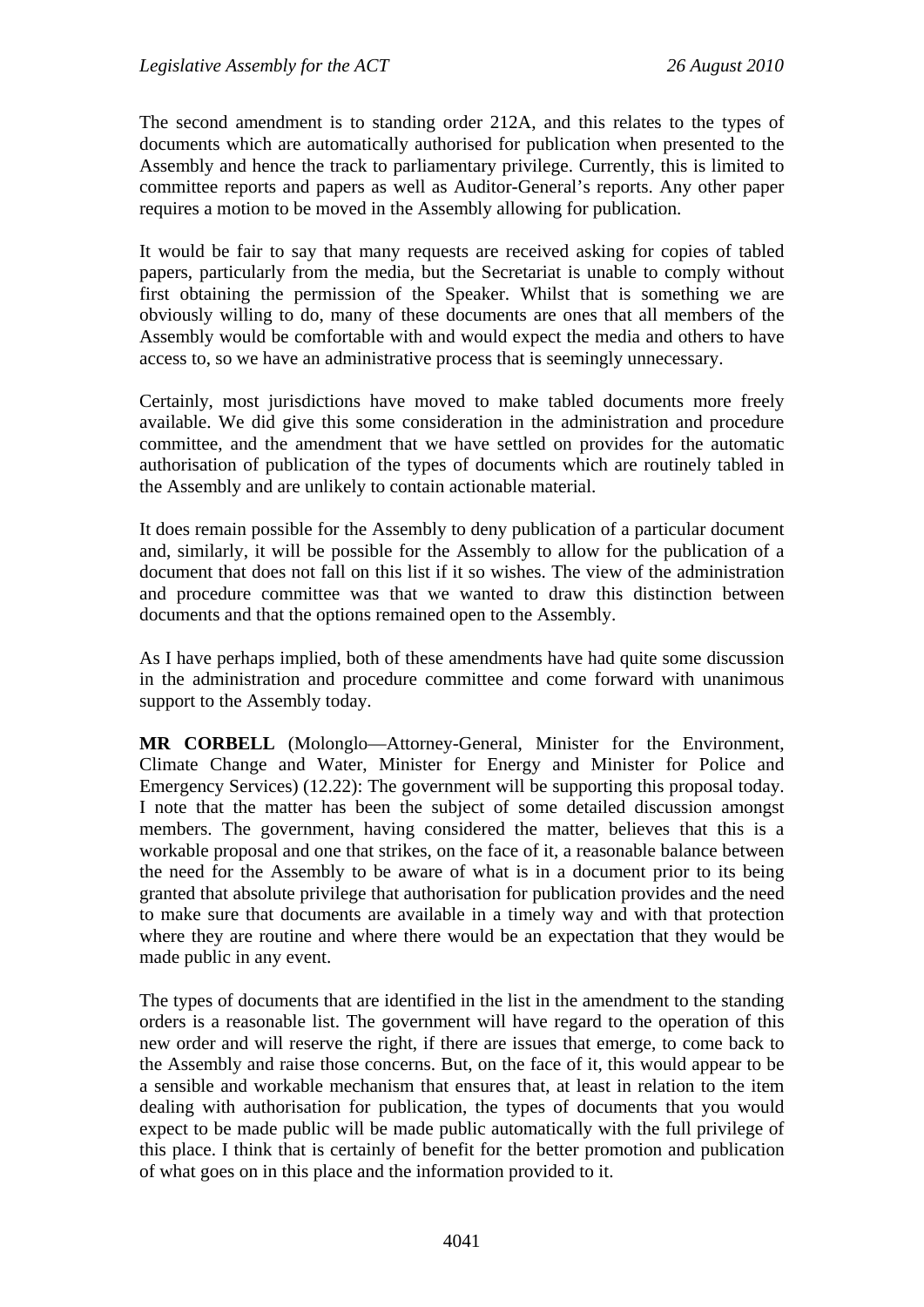**MR HANSON** (Molonglo) (12.24): I just indicate that the opposition will be supporting the motion as moved by Mr Rattenbury.

Question resolved in the affirmative.

# **Public Accounts—Standing Committee Report 9**

**MS LE COUTEUR** (Molonglo) (12.24): I present the following report:

Public Accounts—Standing Committee—Report 9—*Review of Auditor-General's Report No 4 of 2009: Delivery of Ambulance Services to the ACT Community,* dated 5 August 2010, including additional comments *(Mr Smyth)*, together with a copy of the extracts of the relevant minutes of proceedings.

I move:

That the report be noted.

I am pleased to speak to this report. The public accounts committee resolved to inquire further into the Auditor-General's report on the basis of the significance of the service delivery examined, the significance of the audit findings, the public response by the responsible minister in relation to audit findings, the ACT community's interest in the issues arising and the importance of confidence in the service delivery examined.

The Auditor-General's report found that, whilst the ACT Ambulance Service had delivered a complex range of services against growing demand and limited capacity, there was significant scope for the service to improve its performance by addressing deficiencies in planning, documentation of policies and procedures, risk management and performance management review.

The committee acknowledges that ambulance services are a critical aspect of public sector service delivery. Further, the demand for ambulance services is under increasing pressure attributable to a range of demographic and socioeconomic variables and changing health system practices and policy environments, and this rising demand is expected to continue for the foreseeable future.

The committee's report has attempted to examine and reflect on several key themes concerning the delivery of ambulance services that arose as part of the inquiry. We made a number of recommendations which I will just quickly get to. We made 13 recommendations and, basically, they are all important. The initial recommendations relate largely to audits in general, and then the recommendations relate to the ambulance service in particular. I will not go through them in detail because I think they are pretty well explained in the report itself.

I would just like to conclude, firstly, by thanking all the stakeholders who contributed to the report by providing submissions and information and appearing before it. I would like to commend—I think I can probably speak on behalf of the committee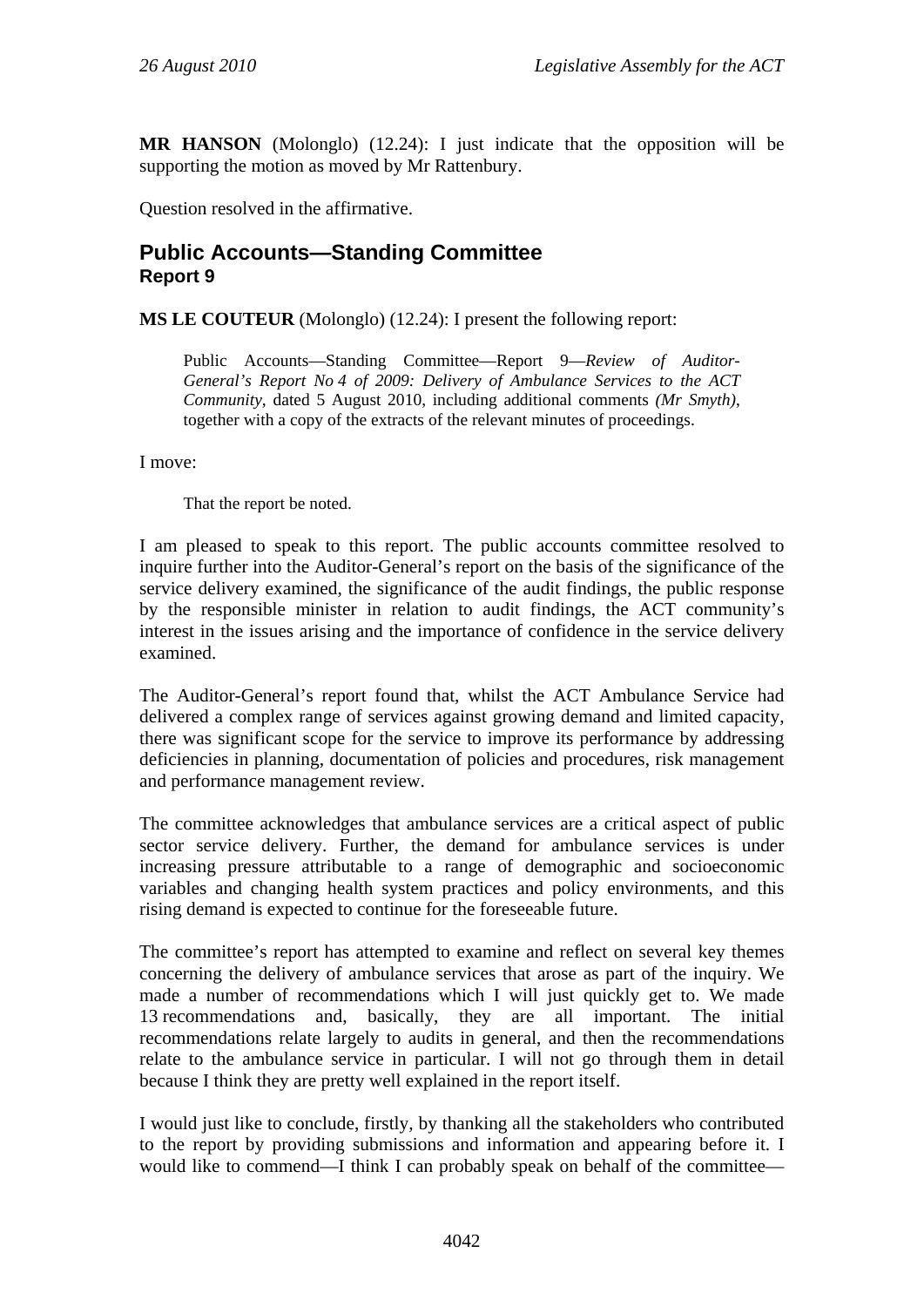Canberra's paramedics for the professional way in which they deliver such a critical service to the ACT community. I would like to conclude by thanking my committee colleagues, Mr Smyth and Mr Hargreaves, the Committee Office, and Andrea Cullen in particular. I commend the report to the Assembly, and I believe my colleagues may wish to also make comment.

Debate (on motion by **Mr Smyth**) adjourned to a later hour.

*Debate interrupted in accordance with standing order 74 and the resumption of the debate made an order of the day for a later hour.* 

## **Sitting suspended from 12.28 to 2 pm.**

## **Personal explanation**

**MR HANSON** (Molonglo): Mr Speaker, I seek leave to make a personal explanation.

Leave granted.

**MR HANSON**: I have received a letter from Ms Hunter with regard to comments that I made here in the chamber last night which I withdrew. She has asked me to apologise, and I would like to say that I am very happy to do so. I do apologise, Ms Hunter. Certainly, if anyone else felt offended by my comments then I am happy to do so.

I made the point that my comments were not directed specifically at Ms Hunter; they were generically made at those opposite and the Greens, after the events that had transpired that evening. As I have said, I unreservedly apologise. But I would like to explain why, in the heat of the moment, I did make such comments. I had spoken with the Greens whip prior to the adjournment debate to explain that I would be making an adjournment speech with regard to the death—

*Members interjecting—* 

**MR SPEAKER:** Thank you; listen to Mr Hanson in quiet.

**Mr Hargreaves**: A qualified apology doesn't always save you.

**MR SPEAKER**: Thank you, let us hear Mr Hanson.

**MR HANSON**: of Lance Corporal Jared MacKinney, and I felt it was an important speech to make on a tragic day. I had identified to Ms Bresnan that I would be happy if the adjournment debate were to be curtailed slightly; we could adjust for that. But it certainly became very apparent that, with Ms Hunter's motion commencing at 9 o'clock, the time for the adjournment debate would not be sufficient, if we were to conduct the debate on the motion. Therefore, a speech that I felt very strongly about personally, which I had indicated to the Greens, would not be able to be made. I felt very strongly that this was disrespectful to Lance Corporal MacKinney, and I felt very emotional about it.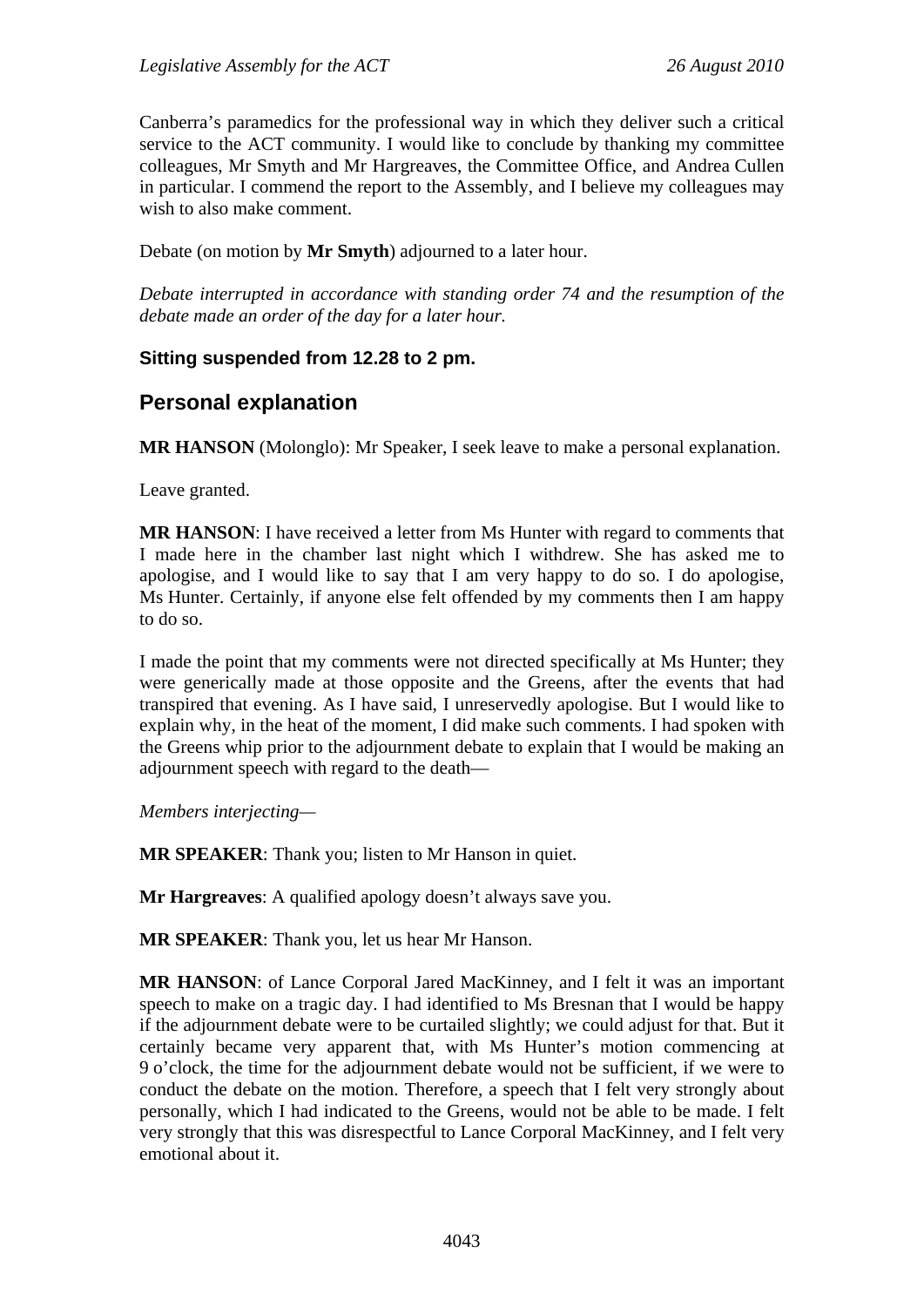Mr Speaker, it was a night when comments were made across the chamber. As you said this morning, it did get heated. I note that Mr Stanhope also made comments that were directed at me, specifically, of an offensive nature. I would ask that, in a consistent fashion, if we are to be consistent in this place, he, too, apologise for those comments.

# **Questions without notice Childcare—fees**

**MR SESELJA**: My question is to the Minister for Children and Young People. A survey of 170 New South Wales childcare centres, commissioned by Child Care New South Wales, reveals that parents in New South Wales could face childcare fee increases of up to \$33 per child per day when the federal government's new staff-tochild ratios come into effect. It also revealed that some childcare centres will reduce place numbers to reduce costs, therefore putting pressure on available places. In response, Child Care New South Wales is calling for an increase of 15 per cent in government subsidies. Minister, are you aware of the New South Wales survey and its results, and what assessment have you made of the impact of the new child-to-staff ratios on childcare fees in the ACT?

**MS BURCH**: I am aware of the New South Wales survey. Indeed, Mrs Dunne spoke about it last week when she made comment that that survey showed a rise of \$20.56 a day but then she went on to say that it would probably cost more in the ACT, which is just arrant nonsense and wrong facts and figures. Mrs Dunne knows as well as I do that the framework has been costed through Access Economics and that it is \$2.75 per child per week in 2012 up to \$11.39 by 2025. So we have considered the cost of the COAG reforms on childcare. Indeed, we look forward to the impact that it will have—the positive impact about improvement in the quality of the workforce and a better child-to-staff ratio. Everyone—parents and providers—that I have spoken to thinks that that is a very good thing indeed.

**MR SPEAKER:** A supplementary question, Mr Seselia?

**MR SESELJA**: Minister, what representations have you made to the federal government to increase childcare subsidies to help compensate parents for the additional costs imposed by federal government policy?

**MS BURCH**: Look, I think I would note that the federal government has increased childcare rebates effectively by 20 per cent, so it has increased and has afforded increased support to families. It has done; it will continue to do so. The government is looking to move from quarterly payments to fortnightly payments, so that is a very good thing indeed. We have looked at and work with the local services. I talk regularly with the children's services forum, and it is something that ministers across the country have had ongoing discussions about. I refer to your colleagues in WA, who have signed up to this as well.

**MR SPEAKER**: Supplementary question, Mrs Dunne?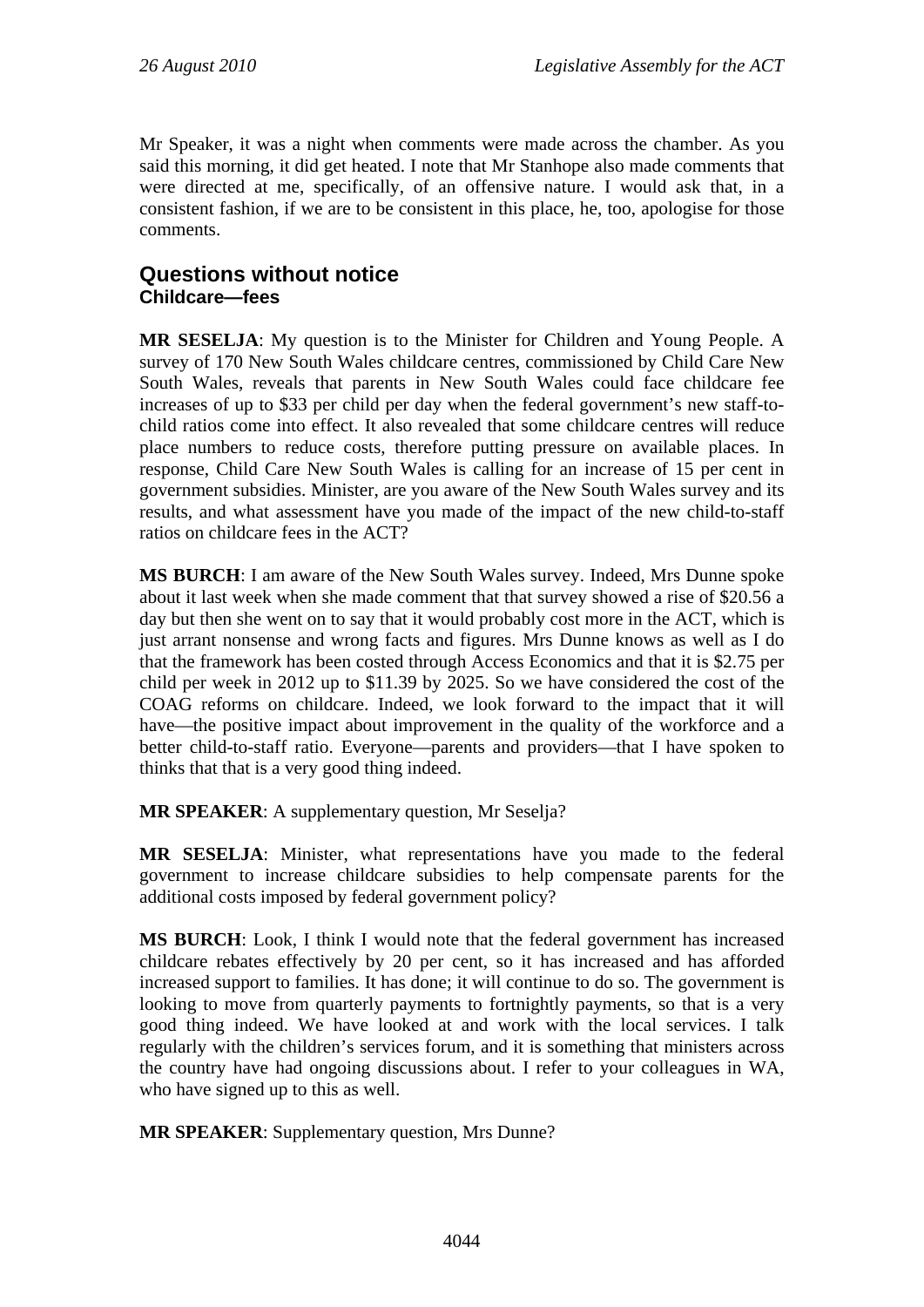**MRS DUNNE**: Minister, when will you acknowledge that the imposition of the federal government policy will make it more expensive for parents to have their children looked after during the day while they are at work?

**MS BURCH**: I think I have just said that Access Economics has provided modelling that shows an increase per week in 2012 and by 2015 which is nowhere near the scaremongering and the nonsense that is coming from those opposite.

**Mr Seselja**: So Child Care New South Wales is just scaremongering.

**MRS DUNNE**: A supplementary question, Mr Speaker.

**MR SPEAKER**: Yes, Mrs Dunne.

**MRS DUNNE**: Minister, what contingency plans have you put in place to ensure that the available places for childcare do not decline in the ACT in the event that childcare centres are forced to reduce their places to keep costs down?

**MS BURCH**: It is clear that those opposite—

**Mr Hargreaves**: On a point of order, Mr Speaker, the premise of Mrs Dunne's supplementary is the hypothetical—that something may occur, yet there is no evidence being put forward that it will occur. It is a hypothetical supplementary and it should be ruled out of order.

**Mrs Dunne**: On the point of order, I asked the minister whether she had any contingency plans. It is not hypothetical.

**Mr Hargreaves**: On that point of order, Mr Speaker, the contingency plans were based on a hypothesis.

**Mr Seselja**: Mr Speaker, just further to it, if we were to take that to its logical conclusion, questions such as "how are you strengthening our economy to protect it from any future possible challenges" would be hypothetical. It is a ridiculous assertion. I ask you to allow the question to proceed.

**MR SPEAKER**: There is no point of order. I think that the question is quite consistent with questions regularly asked in this place. Minister Burch.

**MS BURCH**: I work and talk regularly with the childcare sector. We have increased childcare places by over 400 places just this year. That is on top of the 600-plus of last year. There were 800 vacancies in 2009 across over 100 centres. So clearly not every centre is full to capacity. There was an interjection from Mr Seselja on scaremongering. I quote from a media release from Early Childhood Australia who is the voice for young children. The Early Childhood Australia CEO says, "The claims are not based on solid evidence and are simply scaremongering."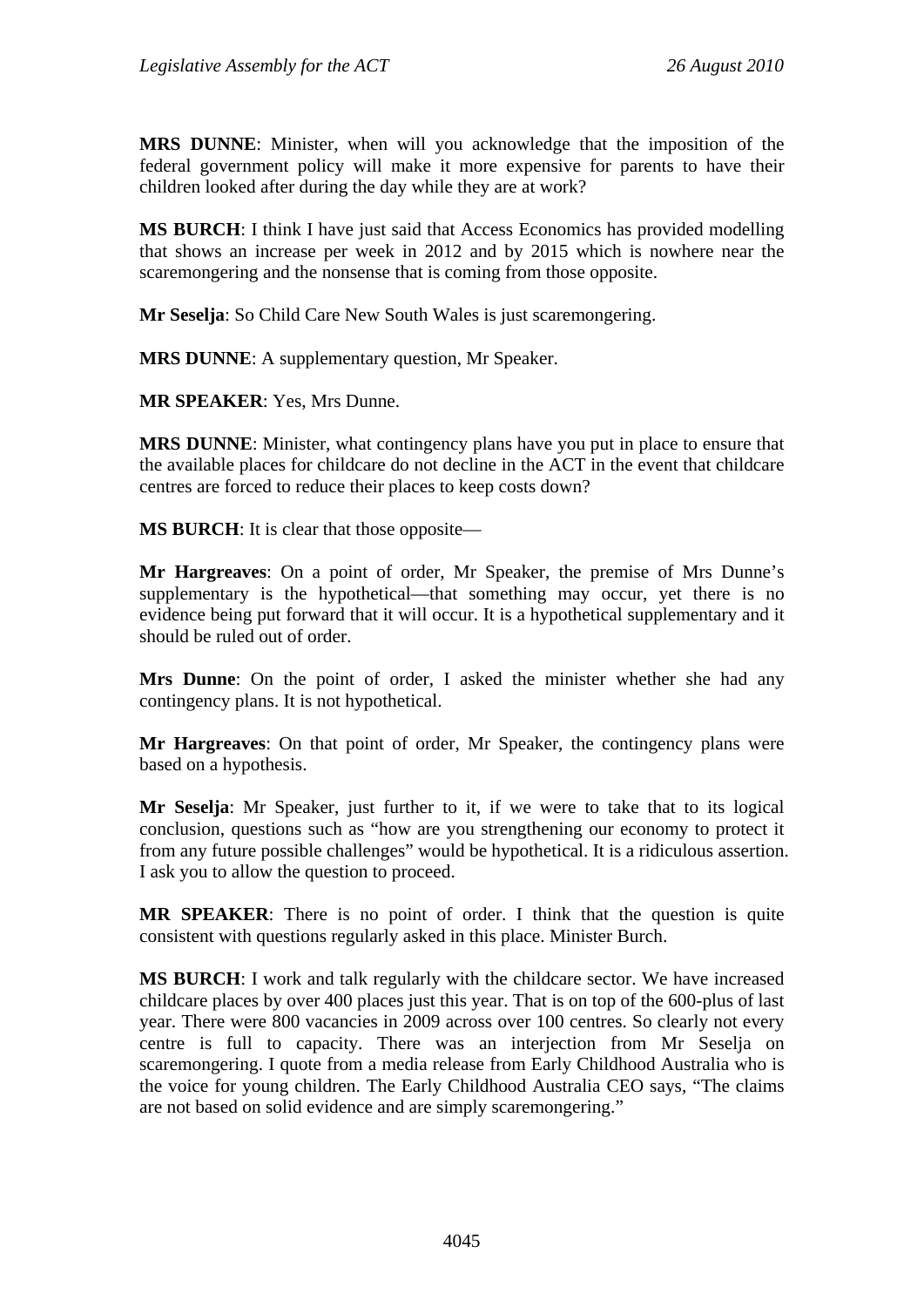## **Schools—relief teachers**

**MS HUNTER**: My question is to the Minister for Education and Training and concerns relief teachers in ACT schools. Minister, is there currently a shortage of relief teachers in ACT government schools?

**MR BARR**: I thank Ms Hunter for the question and note that someone in the Greens is a subscriber to Crikey. I understand that a few days ago there was a claim broadcast to all Crikey subscribers around Australia from someone who had some alleged links to the ACT public school system that there was a dire crisis in terms of relief teachers within the ACT.

I think it is fair to say that from time to time some schools will have difficulty organising all of the relief staff that they need. That is not unusual. It is not unusual for 2010. It is not unusual for the ACT.

We do recognise that in seasonal periods, particularly during winter when illness tends to be higher, there are increased pressures on the education system and we do note the goodwill of teachers within schools to cover the occasional class where a relief teacher cannot be arranged at short notice, particularly if one of the colleagues goes home half way through a school day. In general, there are challenges in covering every single class in every single school on every single day, particularly if there is a late notice of a teacher absence. However, schools and the department are working effectively to provide comprehensive education for all students in all classes.

**MR SPEAKER**: Ms Hunter, a supplementary?

**MS HUNTER**: Minister, how many schools have had to make alternative arrangements to manage classes because they have been unable to get a relief teacher or teachers?

**MR BARR**: I will take that question as it relates to today. I will seek information from the department on arrangements today and get back to the member.

**MR SPEAKER**: A supplementary question, Ms Le Couteur?

**MS LE COUTEUR**: Minister, how has the relief teacher system been managed within the ACT education system in the light of the sometime shortages?

**MR BARR**: We have in fact moved to adopt a new system that makes a lot of these staffing arrangements assessable online so as to reduce the need for multiple telephone calls and for those who are registered as relief teachers to be receiving multiple calls from multiple schools.

There is a more centralised system that the department has put in place in an attempt to streamline these processes. The advice that I have from the department is that this is certainly working more effectively than the previous arrangements.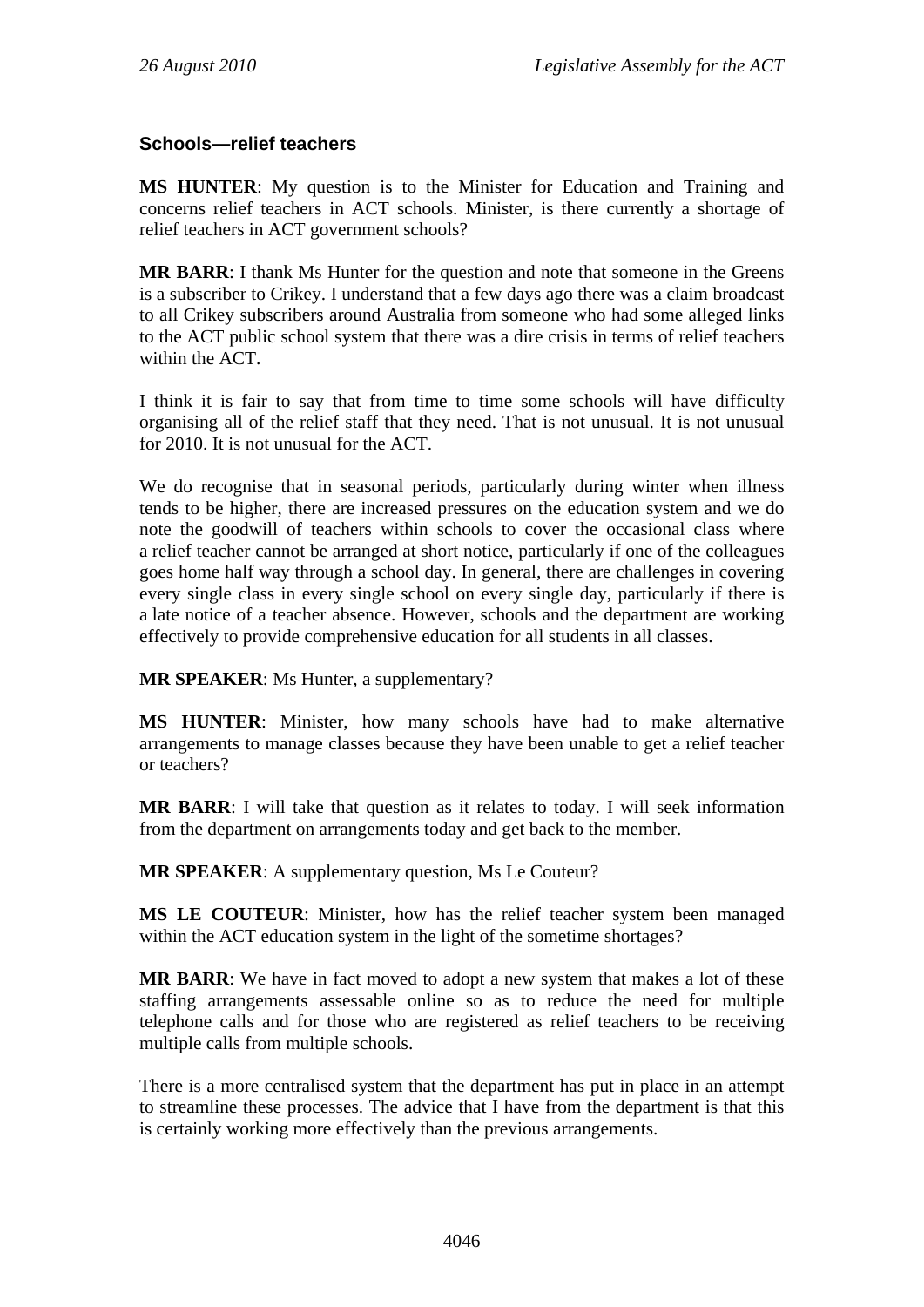### **Childcare—national quality standard**

**MR SMYTH**: My question is to the Minister for Disability, Housing and Community Services. Minister, I refer you to the Access Economics report entitled *An analysis of the proposed ECEC national quality agenda*, published in July 2009. The report states that only 28 per cent of childcare for under two-year-olds in the ACT meets the new national quality standard. Can you confirm for the Assembly that this figure is the lowest in the country along with Tasmania?

**MS BURCH**: My advice on the number of centres that meet the under two ratio has been 25 per cent. I know that all of our centres for children over that age meet the COAG requirements.

**MR SPEAKER**: A supplementary question, Mr Smyth?

**MR SMYTH**: Thank you, Mr Speaker. Minister, given that the report states that the ACT has the lowest percentage of any state or territory of childcare for under-twoyear-olds that will meet the criteria, what assistance is being provided by the ACT government to providers to ensure they can implement the reforms by the end of 2011?

**MS BURCH**: As I think I have said a number of times, the CPRU, the regulation unit, has ongoing discussions with childcare providers. The children's services group is in there and, in fact, I have written to every childcare provider in the ACT, saying that I will work with them around transition. I have assured them that my door is always open to their concerns. I will work with each and every childcare centre, so that they do move forward to meeting the requirements that commence in 2012. That is right: the ratios are for 2012. That is the start date. The qualification start date is 2014. I think, if you read through the Access Economics report, you would find that the ACT is indeed well positioned to meet those requirements. But, that aside, I know that this government and our unit will indeed work with the sector and work closely with the sector to ensure that we meet those standards.

**MRS DUNNE**: A supplementary question, Mr Speaker.

**MR SPEAKER**: Yes, Mrs Dunne.

**MRS DUNNE**: Minister, what policy mechanisms do you have in place to support families, given that a large percentage of the ACT's under-twos will be affected by this? What policies do you have in place to support families who will be facing higher childcare costs, and especially low income earners, who pay a large proportion of their disposable income on childcare?

**MS BURCH**: This government will work with all childcare providers and work with them so they meet the requirements. The federal government has invested moneys in the transition support and the ACT has benefited from that with over \$600,000 to help with that support. We have increased our capacity within the regulation unit to work with services. We have a history of supporting services in minor capital works development. That will continue. We have invested \$4 million to support two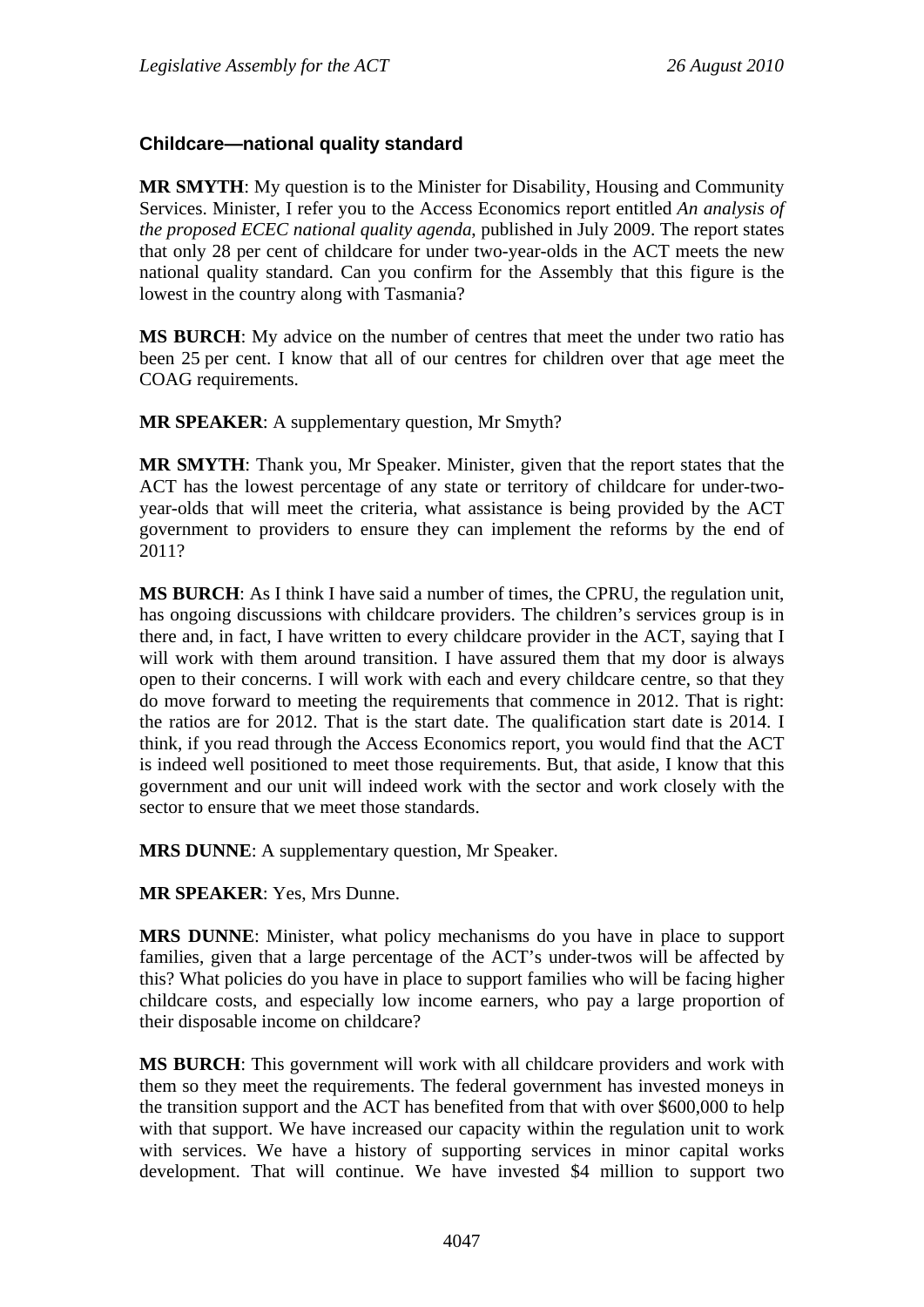childcare providers to relocate to Flynn and to have a small expansion. We are currently providing support to another childcare provider in the Belconnen region— Baringa—so that they can increase, particularly targeted to the baby section. That shows that we are active and engaged and looking to provide support.

**MRS DUNNE**: A supplementary question, Mr Speaker?

**MR SPEAKER**: Yes, Mrs Dunne.

**MRS DUNNE**: Minister, I ask you again: what policies do you have in place to address the cost stress on low income families as they face higher childcare fees after 2012?

**MS BURCH**: The childcare fees, by Access Economics, are \$2.75 per week in 2012. That is completely at opposite ends to the fanciful nonsense that Mrs Dunne comes in here with. Again, it is just scaremongering that she is bringing in.

**Mrs Dunne**: On a point of order, my question was: what policies does the minister have in place to address the effect on low income earners? I do not need another reference to the Access Economics report. I asked a specific question about policies in relation to low income earners.

**Mr Hargreaves**: On a point of order, Mrs Dunne has not referred to any existing standing order that requires a minister to answer the question, to the letter, in the way she wants it. There is no standing order which requires this.

**MR SPEAKER**: On the point of order, let us come to the question, thank you, minister.

**MS BURCH**: Thank you. We have a number of things that we are doing to support the childcare sector and I have outlined some of them. In regard to providing quality, in supporting the training opportunities we have put in place a professional support coordinator that is working with services and, indeed, is facilitating the training which is required so that by 2014 all workers will have a VET certificate III level or be working towards it. This government, across DET and others, have increased access to CIT for training. All of these things support the maintenance of the services being provided which, in turn, have an effect on the cost of childcare.

### **Children—kinship carer support program**

**MRS DUNNE**: My question is to the Minister for Children and Young People. Minister, in relation to the request for tender for the kinship carer support program 2010-13, I note from your 17 August release that no contracts have been awarded for two of the components of that tender. Those components were category B—services targeted to the needs of Aboriginal and Torres Strait Islander people, and category C—education, awareness and support programs for kinship carers. In your media release, you stated that "the government was now looking at the best way to fill the other components of the tender as soon as possible". Minister, how many tenders were received in response to the request for tender that addressed these specific categories or the tender as a whole?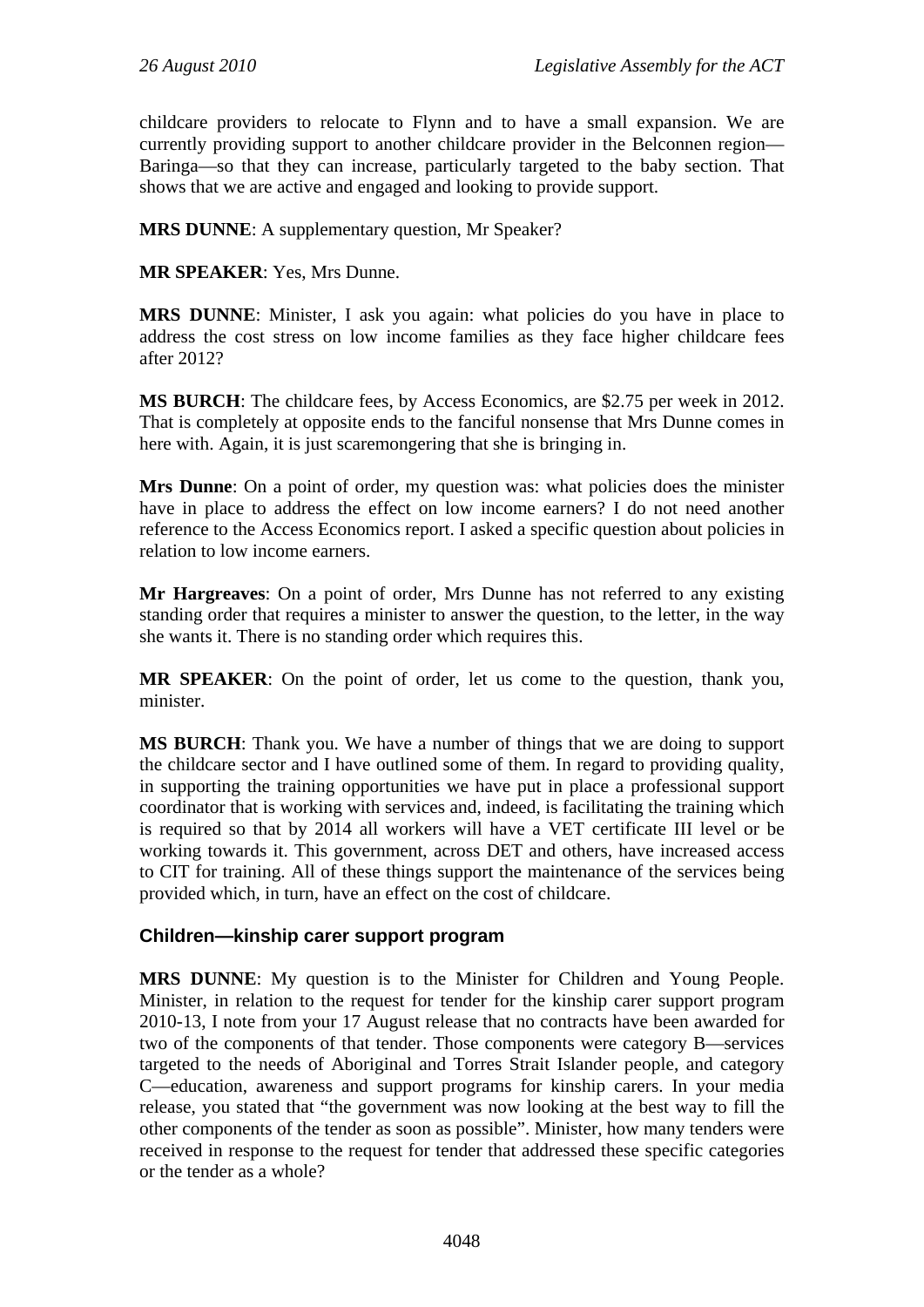**MS BURCH**: I do not have a definite number for the number of tenders that came in, whether they were components of it or for the whole lot. I do know that it went through an independent, rigorous process of assessment and one component was allocated to Marymead. I congratulate them and I am looking forward to them working with the kinship sector.

On the other two streams, yes, I am disappointed that there was not an awarded tender. It is not my role to award those tenders. That is what the procurement process is about. But in the meantime we are talking with Marymead and other providers within the out-of-home care sector, including the kinship carers, about how we best move forward now and get those things in line. In the meantime, we continue to work with the kinship carers in particular. I understand that, last week, this week or next week, in a very short period of time, a number of them and their families have been supported through this line of funding to attend a conference in Tasmania, at their request. They saw that as a priority, and we were able to support them.

**MR SPEAKER:** A supplementary question, Mrs Dunne?

**MRS DUNNE**: Minister, what assessment has been made of the tender process and whether it was appropriately targeted, particularly in relation to the provision of the needs of Aboriginal and Torres Strait Islander people in the grandparent and kinship arena?

**MS BURCH**: The procurement process was an open tender, so I do not quite know how you target an open tender; it is for everybody to tender. As to the scoping work that was behind the tender requirements, it is my understanding that that was built up through the department in discussion with a number of providers in the sector, including the kinship carers. So that was a robust process to make sure that the requirements and the scope of the procurement was done in consultation to reflect the needs of the sector, and it was an open tender.

**MR SPEAKER**: Mr Hargreaves, A supplementary question?

**MR HARGREAVES**: Thank you very much, Mr Speaker. My supplementary question to the minister is: given Marymead's history of looking after the most devastated children that this community has ever produced, do you have confidence that they can actually deliver on the tender? Would you like to invite the opposition to join you in expressing that confidence in Marymead?

**MR SPEAKER**: Just stick to the first half of the question, thank you, Minister Burch.

**MS BURCH**: It is tempting to go to the second one, Mr Speaker, but I will take your advice. I absolutely support Marymead winning this tender. Indeed, I have met with Marymead since they have been awarded this tender and provided my congratulations to them in person. I have expressed my keenness for me and the department to work with them.

I also congratulated them on the other work that they do across foster carers, kinship carers, the various groups that they facilitate and the peer networking that they allow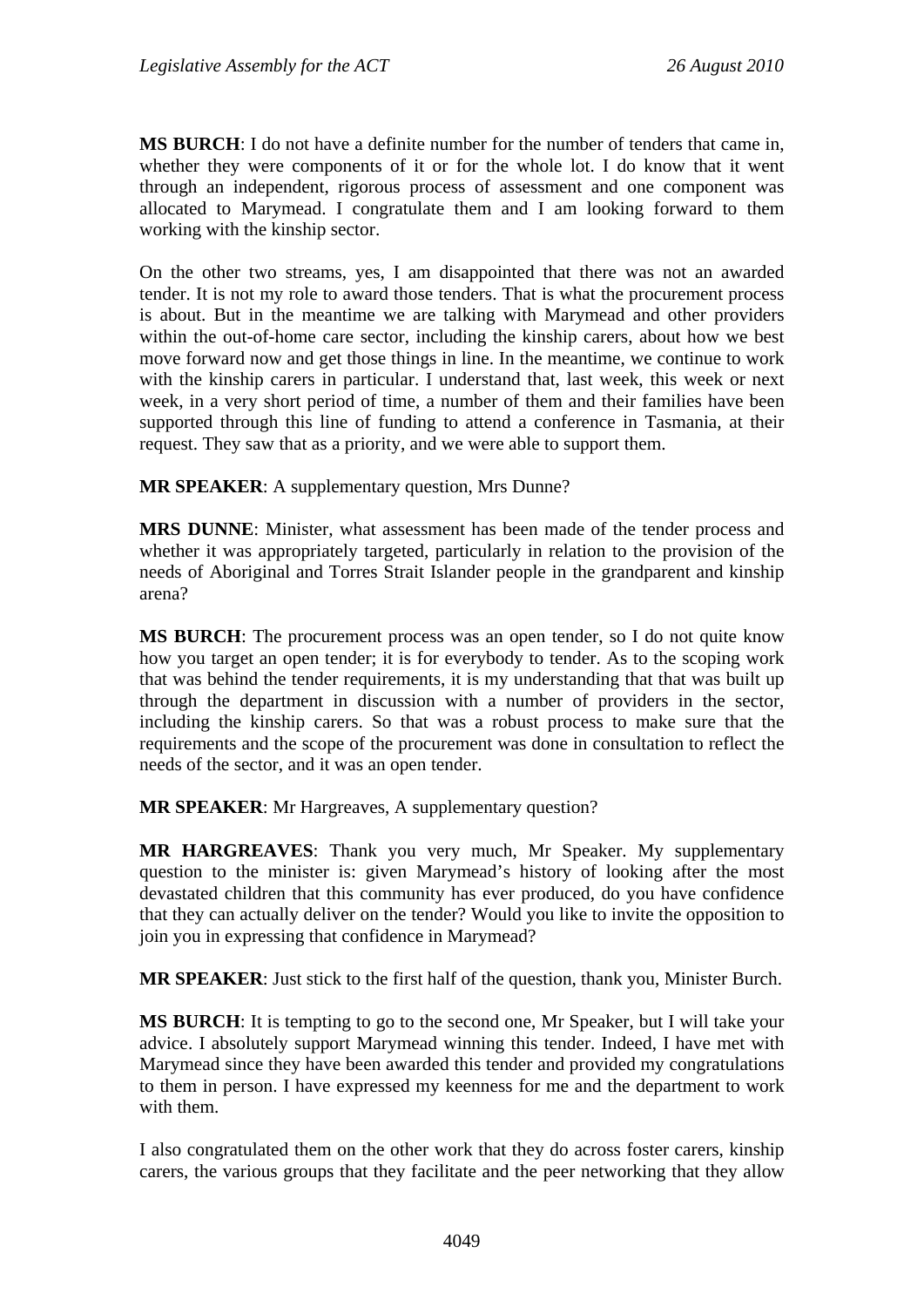to happen across this sector. I think it is a very good thing that Marymead won this tender.

**MR SPEAKER**: A supplementary, Mr Smyth?

**MR SMYTH**: Thank you, Mr Speaker. Minister, why were the three categories not offered a separate request for tender?

**MS BURCH**: We approached it because there were three streams of discrete work but, as I said before, all were built into a process of working with the sector about what was the best fit. It was an open tender, so indeed organisations could tender for all or they could tender for one part thereof. The result is that we have one part tendered to a well-regarded organisation.

### **Environment—climate change**

**MS PORTER**: My question is to the Minister for the Environment, Climate Change and Water. Minister, can you please advise the Assembly what steps the government is taking to meet the challenge of climate change?

**MR CORBELL**: I thank Ms Porter for the question. Obviously, today the government has taken an important step forward in establishing targets for greenhouse gas reduction in our city to achieve carbon neutrality by 2060 and to achieve a reduction in emissions of 40 per cent by the year 2020.

Of course, our target is based on the scientific evidence; it is based on the advice of groups such as the Intergovernmental Panel on Climate Change, which has clearly stated that, to avoid dangerous climate change, global temperatures must not rise by more than two degrees, and that for developed countries, this means a reduction in our emissions of 40 per cent by the year 2020 to keep total greenhouse gas emissions in the atmosphere to no more than 450 parts per million.

This is the basis on which we make our target. Any other target does not have full regard to the science, and any other target does not have full regard to the findings and the recommendations of the Assembly committee which recommended a 40 per cent reduction by the year 2020.

The government understands that we must take action on this issue. Climate change affects each of us. The legislation that I have tabled today provides for a robust framework for reporting and accountability to this place. It sets out mechanisms whereby we will be able to table each and every year a report that details our emissions profile, how we are tracking in terms of our targets, and what are the reasons for variations in the overall emissions level.

But also and most importantly it establishes a framework for action and cooperation with the broader community, because this is not a target that can be achieved by the government alone. It must be achieved across the economy. The way to do that is to engage with the private sector, to engage with the community sector, to engage with the transport sector, the accommodation sector and the private office accommodation sector and see them enter into voluntary agreements, sectoral agreements, as outlined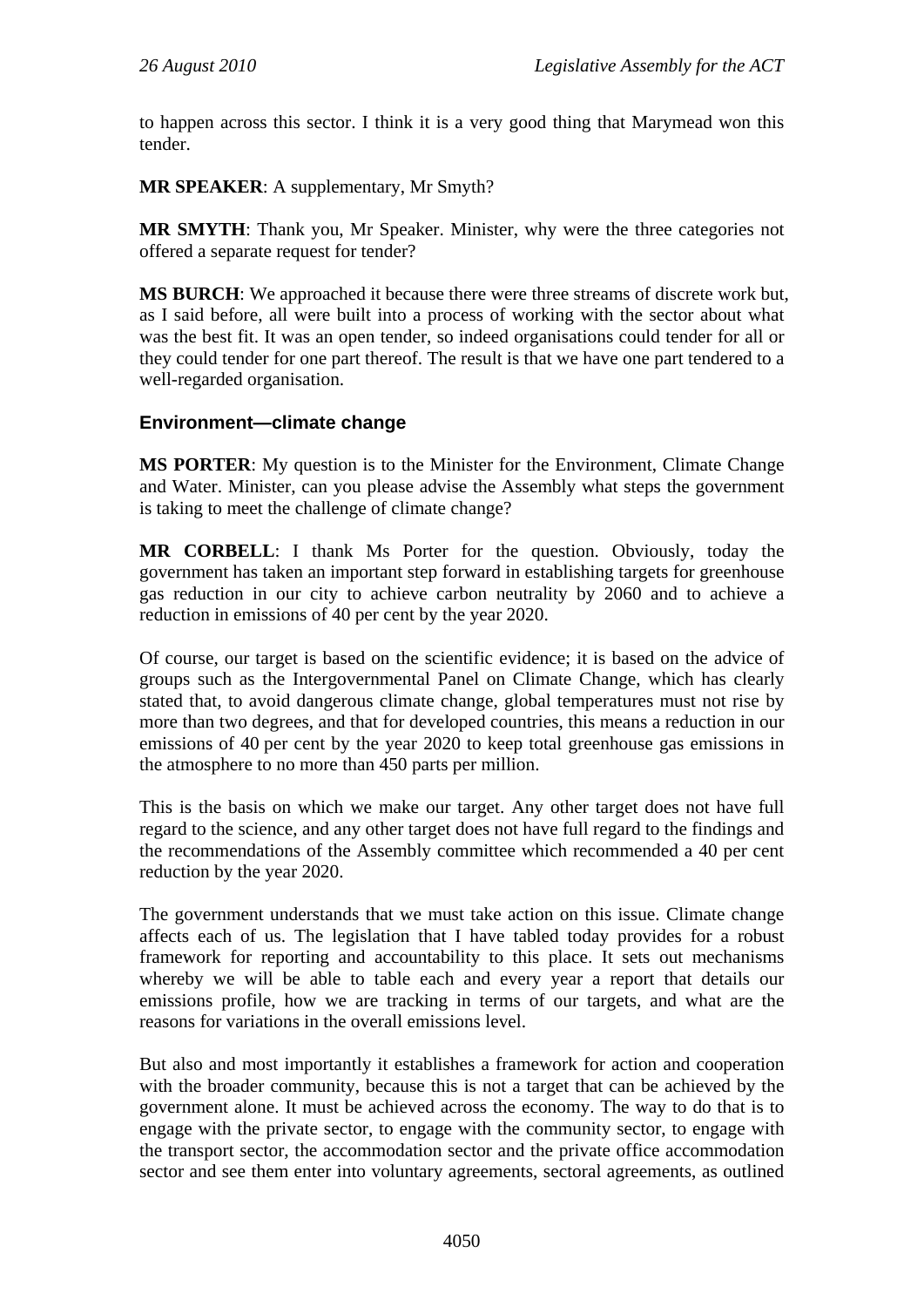in the legislation, to deliver emissions savings in their sectors of the economy. In this regard, we have built on the experience of other jurisdictions, in particular, the South Australian government. Its legislation has already seen success in a whole range of sectoral agreements to drive change across the economy.

Our targets are challenging, but they are also achievable. They are ambitious, but they are achievable. The reports that I have outlined publicly and my comments earlier today, which have been placed on the department's website and made public today, indicate the analysis we have undertaken, the scope for action and the opportunities that that presents.

There are real opportunities in making the transition to a low carbon economy that can create jobs, that can create economic activity and that can place our city as an early adopter of new technologies and of new approaches to attacking climate change. These will be skills, experience and economic opportunities that we can pursue not only here in the city but outside of the city. So Canberra has an opportunity with this legislation and, following consultation with the community, action plan 2 will outline the key steps and measures we will undertake to move towards implementation of these targets.

**MS PORTER**: A supplementary, Mr Speaker.

**MR SPEAKER**: Yes, Ms Porter.

**MS PORTER**: Thank you, Mr Speaker. Minister, what has been the response of the community to the announcements today about the emissions targets?

**MR CORBELL**: I thank Ms Porter for the question. The reaction today has been a very positive one. Indeed, at lunchtime today we have seen the reaction from a wide range of people who have a strong interest in this issue. They are supportive of this. But let us recognise—

**Mr Hanson:** A wide range of people? How wide ranging are they really?

**MR CORBELL:** I know that the climate sceptics over in the Liberal Party are very dismissive of this target. They do not take this issue seriously. They do not see it as a major issue for our community. Tens of thousands of people in this community do. Tens of thousands of people in this community want to see a government that signs up to targets, that will make a difference, that will position us towards being a low carbon economy. This Labor government is proud to have adopted those targets. We are proud to have adopted those targets; we are proud to demonstrate leadership; and we will continue to demonstrate leadership as we roll out the suite of policies and programs needed to follow through on this commitment.

**MS HUNTER**: A supplementary, Mr Speaker.

**MR SPEAKER**: Yes, Ms Hunter.

**MS HUNTER**: Thank you, Mr Speaker. Minister, can you outline some of the costs and benefits of a 40 per cent target and how will the government assess these?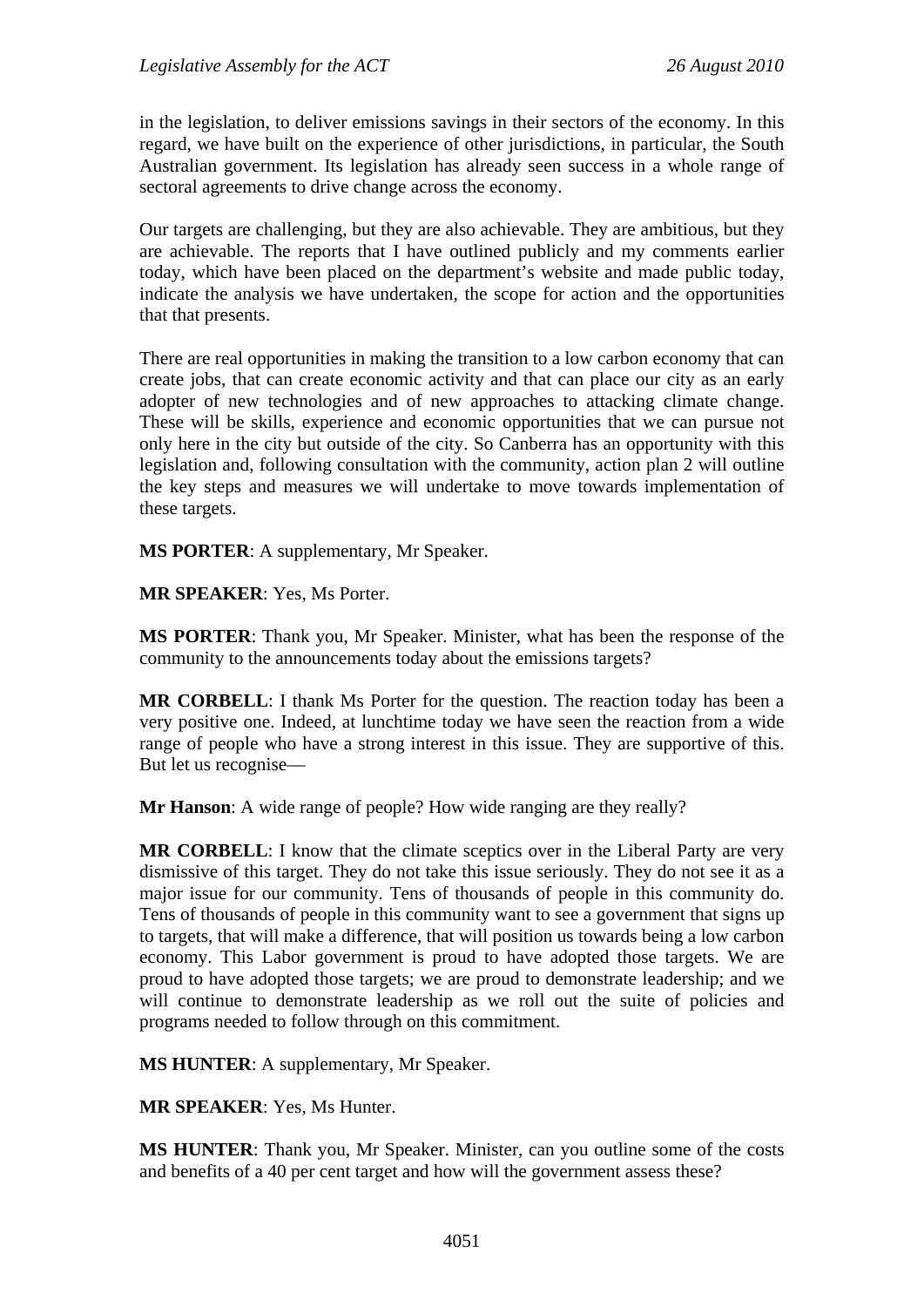**MR CORBELL**: The key way we will assess the risk is a detailed analysis through the development of an action plan. Action plan 2 will outline the specific range of programs and policies that the government will bring to the table to start to achieve these targets. The government will have regard to the findings of the standing committee inquiry, which recommended the deployment of a cost-benefit analysis model, and I know that the inquiry received evidence from the ICRC on how that can be framed. The government will have regard to that recommendation, and indeed to the final report that was tabled earlier today that outlines that.

Least-cost measures are going to be a vital part of the mix, and least-cost measures that deliver efficient and effective reductions in emissions must be part of the overall suite of policies. We know that you do not just start at the least-cost part of the McKinsey cost curve and slowly move towards the higher cost. You need to have a series of measures across that continuum. You will need to have low-cost measures, but there will be other measures that will be increasing in cost. The transition cannot be achieved by low-cost measures alone. We all understand that. We all should be honest about that. Even a 30 per cent target will have low, medium and high-cost measures as part of it.

Let us be very clear about this debate moving forward. There are costs to the community, but there are opportunities as well in terms of economic development, in terms of job creation, in terms of knowledge and in terms of export potential. That is the opportunity that is presented to us by this target. Equally, as a Labor government, we will remain committed to protecting low income earners in our community through appropriate measures, such as concession regimes and payments, to ensure that low income earners do not disproportionately carry a burden that they cannot carry. We are committed to doing that as a Labor government.

#### **MR SPEAKER**: Mr Hargreaves?

**MR HARGREAVES**: Thanks very much, Mr Speaker. I apologise, Ms Le Couteur. I think you jumped, but Ms Hunter jumped before you. My supplementary to the minister—

*Members interjecting—* 

**MR HARGREAVES**: I'm polite to them; you guys aren't.

**Mr Coe**: You're patronising, John.

**MR SPEAKER**: Thank you, Mr Hargreaves.

**MR HARGREAVES**: If the paper hat fits, wear it.

**MR SPEAKER**: Your question, Mr Hargreaves.

**MR HARGREAVES**: Minister, what sort of actions will be necessary for the ACT to meet these emissions targets?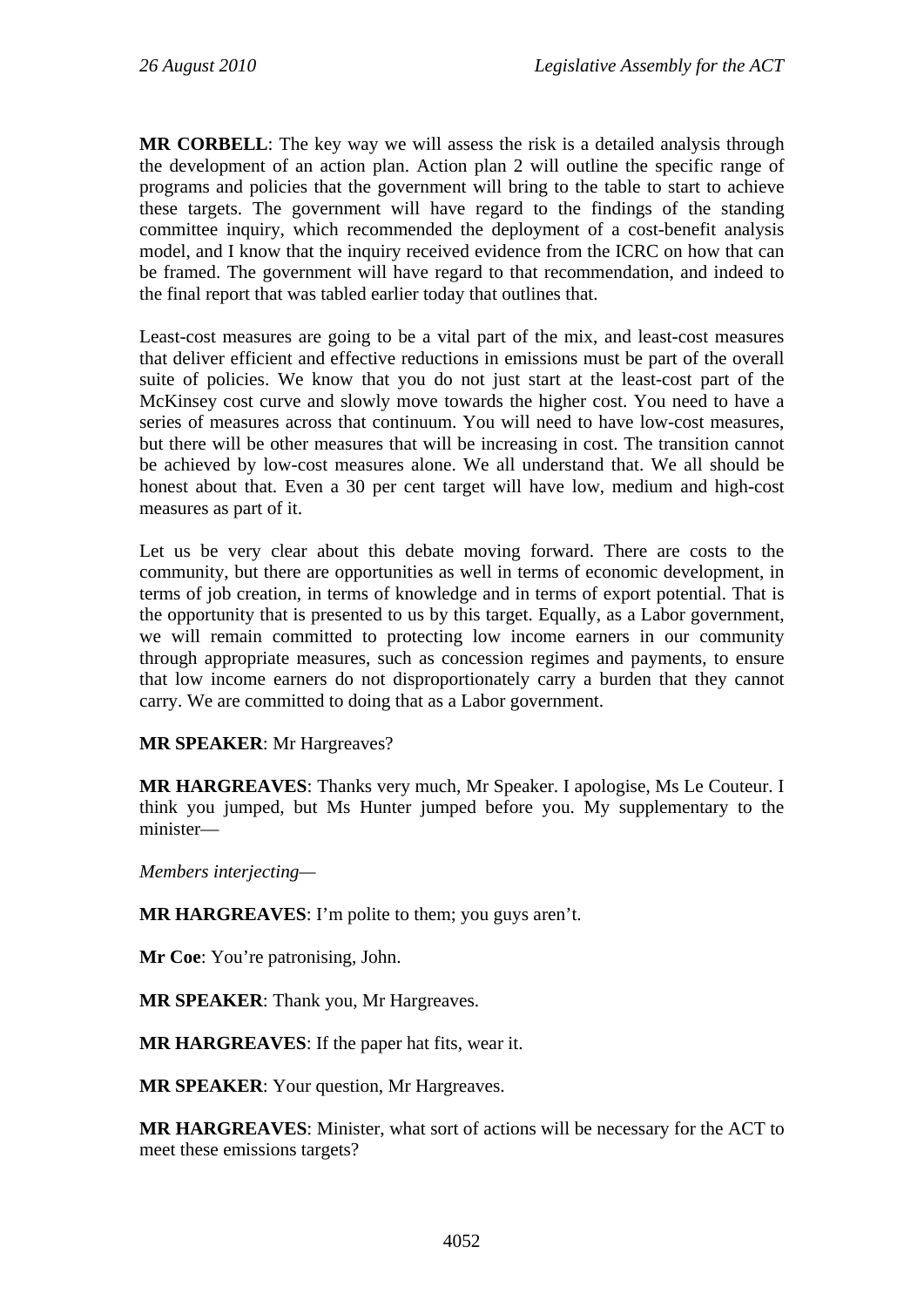**MR CORBELL**: The government has commissioned a series of reports already to inform our thinking on this issue. I would draw members' attention to the Kinesis report, which has been made public, and which outlines clearly that it is technically feasible to achieve this target. About half of the reduction, around 25 per cent, can be achieved through energy efficiency measures, broader deployment of solar hot water, broader take-up of green power, broader take-up of renewable energy through feed-in tariff measures, and broader deployment of sustainable transport measures combined, around 25 per cent through those measures. There is potential for a further 10 per cent through measures such as adoption of trigeneration technologies and through energy from waste technologies. So we know clearly where the broad opportunities are to achieve this reduction.

What the government will now do is that, having set the framework, having set the targets that we want to try and achieve, we will set out, in action plan 2, the specific policies and programs that we will now use to work towards that. We will do detailed costings on each and every one of those policy and program measures and then we will start to roll out action plan 2. So the government has a clear framework for moving forward. We have a strong commitment to an evidence-based policy setting when it comes to targets, and we now have the opportunity and the analysis to demonstrate how this can be achieved on the ground.

#### **Childcare—kinship carer support program**

**MR SPEAKER**: Mr Doszpot, a question without notice.

**MR DOSZPOT**: Thank you, Mr Speaker. My question is to the minister for children and young people. Minister, the request for tender for the kinship carer support program 2010-13 included a category related to "service targeted to the needs of Aboriginal and Torres Strait Islander people". Minister, what advice was sought from the Indigenous community on the development of the requirement of the tender for the Indigenous component of the kinship carer tender and from whom was it sought? If none was sought, why?

**MS BURCH**: Thank you. There is a theme here that they seem to not be happy that Marymead has won a component of our tender. I say, what is wrong with Marymead winning a bit of the tender? There is a component for support of Aboriginal and Torres Strait Islander families and rightly so. It needs families of the culture. We are more than prepared—in fact, we are proactive in our support—to support Aboriginal and Torres Strait Islander families who are experiencing an out-of-home-care arrangement. We have a unit within the department that looks at Aboriginal and Torres Strait Islander placements. All Aboriginal and Torres Strait Islander placements are vetted through and discussed through that unit, to make sure the child has its best placement. Through all placements our concern is the child's best interest. Now those opposite—

**MR SPEAKER**: Do you have a point of order, Mr Doszpot?

**Mr Doszpot:** Yes. My question was: who was it sought from?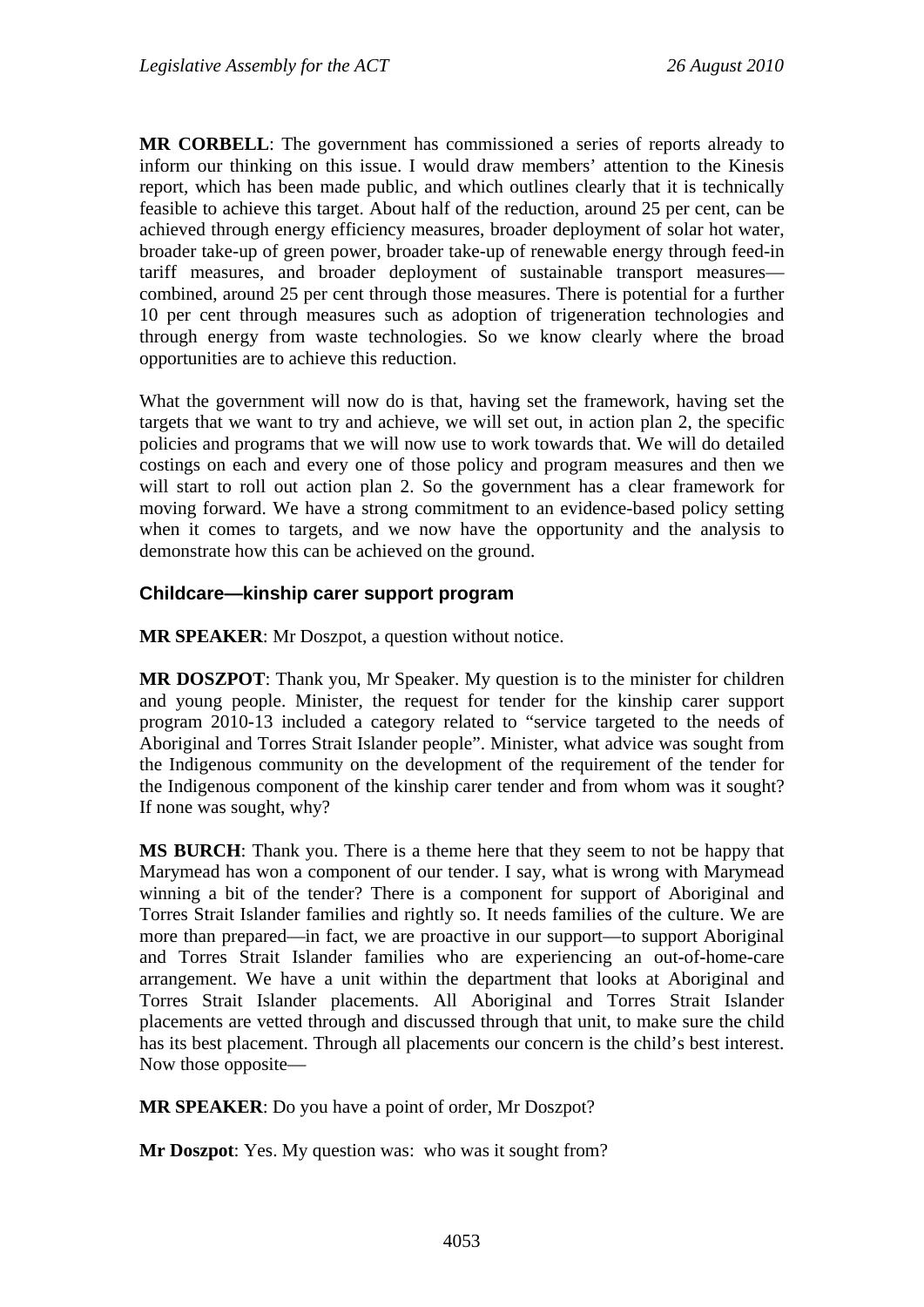**MS BURCH**: Well, you know, they jump before anyone has a chance to get to the end. But can I say that I have—

**Mrs Dunne**: Mr Speaker—

**MR SPEAKER**: Yes, Mrs Dunne.

**Mrs Dunne**: On a point of order, Mr Speaker, standing order 118A says that the answer has to be concise and directly relevant to the question. Ms Burch has been going on for the best part of two minutes and has not got to the question.

**MR SPEAKER**: Minister Burch, come to the question quickly.

**MS BURCH**: Well, I was. The question was around how we came to the scope of the tender procurement for Aboriginal and Torres Strait Islanders. "How did we get there", I would imagine, is part of "who did we talk to to get to this component?" So I had started saying that we have an Aboriginal and Torres Strait Islander unit within the out-of-home-care sector. That is the first port of call. We have a committee for out-ofhome-care placements. This is government and this is non-government providers that come together and have a conversation. They were involved in the procurement process.

Those over there, they want a name that they can come in and pillar and post again. I will go away and find the name, if I can provide it. They are asking me to provide a particular name of what part of the conversation? I could list staff within the department, I could list people on the committee. They are not interested in that. And it seems to me, Mr Speaker, that they are actually not interested in how we develop policies and processes and procurement solutions for those most vulnerable in the outof-home-care sector.

**Mr Doszpot**: On a point of order, Mr Speaker.

**MR SPEAKER**: I think the question has been answered. Would you like a supplementary?

**MR DOSZPOT**: My supplementary question is: minister, was a representative of the Aboriginal and Torres Strait Islander community on the tender assessment panel? If yes, who was the appointee? If no, why?

**MS BURCH**: This comes under a question I took on notice yesterday, and I am seeking advice from the department, as I said yesterday, on what advice I can bring back. What advice I can bring back, I will. I think that fits under that response.

**MR SPEAKER**: A supplementary question, Mrs Dunne?

**MRS DUNNE**: Yes. Minister, in relation to the tender for the support programs for 2010-2013, when will you provide the money that was promised by the government in full to a non-government organisation to provide services to grandparent and kinship carers?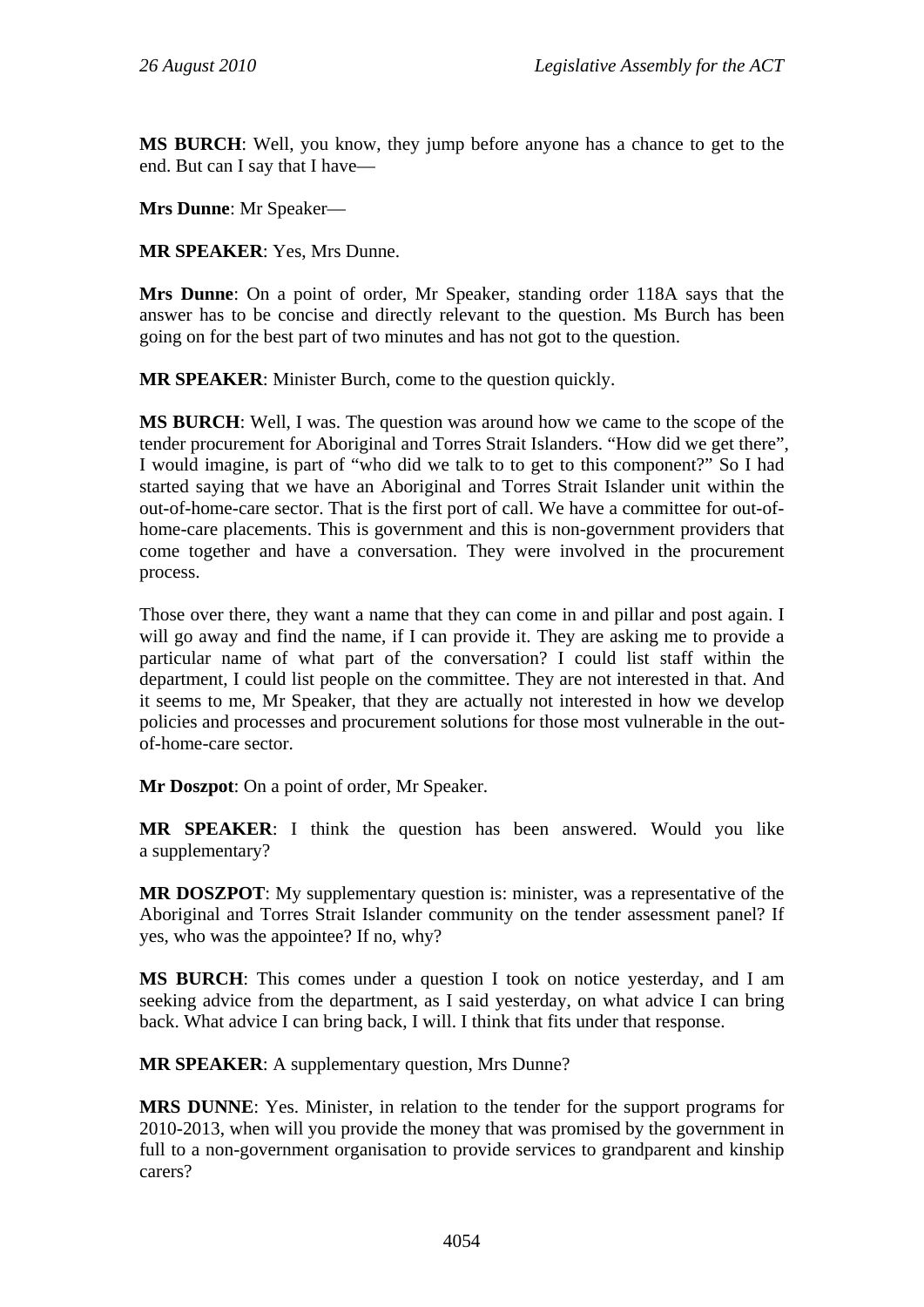**MS BURCH**: I am doing all I can do. We have had an open tender for that process. It was not successful across the three streams. We are now going back to the sector to work out how we can get that out as quickly as we can. But in the meantime, we are putting money into support, particularly the kinship carers group and the sector.

**MS PORTER**: A supplementary question, Mr Speaker.

**MR SPEAKER**: Yes, Ms Porter.

**MS PORTER**: Minister, what are the benefits of the program that has been awarded recently by tender to Marymead?

**MS BURCH**: The benefit of awarding a tender, a contract and a process such as this to Marymead is that this is a well-established, existing organisation that is well connected through the out-of-home care environment and that is known to families. Families are comfortable with them, and it will build on and add value to their existing services. They have existing relationships with a number of people that are in the kinship carers group, which seems to be a focus of those opposite. And the fact that they are well regarded and have a long history of being involved in this area places them in an incredibly good position to fulfil their requirements under this procurement. For them to be awarded a rigorous, independent bit of procurement shows that their submission clearly outlined how they were best able to do this and best suited for the job.

### **Domestic Animal Services—dogs**

**MS LE COUTEUR**: My question is to the Minister for Territory and Municipal Services and concerns the outbreak of the parvovirus at the Domestic Animal Services facility which I understand has been closed since July. Minister, what is the extent of the parvo outbreak? How many dogs are affected and what is the government doing to bring this outbreak under control?

**MR STANHOPE**: I thank Ms Le Couteur for the question. I am not sure that I have available to me up-to-date information on the current situation in relation to the outbreak at the domestic dog shelter. I beg your pardon in relation to that. I will have to take the question on notice. I am happy to provide you with all the information in relation to the outbreak, the steps that have been taken and, indeed, the issues in relation to the implications for stray dogs or impounded dogs. I do not have the information. I will find it. I am more than happy to provide it to you.

**MR SPEAKER**: A supplementary question, Ms Le Couteur?

**MS LE COUTEUR**: Minister, can you please update the Assembly on the status of the maintenance upgrades and staff upgrades at Domestic Animal Services which were flagged at the estimates hearing in May? Have these upgrades occurred yet? If so, when and what were they?

**MR STANHOPE**: I thank Ms Le Couteur for the question. Indeed, I visited the domestic animal shelter I think probably six or seven weeks ago to meet with staff and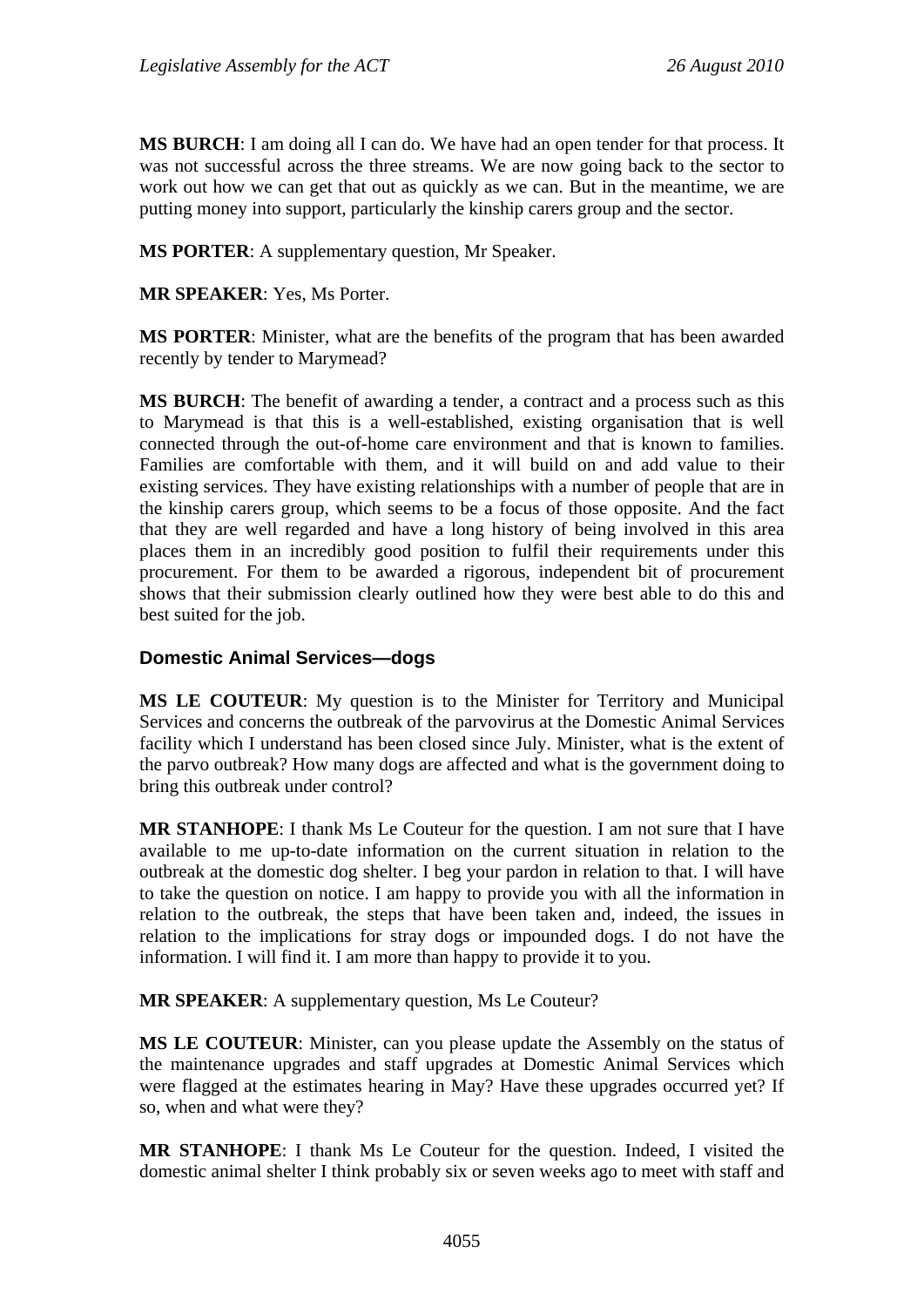to meet with volunteers—volunteer dog walkers, most particularly. As you are aware, there is a very significant issue for us in relation to stray and lost dogs and at times other dogs that are required to be taken into care or custody. It is a very significant issue. I was very pleased to view the facilities. Most certainly, there is a crying need for significant upgrades of facilities at the site.

At this stage, I do not believe that the anticipated upgrades have been completed. One of the reasons for that was because of work that is currently in hand in relation to the need to relocate the RSPCA from its existing site at Weston. Consideration is being given to colocating the RSPCA and Domestic Animal Services into a single precinct.

Going to an issue dear to your heart, Ms Le Couteur—that we not expend funds on infrastructure upgrades if there is the potential that those upgrades might perhaps better have been delayed—we are giving serious consideration at the moment to a future location and future arrangements for the RSPCA. That will require a very significant investment by the ACT government to relocate the RSPCA. We anticipate at this stage that in excess of \$10 million will be required to provide enhanced and new facilities for the RSPCA. *(Time expired.)*

**MR SPEAKER**: A supplementary question, Ms Bresnan?

**MS BRESNAN**: Minister, is the Domestic Animal Services facility continuing to accept dogs for rehoming as opposed to strays, even though it is closed to the public and dogs are being euthanised?

**MR STANHOPE**: I regret that I cannot answer that. I will take on notice questions in relation to dogs that are currently being picked up by the service and exactly what is occurring in relation to dogs that will continue to be taken into care by the service.

**MR SPEAKER**: A supplementary, Ms Hunter?

**MS HUNTER**: Thank you, Mr Speaker. Minister, when was the last time the government reviewed the code of practice for companion animals in pounds to ensure that it reflects best modern practice for housing animals and for dealing with illnesses and diseases?

**MR STANHOPE**: I do not have a time or a date in relation to that, but I have absolutely no reason to reflect that Domestic Animal Services ever pursue anything other than best practice. In the context of a date, when, I am afraid I do not know the date on which the last reviews were made. I am more than happy to get you that date, Ms Hunter.

## **Public housing—rent**

**MR COE**: My question is to the Minister for Disability, Housing and Community Services. Minister, with regard to Housing ACT tenancies, what are the roles of CPI and market prices in determining rent?

**MS BURCH**: For public housing tenants, it is 25 per cent of their income, as I understand it, that they pay in rent. Depending on their income, it will change. We go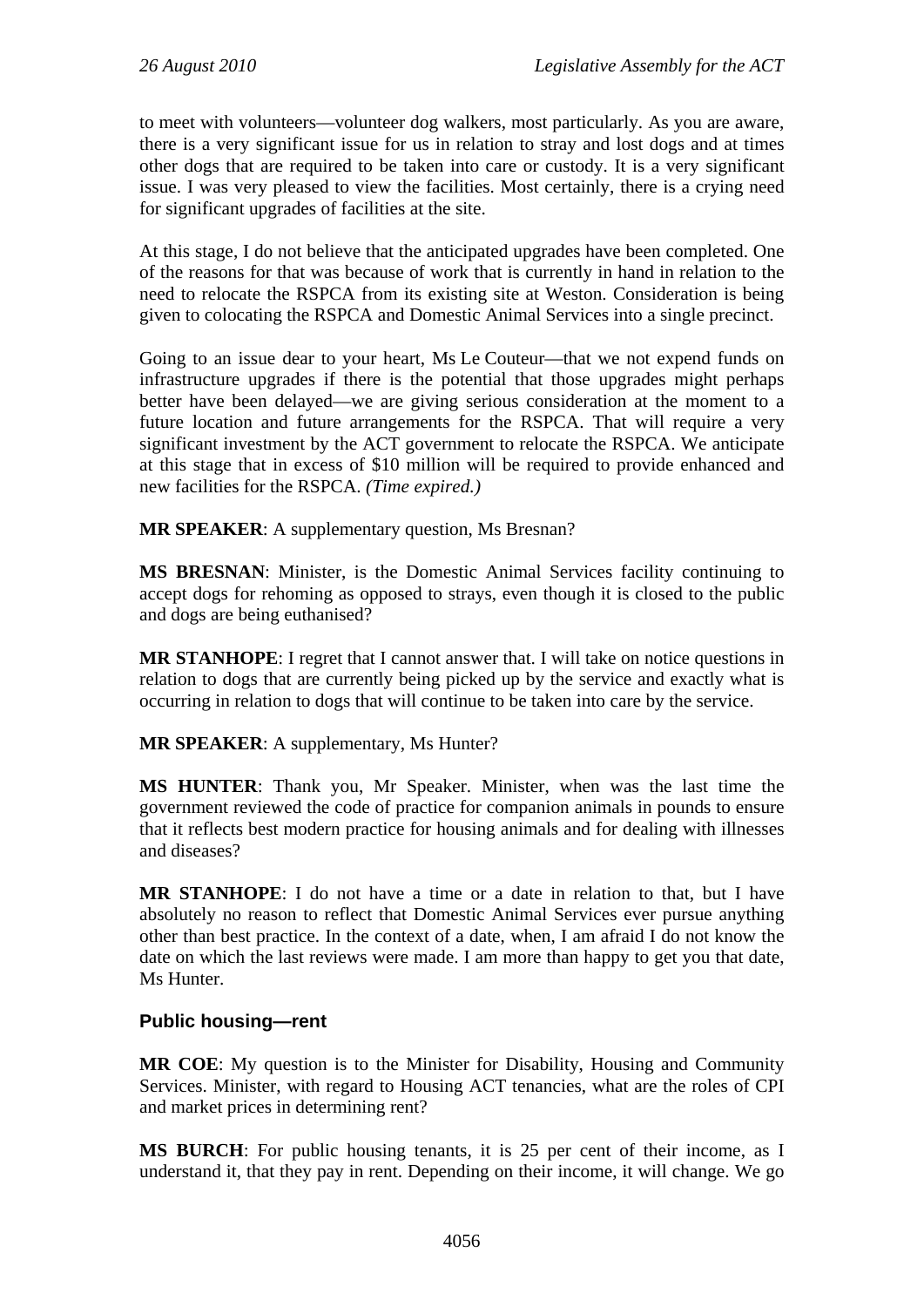right up to about 10 per cent of tenants being market renters. I do not know the details of the formula of the CPI—at what point of the year they would come in and at what point of the year they are assessed. I do not have that detail. I can bring it back to Mr Coe, if that is of interest to him.

#### **MR SPEAKER**: A supplementary, Mr Coe?

**MR COE**: Minister, do you think that the wage price index or male total average weekly earnings would be a more equitable way of determining market rent?

**MS BURCH**: We have a set process in place at the moment but that is not to say that Housing ACT cannot look at other ways of determining rent that responds to whether it is wage or whether it is the value of the rent of the property. This is something that Housing ACT may consider in the future but it is not currently active, on the table, at the moment.

**MR SPEAKER**: A supplementary, Mr Smyth?

**MR SMYTH**: Thank you, Mr Speaker. Minister, in suburbs like Yarralumla where the only two-bedroom units available are ACT Housing units, how do you determine what the market rent is?

**MS BURCH:** It is my understanding—and certainly I could get the detail wrong here because I am not in the operational side of things; I am sitting here—that the market rent is the market rent for other comparable options. If there are only two-bedroom units in public housing, you could say that is difficult, but I am sure that those who understand the market will be able to get a private market rate out of a one-bedder or a three-bedder and apply the difference.

**MR HARGREAVES**: A supplementary, Mr Speaker.

**MR SPEAKER**: Yes, Mr Hargreaves.

**MR HARGREAVES**: Thank you very much. Minister, isn't it true that legislation requires you to get an independent valuation of all of our properties around the ACT and apply those to individual properties and isn't it true that the market rent only really affects 10 per cent of the tenants, because nearly 90 per cent of people have a rebate in any event?

**MS BURCH**: I thank Mr Hargreaves for the question. Yes, he is absolutely right. He is absolutely spot-on. Ten per cent of our tenants do pay market rent, but I think that reflects the changes we have made to how we allocate our housing as well. We have three tiers. We have priority housing, high-needs housing and general housing. It seems to reflect that we are indeed housing those in most need, which is reflected in the 10 per cent as market renters.

## **Tourism—Stromlo Forest Park**

**MR HARGREAVES**: My question is to the Minister for Tourism, Sport and Recreation. Are you ready for this? Look how excited they are! They are almost beside themselves.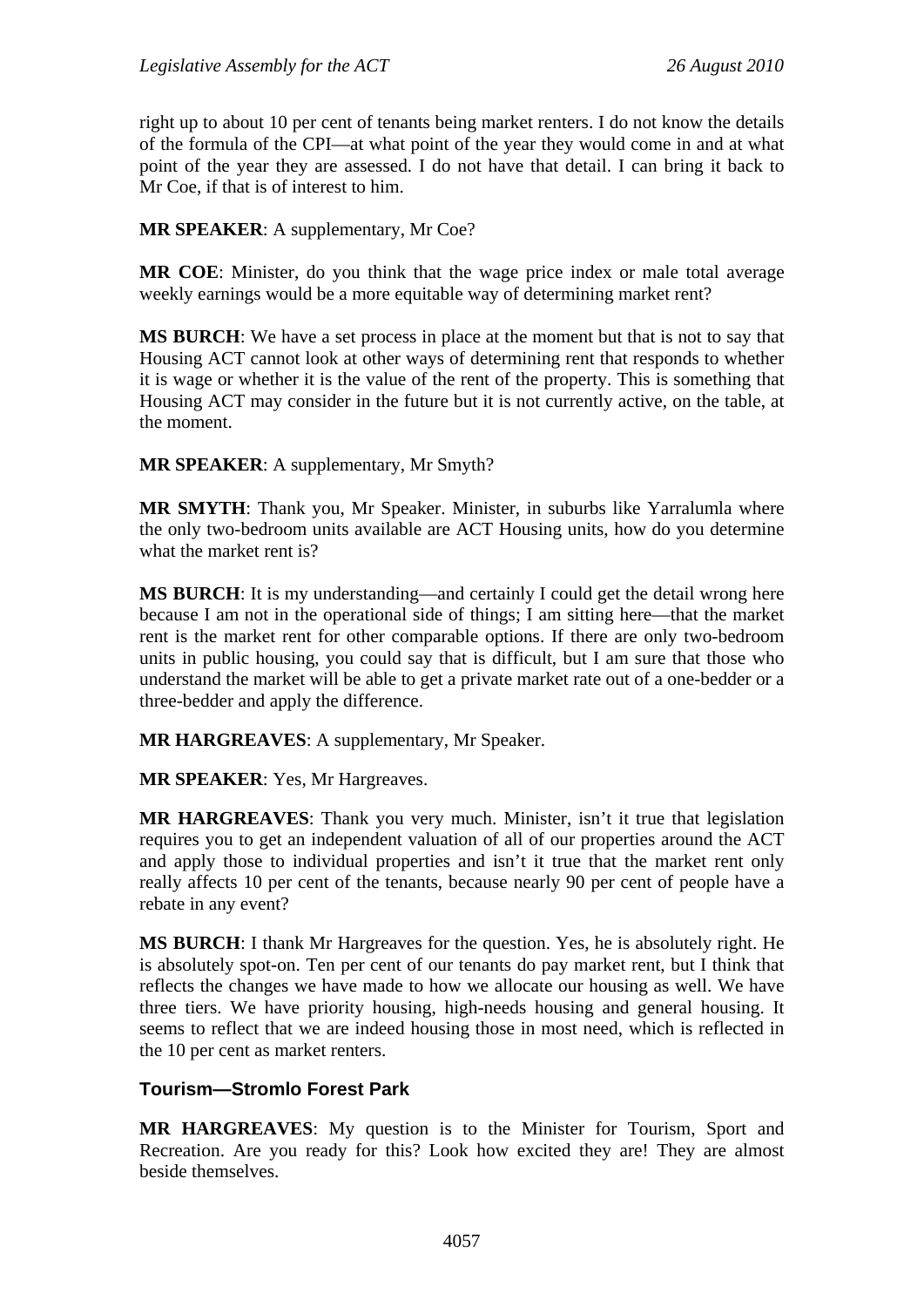**MR SPEAKER**: Ask your question, Mr Hargreaves.

**MR HARGREAVES**: Can the minister advise the Assembly of the success of the Stromlo Forest Park in delivering for the ACT tourism industry, the economy and the community?

**MR BARR**: I thank Mr Hargreaves for the question and for his interest in Stromlo Forest Park. Since the ACT Labor government decided to invest in the rejuvenation of Stromlo Forest Park, I think it is fair to say that it has become a much-loved community asset. In fact, it is much loved by ACT tourism operators as well, and the 13,000 Canberrans who work in the tourism industry.

Members will recall that in September last year, Stromlo Forest Park was home to the UCI Mountain Bike and Trials World Championships. These championships were indeed a huge success for Canberra. An independent report by Ernst & Young found that the event injected \$7.9 million into the local economy.

A range of other key findings of the reported included that 55 per cent of those who attended were non-ACT residents, 38.7 per cent were ACT residents and 6.3 per cent came from overseas, and 97.8 per cent of interstate visitors and 96.8 per cent of international visitors travelled to Canberra specifically for the event. Just under half of the event's spectators stayed in a hotel or motel whilst in the ACT, and 83 per cent of interstate and 100 per cent of international visitors intended to visit other Canberra attractions during their time in the city.

It is fair to say also that the event provided excellent exposure for Canberra. It was screened to an estimated global TV audience of over 34 million and an online audience of over 100,000. A total of 223 journalists from around the world were accredited to cover the event, which was broadcast in numerous countries throughout Europe, Asia and the United Kingdom. There were 45,000 day visits during the six-day event period. The event attracted 685 participants from 45 nations to compete in the four biking disciplines.

While these statistics speak for themselves, the event has also attracted significant accolades. In February this year, the outstanding success of the event was recognised as part of an award presented to the team at Territory Venues and Events by the ACT Cycling Federation. It was really pleasing to see Canberra's cycling community formally recognise the work of the TVE team, led by general manger Neale Guthrie. And this week we have learned that the TVE team and their partner, Earlybird Marketing and Events, have been named as one of the three finalists for the "best sporting event" in the Australian Event Awards—Australia's premier event awards.

To give the Assembly some idea of the importance of this nomination, the other two finalists are the 2010 Australian Tennis Open, and the 2009 World Masters Games held in Sydney. The awards are judged by an independent panel of judges who are representative of all areas of the industry by sector and by geography. The panel is led by co-chairs John Allen and Sandy Hollway of SOCOG fame.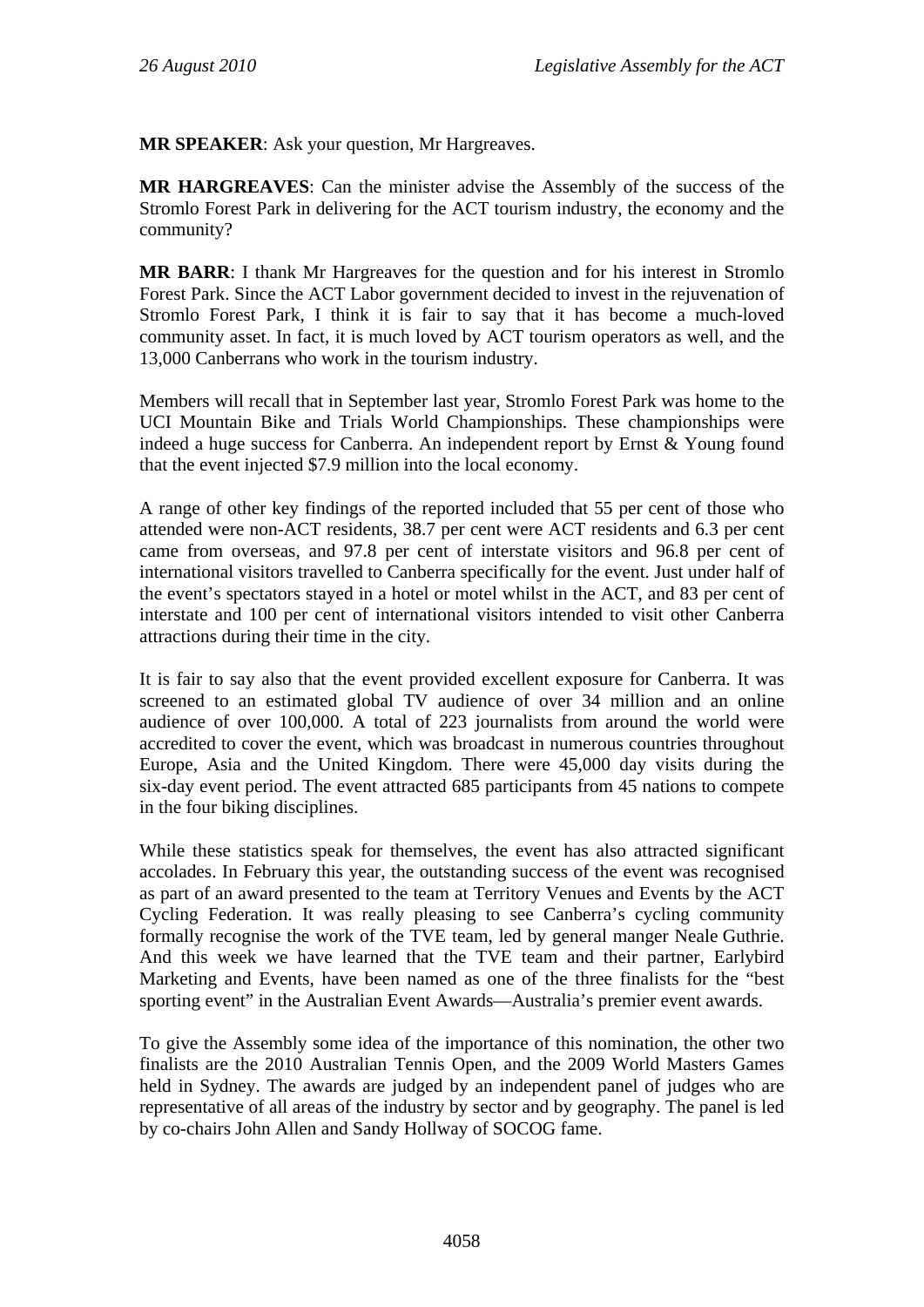This is indeed a well-earned award nomination. As is the case with Floriade and many of the events run in the ACT, Mr Guthrie and his team at TVE ran it very much hands on. He and his staff were on site the whole weekend, managing fences, dealing with contractors, helping contestants work out where they needed to be, and the countless other tasks that are needed to make an event like the world mountain bike championships a great success.

This award nomination is further evidence of the excellence of Mr Guthrie and his team at TVE—the team who also run Manuka Oval and Canberra Stadium so successfully. This nomination is also—*(Time expired.)*

**MR SPEAKER**: Mr Hargreaves, a supplementary question?

**MR HARGREAVES**: Minister, could you further expand on that little piece of information that you gave us, because I did not get the rest of it, and could you please advise the Assembly what other events—other than a Liberal Party love-in—are due to take place at the Stromlo Forest Park that will benefit the Canberra community?

**MR BARR**: Again I thank Mr Hargreaves. Members may be aware that a few weeks ago I released a new Access Economics report that shows that the sport sector contributes \$245 million a year to the ACT economy. The report finds the industry provides full-time work for nearly 3,000 Canberrans. It finds that around 27,000 Canberrans contribute more than three million hours annually to voluntary roles in the sector. The study shows that participation in sport and recreation saves the community \$84.5 million in associated health costs, and the report finds that halving the current rate of physical inactivity across the territory could save nearly an extra \$50 million a year.

With that in mind, I think it is fair to say that any time Canberrans use the fantastic facilities at Stromlo Forest Park it is providing a benefit to the ACT community. It is yet another asset delivered for the community by this Labor government to encourage Canberrans of all ages to get into physical activity and to stay active. It is yet another asset delivered by this government to ensure that our community remains the most active community in Australia. On any given weekend, it attracts visitors to the territory to use its world-class facilities.

I am pleased to advise that Stromlo Forest Park has what can only be described as a full dance card of upcoming events in all shapes and sizes, so between today and the end of August, it will host the ACT schools mountain bike championships, a round of the Australian duathlon series and the singletrack mind MTB enduro. Upcoming highlights include the Australian Transplant Games in October, the 24 hours of adrenalin world solo 24-hour mountain bike championships and the Scott 24-hour race.

There are so many upcoming events that within the eight seconds I have left I will not be able to list them all. I could even do a Mr Coe adjournment debate and not quite get through them all! So, if you want to find out more, visit www.stromloforestpark.com.au.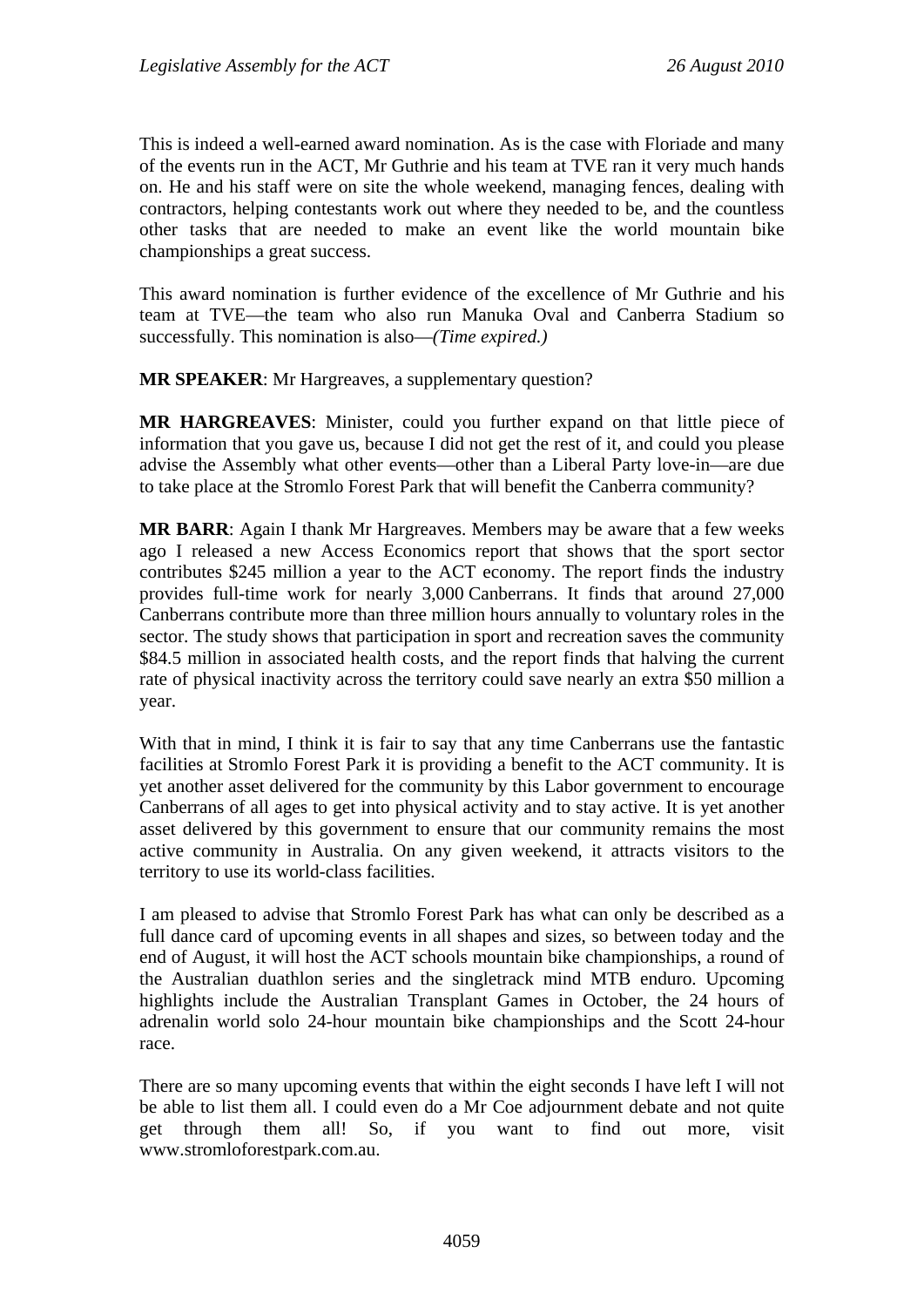**MR SPEAKER**: A supplementary question, Ms Le Couteur?

**MS LE COUTEUR**: Thank you, Mr Speaker. Minister, given the popularity of mountain biking, what is the government doing to support mountain biking in locations other than Stromlo Forest Park, particularly given the threats posed by things like the proposed Majura Parkway expansion?

**MR BARR**: The government is supporting mountain biking in a variety of forms. The most important one, of course, is having a world-class facility at Stromlo Forest Park. The particular area that Ms Le Couteur refers to is obviously subject to further planning consideration as part of the eastern broadacre planning study and also the consideration around the Majura Parkway.

Of course, as in all things—I find that this is a common response to Ms Le Couteur's questions—there are tradeoffs and there are things that you must balance. The needs of mountain bikers are, of course, important and they are appropriately reflected in a world-class facility at Stromlo Forest Park.

But equally, commuters have needs and their capacity to have an enhanced transport corridor through the Majura Valley is also important. In the context of balancing those two issues, I think appropriate recognition must be given to the significant public investment of funds in Stromlo Forest Park. That investment is testimony to this government's commitment to mountain biking in the territory.

**MS PORTER**: A supplementary, Mr Speaker.

**MR SPEAKER**: Yes, Ms Porter.

**MS PORTER**: Minister, given the success of these events, has the money expended given any other return on investment?

**MR BARR**: I thank Ms Porter. These questions are ones that I always find interesting and in fact I entered into a media debate with Mr Smyth over the returns. Unfortunately, Ms Porter, the majority of taxation revenue generated by the economic activity that these events generate goes back to the commonwealth. GST revenue is, of course, derived from that extra economic activity. But that particular revenue was allocated not where the economic activity occurs but to the states and territories based on their proportion of the country's population. A popular but unfortunately misleading view is put out by some—I think Mr Seselja was guilty of this at one point, but Mr Smyth corrected him—that GST revenue is not applied where the economic activity is generated.

However, there are some other spin-offs, most particularly if we are able to charge for parking, where the extra activity generated by tourism events such as Floriade will generate extra revenue for the territory government. And of course, in seeking to get a full return for the ACT government from our significant investments, being able to get some revenue back to the territory government is indeed important and it is a factor that we must consider as we approach investment in major events.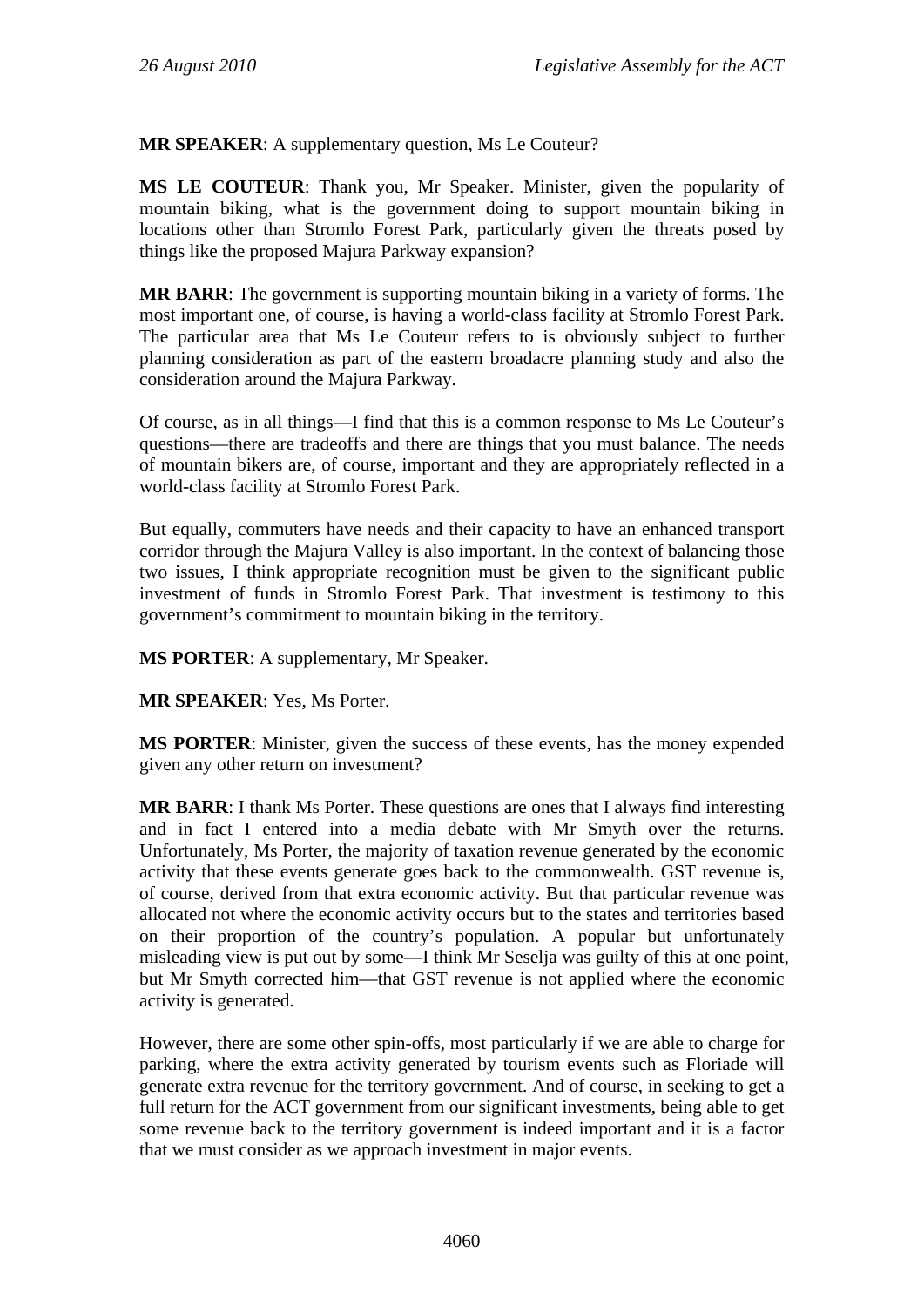Another example in terms of significant returns, more to the commonwealth than to the territory, would have been the *Masterpieces from Paris* exhibition. Again, it was a commonwealth agency that generated most of the significant return. Obviously money went into the private sector as well, but the return to the ACT government, unfortunately, because of the structure of the tax system, is somewhat limited.

### **Alexander Maconochie Centre—community organisations**

**MS BRESNAN**: Thank you, Mr Speaker. My question is to the Minister for Corrections and is in regard to communications with community organisations about the AMC. Minister, what steps do you take to ensure you receive a regular flow of information from the community sector about concerns they may have with the AMC?

**MR CORBELL**: Mr Speaker, I make sure that I am always available to meet with representatives of community-based organisations if they have any views or concerns about the AMC. Indeed, recently I met with representatives of ADFACT in relation to the services of the AMC, so my door is always open, Mr Speaker.

**MR SPEAKER**: Ms Bresnan, a supplementary?

**MS BRESNAN**: Thank you, Mr Speaker. Minister, how often do you personally have meetings with the AMC community reference group?

**MR CORBELL**: I have not met with the community reference group for some time, but I am certainly—as I have already said—always open to meeting with representative groups should they wish to have a meeting with me. Indeed, as recently as the last couple of weeks I have met with ADFACT to discuss issues around the AMC.

**MS LE COUTEUR**: A supplementary, Mr Speaker?

**MR SPEAKER**: Yes, Ms Le Couteur.

**MS LE COUTEUR**: Minister, have you considered establishing a corrections or an AMC-specific ministerial advisory group? If you have, why have not the government proceeded with this idea?

**MR CORBELL**: No, I have not.

**MS HUNTER**: A supplementary?

**MR SPEAKER**: Ms Hunter, a supplementary?

**MS HUNTER**: Minister, have Corrections ACT and the community sector ever provided you with differing advice? If so, what steps have you taken to ensure the advice you have received is correct?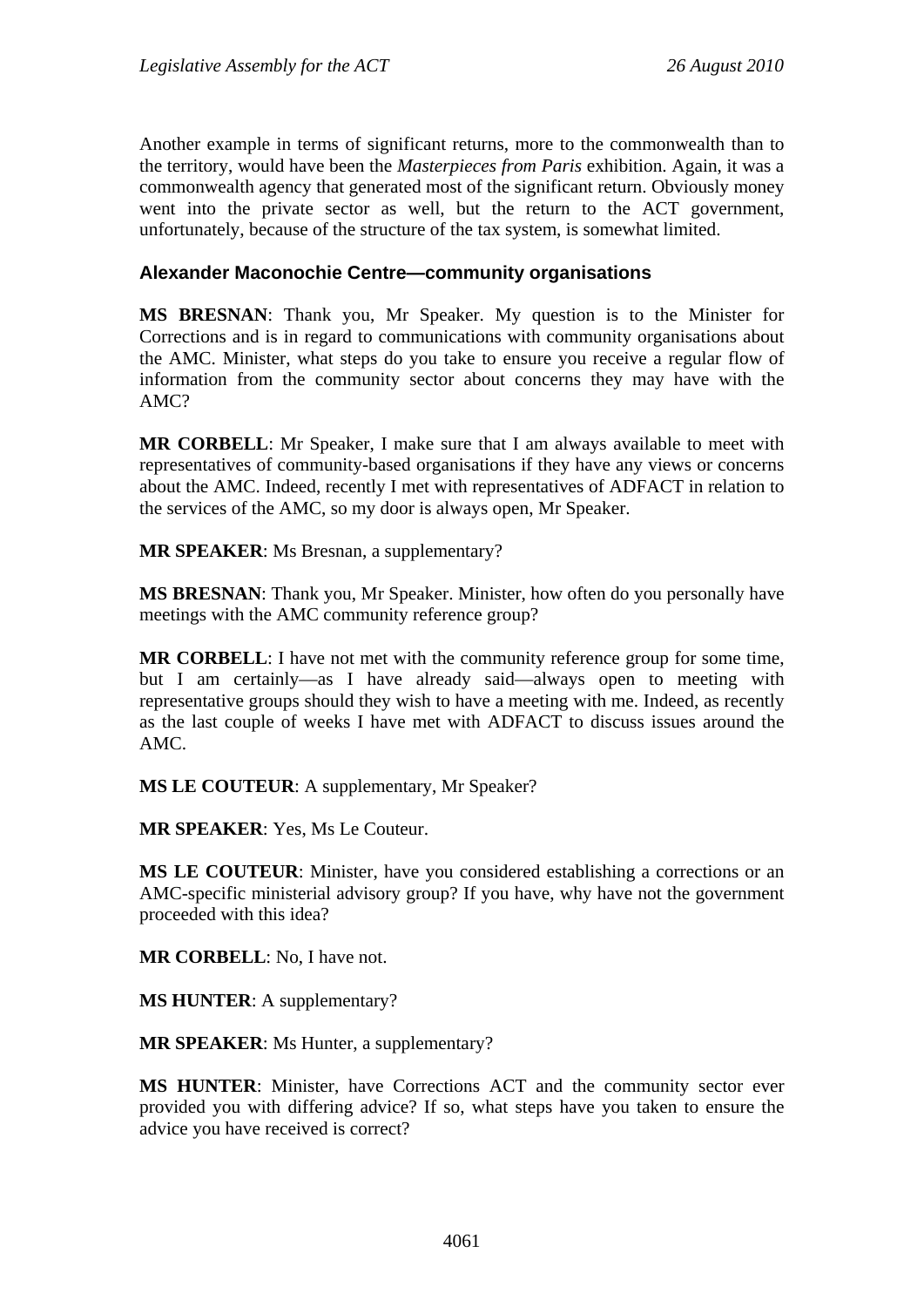**MR CORBELL**: It is not surprising that the views of community sector organisations around corrections may differ from the views of Corrections ACT in relation to a range of matters. That is not an unusual set of affairs. It is always the case that I, as minister responsible, have due regard to the view of all stakeholders. I certainly listen to the views and the advice of Corrections ACT but I also listen to the views and advice of the community sector. And that will remain the case. Sometimes I will agree with community sector representatives, sometimes I will agree with the views of Corrections. That is the day-to-day job of being a minister.

## **Housing ACT—condition reports**

**MR HANSON**: Mr Speaker, my question is to the Minister for Disability, Housing and Community Services. Minister what is the purpose of undertaking condition assessments on all Housing ACT properties?

**MS BURCH**: Well, Housing ACT is the largest landlord in the ACT, with over eleven and a half thousand properties—going up to 12,000. I would have thought regular assessment of the properties is just good asset management.

**MR SPEAKER**: Mr Hanson, a supplementary?

**MR HANSON**: Thank you, Mr Speaker. Minister, will the results of any condition audits be made public, and has funding been allocated to complete any repairs identified in these audits?

*Government members interjecting—* 

**MS BURCH**: I know Housing ACT is going through—

**Mr Seselja**: We've got a whole cabinet answer now. They don't trust—

**MR SPEAKER**: Thank you. Let us hear Minister Burch.

**Mr Seselja**: We're getting answers from across the—

**MR SPEAKER**: Mr Seselja!

**Mr Seselja**: I am sorry, Mr Speaker. Is it reasonable for ministers to be calling out answers?

**MR SPEAKER**: Are you taking a point of order, Mr Seselja?

**Mr Seselja**: I am. It is just not clear to me who is answering the question, Mr Speaker. We seem to be getting a whole range of ministers answering. We seem to be being called to order on—

*Members interjecting—* 

**Mr Seselja**: I am seeking clarification on whether it is all right for us to yell back if ministers are able to yell out answers after questions are asked.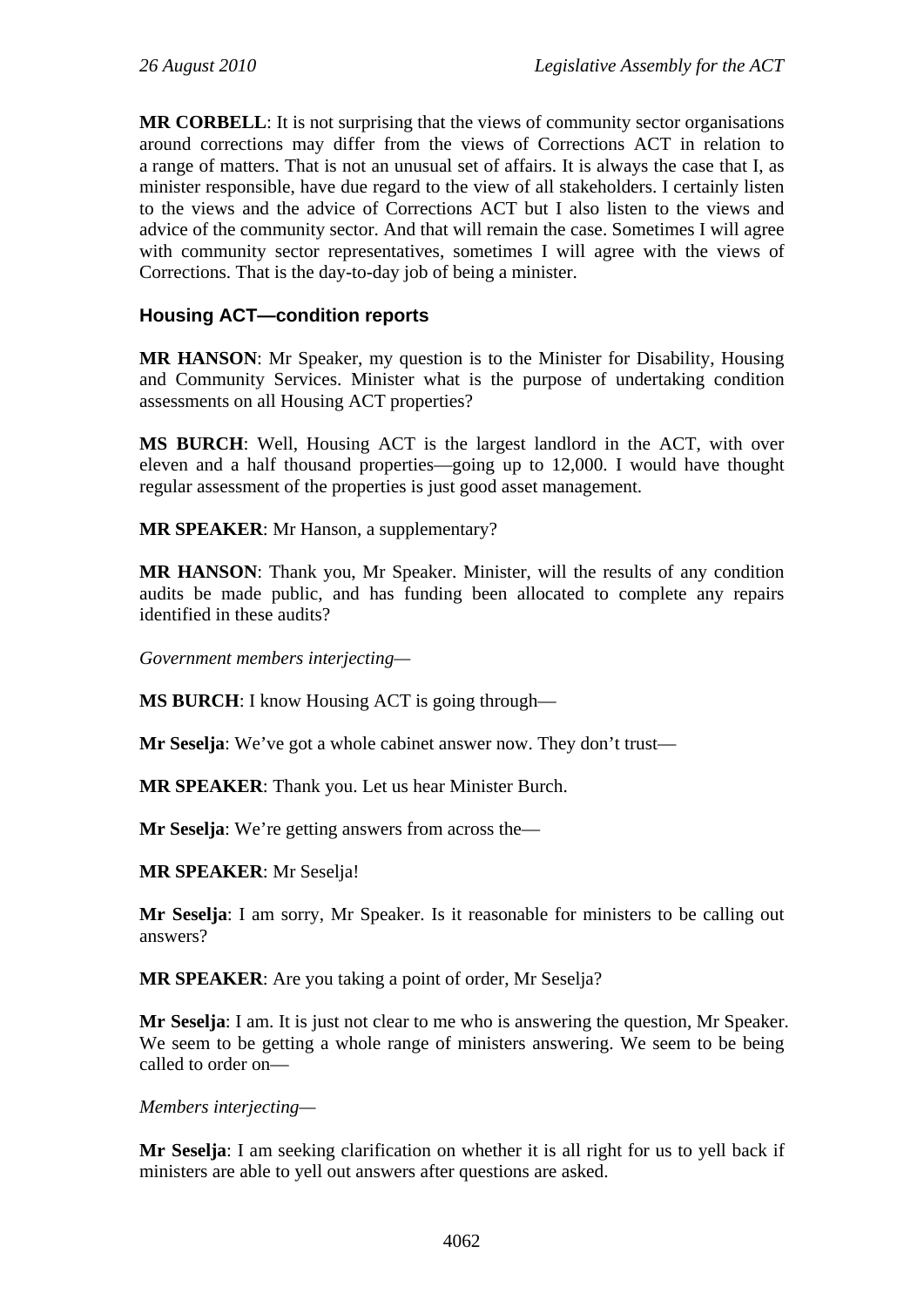*Members interjecting—* 

**MR SPEAKER**: Order! This is a question for the Speaker, not any minister. Mr Seselja, I am almost speechless. I think that there are regular calls across the chamber as the question comes, from both sides of the chamber. I think that your point of order is not a point of order. Minister Burch, you have the floor.

**MS BURCH**: The process of doing an audit on our properties is indeed—I have almost forgotten the question after that bit of nonsense. I was wondering who was actually asking the questions. I think the question was: what is the purpose of the audits and will the information be made public? I do not know if the information will be made public. It will certainly inform internal processes within Housing ACT. As a good asset manager, that is what you do with that information. Will it trigger repairs and maintenance? It no doubt will trigger repairs and maintenance. We have a contract with Spotless for a total facilities management program that does reactive and proactive repairs and maintenance as it is, and we are moving increasingly, because of this good, solid system in place, to more proactive remedies and dollars being spent than reactive. I think it goes to improving the quality of Housing ACT stock.

**MS LE COUTEUR**: A supplementary question, Mr Speaker.

**MR SPEAKER**: Yes, Ms Le Couteur.

**MS LE COUTEUR**: Minister, as a result of the asset maintenance checks, will you be looking at upgrades to houses for solar hot water energy efficiency, particularly given the government's new commitment to 40 per cent reduction of greenhouse gas emissions?

**MS BURCH**: I thank Ms Le Couteur for her question. Indeed, that is all part of it. We have \$20 million all ready just to target energy efficiencies within Housing. That includes double glazing, sealing around windows and insulation, and it also includes replacing heaters as they fail. It also targets hot-water systems, so looking where we can to put gas hot-water systems and heat banks and solar boost systems, but certainly high star ratings for electric water systems. So it is, indeed, absolutely something we do.

**MR COE**: A supplementary, Mr Speaker.

**MR SPEAKER**: Yes, Mr Coe.

**MR COE**: Minister, once assets are fully depreciated, what difference will that have for whether the repairs are done or not?

**MS BURCH**: I leave some of those finetuned decisions to the asset managers. We have a rolling program of repairs. We also have a rolling program as to whether properties are sold and other new properties are bought. This is all part and parcel of a robust process of asset management.

**Mr Stanhope**: I ask that further questions be placed on the notice paper.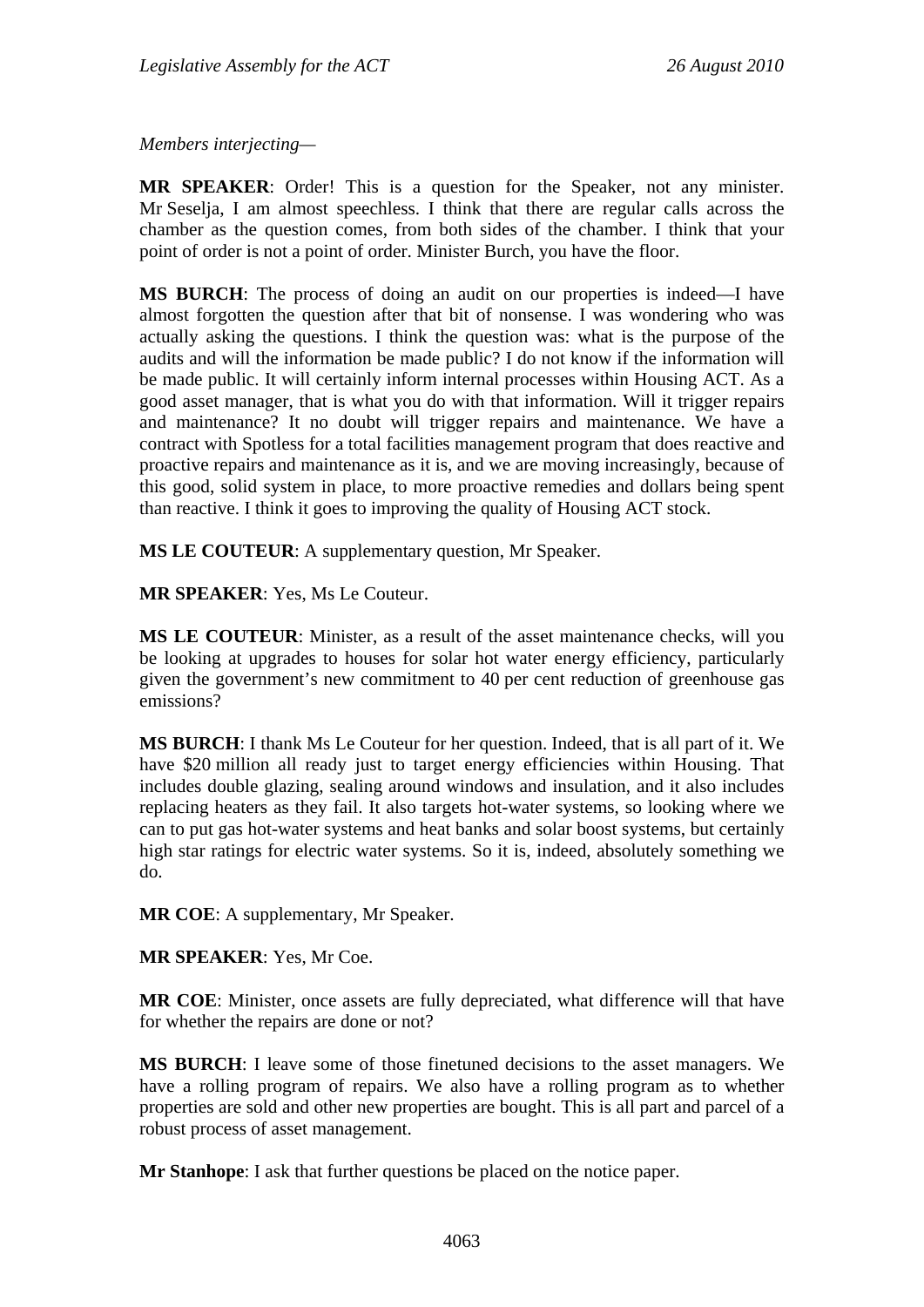## **Minister for Health Statement by member**

**MRS DUNNE** (Ginninderra): I seek leave to make a brief statement.

**MR SPEAKER**: Sorry, Mrs Dunne, I cannot hear you.

**MRS DUNNE**: I seek leave to make a brief statement.

**MR SPEAKER**: Yes, Are you seeking leave of the chamber or from—

**MRS DUNNE**: Yes. Well, from whomever it is appropriate to seek leave from. I think it is the chamber.

**MR SPEAKER**: Are you seeking a personal explanation under 46?

**MRS DUNNE**: No, I need to seek leave to make a brief statement.

**MR SPEAKER**: Is leave granted? I think leave has been denied, Mrs Dunne. Would you like to provide further explanation and to retest it?

**MRS DUNNE**: I would like to make a statement in relation to comments made in the debate last night.

**MR SPEAKER**: Is leave granted? Yes, I believe leave is granted.

Leave granted.

**MRS DUNNE**: Thank you, Mr Speaker, and I thank the members of the Assembly. Last night in debate, Ms Gallagher made a number of comments in relation to my views as a Catholic, which I considered gratuitous and intemperate. They also reflect upon my right to adhere or not to adhere to a religious conviction. I would ask her to withdraw those comments and to apologise for making them.

**MR SPEAKER**: Ms Gallagher, do you wish to comment? I did not hear it.

**MS GALLAGHER** (Molonglo—Deputy Chief Minister, Treasurer, Minister for Health and Minister for Industrial Relations): Mr Speaker, I will have a look at the *Hansard* before I withdraw them. I do not think those comments were offensive and, indeed, they were responding to Mrs Dunne's comprehensive ideological attack on my own personal views—

**Mr Coe**: It is for her to determine whether they are offensive or not.

**MS GALLAGHER**: I think, if you read the entire debate—her comments about me and then my response to them—you will see them in context.

**MR SPEAKER**: From the Speaker's point of view, I will have to review the *Hansard*.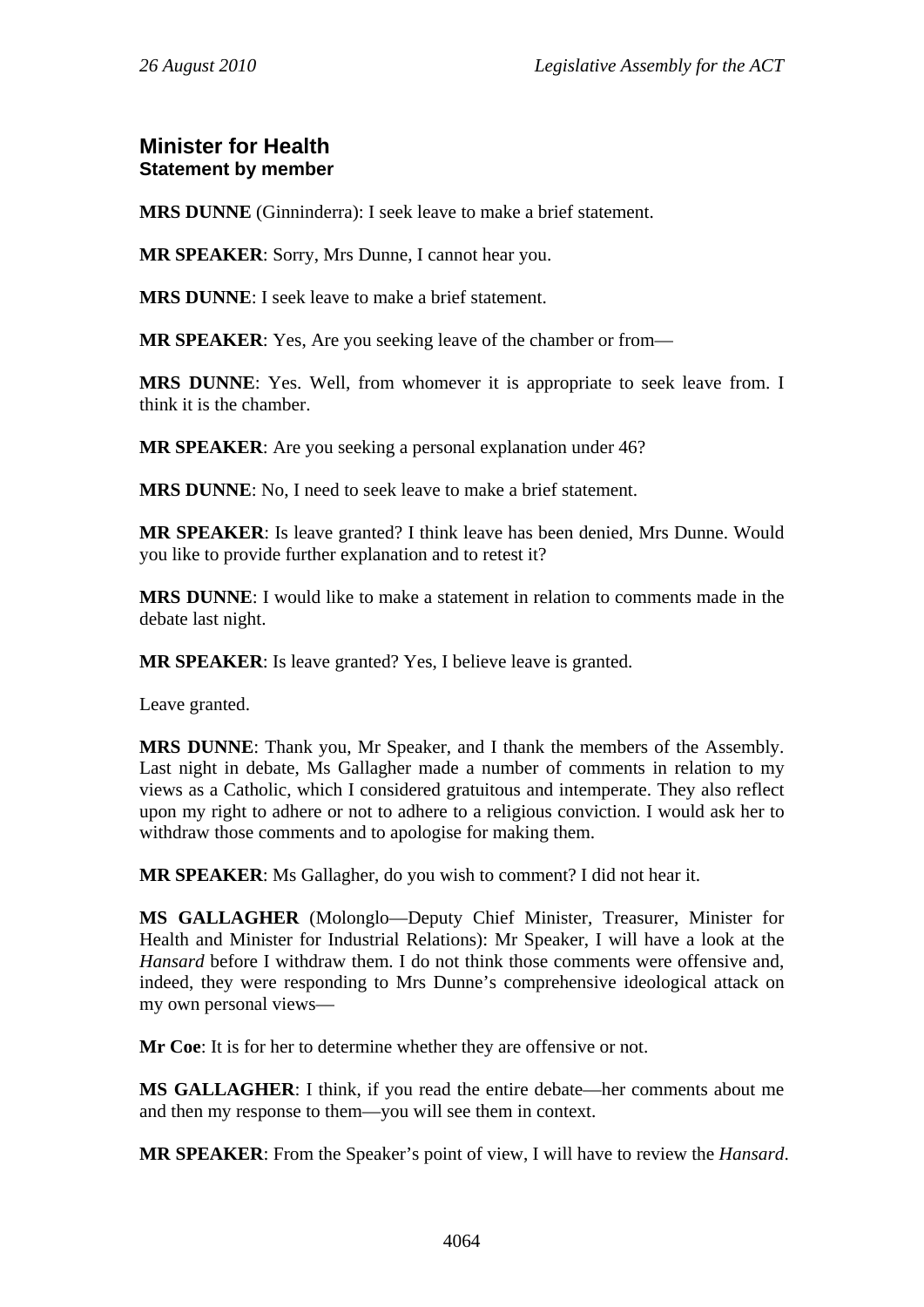# **Supplementary questions without notice**

**MR SMYTH** (Brindabella): On a different matter, Mr Speaker, I seek your ruling. Last week I raised the issue of Mr Hargreaves asking supplementary questions that are clearly out of order—that you rule out of order—to use up the questions and delay the debate. We had another instance of that yesterday. So there is now a question each week in the last four sitting weeks. I would seek your ruling about the tactic of using clearly out of order questions to not allow other members to take up issues and whether or not you would consider, when you rule a supplementary out of order, that the supplementary might come back into play.

**Mr Corbell** (Molonglo—Attorney-General, Minister for the Environment, Climate Change and Water, Minister for Energy and Minister for Police and Emergency Services): On the point of order, Mr Speaker. We believe—

**Mr Seselja**: It is not a point of order.

**MR SPEAKER**: I am not sure if it is a point of order, but—

**Mr Corbell**: With your leave, Mr Speaker.

**MR SPEAKER**: Yes, Mr Corbell.

**Mr Corbell**: Thank you, Mr Speaker. Mr Speaker, to assist you in relation to this matter there is nothing in the standing orders that prohibits a member from asking a question that may be ironic or, indeed, out of order. There is nothing to prevent a member asking an out of order question. They just simply know that, when they ask an out of order question, it is going to be ruled out of order. There is nothing in relation to questions that prohibits Mr Hargreaves from asking questions in that manner. If Mr Smyth believes—

**Mr Seselja**: The standing orders say you cannot—

**Mr Corbell**: Well, you have not been able—

**MR SPEAKER**: Thank you.

**Mr Corbell**: Mr Speaker, the opposition have not been able to cite a particular standing order in relation to this matter, because there is none. There is none.

**Mr Seselja**: He has ruled them out of order.

#### **MR SPEAKER**: Order.

**Mr Corbell**: Questions are not debate. The rules of debate are quite separate from the rules regarding questions, and members should know and understand that. Mr Speaker, if Mr Smyth—

**Mr Seselja**: You are a little brain, Simon, I mean—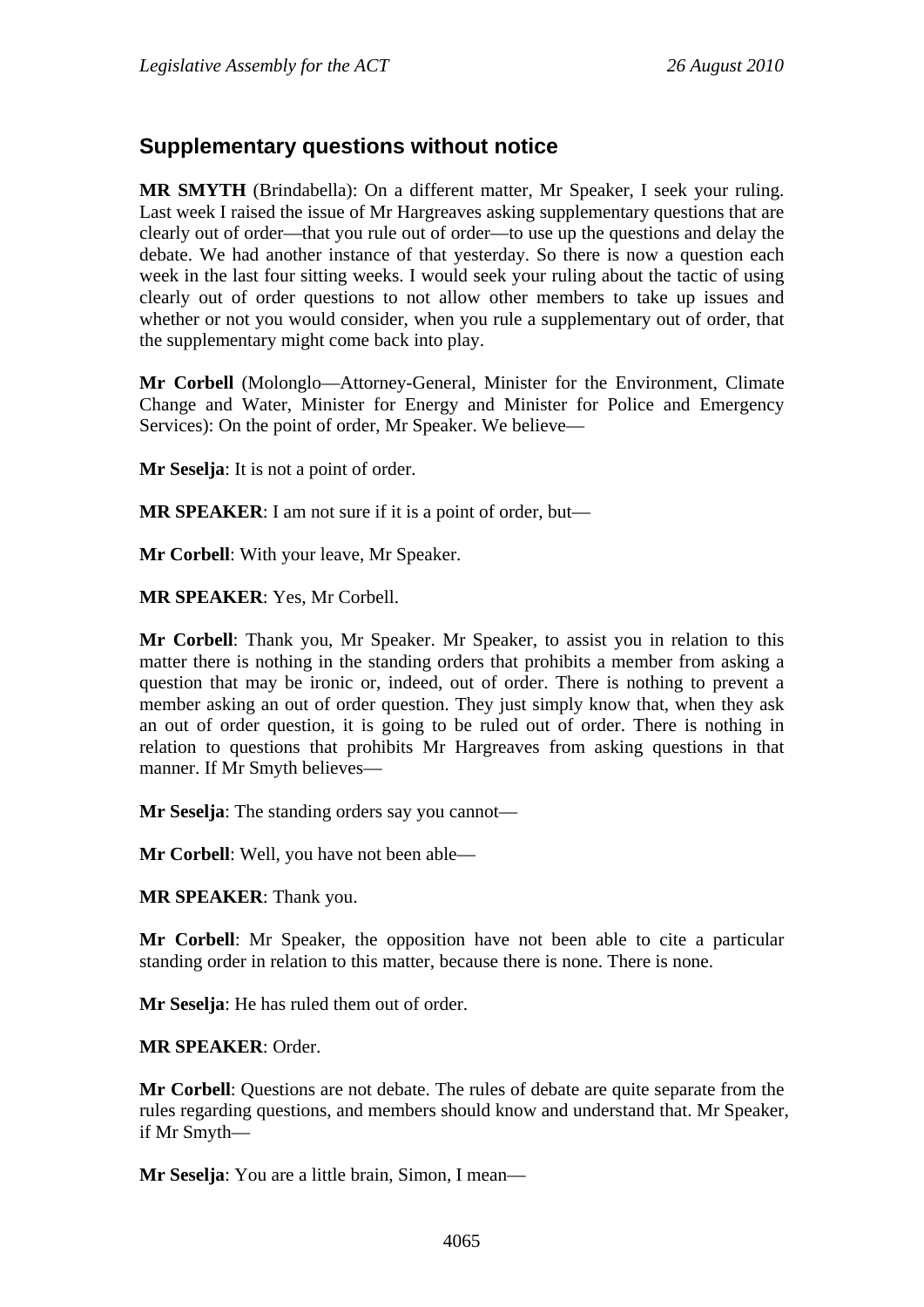**MR SPEAKER**: Order! Mr Corbell has the floor, thank you—

**Mr Seselja**: They are standing orders. He has ruled on the standing orders—

**MR SPEAKER**: Mr Seselja, thank you.

**Mr Corbell**: The problem with the Liberal opposition is, if it is not their view of the world, everyone else is an idiot. That is the problem, Mr Speaker. That is the problem with that mob opposite. But we are entitled to a view as well, and we are going to express our view, and Mr Seselja is just going to have to shut up while he lets other people have a say.

Mr Speaker, there is no point of order. There is no breach of the standing orders. I would encourage you to reflect on that as you consider your ruling on the matter. If Mr Smyth wants to change the standing orders in relation to question time, that is a matter for him, but it is not something you can do unilaterally.

**Mr Seselja**: On the point of order, Mr Speaker.

**Mr Hargreaves**: There was no point of order.

**Mr Seselja**: Well, on the discussion, Mr Speaker, Mr Corbell is asking us to accept that there are no rules for questions, when there clearly are. The standing orders set them out. You have ruled, in fact, that the questions from Mr Hargreaves on several occasions have been out of order, and the question that has been put to you is: is using that as a tactic reasonable and will you therefore—as it clearly is a tactic—allow questions to be asked and, effectively, allow that out of order question not to be counted as a question? It is a very legitimate question, and Mr Corbell's logic does not follow, because he is claiming that there are no out of order questions. Well, there are out of order questions. The question is: what is the consequence when you have ruled, as you have on several occasions, in relation to Mr Hargreaves?

**Mr Corbell**: There is nothing to prohibit a member asking an out of order question. If Mr Hargreaves wants to ask an out of order question he is allowed to.

**MR SPEAKER**: Order. Thank you.

**Mr Coe**: Then it is not a question.

**Mr Smyth**: If I just—

**MR SPEAKER**: I would like to explain the rule, Mr Smyth.

**Mr Corbell**: That is a matter for the Speaker.

**Mr Seselja**: That is what he is asking.

**Mr Coe**: And that is the point.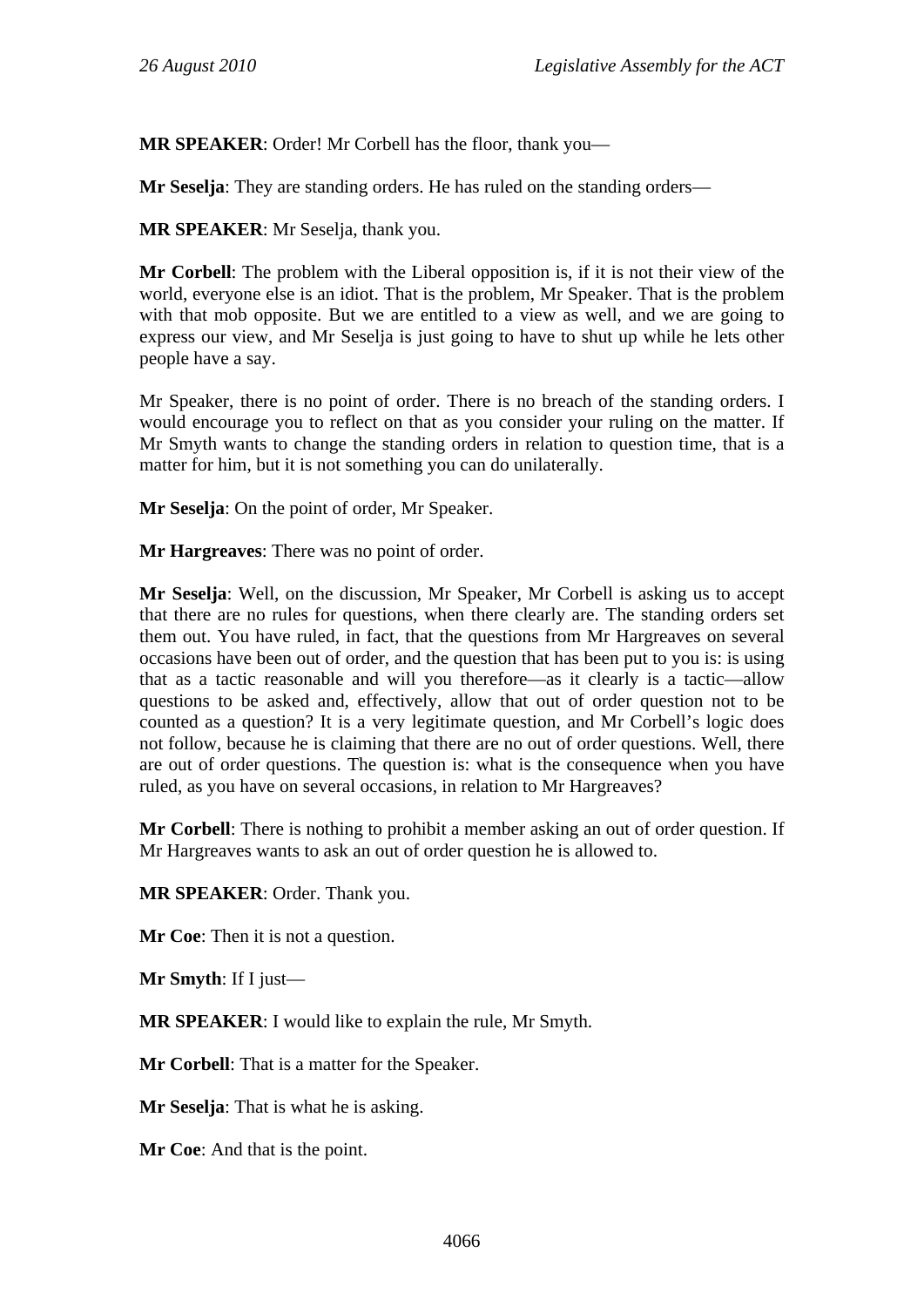**MR SPEAKER**: Order, members. There is clearly not an explicit rule on the exact question that Mr Smyth has raised. Nonetheless, it is quite clear that I am operating to the system that an out of order question uses up the question, and I intend to continue to operate to that basis. I think we would otherwise open a can of worms. I think that clearly throughout question time a series of tactics are in play across the chamber, of which Mr Hargreaves's approach is clearly one. I also believe there is a limit to that and, under standing order 202, I believe the Speaker has a capacity to make a judgement call on when those tactics become excessive, just as I do on a range of other matters. I am mindful of the point that you have raised, Mr Smyth, and I will continue to make a judgement on that as we proceed through question time.

**MR SMYTH**: The reason I raised this issue is that you have warned Mr Hargreaves in the past about it, and I was just simply asking: what is the tolerance here? It has happened every week for the last four weeks. You have made statements to Mr Hargreaves not to continue this, and I was just asking what the tolerance is that the chair will accept on this matter?

**MR SPEAKER**: As I indicated, Mr Smyth, it is a matter of judgement for the chair, and that is my ruling, in the absence of an explicit rule. Mr Stanhope.

**Mr Stanhope**: A very wise ruling, Mr Speaker. Going forward, now that the Liberal Party have adopted as a tactic either a censure motion or a no confidence motion in every sitting week, I wonder whether you might exercise your judgement about when that particular tactic, that particular spoiling tactic, is also an abuse of the processes of this place. I think, in relation to the confected nonsense of the Liberal Party in relation to questions asked by Mr Hargreaves, it needs too to be applied to the fact that we now have to endure a censure motion or a no confidence motion every week as a deliberate tactic of the Liberal Party to disrupt this place.

**MR SPEAKER**: Thank you, Mr Stanhope.

**Mr Coe**: Joy admitted the mislead.

**MR SPEAKER**: Order, members!

**Mr Seselja**: Start telling the truth.

**MR SPEAKER**: Order, members! The administration and procedure committee is perhaps the best forum to debate the standing orders and any changes that need to be made. I invite members to either operate through their member office or members can come to me at any time they wish outside of the chamber. This is not the forum to debate the standing orders.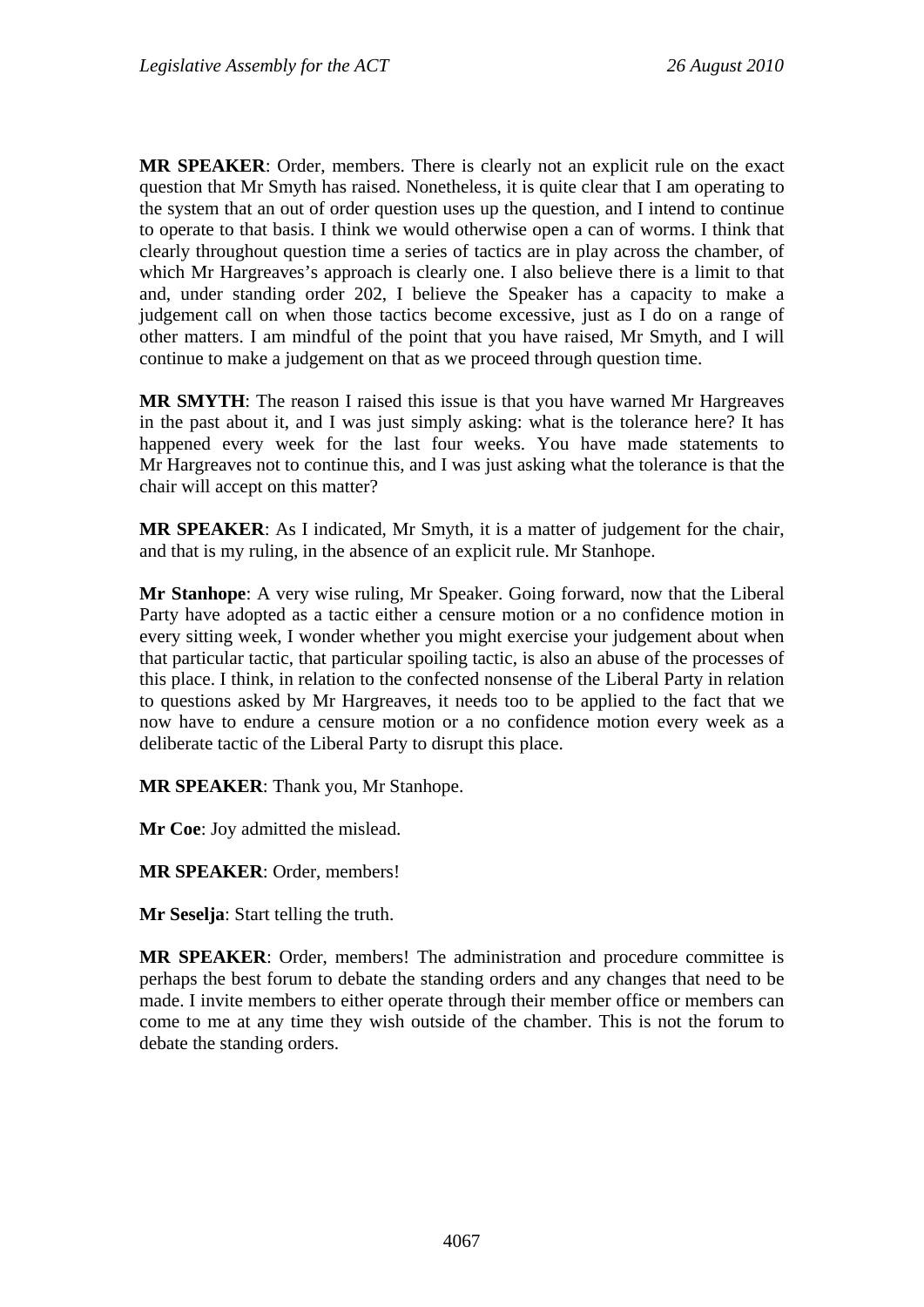## **Supplementary answer to question without notice Canberra Hospital—pay parking**

**MS GALLAGHER**: Thank you. Mr Speaker, last week in question time—

*Members interjecting—* 

**MR SPEAKER**: Ms Gallagher, one moment. I am trying to give Ms Gallagher the floor. The next member who intervenes will be warned. Ms Gallagher.

**MS GALLAGHER**: Last week in question time I was asked a question, I think from Mr Coe perhaps, around parking at the Canberra Hospital. It might have been a supplementary question. I said I had not received any complaints from the public around the public parking arrangements. I have gone back and checked, and I have received eight written complaints specifically around public parking.

# **Papers**

**Mr Speaker** presented the following paper:

Auditor-General Act—Auditor-General's Report No 5/2010—Delivery of ACTION Bus Services, dated 26 August 2010.

#### **Mr Stanhope** presented the following papers:

ACT Government—Overseas visit report—ACT Trade Mission to China, 5 to 9 July 2010 and ACT Cultural Visit to Japan, 10-14 July 2010.

Public Accounts—Standing Committee—Inquiry—Auditor-General's Report No 6/2009—Government Office Accommodation—Government submission.

**Mr Corbell** presented the following paper:

ACT Criminal Justice—Statistical Profile 2010—June quarter.

## **Alexander Maconochie Centre—progress report Paper and statement by minister**

**MR CORBELL** (Molonglo—Attorney-General, Minister for the Environment, Climate Change and Water, Minister for Energy and Minister for Police and Emergency Services): For the information of members, I present the following paper:

Alexander Maconochie Centre—Review of the operations—Progress report, dated August 2010.

I ask leave to make a statement in relation to the paper.

Leave granted.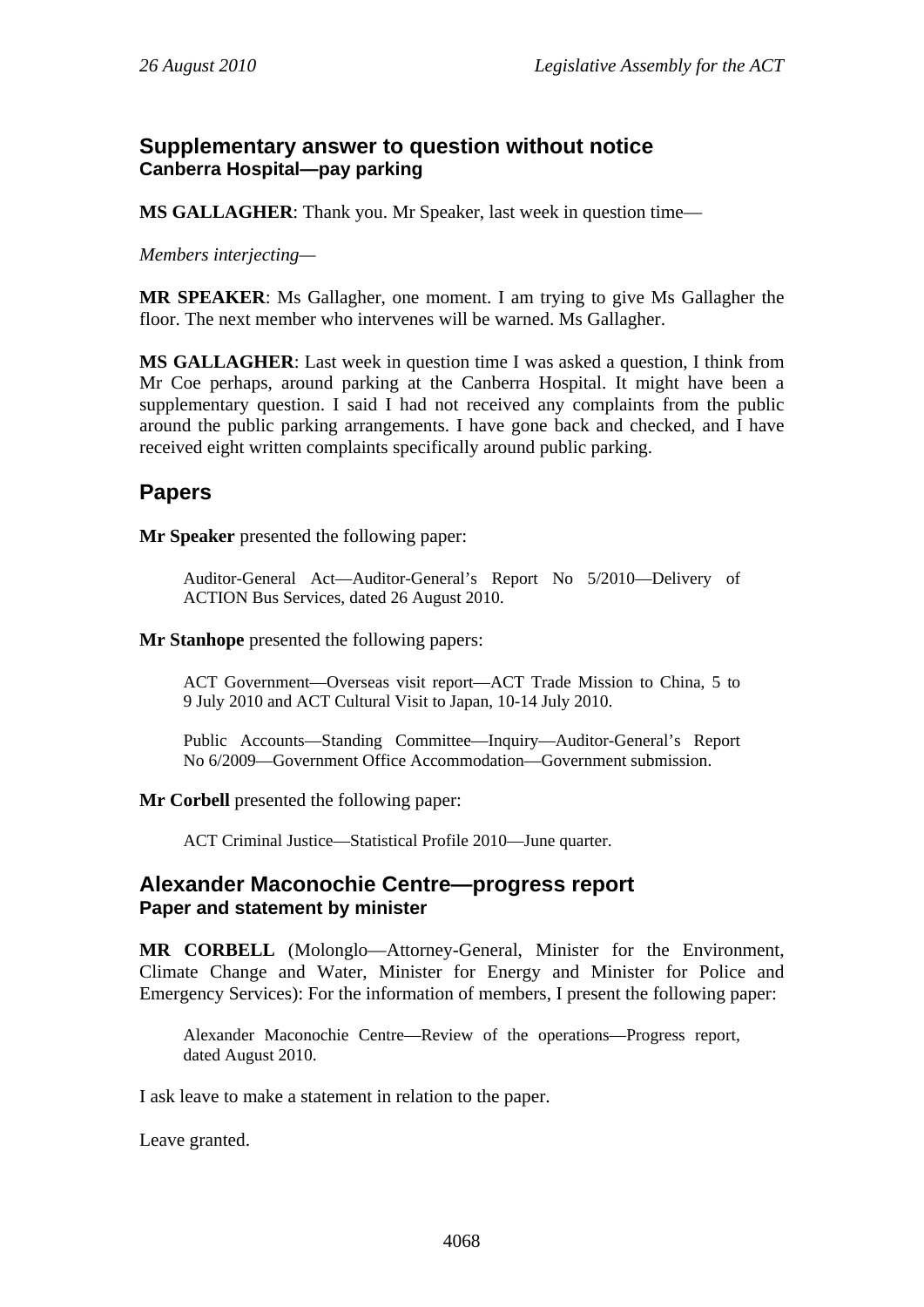**MR CORBELL**: I thank members. In February this year the Assembly passed a motion calling on the government to conduct a review of the first 12 months of operation of the Alexander Maconochie Centre. The government has moved quickly to engage a respected corrections expert, Mr Keith Hamburger AM, to head the review and provide his Knowledge Consulting review team with extensive terms of reference.

The Assembly motion called on the government to provide a progress report to the Assembly in August 2010. At the end of July, Knowledge Consulting provided advice on progress to inform the preparation of the interim report, which I have tabled today. This report explains that the review is proceeding well, that the review team has consulted widely, that the relevant government agencies have been cooperating with the review team and that the review team is on track to provide its final report later in the year. I table this progress report in response to the Assembly motion and commend it to the members of the Assembly.

## **Papers**

**Mr Barr** presented the following paper:

Change of use charge—Internal audit—Final report prepared by Oakton for the ACT Planning and Land Authority, dated August 2010.

### **Childcare—affordability and accessibility Discussion of matter of public importance**

**MR SPEAKER**: I have received letters from Ms Bresnan, Mr Coe, Mr Doszpot, Mrs Dunne, Mr Hanson, Mr Hargreaves, Ms Hunter, Ms Le Couteur, Ms Porter, Mr Seselja and Mr Smyth proposing that matters of public importance be submitted to the Assembly. In accordance with standing order 79, I have determined that the matter proposed by Mrs Dunne be submitted to the Assembly, namely:

Affordable and accessible childcare in the ACT.

**MRS DUNNE** (Ginninderra) (3.16): Mr Speaker, I would like to thank you for the opportunity to raise this matter of public importance today because it relates to probably the most important financial issue facing young families, aside from how they pay their rent or their mortgage—that is, the importance of affordable and accessible childcare. This is an issue that goes to the heart of some of the cost of living pressures that young, hardworking families face today.

Affordable and accessible childcare is particularly important in the ACT. There are several unique aspects of the ACT economy which make affordable and accessible childcare in the ACT very important. The ACT has the highest workforce participation rate of women in any jurisdiction in the country. The ACT also has a large transient population, particularly with defence families who move to the ACT, who do not have family support networks to assist them with childcare.

These two important factors about our economy mean that there is a high demand for quality childcare in Canberra. I often wonder, given some of the responses I have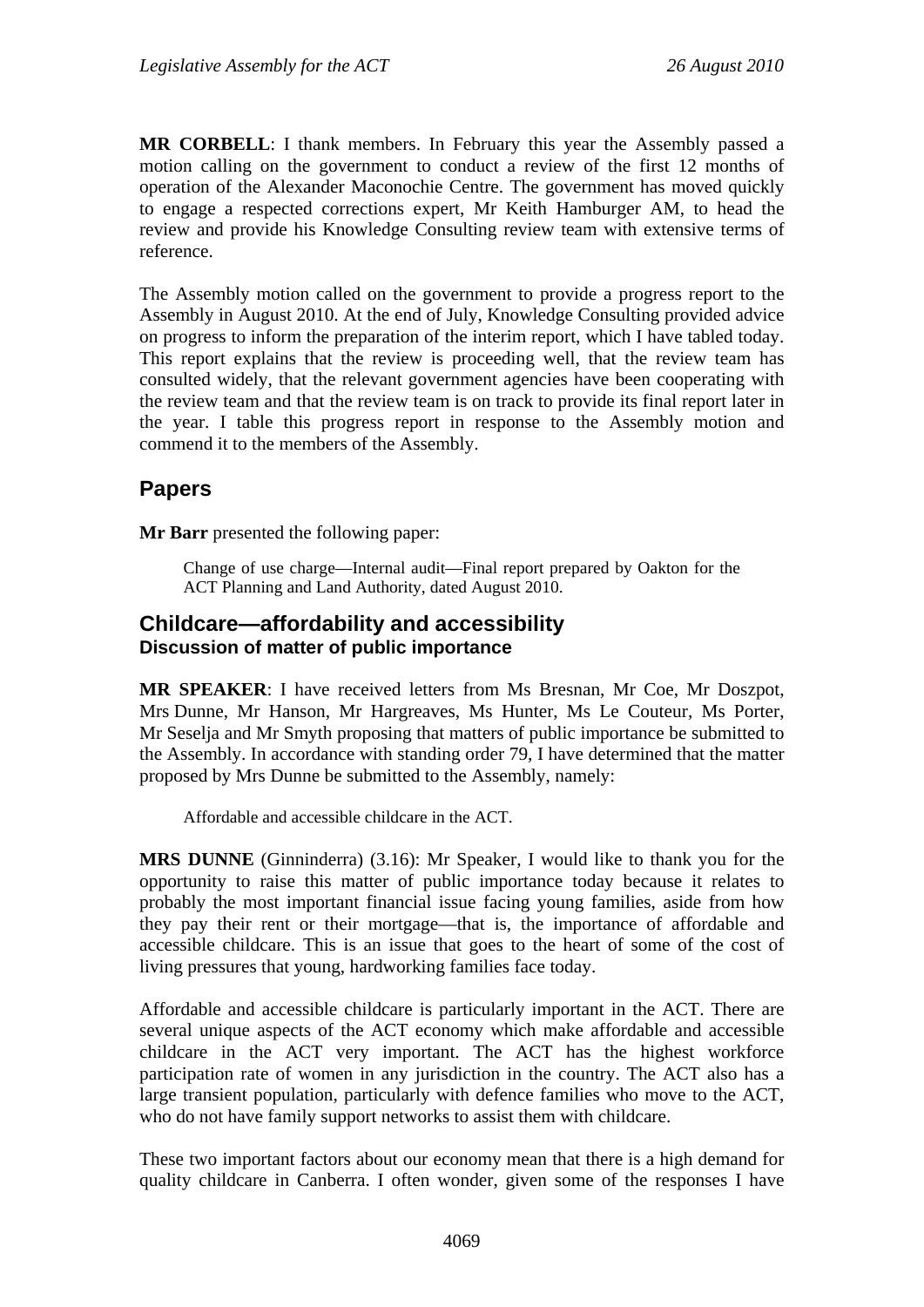heard from Ms Burch in relation to this since she has become the minister responsible for childcare, whether this is apparent to her. So for the benefit of Ms Burch I will quickly outline why affordable and accessible childcare is important.

Apart from owning a home and paying for it, childcare for some families is the biggest financial commitment that they have when their children are young. I have had people comment to me when I talk to them about childcare that the childcare fees they had to pay "financially crippled" them when their children were young. From my own experience, I recall a time when I was paying various things for my two sons. One of them was in family day care and the other one was in senior high school at a Canberra boys school. I noted that at the time I was paying more per month for family day care than I was paying in school fees per term at a Canberra boys school. That is an indication of the cost of childcare that people bear in the ACT.

So it is no surprise that the lack of affordable childcare in the ACT creates a particular barrier for women who want to re-enter the workforce. Recent research by the commonwealth Treasury shows that the cost of childcare has a significant negative effect on workforce participation by mothers of young children. This is reaffirmed by stories that I hear from my concerned constituents and friends.

I am aware of just one family, to take an example, who are on a good income—not a high income but a good income—where the mother works a couple of days a week to keep her skills up while she has three young children in care. She is effectively working for nothing because what she earns pays her childcare fees because they are so high. But this is a young, go-ahead sort of woman who has made choices because she wants to have the certainty of a career when her children are older.

Mothers of young children participate in the workforce for a variety of reasons—for career considerations, for personal choice, for intellectual stimulation and networking and out of economic necessity. The particular mother that I have spoken of persists in the workforce on a part-time basis because she is motivated and a hard worker and she wants to maintain her skills. She wants to ensure that she remains competitive in the workforce for when she re-enters on a more full-time basis when her children get older.

I have also heard of several stories where mothers have been unable to return to the workforce because suitable childcare for their children cannot be found within reasonable access to their home or to their workplace. But if you listen to the government and you listen to Ms Burch, they will tell you—and I am sure she will tell us later today—that everything in ACT childcare is just hunky-dory. Well, Ms Burch, it is time that you took responsibility for your portfolio area and had a good, hard look at what is happening in childcare in the ACT.

To assist the minister, I would like to provide the Assembly with a few facts and figures. The provision of childcare in the ACT is somewhat unique. About 80 per cent of childcare is provided by not-for-profit community organisations. Twenty-two of these are community organisations which are run directly by parents. According to the report on government services in 2010, there were 10,008 children aged five and under and 5,430 children aged between six and 12 attending Australian government approved childcare services in the ACT in 2008. This represents 37 per cent of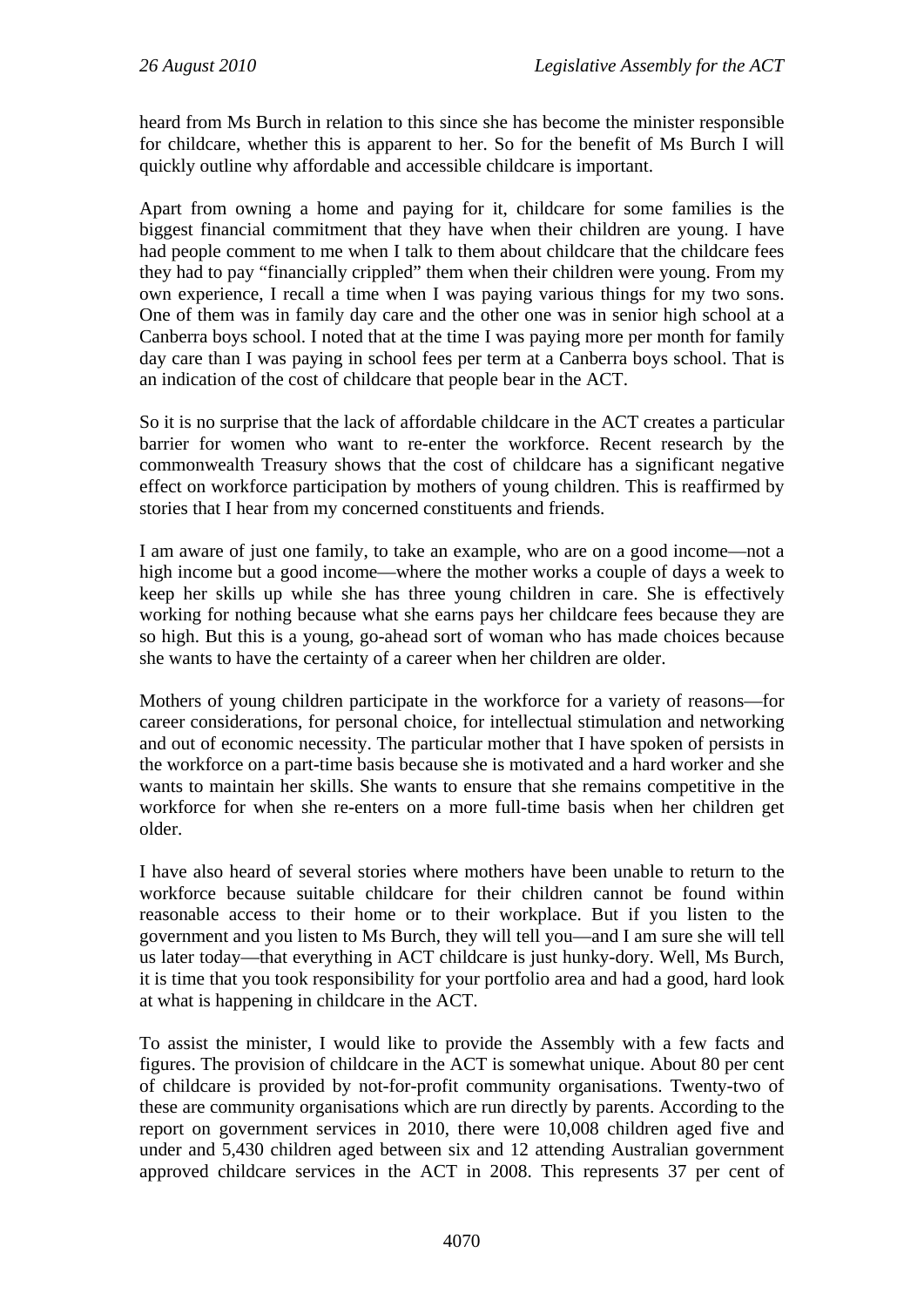children under five and 18.8 per cent of children aged six to 12. However, this only represents about half of all childcare in the ACT. The Australian Bureau of Statistics data suggest that as many children again are looked after by grandparents, other relatives and friends on an informal basis.

We know that commercial childcare in the ACT is provided by both for-profit private organisations and not-for-profit community organisations. As I have said, around 80 per cent of the childcare is provided by the not-for-profits. In other states, this figure is between 20 and 50 per cent. So the ACT is unique. Families in the ACT are thus more heavily reliant on the not-for-profit community sector to provide their childcare services. These organisations are hardworking organisations which are run for the most part in people's spare time and with very minimal overheads. It is hard work for the organisations, and they do work hard. I commend them for the work that they do in running high-quality childcare and in keeping their costs down as much as possible.

Canberrans rely more heavily on childcare services than people in other states due to the relatively high workforce participation of both males and females compared to the rest of the Australia. This demand is reflected in childcare fees. According to the report on government services in 2010, the ACT has the highest median cost of centre-based long day care at \$315 per week and the highest median cost of family day care at \$312 per week. This compares to median costs across Australia of \$285 and \$267 respectively. It is also worth noting that Ms Burch says that this is not a fair comparison and that we should look at how we compare to places in regional New South Wales. But if you look at the RoGS data and other data, you will see that childcare in the ACT is more expensive than it is in places like Wollongong and Newcastle.

We know that people in the ACT are already facing fees which are at the upper end of the scale. In 2012, the industry will face further regulation. The Canberra Liberals are certainly supportive of any moves to improve the quality of childcare. However, there needs to be a balance in achieving this. The demand for childcare is relatively inelastic. Simply put, for the benefit of Ms Burch, the change in the demand for childcare will be relatively unresponsive to price. So to put it like this: any regulation that imposes a cost to the provision of childcare will be passed on to parents.

Ms Burch may be interested to know that there is also an economic impact due to the opportunity costs. If parents are forced to spend more on childcare, they spend less on other important things that they need for themselves and their children. Perhaps it is apparent that the minister is dictating to parents how they should raise their children, but that is not what the Canberra Liberals think is appropriate.

In 2012, the childcare industry will face further regulations that will add to the cost of childcare for parents. Ms Burch has made a great virtue of the fact that in relation to the over-twos to fives, the ACT is already compliant with the regulations on ratios. That is true, but we have seen from the data provided in the Access Economics report, which Ms Burch is very keen to quote from, and from her answers in question time today, that in relation to the nought to twos we perform very badly compared with the rest of the country. In fact, according to Access Economics, at 28 per cent, we are the worst performer, with Tasmania. If we are to believe Ms Burch today, it is in fact 25 per cent and we perform worse than Tasmania.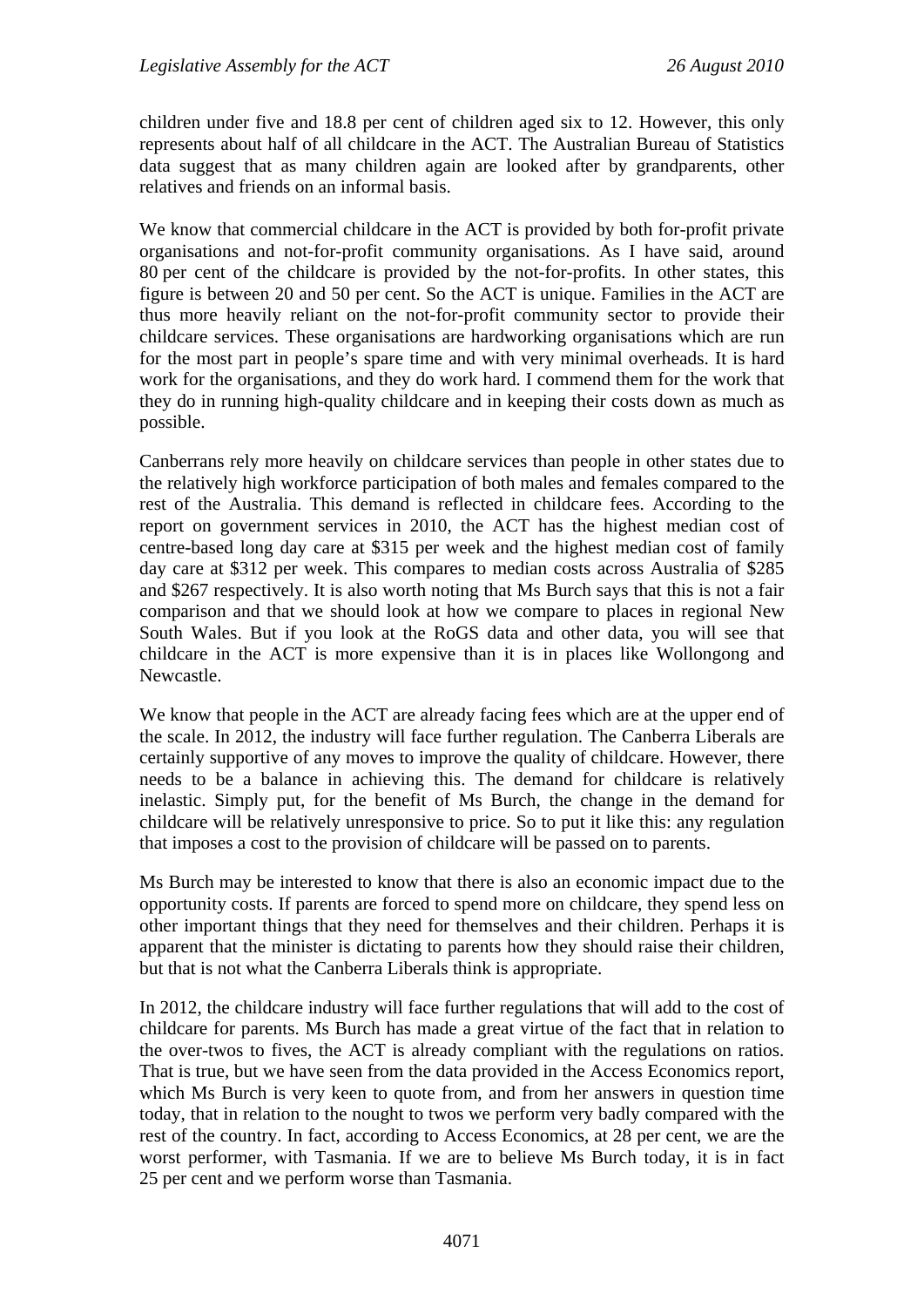What this means is that, beginning in 2012, there will be substantial changes to childcare in relation to the nought to twos in particular. We will have to work to change the ratios. That is not a simple thing. You do not just put another person in a room. In addition to staff ratios, there are floor space requirements. If you put another person in the room and put in more children then you will need more floor space. Lots of childcare centres are currently being confronted with the issue of whether to upsize and build to put in more childcare places or downsize to meet the ratio requirements. These are important financial and planning decisions that need to be addressed. There are lots of community organisations who are struggling with how to best make that decision.

It is the best part of six months since I asked Ms Burch to have a conversation with me about strategies for the ACT government to address, especially the needs of the parent-run, not-for-profit childcare centres which were making these decisions. We did have one meeting. We got to the end of that meeting and we had not got on to this subject. Ms Burch said, "I'll get back to you." I have been in touch with Ms Burch's office on at least one occasion since then to follow up, but there has been no discussion. I believe Ms Burch either thinks it is not important or she does not know how to address the issue.

These are important issues, but Ms Burch is not across them. It is obvious from the answers to the questions today that she does not comprehend the impact that these changes will have on the day-to-day lives and the day-to-day incomes of average people. The RoGS data that we saw earlier this year showed that people on low incomes pay up to 20 per cent of their disposable, after-tax income on childcare. It is a huge imposition for lower income earners in the ACT and elsewhere, but particularly in the ACT where it is a much higher proportion.

This issue is not being addressed by the minister. The minister keeps saying, "The setting of childcare fees is not a matter for me. The setting of childcare fees is a commercial arrangement between parents and the childcare provider." But the minister is the person who provides the regulatory framework and is the first port of call for most people who have issues in relation to childcare.

If we are going to continue to provide employment for Canberra, especially Canberra women who want to return to the workforce and who are finding it hard to do so because of the lack of childcare, it is important that this minister, along with the whole community, is responsive. We have seen that the minister is not responsive. We can look at the instance of the Gumnut childcare centre which was in limbo for many months. At one stage, the minister was just saying, "We're going to close you down. We're going to move you. We're going to close you down from this place and good luck finding a new spot."

It was only when the matter was brought to this Assembly that the minister started to take an interest in it. After many months and many false starts, we now have a solution for the Gumnut childcare centre. But it is a solution which does not provide, despite the stated policy—

**Ms Burch**: They're very pleased with it.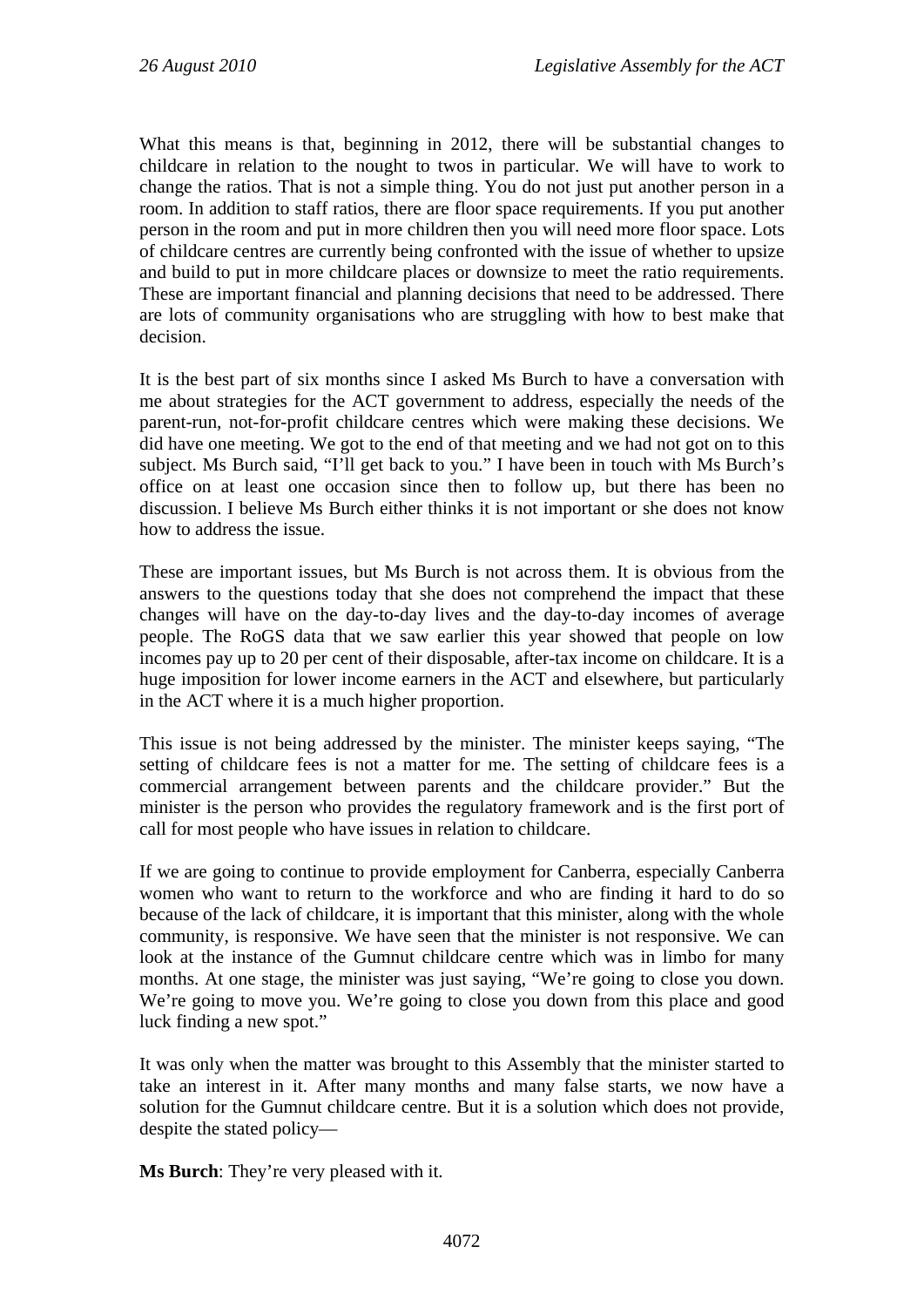**MRS DUNNE**: You can have your go in a minute. Despite the government's stated policy of providing new childcare places in areas of need, this does not provide any new—or very few—childcare places. The solution for Gumnut and Alkira means that, although the minister said that she would spend \$4 million to provide 200 new places, in fact she spent \$4 million to provide 10 new places. The people of the ACT will still be very badly off when it comes to childcare.

The provision of childcare is very important. It is important for families because they need certainty. They need to place their children in a place that they feel comfortable with, where they feel assured that their children will be well looked after and where they have confidence in the staff and management of the childcare centre. The debacle over at Gumnut is a case in point. They lost key staff, and they lost children through that process. That is an issue which will have long-term impacts on the stability of people's childcare arrangements and on the development of their children. The minister has also failed to deliver on the party's promise for two new childcare centres with new places. As with all of these matters, the minister is entirely unaware of the importance of affordable and accessible childcare in the ACT.

**MR ASSISTANT SPEAKER** (Mr Hargreaves): On the matter of public importance, Minister Burch. I am sorry about that, Ms Hunter, your arms were not waving around enough. Before you commence, Ms Burch, for the benefit of Ms Hunter, since I have been here, for a dozen years, the convention has been that, if a government member raises an MPI, another member will get the second call; whereas if a non-executive member raises an MPI, the responding minister gets the second call. Hence the call. Thank you. Ms Burch.

**MS BURCH** (Brindabella—Minister for Disability, Housing and Community Services, Minister for Children and Young People, Minister for Ageing, Minister for Multicultural Affairs and Minister for Women) (3.31): Thank you, Mr Assistant Speaker. The ACT Labor government is indeed committed to improving the quality, accessibility and affordability of childcare; so I thank Mrs Dunne for bringing this matter to the Assembly today. We want to ensure that all children get the best possible start to life.

We know that having a childcare system that is accessible and affordable has major benefits for families. We know that it increases workforce participation, increases productivity and contributes to economic growth. We also know that accessible and affordable childcare provides better opportunities for mothers to re-enter the workforce. From my first month as the Minister for Children and Young People, I have been working with the childcare sector to deliver outcomes for families, women and children across the ACT.

But let us be clear: affordability is indeed a very important issue. The affordability of childcare in the territory received a massive boost when the federal Labor government in 2008 increased the childcare rebate to 50 per cent and increased the rebate cap from \$4,354 to \$7,500. According to the Australian Bureau of Statistics, this increased the affordability of childcare by 20 per cent. In other words, a family earning \$80,000 now receive \$2,239 a year more in childcare rebate than they did under the former Liberal government. Families currently receive a rebate quarterly rather than each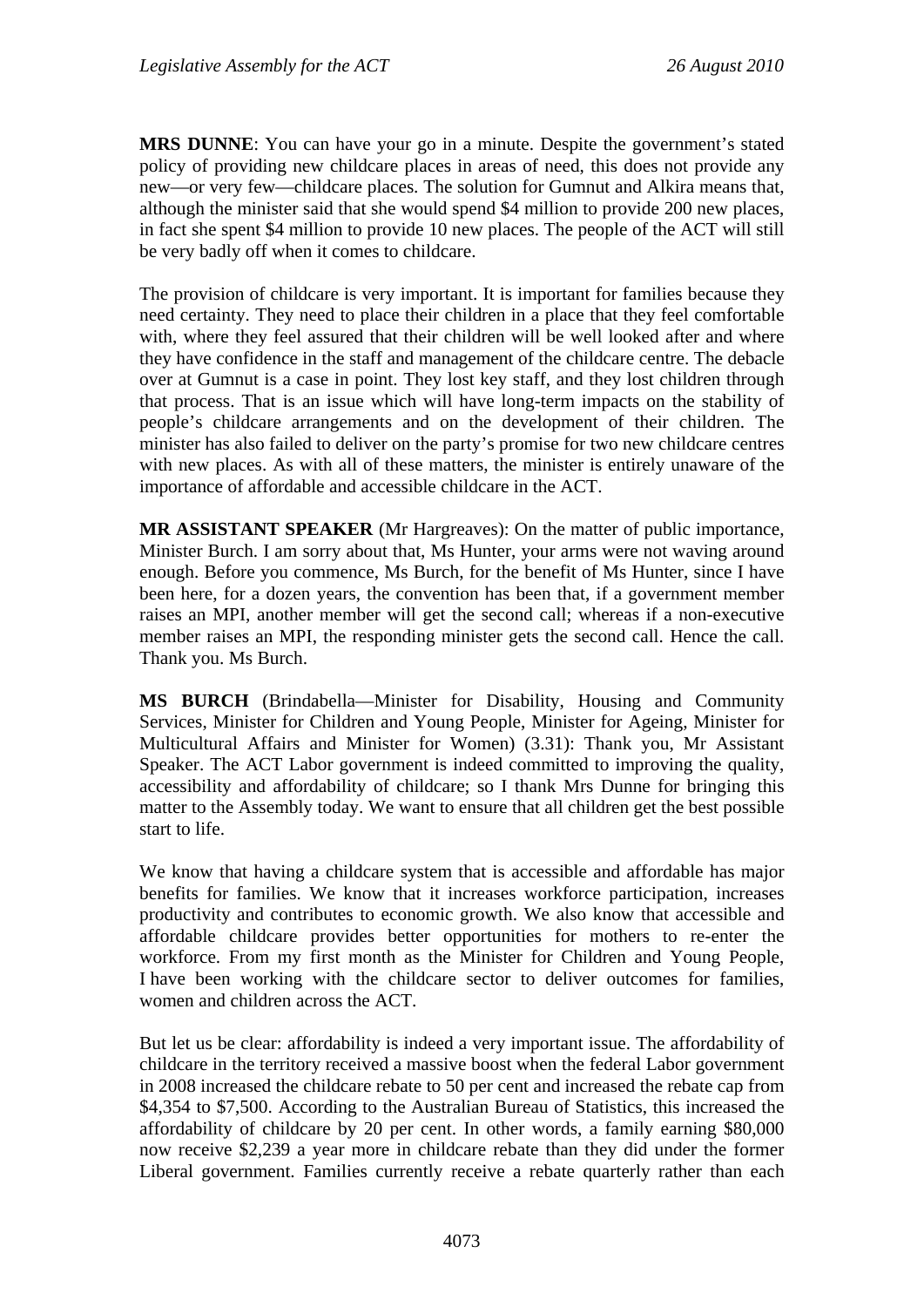year and if the Gillard Labor government is able to form government, which would be terrific, families will receive the rebate fortnightly.

Let us compare this with what I have heard from the federal Liberal Party. Tony Abbott and the federal Liberal Party are on record that they will not proceed with the quality rating system introduced by Labor governments. What a backward-looking position. What a shocker of a position for families and kids in childcare across Australia. It is no surprise that when the former coalition government was in office Australia was 13th out of 14 OECD countries in terms of public expenditure on early childhood education.

The other thing on affordability is that Mrs Dunne referred to the ROGS data. It is quite clear that the ROGS data measures the ACT, which is a city-state, against states and territories, which have regional areas. Mrs Dunne did, I think, go to this. If we are compared to other urban areas, it provides a more accurate comparison. The commonwealth government's mychild website indicates that the most recent weekly rates for centre-based care for children in inner city Sydney ranged from \$370 to \$520 per week, and in Wollongong and Newcastle they ranged from \$300 to \$375. This compares to the cost in the ACT of \$325 per week, as reported in the *Report on government services*.

Her other comment was—and I have the comment here—that fee setting is a matter for individual centres. I am wondering now whether she is proposing that government policy comes into actually setting fees for childcare centres. I am not quite sure, and I would ask her to qualify or to explain that.

But this government knows that accessibility and affordability of childcare is very important for families. Of course, this government also understands that families value the quality of care being provided to their children.

A recent study by Early Childhood Australia about the concerns of pregnant mothers found that childcare quality was the most important issue for them when they considered which childcare centre to send their children to. It is unfortunate that the public debate from the Liberals in this place has focused solely on the availability and affordability of childcare while totally ignoring quality.

On quality, I share with those opposite the fact that the ACT received the highest result across Australia for quality in long-day care services. This was received from the National Childcare Accreditation Council. This was in relation to health, nutrition and wellbeing of children indicators. I think that is something that our services in the ACT should be very proud of.

But the fact is that research shows that quality childcare leads to better developmental and cognitive outcomes for our children. According to a European Commission report in 2009, in economic terms investment in early childhood brings greater returns than investing in any other stage of education, although the size of the effect and its continuity into later schooling may vary considerably. Early childhood education and care services can enhance children's subsequent school performance and development only if the care is of high quality. The report concludes that poor quality childcare can do more harm than good, especially to children from poorer backgrounds.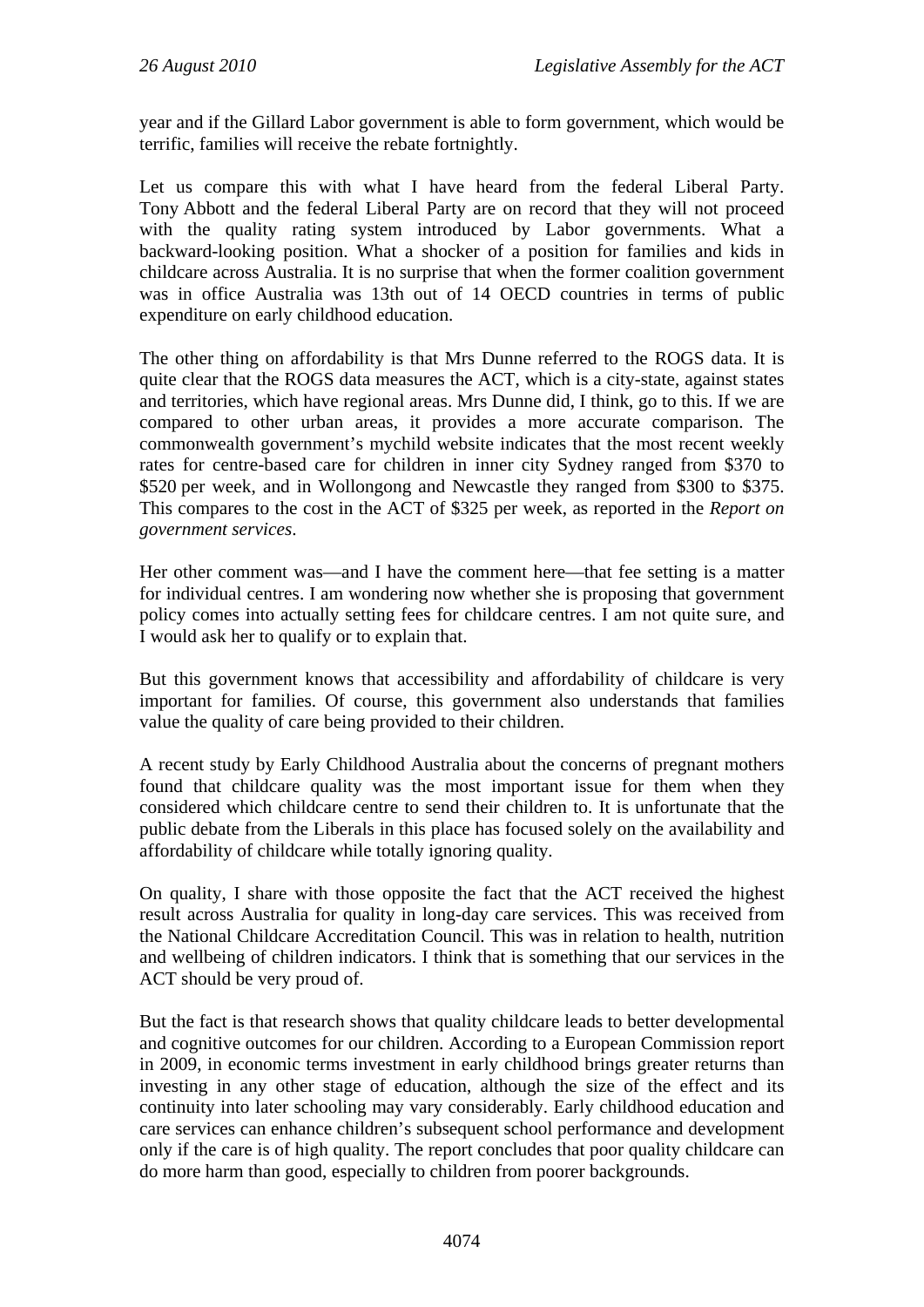According to the OECD, qualifications and training of carers, as well as low staff-child ratios, are the main indicators of quality in childcare. Lower staff-child ratios are associated with better carer-child interaction and improved childcare interaction, particularly among younger children. This is particularly beneficial for younger children in care. Lower ratios are also associated with better child outcomes, including better language and cognitive development, maths readiness, better cooperation and compliance and fewer behavioural problems.

Carers with high levels of educational attainment and standards of training are better able to provide improved learning environments and more sensitive care. The literature finds a positive association between carer qualifications and cognitive and educational outcomes of children. This strong body of research led to the development of the national quality agenda which was agreed by the Council of Australian Governments in December last year.

In case Mrs Dunne does not quite know how to go to research and quality, what I will do is provide Mrs Dunne with an extensive list of quality research that will show her that quality childcare is indeed the critical factor. But it is something that Mrs Dunne and those opposite just seem to ignore and they continue to really downplay the services that we provide to our children in the ACT.

The national quality agenda will raise the quality of childcare by improving staff-child ratios so that each child gets more individual care and attention and by improving staff qualifications so that staff are better able to lead activities to help children learn and develop. Under the Labor government's reforms, parents can be satisfied that their child will access quality care in their childcare centre. The national quality agenda establishes a quality ratings system so that parents will know the quality on offer at each and every childcare centre in their area. This information will be freely available on the federal government's mychild website and at each childcare centre.

By committing to these quality reforms, the ACT Labor government is committed to making childcare accessible to parents. However, there are alternative views. I find it very curious that this MPI has excluded the word "quality". It goes to accessibility and affordability and it seems that there is no interest from those opposite in quality childcare. Perhaps it could be that over the last six months we have witnessed a baseless and quite inept attack by the opposition on quality childcare in the territory. This government stands in stark contrast to those opposite. We stand for quality childcare for all.

The ACT is indeed well placed to meet the standards compared to other jurisdictions. Except for the under-twos, the ACT has had the same child-worker ratios as the new national standards since 1996. So that is a number of years where we have met the proposed standard. I am not quite sure how that factors in to Mrs Dunne's fearmongering about the exorbitant cost. We have outlined the cost increases expected but Mrs Dunne seems to want to continue to put fear into Canberra families.

For the under-twos in the ACT, we know that 25 per cent of childcare centres already meet the ratios and will be able to meet the new standards by 2012. We, as a department, will certainly work with those that find that a tad challenging to ensure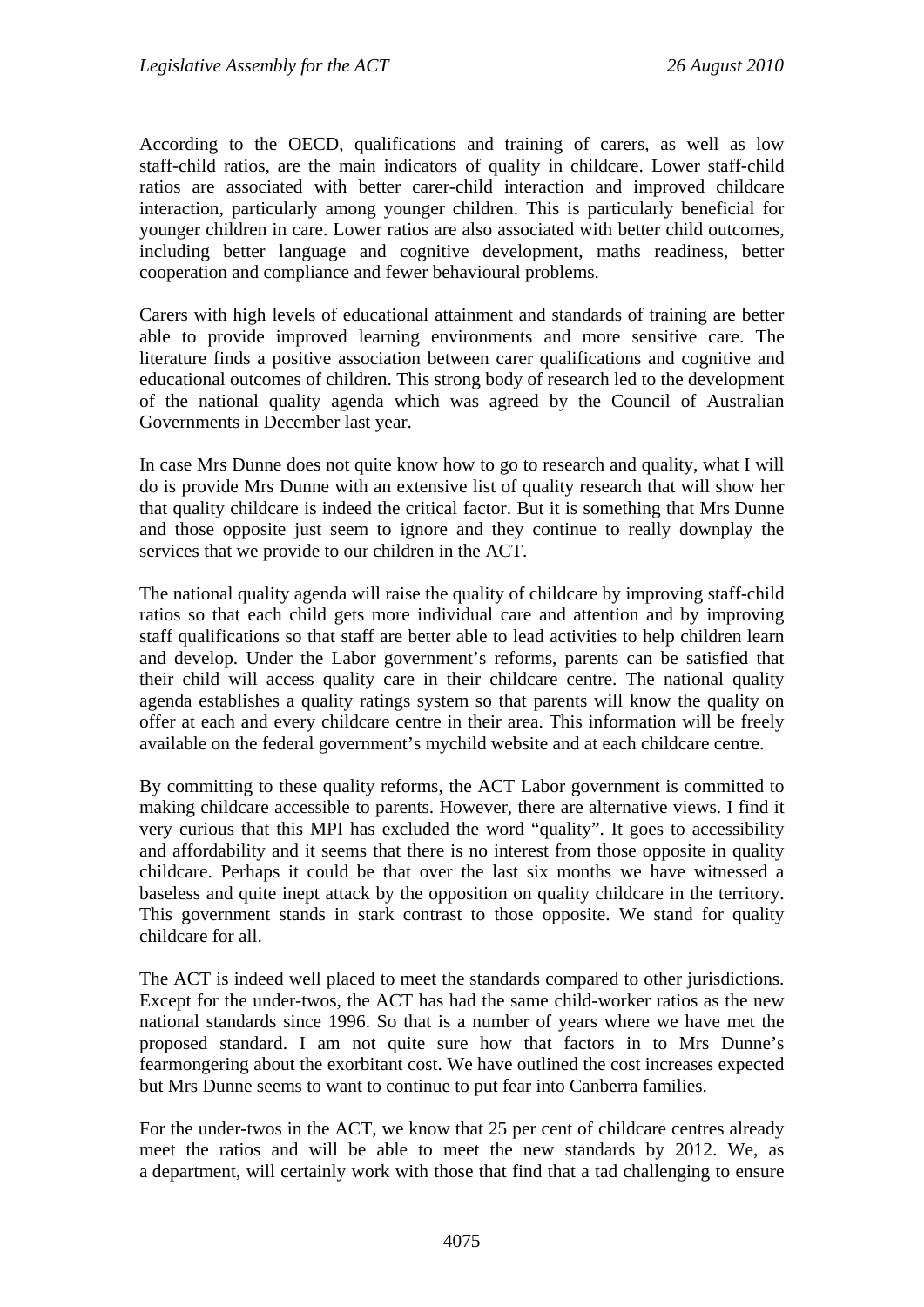that they meet the standards. Our current ratio is one to five for the two to three-year-olds. In contrast, the ratio in New South Wales is one to eight.

Last week, in the Assembly, the opposition began to misinform the Assembly by relying on a Childcare New South Wales report in relation to childcare costs. However, the government expects that the quality agenda will increase the average out-of-pocket increase for families on a family income of \$80,000 per annum by 57c per week in 2010-11 for one child who attends full-time care, that is, 50 hours per week.

New childcare centres are planned in Molonglo and Holt. ACTPLA will continue to accept development applications for new childcare centres and will assess them on the basis of demand, community need and a range of other factors.

The Department of Land and Property Services is currently looking at all community facilities to work out how they might be better utilised to support community organisations such as childcare centres. This work is already being done in collaboration with the DHCS child, policy and regulation unit and ACTPLA.

This government has been listening to the childcare sector as well as regularly visiting childcare centres. I chair the Children's Services Forum. The forum has representation from community and private-based childcare providers, training centres, childcare workers and government agencies.

The national quality agenda is the most significant reform to the early childhood sector in decades and the government is working, through the forum and with childcare providers, to ensure that the transition is as smooth as possible. Field testing on the national quality standard assessment tool was completed in June in one private and one community-based centre. Eight other centres will be involved in September.

Today I can inform the Assembly that I have written to every childcare centre in the ACT, sharing my understanding that the national quality standards are going to be a challenge to implement and that this government will work with them to try to make the transition as smooth as possible. I have also let them know that my door is open for discussion and as we make this transition I would like to visit their centres and to see their operations on the ground.

The ACT Labor government is addressing the accessibility of childcare. We also support equality for all our children. Labor's national quality reforms are vital for our children's future. Families in the ACT fear that the opposition are threatening to scrap the childcare quality standards. In doing this, the opposition will be rejecting the research. Mrs Dunne, I am quite happy to hand this to you. It is quite a list of extensive research that talks to quality and indeed debunks most of the arguments you put forward here. This recognises that quality childcare reforms, which we are about to implement, will lead to better developmental outcomes for children.

In terms of childcare policy, the silence is almost deafening. I wish there was deafening silence from those opposite. But let us consider the policies of those opposite. In the election period, their policy paper—not their costing paper, because their costing paper was devoid of anything—did not have any mention of childcare.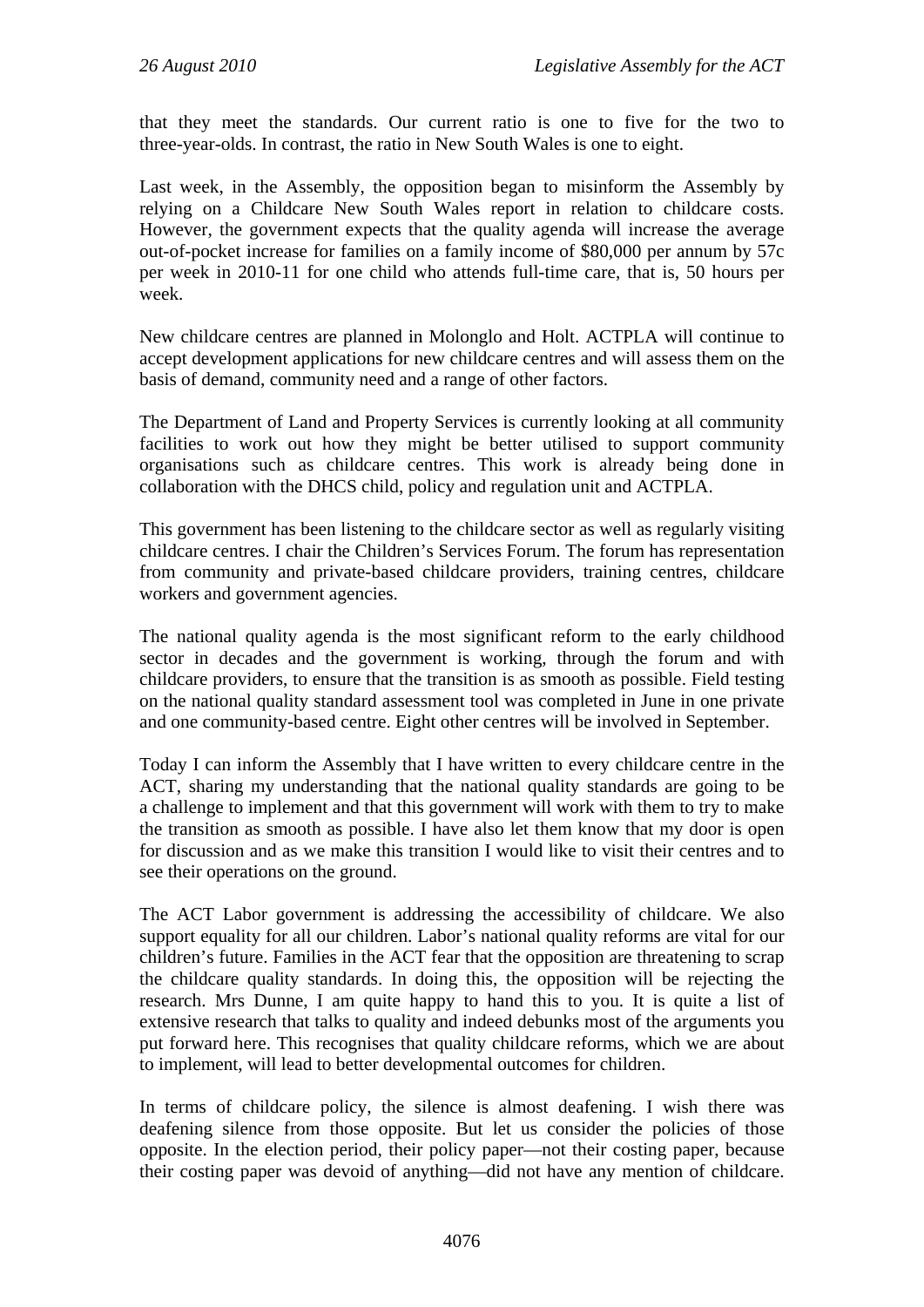The day before the election they whipped out our policy almost word from word. They did not cost it; so I do not quite know what rabbit they were pulling out of the hat for that.

More recently, Vicki Dunne has made comment on an audit—no income, no benefit to the community—and a centralised intake system, almost, for childcare. I can tell Mrs Dunne that those families, those providers and those in the sector that I have raised the centralised system with do not agree with it, do not want it, and would much prefer to have the conversation directly with families so that they can assure their families that the centre is matched to the needs, the requirements and the aspirations the families have for their child.

So I am not quite sure where Mrs Dunne stands. Yes, we do recognise there would be some increases. Given that this is underpinned by quality, which is all about providing the best and improved outcomes for our children, I do not know how those opposite could not support a quality agenda reform that these national reforms will bring in. Every state, even their counterparts in WA, has implemented it, has signed on for these COAG reforms, because they are the right thing to do. Every society, every community, should be doing the best they can for our children.

**MR ASSISTANT SPEAKER**: On the matter of public importance, Ms Hunter. Before you do, Ms Hunter, when I advised the reason for the call last time—and I apologise to Hansard—I had my finger on the mute button. With your indulgence, I will put the same explanation. I did indicate that it was a convention that, where a non-executive member raised an MPI, the second speaker to get the call would be the minister of the day and, where a government member actually put forward the MPI, then any other member. Thank you very much for your patience.

**MS HUNTER** (Ginninderra—Parliamentary Convenor, ACT Greens) (3.47): Thank you, Mr Assistant Speaker. It is unusual for you to have a mute button on, and I say that in a kind, caring way. I thank Mrs Dunne for bringing this matter of public importance forward today. The ACT Greens recognise the importance of helping families meet their expectations and needs in relation to their choices about work and, in particular, affordable and accessible childcare services.

Securing some form of childcare arrangements has been an issue for a long time. Before the ACT even existed, the first day care nursery in Sydney opened in 1905, when matrons at a Sydney hospital formed the Sydney Day Nurseries Association following concerns that washer women were bringing their infants to work while they did the laundry. Over a century later, it is still an important family issue, and it is vital in the ACT that we have a well developed policy on improving access to care for children through the day and during school vacations. This is essential not only for the parents or carers of these children but for the grandparents and other friends who are responsible for providing alternative care.

The ACT Greens have as one of our important aims to enhance the availability of a mix of adequate and affordable high quality childcare services for ACT families through initiatives to support social inclusion and culturally appropriate care. In addition, we seek to work to improve conditions, remuneration, training and career opportunities for childcare workers.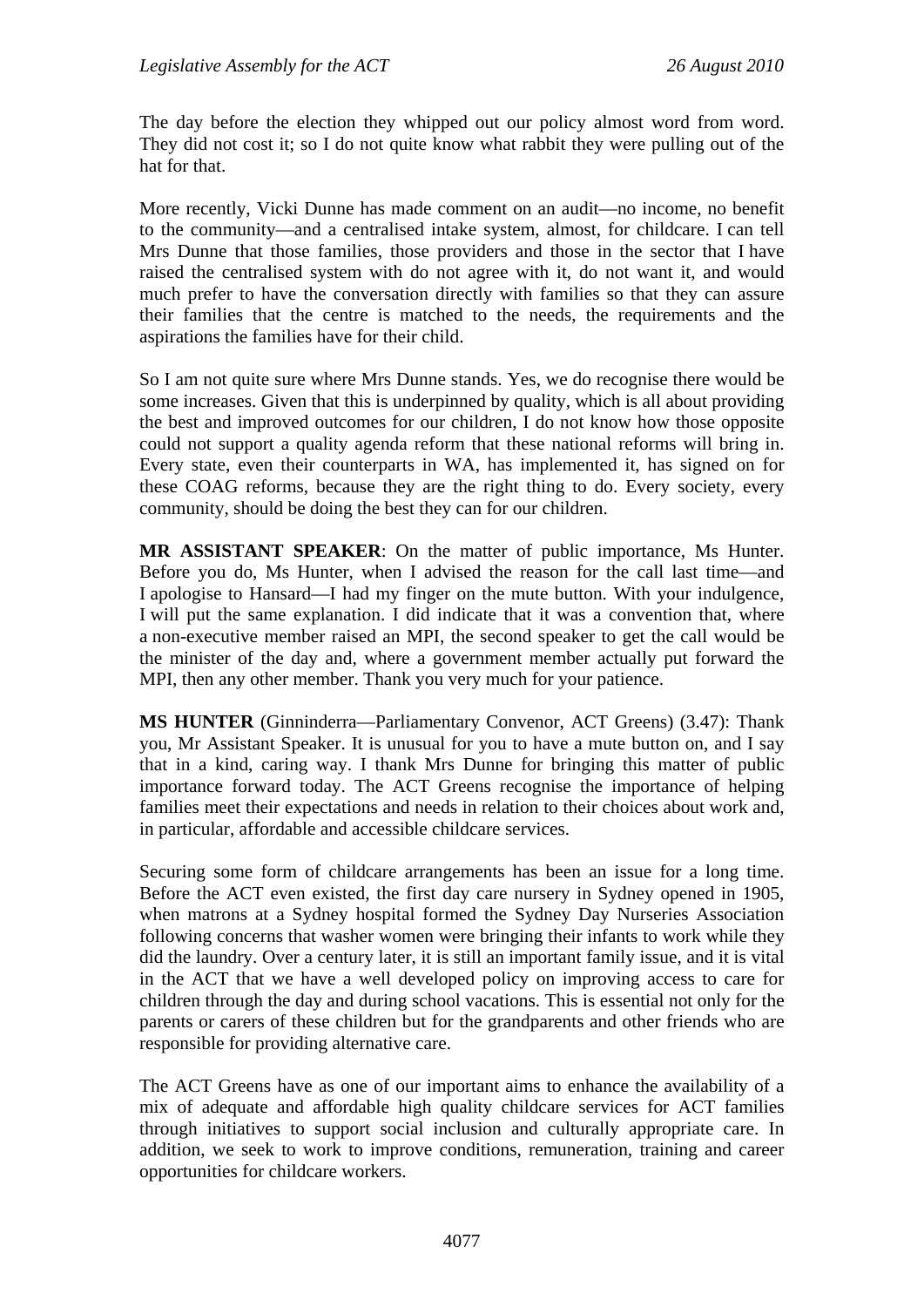Childcare is expensive and it requires a significant portion of families' budgets. Being a working mother myself over many, many years, I have probably spent on childcare an amount where I could have bought an investment property by this stage. Unfortunately that is the nature of it. We do have advice from the 2008-09 review of government services, the RoGS data that Mrs Dunne referred to, that the ACT has the highest rates of childcare costs in Australia.

I mentioned in this place in February this year when I spoke to a motion on childcare services moved by Mrs Dunne that it is important that we understand that, while childcare in the ACT is expensive, it has to do with the market and the market setting costs. There is significant demand for childcare services in the ACT from families with an average income which is relatively high compared to other jurisdictions. The problem, of course, is that those on the lower incomes are faced with even a higher proportion of costs.

A large proportion, around 80 per cent, of our childcare providers are community based, with many of them operating on a not-for-profit basis. Attracting and retaining a strong childcare workforce for this sector is naturally a priority, and it means wages are often paid above the award level. The domino effect of that is that other childcare providers need to do the same in order to attract and retain staff.

All parents want the best quality childcare for their children, but this quality childcare does cost if a proper wage is paid, as I said, to attract and retain that qualified staff. You cannot allocate a low level wage to those with the responsibility of looking after children. New research has been commissioned by the Liquor, Hospitality and Miscellaneous Union, the childcare union, and it shows that over 90 per cent of parents support childcare reform and 84 per cent support a small increase in fees if it leads to better educational training and care and also child development programs.

In a survey commissioned by the LHMU, more than 1,500 parents were surveyed. Sue Lyons, who is the assistant national secretary of the union, has said that this survey proves parents see quality childcare as an important issue and are willing to pay a small amount more to get the best start in life for their children.

The research found 90 per cent of parents support the proposed changes to childcare, which will be gradually phased in over coming years. The changes will bring standardised qualifications for professionals in the sector and increase the number of childcare professionals for each child, ensuring children have better access to qualified professionals. Improved staffing begins in 2012, with the certificate III qualification becoming the entry level required for the profession by 2014. We have heard that from the minister and Mrs Dunne this afternoon.

When asked to give an exact figure, 41.8 per cent said they would be willing to pay somewhere in the region of \$1 to \$5 a day extra, with 37.8 per cent of respondents willing to spend more than \$5. According to figures from the federal government, the national average increase will be \$3.10 a day, after subsidies like the childcare rebate. In meeting the demand for childcare, we need to recognise that investment in our childcare workers is vital and that workforce shortages are addressed through a commitment of assisting with professional development and training of childcare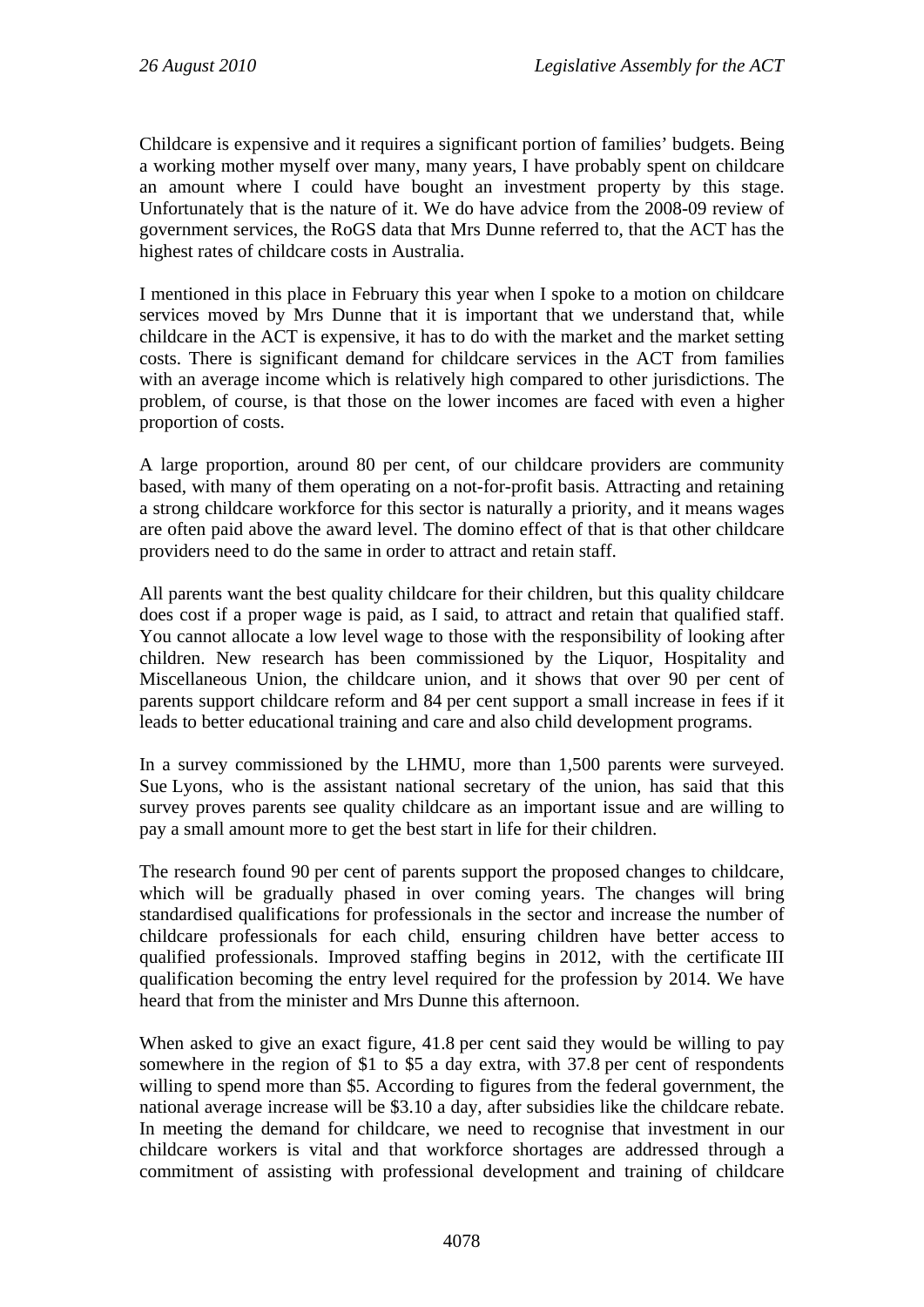workers so this strong industry remains that way and a career path is clear for that workforce.

I bring up the fact that we know that, in the last few years, fees have been waived so that childcare workers here in the ACT can go to the CIT to get that qualification. It is in recognition that we do need to be encouraging more people to see that as an option as a career. I understand that that has been well attended. We still have an issue, though, that there are people who are going into that course and then, within a year or so, switching over to doing a teaching or early childhood teaching qualification at the University of Canberra. So we do need to keep an eye on how we can continue to make the childcare work valued and attractive so that we do have workers in that industry.

We know that it is not always possible to control childcare costs, as these operate on a business basis. The government is limited in what it can do in this regard. It can work, however, to ensure that the regulatory burden for childcare providers, which is imposed to ensure that standards such as health and safety are addressed, is not too severe and does not result in higher costs and charges to families. There should not be too much compliance put in place, but, at the same time, we do need to ensure that these are safe and healthy places for children.

The ACT government do have a role in working with their federal counterparts to do whatever is possible to bring costs associated with the high demand of the childcare industry down. We really need to ensure that the federal government are keeping a good eye on this area and ensuring that rebates to parents keep up with the costs.

Access to childcare in locations across Canberra which enable families to drop off and pick up their children in line with their work and family demands is essential. In turn, it is important that the ACT government ensures these childcare centres are afforded some security of accommodation so that childcare providers can offer security to their staff and parents can be assured of the service. Besides quality, one thing I do know as a mother of children who have been in childcare over the years is that consistency of staff also ensures a quality experience for your children.

I know that in the parliamentary agreement item 9.2 was about ensuring that we have space for playgroups and playschools. I am very pleased that that was an item that was fulfilled, with playschools such as the inner north playschool finding a permanent home. We know that earlier this year Gumnut out at Evatt found that it its home was under threat and it needed new accommodation. I do welcome the government's announcement that they will be investing \$4 million over two years to open a childcare centre on the former Flynn site that will accommodate a merged childcare centre. It will be a merging of Gumnut and Alkira. Having lobbied the minister hard on Gumnut having a home after a motion was passed earlier this year, I am pleased that that has been the outcome for them. I have had contact with them, and they are extremely pleased that they will have a future at that site at Flynn.

The ACT Greens are committed to working hard to ensure that there is access to quality childcare in the ACT and that conditions for childcare workers are appropriate. There is still work to be done, particularly to assist low income families in relation to childcare costs, and we ask the ACT government to continue to work with their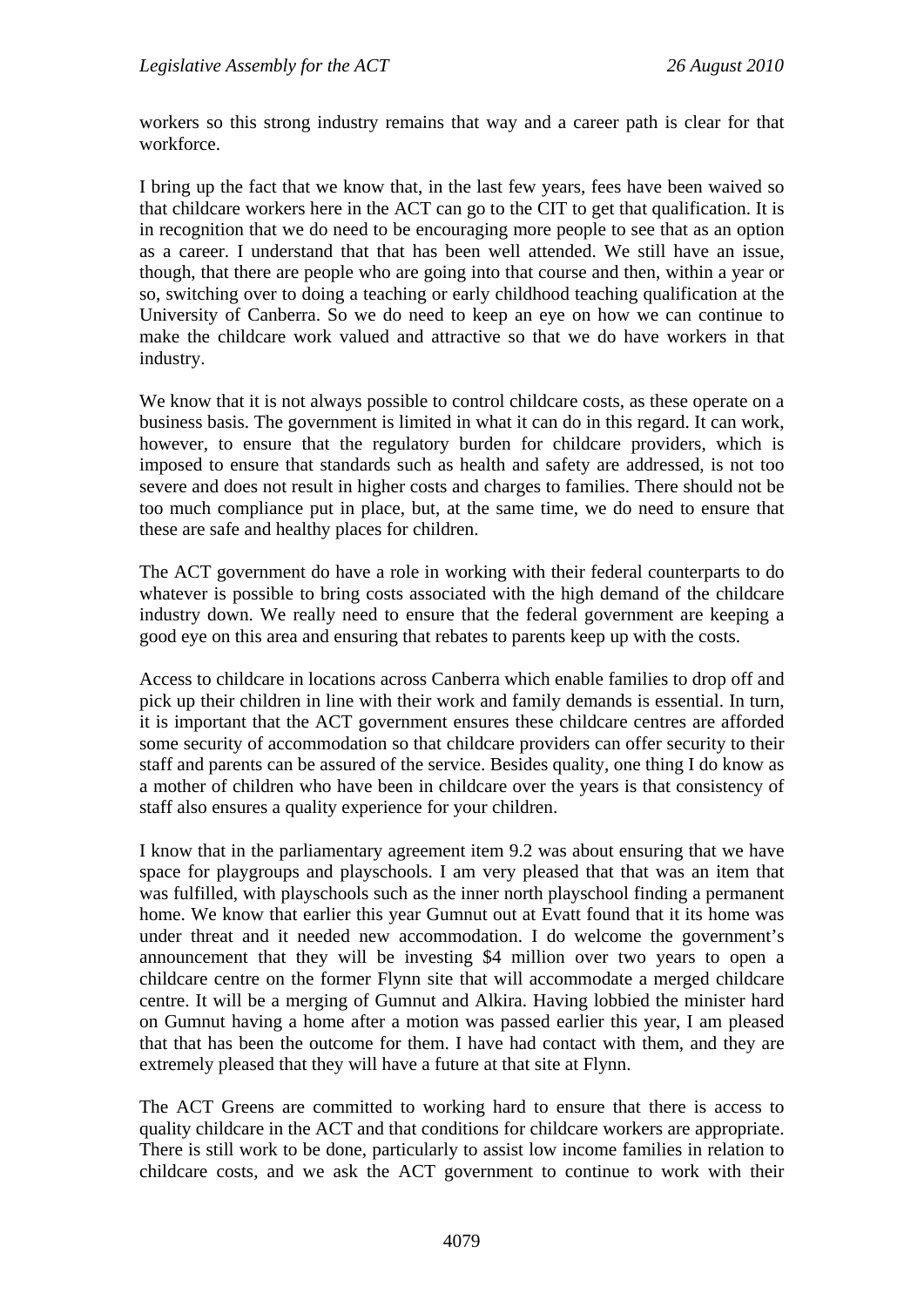federal colleagues to seek relief for these parents. Again, more needs to be done to provide the proper number of childcare places in the ACT. This is an ongoing challenge, and it is one that does need to be addressed if we are going to ensure that we are providing support for all families.

**MR HANSON** (Molonglo) (3.57): I would like to thank Mrs Dunne for bringing this matter of public importance before the chamber today. There is no doubt that this is a significant issue for Canberra's families. For those of us with young children and those who are planning to have children, affordable and accessible childcare is one of the biggest issues, aside from perhaps housing and employment, that families face.

Let me just turn to the issue of housing, firstly. That is one of the significant reasons why we need to have such good access to affordable childcare here in the ACT. Most families now need to have two incomes to pay either the rent or their mortgage. For many families out there, it is not a matter of choice whether they send their children to childcare or not; it is a matter of necessity if they actually want to be able to put a roof over the heads of their families.

Another reason is that we want to encourage women to participate in our workforce. We have a high proportion of women in the workforce here in Canberra. We want to encourage them. Obviously, from a personal point of view, we want to see as many women succeed in their careers as possible. We want to make sure that women can break the glass ceiling. We want to increase participation rates in our workforce at the more senior levels. The break that women often have while they are raising children in the earlier part of their careers is perhaps partly the reason why we have not seen as many women aspire to senior levels and executive levels either in the public service or in industry. We would like to see that change.

But also, from a policy point of view, we need to recognise that, with an ageing work force and ageing demographic, if we do not get maximum participation by women in our workplace, we are going to struggle. We see that in some areas of the public service. And a great area for that is GPs. A lot of doctors graduating now—a high proportion—are women rather than men. At medical school, about 60 per cent of graduating doctors are women. What happens is that they graduate, they go through so much training—as a GP, for example—and then they have young families. We have got to give people in careers like doctors and a multitude of others access for women to have affordable and accessible childcare.

I do speak with some experience in this regard. My son Will, who is now at school, went to what was then the Leap Frog centre in Jerrabomberra—I think it is now an ABC centre—and to the Fyshwick early childhood centre. My son Robbie has only recently left the Weston Creek children's centre. Given the opportunity, it would be remiss of me not to say what an outstanding centre that is—a real shining light in our community, an example of what it is to have a good childcare centre in the suburbs. I would like to mention—I beg your indulgence—the people that run that and have been such good carers of young children there. It is run by Emma; she is a very efficient manager of the place. And I would like to pass on my regards to the excellent childcare provided by workers such as Kylie, Jo, Kelly, Lynne, Karen, Bec and Mary, all of whom provide the most outstanding care. I thank them and I think that there are countless others in our community doing equally good work.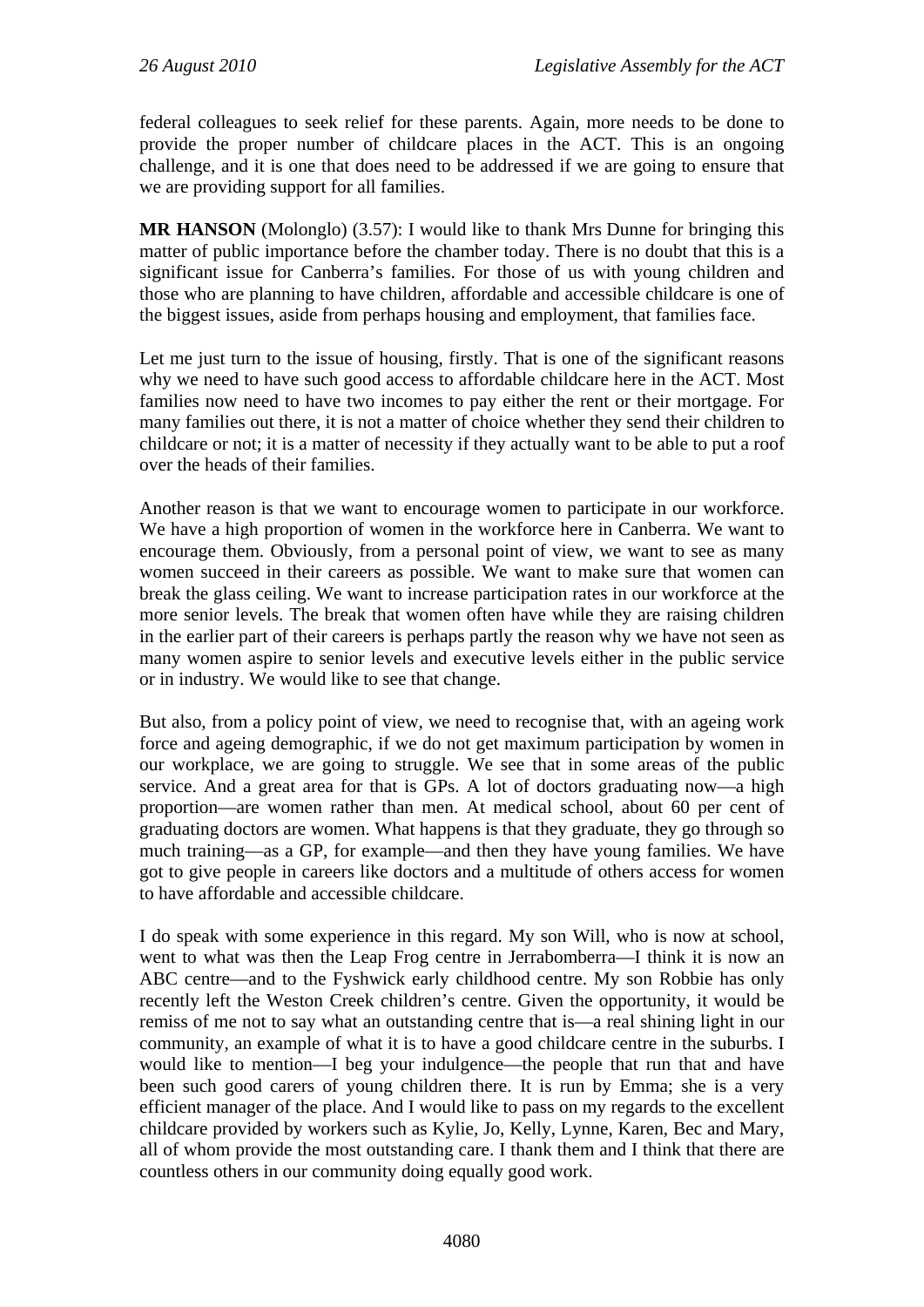On the issue of affordability, there are various ranges for various centres, but it is extremely expensive to send a child to childcare. Those of us that do it would know that only too well. It gets to a point where, if you have two or more children, you have really got to count the cost, particularly if you are on a lower income, and whether it is worth while or not. It becomes a balance whereby the cost of childcare almost outweighs the wage that you are earning.

The issue of accessibility is also important. Those of us who have tried to find childcare in the ACT know that it is a difficult thing to find a placement for a child and to find the right sort of childcare that you are looking for in the right location. And location certainly is an issue.

I agree that childcare needs to be of the highest quality. We do want to make sure that we have quality childcare here in the ACT. When I was looking for childcare centres for both of my sons, my research showed me that, regardless of the policy settings at a government level, there is a wide difference in the quality of a number of centres. There are some that I saw where I would not place my children. There are some—as I have said, the Weston Creek centre—where I am very happy to have done so. We do have to recognise that it is not just the policy settings that we set in this place; it is also the regulation and making sure that those regulations are enforced on the ground; that inspections, where appropriate, are carried out, to make sure that childcare meets the requirements of the parents and, more importantly, of the children that people are looking after.

I just make a point more broadly on childcare, because it is a broader debate on whether childcare is good for children or not—and that is an ongoing debate within society. The research that I have done indicates that good childcare is good for children and bad childcare is bad for children. It is as simple that. We should recognise that we should do everything we can to make our childcare as positive as possible.

In terms of some of the facts—and Mrs Dunne certainly touched on a number of these—there about 10,000 children under five and about 5,500 in the age group six to 12 who are currently attending government approved childcare. Those statistics come from 2008. That equates to 37 per cent of children under the age of five and 18.8 per cent in the six to 12 age bracket. And 80 per cent of childcare in the ACT is not for profit.

I note that in real terms support for childcare in the Canberra community from the ACT government has reduced by approximately 20 per cent over the last four years. As I discussed before, cost is one of the key issues that drives the participation rates that are so important. We have in the ACT the highest median cost of centre-based long day care, at approximately \$315 a week, and the highest median cost of family day care, at \$312 a week. This compares to median costs across Australia of \$285 and \$267 respectively. That is a significant cost to families that is being borne here in the ACT—far more expensive than it appears in other jurisdictions.

I turn to some of the government policy and the failure in some of their areas. Thus far, we have seen a failure to deliver on the two early childhood centres which were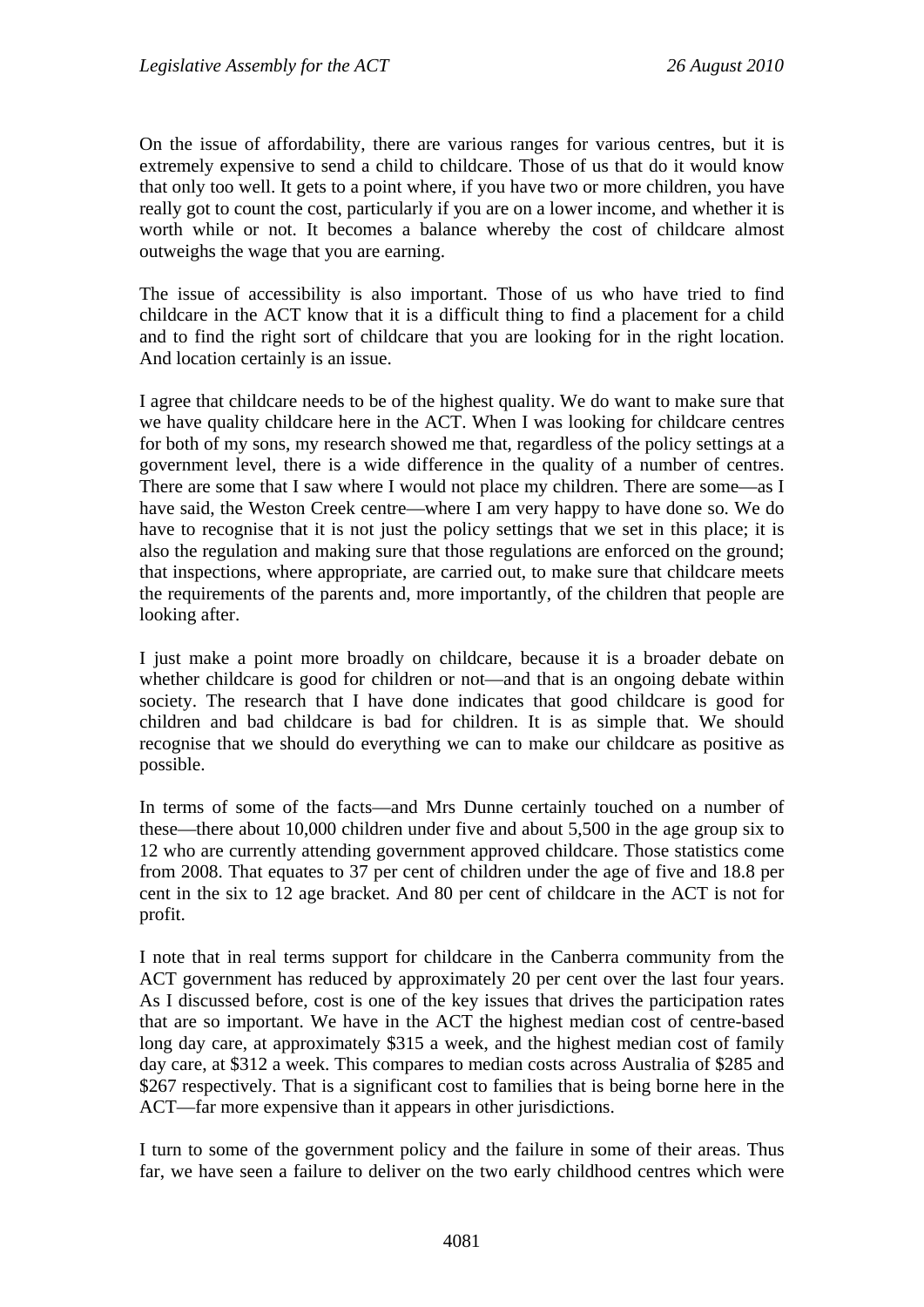promised by the government. I note that they will spend \$4 million on Flynn primary, but we need to be clear that that is not increasing the number of places in any substantive way; that is simply a replacement of existing places, I think in Gumnut, if that is correct—

### **Mrs Dunne**: And Alkira.

**MR HANSON**: And Alkira. It does not increase any positions. The minister said in her statement today that we will be seeing new places in Molonglo and Holt, but my understanding is that the election promise was that this would be delivered in this term of government. I would be very interested to see whether the new childcare in Molonglo will be delivered within this term of government, given that there is no-one living in Molonglo, and there will not be for a period of time. We will certainly keep our eyes on that. We will make sure that the government are held to account and make sure that they deliver on what they promised and that we do not see any spin, as this government attempted in terms of the Flynn site, where the numbers were being twisted to try and indicate that they were delivering on a promise when that was not actually the case.

Obviously it is a complex area. There is a need to improve the way that we do business. One of the areas is about keeping data on waiting lists, modelling fees and basically keeping an eye on how the industry is performing and where it is at.

The Canberra Liberals do have a solution to this. Mr Seselja announced in his budget reply speech that the Canberra Liberals are calling on the government to immediately develop a master plan for childcare in the ACT. We believe that this is necessary, as the industry in the ACT is in for some dramatic changes at the end of 2011, especially around ratio changes. The full effects of that are yet to be mapped out and fully understood, but the impact, particularly on the smaller centres, is likely to be quite dramatic.

I reiterate my support for an affordable and accessible childcare system in the ACT and I again thank Mrs Dunne for bringing this important matter forward to the Legislative Assembly.

**MS PORTER** (Ginninderra) (4.07): I am pleased to be able to speak on this important topic today that Mrs Dunne has raised—that is, affordable, accessible childcare in the ACT being a the matter of public importance, and indeed it is. The ACT government is always committed to ensuring the ACT delivers quality childcare, and the work this government does in the regulation of childcare services and our commitment to the implementation of the national quality childcare agenda confirms this.

The national quality agenda childcare reforms were agreed to by the Council of Australian Governments in December 2009 and will involve the introduction of a number of improvements to childcare, including new staff to child ratios and new qualification requirements. These are positive changes that will commence in 2012 and 2014. What this means on the ground is that the baseline standards of qualified staff will improve across the ACT and staff to children ratios will be improved, particularly in the zero to two-year-old population.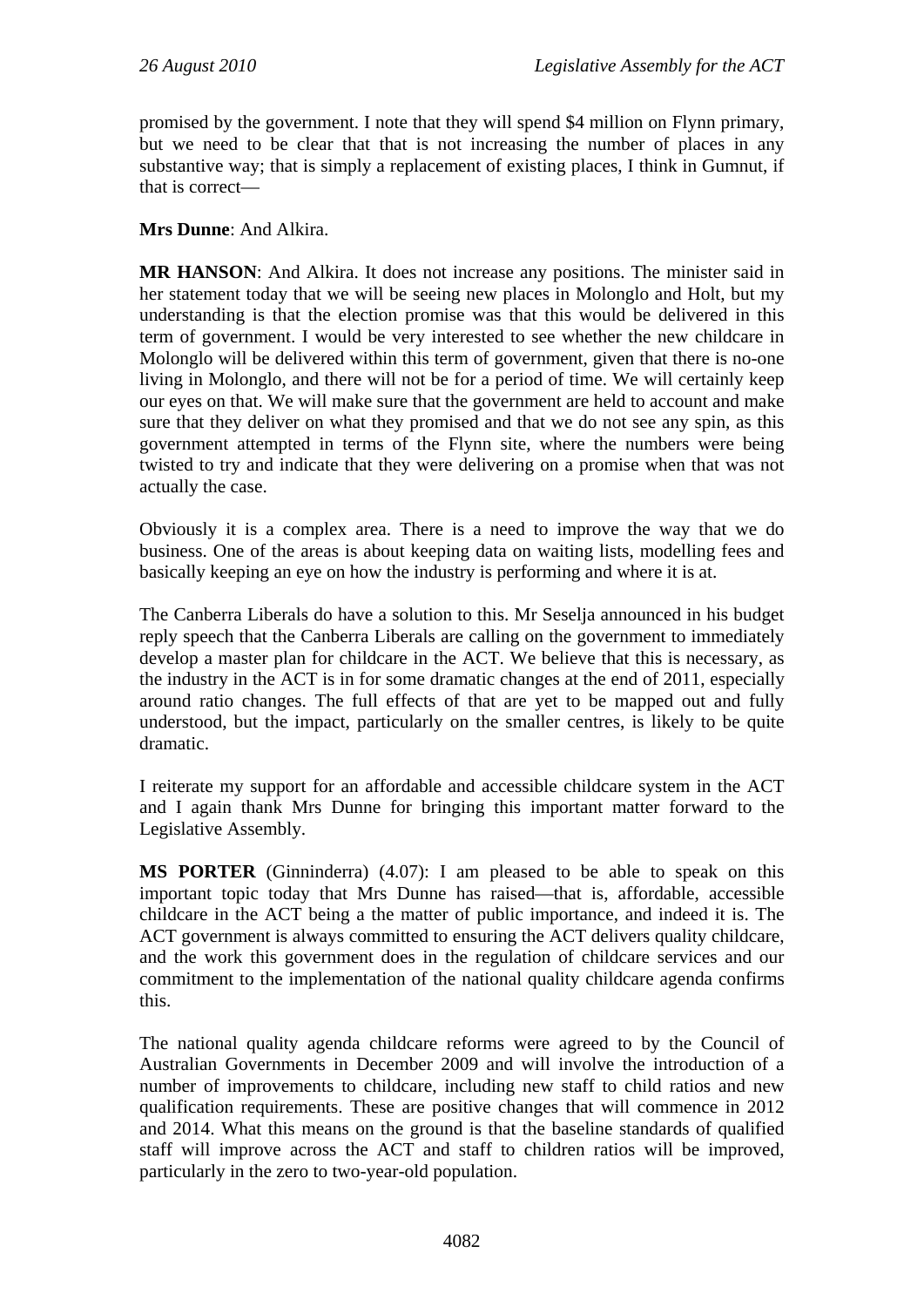As Ms Burch said, when discussing childcare, Mrs Dunne's focus appears to be predominantly on the costs of childcare. She does not talk about the children in childcare centres or what their needs are. She constantly misses the point or does not care that improving quality in early childcare education and care means better outcomes for children. As Ms Hunter and Ms Burch have said, we are outlining the value of quality childcare. Even Mr Hanson noted the importance of quality childcare to him.

Childcare is not babysitting but, rather, a vital early intervention program that provides an alternative to the home environment in an environment that can be and should be both stimulating and educational. Quality childcare is a critical factor to enable workforce participation, as Mr Hanson pointed out, particularly in the ACT where we have the highest number of women participating in the workforce.

The scientific evidence and research on the importance of providing quality learning environments for children, particularly in their first three years of life, are now undeniable and beyond dispute. As a society, we demand quality in our teachers and schools, so why should we not demand the same high standards for our children aged less than five years? That is especially so when we know their brains are so amenable to respond positively to environments and relationships that foster their healthy growth and development.

Ms Hunter has outlined support from parents for the provision of quality childcare, even though it could mean a modest increase in fees. What this all means is that quality childcare, such as lower child-staff ratios and improved staff qualifications, means improved quality outcomes for children, particularly for those who are vulnerable or disadvantaged.

I draw the Assembly's attention to the fact that there are currently 247 licensed childcare services providing 15,561 childcare places across the territory. This covers childcare places and long day care, family day care, independent preschools, playschools and school-age care. During 2010, we have seen an increase of 436 places becoming available in long day care on top of an increase of 666 in 2009. This means an approximate increase of 1,000 places over the last two years.

It is difficult to determine the true demand for childcare places, as many parents place their names on more than one waiting list. They do so for many reasons: to keep their options open, to develop a rapport with individual services, to assess the nature and the feel of the different centres and also to ensure there is flexibility for them when they may actually require the care when they return to work. I believe that is why Mrs Dunne's only suggestion for improving child care—being the creation of a centralised waiting list database—will not work, and you heard Ms Burch refer to that earlier.

Families are assisted, however, by information that is available through a childcare management system website on vacancy data, which is collected by the Australian government. A recent report published by the Department of Education, Employment and Workplace Relations reported 890 vacancies across 105 centre-based long day care services in the ACT in the September quarter 2009. It has not been the role of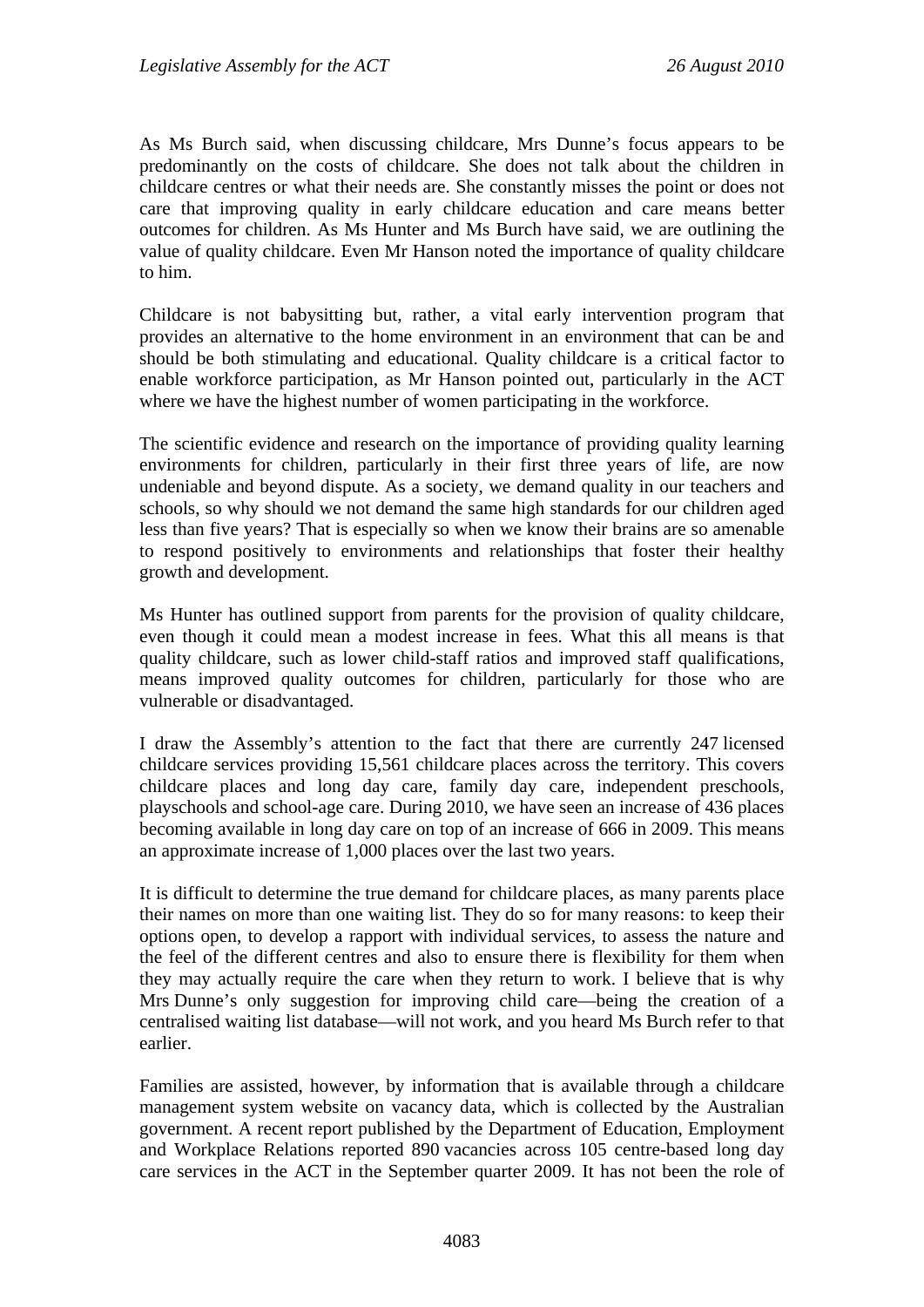children's policy and regulation units in DHCS to maintain vacancy data. It is their role to regulate compliance with standards and licensing conditions, which is a very important role.

However, in recognition of the ongoing demand and the need to consider the supply of childcare for the ACT, a childcare planning interdepartmental committee has been established, bringing together those areas across government that have responsibility for planning and facilities to enable an adequate supply of childcare places across our growing territory.

The ACT Labor government has also planned for vital childcare infrastructure in the territory. We have announced in the 2010-11 budget that childcare facilities are to be built at the former Flynn primary school in my electorate at a cost of \$4 million over two years, catering to around 110 childcare places. This was not supported by the Liberal opposition, despite the fact that it provided a home for two childcare centres in Belconnen—Gumnut and Alkira from Evatt and Charnwood—that were in need of alternative accommodation.

The ACT Labor government is also spending \$5 million on expanding Red Hill primary to allow the French-Australian childcare centre and preschool to remain in its current location. DHCS is currently assisting Baringa childcare centre to expand its centre at Spence to cater for demand for childcare for babies from zero to two years old. The ACT government has also planned new centres in developing areas like Molonglo and is identifying areas where community land can be used for childcare purposes in the future.

The ACT government is committed to continuing to deliver high quality education and childcare services for children in the ACT. To this end we are committed to the development of quality improvements in childcare services. Childcare is a matter of public importance, and the government's focus is on ensuring quality, affordable childcare which helps children achieve the best outcomes now and into the future.

# **Public Accounts—Standing Committee Report 9**

Debate resumed.

**MR SMYTH** (Brindabella) (4.14): It is an interesting report that the committee has tabled today. I start by thanking the members involved and, particularly, the secretary, Andrea Cullen, for the work that she has done. The report looks at what was a very contentious report from the government's point of view when it was tabled. We saw the amazing attacks by the minister and by the Chief Minister on the Auditor-General over her frank report. The committee report describes how the Minister for Police and Emergency Services, Simon Corbell, made certain comments to the committee about the approach adopted by the Auditor-General in compiling the report into the delivery of ambulance services in the ACT. At paragraph 2.19, the report states:

… the Auditor-General commented that the Minister's statement was misleading and misrepresented the views … in the Audit report …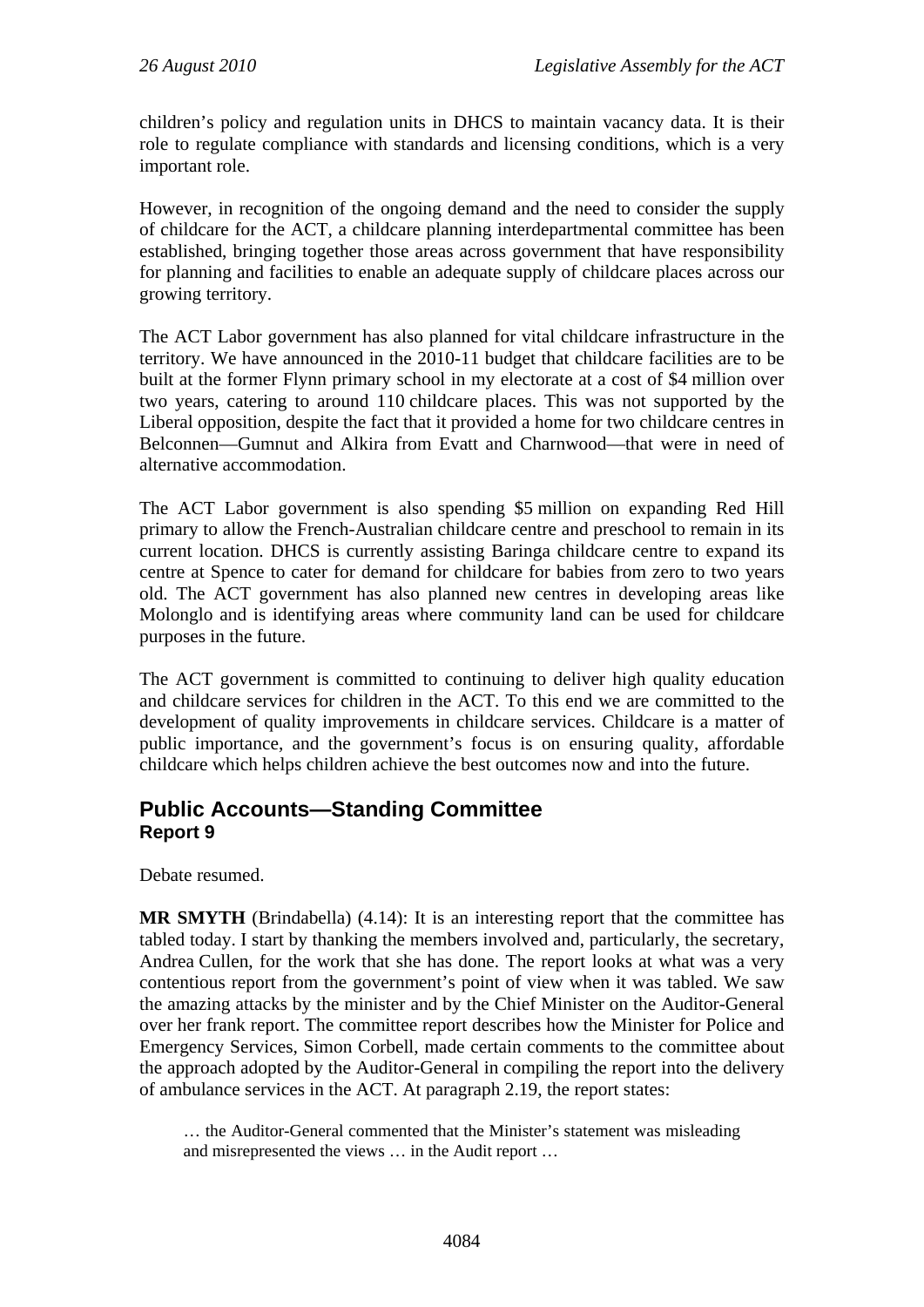That is a very important concern. The report goes on:

The Committee is most concerned that the response from the Minister was described as misleading by the Auditor-General.

On page 3 of a letter, the Auditor-General says:

The Minister's statement is misleading as it seeks to attribute views not expressed or inferred in the audit report. Indeed, this statement mis-represents the following Audit views as stated in the audit report …

It is very serious for the auditor to write that. In my time here, I have never seen such comments made by the auditor. You only have to go to the report on the independent performance audit of the operations of the ACT Auditor-General and the ACT Audit Office. In para 2.21 of the report, the committee noted:

… the robustness of the Office's procedures and methodologies for performance audits, and (ii) that performance audit reports, audit findings and conclusions have substantive and appropriate evidence.

Quite clearly Mr Corbell is out of sync with what the auditor sees in this review. Indeed, the committee goes on to back up the auditor in paragraph 2.23:

… the Committee is of the view that the analytic approach used was sound and the subsequent findings were supported by appropriate evidence and documentation.

It is important that the minister hears this:

… the Committee is of the view that the analytic approach used was sound and the subsequent findings were supported by appropriate evidence and documentation.

The report goes on. In paragraph 4.8, it says:

As mentioned in chapter two, in relation to the integrity of the methodology used to substantiate the Audit key findings concerning response times to emergency incidents having decreased over recent years, together with not meeting targets set by the Government, the responsible Minister stated:

The auditor invented her own methodology, which is not used by anybody except her, and which is not recognised as a credible way of managing risk and delivering emergency services in an urban environment.

Paragraph 4.9 states:

In evidence, when asked to comment on the Minister's statement, the Auditor-General responded:

There is nothing to agree or not agree with because it is factual data. They may not like the result shown to them and they may say it is something that no other agency has done. In reality, it is a very fundamental, basic analysis ...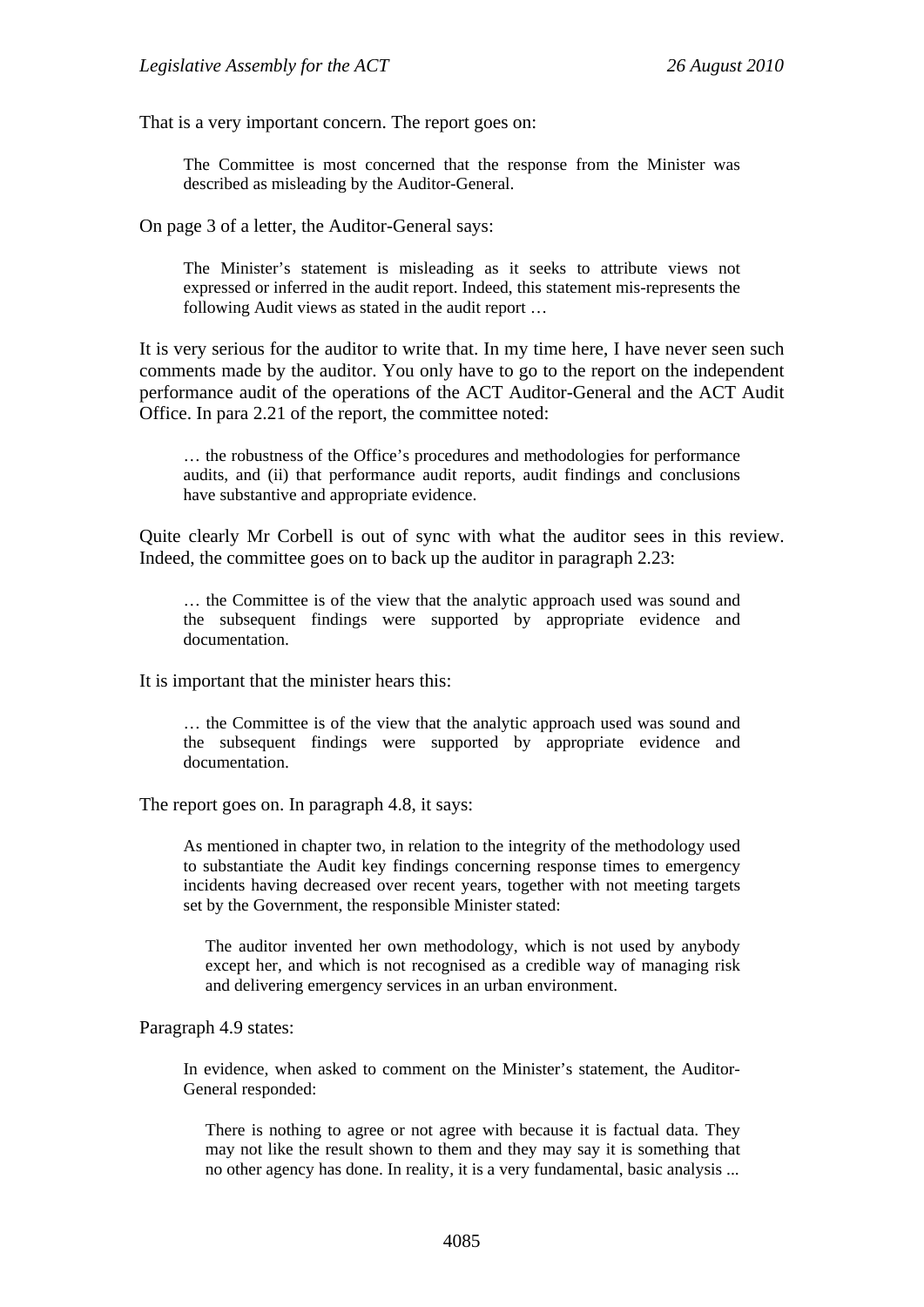In paragraph 4.11, the report goes on to say:

The Committee sought assurance that there had been no manipulation to the data provided by ACTAS and the Auditor-General confirmed that this was correct and that the methodology had not been 'invented'.

And in paragraph 4.12, the committee goes on to say:

Whilst some stakeholders may disagree with the findings of an Audit report, on the basis of a difference of opinion, and may publicly express their concerns, the Committee believes that unjustified criticism of the Office of the Auditor-General is not appropriate.

Mr Corbell's behaviour was not appropriate. Indeed, paragraph 4.14 states:

The Committee is of the view that the issues surrounding the integrity of the methodology … as recorded in ACTAS systems, are a vindication of the important role that the Auditor-General plays in promoting public accountability in the administration of the Territory.

It is a very sound report. It does draw some links to the GP shortage and the effect that the GP shortage is having upon ambulance services. Indeed, para 4.58 says:

In evidence, the TWU told the Committee that paramedics are frequently seeing people because they cannot get to the local doctor or because they don't want to wait in the emergency department.

There is another damning indictment of how the government has failed the people of the ACT. I go to paragraph 4.84 now:

During the course of the inquiry the Committee became aware that the ESA had conducted a station feasibility study to examine the practicality of the geographical location of all emergency services facilities.

On this, while I agreed with what I was able to get into the report, I have contributed some additional comments because I believe that the committee fell a little bit short of what it should have said in regard to the behaviour of Mr Corbell and, in addition, what we found out while the committee inquiry was on. It appears that there are some quite clear contradictions in things that Mr Corbell has said to various committees over various times. Of course, committees represent the Assembly.

We did find out a little bit about the station relocation. We had comments from the TWU—that they thought that the station relocation was fine and that the minister should simply get on with it. And it is important that we do get these locations right. But when researching the whole issue—indeed, during some of the public discussion that often follows such an inquiry—we found that on the ABC morning radio program with Ross Solly on 31 May we had the minister saying, "Well, I was briefed on the station relocation feasibility study final report." They are my words. His full quote was:

… I was briefed on the Report around the beginning of 2009 and that was then something I looked at very closely.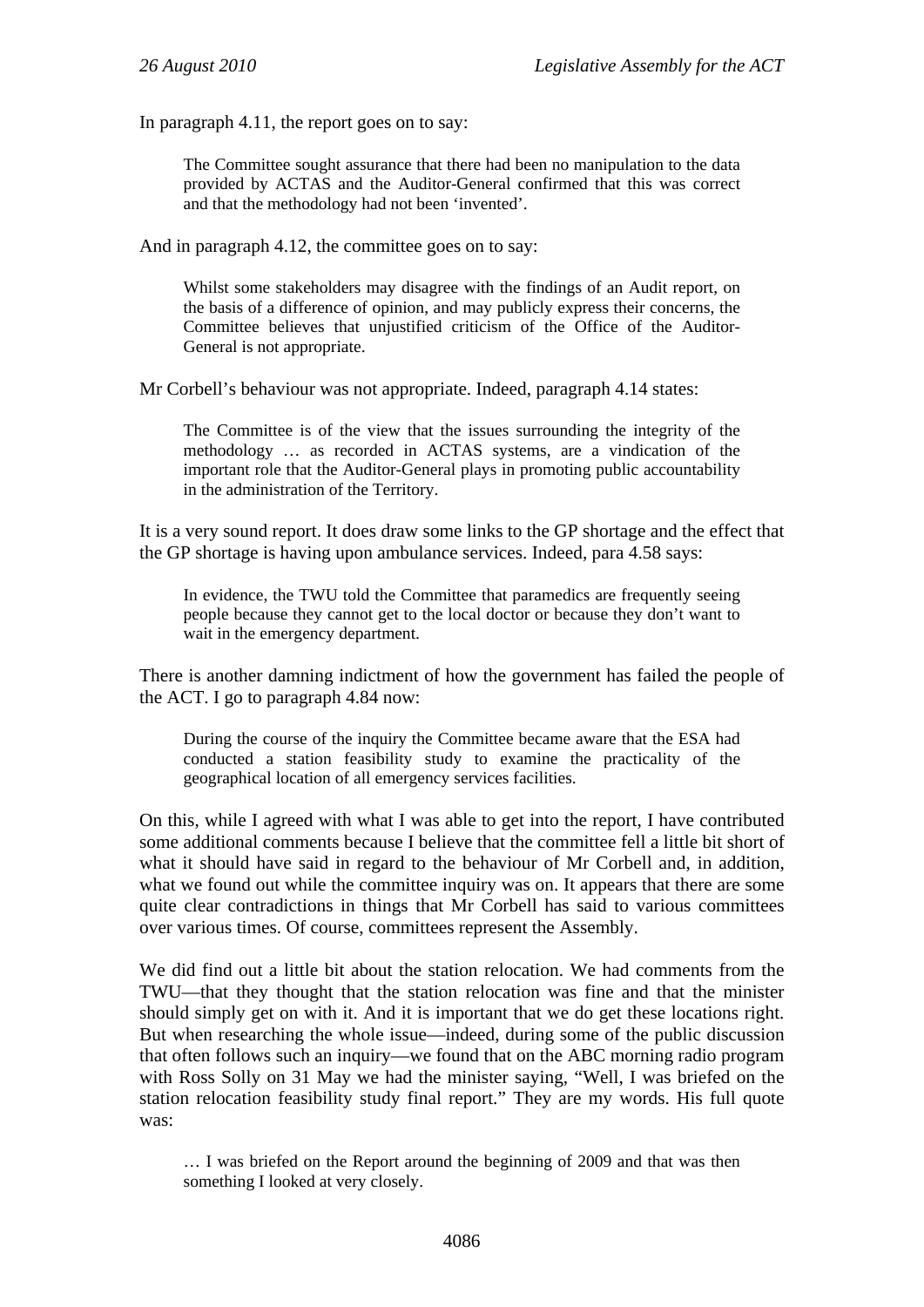Mr Corbell went on to say:

One of the main problems that emerged once we received the report was the concerns from fire fighters in particular that the analysis used didn't properly take account of how quickly fire brigades respond to fires.

Later on, Mr Sweeney from the TWU said:

… we should be acting on the report's recommendation and looking at ambulance stations where they are best placed for the future and now.

Here is Mr Corbell on 31 May saying "Well, I was briefed on the report," and, "Once we received the report we started working on it." That is quite different from what Mr Corbell told the estimates hearing on 25 May. I quote:

**MR SMYTH**: Just further to sheds, if I may, during the inquiry into the Auditor-General's report on the Ambulance Service, the ambulance officers that appeared identified that there had been a report done on the relocation of—initially we thought it was just ambulance stations, but apparently it is all emergency services facilities. What is the status of that report, minister?

**Mr Corbell**: That report is subject to cabinet consideration.

**MR SMYTH**: When did you receive that report?

**Mr Corbell**: I have not yet received the final copy of that report.

**MR SMYTH**: You have not received a final copy of the report?

**Mr Corbell**: No.

Yet on 31 May Mr Corbell has the report before him. He says, "Once we received the report we took it into account." So there you go. We have got conflicting evidence there. But it is interesting to use that wonderful thing the web—the Assembly *Hansard* part of the web—and look at a report or a transcript of a conversation Mr Corbell had in the JACS committee back in March 2009. Again I will just read the paragraph:

**Mr Corbell**: Yes, the future of that site is subject to the ESA station relocation study. It is one of the sites that are in consideration in that study for possible relocation of fire and ambulance services across the territory to provide better response times across the territory, but no decision has been taken in relation to that site at this time. The station relocation study is currently before me for consideration. I will need to make some recommendations to cabinet and then commence a public consultation process in relation to options for the future possible locations of fire and ambulance services.

For those who do not know the chronology, my understanding is that the final copy of the report was finalised in about August 2008. The minister said that he received it late that year or early in 2009. On 12 March 2009, Minister Corbell said:

The station relocation study is currently before me for consideration.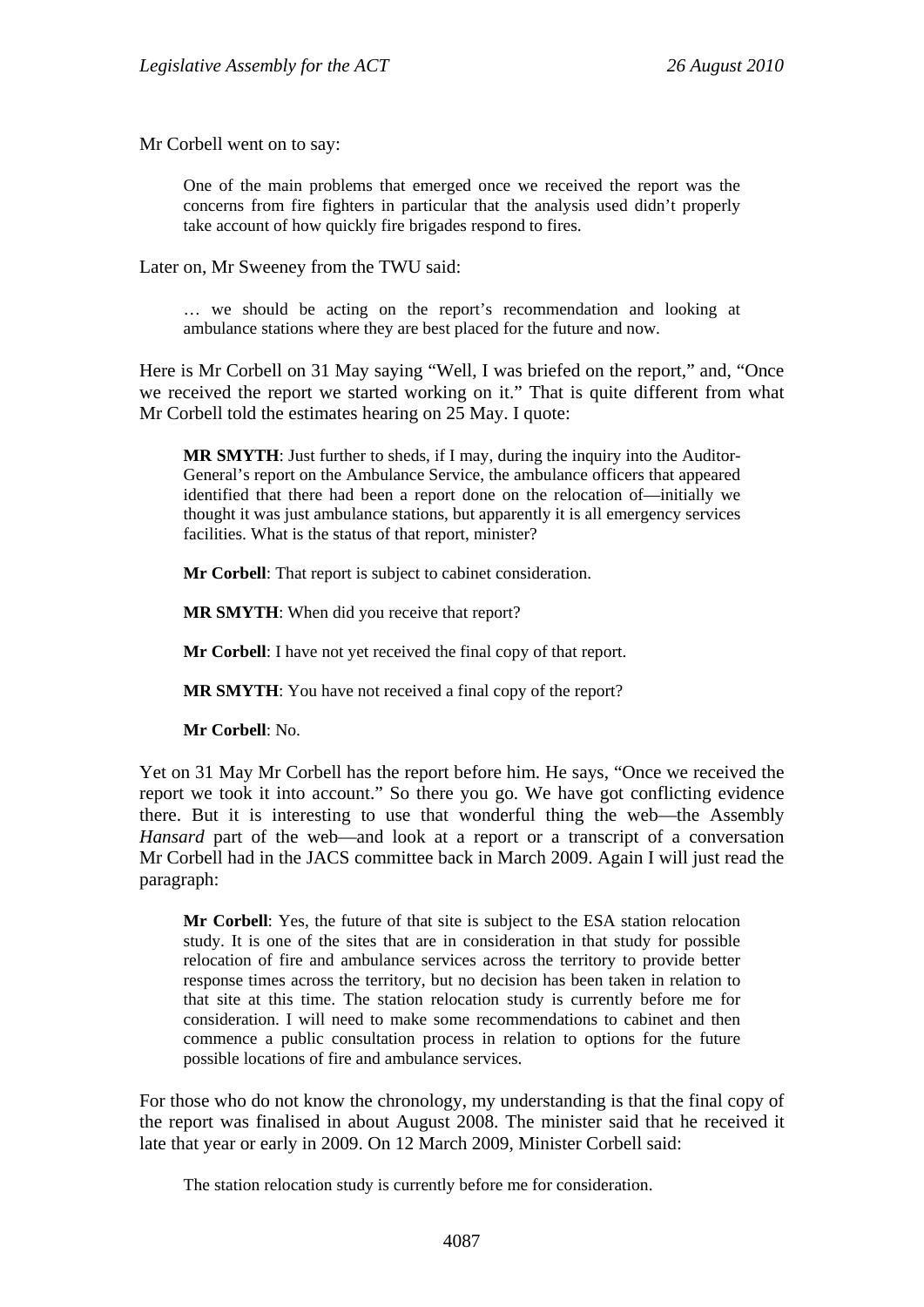However, on 25 May 2010, a year later, Mr Corbell said:

I have not yet received the final copy of that report.

And then, a week later, on ABC radio, he said:

… once we received the report …

It is important that ministers are accurate in what they tell the Assembly. Indeed, when Mr Stanhope tabled the ill-fated "infastucture report", if you go to page 23 of the "infastucture report", it says, under the heading "Emergency Services Infrastructure".

Construction projects under way include a fit-for-purpose headquarters for Emergency Services and a new ESA training centre. The station relocation feasibility study—

which Mr Corbell may or may not have received, depending on which committee you are in—

will inform other future decision-making.

Apparently the government had it in 2009; they did not have it in 2010, but by the time we got to putting the "infastucture report" together they had it and were using it.

I have made some recommendations in my additional comments in the report. They are:

- 1. The Minister for Police and Emergency Services, Mr Corbell, be held to account against the *Code of Conduct for Ministers* for misleading various committees of the Legislative Assembly and, hence, the ACT Legislative Assembly.
- 2. The Minister for Police and Emergency Services, Mr Corbell, be requested to apologise to the Auditor-General, and to her staff, for making the derogatory comments that he did in evidence given to this Committee on 3 March 2010.
- 3. The Minister for Police and Emergency Services, Mr Corbell, be requested to correct the public record of the evidence that was the subject of matters raised by the Auditor-General in her letter to this Committee, of 18 March 2010.

These are important issues. The committees are representatives of the Assembly. They are established by the Assembly and they should be taken seriously by the minister.

The saga of the station relocation was interesting as well. The committee initially asked for the report and we were told that we could not have it because either it was or it was going to be cabinet in confidence. Then we requested it again. The chair wrote on behalf of the committee and we received a copy of the report. Then we asked whether the report is a private document for the committee or whether it is for publication. I do not believe we have got an answer to that letter yet. I have not seen the copy that the committee has received. I have seen bits of it from other sources.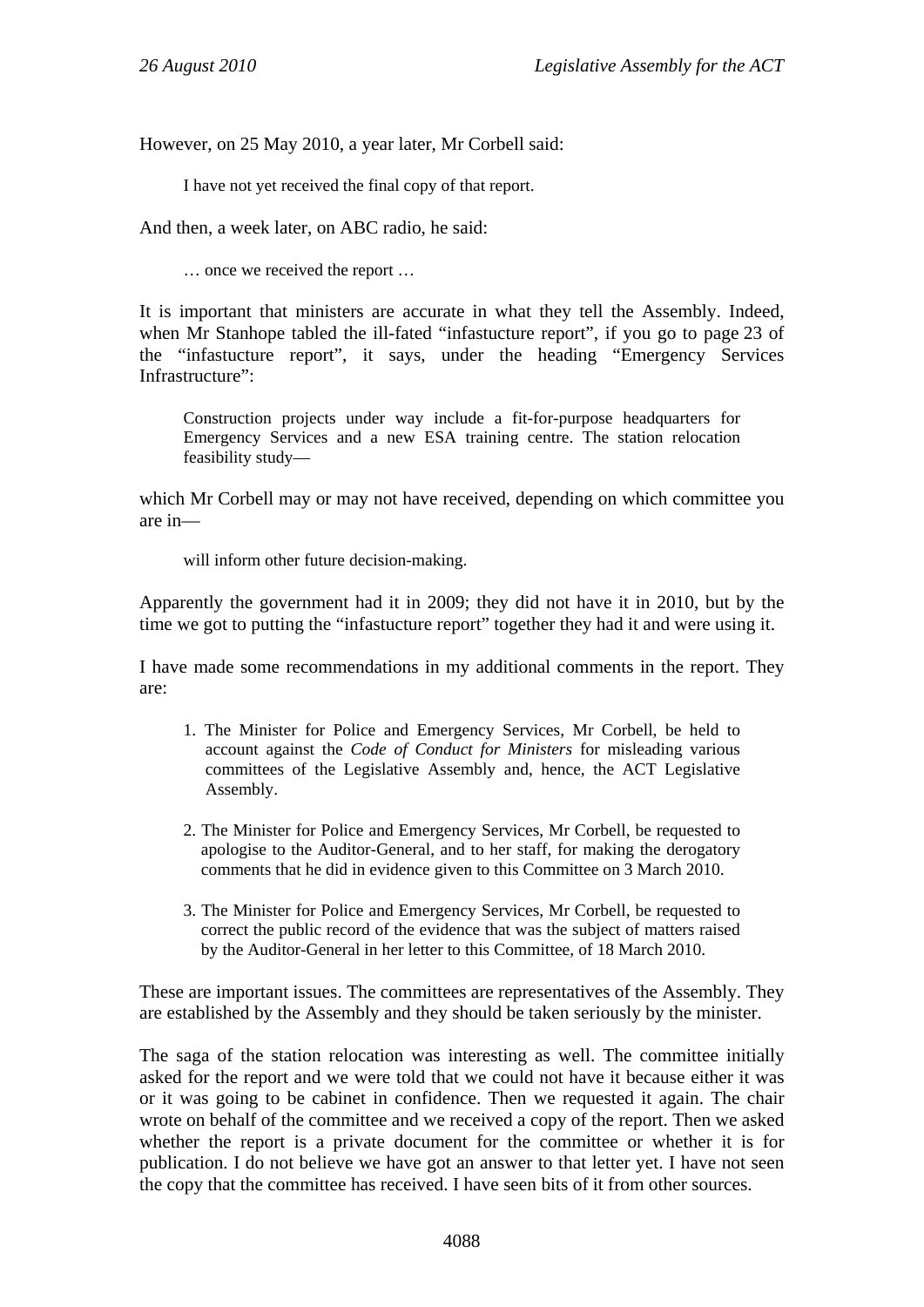But the point is that again what is in the station relocation report really does back up, I believe, from the pieces that I have seen, what the Auditor-General said in her report. There are some interesting statements in the letter from the Auditor-General to the committee. It says:

The Minister refers to a fundamental and robust analysis of information on ambulance incidents to inform Audit's assessment of ACTAS performance as—

and then she quotes him—

"the Auditor invented her own methodology, which is not used by anybody, except her".

The Auditor responds by saying:

This statement is of particular concern as it could undermine the credibility of the report by misinterpreting a sound and valid analysis used to support the audit findings. The statement effectively dismisses the importance of using properly analysed evidence-based data to identify risks and weaknesses in the delivery of services and to improve services.

Then the auditor goes on to say:

I note that other evidence provided at the same public hearing by the Minister and ACTAS staff seems to contradict the statements by the Minister about the analysis done by Audit.

And I will just read on a little bit:

The Minister and ACTAS staff indicated that, following the audit, ACTAS commenced data analysis, similar to that undertaken by Audit, of the incidents to better inform its decisions on service delivery. For example:

• the Chief Officer of the ACT Ambulance Services, Mr Foot stated:

*We have also undertaken recently modelling where we are looking at ambulance deployments from Priority 1 point of view on a suburb basis …* 

That is exactly what the auditor did. She then quotes the minister:

 The Minister for Emergency Services, Mr Simon Corbell MLA stated that:

*We are doing a detailed analysis of all emergency incidents for the 2009 calendar year by time of day and location …* 

That is what the auditor did. Then she says:

• The Deputy Chief Officer of the Ambulance Services, Mr Dutton stated:

*The work that we are currently doing, looking at the 2009 calendar year, looks at both the time of day and the geographic distribution of all our emergency incidents.*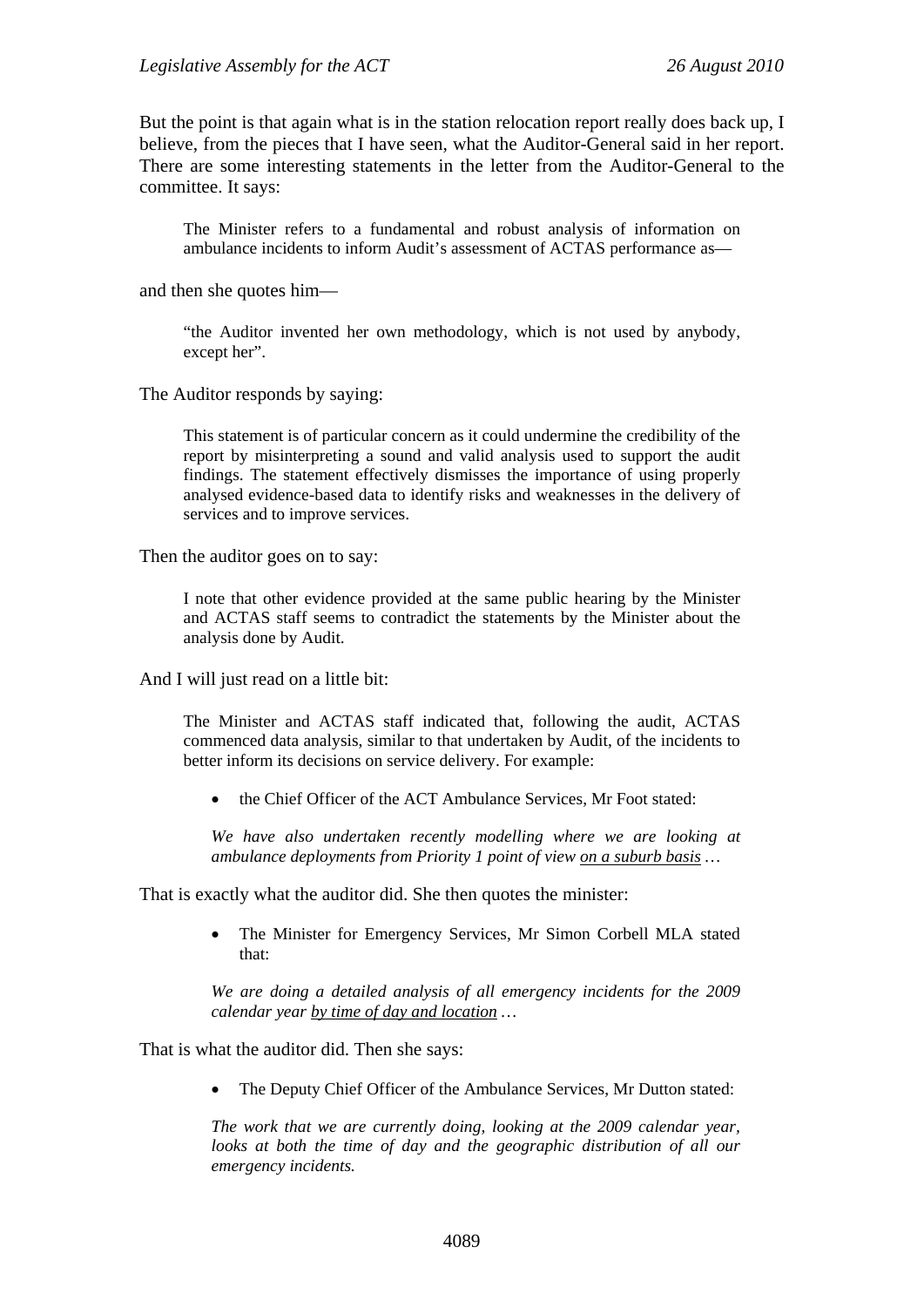The auditor goes on to say:

The Audit Office maintains its strong view that on-going proper analysis of the actual incident data, together with other information, is essential to inform decisions …

And this is when she comes to the conclusion:

The Minister's statement is misleading as it seeks to attribute views not expressed or inferred in the audit report.

Not only did she do the work, but then ACTAS is doing the work, and that work that looks at the suburban effect of the response times is actually then quoted by the minister, by the head of ambulance and the deputy head of ambulance to affirm that they are doing the right thing. It would appear that the auditor did the right thing, according to those three gentlemen, by getting there first. But that is unacceptable to the minister, because it led to criticism of the delivery of his service.

Ms Le Couteur, as chair, said that we all endorse the work done by the intensive care paramedics—as we do. What we do not endorse is the approach taken by the minister. He should apologise to the Assembly and withdraw the remarks that he has made.

Question resolved in the affirmative.

#### **Report 10**

**MS LE COUTEUR** (Molonglo) (4.30): I present the following report:

Public Accounts—Standing Committee—Report 10—*Review of Auditor-General's Report No. 3 of 2008: Records Management in ACT Government Agencies,* dated 18 August 2010, together with a copy of the extracts of the relevant minutes of proceedings

I move:

That the report be noted.

I will speak very briefly on this. The committee did a summary report on this issue, the Auditor-General made a total of 11 recommendations and the government agreed with 10 of them and agreed in principle with one of them, so that there were not in fact a huge number of issues here.

We did ask for public submissions but, unfortunately, received none. We did not receive the government's submission until 16 months after the tabling of the audit report. The reason, I believe, for such a small number of public submissions was that at the same time the government was undertaking a review of the territory's record keeping legislation. In fact, I attended some of the public hearings that were held as part of that process, because obviously what was happening was it was having two parallel processes on the same subject matter. I understand that some time, possibly in the spring sitting, the government is likely to introduce amendments to the Territory Records Act 2002, as a result of the public consultation that it has been undertaking.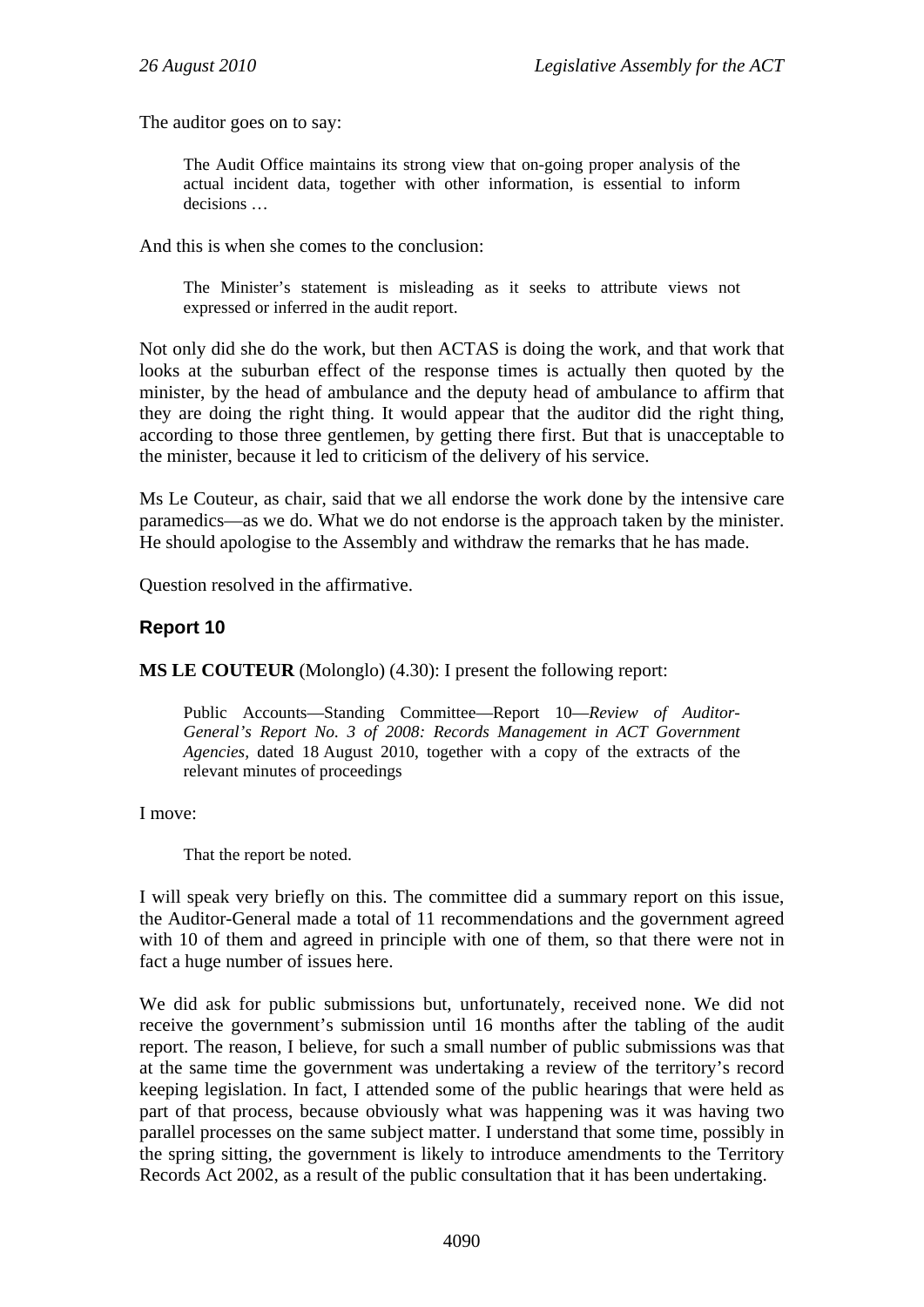The committee did, however, make three recommendations, basically along the lines of requiring the Minister for Territory and Municipal Services to report back to the Assembly: firstly, by December 2010 on the progress and effectiveness of the Department of Territory and Municipal Services' implementation of the Auditor-General's recommendations that have been accepted; then, secondly, that the minister report back by the last sitting day of June 2011 on the implementation of the recommendations of the review of the operations of the Territory Records Act 2002, which had been accepted; and, thirdly, that the minister report back to the Assembly by the last sitting day of February 2012 on the effectiveness of the amendments made to the Territory Records Act as a result of the review and the legislative changes.

So in summary, record keeping is an incredibly important issue for any government, and this government is no exception, and I look forward to the changes that the government will be introducing into the relevant legislation.

**MR SMYTH** (Brindabella) (4.33): Thank you, Mr Speaker. Just to agree with the chair, it seems the sensible approach. The government have done their own review concurrent with ours. They have got some legislation and what seems like a reasonable path forward. So the three recommendations basically ask the government to keep the Assembly informed of their progress. In that regard, I thank my colleagues for all their hard work—and, of course, the hardworking secretary of the committee, Andrea Cullen, for her excellent work in putting this report together.

Question resolved in the affirmative.

# **Liquor Bill 2010**

Debate resumed from 24 August 2010, on motion by **Mr Corbell**:

That this bill be agreed to in principle.

**MRS DUNNE** (Ginninderra) (4.34): Mr Speaker, I had flagged with both you and the attorney that I would be seeking an adjournment today, but I understand that I will not have sufficient support to do that, so I will put on the record why I think it is appropriate that this matter should be adjourned, but then I will go on to speak on the bill.

The Attorney-General has told us for a long time, and we have been waiting for this since February 2008, that we would have widespread liquor reform. He has told us that we would face a brave new world in the liquor and hospitality industries in the ACT on the passage of this new legislation, and we will have in place new laws that will achieve the laudable objective of harm minimisation and public safety. On Tuesday, Mr Corbell engaged in a shameful rant against the Greens and the Canberra Liberals, because we wanted to adjourn the debate. Mr Corbell inferred that we were not ready to debate the bill. Well, he was right. The Canberra Liberals are still not happy about debating this bill, but it is not because we are not ready.

The Greens have their own reasons as to why they did not want to debate the bill on Tuesday. The reason that we are not happy about it is that Mr Corbell is not ready to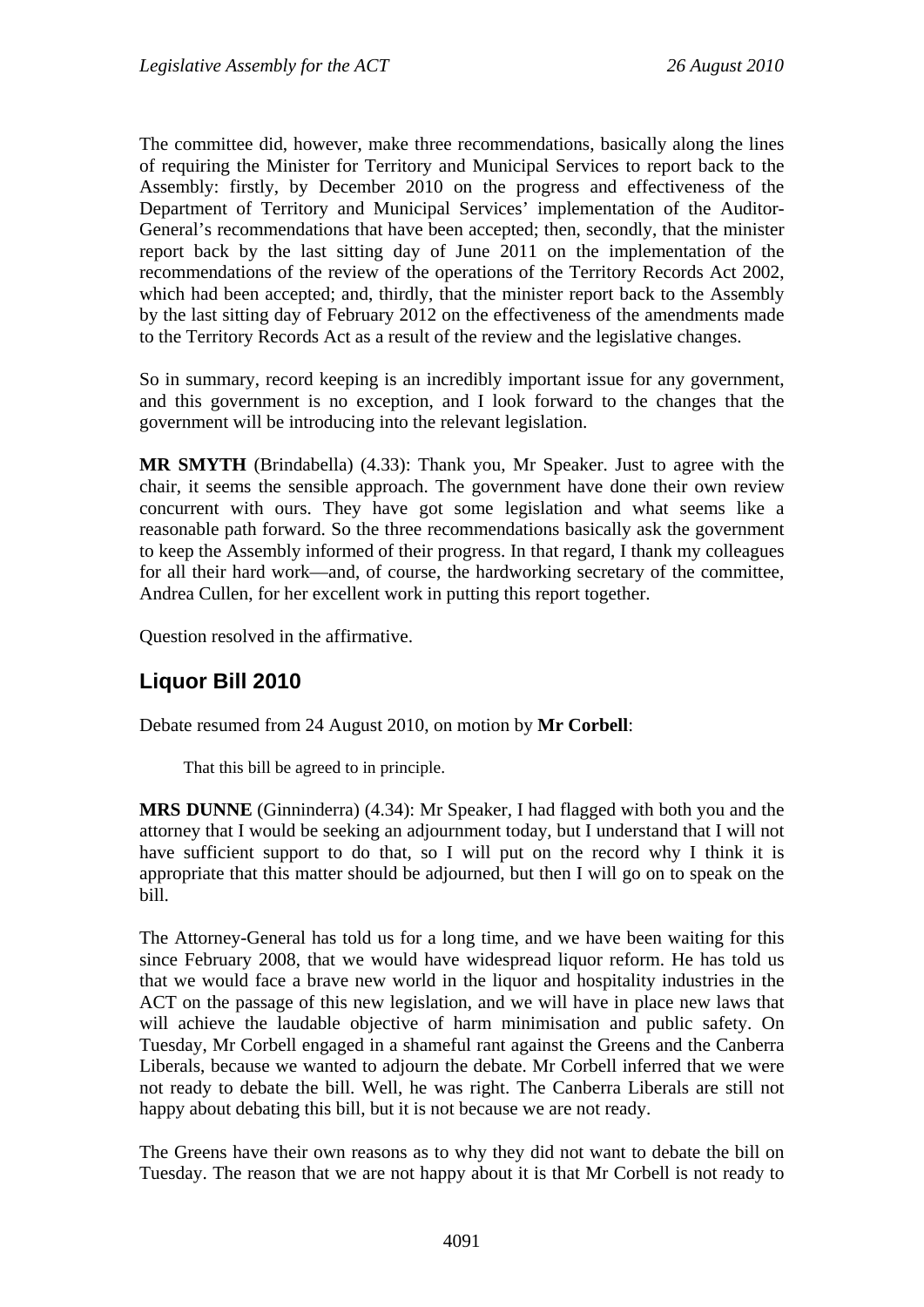debate this bill. Mr Corbell is not ready to debate this bill, because he has failed to present the complete reform package. In this complete brave new world, this new reform package, there are no final regulations and there is no fee schedule to support it. Mr Corbell has argued that it is not necessary to have the regulations or the fee schedule available to enable the debate on the bill to proceed. In ordinary circumstances that may be so but, when there is substantial law reform on the table, it has been the practice of the Canberra Liberals—when we were in government—to provide all the material at once. Mr Corbell himself will recall, because I think he was the shadow at the time, that when the environment protection legislation was introduced into this place in, I think, 1997, every code of practice, every regulation, everything was introduced at the same time. It was scrutinised at the same time.

In addition to there having been substantial community consultation over at least 18 months before that, all of those things were tabled at the one time, and then they were reviewed by an Assembly committee. There was a roundtable to agree on things that could be agreed upon, and things that could not be agreed upon were dealt with on the floor of the Assembly. That is how civilised law reform should happen, and that is how things happened, and that is the way I am used to doing it.

The attorney said that these regulations would be available, but they have not been made available. I wrote to the attorney last week reminding him of his commitment but he was basically saying, "No, we are going to do it this way," because he is not ready. And the people of the ACT are not ready, because they do not know finally what the regulations will mean and, most importantly, they do not know how much this will cost.

That is why we sought to adjourn this matter on Tuesday, and that is why we would prefer that this matter were not debated today. Now, the Greens had their own reasons for adjourning on Tuesday, and they have their own reasons for capitulating today, and they are different, for the most part. But there was agreement between us that we should see the fee schedule before we agree to this bill, because it has substantial implications for the people of the ACT.

The minister has talked—I do apologise to members for my croaky voice; I suspect it is going to get a lot croakier before this evening is concluded—a lot about reform, but what he has given is not really reform. Reform suggests starting afresh, with a blank sheet of paper, and this bill does not do that. Rather than reform, it merely makes some changes at the margins, and it seems to be the case that it will jack up the price for people to do business in this town, if they are in the hospitality business.

The front page of the *Canberra Times* this week, on 24 August, carried a story about a 40-person melee in Civic on the previous Saturday night. It reports that six police were injured and that six paddy wagons were in attendance. Mr Corbell would have us believe that his liquor reforms, as they currently stand, will address that kind of problem in our community, but, apart from creating a whole lot of bureaucratic processes for liquor licensees and a few offences and significantly increased licence fees, this bill will not achieve its stated and wished for end.

There are a few reasons for this, Madam Assistant Speaker. One of the major reasons is that the bill really fails to place much onus on consumers to take responsibility for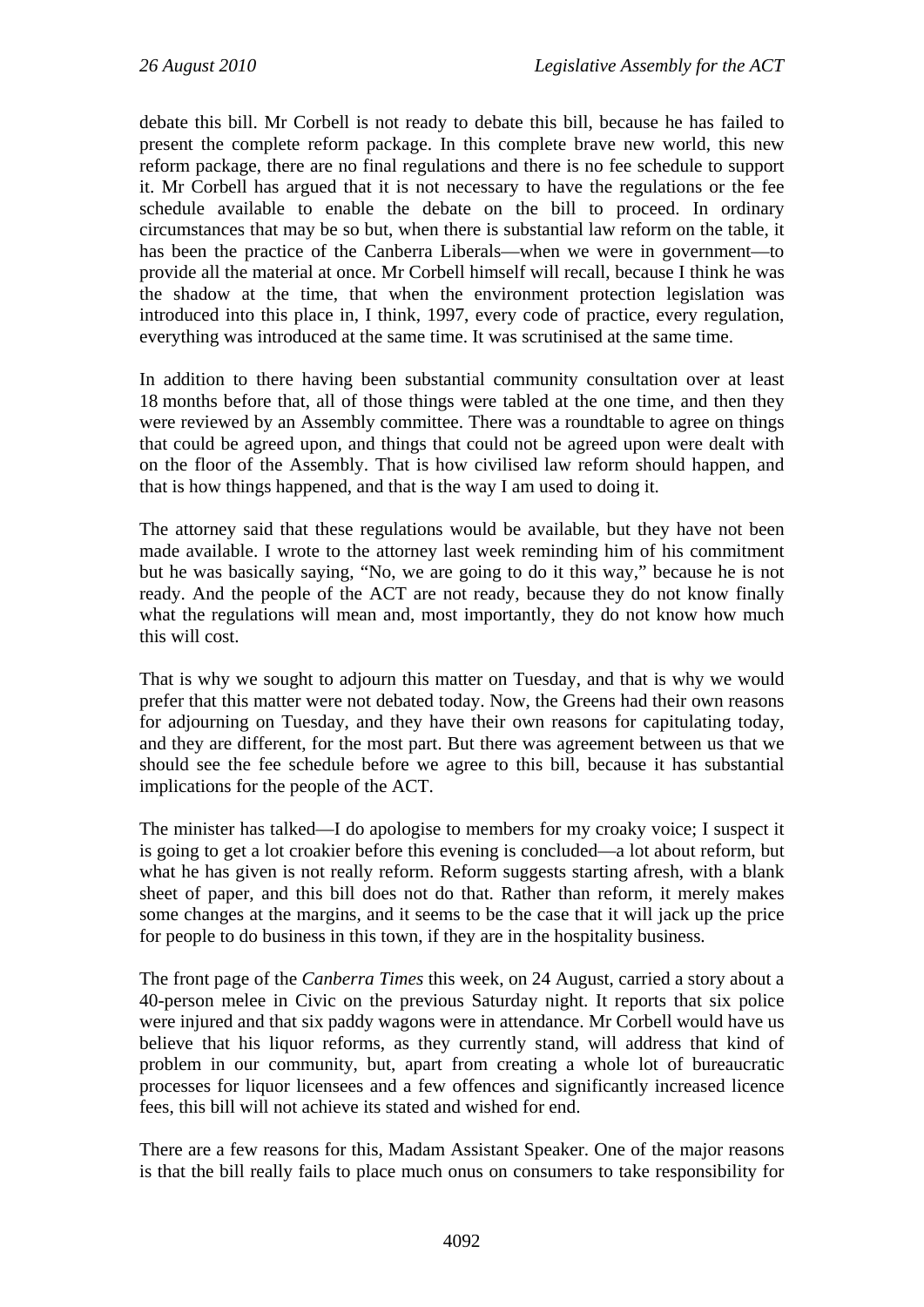their own actions and behaviours. It talks about harm minimisation and public safety being the primary objectives of the new law. These are very laudable aims, but where is the objective to place some of the responsibility on the consumer who gets into a fight or acts irresponsibly?

Another reason it fails is because it takes a one-size-fits-all approach, which is typical of Mr Corbell's approach to any policy. But in liquor and hospitality one size does not fit all. What works for Civic and Manuka nightclubs does not work for small suburban taverns and restaurants. What works for a Civic off-licence does not work for a Civic on-licence. A risk management plan and even an incident report may be fine for a Civic nightclub but may be not only onerous but impracticable for a small suburban restaurant or a small suburban tavern.

Another reason this bill fails is that it does not reward industry initiatives and improvement. Its approach is more one of penalty than reward. This bill fails because it failed to deliver all that was promised, or at least what we thought was worth considering. For example, the Australian Hotels Association, in the latest edition of its *Active Hospitality* magazine, tells its members that one of the reforms they can look forward to is:

A commitment that bars at the Australian National University and the University of Canberra are held to the same standards as other venues.

This commitment has not materialised. I understand another example is that the industry representatives called for the establishment of a liquor advisory board, and Mr Corbell was amenable to that proposal, but it did not materialise in this bill. It will materialise because of my work on the amendments that I will move later in the day.

Most importantly of all, Mr Corbell has failed to put before this Assembly, the industry and the people of Canberra the whole story about his liquor reforms. He has presented one chapter—the bill—but has failed to present chapters 2 and 3—the regulations and the all important schedule of fees. So the story remains incomplete. There are elements in the bill that underpin the regulations that are generic in nature, requiring clarification and regulation, but there is no finalised regulation to provide that clarification. There is not any idea of what is in Mr Corbell's head in terms of the quantum and methodology of calculation of licence fees and permit fees, except that we know that they will be considerably higher.

We do not know how equitably the fees will be calculated across the industry. Will it be on the volume of liquor purchased or will it be based on the record of the venue? Will small suburban restaurants pay the same as busy city nightclubs? How will fees for off-licences be calculated? None of these questions has been answered, yet they are of critical importance to the industry. It could even go to the potential liability of many businesses and operators in this city. Does the government want to see businesses closed? Does the government want to reduce the choice of entertainment venues in our community? Does the government want to put even more pressure on the venues in our city's hot spots? None of these questions have been answered yet.

All of this goes to the very heart of how the industry will review the fairness of the structure of the new laws, and this Attorney-General wants us to ignore those matters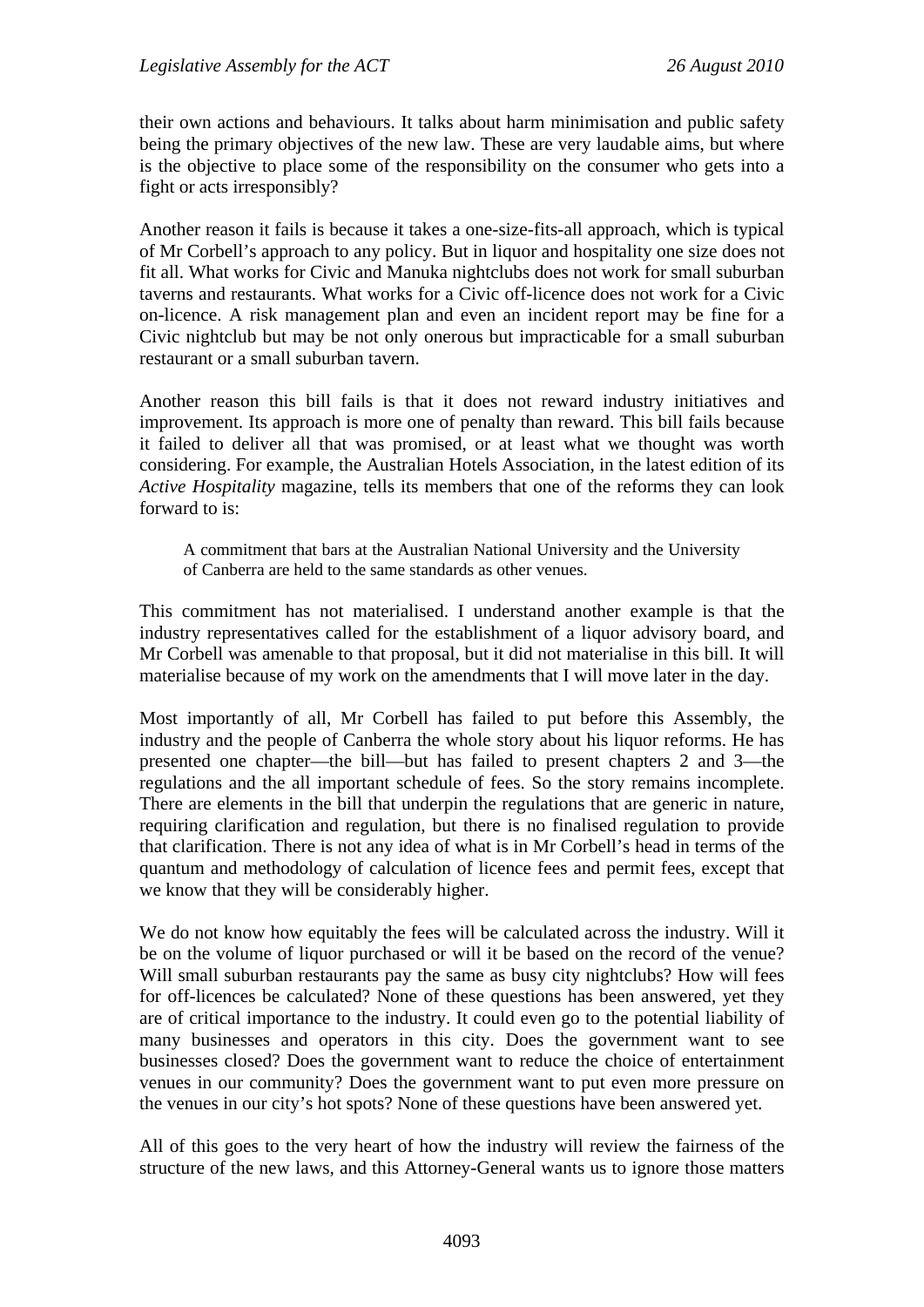and debate the bill in isolation from those elements of his law reform. Any reform which this bill by itself does not achieve must be considered as a whole. For this Assembly and the liquor and hospitality industries and the public in general to be able to consider the reforms and, indeed, whether they are reforms at all, we must be allowed to consider the whole package of reforms, not just one element of them.

But, Madam Assistant Speaker, my concerns do not stop here. I am advised that the Office of Regulatory Services failed to tell all licensees of the new proposed legislation. The ORS really only spoke to the big end of town. Many small business operators—the suburban bars, taverns and restaurants—only heard about the exposure draft of the bill in the last week before the submissions were due. Madam Assistant Speaker, I was invited to a meeting of small tavern owners a number of months ago in May—and, for many of those people, they had not previously had any opportunity to discuss these matters with anyone in this Assembly. Following that, at my suggestion, they approached both the minister and the Greens to discuss their concerns. I understand that they spoke with Mr Rattenbury, who gave them a hearing, but to this day they have not had their request for a meeting with the minister even acknowledged, let alone been given a chance to see the minister on their concerns.

The Office of Regulatory Services really only communicated with the peak industries. This is not to in any way denigrate the work done by the peak industry bodies; they do a good job. I have had excellent relationships and excellent discussions with both the AHA and the licensed clubs in relation to the implementation of this legislation. But not everybody is picked up by the AHA and the licensed clubs. The Restaurant and Catering Association seems to have gone completely unconsulted on this legislation.

It is also worth noting some of the elements of this bill in detail. The attorney in his presentation speech identified eight key elements of the bill: new harm minimisation and community safety principles; new regulatory powers for the Commissioner for Fair Trading; new liquor licensing networks; strengthening the integrity of liquor licenses; stronger protection for children and young people; new police powers and offences—I also note that an additional 10 police were funded in the 2010-11 budget, to be known as the liquor licensing team—new liquor licensing fees; and there will be a review of the whole legislation in two years time.

Compliance with the act will be a licence or permit condition, carrying a sanction of occupational discipline through ACAT. Community consultation will be required for all licence applications, including on the suitability of the premises, location and the person managing the premises. The Commissioner for Fair Trading will determine occupancy loadings based on, but not exceeding, recommendations from the chief fire officer. There will be two classes of permit—commercial and non-commercial. The commissioner will have discretion to decide occupancy loadings. There will be a range of licence or permit integrity measures, including information sharing requirements and preparation of and amendments to risk assessment management plans—called RAMPs—by licensees and commercial permit holders. Licensees and commercial permit holders and staff who serve liquor, including crowd control staff, will be required to undertake responsible service of alcohol training and obtain an RSA certificate. The commissioner will approve RSA courses and trainers.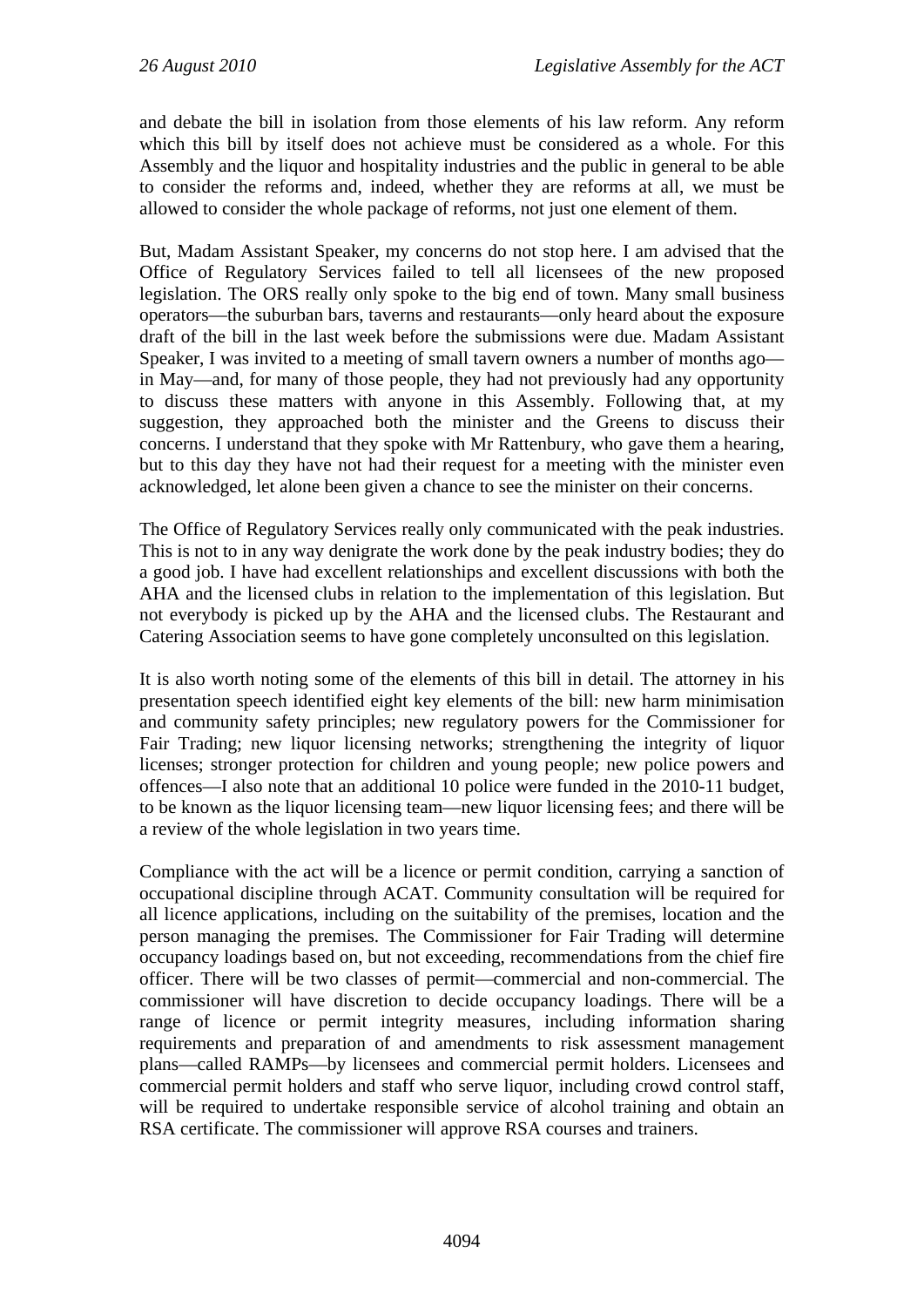There will be strict liability offences for licensees, permit holders, employees and members of the public who serve alcohol to intoxicated persons, together with a strict liability offence for anyone who abuses, threatens or intimidates staff who refuse to supply liquor to an intoxicated person.

Record-keeping requirements include keeping copies of RSA certificates and maintaining an incident register. A range of criminal offences are introduced. The commissioner will be able to issue binding written directions to a licensee or permit holder. The police will be able to close premises in an emergency for up to 24 hours. There will be new enforcement powers for police and investigators. There will be a range of provisions relating to children and young people, including dealing with underage drinking and attendance in licensed premises.

Many of the provisions carry offences or strict liability offences and there is an offence caution provision. There will be exemptions for young people who are employed or being trained. The commissioner will be able to declare public places as temporary alcohol-free zones.

Finally, the executive will be able to make regulations on a range of matters, including opening times, marketing activities, licence and permit conditions, permanent alcohol-free zones, the content of risk assessment management plans, conditions for young person's events, licence forms and matters for the commissioner to consider when deciding new licence or permit applications.

I have already mentioned a number of the failings of the bill in its attempt to reform the liquor laws in the ACT, but I want to elaborate on those a bit more. Firstly, there is considerable subjectivity brought into play in the decision-making process under the proposed law. For example, clause 10 of the bill sets out the principles that a decision maker must consider when making a decision under the act. The principles are fundamental to achieving the aims of the new legislation, but they are very subjective. For example, the language includes phrases such as "responsible attitudes and practices", "responsible development", "likely to continue", "noise should not be excessive" and premises should not be located where they would "be likely to cause undue disturbance" and so on.

There is subjectivity, too, in the process the commissioner must follow in deciding on licence applications. Again, the language is subjective, like "satisfied" that the premises are suitable and that the applicant and premises comply and are "likely to comply" with the act. The subjectivity continues in other elements such as the assessment of the suitability of premises. The subjectivity could discriminate against current or proposed licensees or permit holders. Even the definition of whether a person is judged to be intoxicated is subjective. The bill says a person can be considered intoxicated if the person's speech, balance, coordination or behaviour are noticeably affected. It is reasonable to believe that these conditions are as a result of the consumption of liquor.

The subjectivity in decision making fails to provide certainty to the industry and/or patrons and members of the public. The bill also shows a lack of understanding of cultures. Division 7.2 allows the commissioner to approve an application to use an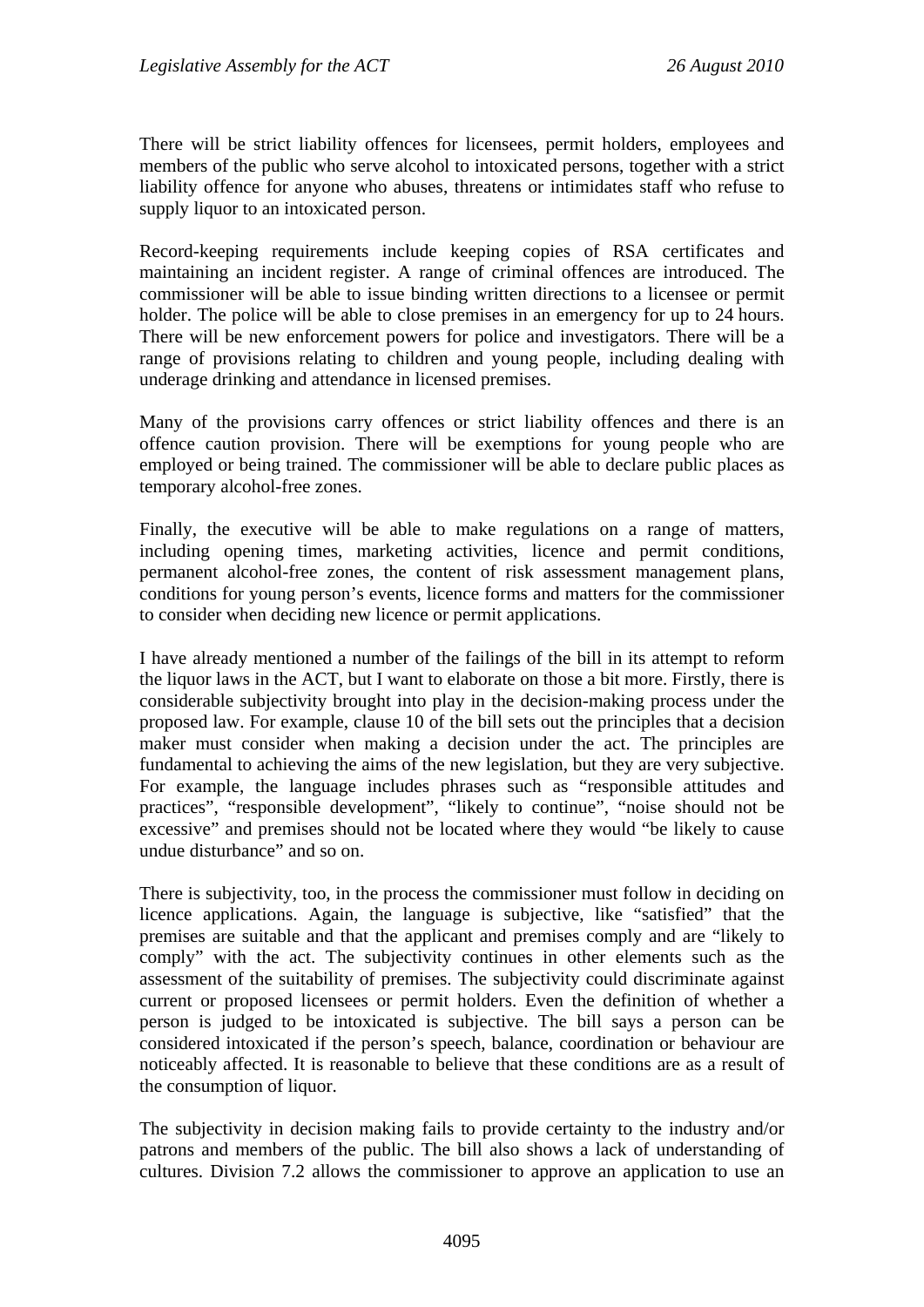adults-only area for young people's events. It allows 90 days for the approval process, but the approval expires at the earlier time stated in the approval or 24 hours after the approval comes into force. This requires considerable, very accurate and long lead times, which is quite at odds with the culture of young people.

Mr Corbell's liquor bill even carries elements of nonsense. Division 8.6 requires licensees and permit holders to maintain a register of incidents that occur in certain defined circumstances. The register has to record certain information, including the name, address and contact details of each person connected with an incident. A strict liability offence occurs if the record is not maintained.

What happens if the people involved in the incident do a runner before the bar owner gets a chance to ask them for their names and addresses? Will he be subject to a strict liability offence if he does not run down the street after them with pen and paper in hand? This is clearly nonsensical. Then, of course, there is the issue of what happens if the police become involved. In that instance, the police also have to create a record of the incident. Will it be necessary for the bar owner to continue to maintain an incident record and therefore maintain two records of the same incident? What happens if there is conflict? And when does responsibility for maintaining and keeping the record of the incidents stop? Is it when the matter goes to court? Is it when the people involved leave the premises? Is it when the police get involved? Is it when an ambulance arrives? We do not know, and the bill does not tell us.

Another potential nonsense relates to the risk assessment management plans. The bill would require RAMPs to be available for public inspection. However, elements of RAMPs may go to matters of security and other information which, if they became known to the public, may adversely impact on the very objectives of the bill to achieve harm minimisation and public safety. This would be a nonsense.

The bill also fails to take the bureaucratic process through to the end. Division 9.3 deals with caution notices to children and young people and provides that the chief police officer can revoke a caution notice. In so doing, the CPO must destroy the caution notice held by the police and must tell the Children and Young People's chief executive and the commissioner. However, there is nothing in the bill that requires the chief executive or the commissioner to destroy their copies of the caution notice. This may stand against the child or young person at a future time and there is almost the certainty that there will be conflicting records.

As I mentioned earlier, this bill carries insufficient onus on the consumer to be responsible for their actions and behaviour. The bill carries a number of consumer onus offence provisions and penalties but could go a lot further to encourage and support our society in education programs and in the promotion of responsible consumption of alcohol. For example, there could be more community education programs about liquor, the consumption of liquor and the effect that it will have on the broader community. Or there could be a requirement that an offender either charged with an offence or given a caution be directed to undertake an education program about the responsible consumption of alcohol. This certainly would support the approach of liquor companies in the promotion of their key products these days in which there generally is an underlying call on drinkers to consume alcohol in moderation. *(Extension of time granted.)*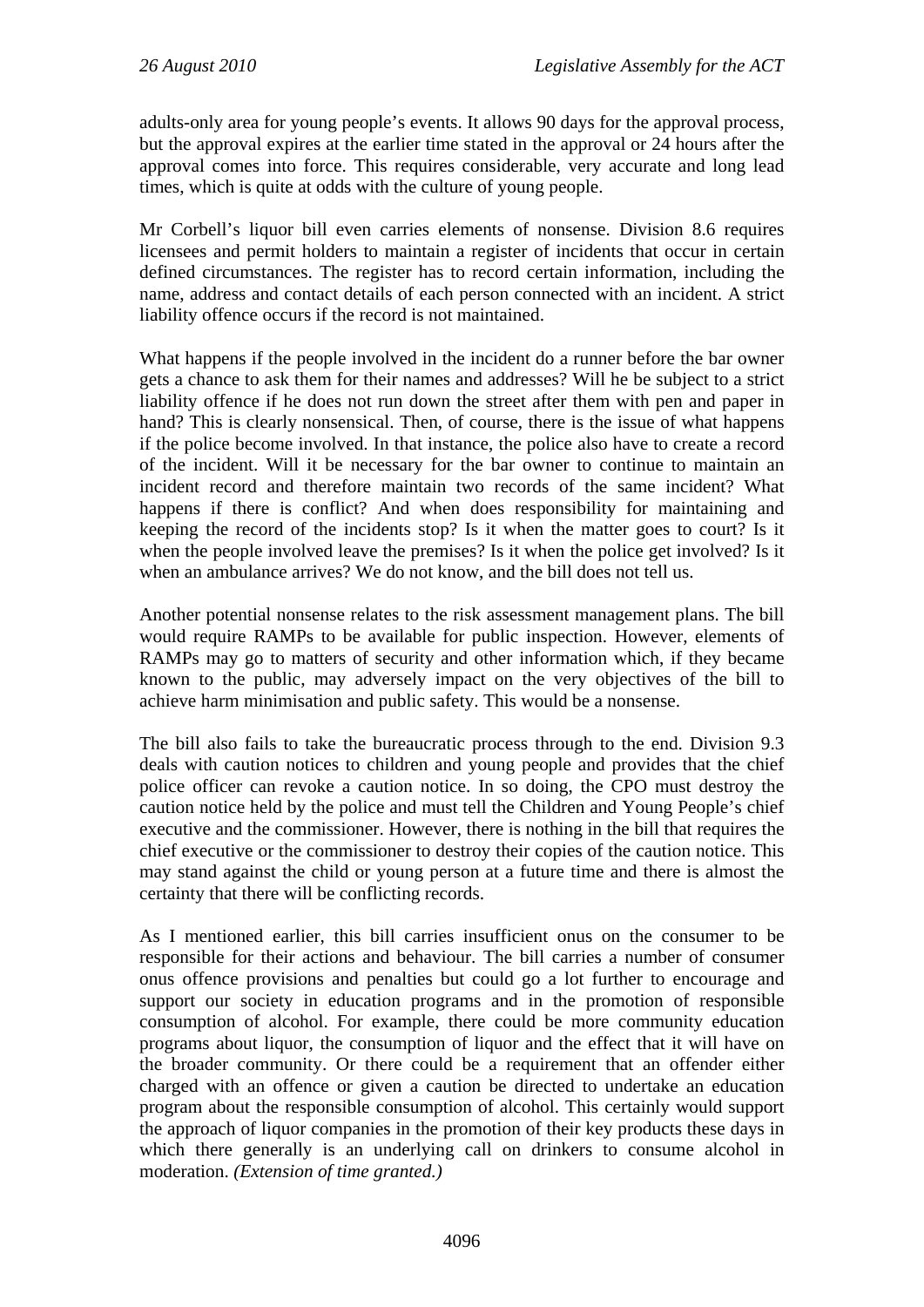I thank members for their courtesy. I did raise this with members earlier. It is an important bill and an important reform and I think that it is worthy of extending the time a little. The bill has plenty of offence provisions and penalties, but where are the proactive elements to support our society? Another element in the bill which is deficient is that too much power rests in the Commissioner for Fair Trading, notwithstanding that many of these decisions are able to be challenged in the ACAT.

In addition, there is no mechanism for the minister to take advice on matters relating to the liquor industry or alcohol consumption in the ACT. I mentioned earlier that the industry had proposed the establishment of a liquor advisory board and that Mr Corbell had apparently indicated some support for the proposal, but it did not materialise in the bill. A board could allow the advisory function to operate and would provide some process for scrutiny and support of the commissioner.

One of the measures the government introduced in its 2010-11 budget was to fund 10 more police officers to enforce the provisions of the new laws and, in doing so, to address those two primary objectives of the harm minimisation and public safety. This is to be applauded and goes to a matter which the Canberra Liberals have been calling for for a long time. But in doing so, Mr Corbell has flagged that his new licence fees will be designed to recover the full cost of that measure as well as the cost of the rest of the licensing regime. On top of what will be significant increases in licence fees, there are considerable other financial implications for business in the ACT.

There will be significant increases in compliance costs for matters such as RSA training, RAMP preparation and record keeping. The industry questions, as do I, whether it is appropriate for a regulatory regime that is designed to provide protection to the public, often from themselves, to be funded entirely by industry. I raise this as a matter that the Canberra Liberals will be monitoring and which we believe should be considered in the context of the review of the operation of the new legislation in two years time.

As I have said before, this bill fails on many fronts but, most importantly, it fails, on its own, to achieve Mr Corbell's liquor reform. As I have said, this is the first volume of a three-volume novel. So far we have not seen volumes 2 and 3. It cannot succeed by itself. I think that it is insulting to this Assembly to expect it to consider only one part of it today.

Under the circumstances, we will not be supporting this legislation. We are also not supporting this legislation for all the reasons outlined in my remarks today. One of the things I want to highlight is that we have had a lengthy process, going back to February 2008, where the minister has been talking about he is going to do. It is interesting to note that the small people of Canberra have not been involved in that conversation.

For whatever reason, the hardworking owner of an Indian restaurant or a Chinese restaurant or a small tavern in the suburbs was not engaged in this conversation. I have met with many of the smallholders. They are concerned about the impact that this will have on their community and their business and what it will do to the fabric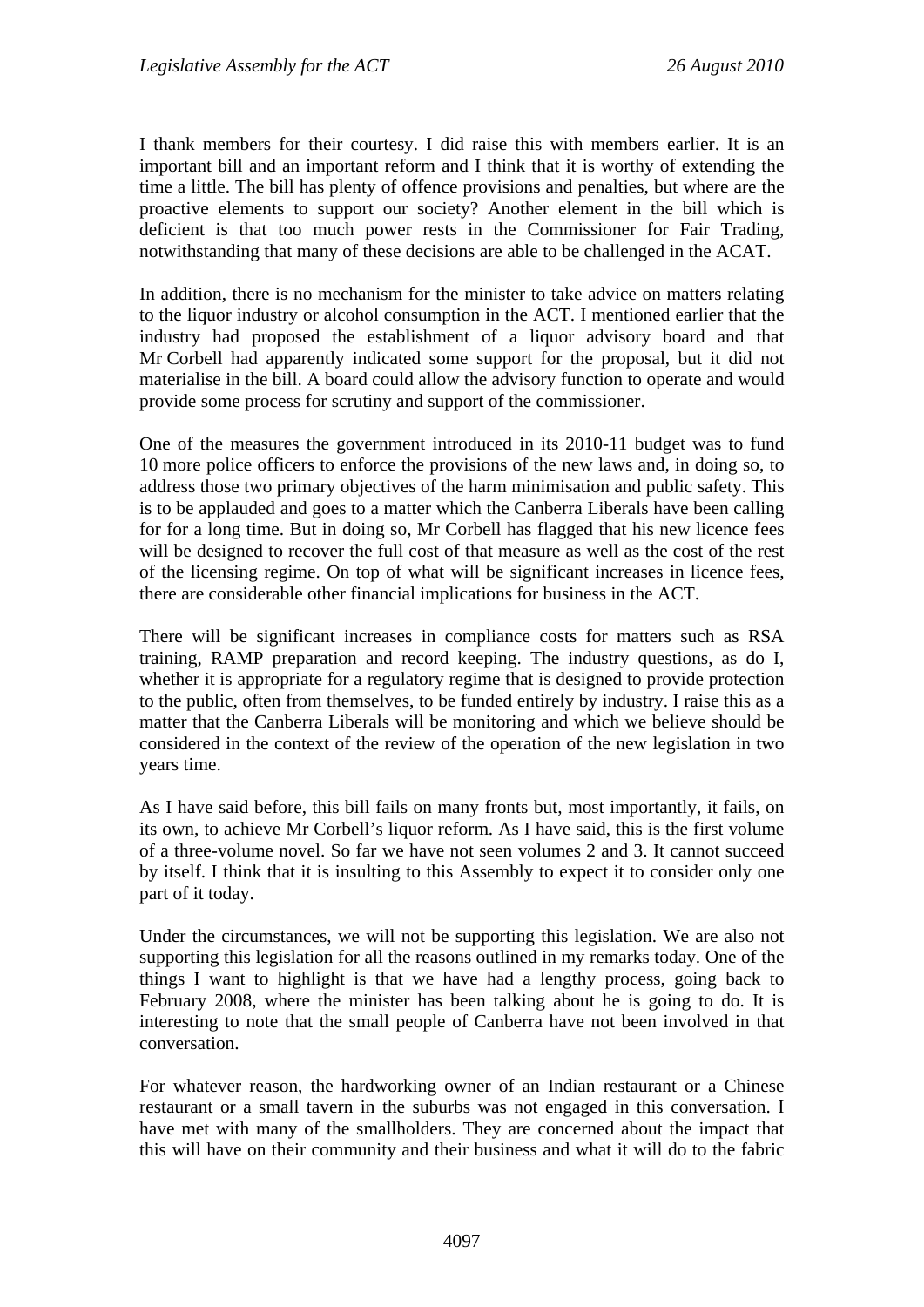of suburbs in my electorate and your electorate, Madam Deputy Speaker. I think it is very unfortunate that we get to this stage 2½ years down the track through this consultation process.

To this day, representatives of small venues have not been able to meet with the minister and express their concerns. I am concerned also that the consultation over the draft regulations has not been as open as it could be. There has been a consultation period which has been closed since 6 August, and to this day the comments from those people who were consulted, who made comments on the regulations, are not available for public scrutiny.

At the weekend one member of the public who had made comment said to me that he was deeply distressed and disillusioned by the public consultation process. He thought that his comments would have been at least acknowledged and read. I do not have an opportunity to do that because the minister and the department will not put them up on the webpage and there has been no satisfactory explanation as to why.

All in all, Madam Assistant Speaker, this is a very disappointing day for Mr Corbell. Mr Corbell has had a very long opportunity. He made this an election issue in the run-up to the 2008 election—that he was going to play hell with a stick; there was going to be reform after reform. There is so much that is missing from this. Look at the submission from the Australian Federal Police Association where they specifically ask the minister to put in extra penalties that would go towards encouraging the responsible consumption of alcohol.

As things currently stand in the ACT, if a young person, or an old person, goes out on Saturday night and gets really, really, really drunk, what happens is that he is taken to the watch-house or to the drying-out facility. He is given a warm bed; he is tucked up in bed. In the morning when he wakes up he is given breakfast and he is given a cab ride home. He pays nothing for that. There is no fine. There is no charge.

The Australian Federal Police Association and policemen on the beat tell me that that is the single biggest reform that they want, because many people think, "It doesn't matter. I don't have to have a plan to get home because, if the worse comes to the worst, I'll go to the drying out facility and I'll sleep it off. Then I'll get a taxi ride home after I've had bacon and eggs for breakfast." This does not encourage the responsible consumption of alcohol. This minister has failed in many ways in his reform. That is why the Canberra Liberals are opposing this bill today.

**MR RATTENBURY** (Molonglo) (5.01): The Greens will be supporting this Liquor Bill today. The ACT government started work on this reform back in February 2008, so it has now been two years and five months of work leading up to today. That is certainly a long time—longer than I have even been a Greens member of this Assembly. The process has been thorough and robust up until now, and there is a series of good reforms contained in the bill.

The Greens want a safe and vibrant Canberra nightlife. We want people to be able to go out, hit the town and have a great time. We were concerned that this is not the case and that some people are fearful of going out in public at night. It was for this reason that in September last year we released our discussion paper on alcohol-related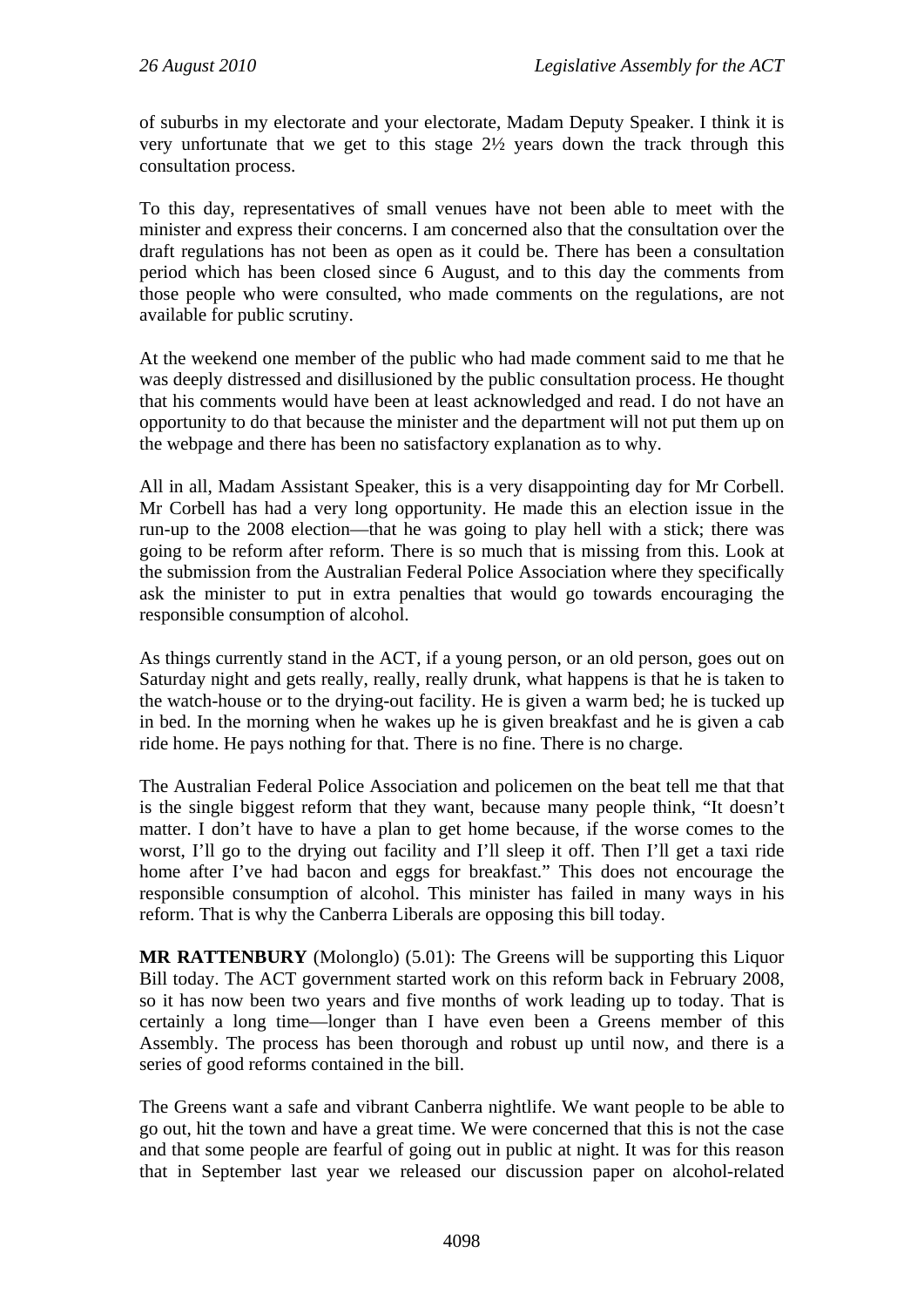violence. We proposed a series of reforms and asked for the community to provide their feedback on our ideas. I am pleased to see that four out of seven of our proposals have been included in the government's Liquor Bill.

Those proposals that are reflected in the bill today are, firstly, the introduction of a new regulatory framework based on risk; secondly, the mandating of staff training in responsible service of alcohol; thirdly, the restriction of irresponsible discounts and promotions of alcohol; and, finally, the improvement of the definition of "intoxicated". These are four important evidence-based reforms that the Greens included in our discussion paper, and we are fully supportive of them in this bill.

Turning to the government bill itself, the objects and principles division is an important section that sets the overall direction for the rest of the Liquor Act. Clause 9 of the bill sets out the objects of the act, and I believe they are illustrative of the intent of the bill at its absolute core. There are two objects listed: firstly, to minimise the harm associated with the consumption of alcohol; and, secondly, to facilitate the responsible development of the liquor and hospitality industries in a way that takes account of community safety. What the Greens refer to as a safe and vibrant Canberra nightlife is equally encapsulated in those two objects.

Put simply, the bill aims to regulate pubs and clubs in such a way as to allow the industry to develop, but only in a responsible and safe way that allows all people to feel safe when they head out at night. There are numerous examples of where the bill puts that perspective into practice, too many to mention really in this in-principle debate. But I would like to discuss one detailed example to illustrate the balance that will be struck between the business interests of pubs and clubs and the interests of community safety.

The example is the restriction of irresponsible drink pricing and promotion. This was a reform the Greens proposed in our discussion paper, and it would be fair to say that there are people who like their cheap drinks and do not want them taken away. The Facebook page that sprung up, sponsored by a student at the ANU, certainly was evidence of that. However, there is a balance that needs to be struck between responsible service of alcohol and offering cheap drinks to entice patrons into your venue. I think this bill strikes this balance well on what is a challenging question.

Clause 136 creates the offence of conducting a prohibited promotional activity. Regulation 28 in the draft exposure regulations then goes on to prescribe certain activities for the purposes of clause 136. This is a vitally important part of the reforms, because it is one very practical way in which the policy intent reaches out into our pubs and clubs and regulates how drinks are served and how they are consumed. It is where the rubber meets the road or, as perhaps is the case today, where the legislation meets the liquor.

It sets out clearly what promotional activities are deemed inappropriate, and some examples demonstrate the point. Regulation 28(c) prohibits the selling of liquor at reduced prices for more than two hours continuously or between midnight and 5 am. This regulation caters for happy hours, but, at the same time, it prohibits pubs from offering discounted drinks for the entire evening. That is an appropriate balance between offering a good night out and just offering a really cheap way to get very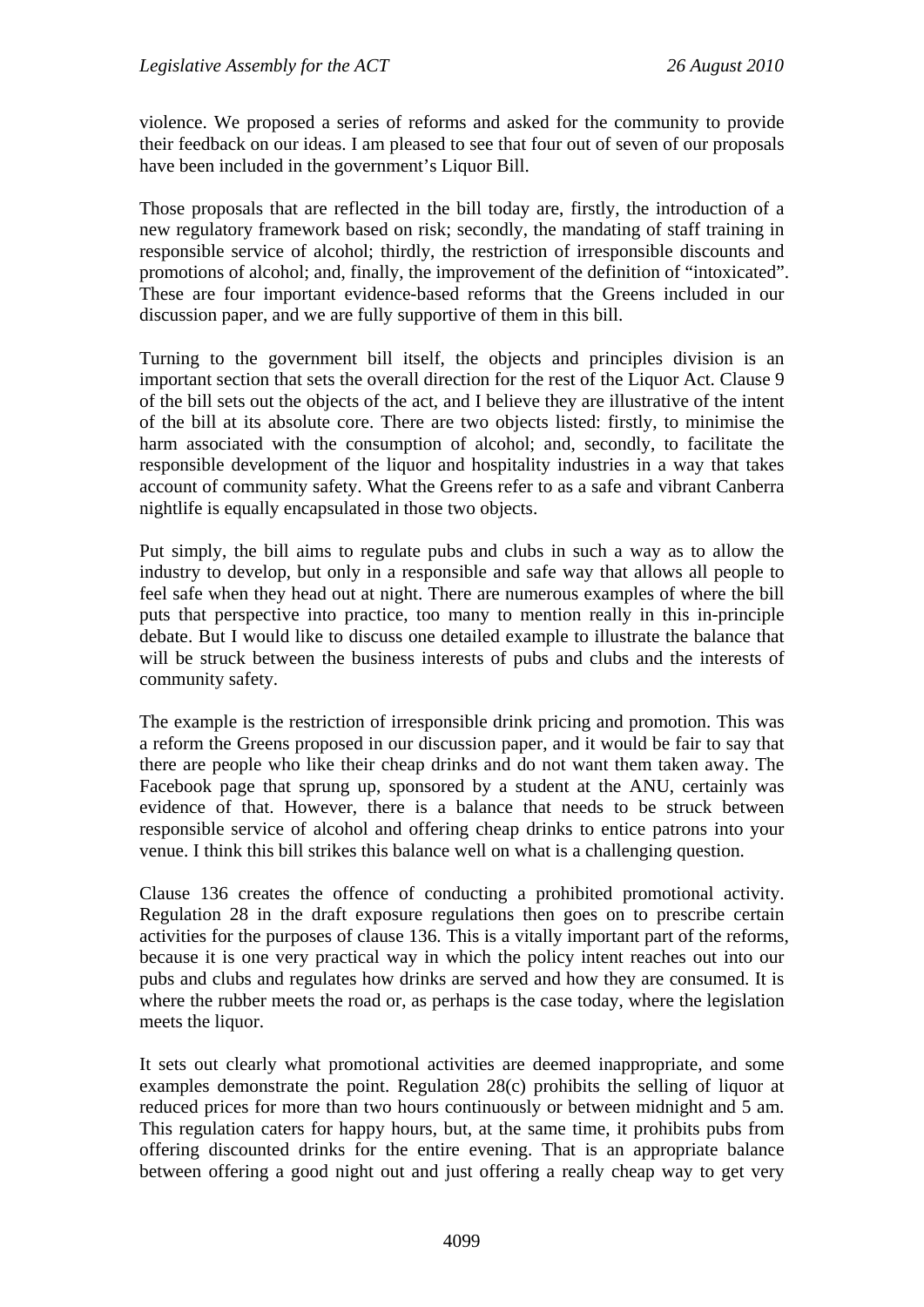drunk very quickly. Another example is regulation 28(e), which prohibits supplying liquor free of charge. It only makes sense that, if you are to prohibit irresponsible drink promotions, you also need to stop people simply giving away drinks for free. Clearly, that is irresponsible behaviour.

The Greens are committed to evidence-based policies in all areas of government, and this is especially the case with the liquor reforms today. The vast majority of today's reforms are backed by evidence. In this context of evidence, however, there has been quite a lot of discussion about lockouts and whether or not they will help to reduce alcohol-related violence. There has also been confusion about whether or not lockouts were included in this set of reforms. With the assistance of the attorney and his department, my office has been able to pinpoint the lockout issue to one specific section of the bill. Clause 31(2)(b) states that the Commissioner for Fair Trading may impose a licence condition, and one of the examples given, example 5, states:

… that the licensee must not allow people to enter the licensed premises after a stated time—

otherwise known as a lockout. I would like to put on the record the Greens' mistrust in the ability of lockouts to reduce alcohol-related violence unless combined with large scale increases in late night police and late night transport options. We believe this is what the available evidence indicates. I would like to encourage the commissioner and the attorney to have a public debate before considering using the power to impose a lockout. I think I am backed in this call by the government's own final report into the Liquor Act, which says at page 67:

It is recommended that the Territory should await the outcomes of the evaluation of lockouts commissioned by COAG in response to the Ministerial Council on Drugs Strategy report which is expected to report mid 2009.

When my office last checked with the attorney's office earlier this year, that research cited had not been finalised. We are left with available evidence suggesting that lockouts do not reduce violence until such time as there are large numbers of police and late night transport options. I would like to ask for a commitment from the attorney that the lockout provisions will only be used once the evidence justifies it. There is no legislative reform open to the Greens to guarantee the commissioner will not declare a lockout. Instead, we call on the attorney to follow the recommendations of the final report and refrain from lockouts for now.

That said, I would like to turn away from some of that micro detail now to look at some of the big ticket reforms proposed by this bill and the principles involved. There are three I would like to make comment on and explain why the Greens are prepared to agree in principle to these reforms. Firstly, the bill proposes to introduce a risk-based licensing system. This is a reform also proposed by the Greens, and we are pleased to see it reflected in the government's legislation. We believe it plays a central part in the entire reform process.

Risk-based licensing sets annual fees based on the degree of risk that a venue has of contributing to alcohol-fuelled violence. The effect of such an approach is twofold. Firstly, there are financial incentives given to businesses to set up their venues in such a way as to reduce the risk of violence. Secondly, those businesses that decide to stay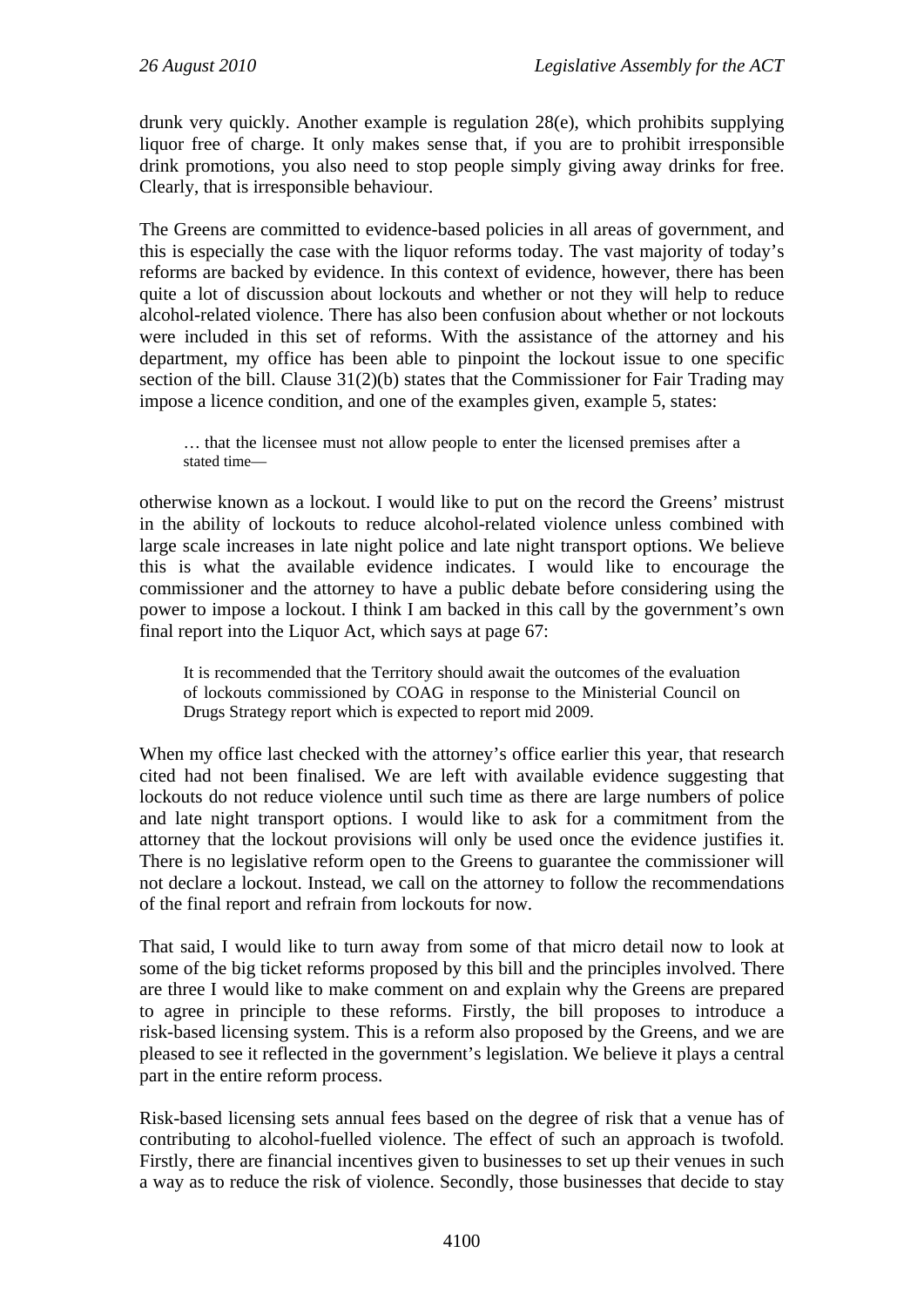with the high risk activities are free to do so, but they will pay a larger slice of the cost involved in policing late night patrons.

Because risk-based licensing poses such an important reform to business, it is important to be as clear as possible in describing those factors that will be taken into account in calculating risk. It is also important that those actual factors listed can calculate risk as accurately as possible. The Greens have prepared an amendment that does clarify those factors that must be taken into account, and I will speak to that issue later in the debate.

A subset of the risk-based licensing regime is the risk assessment management plans, otherwise known as RAMPs, that licensed venues will be required to prepare. Part 5 of the bill sets out the head of power for RAMPs. RAMPs are one aspect of the reforms that have attracted commentary from existing pubs and clubs. At the outset I will say that the Greens agree in principle that each licensed venue in the ACT should be required to prepare a RAMP. At their most basic level, they are documents that will require the licensee to proactively address certain risks in their venue and describe how they will be managed on a day-to-day basis. Part 5 creates the head of power for the commissioner to approve a RAMP, and it is the regulations which will prescribe the precise details that must be included in the RAMP.

The regulations will be presented later this year, and I undertake that the Greens will be scrutinising the detail to ensure they are appropriate and do not go further than is required. Here I pick up on some of the comments that Mrs Dunne has made about acknowledging the difference in venues. I think the RAMPs are one place where that difference needs to be incorporated or recognised. But, for now, debate should focus on the concept of RAMPs and the legislation under part 5.

As I have said, the Greens agree with the principle that a venue be required to proactively address risks before they arise. This is a good principle, and the Greens support it. The draft exposure regulations give some guidance as to what will be in RAMPs, and the government appear headed in a responsible direction. For example, the RAMPs will include a list of measures to be taken to ensure responsible service of alcohol. They will also need to include information on how the venue will deal with intoxicated people and how disorderly people will be dealt with. They will also include details of what transport is available and how the licensee will help people find transport. These are all good measures that the licensees should be thinking about, and the RAMP will focus their minds.

The finalised regulations will come later this year and we will scrutinise them, as I said. We will hold final judgement until then, but we are cautiously supportive of the direction the government are heading. To be clear, though, we will not allow regulations if they are inappropriate or somehow excessive.

The second big ticket item is the 10 new late night police to be employed as a result of this bill. The cost of the new police will be raised, in part, from the licensing fees. The new police are an opportunity to embrace a preventative model of policing. I was heartened to hear from the Chief Police Officer that they do intend to take such an approach to alcohol-related violence and harm. During the budget estimates process earlier this year, the Chief Police Officer agreed that there was little point in throwing more beat police at alcohol-related violence and that a better strategy is needed.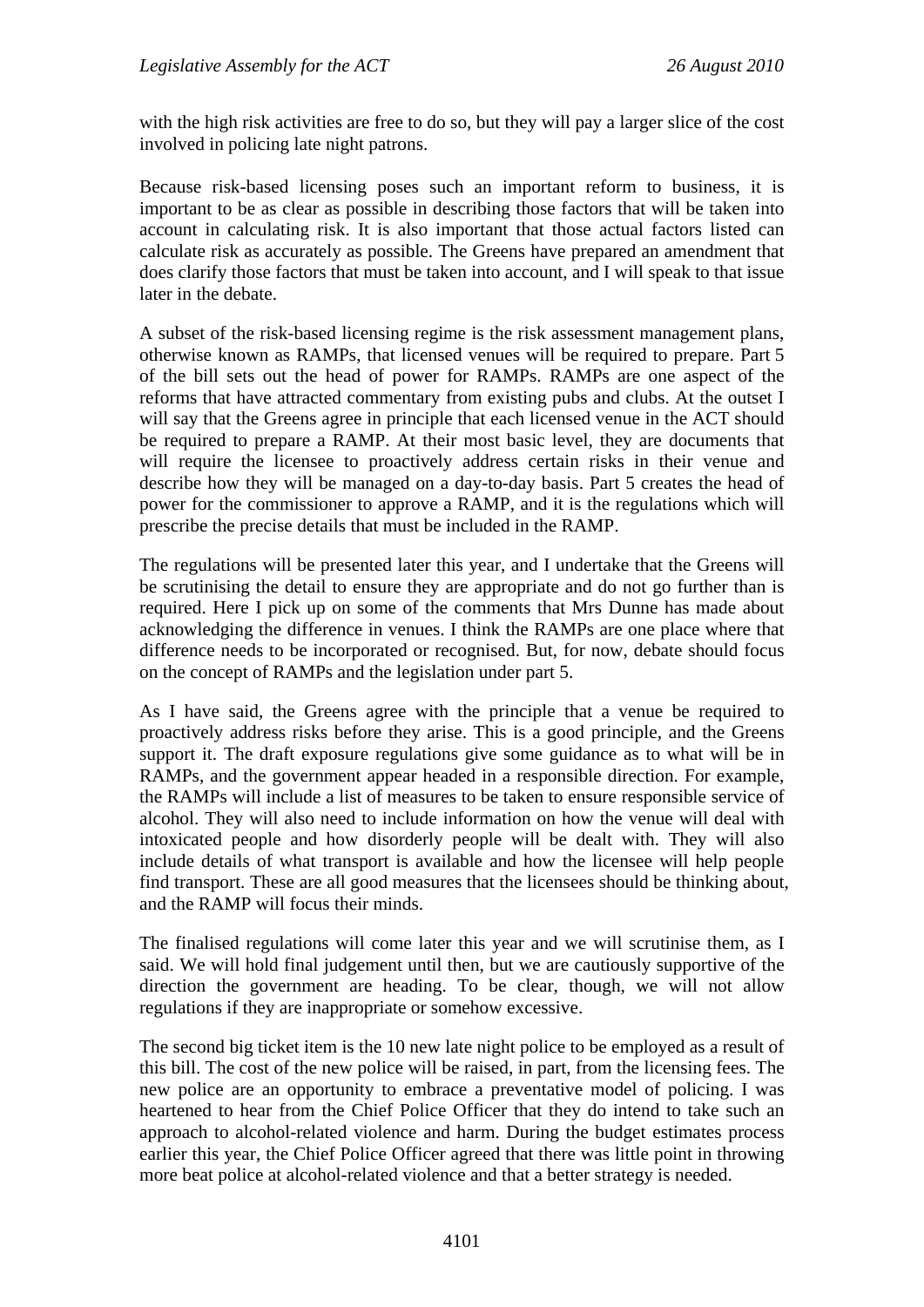The pathway towards a preventative policing model relies on police officers getting out early in the night and entering pubs and clubs to help regulate the sale of alcohol and the behaviour of drinkers. It is only once the police are on site from early in the evening to enforce the new laws that a difference can be made. The alternative policing model is to wait until later in the night when many patrons are too drunk and violence erupts. This model of policing has been referred to as the kerbside model of policing, where police wait until the problem of excessive drinking erupts into violence outside the venues at the kerbside. The Greens support the paid provision of late night policing so long as they take a preventative approach which aims to reduce alcohol-related violence and harm before it occurs.

I would like to conclude by talking about the third big ticket item, which is that of late night transport. This is an issue that has been known about for too long and about which too little has been done. A discussion paper picked up on the need for better late night transport to get people home safely after a good night out. The government's work has also picked up on this issue. I am pleased that the government has made a commitment to improving late night public transport.

The ACT Greens have consistently advocated that the Nightrider bus or a similar service should run consistently throughout the year to give late night patrons a safe and cheap option for getting home. The Greens have expressed support for Nightrider as a year-round service for two primary reasons: road safety and as a means for combating late night violence. We have expressed this position as part of our paper, as I mentioned earlier, and we believe that it is a valuable contribution.

The issue of transport is a particularly timely discussion to have in this place, given the incident that took place reportedly in the taxi queue on the weekend. Members in this place would be aware that a brawl of up to 40 people occurred, requiring at least 20 police to intervene and control. Police officers were assaulted with glass bottles and a number of people were arrested. We do not wish to imply that this brawl would definitely not have been caused if the queue for the taxi had been shorter due to the availability of alternatives. However, it is clear that a central, very long taxi queue is a contributing factor to some incidents of violence in the city.

As members in this place would be aware, we have reached agreement with the Attorney-General to conduct a three-month trial of the Nightrider service, and I thank the attorney for working with us this week to find a way to address this issue. We welcome the government's willingness to conduct a trial of this important and effective public safety measure. This will provide the opportunity to test the effectiveness of this service over an extended period of time and determine if this is the best transport option to get people home after a night out.

As I indicated earlier, the availability of the Nightrider service is an effective road safety measure specifically in regard to reducing drink driving. The high cost of taxis from the city to Gungahlin or Tuggeranong creates an incentive for people who drove into town to attempt to drive back under the influence. The availability of Nightrider has been acknowledged by the Attorney-General, among others, as an effective means of eliminating this incentive and giving people a safe means of getting close enough to home to have a more affordable taxi fare. Whilst the government has to this date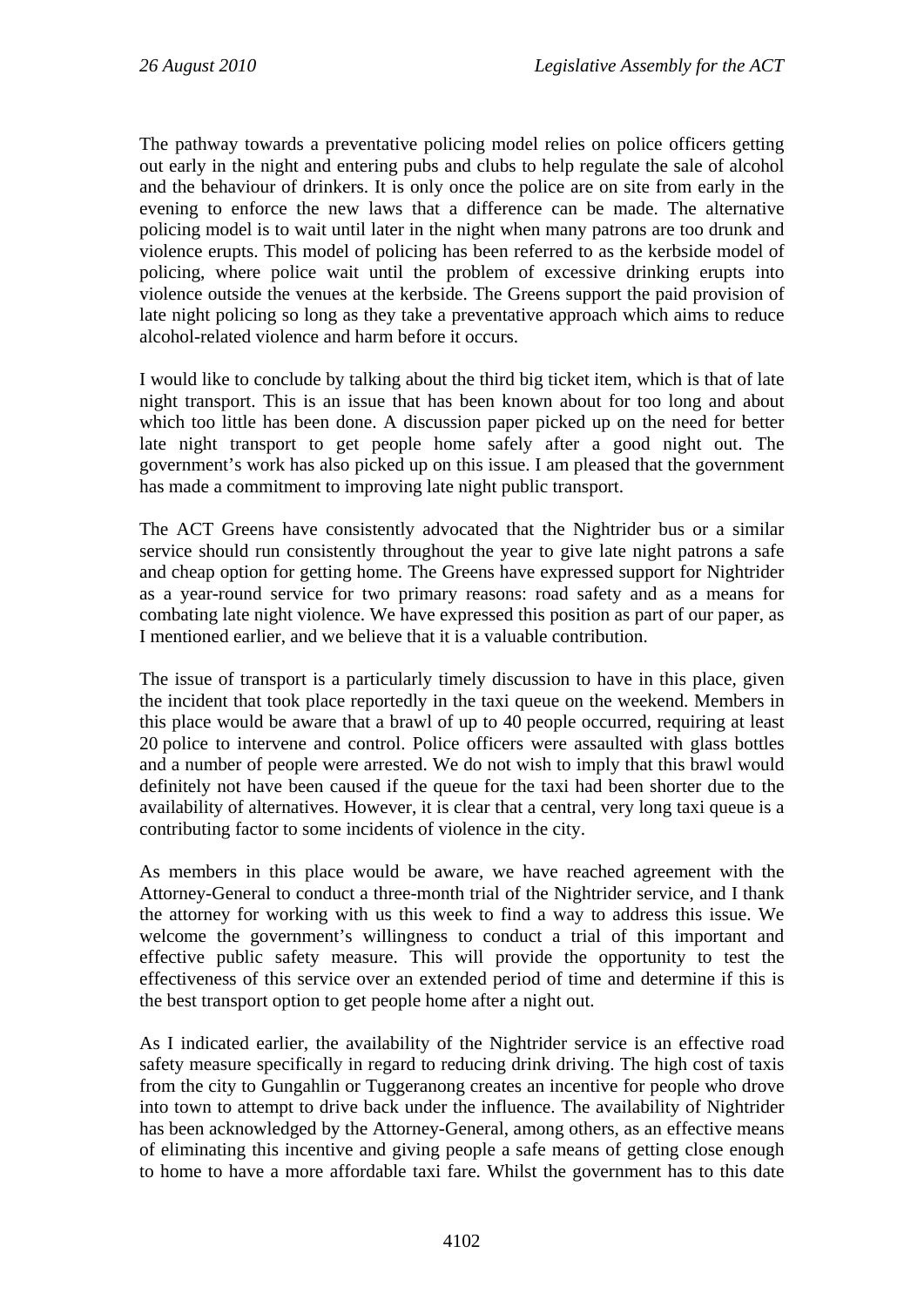only chosen to offer this service during the festive season, we believe that the logic behind it operates year round.

It should be noted that a service equivalent to Nightrider is offered in other jurisdictions around Australia and is an effective and popular service where it is offered. We know that the committee inquiry into live music in the ACT, which reported just this morning, has recommended expanding the Nightrider service as an element of promoting a vibrant and safe live music culture in the city.

We have also held discussions with the taxi industry, and it is clear that if the Nightrider is operated as a trunk service connecting Civic with the major bus interchanges, taxis will be able to make a similar, if not greater, amount of money from fares with a higher number of shorter fares, provided there is a reasonable supply of patrons to those locations. Fares of \$70 from Civic to Bonython or Civic to Ngunnawal are not good for the industry, patrons or public safety. A bus to Gungahlin or the Tuggeranong town centre followed by a \$15 cab fare is better for the industry and significantly reduces the incentive to drive home drunk. I think that is probably enough to say on the transport issue at this time.

I would like to conclude by making a couple of observations. I would like to again indicate that the Greens support this bill in principle. I would like to congratulate the government for bringing forward these reforms, even if they have perhaps taken a little longer than many would have inspired to. Finally, I comment that there is still much work to be done, and the Greens will be taking an ongoing and abiding interest in the implementation of these laws.

It is quite clear that in Canberra—I think it is an Australian issue across they board to some extent—there are issues around the culture of alcohol consumption. I am hopeful that some of the measures in this bill will prove to be practical and effective. I think it is important that as an Assembly we try and make the changes we can. We also need to look to members of the public to make their own contributions, whether it is mates looking after mates or people perhaps thinking a little more before they head out at night. But we do need to strive to make a safe drinking culture, such that people can head out into town when they want to, have a great night, perhaps party as long as they can or as long as they care to, knowing that they can still get home safely at the end of the night in every sense of the word—that is, from a transport point of view and without needing to fear some form of unfortunate assault as they make their way home.

**MR CORBELL** (Molonglo—Attorney-General, Minister for the Environment, Climate Change and Water, Minister for Energy and Minister for Police and Emergency Services) (5.18), in reply: I thank Mr Rattenbury and the Greens for their support of this bill. I note that the Liberal Party is opposed to this bill and, after two years of policy development, nine or more months of public consultation, detailed community discussion on the issue, is still unwilling and unready to debate this legislation.

They will oppose provisions which provide new powers to police to deal with antisocial behaviour. They will oppose provisions that place greater responsibility on licensees for the responsible service of alcohol. They will oppose provisions that give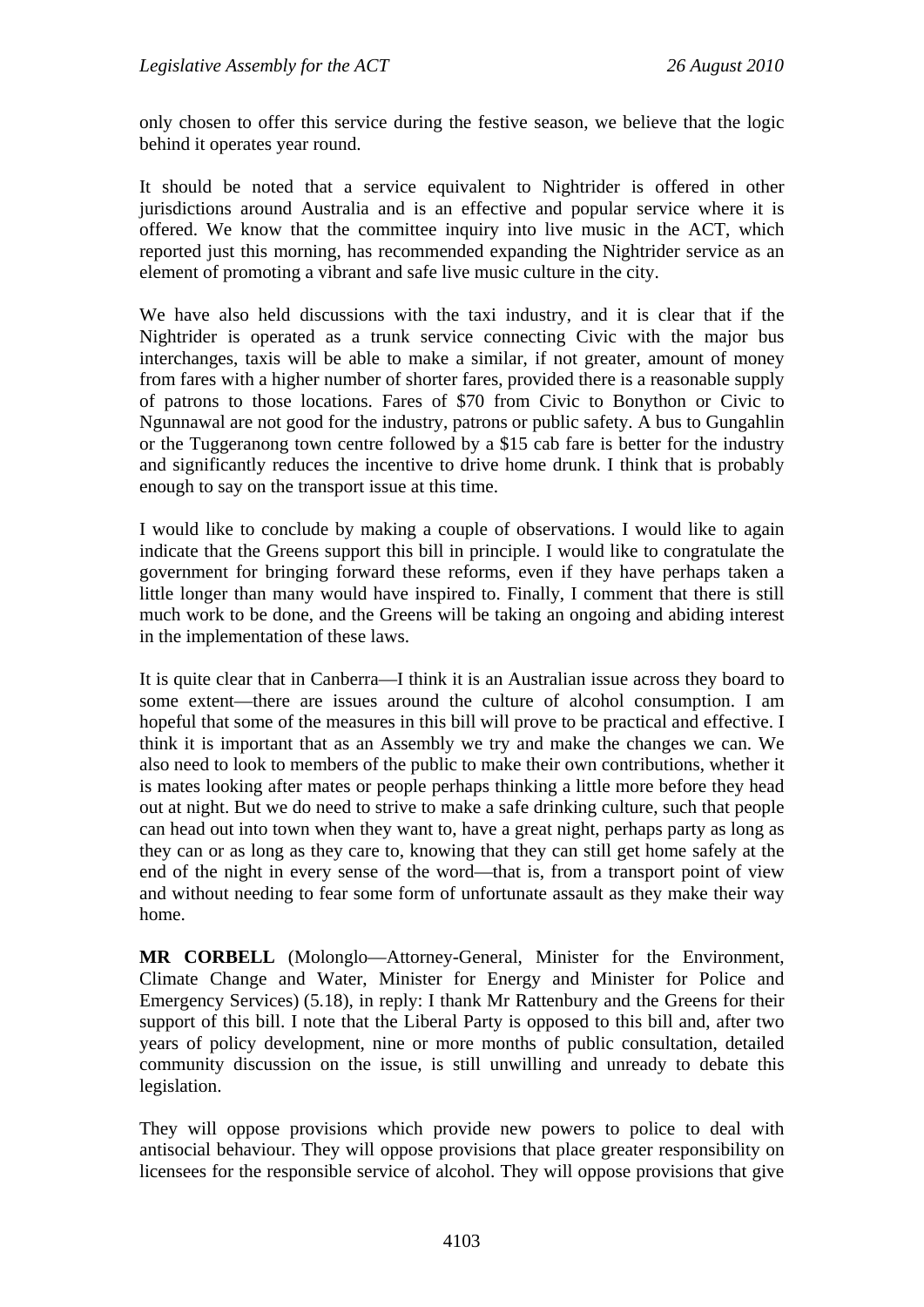licensees greater power to deal with unruly customers. They will oppose and vote against provisions that provide for offences against patrons who try to buy drinks for intoxicated friends or colleagues. They will oppose all of those reforms today. What a disgrace! What an absolute failure of leadership on the part of the Liberal Party and Mrs Dunne! If they were serious about dealing with the issue of alcohol-fuelled violence in our city, if they were serious about reforming our liquor laws to bring them up to date and create a modern framework for dealing with risk, they would be supporting this bill. But Mrs Dunne simply has no capacity to engage constructively in these types of debates. For Mrs Dunne, it is always a glass-half-empty view of the world. And today that is what we have seen from Mrs Dunne and the Liberal Party.

There was a range of comments made in the in-principle debate that I will take the opportunity to respond to this evening before we proceed to the detail stage. Firstly, I want to address the issue of public consultation. It is always the old red herring that gets raised. When you cannot find anything else good to say about the legislation, you can always try to pick around the issue of public consultation.

Let us be very clear about public consultation. I have worked very hard to engage with the peak industry bodies and with a broad number of individual licensees who have had an interest in this bill and who have wanted to raise their concerns about it. For example, I have worked very closely with the Australian Hotels Association and, given that Mrs Dunne has raised this issue, I would like to draw Mrs Dunne's attention to the comments of Mr Capezio, the president of AHA ACT branch, in the latest edition of *Active hospitality*, the official magazine of the Australian Hotels Association. I quote Mr Capezio:

I commend Mr Corbell for his willingness to consult with industry throughout this process and for the amount of time he has put in to considering suggestions from outside his Department. Often times it can seem that public consultation processes are a waste of time, with Governments having already made up their mind based on advice from bureaucrats who may not be experienced in the matter they are seeking to legislate. I am pleased to say that Mr Corbell has given the AHA a fair hearing on an issue that he knows is critical to the viability of our members. It is inevitable that there will be aspects of the new legislation on which we will disagree, but at least the industry has had the chance to be heard.

I thank Mr Capezio for his comments. I have found the process of engagement with Mr Capezio, Mr Fenner from the AHA and Mr House from ClubsACT to have been a very constructive and engaging process. It has been one of the more interesting and stimulating detailed negotiations that I have had in my time in this place. I note the presence of Mr Fenner and Mr House in the gallery today and I thank them both for the very constructive discussions that we have been able to engage in and for the real concessions and the real comprises we have been able to work on with many elements of this legislation.

I note that Mrs Dune has criticised me for failing to meet with some licensees. If I have overlooked a request then I apologise for it. It certainly was not deliberate on my part. But I can assure Mrs Dunne that we have sought to meet with anyone who has come through the door. For example, last week, I met with the RUC, the Rugby Union Club, at Barton. They had a number of concerns. I met with the manager and we had a discussion about his concerns. Equally, I met with the owners of the Venue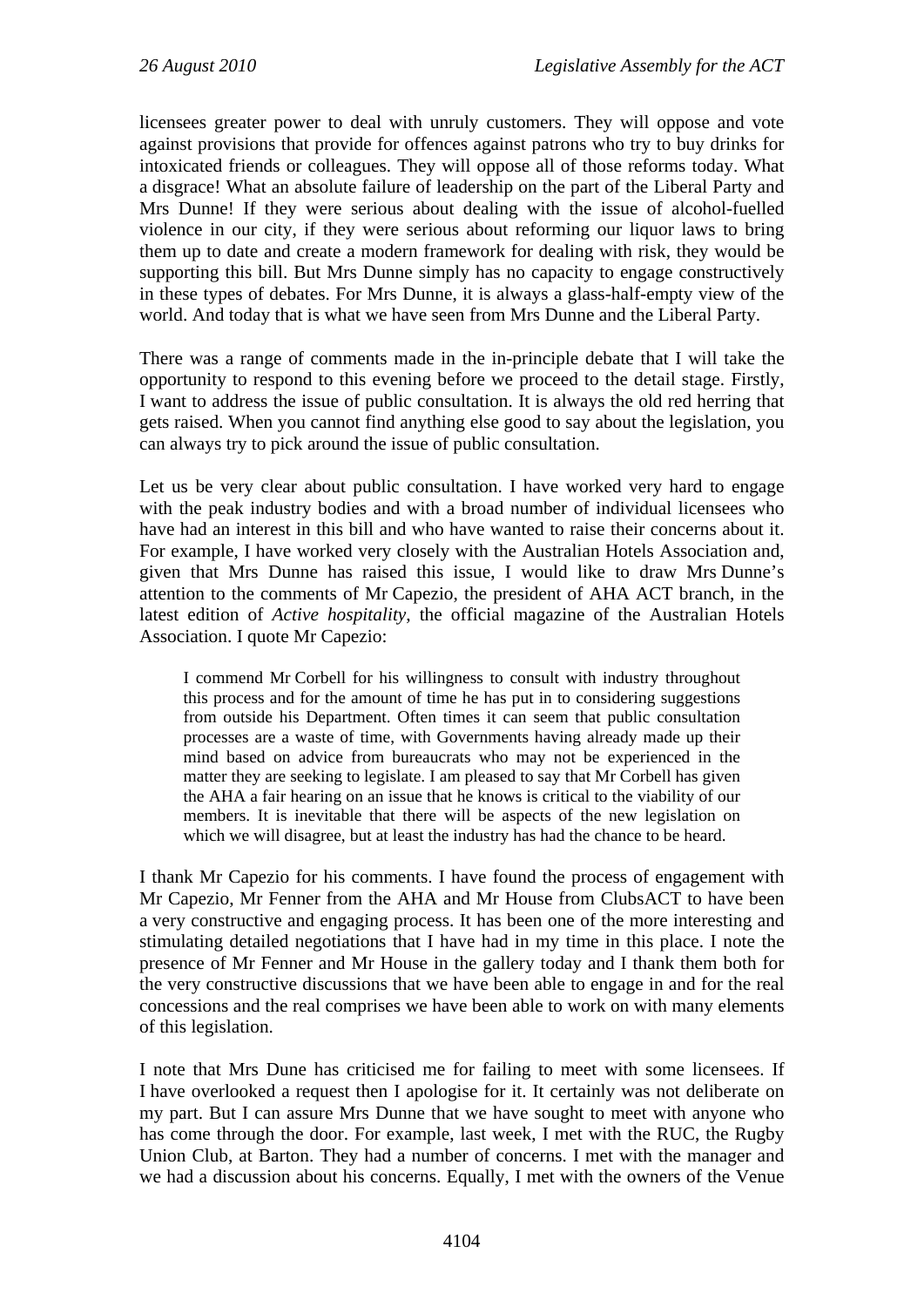at Belconnen, I think it is called, who had some concerns. So my door has been open and I have sought always to engage with licensees.

In relation to the Restaurant and Catering Association—Mrs Dunne gratuitously threw that one in—the government wrote to the Restaurant and Catering Association, seeking their feedback. I had a meeting scheduled with representatives of the Restaurant and Catering Association. Regrettably, due to illness, they were unable to attend. They had to come from Sydney. They were unable to attend and regrettably they have not followed up with a further appointment. But the invitation has been there and my door has been open.

So the suggestion about failure to consult really does not have many legs to it—or, in fact, any legs to it. I think it would be fair to say, given the blanket media coverage that has existed over the last nine months in relation to this bill and what the government is proposing to do, I do not think the government can in any way be accused of trying to hide its intentions or hide that there is a process going on and that there were opportunities for people to comment on it.

In relation to the issue of the regulations, the regulations and the fees are a process that will be finalised once the bill comes into force and becomes an act of this place. That is the process, as members would understand, in relation to any regulation made under a piece of legislation. Of course the important thing to note, and what Mrs Dunne fails to note, is that these regulations are disallowable instruments and are subject to the scrutiny of this place.

The government is not in any way avoiding scrutiny on these issues because it is asking you to vote in principle on the bill before moving ahead with final determination of the regulations. The regulations are disallowable instruments. Members will have the opportunity to scrutinise whether or not they are adequate. And if they are not adequate, you will have the opportunity to take what action you believe is fit. So the government has been upfront and very honest about that.

Finally, one other point I did want to make in relation to some of the comments that were made earlier was about the provisions as they relate to universities. I do believe that there should be no difference between the provisions that govern the sale of alcohol and the operation of licensed venues on universities, as there is anywhere else in the city, particularly the relationship between licensed venues in Civic and the ANU. Given their proximity, there are no grounds for saying that the same rules should not apply in those licensed venues as apply in the rest of the city.

There are, however, a number of legislative barriers that do not mean the government can act unilaterally, nor should we act unilaterally, on that issue. In relation to the Australian National University, the operation of licensed venues at the Australian National University is subject to commonwealth statute. We are not able to legislate in relation to the Australian National University.

To that end, I have written to the Vice-Chancellor of the Australian National University. I have indicated to him my serious concerns about the prospect for licensed venues at the ANU operating in a manner inconsistent with the new regulatory regime and therefore undermining it. I have asked him to give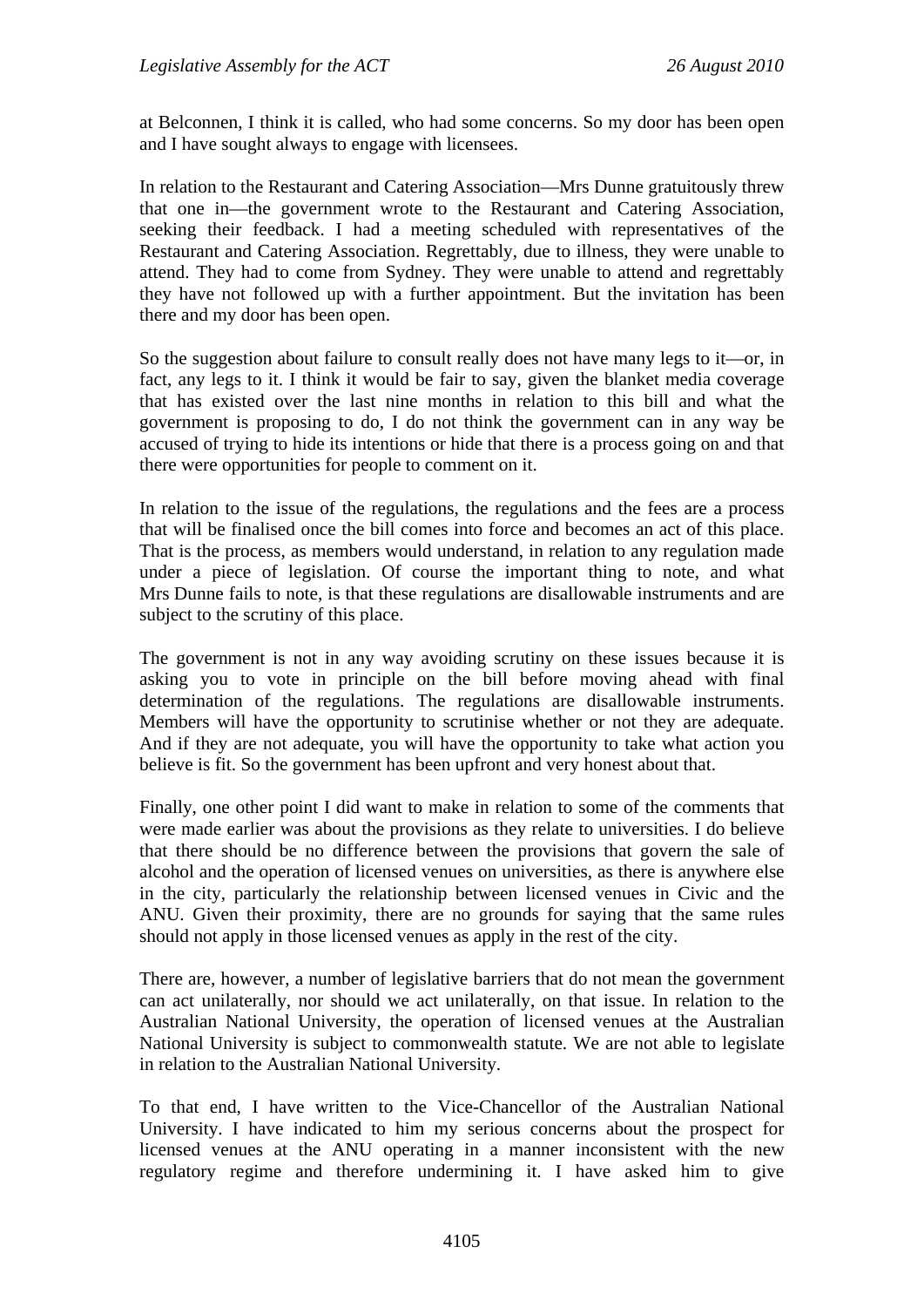consideration to these matters and to give consideration to making by-laws, under the Australian National University Act, that will ensure that there is consistency between the regulatory regime at the ANU and the regulatory regime for the rest of the city. I am yet to hear from the Vice-Chancellor but I am confident that he is giving it due consideration. We look forward to following up that issue.

In relation to the University of Canberra, the government can make amendments to the University of Canberra Act to remove the provisions that allow them to make their own by-laws in relation to licensed venues. But again, I will not act unilaterally when it comes to the operation of the university. I have written to the Vice-Chancellor of the University of Canberra in similar terms to what I have written to the Vice-Chancellor of the ANU, indicating that I believe there are no grounds for them to continue to make separate by-laws under their act in relation to licensed venues and seeking their views on that. Again, once we receive advice from the university, the government will be in a position to act on those matters. Again, the government are addressing that issue. But we will have respect and regard to the statutory independence of those institutions and the legal framework in which they operate and we will take action in accordance with that.

These are important reforms. Are they going to fundamentally remove all alcohol-related violence from across our city? No, they are not. But they are going to help us. They are going to help the police. They are going to help licensees and they are going to help patrons, all of whom want to try to do the right thing. They are going to do it in a way that, for the first time, brings our laws up to date, creates a modern framework for the management of risk associated with the sale of alcohol in our city, and they are going to be supported by a considerable new investment in police, in regulatory officers and in public education to make sure that we can make our licensed venues a place that all Canberrans can enjoy, that we can maintain a vibrant and active night life and that we have a great diversity of venues for people to visit, to frequent and to enjoy.

One last point I would like to make is that there has been some criticism that this bill is designed to penalise small venues. That is not the case. In fact, if you look at the framework that the government has set out in relation to how we will make the fees determination following the passage of this bill, the fees structure will actually encourage the operation of smaller venues. That is the government's clearly stated policy intention.

There has been some comparison between this legislation and the legislation that is in place in Victoria. The Victorian legislation is much more punitive than the framework we are putting in place here and has led to unintended consequences around live music venues and around other venues. But we have not mirrored those provisions in our legislation because we have paid attention to the experience of the Victorian government and its reforms and we do not want to see those elements of that experience repeated here.

There are significant differences in how we are approaching this. We will not have the same punitive one-size-fits-all approach that we saw in Victoria. We will be doing risk assessments based on the history, the compliance history, the reports of police activity and so on that relate to each and every individual venue. We will look at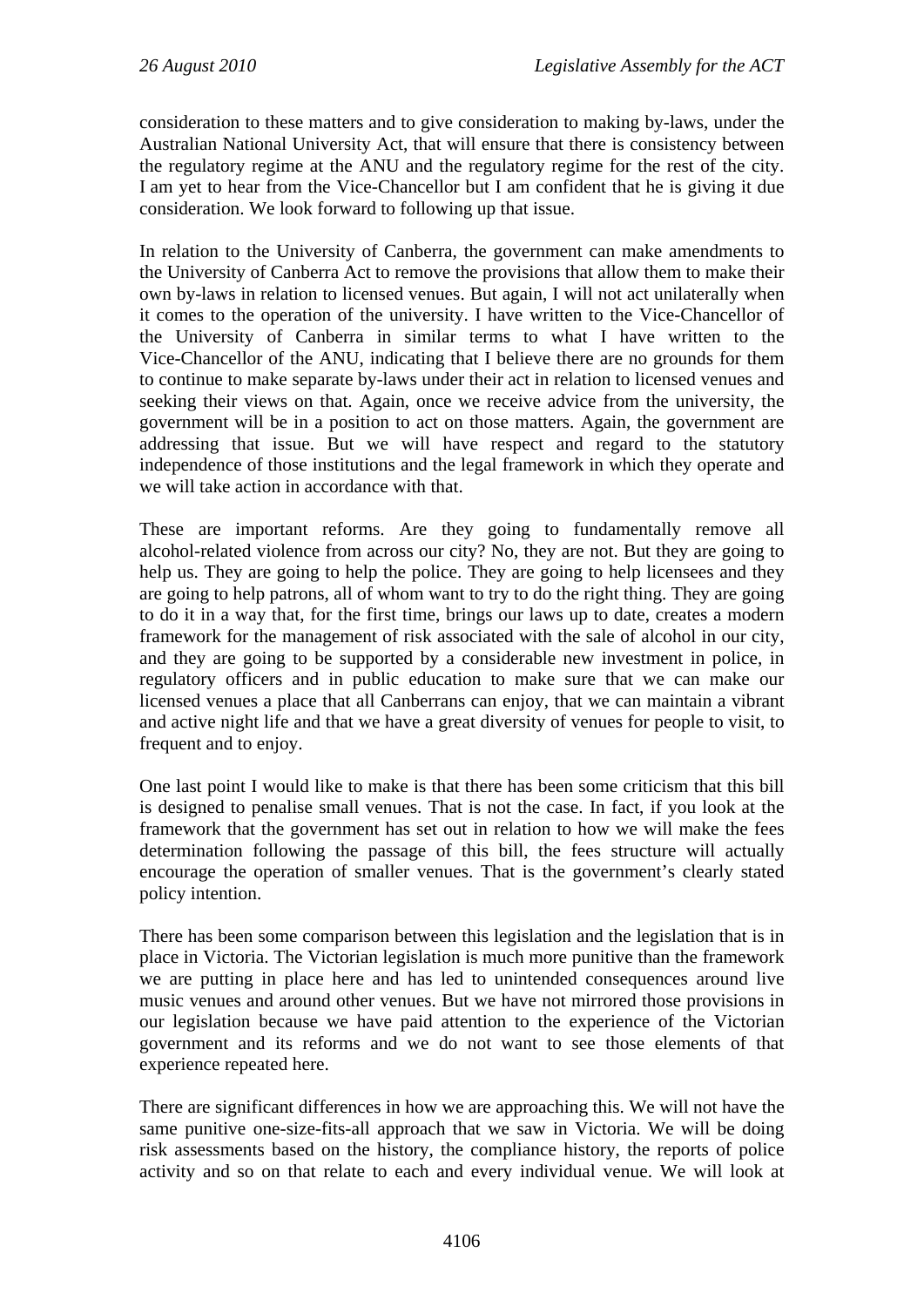whether or not a venue is well run. If a venue is well run, its risk-based assessment obligations will be less than those of a venue that has a poor history, that sees too many police attendances, that sees too many crimes committed and sees too much antisocial or violent behaviour around it or within it. That is the intention of these reforms and that is the way we should deal with the issue of risk.

The government are proud to be introducing this bill today, proud to be progressing the issue of reform around what is a key issue for our community, and we look forward to the passage of this bill. We look forward to implementation of a new, modern regulatory regime which will achieve the outcomes that I think many in our community are seeking.

Question put:

That this bill be agreed to in principle.

The Assembly voted—

Ayes 11 Noes 6

Mr Barr Ms Hunter Mr Coe Mr Seselja Ms Bresnan Ms Le Couteur Mr Doszpot Mr Smyth Ms Burch Ms Porter Mrs Dunne Mr Corbell Mr Rattenbury Mr Hanson Ms Gallagher Mr Stanhope Mr Hargreaves

Question so resolved in the affirmative.

Bill agreed to in principle.

# **Detail stage**

Clauses 1 to 8, by leave, taken together and agreed to.

Clause 9.

**MRS DUNNE** (Ginninderra) (5.37): I move amendment No 1 circulated in my name *[see schedule 1 at page 4136]*.

This amendment enhances the objectives of the Liquor Bill by setting out that the successes of any liquor law reform must come from a shared responsibility. Consumers of alcohol know that one of the central themes of liquor law reform is to call on those consumers to take responsibility for their own actions and behaviour. But it is not necessarily just a stick approach to this sector of the community. It is designed to allow a proactive approach to, as the amendment puts it, "encourage and support liquor consumers to take that responsibility."

What would that involve? It could involve public education programs and compulsory education programs for liquor offenders. It could involve consulting the public on how to address some of the problems associated with alcohol consumption. It could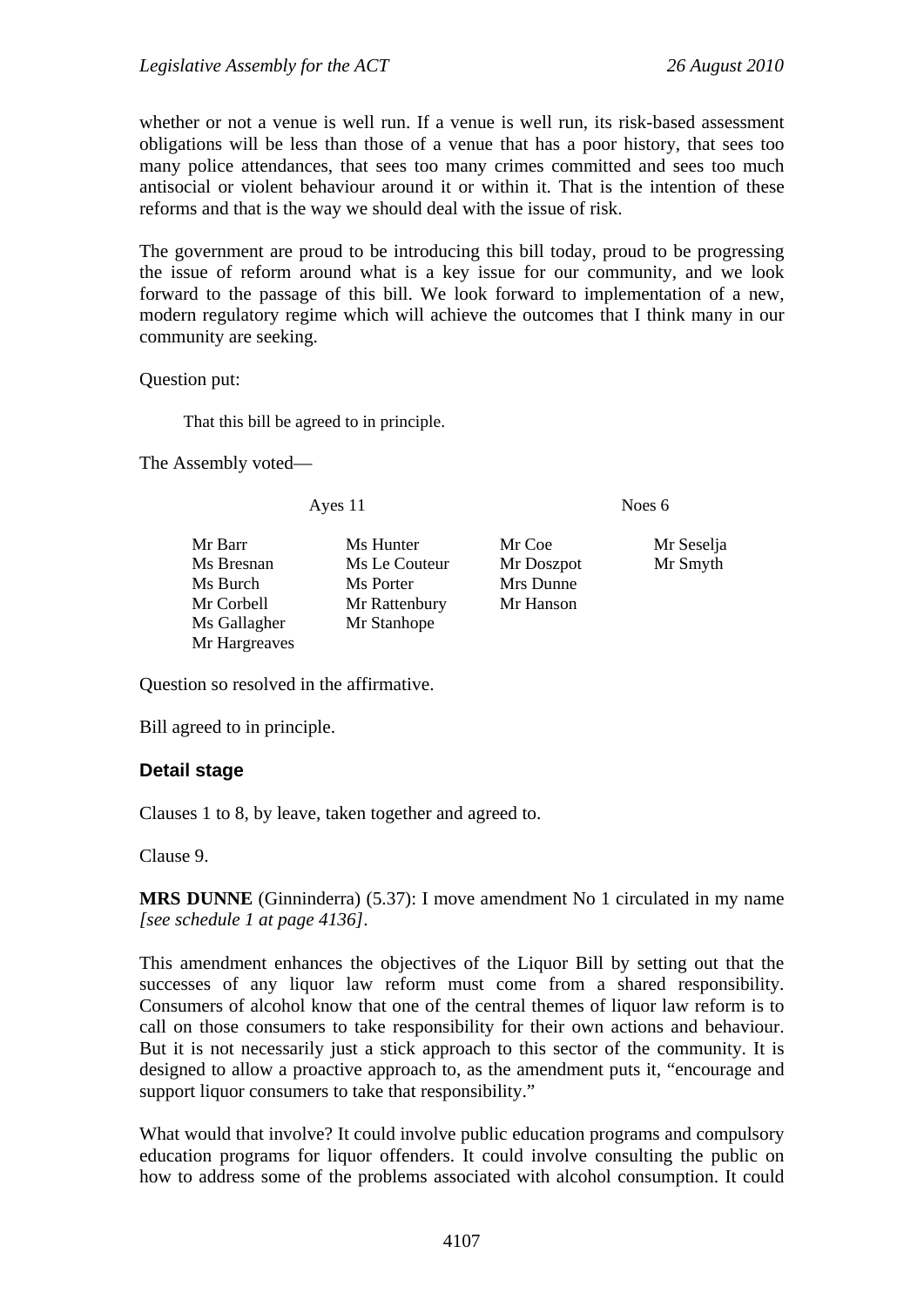even involve setting up a liquor accord program in which consumers and licensees and other stakeholders, such as the police, work together to achieve a safer environment for our community in our entertainment precincts. This has worked in other places, and it could work here. Indeed, Madam Assistant Speaker, I note that the exposure draft for the regulation contemplates the establishment of liquor accords in Canberra.

At this point I have not articulated in other amendments how a proactive element of this objective might be achieved. Certainly, personal offences provisions are clear in the bill but, as I said in the in-principle stage, there are some personal offences provisions which have not been addressed in this bill which were called for by the Australian Federal Police Association and by working police. More proactive elements will come over time, as the new laws bed down. Importantly, it should form a key part of the review of the operation of the new laws in two years time.

The purpose in putting this amendment forward now is to put it up-front, as the other objectives are, and to demonstrate that these law reforms are not just about setting up bureaucratic processes and offences and penalty provisions. They are, and should also be, about working with the community to achieve better outcomes for the community. It puts a human face and human responsibility on the legislative framework, and I commend the amendment to the Assembly.

**MR RATTENBURY** (Molonglo) (5.39): The Greens will support this amendment. Personal responsibility was certainly a repeated theme that we heard throughout our consultations on our discussion paper and in the conversations I had with members of the community and people that I know on an ongoing basis, and certainly I touched on it in my earlier comments. I think, by inserting personal responsibility as a new object of the act, there is a potential built into the act for expansion in the future on the provisions of the act. This may take the form of education about the effects of alcohol and the importance of being aware of how drinking affects people's judgement. I think there is a range of possibilities here. As I touched on earlier, there are some real issues around drinking culture in Australia. I think the addition of this into the act points to that and does open up opportunities for the future.

**MR CORBELL** (Molonglo—Attorney-General, Minister for the Environment, Climate Change and Water, Minister for Energy and Minister for Police and Emergency Services) (5.40): Thank you, Madam Assistant Speaker. Just before I turn to the detail of Mrs Dunne's amendment, can I just clarify a comment I made in my closing comments before the vote on the in-principle stage. I indicated that I had written to the vice-chancellors of UC and the ANU in relation to their liquor regulation framework but, in fact, I am intending to write to them; I have not yet done so. I apologise for that confusion. Unfortunately, with so many of these things, some knowledge of everything that you are doing day-to-day does get mislaid from time to time, so I correct the record, and I apologise for any confusion that has been caused.

In relation to Mrs Dunne's amendment, the government will be supporting this amendment. The amendment reflects what parts of the bill already do in practice. As an example of this, there is the public order offence in clause 108, where a patron will commit an offence if they abuse, threaten or intimidate a staff member who refuses to supply liquor under the responsible service of alcohol principles. Similarly, the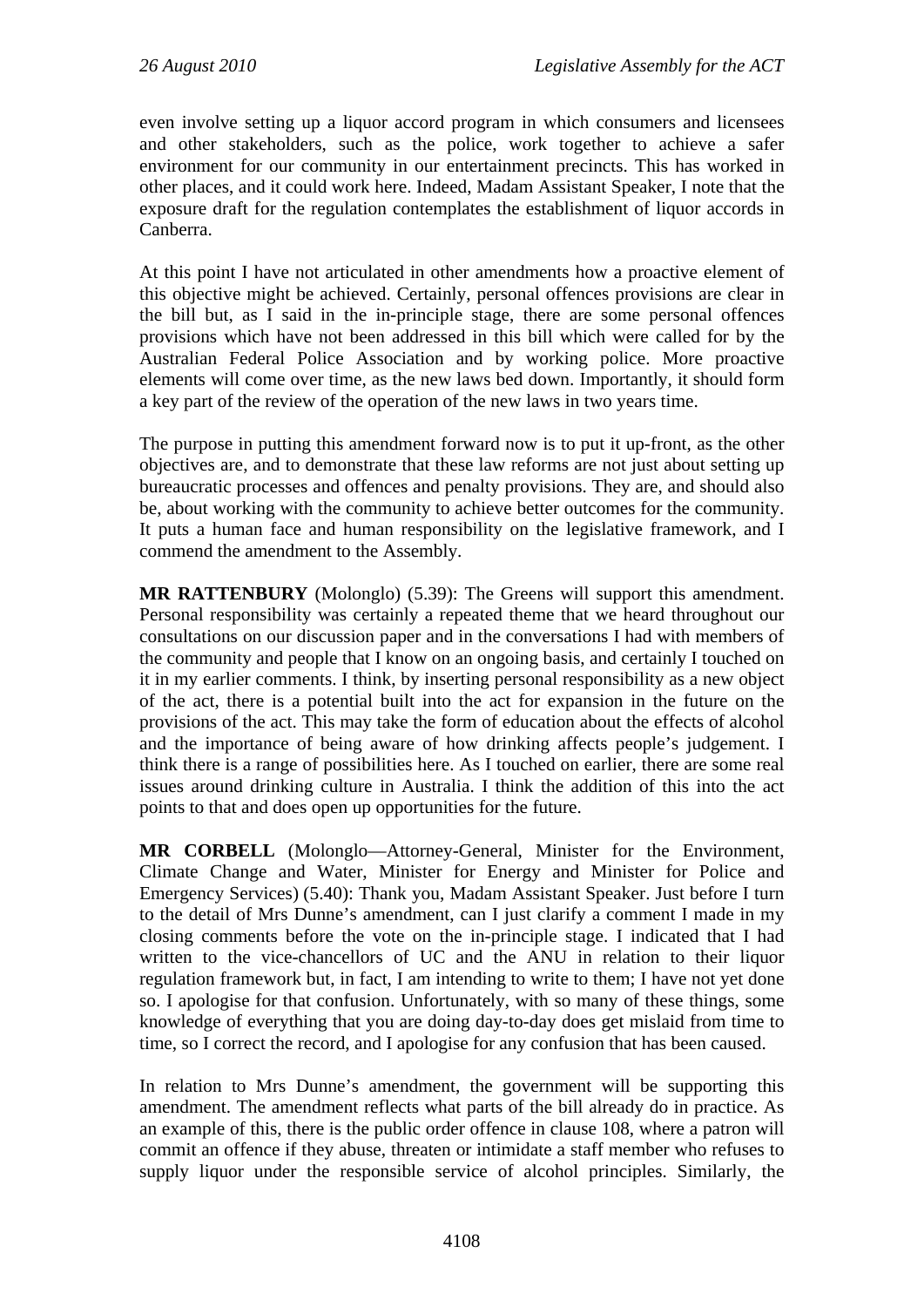offence in clause 109 requires licensees to prominently display signage about the consequences of behaving badly towards an employee who has refused service. This encourages patrons to be responsible for their consumption of liquor on licensed premises. Mrs Dunne's amendment is also consistent with the criminal law, which recognises that people who are intoxicated and who engage in criminal conduct should be held responsible for their behaviour.

**MRS DUNNE** (Ginninderra) (5.42): I thank members for their support for this important improvement to the legislation.

Amendment agreed to.

Clause 9, as amended, agreed to.

Clauses 10 to 24, by leave, taken together and agreed to.

Clause 25.

**MRS DUNNE** (Ginninderra) (5.43): I move amendment No 2 circulated in my name *[see schedule 1 at page 4136]*.

I draw to members' attention to the fact that amendments Nos 2, 3, 4, 5, 8, 10, 12, 22, 23, 25, 29 and 33 are related. The most important of these amendments is, in fact, amendment No 10, but No 2 is the first that arrives, so I will speak on it here.

As I have said, amendment No 10 is the most important. What amendment No 10 does, to help people along the way, is insert a new section 92A, which establishes the process by which a licence holder or permit holder or an applicant for a licence or permit can apply to the commissioner for an exemption from preparing or holding a RAMP.

This section requires the commissioner, in deciding whether an exemption application should be approved, to be satisfied that the exemption is not inconsistent with the harm minimisation and public safety principles in the legislation. As you would be aware, Madam Assistant Speaker, these principles are outlined in considerable detail in section 10 of the bill. The commissioner will be able to require the provision of further information or documents to assist in the decision making process, including having access to the premises for inspection purposes. The commissioner will be able to refuse to consider the application, if additional information, documents or access is not provided. The time of making the decision and the requirement to communicate the decision remains as it does for all other similar functions in the bill.

It is important to reiterate the reason for this. This is not an amendment which would be available to larger venues. It will not prescribe specific circumstances in which the commissioner might grant an exemption. This amendment is intended to help reduce unnecessary, onerous, expensive and unreasonable red tape on the small business sector. It is designed to recognise those small suburban premises, mainly restaurants, who have only a few tables and one or two staff and do not stay open until all hours and have no record of non-compliance with the law and no record of bad behaviour by patrons and where there is little risk of any of these issues occurring in the future. I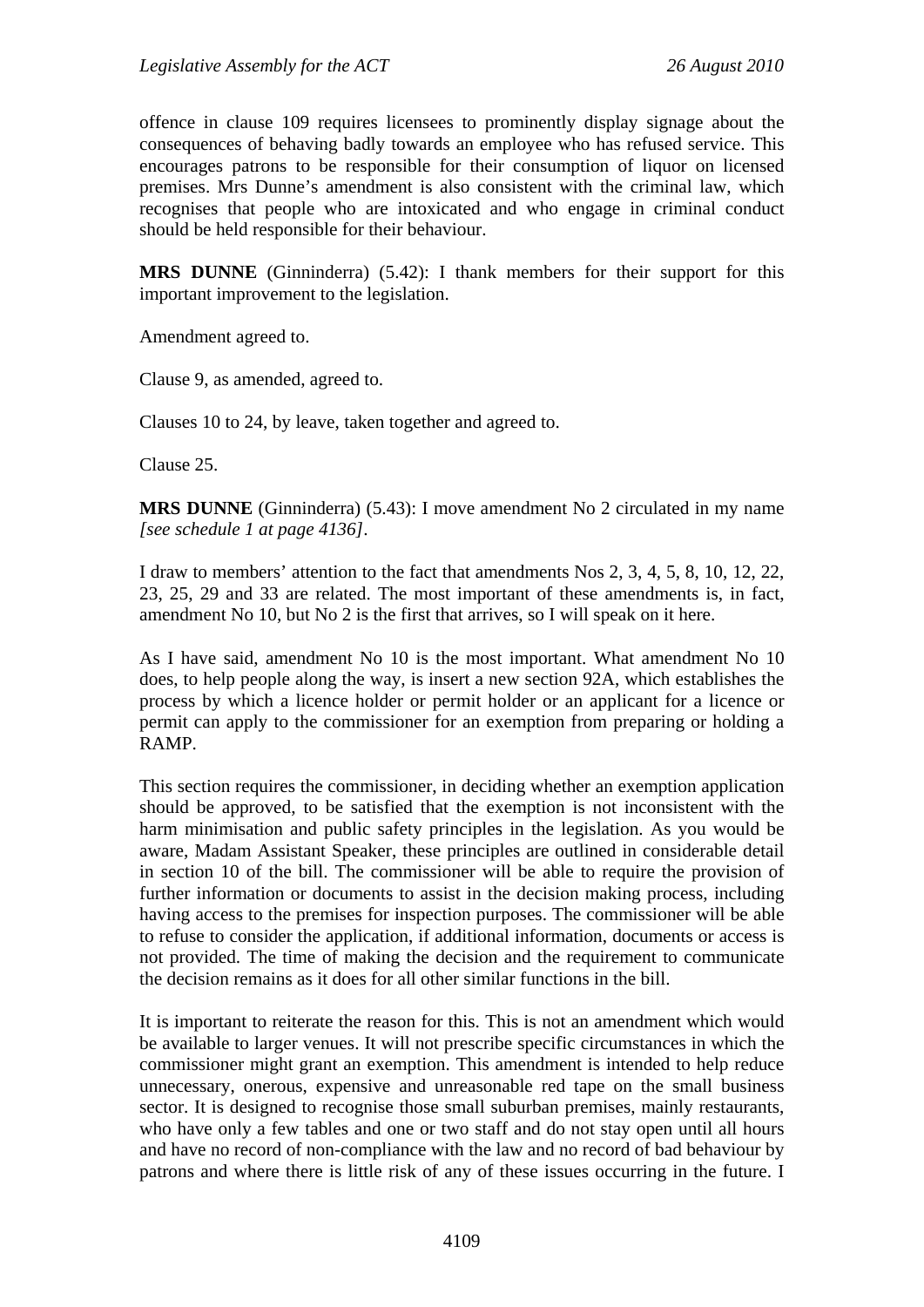would consider the local Vietnamese takeaway which possibly only has a BYO licence or may, from time to time, sell a few beers, as the sort of place that the commissioner might consider giving an exemption to. They generally just provide a service to local people who just want a quiet meal and a glass of wine and then go home for a quiet evening.

It is intended to let those restaurants and other smaller venues go about their business as they have always done without any fuss and without any risk to public safety. It is a nonsense for these kinds of venues to be expected to create a RAMP covering all of the elements required under the RAMP provisions, not to mention the very long list of others that will be prescribed by regulations. I think that this would be red tape gone mad. It would be a service to real small business people in this territory if we agreed with this.

The importance of this cannot be overstated. This will allow licensees or commercial permit holders to ask the commissioner to consider an exemption. The commissioner will be guided by essentially what we say here, and the things in amendment No 10 that could be moved later, in relation to whether it would be appropriate. It would be a small number of venues, and it certainly would not be any of the large venues that we are talking about.

The bill currently requires that a RAMP be included with an application and does not provide for any scope or avenue for exemption. The commissioner must be required to assess any exemption application against the harm minimisation and public safety principles set out in the legislation, and the commissioner's decision would be able to be challenged in the ACAT, if the applicant was not satisfied with the decision. Also, the provisions that I propose to move later, in relation to the advisory board, could also review these things. If they thought that exemptions were being given away too lightly, I am sure that they would bring this to the attention of the ministers.

The provision is really to help small businesses and mainly small suburban restaurants. Unlike the requirements for large entertainment venues, particularly those in the city's nightspots of Civic, Manuka and Kingston, where it would be axiomatic that a RAMP should be provided, I think that what I am asking the members here today to do is to consider lifting an onerous amount of responsibility from small operators who may only have one or two staff. I commend this measure, which is aimed at cutting red tape for small business, to the Assembly.

**MR RATTENBURY** (Molonglo) (5.48): As Mrs Dunne has flagged, this is the first of quite a series of amendments, and I will only speak the once to all of them, but I will flag that the Greens will not be supporting this series of amendments. As I alluded to in my remarks in the in-principle phase of the debate, RAMPs will require licensees to identify risks in their venue and prepare plans to address them. As I said, I believe this will focus the mind of the licensee and require them to proactively plan to avoid and mitigate risks.

Now, picking up on the observations Mrs Dunne has just made and, again, the comments I made earlier, I think for some this may prove to be a very simple process and I trust that the commissioner will design the RAMP form or the RAMP requirements in a manner which does reflect this. It may be that some venues have a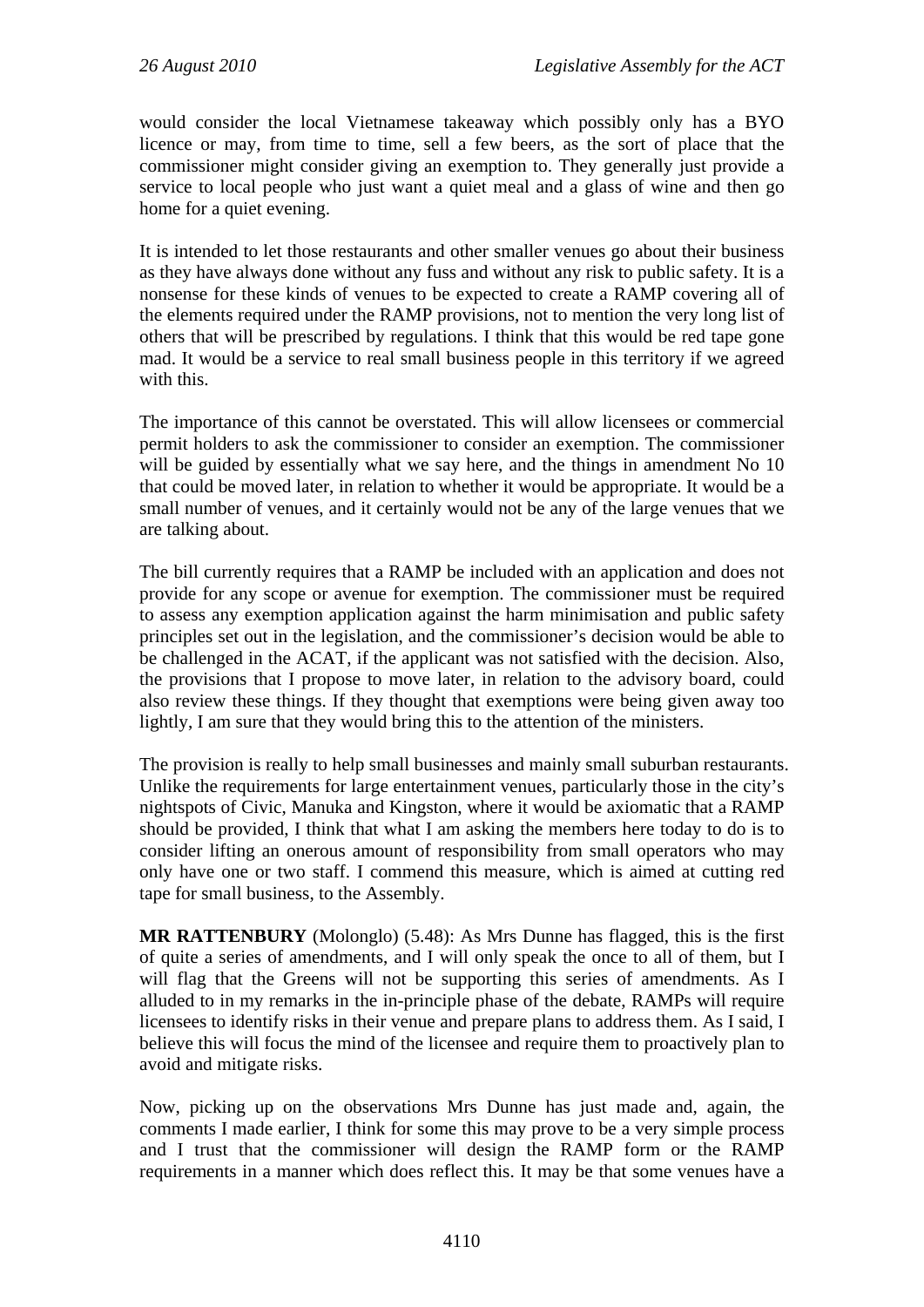very simple job to do here, but I think there is no really clear basis on which one could determine whether an exemption is warranted or not. I think the simpler process is to ensure that all venues that are licensed to serve alcohol do actually stop and consider what risk factors they may have. That simple process may actually ensure that perhaps something that someone did not think of—that was not as obvious as they might have considered—does actually cross their minds and a little bit of thought goes on there. So I think this is a valuable process, and we will not be supporting the amendments put forward by Mrs Dunne.

**MR CORBELL** (Molonglo—Attorney-General, Minister for the Environment, Climate Change and Water, Minister for Energy and Minister for Police and Emergency Services) (5.49): The government will not be supporting this series of amendments either. The risk assessment management plan is the primary source of information sharing between licensees and the regulator about the responsible management of premises. In order for the Commissioner for Fair Trading to make informed licensing decisions, the commissioner needs the information in the RAMP to be able to assess how each licensee will manage the risks associated with their premises.

It is important that all licensees supplying liquor, including supply from low risk premises, are conscious of the risks associated with the supply of liquor to the public. All sales of alcohol carry associated risks, but some are higher than others. All licensees need to take into account the risks associated with the product they are supplying to the marketplace in their management practices. In addition, without all venues having completed a RAMP, the commissioner would not be able to take into account the cumulative impact a new liquor licence might have on the safety of the community in the surrounding area where there are already a number of licensed premises.

**MRS DUNNE** (Ginninderra) (5.51): I think this is disappointing and shows a lack of appreciation of the difficulty that your local Thai or Vietnamese restaurant has in running a business. This is what this series of amendments would be aimed at. These are people who have no adverse regulatory history, and it would be up to the commissioner to make that judgement. I will give you an example of my local Vietnamese, which was the first Vietnamese in town, the Page Vietnamese. It has been running for 35 years.

**Mr Hargreaves**: The first one was in Pearce.

**MRS DUNNE**: Was it?

**Mr Hargreaves**: Yes.

**MRS DUNNE**: Well, it was one of the first. It has been running, to my knowledge, for 35 years. It provides a great service to the local community. People go and get their takeaway, they go and have a meal with friends and family, and there is never any trouble as a result of this restaurant having a liquor licence. That can be said for scores of suburban, mainly ethnic, restaurants—Vietnamese, Chinese and an increasing number of Thai restaurants. They provide a service to the community. What we are going to do is create, if we are not careful, an onerous level of paperwork.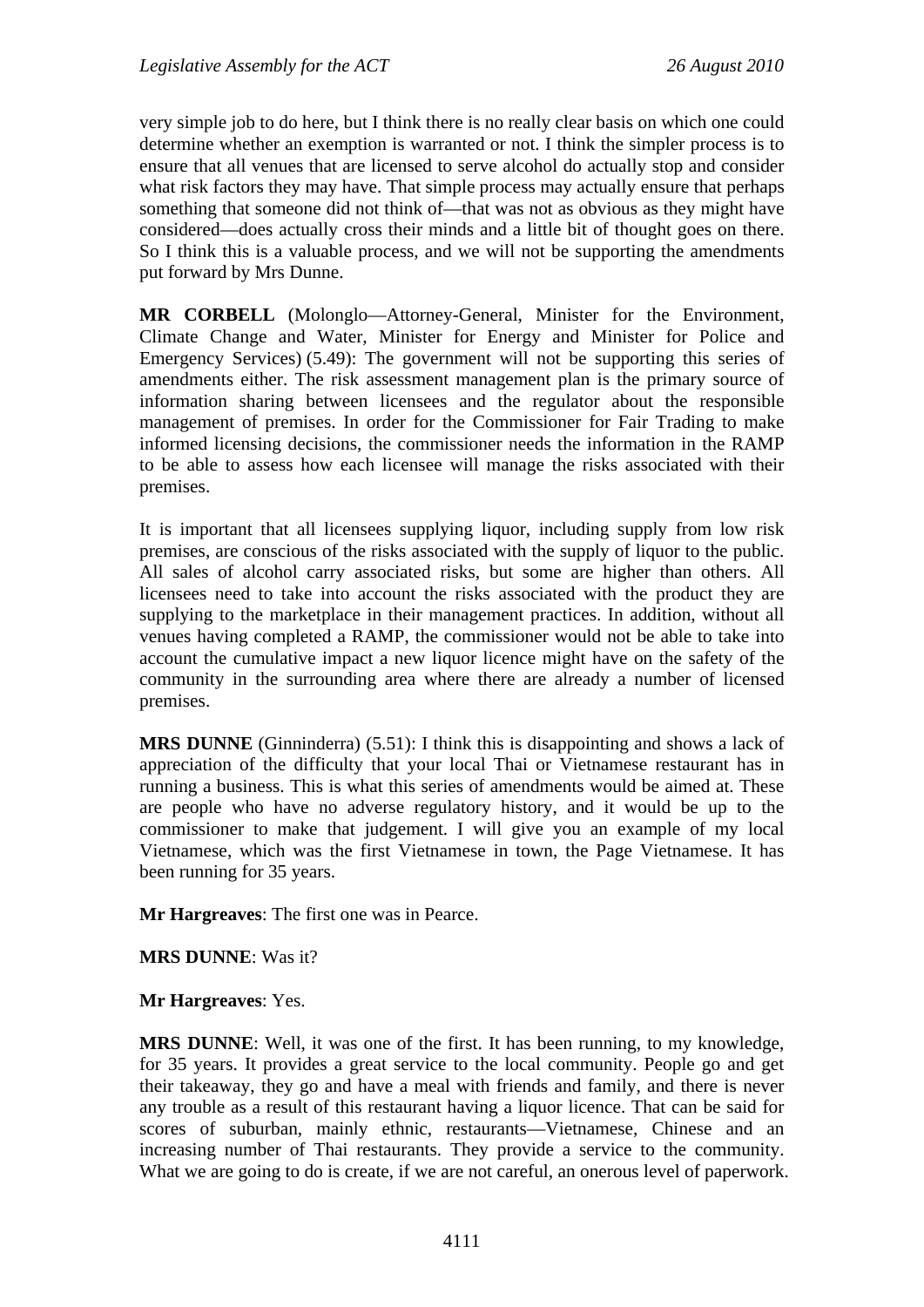Mr Rattenbury says he would hope that the commissioner does not make the paperwork onerous. Well, that is a very good hope. It is quite obvious today that this amendment is not going to get up, so I commend the prospective liquor advisory board to look closely at this to ensure that the level of paperwork is not so onerous that non-offending, inoffensive, service-providing local restaurants are not caused undue consideration.

I will call a division on this amendment, but, after that, I will not move amendments Nos 3, 4, 5, 8, 10, 21, 22, 23, 25, 29 and 33.

**MR CORBELL**: (Molonglo—Attorney-General, Minister for the Environment, Climate Change and Water, Minister for Energy and Minister for Police and Emergency Services) (5.53): Mrs Dunne is trying to create the bogey of an avalanche of red tape in relation to small venues. Whilst I can appreciate that she is seeking to do this to shore up her support amongst perhaps some of her constituents, it is simply not the case. The provision of a RAMP is a common requirement for almost all liquor licensees in New South Wales. Go across the border to Queanbeyan, go across the border to Goulburn or Yass and small venues are having to take account of their risks as part of their liquor licensing regime.

What we are doing is little different to that. Obviously, small venues that have had no problems, that are run well and that manage the sale of alcohol well are not going to have a lot of work to do in delivering their RAMPs. They are not going to have to go through the extensive consideration that perhaps a large nightclub that has lots of people and has had issues in the past is going to have to go through.

We have to keep these issues in perspective. We have to recognise that we need everyone to operate on a common playing field, because that is the only way we get the data to assess and manage risk, as I outlined in my earlier comments. Will it be onerous? No, it should not be onerous for those small venues that are managing their risks, that have good compliance records and that are running their businesses well. In that regard, I think Mrs Dunne's fears are unfounded.

Question put:

That **Mrs Dunne's** amendment be agreed to.

Mr Coe Mr Seselja Mr Barr Ms Hunter Mrs Dunne Ms Burch Ms Burch Ms Porter

Mr Hargreaves

Ayes 6 Noes 11

Mr Doszpot Mr Smyth Ms Bresnan Ms Le Couteur Mr Hanson Mr Corbell Mr Rattenbury Ms Gallagher Mr Stanhope

Question so resolved in the negative.

*At 6 pm, in accordance with standing order 34, the debate was interrupted. The motion for the adjournment of the Assembly having been put and negatived, the debate was resumed.*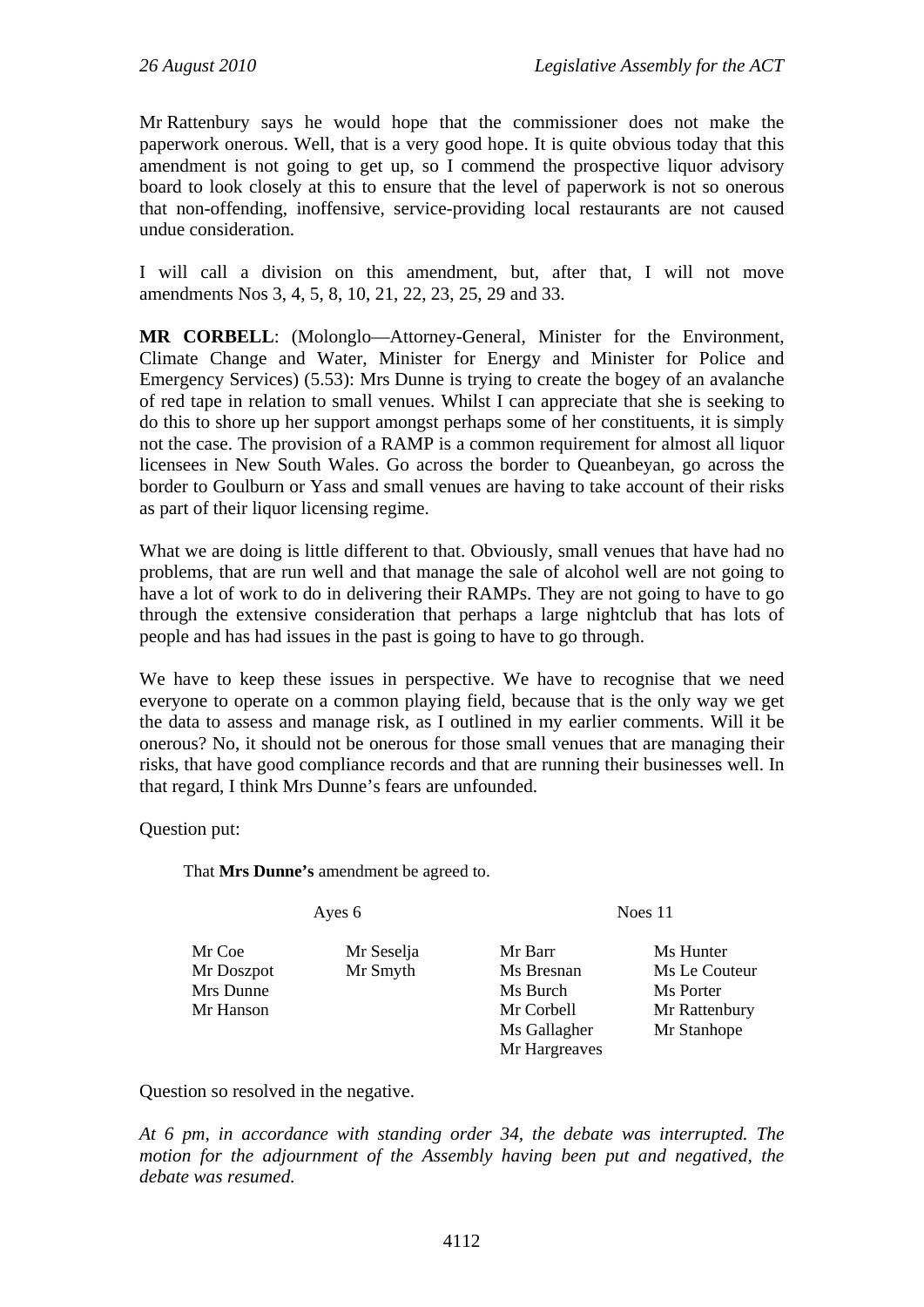Clause 25 agreed to.

Clauses 26 to 77, by leave, taken together and agreed to.

Clause 78.

**MRS DUNNE** (Ginninderra) (6.00), by leave: I move amendments Nos 6 and 7 circulated in my name together *[see schedule 1 at page 4137]*.

These amendments are quite different in nature to the amendments we have just discussed. Clause 78(a) of the bill as it is currently drafted suggests that the assessment of premises for their suitability as licensed premises could be adversely impacted if there is any previous history of any conviction of, or finding of guilt against, any person for an offence involving the premises.

Let me put a scenario to you and explain what the legislation currently means. Let us say that a person applies to have licensed premises in a certain place. The person has no personal record of any conviction against the Liquor Act and that person has never previously held a licence. That person has never had any association with anyone, with the premises themselves or any of the previous licence holders of the premises he now proposes to operate.

Three years ago a person completely unknown to the current applicant was found guilty of an offence under this act involving these premises. The clause of this bill would suggest that the commissioner should take into account the behaviour of a person three years ago when assessing the suitability of the premises for a licence application, even though there was no association between the current licence applicant and the other person at the time of the offence.

That would be a gross injustice and an act of discrimination against the licence applicant. It would be a nonsense. Why should an applicant applying for a licence today be held to account for the actions of someone else in the premises under the control of a different licensee some time before?

This amendment seeks to address this anomaly and provide clarity by providing that the suitability of the premises should be assessed in the context of the current applicant's behaviour as a responsible person or the behaviour of a close associate of the responsible person or, in the case of a corporation, any influential person in that corporation. This criterion requires the commissioner to assess the suitability of the premises based on the record of the applicant as the responsible person or his associates. Remember that an application can be for a new licence or permit, or an existing licence or permit holder applying for a renewal. This amendment looks at the contemporary rather than the history and matches the record of the premises with the people who will have control over the premises.

Amendment No 7, which is also to clause 78, is in a similar vein to amendment 6. It will require the commissioner, rather than considering any past proven non-compliance of the premises, to consider the record of the premises in the context of the current licensed applicant. Like the previous amendment, it puts the assessment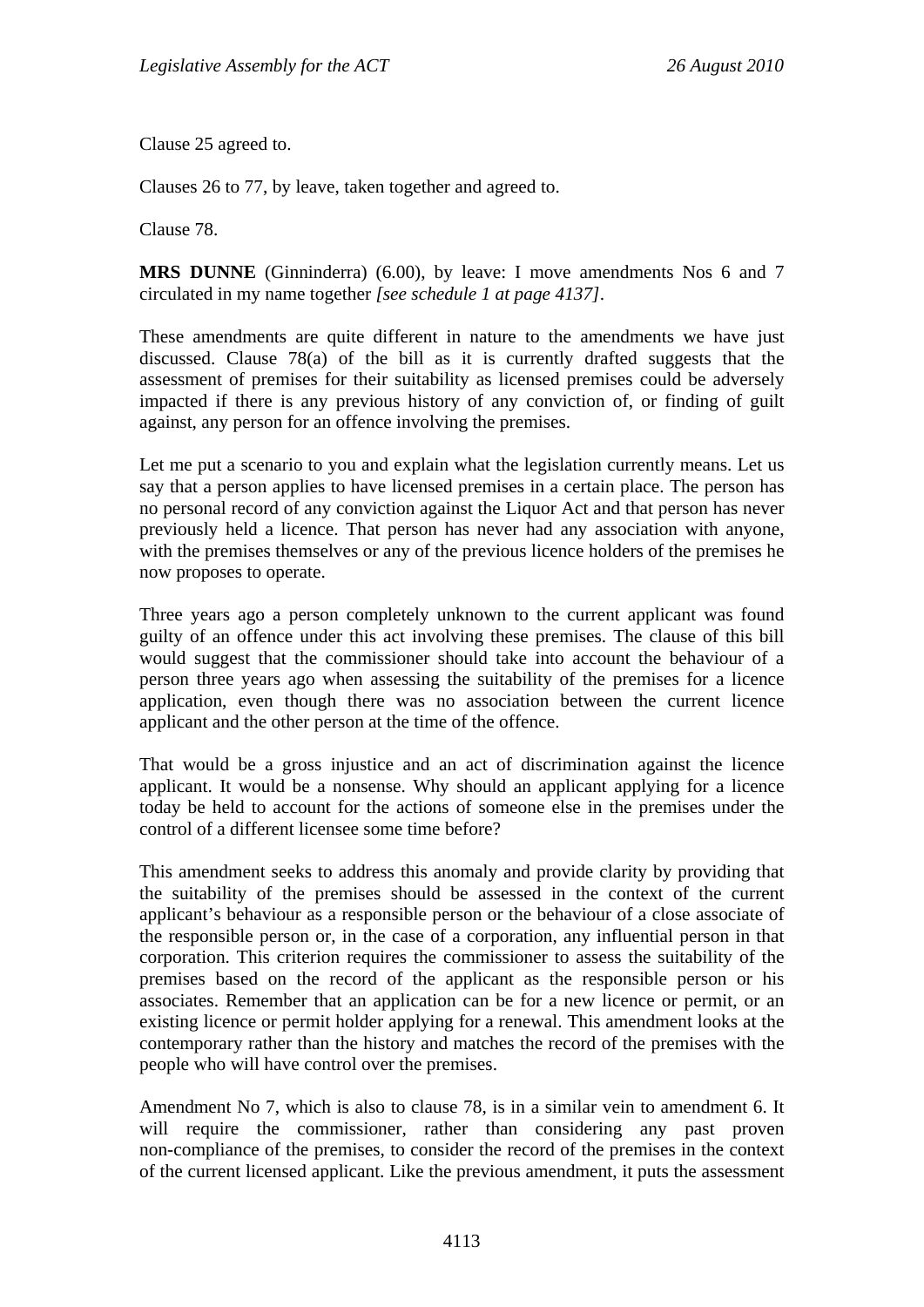fairly and squarely into the contemporary record of the applicant rather than assessing the premises based on the record and practices of past licensees.

This is a matter of absolute logic and fairness. I have not had a satisfactory explanation as to why it has been drafted in this way. If we are going to have new and reformed legislation, clearly it should be just legislation. As it currently stands, there is the capacity for unjust decisions to be made. I commend the amendments to the Assembly.

**MR CORBELL** (Molonglo—Attorney-General, Minister for the Environment, Climate Change and Water, Minister for Energy and Minister for Police and Emergency Services) (6.04): The government will not be supporting these amendments. The intent of Mrs Dunne's amendment No 6 appears to be to limit the consideration of convictions to current licensees, influential people and close associates so that any previous criminal history of former licensees is not taken into account.

The Assembly should note that this is already the case for new licensees. Paragraph 78(a) only relates to a renewal of a licence or an amendment to a licence. It has no application to new licensees or transfers of licences. This means that the opposition's concern to protect new entrants to the market from unfair consideration of previous actions by licensees is unfounded.

However, the practical effect of this amendment is extremely detrimental to the ability of the commissioner to deem premises suitable at renewal. In looking at the suitability of premises, convictions against staff, crowd controllers and patrons are all relevant considerations that the commissioner should be able to take into account in deciding on a renewal of a licence application.

The Assembly should note that in the case of a transfer of a licence the decision as to whether or not to transfer to a new licensee would not be based on convictions of previous licensees. I refer the Assembly to clause 41 of the bill where there is no requirement for the commissioner to consider the suitability of premises criteria in deciding an application for a transfer. In summary, if passed, this amendment would impact negatively on the integrity of the licensing regime. It is unnecessary because the bill already achieves what the opposition wants.

Turning to amendment No 7, again the government will not be supporting this amendment. The intent of this amendment appears to be to limit the consideration of proven non-compliance of the premises to current licensees, influential people and close associates so that any previous occupational discipline by the ACAT of former licensees is not taken into account.

Again, this is already the case, as there would be no history of noncompliance in the case of a new application. The suitability of a premises is not taken into account when transferring a licence. Paragraph (b) applies when making a decision to renew or amend a licence. In these circumstances, any occupational discipline taken against the licensee during the term of the licence should be considered by the commissioner as part of the harm minimisation and community safety principles.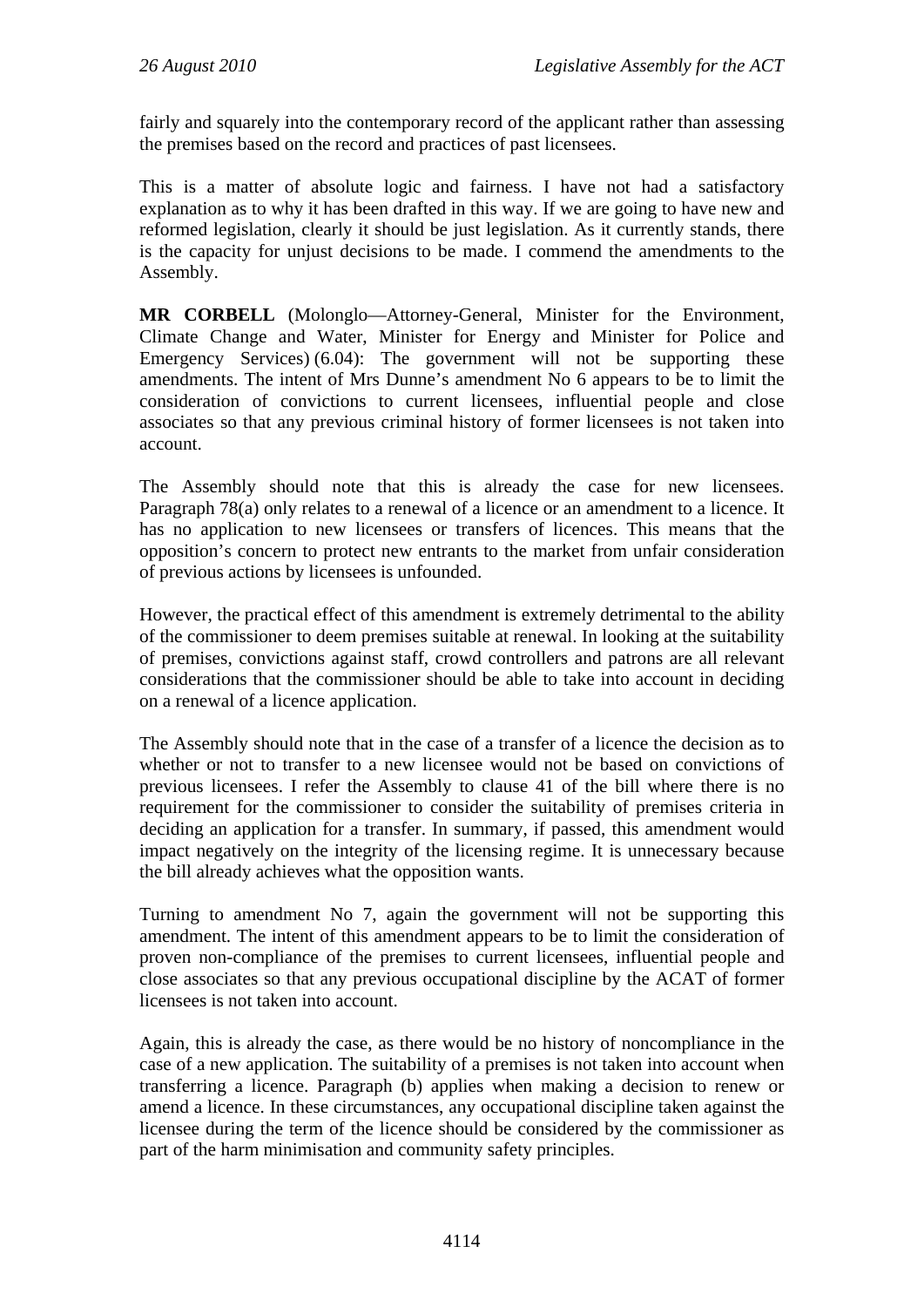**MR RATTENBURY** (Molonglo) (6.07): The Greens understand the intent of the Liberals. We have looked at this very closely. We understand that it is intended to ensure that new licence applicants are not required to provide information on past offences committed at the venue. The amendment attempts to ensure that a new licence applicant is not tarred by the brush of the previous licensee, all of which I think are very valid points.

However, we are advised by the government—and the attorney has just covered his ground—that this is not the case, that the suitability information will only apply to licence renewals and not licence applications for brand new licences. We believe it is clearly relevant that in a licence renewal these factors are taken into account.

On that basis the Greens will not support the amendments. However, if it does turn out that there are unintended consequences of the act—and this is clearly a debate about interpretation, to some extent—we will certainly be willing to revisit this matter in future. But on the current advice and the current understanding of the law it seems quite clear, so we will not be supporting the amendments.

Amendments negatived.

Clause 78 agreed to.

Clauses 79 to 89, by leave, taken together and agreed to.

Clause 90.

**MRS DUNNE** (Ginninderra) (6.09): I move amendment No 9 circulated in my name *[See schedule 1 at page 4138]*.

This amendment goes to one of the nonsense provisions I mentioned in my speech in the in-principle debate. When we see the final regulations that attach to this legislation they will outline the matters that must be addressed by a licence or permit holder when preparing a RAMP. Clause 128 of the bill creates an offence if a licensee or permit holder fails to make a RAMP available for public inspection. The information contained in the RAMP includes, for example, whether video surveillance is in use, the number of crowd controllers to be employed, how entries to the premises will be managed, lighting and so on, as outlined in the exposure draft of the regulations.

This kind of information, if made available to the public, may compromise the security of the premises and the safety of patrons. It may even compromise the safety of the public at large. Disclosure of this kind of information does not support the principles of the legislation. Imagine, for example, if someone came in and demanded to see the RAMP for the purpose of working out how many crowd controllers were employed. Perhaps the person was disgruntled because he was asked to leave the premises on a previous occasion because he was considered intoxicated. That person might go away, pull together a group of mates and return to the premises outnumbering the crowd controllers, trashing the premises, causing damage to the property and injury to people—and then escape before the police could be called to the scene. How does this help harm minimisation or public safety? It simply does not.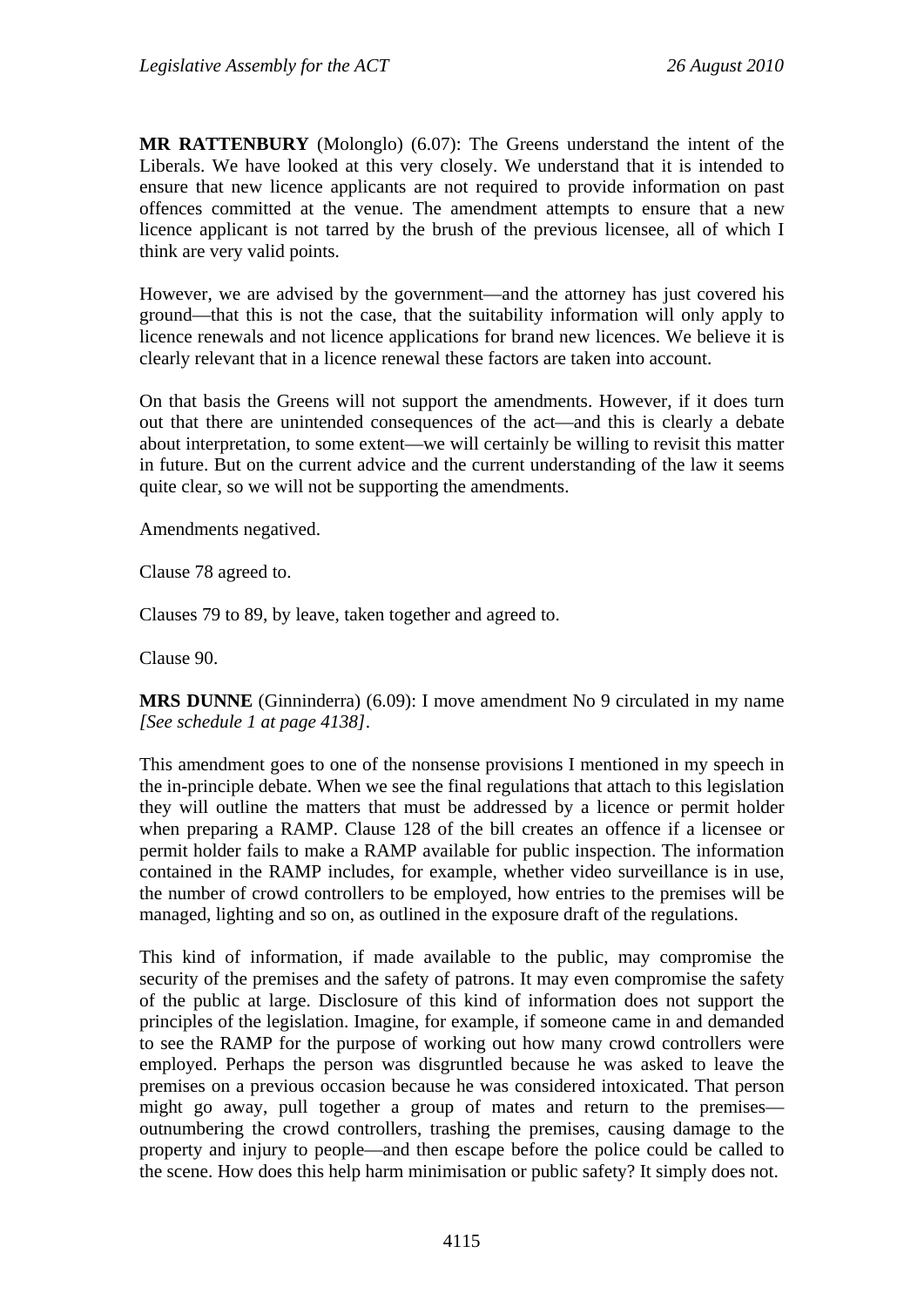There are other issues in relation to the security of the premises which the Canberra Liberals believe should not be on the public record. There are other issues about the administration of the RAMP which the opposition considers quite problematic. The fact that a belligerent customer can demand and must be provided with a copy of the RAMP at any time sets up a conflict between the good management of an orderly licensed premises and the so-called rights of patrons.

The Canberra Liberals do not object to a range of information being made publicly available, but we believe that it is necessary for security purposes to create a list of what is called "confidential information" and not require confidential information to be made available on demand. It must, of course, be made available to authorised officers, licensing inspectors and the police, but it should not be necessary for a licensee to provide information, especially about security provisions in a licensed premises, to a patron or an average member of the public.

It would be likened to requiring banks to tell the public about their security. That would never happen. I do not think it is reasonable for people who are trying to run orderly establishments to have their security jeopardised by providing security information broadly to the public. This amendment allows the commissioner to determine that certain things are confidential information. They will have to be part of the RAMP but they will not be required to provide them to the public. I commend this sensible public safety initiative to the Assembly.

**MR CORBELL** (Molonglo—Attorney-General, Minister for the Environment, Climate Change and Water, Minister for Energy and Minister for Police and Emergency Services) (6.13): The government will not be supporting this amendment. However, I can foreshadow that the government will be making an amendment to the Liquor Bill in the subsequent consequential amendments bill that I will present to the Assembly later this year to remove the requirement for licensees to make the risk assessment management plan available to the public. The removal of this requirement will ensure that procedures to deal with intoxicated people will remain confidential between the licensee and the regulator, including the police.

**MR RATTENBURY** (Molonglo) (6.14): I am sorry I am looking perplexed, but I am unclear as to why it is being done in a consequential amendment and not in today's bill. Certainly we have given consideration to Mrs Dunne's amendment. Despite the examples she draws, the Greens would not be supporting the amendment because the purpose of the RAMPs is to identify risks and communicate how the venue plans to mitigate them. It was our view that there should be no confidential information contained in a RAMP to start with, only strategies to deal with difficult patrons. The Greens see no reason for that to be hidden. Rather than making things up on the run and I think there is now confusion around this provision—we should be retaining that provision, but I will be looking very closely at the consequential amendments bill later in the year.

**MRS DUNNE** (Ginninderra) (6.14): I take the Greens' point and I disagree with them. I can understand why they are not supporting this amendment. They have taken the view that they do not want to support it. The behaviour of the minister is extraordinary. He has actually conceded that this is a problem, but what it boils down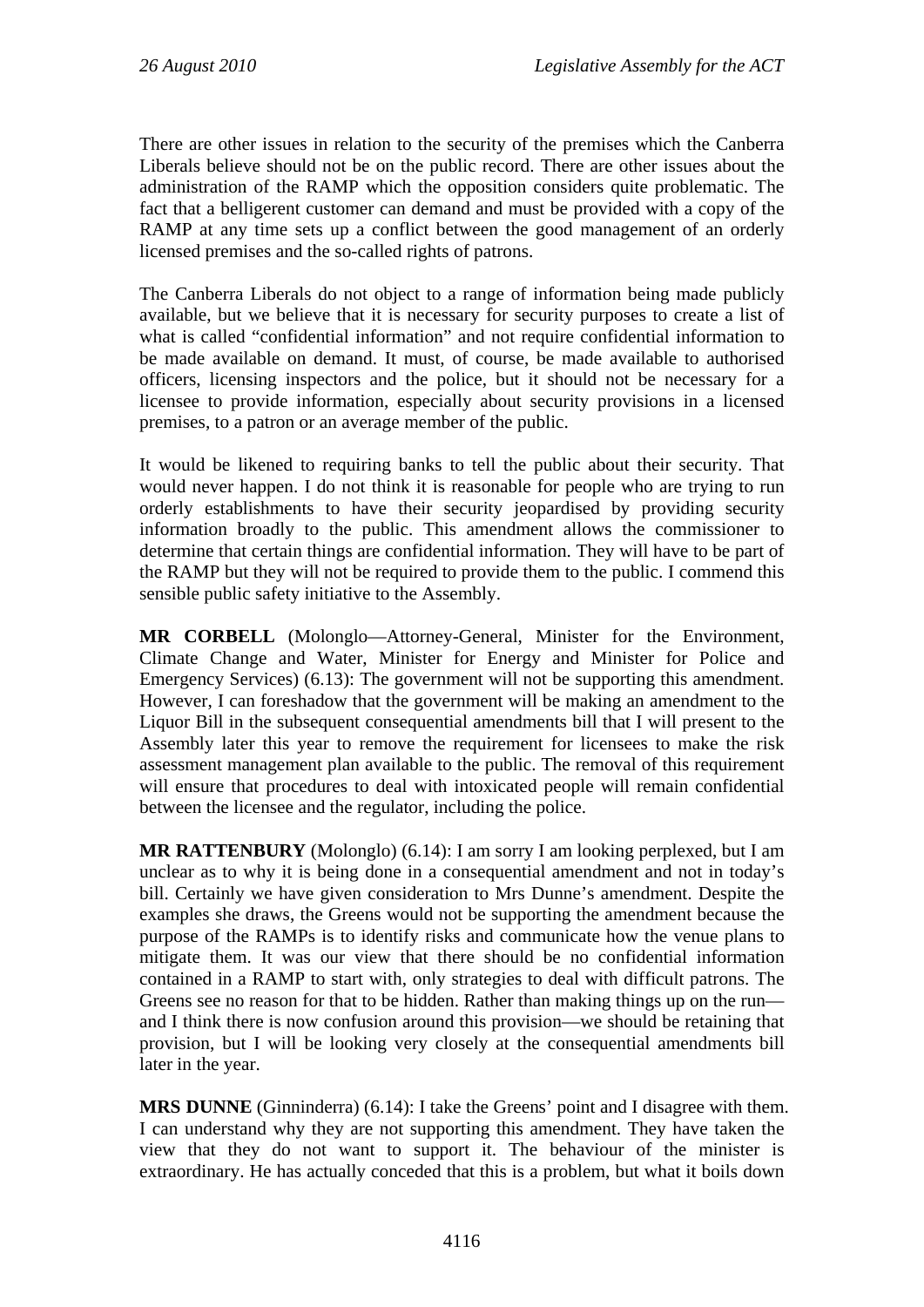to is this: "You had the idea first so I'm not going to support you. We are going to do it by another means." That is absolutely and utterly ludicrous. This is a matter that has been brought to my attention by a number of people in the industry. It is obvious that it has been brought to the minister's attention as well because he has come up with some sort of fix-up.

This is an important issue. It is about the safety and security of the people who work in the premises and the people who go there in good faith. I understand the Greens did not think that security information would be in the RAMP, but it is quite clear, if you read the draft regulations, that security information is required in the RAMP—where are you going to put your cameras? Are there going to be cameras? Where is the monitor? How many security guards are you going to have on a busy night? All of those things are in it. It is not reasonable that members of the public who may have nefarious intent should have access to that security information and jeopardise the safety of ordinary law-abiding citizens. This is a very important issue in relation to safe workplaces, safe drinking places and safe entertainment places. The minister recognises that there is a problem and it is an indictment of him that he will not support this amendment.

**MR CORBELL** (Molonglo—Attorney-General, Minister for the Environment, Climate Change and Water, Minister for Energy and Minister for Police and Emergency Services) (6.16): Madam Assistant Speaker, in the spirit of compromise, I am actually going to indicate that the government will accept this amendment. I have taken some further advice from my department and, on reflection, it is quite clear that there is no reason why we cannot do this now. So let it be said that I am never going to be standing on my dignity for the sake of it, Madam Assistant Speaker. In a minority parliament, we can all work in a collaborative fashion. So the government will not be opposing this amendment.

**MRS DUNNE** (Ginninderra) (6.17), by leave: I would like to congratulate the minister on his magnanimity on this. If we are not careful, there might be an outbreak of love in this place.

Amendment agreed to.

Clause 90, as amended, agreed to.

Clauses 91 to 120, by leave, taken together and agreed to.

Clause 121.

**MR CORBELL** (Molonglo—Attorney-General, Minister for the Environment, Climate Change and Water, Minister for Energy and Minister for Police and Emergency Services) (6.18): Pursuant to standing order 182A(c), I seek leave to move amendment No 1 circulated in my name.

Leave granted.

**MR CORBELL**: I move amendment No 1 circulated in my name and table a supplementary explanatory statement to the amendment *[see schedule 2 at page 4144]*.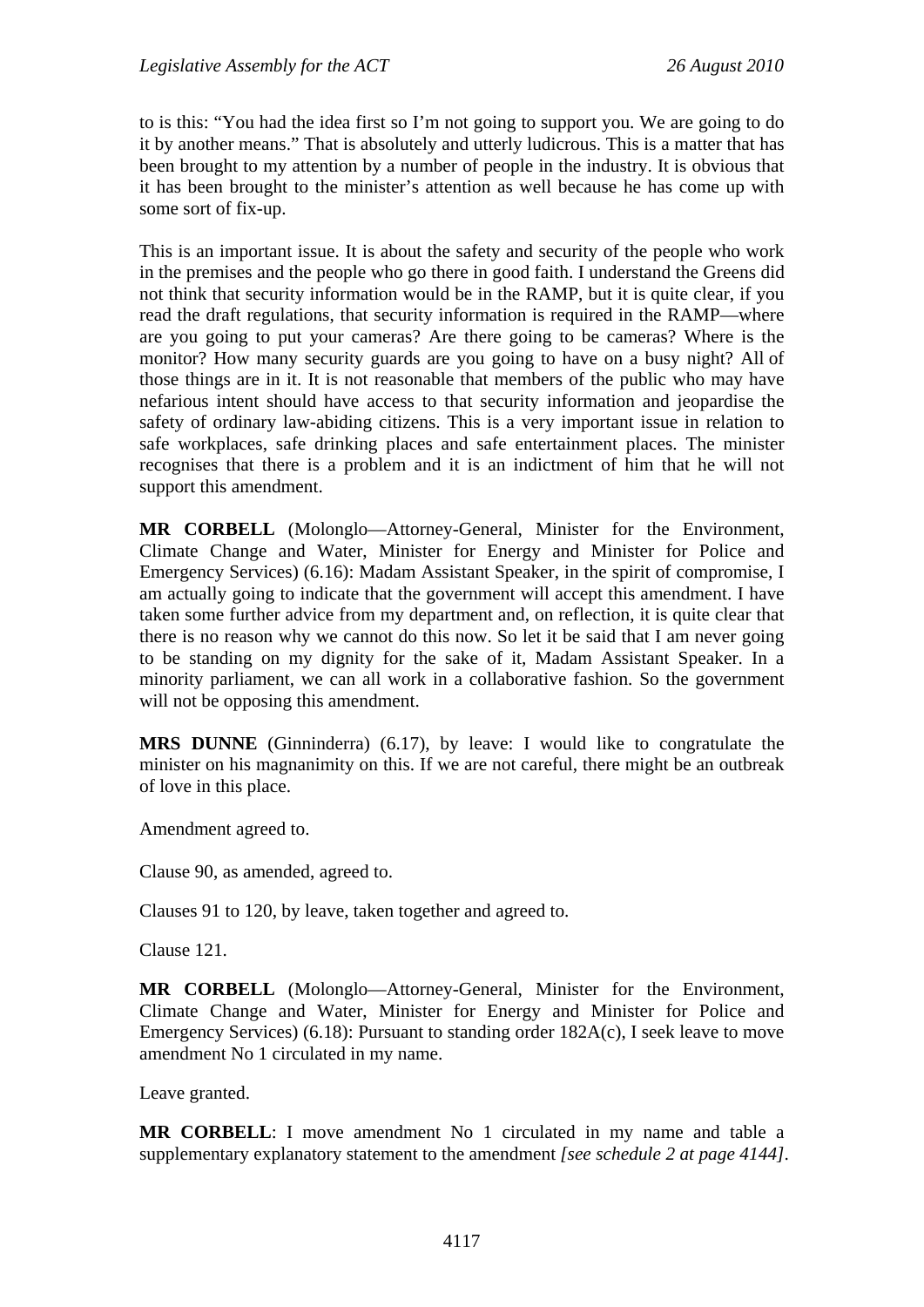Thank you, Madam Assistant Speaker. In scrutiny report No 25 of 9 August this year, the scrutiny of bills committee commented:

Particularly problematic are subsections 121(1), 122(1), and 122(2), which create a strict liability offence in respect of actions taken by children. This brings into focus HRA subsection 11(2):

(2) Every child has the right to the protection needed by the child because of being a child, without distinction or discrimination of any kind.

In addition, there is a question whether a child can be said to be aware of her or his obligations while on licensed premises so that it may be said that these are regulatory offences.

The government has considered the committee's comment, and the government agrees that strict liability in clause 121 does raise a concern, unlike in clause 122, that a child or young person may not be aware of her or his obligations under the law and, therefore, my amendment omits the relevant clause.

**MRS DUNNE** (Ginninderra) (6.20): The Liberal opposition will support this amendment from the government. It demotes from a strict liability offence to a defensible offence the offence—did I write this; no, I did not—that is committed if a child or young person is in an adults-only area at a licensed or permitted premises.

This amendment responds to the issues raised by the scrutiny of bills committee. It held under the Human Rights Act that all are equal before the law and—this is a generally held maxim too—that everyone is presumed to know the law, but that cannot always apply to children and young people, and so a strict liability offence for wandering into an adults-only area of a premises is a heavy-handed approach to enforcing this provision. There may be one of many reasons why a child or young person might unknowingly go into an adults-only area or go into an area, not being aware of the law that applies in relation to adults-only areas.

To make this a defensible offence is a reasonable approach, and we support it. I note in passing that the explanatory statement that accompanies this amendment cites the scrutiny committee's similar comments in relation to section 122 of the bill—that is, the section creating a strict liability offence if a child or young person uses false identification as proof of age in relation to adults-only areas.

I agree with the government that this offence would remain a strict liability offence. If a child or young person used false identification, it would likely be done in a premeditated way. The false identification would have had to be obtained and then presented, and the action of the child or young person would be deliberate. In these circumstances, a strict liability offence appears to be a reasonable approach. The Liberal opposition will be supporting this amendment.

**MR RATTENBURY** (Molonglo) (6.22): The Greens support this amendment. Strict liability offences are only appropriate where the person charged with the offence willingly and deliberately engaged in the conduct. This can be easily demonstrated where a person has chosen to set up business in a particular regulated industry, for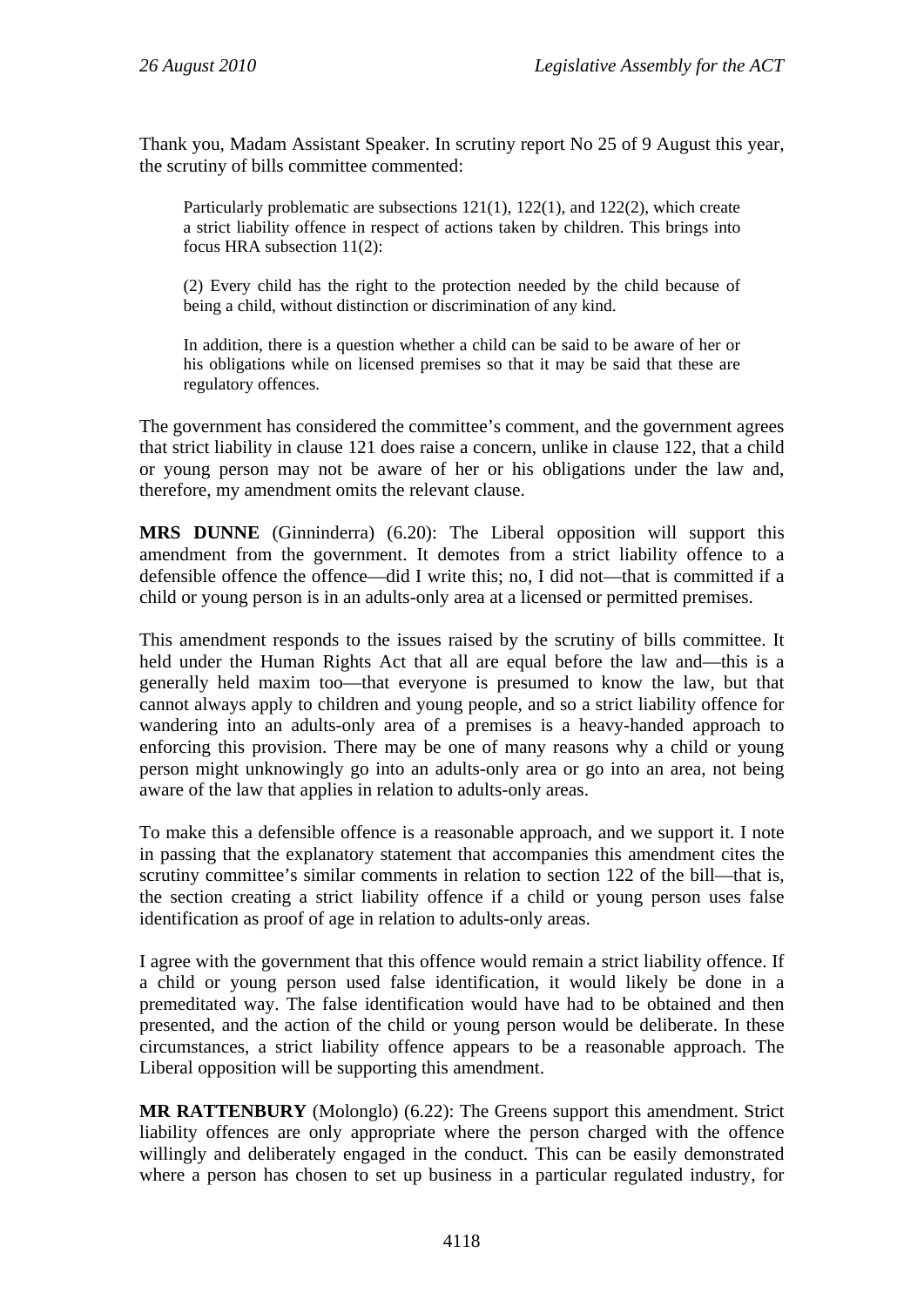example. The offence as it currently stands prohibits a person under the age of 18 from entering a licensed venue without being accompanied by an adult. This is an inappropriate offence to make into a strict liability offence, as it is not entirely clear that the under-age person would have been aware they were committing an offence.

The government amendment strikes out subsection (2) of section 121 to make the offence into a normal offence, and the Greens believe that that is an appropriate amendment to be made, and we will be supporting it.

Amendment agreed to.

Clause 121, as amended, agreed to.

Clauses 122 to 127, by leave, taken together and agreed to.

Clause 128.

**MRS DUNNE** (Ginninderra) (6.24): Madam Assistant Speaker, could I seek your direction, because I have got contrary advice here. Can I move amendments 11 and 12 together, or do I have to move them sequentially?

**MADAM ASSISTANT SPEAKER** (Ms Le Couteur): I need to seek advice. The advice is that it is best to do them sequentially. That is what the script says.

**MRS DUNNE**: I move amendment No 11 circulated in my name *[see schedule 1 at page 4139]*.

Amendment No 11 is a consequence of my earlier amendment No 9, which relates to confidential information in the RAMP. This disapplies the rules about a RAMP, if there are confidential sections—or disapplies this section to confidential sections of the RAMP. It permits a person from withholding confidential provisions from public inspection without committing an offence. I will foreshadow that amendment 12 actually inserts a new part, 128A, and it makes it an offence for a person, if a person makes public disclosure of confidential provisions of a RAMP, unless it is required by law operating in this territory, including the Liquor Act.

Amendment agreed to.

Clause 128, as amended, agreed to.

Proposed new clause 128A.

**MRS DUNNE** (Ginninderra) (6.26): This is why I could not move them together; I have just realised. I move amendment No 12 circulated in my name. *[see schedule 1 at page 4139]*. It inserts new clause 128A, which I have spoken about already.

Proposed new clause 128A agreed to.

Clause 129 agreed to.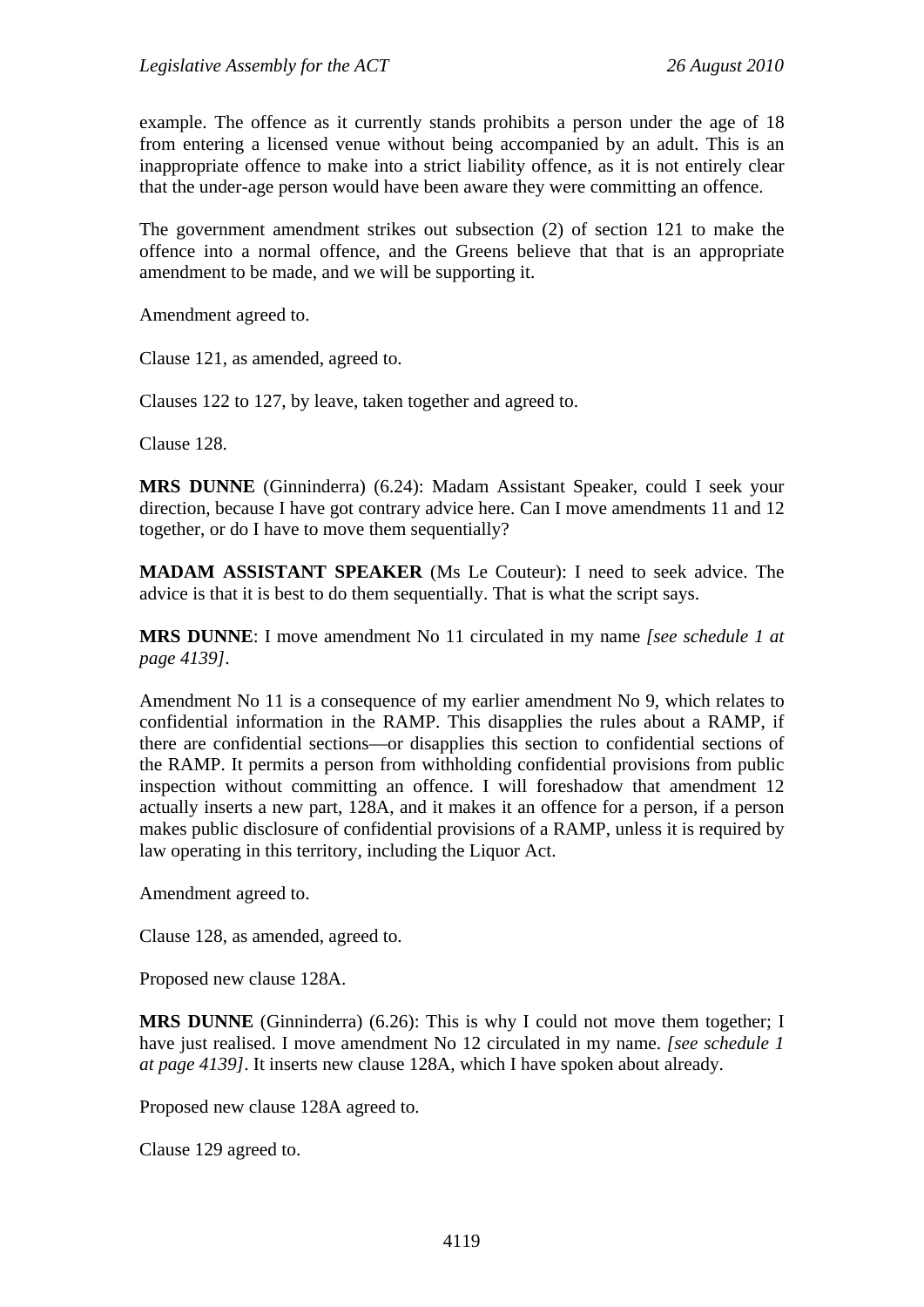Clause 130.

**MRS DUNNE** (Ginninderra) (6.27): I move amendment No 13 circulated in my name *[see schedule 1 at page 4140]*.

Madam Assistant Speaker, this amendment introduces a new element to the process of maintaining incident registers. The bill would require a licence or permit holder to maintain an incident register, but it creates another nonsense if police become involved in the incident. If police are called to the scene of an incident, they will take control of the incident and will be required to record the incident in their own records.

Members of the industry have said to me that a permit or licence holder should not have to continue to make a record of the incident after police have taken control of the incident. Were it not so, the nonsense I outlined in my in-principle speech would come into play. A licensee or permit holder, even with the police in attendance, would need to continue to make a record until—well, we do not know when this responsibility stops. The bill is unclear on this. So this amendment will require the licence or permit holder to record certain information when the police take control of an incident and will not be required to record further details from that time.

I think this does a number of things, Madam Assistant Speaker. It stops duplication, and it makes it possible for licensees to comply with the incident register. Take an incident of the sort that we had last weekend. You have got a great big melee. This one was actually in the street but, if you have a fight in a large licensed premises, when the licensee comes along and says that he wants everybody to stop while he takes their names and addresses it is not practical, and it creates a situation where a licensee cannot comply. What the licensee has done is the right thing: he has called the police. The police have come in and taken control of it then. The police have more power, more authority, to take names and addresses, and the matter is contained.

It should then be the responsibility of the licensee to note that the incident occurred, to note that the police were called, and to note the name and the number of the officer who took control of the situation. That would make it easier for everyone to comply. There would be a trail of information, and it would be a better and simpler and more efficient way of doing it.

**MR CORBELL** (Molonglo—Attorney-General, Minister for the Environment, Climate Change and Water, Minister for Energy and Minister for Police and Emergency Services) (6.29): The government will support this amendment, on the basis that, at the point where police take control of an incident, there is no longer a requirement for the licensee to make a record of anything that happened in relation to that incident. So I think the amendment is a good pick-up in terms of identifying at what point the record-keeping obligations of a licensee cease—and clearly they should cease once the police have intervened in relation to a matter. So the government will support the amendment.

**MR RATTENBURY** (Molonglo) (6.30): The Greens will also be supporting this amendment. We believe it strikes an appropriate balance between information that should be contained in the incident register and information that will be recorded by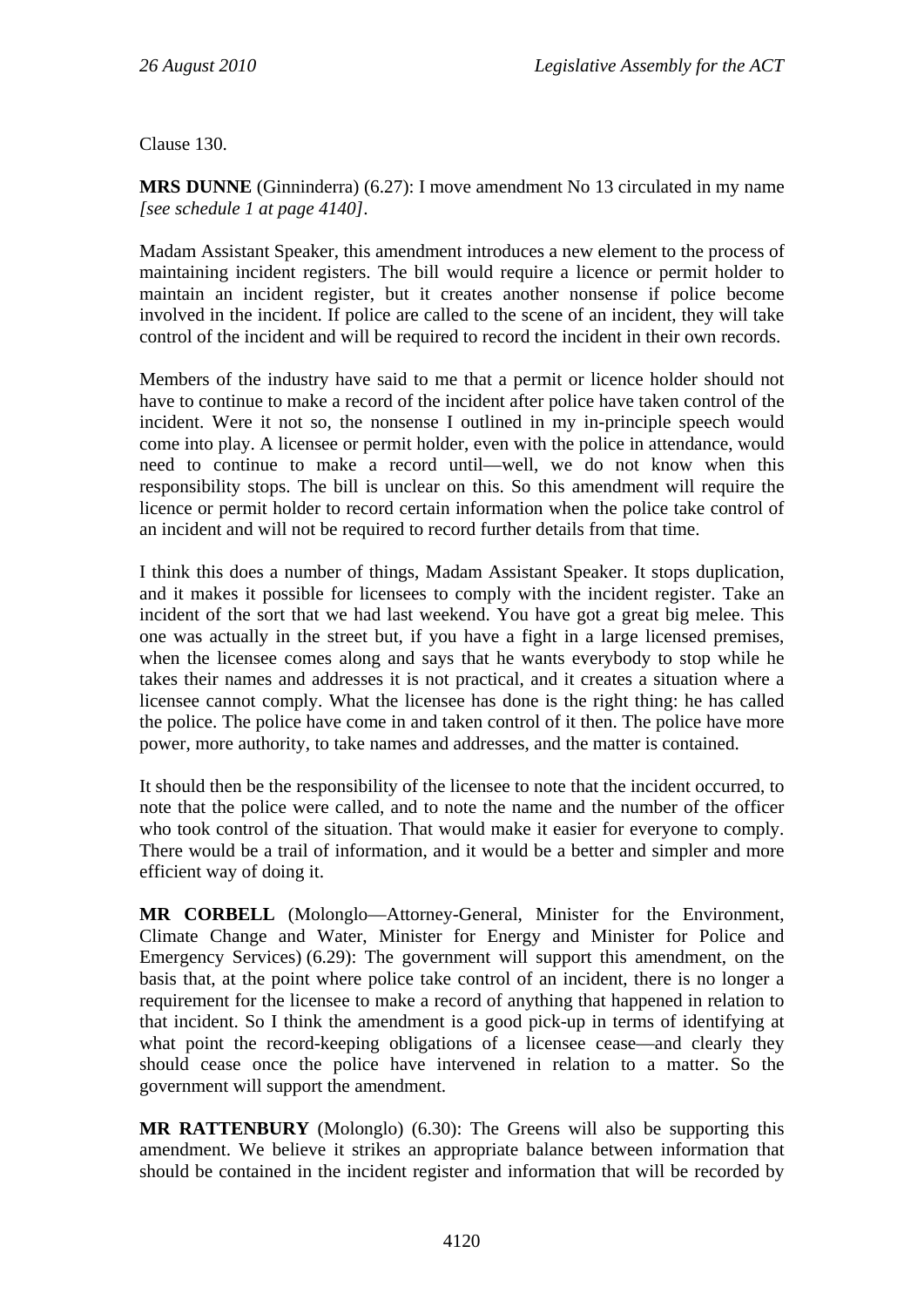the police, if and when they are required to attend a venue. The venue will be required to record all relevant information up until the police attend, and we believe that that is a practical and an appropriate way to deal with the matter.

Amendment agreed to.

Clause 130, as amended, agreed to.

Proposed new clause 130A.

**MRS DUNNE** (Ginninderra) (6.31): I move amendment No 14 circulated in my name *[see schedule 1 at page 4140]*.

This amendment inserts a new clause 130A. Like the amendment giving licence and permit holders the option of applying to the commissioner for a RAMP exemption, this amendment allows them to apply for an exemption from maintaining an incident register.

Again, like the RAMP exemption provisions, the commissioner in granting an exemption must be satisfied that the exemption is not inconsistent with the harm minimisation and public safety principles of the legislation. Once again the commissioner can call for additional information and documents to assist in making decisions and must be allowed to inspect the premises for that purpose. The commissioner can refuse to consider an application if these requirements are not met.

Once again it is targeted at small suburban restaurants and the like that do little more than provide a local service to residents who just want a quiet evening out and that pose little or no risk to public safety. It is not intended for taverns and bars or major entertainment centres like Civic, Manuka and Kingston, where incidents would be more frequent. Whilst it may not be particularly onerous for a venue to keep a register for the purposes of recording any incident that might arise and that register might never be opened, it nonetheless creates another element of red tape that we in this place should be trying our hardest to minimise. This is an unnecessary piece of red tape for those tiny local businesses. It should not be lumbered upon them, and I commend the amendment to the Assembly.

**MR CORBELL** (Molonglo—Attorney-General, Minister for the Environment, Climate Change and Water, Minister for Energy and Minister for Police and Emergency Services) (6.32): The government will not be supporting this amendment. Requiring a licensee to keep a record of serious incidents at licensed premises is consistent with the objects of the bill and harm minimisation and community safety principles. In order to facilitate the responsible development of the liquor industry in a way that takes into account community safety, incident registers enable the commissioner to better target regulatory action. They also assist licensees to take stock of what is happening at their premises and improve their management practices.

**MR RATTENBURY** (Molonglo) (6.33): The Greens will not be supporting these amendments either. I believe there is a series of them relating to this matter. We believe the incident registers are appropriate for venues to keep, large or small. It may turn out that it is a very short list for some venues but, similar to the discussion we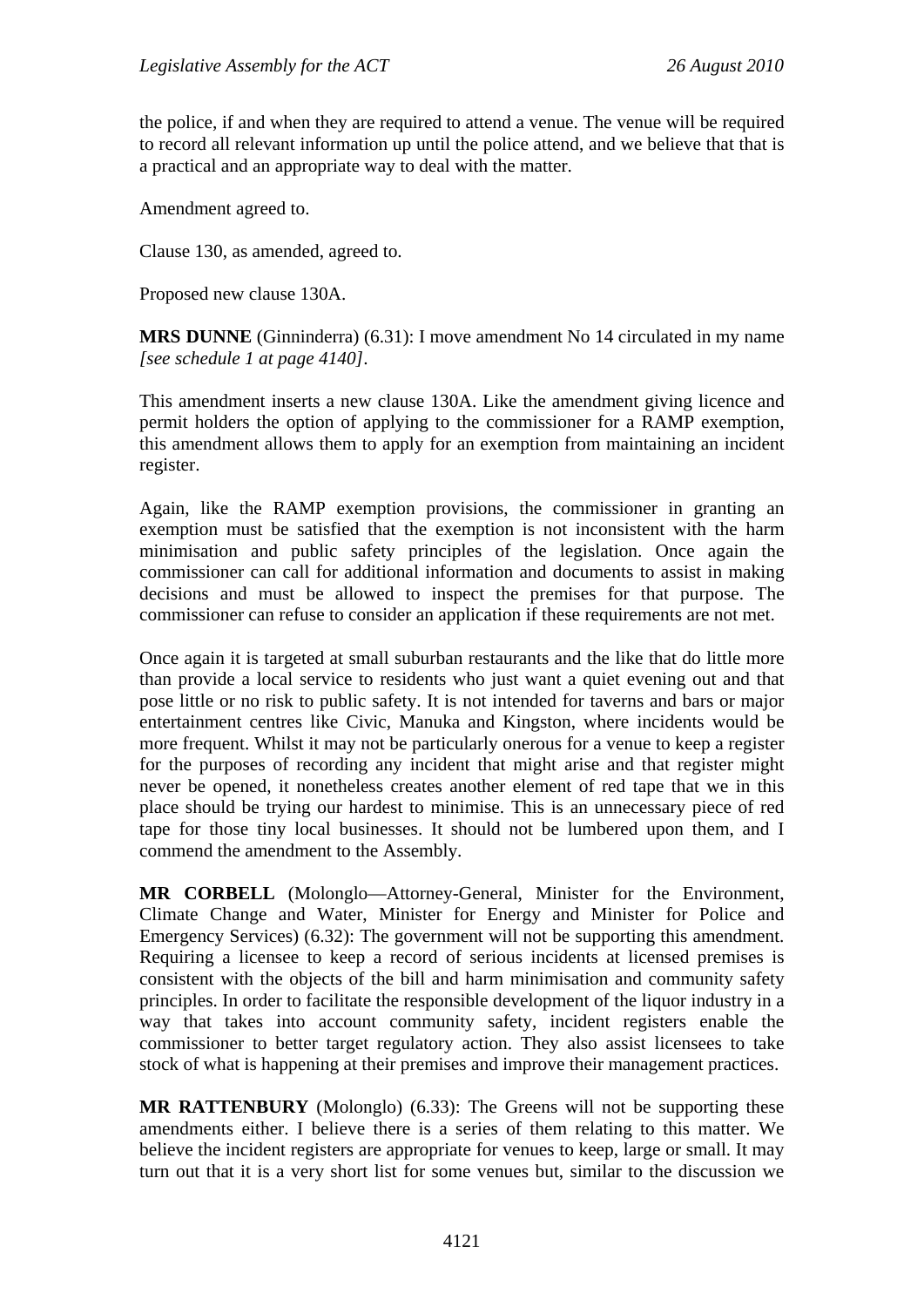had on RAMPs, I think there is no real clear line as to how one would determine whether an exemption is warranted. On that basis—and on the basis that, if there are no incidents, it is not going to be an onerous proposition—we do not see any reason to support these amendments.

**MRS DUNNE** (Ginninderra) (6.34): Can I just say, for the edification of the clerks, it is obvious that this amendment will not succeed and therefore I will not be moving Amendments 15, 17, 24, 26, 30 and 32, which are consequential on this.

Proposed new clause 130A negatived.

Clause 131.

**MRS DUNNE** (Ginninderra) (6.36), by leave: I move amendments Nos 16, 18 and 19 circulated in my name together *[see schedule 1 at page 4141]*.

These amendments go to another nonsense which I referred to in my in-principle speech. It relates to the requirement for a licence holder or a licensed permit holder to maintain certain information on the incident register. Let me create a scenario which goes back to what might happen in a pub brawl in a large establishment. There would be no doubt that we should require a licensee in those circumstances to keep a record of that incident, but the problem is that, if 40 blokes are having a fight in your pub, it is going to be extraordinarily difficult, if not impossible, to collect the name and address and contact details of each of those persons involved in that incident, especially if they decide that they are going to vacate the premises before the police come along. I think that it is an onerous burden on the licensee to, at that stage, collect information about their names, addresses and contact details. And, if you did manage to collar one of them and say, "You have to provide me, under law, your name, address and contact details," I do not suspect that they would be very accurate and up to date.

There would be provisions in large premises for CCTV surveillance, and you could identify people afterwards. This is about not putting ridiculous burdens on licensees. We do want them to keep the records. And, in a circumstance like this, I think that the licensee and the police and the licensed people would probably go back through the CCTV records and identify people, and they might ban them from the premises or whatever, but it is impractical for bar staff and security staff in those circumstances to collect accurate information, and the licensee should not be subject to a strict liability offence in those circumstances.

**MR CORBELL** (Molonglo—Attorney-General, Minister for the Environment, Climate Change and Water, Minister for Energy and Minister for Police and Emergency Services) (6.38): The government will not be supporting this amendment. The requirement that licensees maintain an incident register is integral to the new licensing scheme under these liquor reforms. I have already outlined the importance of this requirement in the discussion of previous amendments. Under the new scheme contemplated by the government, licensees are on notice that they have to comply with this requirement as part of the regulation of the industry. As such, strict liability is desirable. This offence, as it is currently drafted fulfils the criteria for attracting strict liability.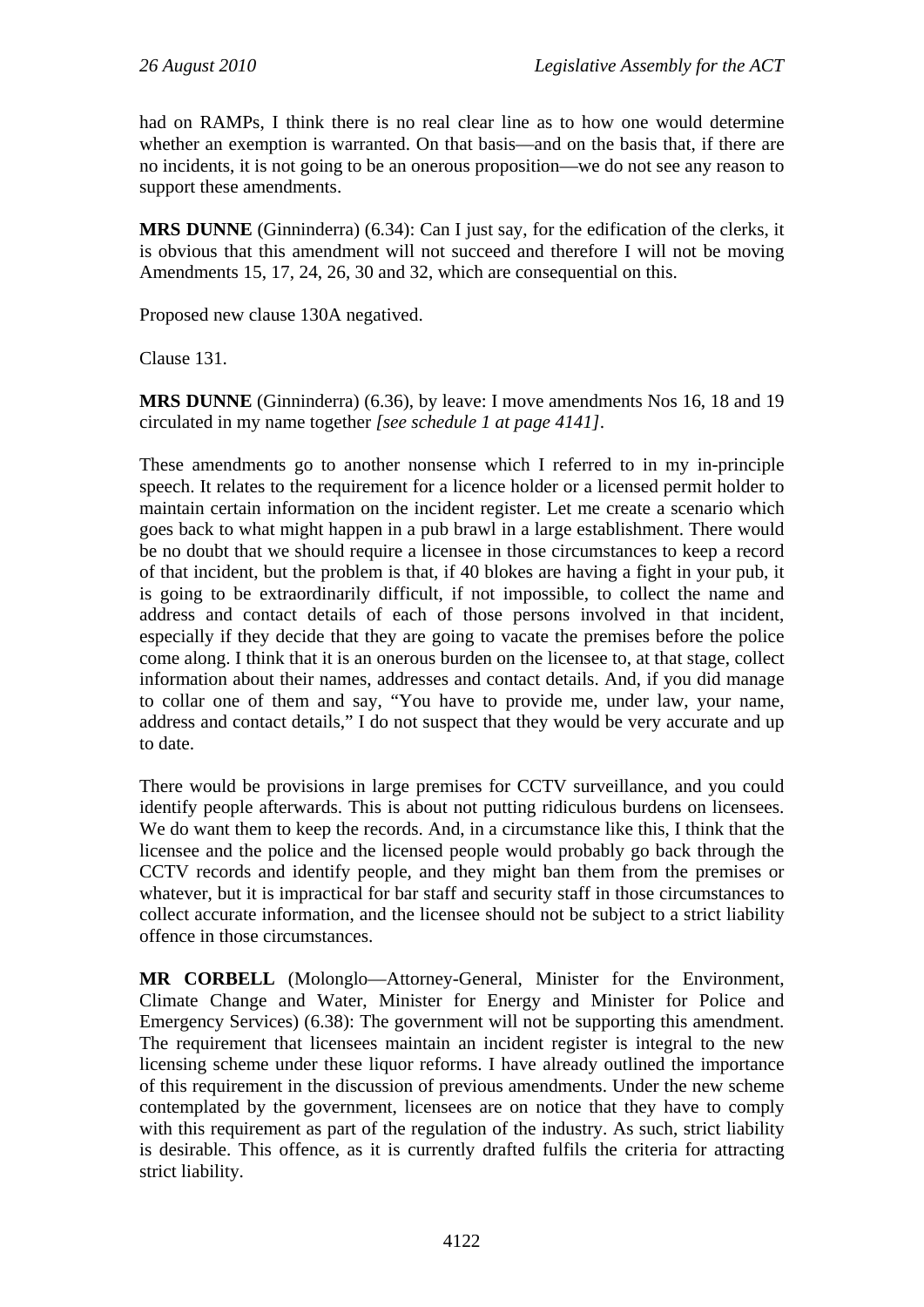The offence as it is currently structured contains a simple yes/no criteria, and the introduction of reasonable steps would blur this distinction. Importantly, there are defences under the Criminal Code that a licensee can rely on for a strict liability offence. One such example is "intervening conduct or event", where it is a defence if the conduct in question is the result of an act of another person or non-human activity over which the defendant had no control and against which they could not reasonably be expected to go. The defence is only relevant to offences or physical elements involving strict liability, because the circumstances that make up the defence would negate any fault element. The government will not be supporting this amendment or the other amendments that Mrs Dunne has foreshadowed that have the same intent.

**MR RATTENBURY** (Molonglo) (6.39): The Greens will not be supporting these amendments either. The amendment would remove the strict liability status from the offence of not keeping an incident register. We do believe that strict liability offences are appropriate where people knowingly enter businesses into regulated industry, and incident registers are part of the regulation of the liquor industry. Licensees are on notice that they need to comply.

In the context of what Mrs Dunne was saying, from a plain English point of view, it strikes me that the offence or the issue is that a licensee needs to keep and maintain a register; it is not that they need to record every single detail in them. I think that is the distinction that we are drawing at perhaps a very simple level. I think that that is the one point of difference in how we are understanding this.

Question put:

That **Mrs Dunne's** amendments be agreed to.

The Assembly voted—

Ayes 6 Noes 11

Mr Doszpot Mr Smyth Ms Bresnan Ms Le Couteur Mrs Dunne Ms Burch Ms Burch Ms Porter Mr Hanson Mr Corbell Mr Rattenbury

Mr Coe Mr Seselja Mr Barr Ms Hunter

Ms Gallagher Mr Stanhope Mr Hargreaves

Question so resolved in the negative.

Clause 131 agreed to.

Clauses 132 to 150, by leave, taken together and agreed to.

Clause 151.

**MRS DUNNE** (Ginninderra) (6.44): I move amendment No 20 circulated in my name *[see schedule 1 at page 4141]*.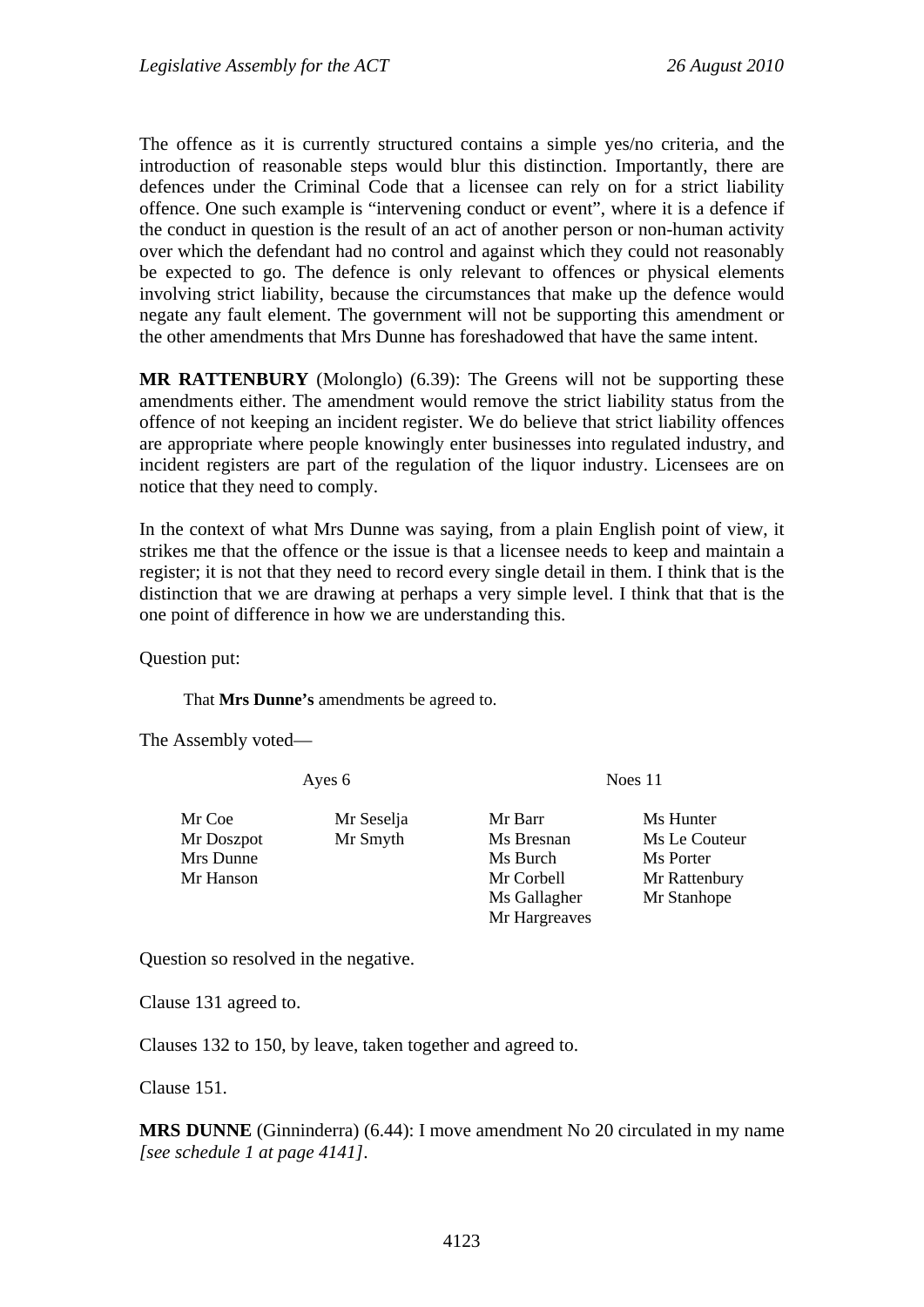This amendment completes a bureaucratic process that should have been completed in the drafting of this bill. Under the bill, a police officer can issue a caution to a child or young person if the person is found to have committed a range of offences. The police officer must give copies of the caution to the child or young person, a person with parental responsibilities for the child or young person, the chief executive of the office of children and young people, if the child or young person is in the care of the chief executive, and to the licensing commissioner.

The chief police officer can revoke the caution if satisfied that the police officer who issued the caution did not act in accordance with the legislation requirements for issuing the caution. In that case, the chief police officer must destroy the copy of the caution held by police and must tell the child or young person, the children and young people's chief executive officer and the commissioner that the caution has been revoked.

However, there is no requirement for the chief executive or the commissioner to destroy their copies of the caution. This creates the potential for a child or young person's record to be misrepresented at a future time by the chief executive or the commissioner. This, of course, could be inadvertent, but it relies heavily on the efficiency of relevant agencies' record-keeping practices. If, for some example, the caution had been put onto a child or young person's file but the revocation notice was not, the child or young person's file could carry an incomplete and incorrect record of the child or young person's behaviour.

This amendment seeks to minimise any such possibility by making it a legislative requirement that all copies of a revoked caution are destroyed, including those held by the chief executive of the Office of Children, Youth and Family Support and by the commissioner. I commend this amendment, which brings fairness to young people, to the Assembly.

**MR CORBELL** (Molonglo—Attorney-General, Minister for the Environment, Climate Change and Water, Minister for Energy and Minister for Police and Emergency Services) (6.46): The government will not be supporting this amendment. Mrs Dunne's amendment is not consistent with arrangements made in the territory under the Territory Records Act 2002, arrangements that exist to ensure the accountability and transparency of government in the conduct of its operations.

This act provides explicit direction to government agencies on the manner in which territory records must be managed. The Territory Records Act 2002 clearly states at section 23 that an agency must not dispose of or damage a record outside of arrangements specified in the act. Unless a contrary intention is expressly provided for, this section of the Territory Records Act prevails over legislation commencing after the Territory Records Act. Similarly, the Children and Young People Act 2008 sets out strict requirements for the handling of information relating to children and young people.

**MR RATTENBURY** (Molonglo) (6.47): The Greens will not be supporting this amendment. The government has advised my office that there are difficulties in directing a commissioner or a chief executive to destroy records, as the amendment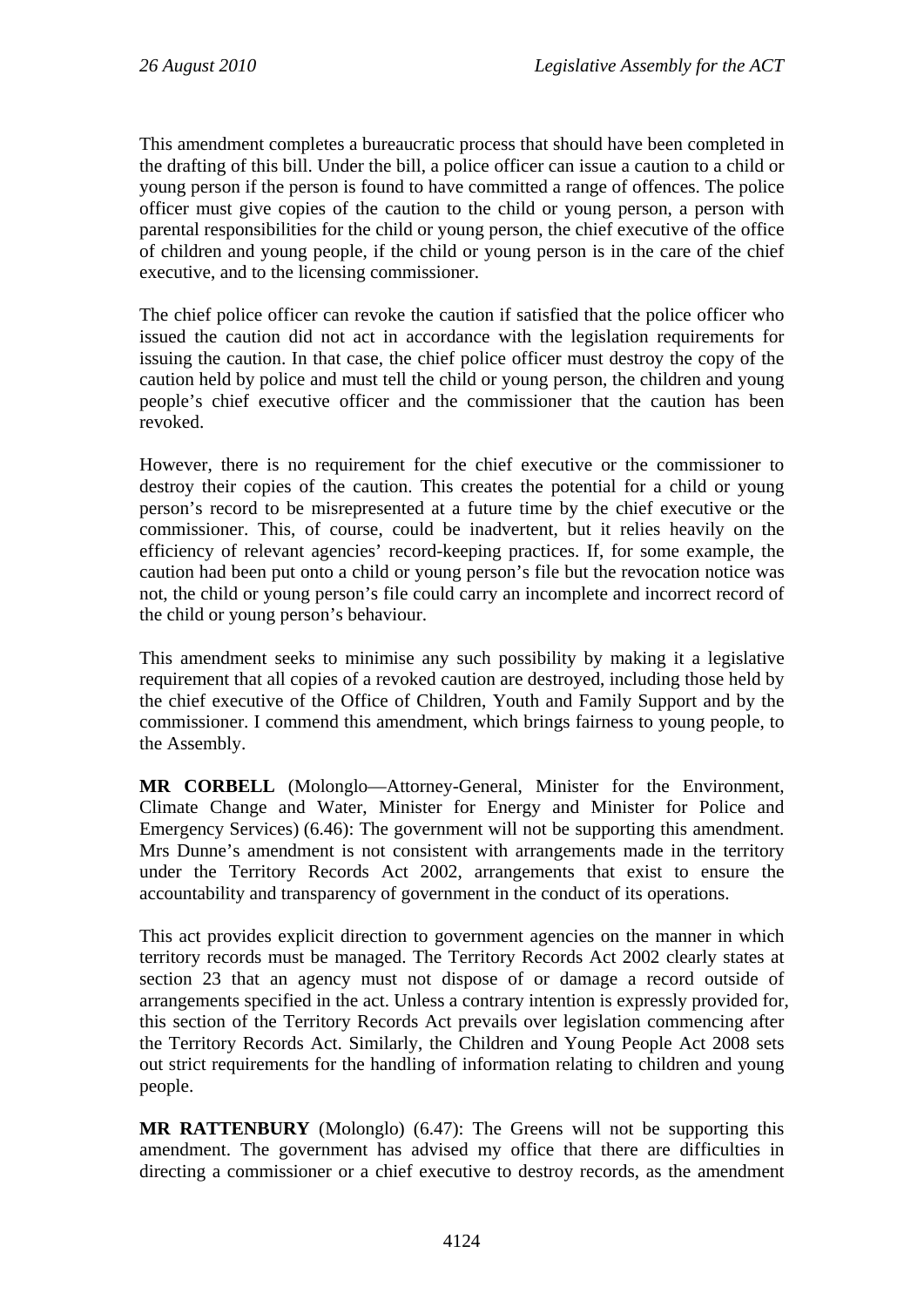would achieve. I think the attorney has just outlined the details of the problem that the amendment would create. We accept that advice and will be opposing the amendment on that basis.

Amendment negatived.

Clause 151 agreed to.

Clauses 152 to 188, by leave, taken together and agreed to.

Clause 189.

**MRS DUNNE** (Ginninderra) (6.49): I move amendment No 27 circulated in my name *[see schedule 1 at page 4142]*.

This amendment corrects a drafting error in the bill. Under the bill, a registered training organisation can apply to the commissioner for approval of a responsible service of alcohol course. The bill intended that the commissioner be required to tell the registered training organisation about the decision on the application. However, the bill as drafted calls on the commissioner to tell the licensee about the decision. This is a simple error, easily corrected now so that the commissioner will be required to tell the right person the right information. I commend the amendment to the Assembly.

**MR CORBELL** (Molonglo—Attorney-General, Minister for the Environment, Climate Change and Water, Minister for Energy and Minister for Police and Emergency Services) (6.50): The government supports this amendment as it clarifies that the clause relates to all applicants, not just licensees.

**MR RATTENBURY** (Molonglo) (6.50): The Greens will also support this amendment. We believe this is a minor drafting error and we support Mrs Dunne's amendment.

Amendment agreed to.

Clause 189, as amended, agreed to.

Clauses 190 to 213, by leave, taken together and agreed to.

Proposed new part 14A.

**MRS DUNNE** (Ginninderra) (6.51): I move amendment No 28 circulated in my name which inserts a new part 14A, including new clauses 213A to 213C *[see schedule 1 at page 4142]*.

This amendment seeks to establish a liquor advisory board. This amendment, as is the case with all the amendments that I have put forward today, comes from extensive consultations I have had with the industry over a considerable period. Indeed, I understand the industry made representations to the attorney proposing a liquor advisory board be established. I understand too that on a number of occasions the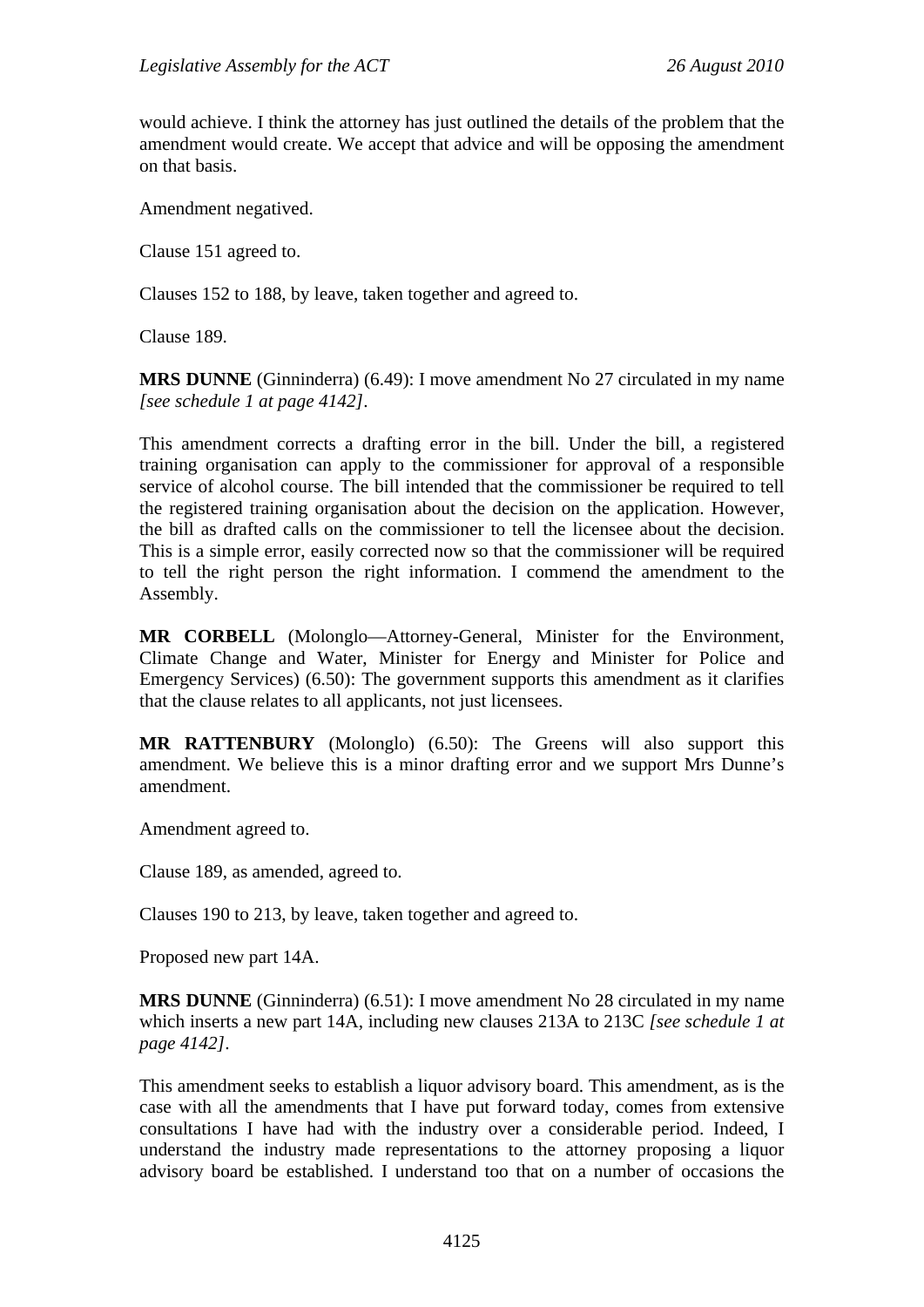attorney has given the industry positive feedback on this proposal. However, this positive feedback did not materialise in the bill. My amendment seeks to deliver on the industry's representations.

The industry has also said to me that the Attorney-General's new legislation allows considerable power to lie in the commissioner with little involvement or consultation with industry. Industry have told me of their concerns about the exercise of these powers. These powers carry a low level of accountability and transparency, except through the legal and expensive processes of the ACAT and the bureaucratic process of annual reporting. It is important that another level of scrutiny and engagement be available to the industry at an official level.

We also note that there is a plan for the review of the operation of the new laws in two years time. I think that this advisory board would be the appropriate vehicle for the conduct of that review. It would take it out of a situation where the bureaucracy was reviewing its own legislation. In an area of such importance, where there is such an impact on people's businesses and livelihoods, as well as the safety of people in the ACT, that level of transparency is important. Industry have told me that they would like an opportunity to formally provide advice to the minister from time to time at an official level. Industry also want to make representation to the board at an official level.

With those matters in mind, I commissioned the drafting of an amendment that establishes an advisory board. You should note that this is a board which is advisory only and does not have decision-making powers. Nonetheless, creating the advisory board at a statutory level gives the industry and those people interested in the operation of liquor licensing in the ACT a status and profile that would otherwise be difficult for them to achieve and maintain, particularly at a bureaucratic and political level.

One of the board's functions is to provide advice to the minister, if so requested, about matters associated with the operation of the act. This will enable the board, should the minister require it, to keep the minister informed on an ongoing basis about the impact of the legislation on the industry and the community generally and to recommend improvements and modifications.

Considering the size and importance of the industry to Canberra's hospitality and tourism sector, the money the industry will be paying to the government by way of licence and permit fees and the principles in the legislation about harm minimisation and public safety, and now personal responsibility, an advisory board would very likely be a very useful resource for the minister and the community at large.

Another function of the advisory board will be to scrutinise the functions of the commissioner. This addresses the concern of the industry about the powers that this legislation vests in the commissioner and gives the industry an opportunity not only to keep an eye on things from a red tape point of view but also to provide the commissioner with in-the-trenches advice about what is happening in the industry and how the processes, as they evolve, are impacting on the operations of the industry.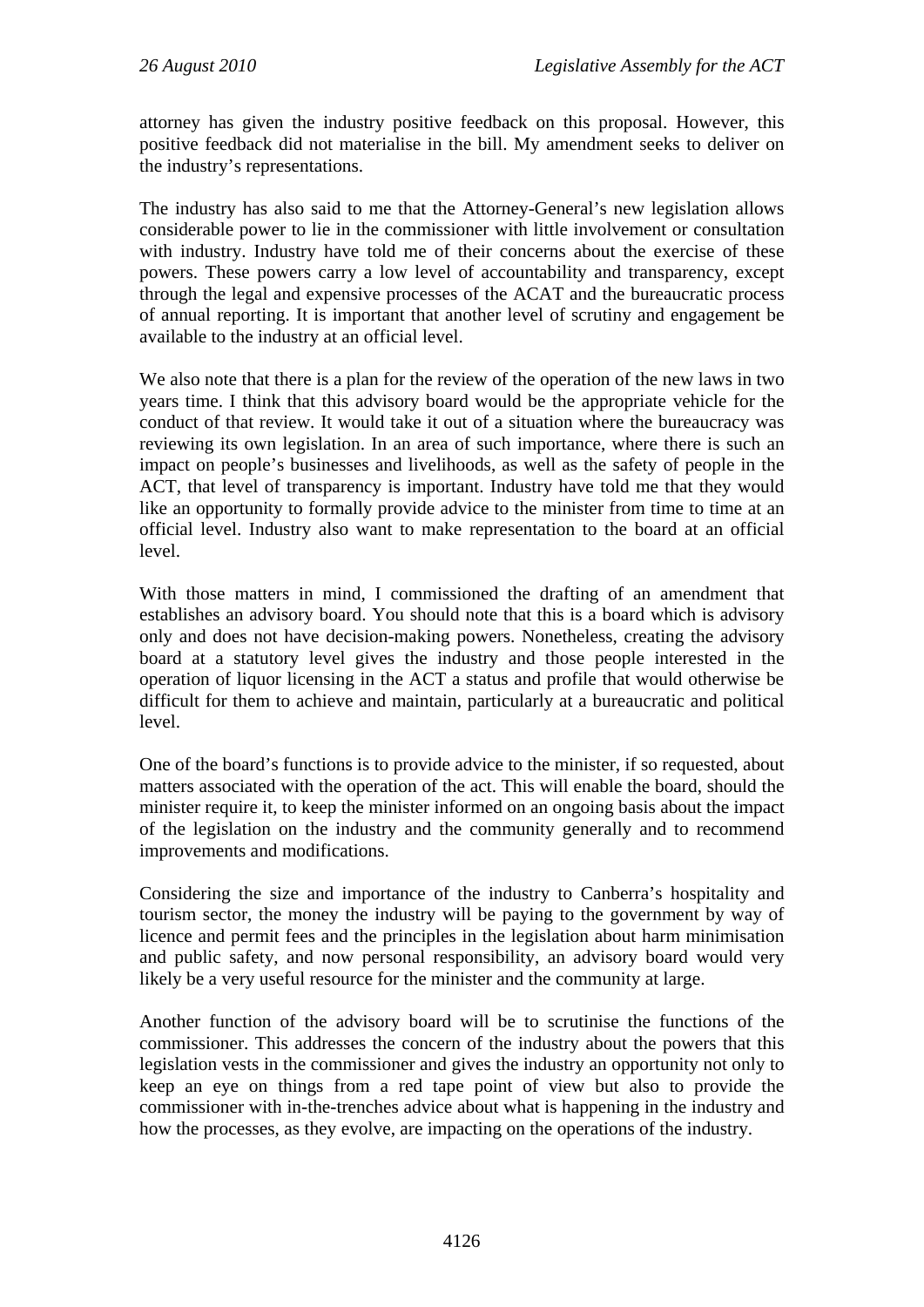Importantly, given the board will have consumer representation, the opportunity is there for the board to balance the views of industry with those of the community generally and ensure that the interests of consumers are considered in all matters. Finally, an important role of the liquor advisory board will be to undertake the review of the operations of the legislation in two years time and to provide recommendations to the minister in accordance with any terms of reference the minister may give in relation to that review. This review will be a critical element of the success or otherwise of the government's liquor law reforms. Given the breadth of the board's membership, the minister will be well assured of balanced, reasoned and representative recommendations.

My amendment contemplates that the board will be chaired by the chief executive of the Department of Justice and Community Safety. Other members to be appointed by the minister would represent key stakeholders. These would include the police, liquor consumers, Aboriginal and Torres Strait Islanders, small businesses, ClubsACT and the Australian Hotels Association. The Canberra Liberals believe this is an important element of the ACT's liquor law reform. It is the thread that would draw much of this somewhat tattered fabric together. I commend the amendment to the Assembly.

**MR CORBELL** (Molonglo—Attorney-General, Minister for the Environment, Climate Change and Water, Minister for Energy and Minister for Police and Emergency Services) (6.57), by leave: I move amendments Nos 1 and 2 circulated in my name together to Mrs Dunne's amendment No 28 *[see schedule 4 at page 4144]*.

The government has been supportive of the establishment of a forum that will provide for industry consultation and feedback on the implementation and operation of the new liquor legislation. It was the government's intention that this would be a non-statutory forum convened by me and my department with representatives from industry. That was certainly the intention and the approach that I adopted in relation to industry's request for this type of forum. The government has no objection to the establishment of this forum under the legislation itself. The government is pleased to support that intention because it is consistent with our view about the need for a consultative mechanism.

However, the government does have a number of concerns with the proposal that Mrs Dunne has put forward, and I would just like to speak briefly to my amendments. My amendment No 1 deals with the chair of the board. The government proposes that the chair of the board be the Commissioner for Fair Trading instead of the chief executive of the Department of Justice and Community Safety.

The reason for that is that under this act it is the commissioner who has the legislative responsibility for regulation of the industry and it is the commissioner who is best placed to engage in these discussions with industry stakeholders. The chief executive of my department, whilst obviously accountable for the overall operations of the department, and to me as the minister, will not have the same level of operational knowledge as the commissioner. We believe that, given many of the elements of the consultative board's functions will be to deal with operational issues, it is appropriate that the commissioner be the person who chairs the board.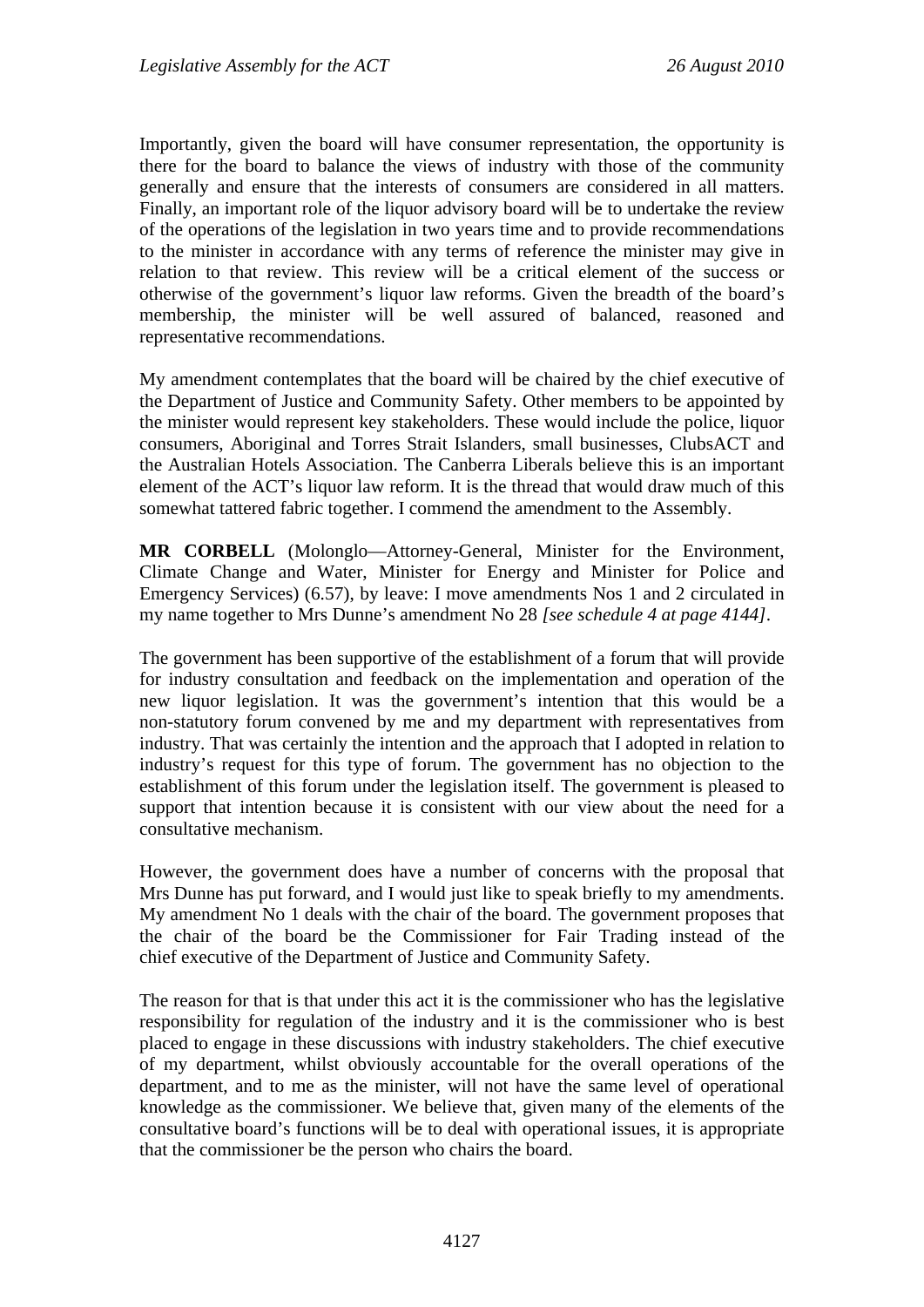My second amendment removes two of the functions proposed by Mrs Dunne from the board. The first function is the oversight of the commissioner. The government will not support this change because it is, in effect, a usurpation of the role of the ACAT and the Ombudsman by an advisory board. The ACAT and the Ombudsman are the appropriate independent forums to scrutinise the commissioner. The government does not believe that that function should exist with the board.

The second function that the government is proposing to remove relates to the review of the act after it has been in operation for two years. The government believes that the review of the legislation should not be undertaken by a body which has been closely involved in advising the government about improvements to the legislation. The government would obviously be grateful to receive the views of the body from the board at the time the review is undertaken, but the review should be a separate process. Finally, the government proposes to insert some procedural provisions dealing with frequency of meetings and reimbursement of expenses for members of the board, and they are dealt with in my amendment.

**MR RATTENBURY** (Molonglo) (7.00): The Greens support Mrs Dunne's proposal to create a liquor advisory board. We believe this is a positive initiative to provide input and expertise from people with practical experience in the liquor industry and the various stakeholders who have an interest in this quite wide-ranging industry.

Mr Corbell has moved some amendments, and I also will be supporting those amendments on behalf of the Greens. We agree that the proposal to scrutinise the work of the fair trade commissioner is, we believe, overstepping the proper role of the advisory board. I think that the government's amendment does bring the role back to what its name suggests, which is to advise. The Greens also believe that the government amendment that makes it clear that the board is a voluntary undertaking without salary is an appropriate amendment to be making. On that basis, we congratulate Mrs Dunne and welcome her initiative to create this advisory board, and we will be supporting the amended version.

**MRS DUNNE** (Ginninderra) (7.01): The Canberra Liberals thank the government and the Greens for their support for the notion of a liquor advisory board, but we have some concerns with the Attorney-General's amendments. In that regard, I will not be supporting amendment No 1. We do believe that this is a consultative role, and part of the problem is that the commissioner has an extraordinary amount of power under this act. If the commissioner became the chairman of this advisory board, it would only reinforce his power. I am not happy with that process, but I can read the numbers. Also we do believe that the functions as outlined in my amendment, especially those in relation to the operation of the review of the act, are very important. However, I do support new clauses 213D and 213E. I do not have a problem at all about the issues in relation to remuneration et cetera.

Can I seek your assistance, Madam Assistant Speaker? Can I propose that we vote on amendment No 1 and then divide amendment No 2 and vote on the three parts in amendment No 2?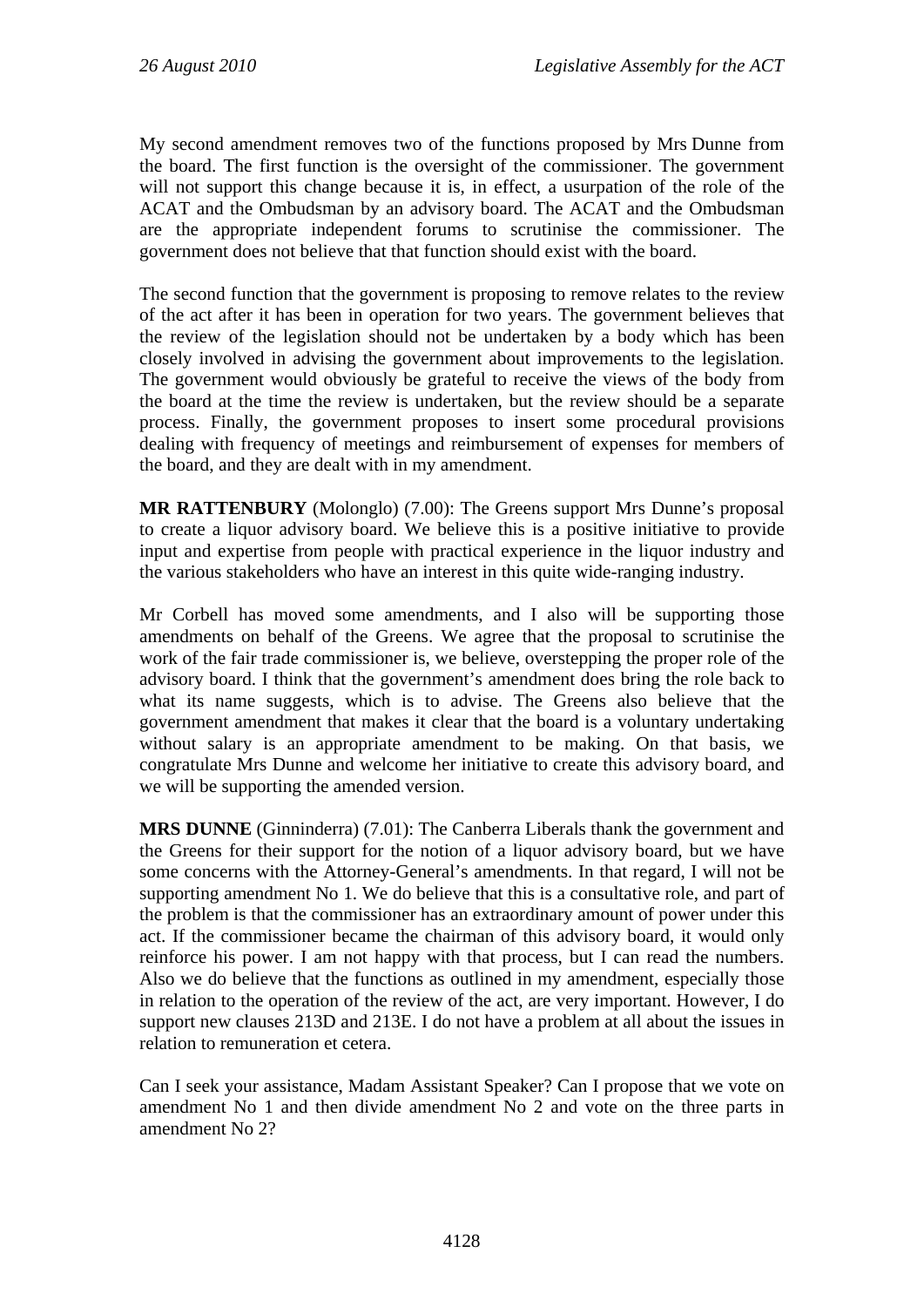**MADAM ASSISTANT SPEAKER** (Le Couteur): I believe this is possible. We just have to be careful about what we do.

**MRS DUNNE**: Okay; thank you.

*Ordered that the question be divided.*

**Mr Corbell's** amendment No 1 to **Mrs Dunne's** proposed amendment No 28 agreed to.

Question put:

That **Mr Corbell's** amendment No 2 be agreed to.

The Assembly voted—

Ayes 9 Noes 4

Mr Barr Mr Hargreaves Mr Coe Mrs Dunne Ms Bresnan Ms Hunter Mr Doszpot Mr Seselja Ms Burch Ms Le Couteur Mr Corbell Mr Rattenbury Ms Gallagher

Question so resolved in the affirmative.

**Mrs Dunne's** amendment, as amended, agreed to.

Proposed new clauses 213D and 213E, as amended, agreed to.

Proposed new part 14A, as amended, agreed to.

Clauses 214 to 222, by leave, taken together and agreed to.

Clause 223.

**MR RATTENBURY** (Molonglo) (7.09): I move amendment No 1 circulated in my name *[see schedule 3 at page 4144]*.

This amendment expands the factors that the minister may take account of in calculating fees. The new factor to be inserted is the compliance history of the venue. This amendment relates directly to the rationale behind the risk-based licensing regime, which is designed to reflect the degree of risk posed by the amendment in giving incentives for better venue compliance.

Having venue compliance listed as a factor will give a financial incentive to venues to create a culture of compliance, which will ultimately help the act achieve its objectives of a safer and more vibrant Canberra night-life. The weighting given to each of the factors listed will be important, and this will be a vital part of the regulations on fee determination, which will be released later this year. The Greens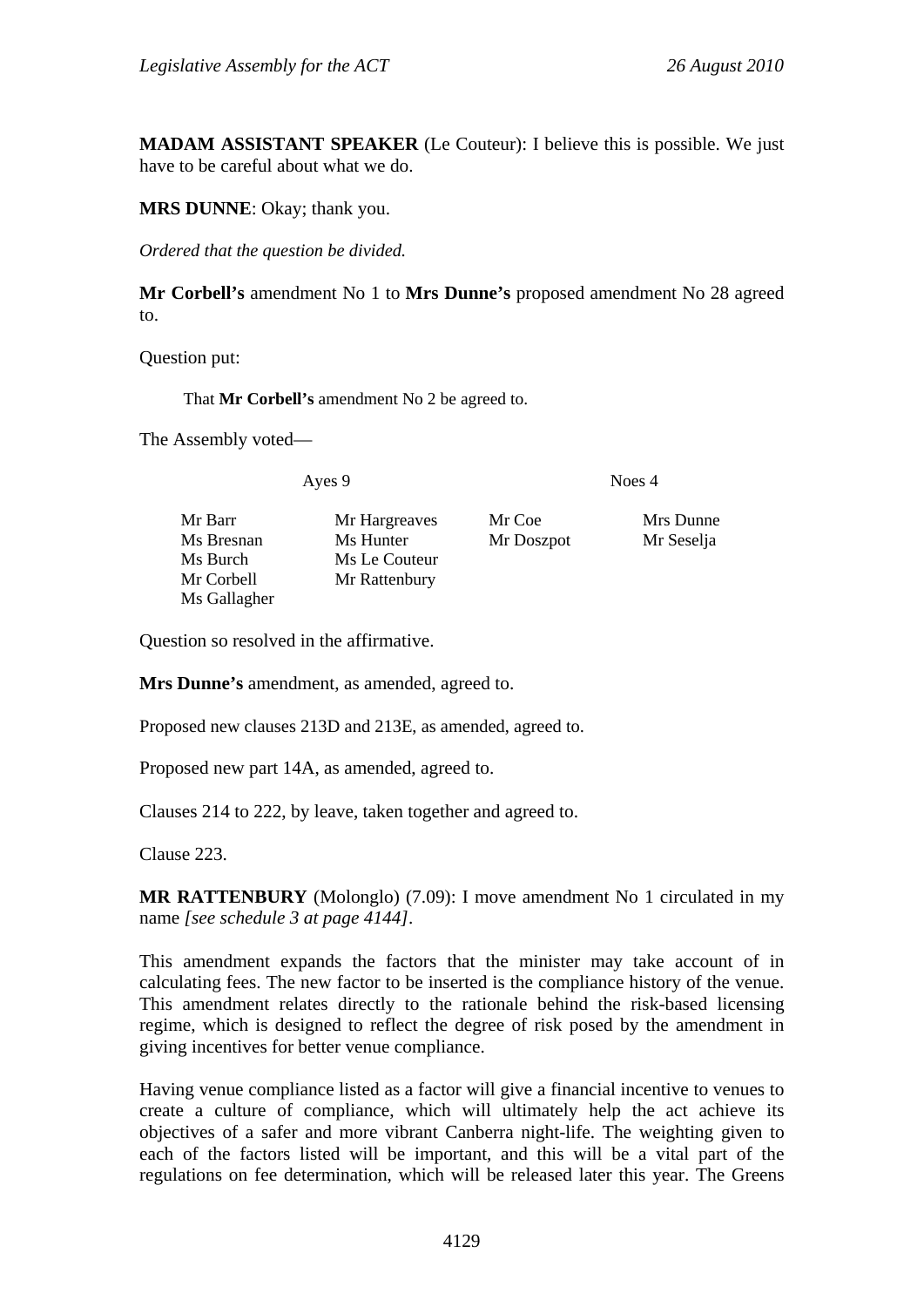undertake to look closely at the weightings given to each factor and reserve the right to disallow the fees if the resulting fees are inappropriate. But the important part here is that we think it is important to have this factor in there. It creates a more rounded assessment of the various risk factors that are identified in the research as being related to alcohol violence related problems. I commend the amendment to the Assembly.

**MR CORBELL**: (Molonglo-Attorney-General, Minister for the Environment, Climate Change and Water, Minister for Energy and Minister for Police and Emergency Services) (7.10): The government will be supporting this amendment, and I would like to thank Mr Rattenbury for his consideration of the issues I raised with him earlier today in relation to his proposed amendment. I think we have found an effective way through, to address both his concerns and also, primarily, my department's concerns about some of the administrative issues associated with his previous proposal.

The government will be supporting the amendment. The inclusion of this amendment will ensure that, if a regulation is made dealing with the calculation of fees for the Liquor Act, consideration needs to be given to the history that compliance licensees and permitted premises have with the act. This will be important in the context of the two-year review, when all aspects of the new liquor laws will be examined, including the fees.

**MRS DUNNE** (Ginninderra) (7.11): The Liberal opposition will support the Greens' amendment. The Greens' amendment adds to the list of matters that, by regulation, the minister must consider in determining licence and permit fees, and it would enable the minister to consider the history of compliance that the licensee and licensed venues has in the act.

I must say, Madam Assistant Speaker, that while I support this amendment, I think that the previous proposed version of this amendment was better. The amendment the Greens initially intended to put forward would have required the minister to consider as a provision of the act all matters in a range of matters when determining the licence fee. Currently the bill contemplates at clause 223(2)(b) that the minister may make regulations in relation to the determination of fees based on one or more of the matters. The Greens' previous or draft amendment would have allowed a more robust way of approaching the determination of licence and permit fees than is currently proposed. But, even so, it gives a fairer treatment to licence and permit holders. Importantly, the previous version would have underpinned more securely the Attorney-General's quest for risk-based fee structure as outlined in his presentation speech.

Nevertheless, I do acknowledge that by keeping the determination method as a matter of regulation and, therefore, disallowable, it does provide another opportunity for close scrutiny—and I do assure the attorney there will be close scrutiny—and consideration of any methods the government might seek to put forward. So, it is with puzzlement about why the Greens would demote the amendment that they initially proposed and that we said that we would support that, however, I am still prepared to support the amendment in its current terms, because I think it does make the process better than it was before.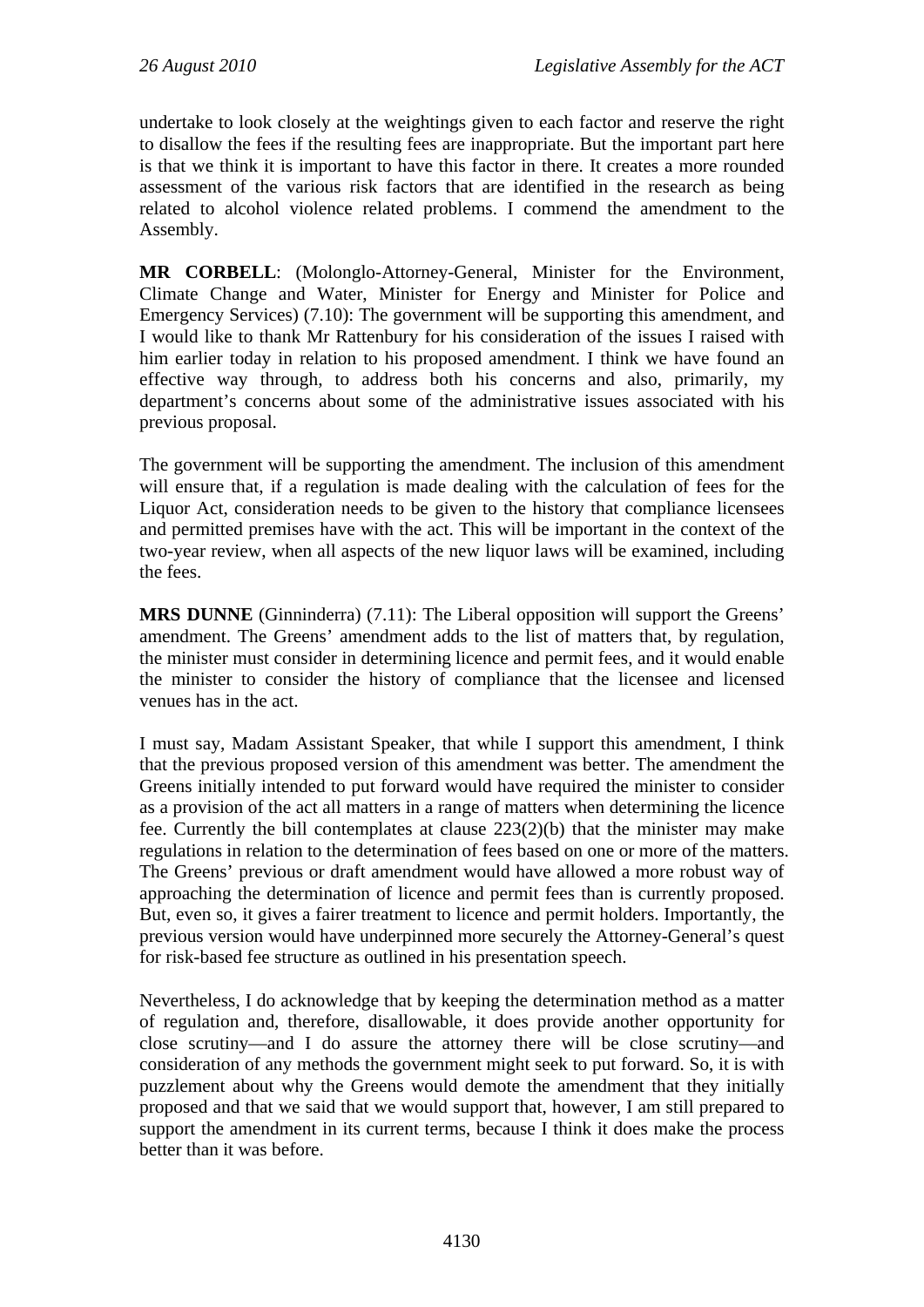Amendment agreed to.

Clause 223, as amended, agreed to.

Clause 224 agreed to.

Schedule 1 agreed to.

Dictionary.

**MRS DUNNE** (Ginninderra) (7.15): I move amendment No 31 circulated in my name *[see schedule 1 at page 4143]*.

The amendment inserts a new definition of "confidential provisions" into the dictionary. You will be pleased to know that this is the last one. I do not have a script for this one, for some reason. This is a simple measure that is consequential on the decision that we made earlier in the day to create an exemption for confidential provisions in the RAMP. What this does is insert a definition in the dictionary.

Amendment agreed to.

Dictionary, as amended, agreed to.

Title agreed to.

**MR CORBELL** (Molonglo—Attorney-General, Minister for the Environment, Climate Change and Water, Minister for Energy and Minister for Police and Emergency Services) (7.16), by leave: I simply wanted to place on the record, now that we are about to vote and pass this legislation, my very sincere thanks to the officers of my department who have laboured long and hard in developing this legislation. It has been a mammoth task. Our liquor laws have not been reformed since the Liquor Act was first introduced in 1975. This complete rewriting of the legislation has come not through my efforts, although I am proud to be the minister putting these amendments to the Assembly today, but overwhelmingly through the efforts of officers in my department.

Particular recognition must be given to Janice Boyle. Janice, thank you for your very dedicated and strenuous efforts from the beginning of this process—the development of the discussion paper, the commentary and consultation around that, the drafting of the legislation itself and the countless meetings that I have had with you where you have briefed me on all the different elements of the legislation, the issues around it and how to work our way forward through it. You deserve to be commended wholeheartedly for the work that you have done. I know that there are other officers as well. I cannot identify all of those by name. I know that Janice has been the primary officer in charge of this legislation. To you, thank you for your efforts—and thank you to everyone else in my department who has worked long and hard to get to this point today. This is an important reform and one which I believe is for the good of public safety in the territory.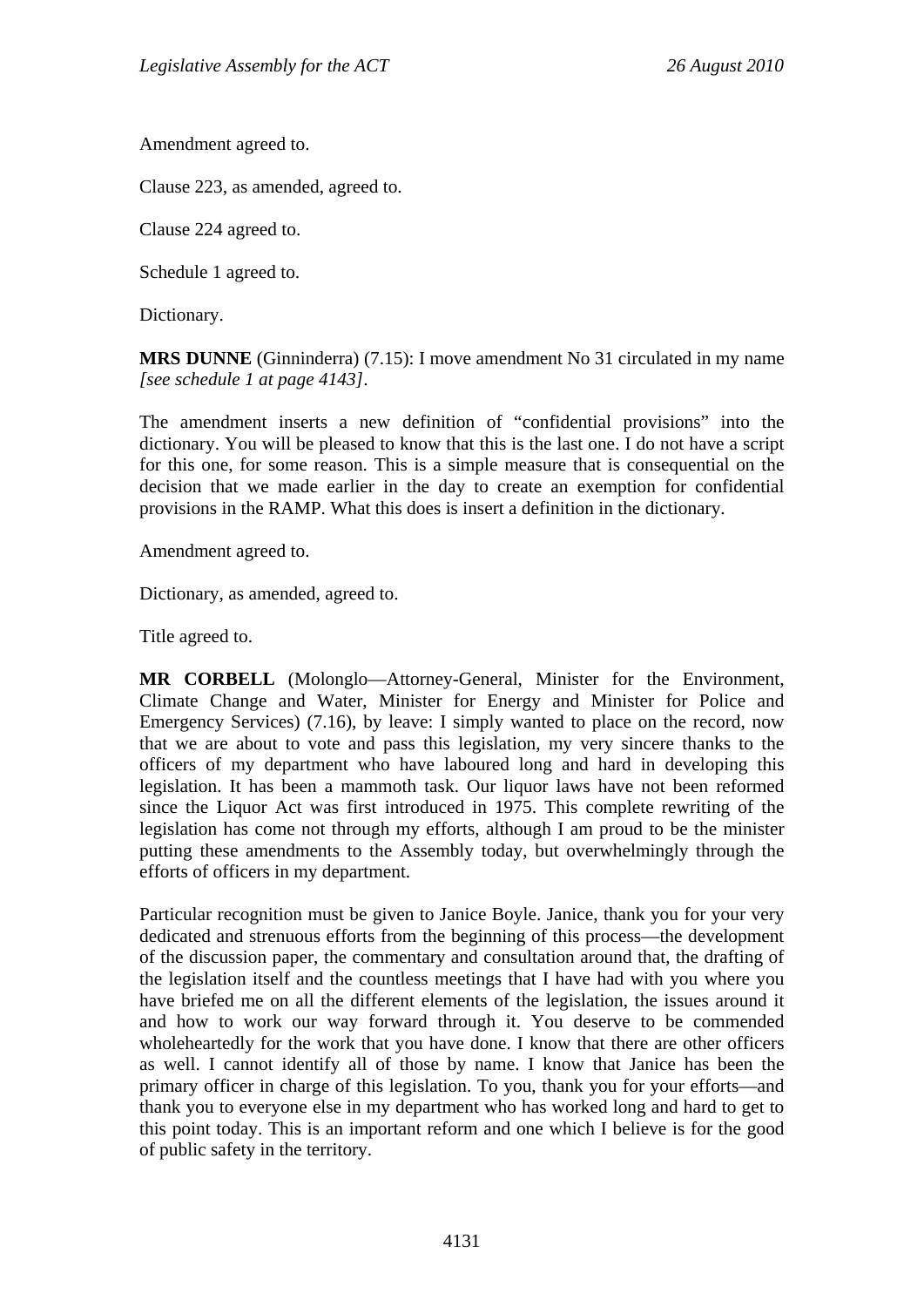**MRS DUNNE** (Ginninderra) (7.18), by leave: I thank members of this place for the spirit in which this debate has been conducted, especially at the end of what has been a somewhat rancorous week. I think this has been a very professional afternoon's work, and work that is well done.

I want to place it on the record that the Canberra Liberals still have serious reservations about the operation of this legislation. We have serious reservations about the impact of those bits which are uncompleted and unseen. I think it is unreasonable for the minister to imply that there are things in there that we do not support. There are elements of this that we do support. We just do not believe that it goes far enough and that the emphasis in particular places is correct. There is nothing else for us to do but to state our objections, which are valid and well thought through, in the only way that is available to us.

This is part of a reform. It is a disappointing reform because I do not think it has delivered all that was promised. When you consider the lengthy time that this has been in gestation, I would have expected more. I think that the people of the ACT, the people involved in the industry and those involved in ACT Policing expected more than has been delivered. That is the basis on which the opposition does not give its support to this matter today. I know that I will be verballed and the opposition will be verballed, and it is with reluctance that we do this.

It should be noted that this has been a debate conducted in good spirit, as have all the discussions. I also pay compliments to the officials. I give particular thanks to the members of the industry who have dealt in a very open way with, I understand, all members of the Assembly in relation to this. They have been candid, frank and helpful.

I do not often do this, but I want to pay particular thanks to my senior adviser, Clinton White, who has really laboured over this. This is an extraordinarily complex piece of legislation. When it boils down to it, it is just Clinton and me—there are only the two of us. We do not have a great bevy of advisers behind us. It has been an extraordinary amount of work, especially for Clinton. It is appropriate to pay tribute to him on this occasion. I particularly thank the drafters as well. As always, they did an extraordinarily good job. They are very helpful in making sure that what we ask them to do actually comes to fruition. I would like to compliment members on the spirit in which this has been conducted.

## Question put:

That the bill, as amended, be agreed to.

The Assembly voted—

Ayes 9 Noes 4

Ms Gallagher

Mr Barr Mr Hargreaves Mr Coe Mrs Dunne Ms Bresnan Ms Hunter Mr Doszpot Mr Seselja Ms Burch Ms Le Couteur Mr Corbell Mr Rattenbury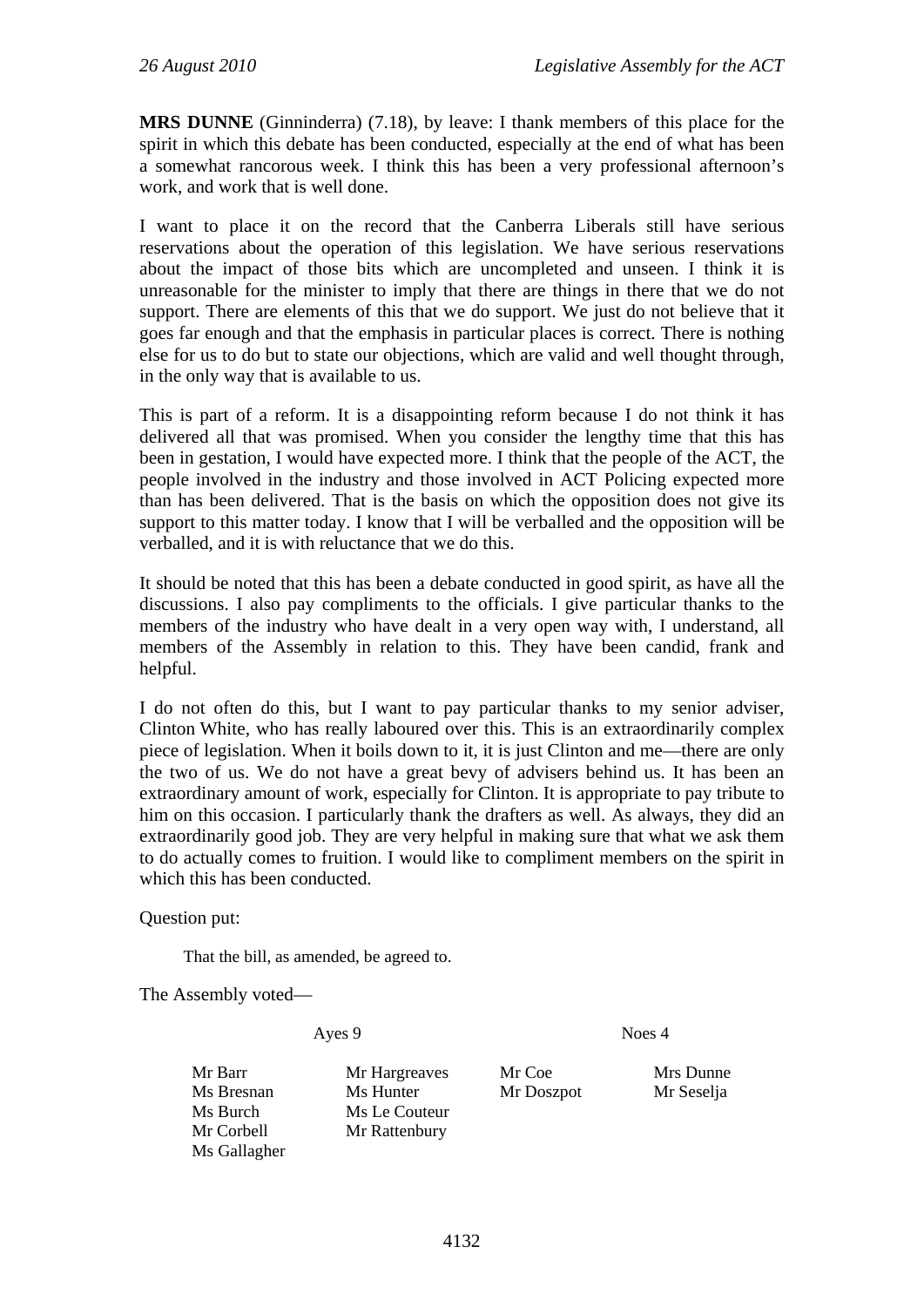Question so resolved in the affirmative.

Bill, as amended, agreed to.

# **Adjournment**

# Motion by **Mr Corbell** proposed:

That the Assembly do now adjourn.

# **Australian Information Industry Association**

**MR DOSZPOT** (Brindabella) (7.27): Each year the Australian Information Industry Association—the AIIA—honours the ICT industry's finest through the iAwards. Over the years the iAwards have emerged as Australia's premier ICT industry awards. This year the winner of the 2010 ACT communications iAward was Better Network Services Group (ACT) for msXsms Enterprise. It is SMS gateway software that allows insurances businesses to keep customers informed of their claim's progress after extraordinary weather conditions.

Better Network Services Group Pty Ltd is a privately owned Australian company based in Sydney and Canberra. Microsoft certified partners for over 15 years, BNS has focused on the design and manufacture of commercial software products for secure fax and SMS messaging,

The Managing Director of Better Network Services Group (ACT) is Mr Laurence Buchanan, one of the many talented ICT professionals who have contributed to the ACT's recognition within the ICT industry nationwide and indeed, it could be claimed, worldwide. I have had the pleasure of seeing first hand the growth and successes that this company, BNS, has experienced over the past 20 years.

There are many fine companies that were entered in this year's iAwards, but I believe that we can pay particular tribute to Laurence Buchanan and his family as they have also experienced the darkest days of Canberra in 2003. The Buchanan family was amongst the approximately 500 Canberra families who lost their homes in the tragic fires of Canberra in 2003.

The msXsms Enterprise SMS gateway, a new commercial software product from Better Network Services Group Pty Ltd, was developed over a period of two years in collaboration with two major companies from the banking and insurance businesses to provide a multi-business shared infrastructure communications platform for their business sectors.

The solution was deployed in late 2009 and was used for the first time early in 2010 by Suncorp and GIO Insurance to assist the phenomenally high number of flood and storm affected customers. Immediately following a customer contacting the call centre, an SMS confirming their claim details with a claim manager contact was sent using the new system directly to the customer's handset.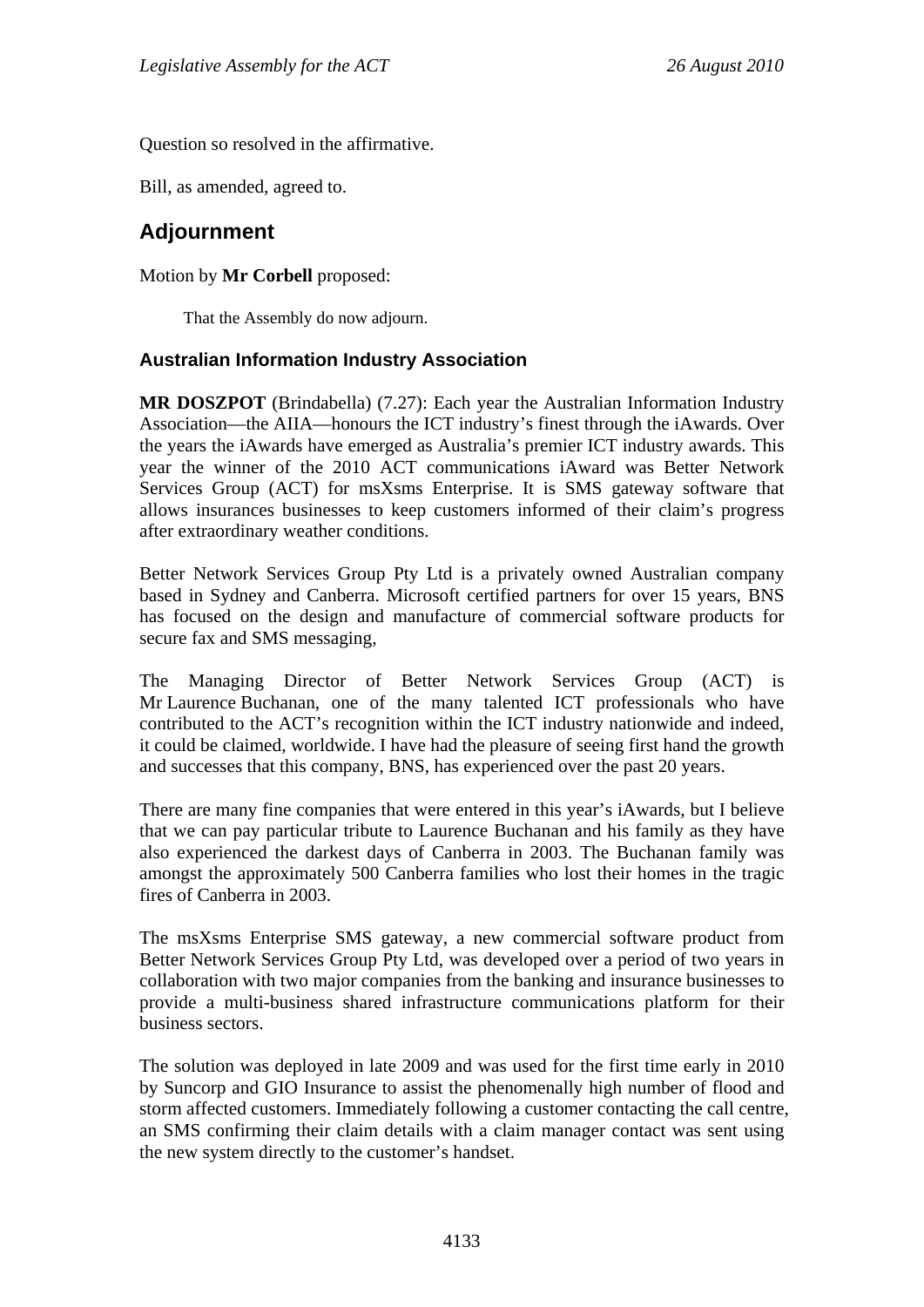The companies realised that their customers had no other way of communicating with their insurer due to the severity and damage caused by the storms and floods. Suncorp and GIO continued to keep their customers informed via SMS, with a total of 24,000 SMS messages per month. The system has had an immediate and highly successful implementation during the extraordinary weather conditions, including major floods and storms throughout Queensland, Victoria and Western Australia earlier this year.

For many victims of the storms and floods there was no internet connection, let alone a computer. Paperwork was all too often lost or destroyed and mail had major disruptions in some regions. Approximately 24,000 SMS messages per month were sent during the height of the floods, keeping their customers informed about their claims. It has strengthened their customer satisfaction levels with a small degree of outlay.

As I understand it, msXsms is the only Australian developed and commercially available SMS gateway software suitable for government use within Australia, because it fully implements the email protective marking standards as required by the Australian government security manual, also known as ACSI33.

I congratulate Mr Laurence Buchanan and BNS on their ACT iAward recognition. Other ACT iAward category winners were: winner of the ACT e-government iAward, Random Computing Services (ACT) for ExecCorro for government; winner of the ACT e-learning iAward, CommsNet Group (ACT) for the essential guide to information technology security best practice; winner of the ACT research and development iAward and a national merit, NICTA (ACT) for InterfereX; winner of the ACT security iAward, CommsNet Group (ACT) for the essential guide to information technology security best practices; and, finally, winner of the ACT sustainability and green IT iAward, Renewable Processes (ACT) for e-waste recycling in Australia.

# **Operation Christmas Child Canberra Raiders**

**MR COE** (Ginninderra) (7.32): It was about this time last year that I rose in this place to commend to members and to all Canberrans Operation Christmas Child. Of course, as we approach Christmas, that fantastic campaign of Samaritan's Purse is once again being run in the ACT, across Australia and, indeed, across the world.

To remind members of what it involves, it is, in a nutshell, where a box full of gifts is prepared by someone here and sent abroad. We encourage people to include something to wear, something to love, something special, something for school, something to play with and something for personal hygiene.

In my office I have got brochures and I have got boxes. I encourage members to consider putting together a box. Last time a number of members put together boxes and I am very grateful for their support. Once again, I urge members of the Assembly, and indeed all Canberrans, to get behind this very worthy cause. It is amazing how many thousands of boxes are collected each year from Australia, and even from the ACT. It really is a testimony to the generosity of our community that so many people get behind this great program.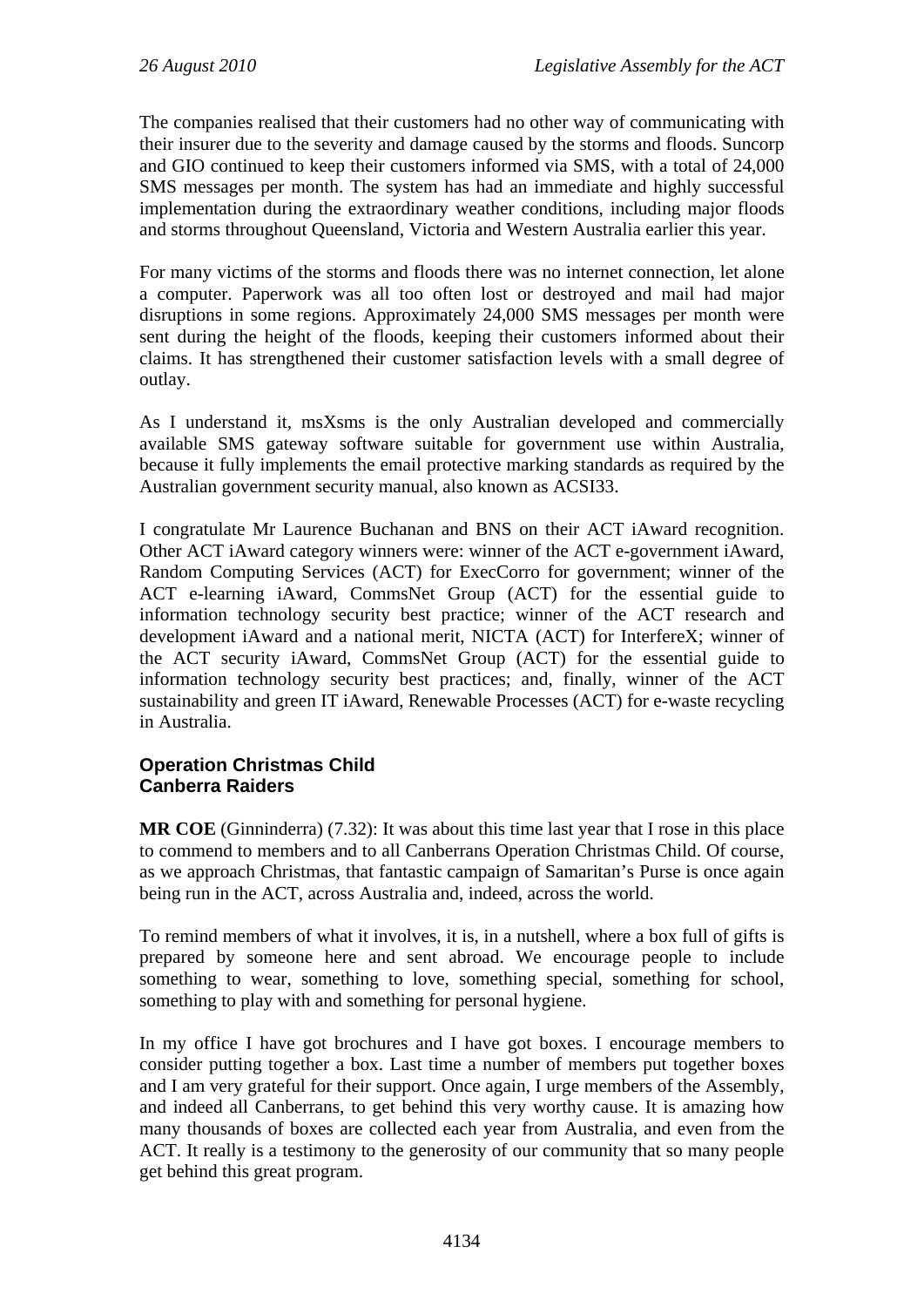I would like to thank Ann Prunty, who was the ACT and south-east New South Wales manager until earlier this year, and Ann Burt, who has taken over that role. I encourage her, and I thank her and all her volunteers for the fantastic work that they do.

Finally, I would like to wish the Raiders all the very best for Saturday night against north Queensland. Of course, it is a must-win game. If they win then it in effect becomes a five-week finals series for them, with their game against Brisbane on Friday night at Suncorp stadium next week. I wish David Furner, Don Furner, Alan Tongue and all the rest at the Raiders team all the very best. I will be out there cheering them on, and I am sure there will be quite a few other members doing so as well.

**The Assembly adjourned at 7.33 pm until Tuesday, 21 September 2010, at 10 am.**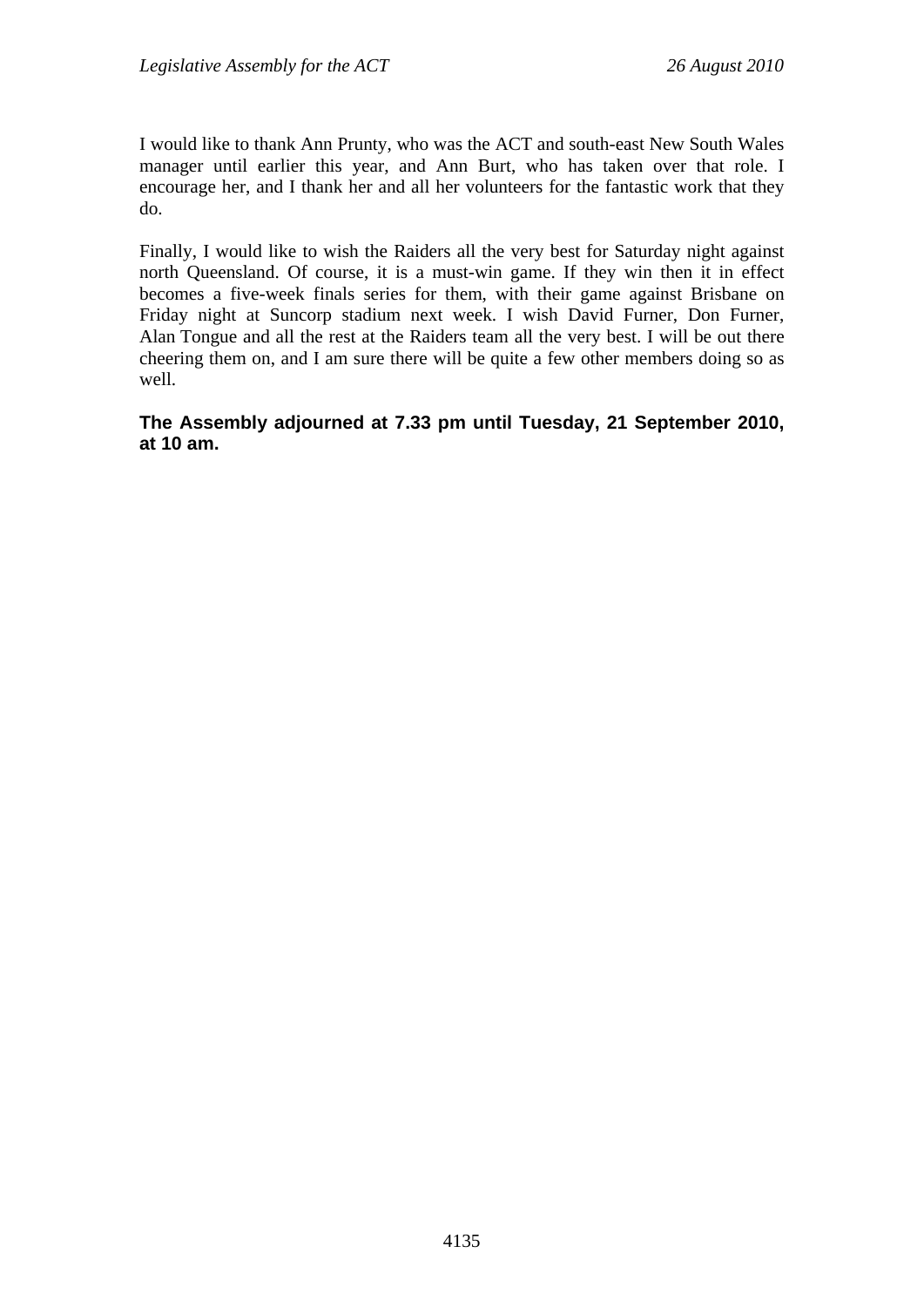# **Schedules of amendments**

# **Schedule 1**

## **Liquor Bill 2010**

## Amendments moved by Mrs Dunne

**1 Proposed new clause 9 (c) Page 6, line 9—** 

*insert* 

- (c) in a way that encourages and supports liquor consumers to take responsibility for—
	- (i) their consumption of liquor; and
	- (ii) their behaviour if it is affected by the consumption of liquor.

## **2**

**Clause 25 (2) (f)** 

**Page 18, line 1—** 

*omit clause 25 (2) (f), substitute* 

- (f) if the application is for a general licence, an on licence, a club licence or a special licence, include either—
	- (i) a risk-assessment management plan for the premises; or
	- (ii) an application for a risk-assessment management plan exemption under section 92A (Risk-assessment management plan exemption).

## **3**

**Clause 39 (2) (b) (iii) Page 31, line 1—** 

*omit clause 39 (2) (b) (iii), substitute* 

- (iii) if the licence is a general licence, an on licence, a club licence or a special licence and an approved risk assessment management plan is in force for the licensed premises, either—
	- (A) a risk-assessment management plan for the altered licensed premises; or
	- (B) an application for a risk-assessment management plan exemption under section 92A (Riskassessment management plan exemption).

#### **4**

**Clause 50 (2) (d) Page 41, line 5—** 

*omit clause 50 (2) (d), substitute*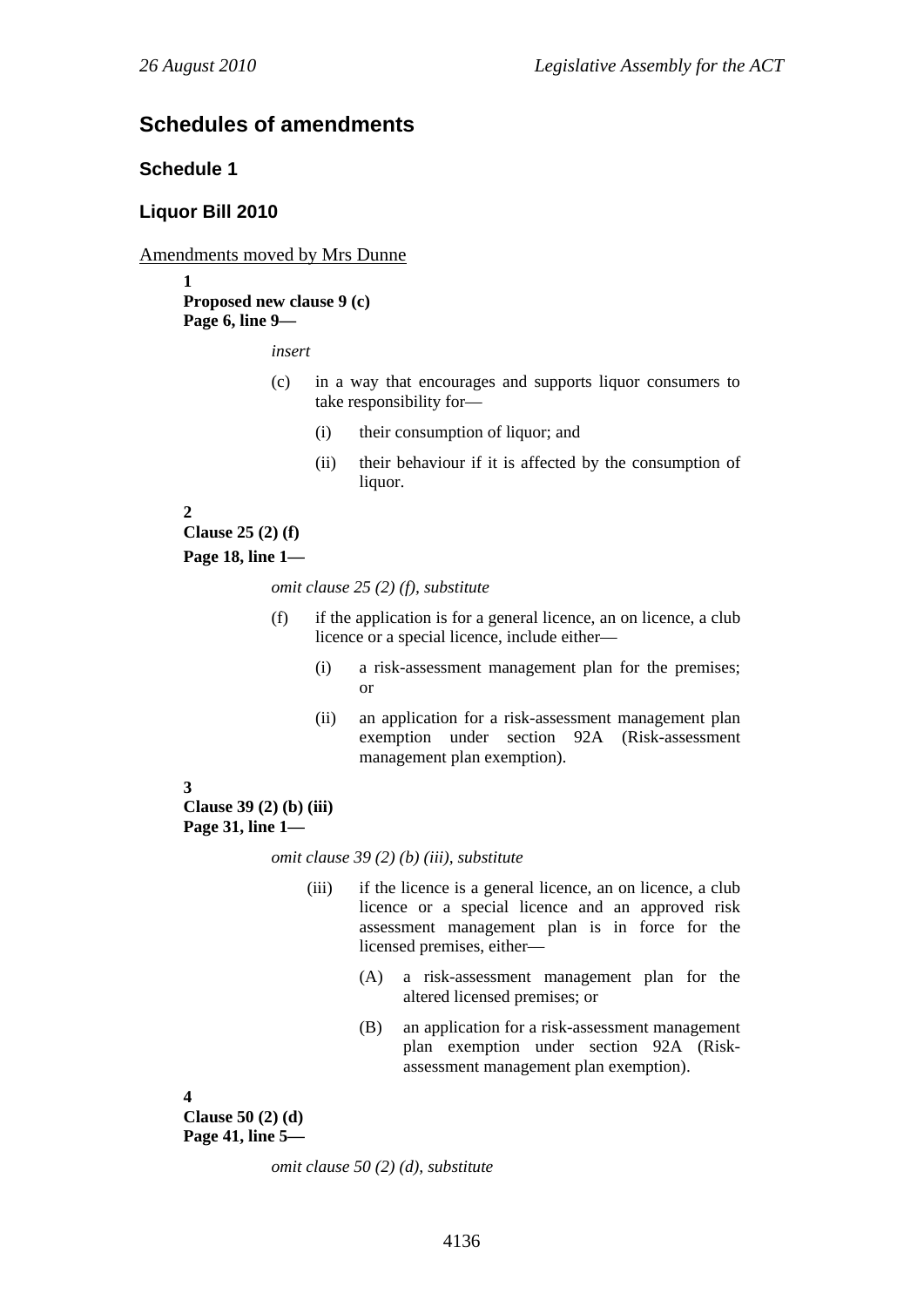- (d) if the application is for a commercial permit, include either—
	- (i) a risk-assessment management plan for the premises; or
	- (ii) an application for a risk-assessment management plan exemption under section 92A (Risk-assessment management plan exemption).
- **5**

## **Clause 77 (1) (c) and note Page 63, line 4—**

#### *omit clause 77 (1) (c) and note, substitute*

- (c) if a risk-assessment management plan is included in an application under section 25 (Licence—application) or section 50 (Permit—application), or is required under section 79 (Commissioner may require certificate, plan, etc for premises)—the commissioner does not approve the riskassessment management plan.
	- *Note* An applicant may apply for a risk-assessment management plan exemption under s 92A.

**6** 

## **Clause 78, definition of** *suitability information***, paragraph (a), except note Page 63, line 19—**

#### *omit paragraph (a), except note, substitute*

- (a) any conviction of, or finding of guilt against, 1 or more of the following people for an offence against this Act involving the premises:
	- (i) the responsible person for the premises;
	- (ii) a close associate of the responsible person for the premises;
	- (iii) if the responsible person for the premises is a corporation—an influential person for the corporation;

#### **7**

## **Clause 78 (b), except example Page 63, line 24—**

*omit clause 78 (b), except example, substitute* 

- (b) any proven noncompliance of the premises with a legal obligation in relation to the supply of liquor while 1 or more of the following people was involved in a business operated at the premises:
	- (i) the responsible person for the premises;
	- (ii) a close associate of the responsible person for the premises;
	- (iii) if the responsible person for the premises is a corporation—an influential person for the corporation;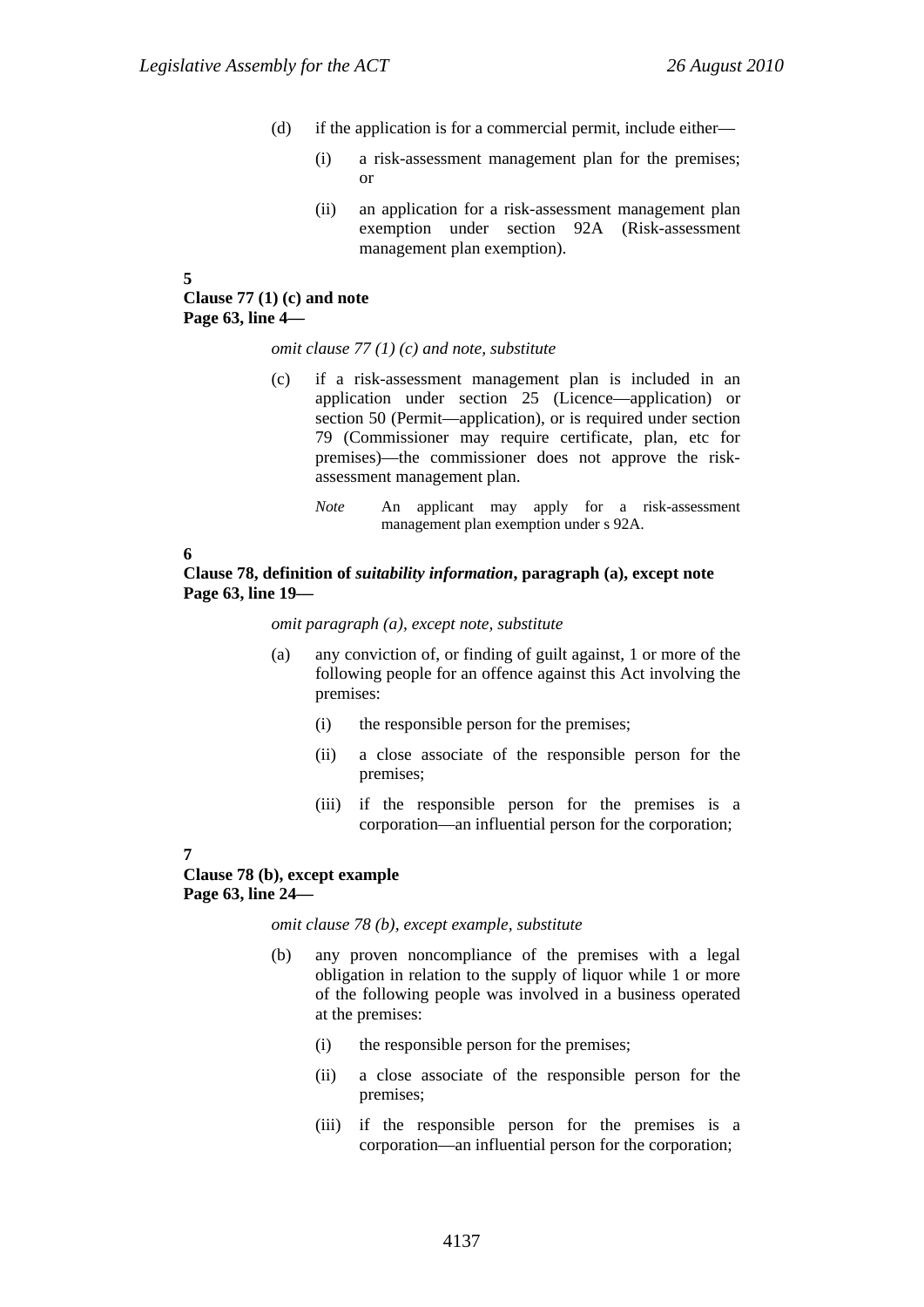#### **8 Clause 79 (2) (d) and note Page 65, line 15—**

*omit clause 79 (2) (d) and note, substitute* 

- (d) if there is not a risk-assessment management plan exemption in force for the premises—a risk-assessment management plan for the premises;
	- *Note* An applicant may apply for a risk-assessment management plan exemption under s 92A.

#### **9 Clause 90 (2) Page 72, line 6—**

*omit clause 90 (2), substitute* 

- (2) If the commissioner approves a risk-assessment management plan for licensed premises or permitted premises, the commissioner must—
	- (a) give the licensee or permit-holder written notice that the plan has been approved; and
	- (b) identify any provisions (the *confidential provisions*) of the plan that the commissioner believes on reasonable grounds would be likely to disclose information that may endanger public safety.

## **10**

**Proposed new clause 92A** 

## **Page 74, line 8—**

*in part 6, insert* 

## **92A Risk-assessment management plan exemption**

- (1) A licensee, proposed licensee, permit holder or proposed permit holder may apply to the commissioner for an exemption (a *riskassessment management plan exemption*) from the requirement to have an approved risk-assessment management plan for the licensed premises, proposed licensed premises, permitted premises or proposed permitted premises.
- (2) The commissioner may issue a risk-assessment management plan exemption to an applicant only if satisfied that the exemption is not inconsistent with the harm minimisation and community safety principles.
- (3) The commissioner may, in writing, require the applicant to—
	- (a) give the commissioner additional information or documents that the commissioner reasonably needs to decide the application; or
	- (b) allow the commissioner to inspect the premises within a stated reasonable time.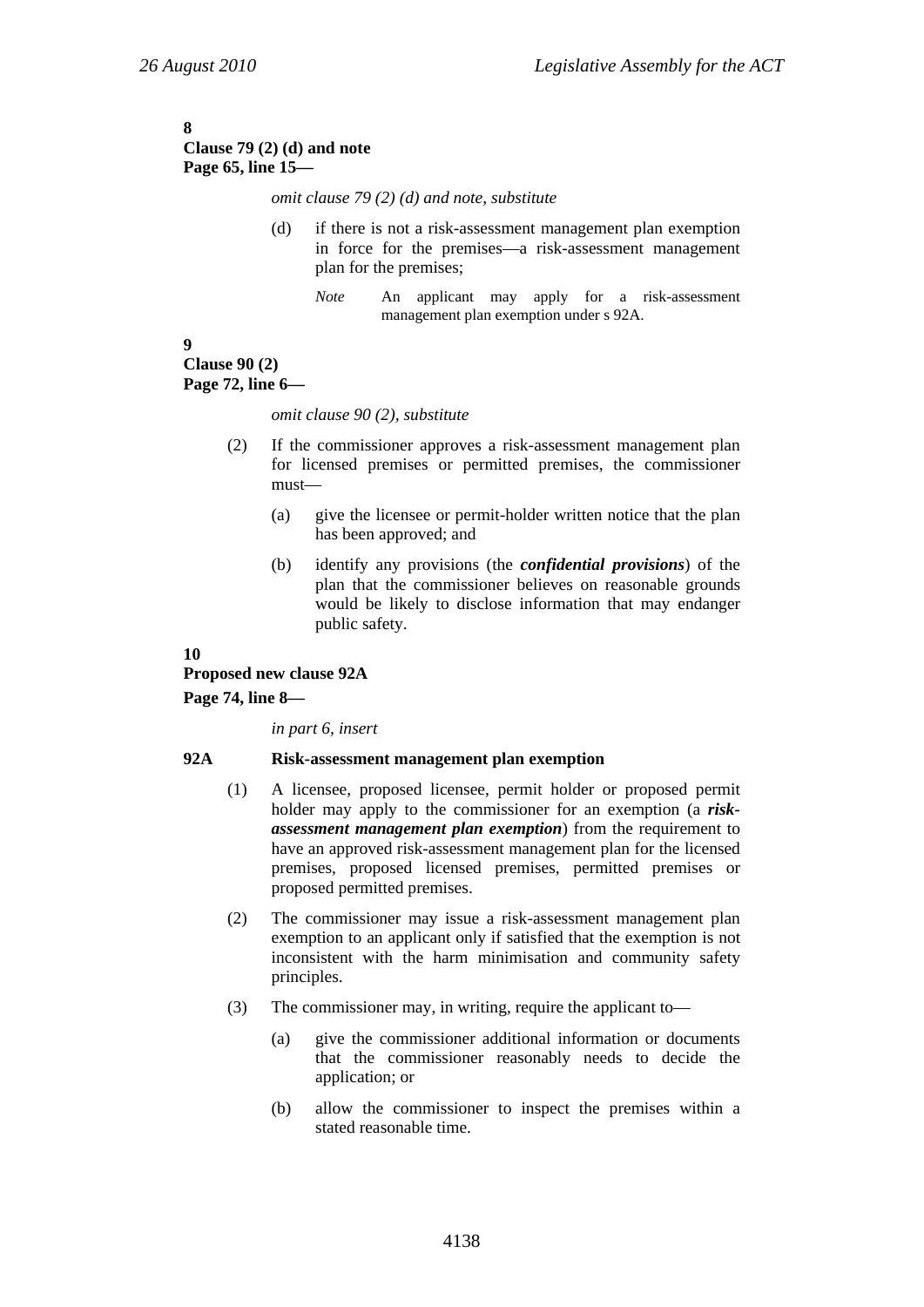- (4) If the applicant does not comply with a requirement under subsection (3), the commissioner may refuse to consider the application.
- (5) The commissioner must, not later than the required time—
	- (a) decide the application; and
	- (b) tell the licensee about the decision on the application.
- (6) In this section:

*required time* means the latest of the following:

- (a) if the commissioner requires the applicant to give the commissioner additional information or documents under subsection (3) (a)—90 days after the day the commissioner receives the information or documents;
- (b) if the commissioner requires the applicant to allow the commissioner to inspect the premises under subsection (3) (b)—90 days after the day the commissioner inspects the premises;
- (c) 90 days after the day the commissioner receives the application.
- *Note* Failure to issue the exemption within the required time is taken to be a decision not to issue the exemption (see *ACT Civil and Administrative Tribunal Act 2008*, s 12).

## **11**

#### **Proposed new clause 128 (4) Page 109, line 13—**

*insert* 

- (4) This section does not apply to a confidential provision of a risk assessment management plan.
	- *Note Confidential provision*, of a risk-assessment management plan—see s 90 (2) (b).

#### **12**

**Proposed new clause 128A Page 109, line 13—** 

#### *insert*

#### **128A Offence—disclose confidential provision of risk assessment management plan**

(1) A person commits an offence if the person discloses to another person a confidential provision of a risk-assessment management plan for licensed premises or permitted premises.

Maximum penalty: 10 penalty units.

(2) This section does not apply to the disclosure of a confidential provision if the disclosure is necessary for the exercise of a function under this Act or another law in force in the Territory.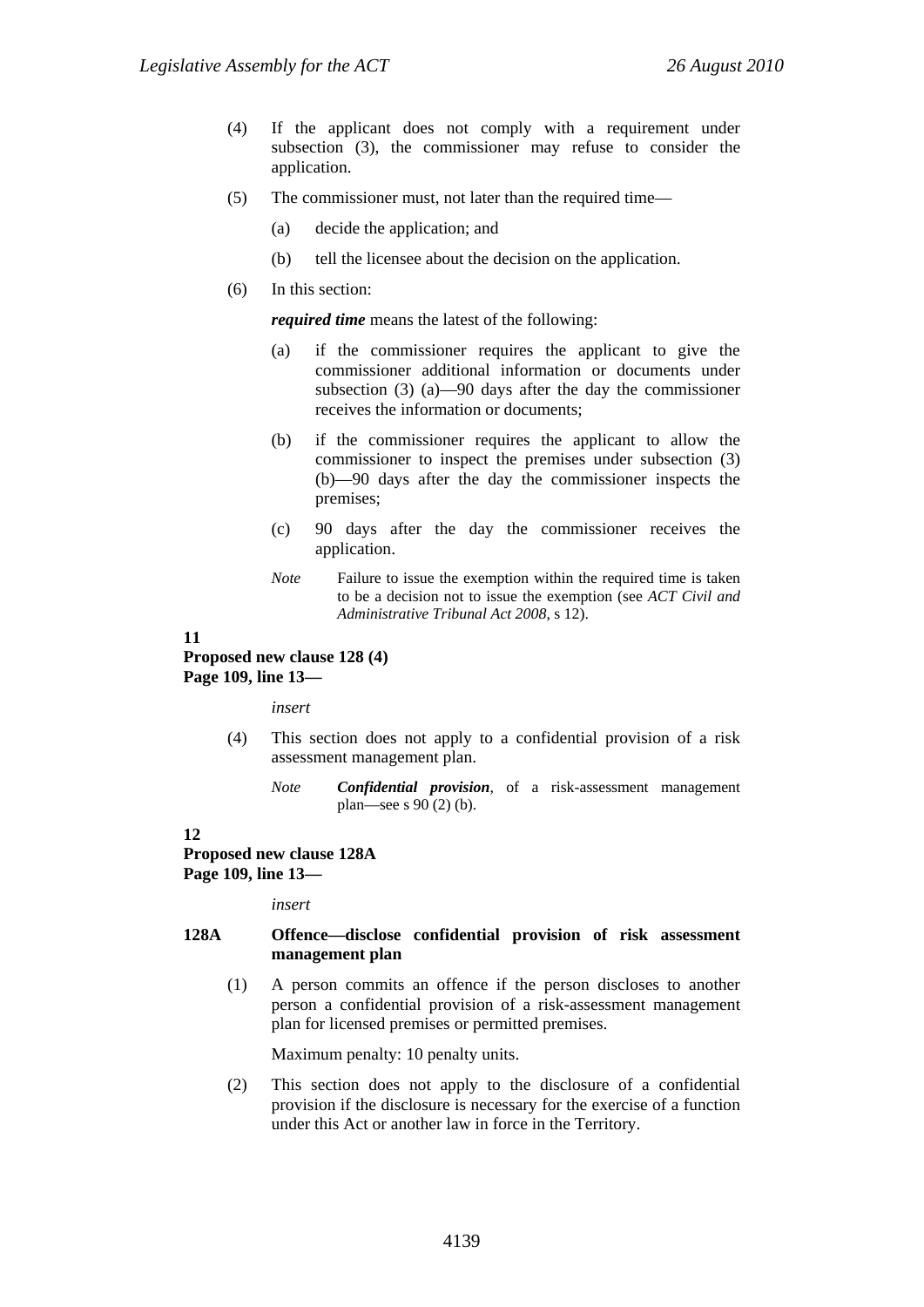#### **13 Proposed new clause 130 (3) Page 110, line 24—**

#### *insert*

- (3) However, if a police officer deals with the incident, the incident register—
	- (a) must include—
		- (i) the contact details for the police officer; and
		- (ii) the time the police officer started dealing with the incident; and
	- (b) need not include any further details about the incident that happened after that time.

#### **14**

### **Proposed new clause 130A Page 110, line 24—**

*insert* 

#### **130A Incident register exemption**

- (1) A licensee or permit holder may apply to the commissioner for an exemption (an *incident register exemption*) from the requirement to keep an incident register for the licensed premises or permitted premises.
- (2) The commissioner may issue an incident register exemption to an applicant only if satisfied that the exemption is not inconsistent with the harm minimisation and community safety principles.
- (3) The commissioner may, in writing, require the applicant to—
	- (a) give the commissioner additional information or documents that the commissioner reasonably needs to decide the application; or
	- (b) allow the commissioner to inspect the premises within a stated reasonable time.
- (4) If the applicant does not comply with a requirement under subsection (3), the commissioner may refuse to consider the application.
- (5) The commissioner must, not later than the required time—
	- (a) decide the application; and
	- (b) tell the licensee about the decision on the application.
- (6) In this section:

*required time* means the latest of the following:

(a) if the commissioner requires the applicant to give the commissioner additional information or documents under subsection (3) (a)—90 days after the day the commissioner receives the information or documents;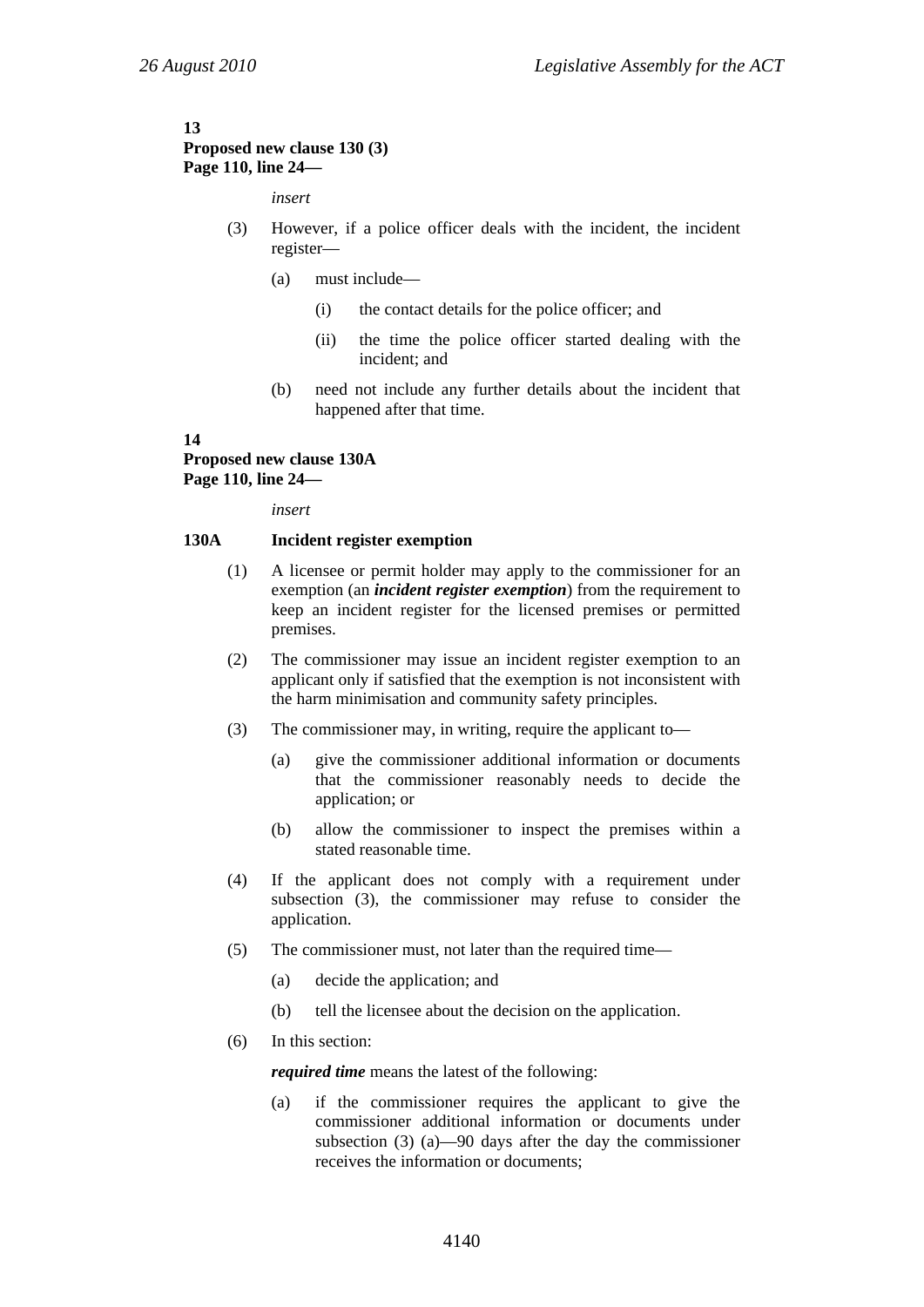- (b) if the commissioner requires the applicant to allow the commissioner to inspect the premises under subsection (3) (b)—90 days after the day the commissioner inspects the premises;
- (c) 90 days after the day the commissioner receives the application.
- *Note* Failure to issue the exemption within the required time is taken to be a decision not to issue the exemption (see *ACT Civil and Administrative Tribunal Act 2008*, s 12).

### **16 Clause 131 (1) (b) Page 111, line 4—**

*omit clause 131 (1) (b), substitute* 

(b) does not take reasonable steps to keep an incident register for the licensed premises in accordance with section 130.

## **18 Clause 131 (2) (b)**

**Page 111, line 9—** 

*omit clause 131 (2) (b), substitute* 

(b) does not take reasonable steps to keep an incident register for the permitted premises in accordance with section 130.

### **19 Clause 131 (3) Page 111, line 12—**

*omit* 

### **20**

#### **Proposed new clause 151 (3) and (4) Page 127, line 20—**

*insert* 

- (3) If the chief police officer tells the CYP chief executive that the caution is revoked, the CYP chief executive must destroy each copy of the caution held by the CYP chief executive.
- (4) If the chief police officer tells the commissioner that the caution is revoked, the commissioner must destroy each copy of the caution held by the commissioner.

#### **21**

**Proposed new clause 184 (d) (ia) Page 151, line 26—** 

*insert* 

(ia) section 92A (3) (a) (Risk-assessment management plan exemption); or

**22** 

**Proposed new clause 184 (d) (iii) Page 152, line 2—**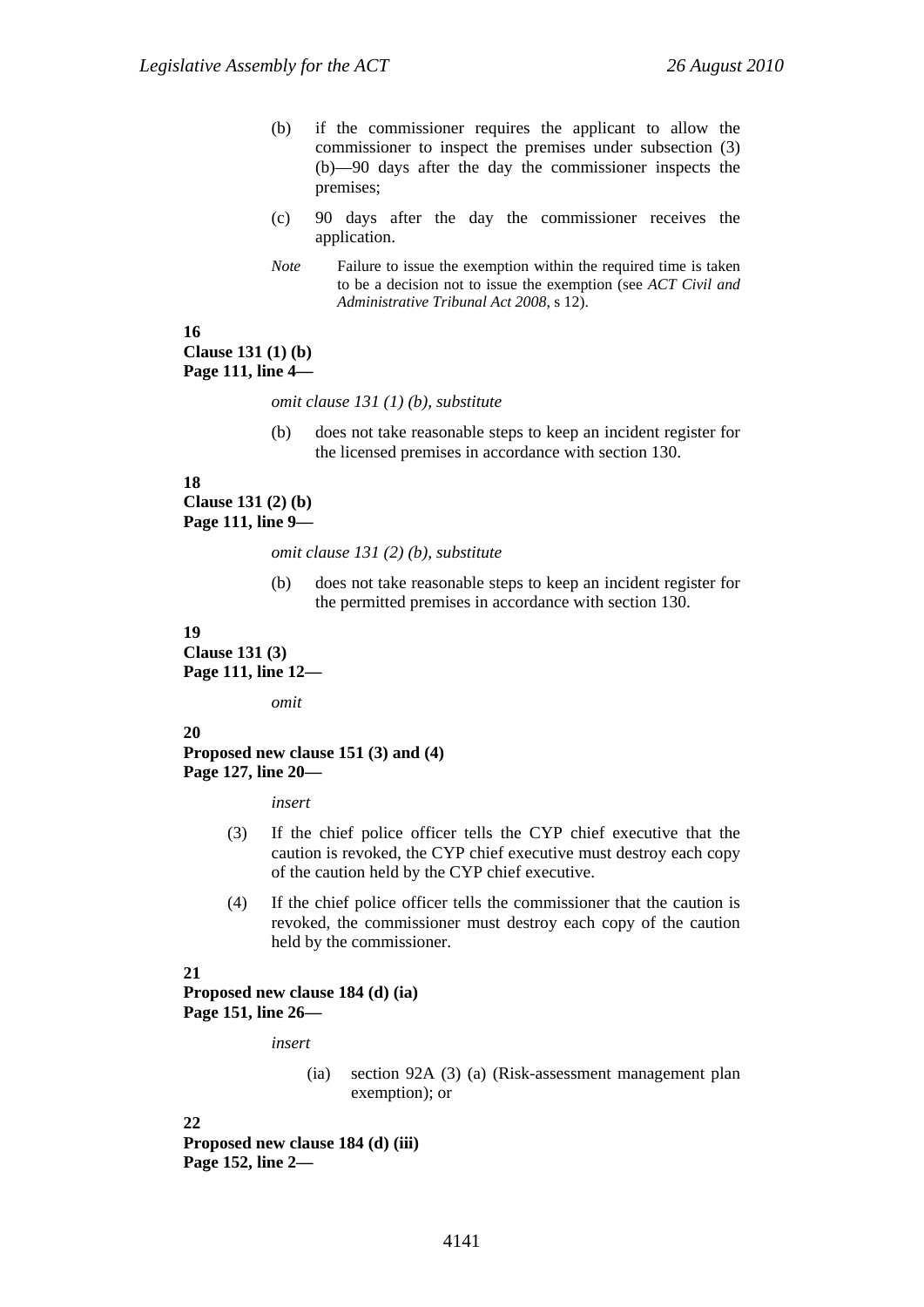*insert* 

(iii) section 130A (3) (a) (Incident register exemption).

**23** 

**Proposed new clause 185 (d) (ia) Page 152, line 22—** 

*insert* 

(ia) section 92A (3) (a) (Risk-assessment management plan exemption); or

**25 Proposed new clause 185 (e) (ia) Page 152, line 28—** 

*insert* 

(ia) section 92A (3) (b) (Risk-assessment management plan exemption); or

**27** 

**Clause 189 (3) (b) Page 155, line 16—** 

*omit* 

licensee

*substitute* 

applicant

#### **28**

**Proposed new part 14A Page 169, line 23—** 

*insert* 

#### **Part 14A Liquor advisory board**

```
213A Establishment of liquor advisory board
```
The liquor advisory board is established.

#### **213B Membership of liquor advisory board**

(1) The liquor advisory board is made up of—

- (a) the chief executive; and
- (b) the following members appointed by the Minister:
	- (i) 1 member appointed to represent the Australian Federal Police;
	- (ii) 1 member appointed to represent liquor consumers;
	- (iii) 1 member appointed to represent Aboriginal people and Torres Strait Islanders;
	- (iv) 1 member appointed to represent small businesses;
	- (v) 1 member appointed to represent Clubs ACT;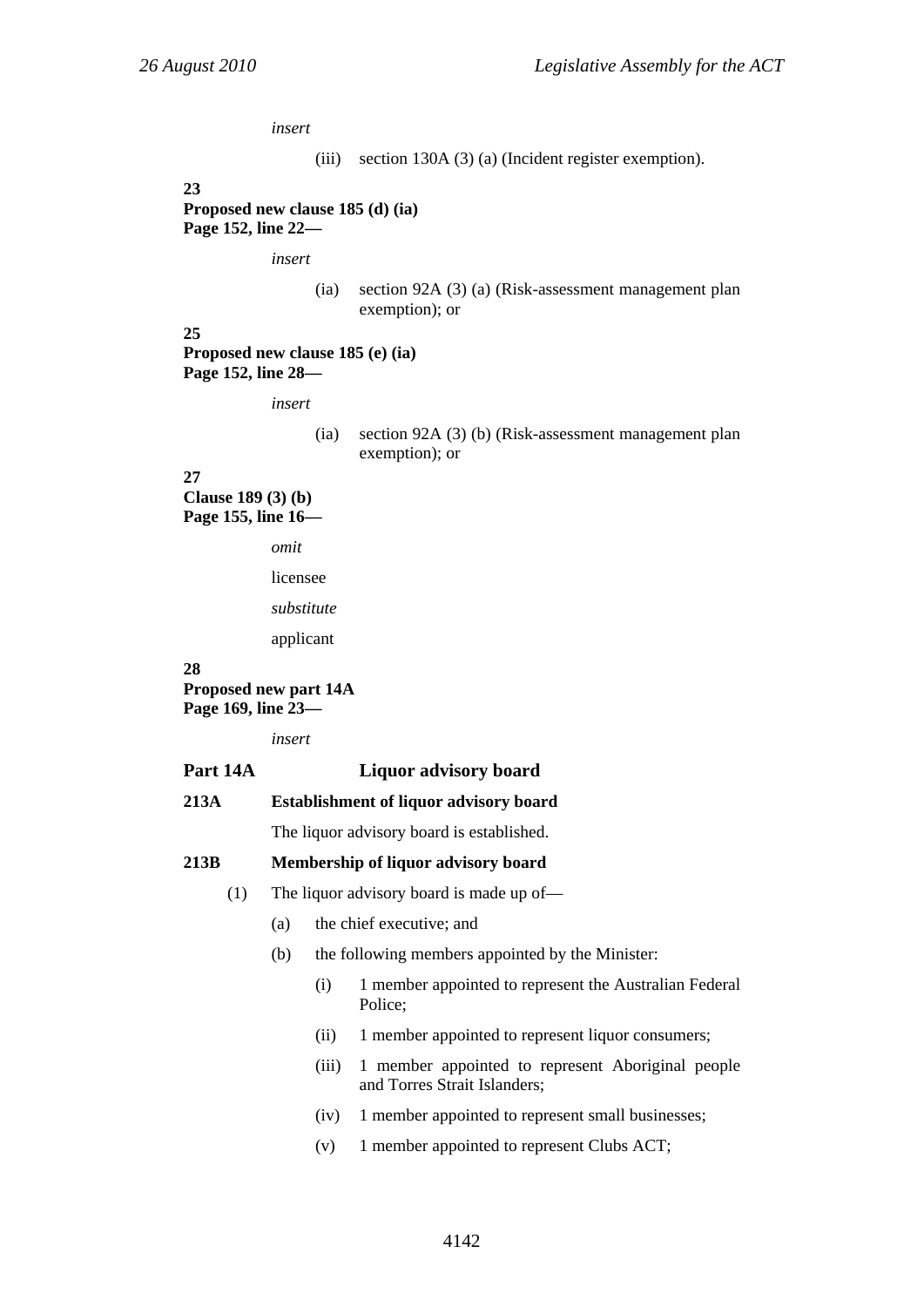- (vi) 1 member appointed to represent the Australian Hotels Association (ACT branch).
- *Note 1* For the making of appointments (including acting appointments), see the Legislation Act, pt 19.3.
- *Note 2* In particular, an appointment may be made by naming a person or nominating the occupant of a position (see Legislation Act, s 207).
- *Note 3* Certain Ministerial appointments require consultation with an Assembly committee and are disallowable (see Legislation Act, div 19.3.3).
- (2) The chair of the board is the chief executive.

#### **213C Liquor advisory board functions**

The liquor advisory board has the following functions:

- (a) to advise the Minister, on request, about matters associated with the operation of this Act;
- (b) to scrutinise the functions of the commissioner under this Act;
- (c) to review the operation of this Act after it has been in force for 2 years and make recommendations to the Minister in accordance with any terms of reference provided by the Minister.

## **29**

#### **Schedule 1, proposed new item 11A Page 175—**

#### *insert*

| 11 A | 92A(2) | refuse to issue a          | licensee or permit-holder |
|------|--------|----------------------------|---------------------------|
|      |        | risk assessment management |                           |
|      |        | plan exemption             |                           |

#### **31**

**Dictionary, proposed new definition of** *confidential provision* **Page 178, line 16—** 

#### *insert*

*confidential provision*, for a risk-assessment management plan see section  $90(2)$  (b).

#### **33**

**Dictionary, proposed new definition of** *risk-assessment management plan exemption*

**Page 183, line 20—** 

*insert* 

*risk assessment management plan exemption*—see section 92A.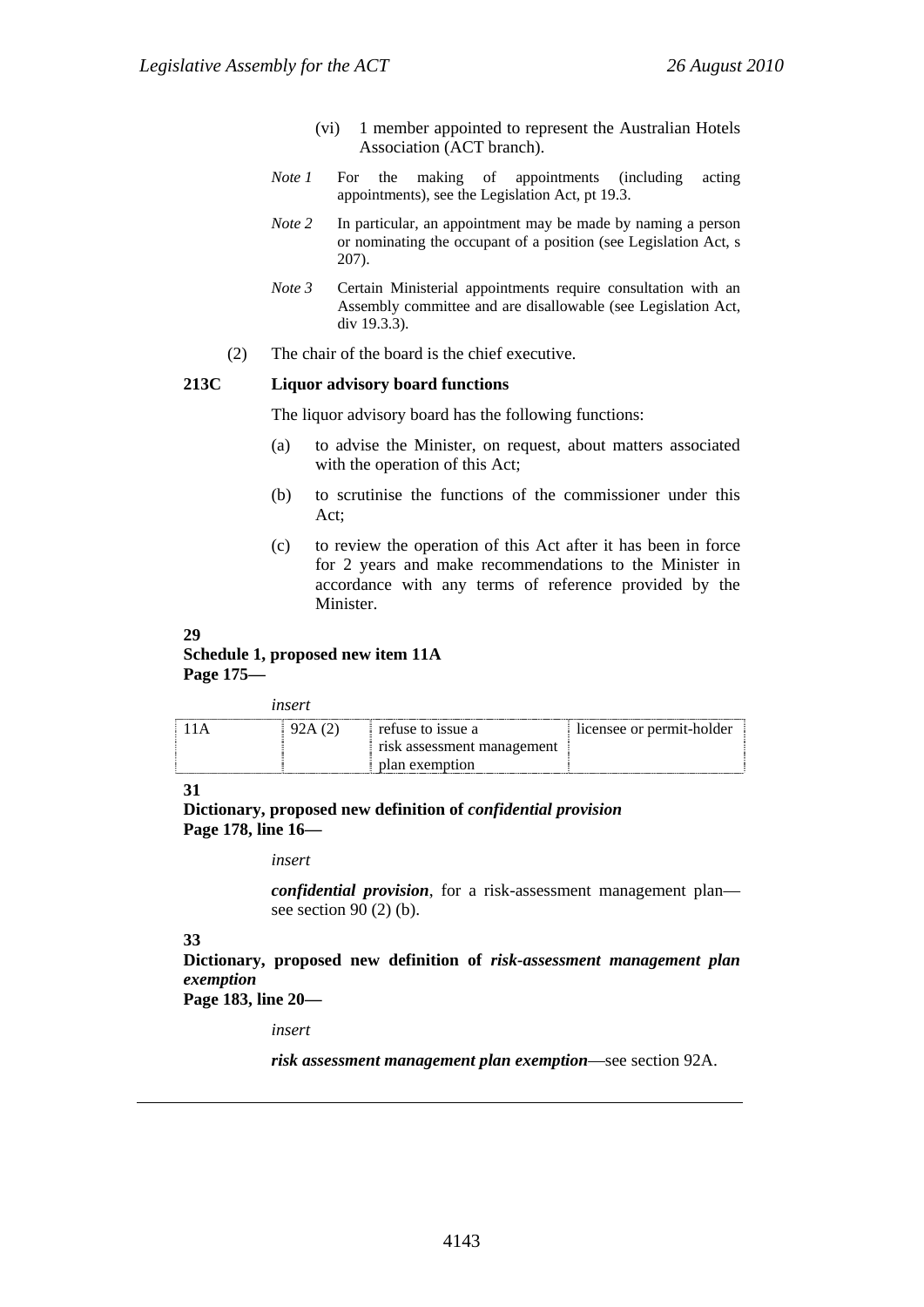### **Schedule 2**

### **Liquor Bill 2010**

Amendment moved by the Attorney-General

**1 Clause 121 (2) Page 102, line 8—** 

*omit* 

## **Schedule 3**

### **Liquor Bill 2010**

Amendments moved by Mr Rattenbury

**1 Proposed new clause 223 (2) (b) (va) Page 174, line 6—** 

*insert* 

(va) the history of compliance of licensees and permitted premises with this Act;

### **Schedule 4**

### **Liquor Bill 2010**

Amendments moved by the Attorney-General to Mrs Dunne's proposed amendments

**1 Amendment 28 Proposed new section 213B (1) (a) and (2)** 

*omit* 

chief executive

*substitute* 

commissioner

**2 Amendment 28 Proposed new section 213C** 

*substitute* 

**213C Liquor advisory board function**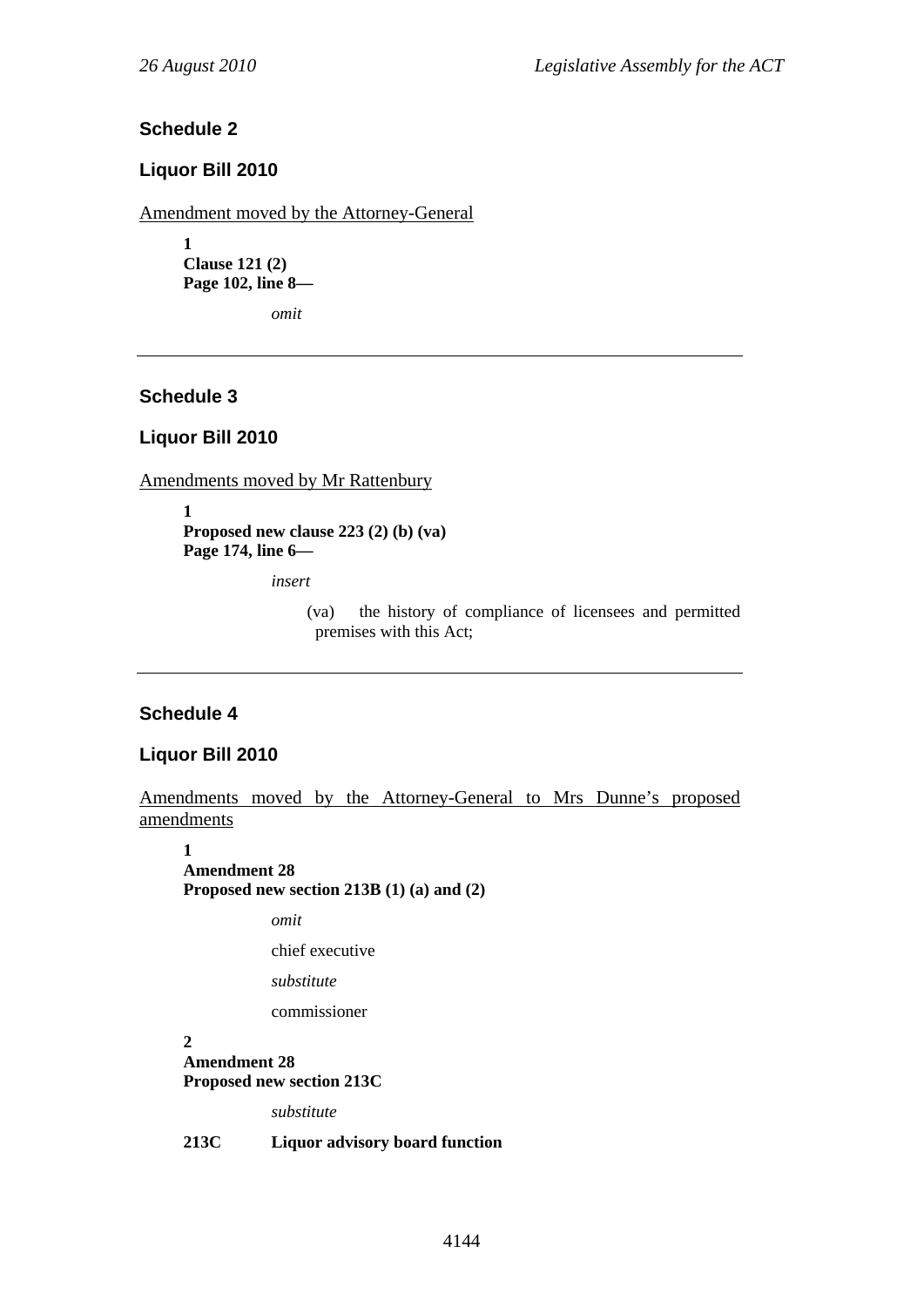The liquor advisory board has the function of advising the Minister about matters associated with the operation of this Act.

### **213D Liquor advisory board procedure**

- (1) Meetings of the liquor advisory board are to be held when and where it decides.
- (2) However—
	- (a) the liquor advisory board must meet at least twice each year; and
	- (b) the commissioner may, by reasonable written notice given to the other liquor advisory board members, call a meeting.
- (3) The liquor advisory board may conduct its proceedings (including its meetings) as it considers appropriate.

#### **213E Reimbursement of expenses for liquor advisory board members**

- (1) A member of the liquor advisory board appointed under section 213B (1) (b) is not entitled to be paid for the exercise of the member's functions.
- (2) However, the member may apply to the commissioner for reimbursement of expenses reasonably incurred by the member for the purpose of attending a meeting of the liquor advisory board.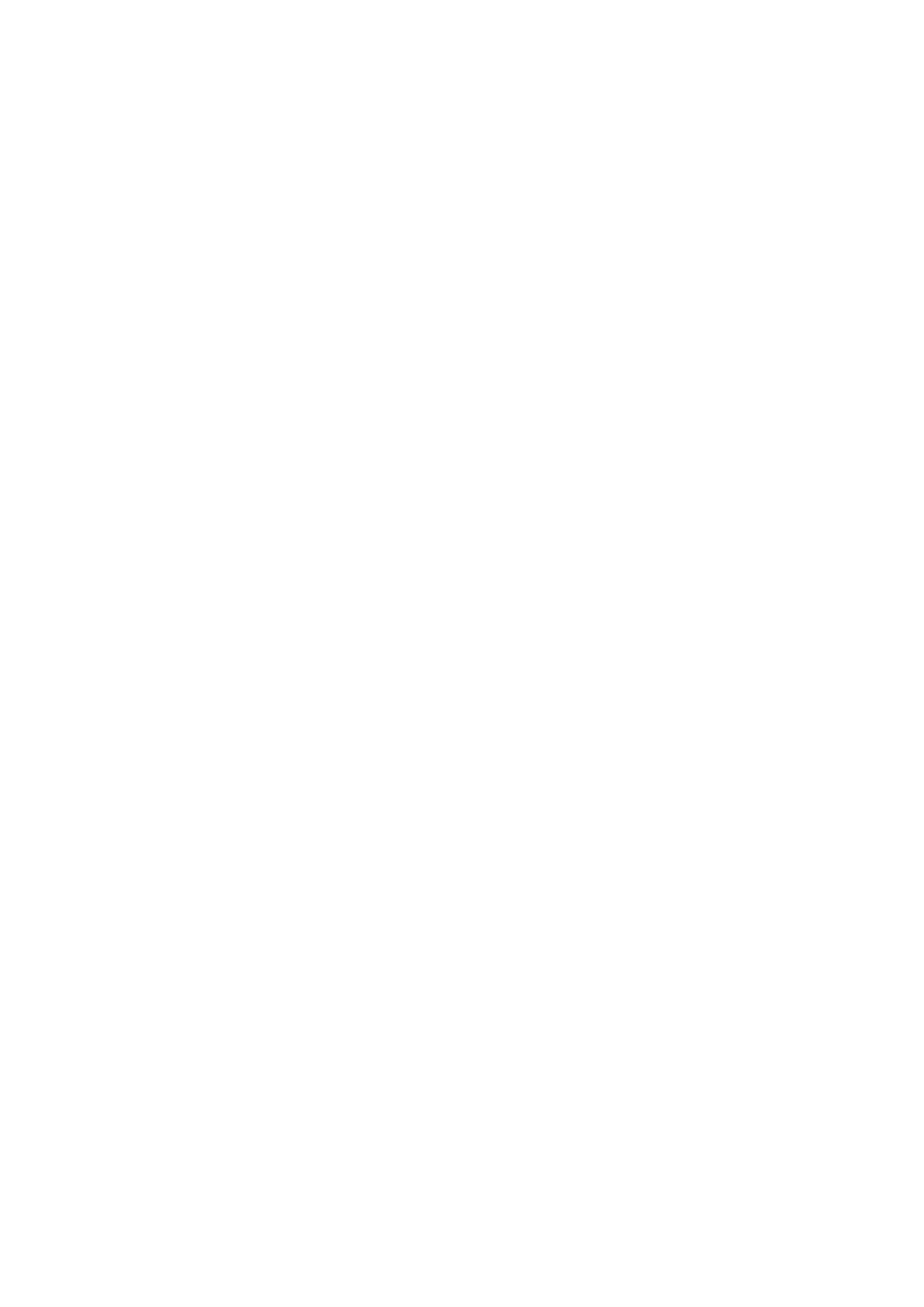# **Answers to questions**

## **Building the education revolution—economic impact (Question No 889)**

**Ms Le Couteur** asked the Treasurer, upon notice, on 25 March 2010:

Given that the Minister for Education and Training stated that he expected that the Building the Education Revolution program would be finished by the end of this year, what will the impact be on employment and the economy in the ACT more generally.

**Ms Gallagher**: The answer to the member's question is as follows:

The *Building the Education Revolution* program, apart from investing in education, is part of the Federal Government's set of fiscal stimulus measures to safeguard the national economy from a potential recession from the effects of the global financial crisis.

The completion of the program was planned in accordance with the withdrawal of the fiscal stimulus from the economy. As such, the economic forecasts by the Commonwealth at the national level, and for the Territory's economy in the ACT Budget take account of the completion of the program.

As noted by the various commentators and highlighted in the national accounts updates, both the national as well as the Territory's economies have performed better than what was envisaged at the time of the introduction of the fiscal stimulus measures. This should ameliorate any concerns regarding the planned completion of the program and the consequent "withdrawal" of the expenditure from the economy.

The Member should also note the estimates of Government expenditure on capital works include expenditure on the *Building the Education Revolution* program. As published in the 2010 11 Budget (Budget Paper No. 3, Page 125) the capital works expenditure is budgeted to increase from an estimated \$624 million in 2009 10 to around \$756 million in 2010 11.

### **Public service—staff (Question No 978)**

**Mrs Dunne** asked the Treasurer, upon notice, on 22 June 2010:

- (1) Can the Treasurer confirm the answers to supplementary questions on notice Nos 40 and 41 given during hearings of the Standing Committee on Public Accounts into annual and financial reports 2008-09; if not, (a) why not and (b) what clarification of those answers can the Treasurer provide.
- (2) If the Treasurer can confirm the answer to question No 40, (a) what is the nature of the work being done by those staff and (b) how many of those staff are (i) casual, (ii) permanent part-time, (iii) permanent full-time, (iv) fixed-term part-time, (v) fixedterm full-time, (vi) contract and (vii) other.

**Ms Gallagher**: The answer to the member's question is as follows: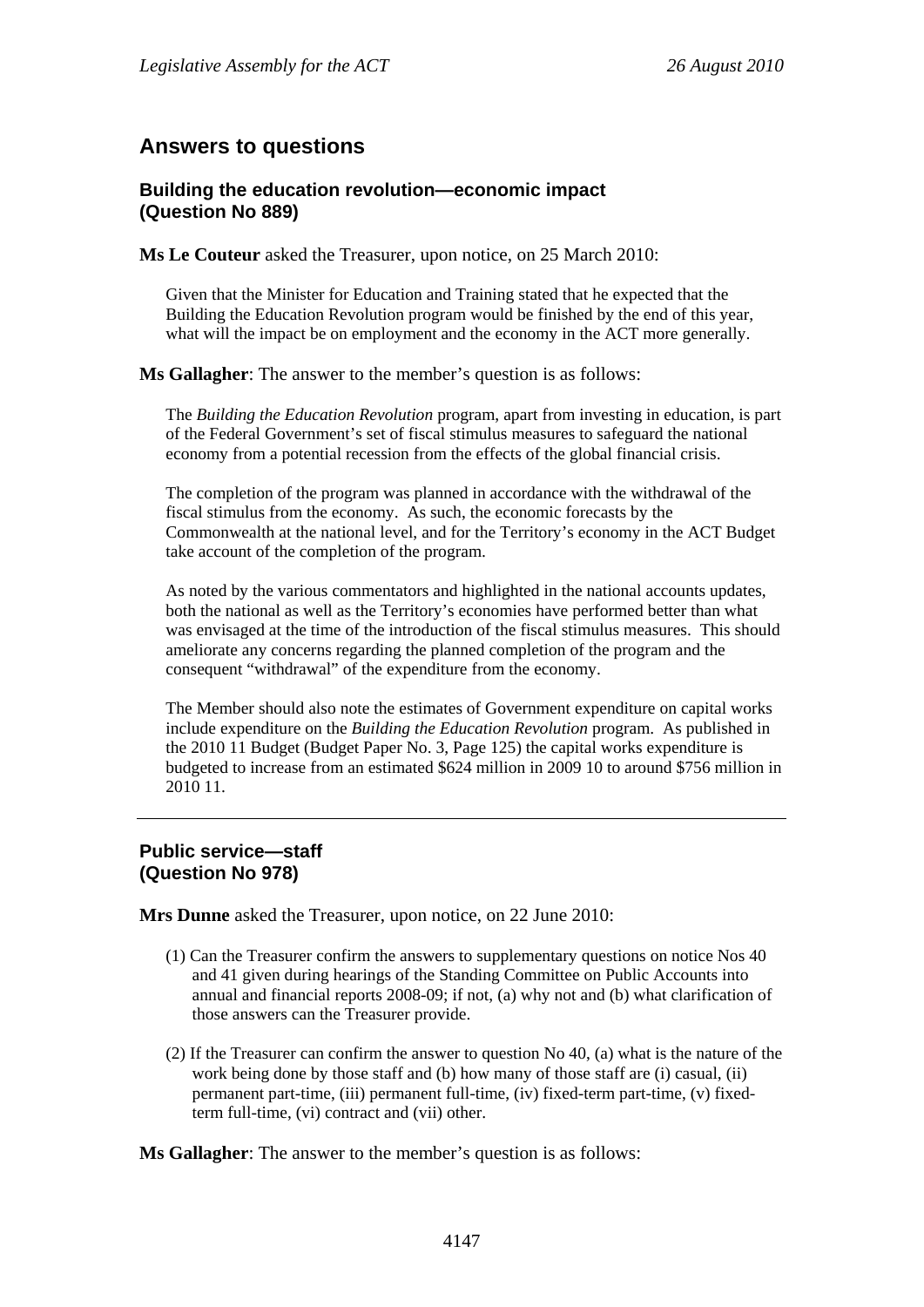- (1) I am advised by ACTEW that the answers provided were correct: that is, as at 18 February 2010, there were 13 members of ACTEW staff working on the major water security projects and related activities. ACTEW is not undertaking any work directly on the Enlarged Cotter Dam or the Murrumbidgee to Googong Transfer Project. ACTEW is not a constructor, it is the owner of the projects. All construction activity is being undertaken by the Bulk Water Alliance partners who engage staff either as contractors or sub-contractors. ACTEW does not have any construction staff employed in any part of the organisation.
- (2) I am advised by ACTEW that the roles and responsibilities of the 13 staff are of a management and administrative nature eg. accounting and financial, communications, executive and administrative support. Ten of those staff members are employed on a permanent full-time basis and three are employed full-time on contract.

### **Children—kinship carer support (Question No 979)**

**Mrs Dunne** asked the Minister for Children and Young People, upon notice, on 22 June 2010:

- (1) What procurement process was used to select Marymead as the recipient of funding under the grandparent and kinship carers program.
- (2) How many organisations submitted expressions of interest in the procurement process referred to in part (1).
- (3) How many organisations submitted service delivery proposals, contract tenders or similar in the procurement process referred to in part (1).
- (4) In relation to the department's conclusion that Marymead should be the successful funding recipient, (a) what assessment process was followed and (b) what were the elements of Marymead's proposal that led the department to that conclusion.
- (5) Is the funding underpinned by a funding agreement/contract between the Government and Marymead; if not, why not.
- (6) In relation to the funding arrangement with Marymead, (a) what is the nature of the arrangement for example, funding agreement, exchange of letters or some other form of arrangement, (b) what is the term of the arrangement, (c) how much is to be paid to Marymead in each year of the term, (d) what services is Marymead to provide under the arrangement and (e) what accountability/funding acquittal tools are in place.

**Ms Burch**: The answer to the member's question is as follows:

1. In 2003 Marymead Child and Family Centre was funded by the then Commonwealth Department of Family and Community Services and Indigenous Affairs (FACSIA) to provide a support service to Grandparents who provide care to their grandchildren. With the FACSIA funding ending in December 2005, Marymead requested funding from the OCYFS for the program. No specific funding stream was available at that time and after two years of the Department sustaining this initiative through short term measures, funding was identified within the Family Support Program. At that time there was no specific funding for kinship support services.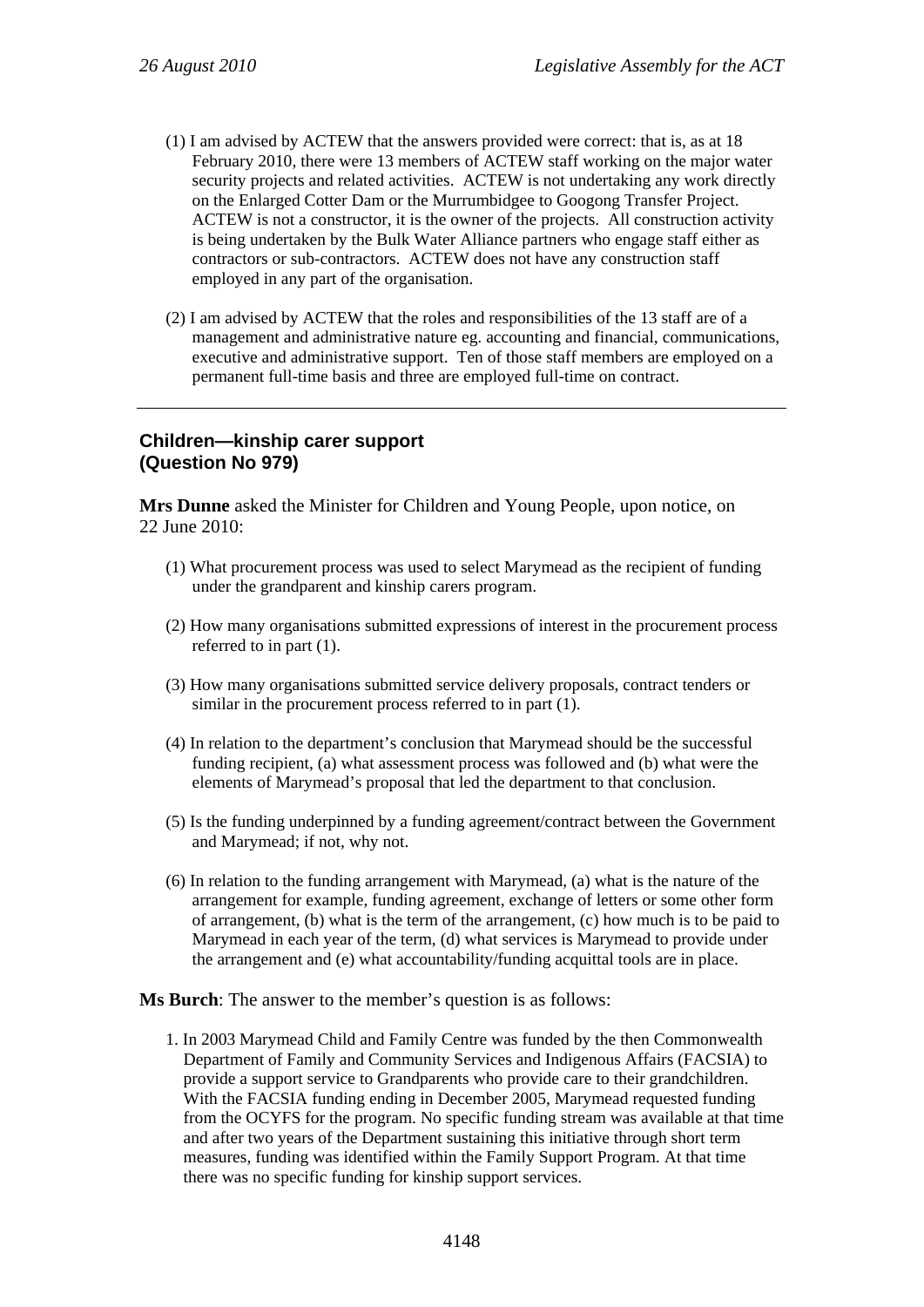- 2. See answer to question 1 above.
- 3. See answer to question 1 above.
- 4. (a) Marymead has been successfully delivering services, through Out of Home Care, Youth and Family Support Programs for a number of years. No other provider at that time was delivering any services specifically for Kinship carers. Kinship Carers from this group reported satisfaction with the service provided by Marymead.
	- (b) The Same as (b) in Question 6. The Group was seen as a valuable resource. It is no longer being funded by the Australian Government.
- 5. There is a funding agreement in place with Marymead in relation to the Grandparent Support Service.
- 6.
- (a) A Service Funding Agreement (under the Family Support Program) is in place for the provision of the Marymead Grandparent Support Service.
- (b) The Agreement was established from July 2007 initially until June 2010. The current funding agreement has been extended to the end of the 2010/2011 financial year to allow for the tendering of the new aligned Youth and Family Support Program.
- (c) Marymead receive \$19,309 per annum (2009/2010). This figure is indexed.
- (d) The Program provides support for grandparents who are raising their grandchildren fulltime, or who play a significant role in raising their grandchildren. The network benefits grandparents in the ACT community by providing information and education, support to individuals and the grandparent-carer community through regular meetings and by advocating for their needs and raising community awareness.
- (e) Marymead report to the Office for Children, Youth and Family Support in accordance with the standard reporting requirements for funded services including financial acquittals, audited financial report and performance reporting.

### **Government—investments (Question No 980)**

**Ms Hunter** asked the Treasurer, upon notice, on 23 June 2010:

Does the ACT Government, in any way, invest in (a) Alliant Techsystems, (b) Goodrich Corporation, (c) General Dynamics, (d) Hanwha, (e) Honeywell International, (f) L-3 Communications, (g) Lockheed Martin, (h) Northrop Grumman, (i) Poonsang Corporation, (j) Raytheon, (k) Singapore Technologies Engineering and (l) Textron Systems; if so, given that these companies are involved in the manufacture of cluster munitions and simulated testing of nuclear explosive devices will the ACT Government consider divesting itself of these investments.

**Ms Gallagher**: The answer to the member's question is as follows:

The Government has investment exposure to some of the companies identified by way of indirect (for example, passive index portfolio that replicates the MSCI World-ex Australia index) or direct (for example, active portfolio which comprises a selection of stocks from the MSCI World-ex Australia index) investment exposure.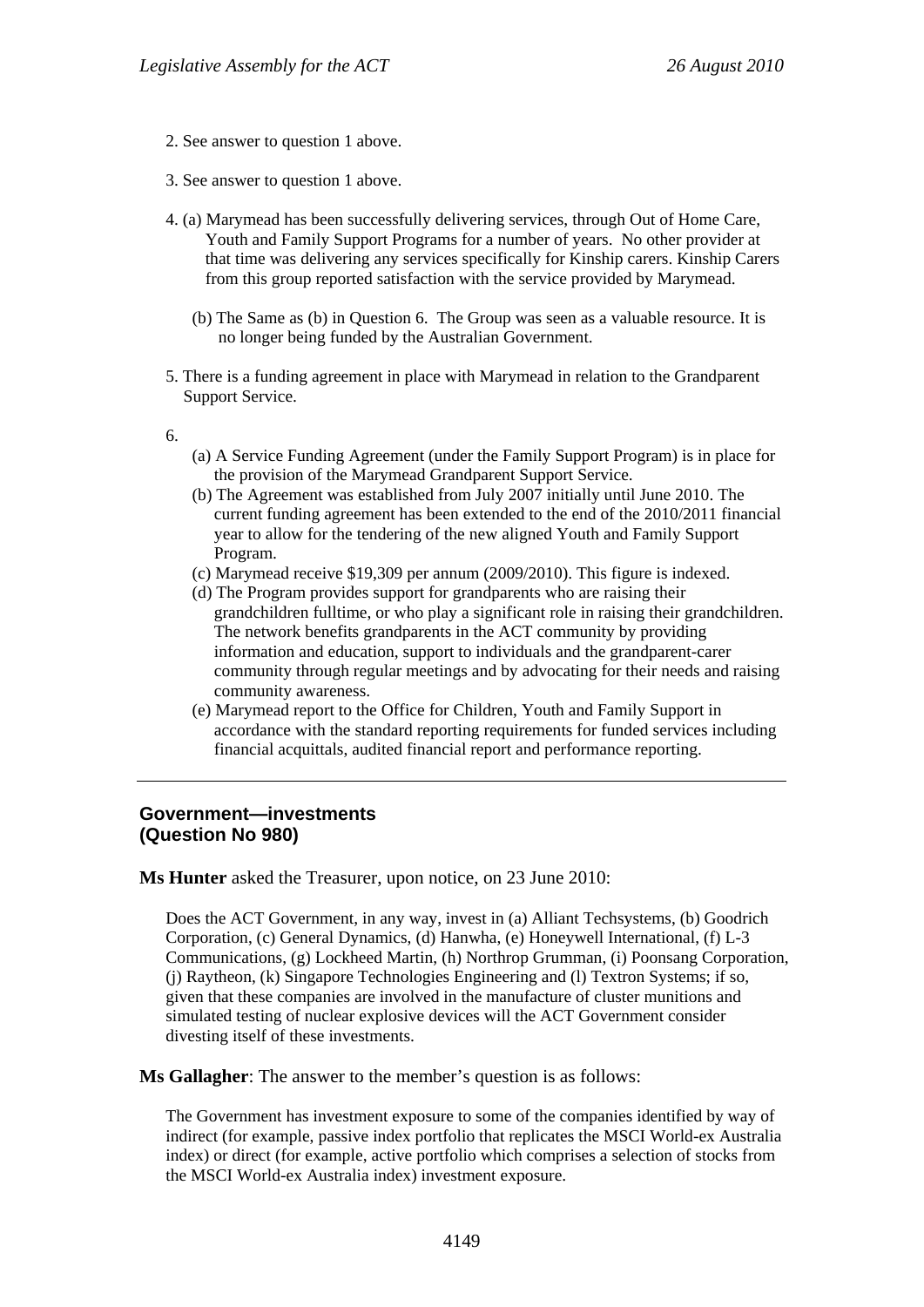For those stocks where there is some exposure, investment and divestment decisions are made on the basis of an overall relative risk and return analysis incorporating many factors and considerations including economic, financial and ESG.

### **Budget—allocations (Question No 986)**

**Mrs Dunne** asked the Minister for Territory and Municipal Services, upon notice, on 24 June 2010:

- (1) In relation to the 2010-11 budget allocation for Parks, Conservation and Lands (PCL), Output 1.4 Land Management, what resources will be allocated to each PCL section or cost centre identified in the budget estimates, see question taken on notice No. 460, of (a) Program Coordination, (b) Parks and Reserves, (c) Bushfire and Forestry Estate, (d) Design and Development, (e) Research and Planning, (f) Tidbinbilla Nature Reserve, (g) Organisational Support and (h) City Places Open Spaces.
- (2) What activities are undertaken in each of the sections or cost centres referred to in part (1).

**Mr Stanhope**: The answer to the member's question is as follows:

- (1) The Land Management and Planning Division, to which these sections relate in 2009/10, is currently restructuring. The process of restructuring may impact on the responsibilities of each of these sections. The allocation of resources and responsibilities within the Division is undertaken through a detailed budget allocation process, and is focussed on delivery of programs rather than allocation to particular sections. Final budget allocations will be finalised following the restructure.
- (2) The process of restructuring will impact on the responsibilities of each of these sections. Final budget allocations and activities will be finalised following the restructure.

## **Oaks Estate—heritage study (Question No 1010)**

**Ms Le Couteur** asked the Minister for Territory and Municipal Services, upon notice, on 1 July 2010 *(redirected to the Minister for the Arts and Heritage)*:

- (1) What stage is the Oaks Estate Heritage Study at and is the study publicly available.
- (2) How is the study being used by the Government in relation to decisions on new infrastructure for Oaks Estate.

**Mr Stanhope**: The answer to the member's question is as follows:

(1) Oaks Estate was assessed for its potential heritage values in 2002 by consultants Eric Martin and Associates as part of the Oaks Estate Planning Study, commenced by the former ACT Planning and Land Authority (ACTPLA).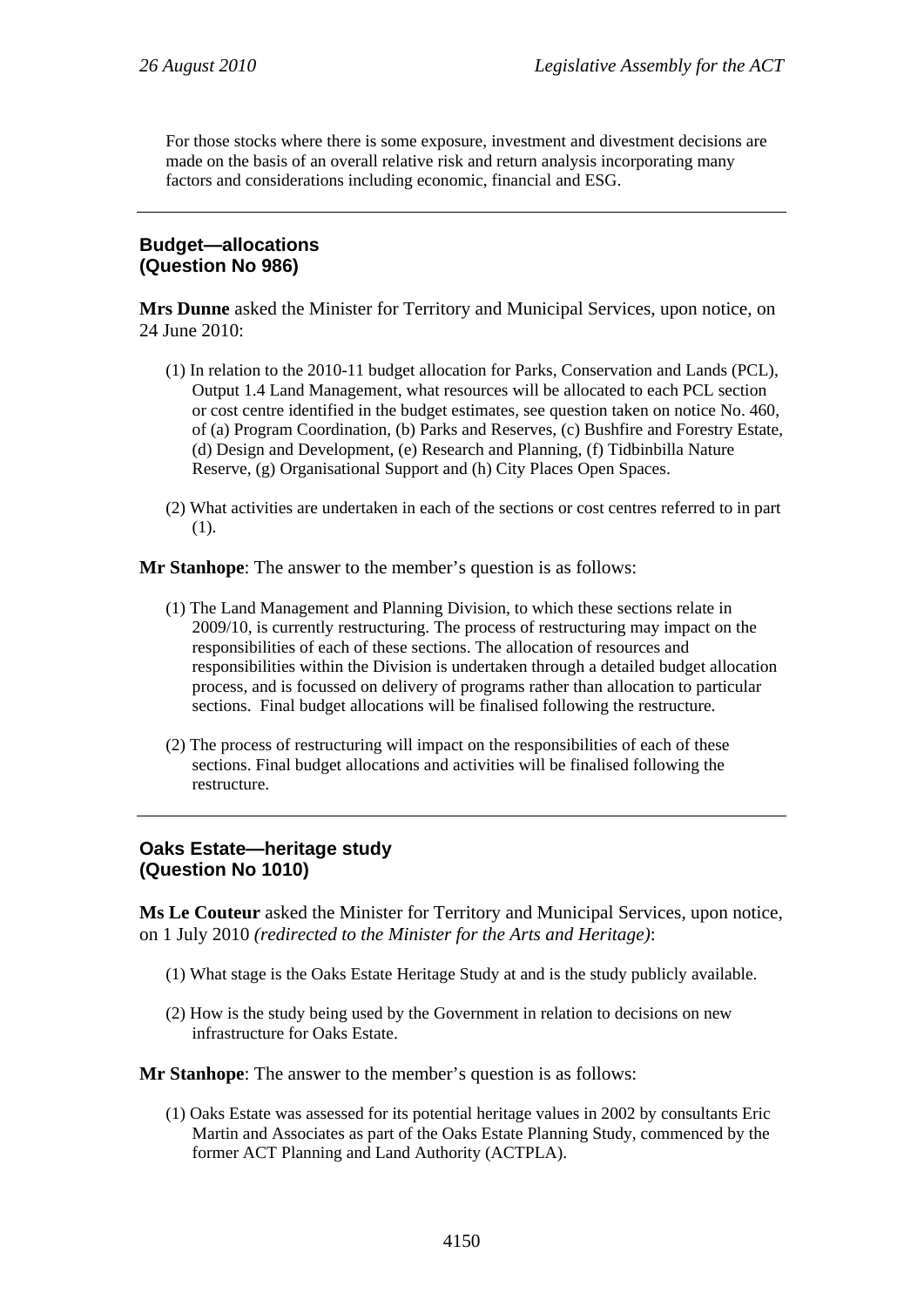The 2002 Oaks Estate Planning Study is available from the ACT Heritage Unit by request however it is important to note that the study is an independent report and has not been endorsed by the ACT Heritage Council (the Council).

The nomination for Oaks Estate has not been afforded a high priority for assessment by the ACT Heritage Council at this stage.

The Department of Housing and Community Services (DHCS) is in the process of commissioning a consultant to undertake further assessment of the heritage values of various properties they manage in Oaks Estate. This report will be forwarded to the Heritage Council to assist them in their assessment of Oaks Estate.

(2) Previous heritage studies of Oaks Estate provide a foundation for future infrastructure assessments of the site, informing the ACT Government's scope of activities on the estate. In the 2010-11 budget, the ACT Government committed \$100,000 towards landscape upgrade works at Oaks Estate. Officers from TAMS are liaising with Oaks Estates residents to identify specific areas for the upgrades. In addition, \$165,000 has been allocated to upgrade Robertson, Hazel Street.

In addition, Land and Property Services and ACTPLA are undertaking an infrastructure capacity study for Oaks Estate. This study will examine the existing infrastructure in the area and determine what level of development can be accommodated before upgrades are undertaken. This study is to be completed in the 2001-11 financial year and will inform the development of a future master plan for Oaks Estate.

### **Cats—containment (Question No 1012)**

**Ms Le Couteur** asked the Minister for Territory and Municipal Services, upon notice, on 1 July 2010:

- (1) What stage is the current review of the cat containment policy at.
- (2) When will a policy regarding the declaration of areas adjacent to high conservation value land as cat containment areas be finalised.
- (3) Is the Department of Territory and Municipal Services seeking expert ecological advice as to the evidence of the benefits of cat containment policies.

**Mr Stanhope**: The answer to the member's question is as follows:

- (1) The Department of Territory and Municipal Services (TAMS) is developing further advice for government.
- (2) The Government will evaluate the advice provided in a proposed Cat Containment Policy to be completed by TAMS .The current regime in relation to new developments in areas of high conservation value is to evaluate the option of declaring a cat containment area on a case by case basis. For example consideration is currently being given to the declaration of the area know as North Watson, adjacent to the Majura Nature Reserve.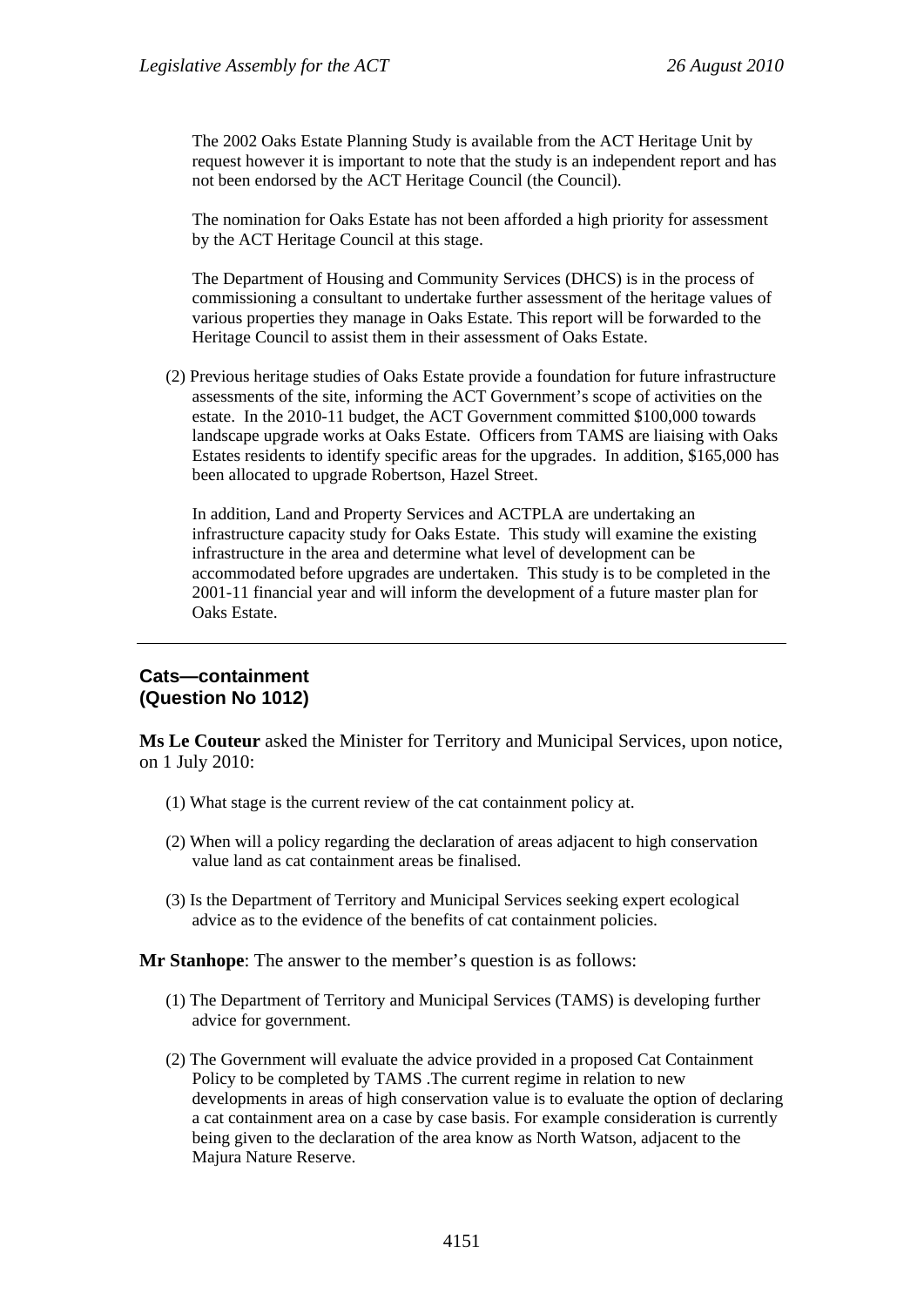(3) Ecologists within TAMS are monitoring the effectiveness of current cat containment areas at Forde and Bonner. TAMS will seek further expert and stakeholder advice in the development of the full Cat Containment Policy.

## **Planning—land releases (Question No 1013)**

**Ms Le Couteur** asked the Minister for Land and Property Services, upon notice, on 1 July 2010 *(redirected to the Minister for Planning)*:

In relation to the commercial and industrial land release program and given that a key deliverable in the 2010-11 budget is re-establishing an operational predictive retail model in the ACT, what does this entail.

**Mr Barr**: The answer to the member's question is as follows:

A new retail model is currently being developed for the ACT Planning and Land Authority by SGS Economics and Planning. The model will provide estimates of existing and future retail expenditure by district and by suburb; sales by centre; sales per square metre of Net Selling Area by centre; and sales by floorspace type.

As part of the development of the model, SGS is consulting with the retail industry, has undertaken an in-home survey (by telephone) and an in-centre survey at ten shopping centres. In this latter task, they were assisted by students enrolled in the planning course at the University of Canberra.

The ACT Retail Model has been used to assist in the assessment of development applications, in the preparation of the land release programs, in the planning of newly developing areas and ensuring the location of economic activity is consistent with the government's sustainability agenda, minimises costs and maximises benefits.

The model outputs assist in decisions about how to best accommodate changes that widen consumer choice and increase competition while not compromising equity, accessibility, amenity and environmental objectives.

It is anticipated that the new Retail Model will be operational in late 2010.

## **Taxation—payroll tax (Question No 1016)**

**Mr Seselja** asked the Treasurer, upon notice, on 1 July 2010:

(1) Given that Mr Broughton stated in the Select Committee on Estimates 2010-2011 hearing on 31 May 2010 that "if you are predicting a one per cent employment growth, as we are, you would expect a seven per cent increase in payroll tax collections", (a) why does payroll tax grow between six and seven per cent each year in the outyears while employment growth is estimated to increase at 1.75 per cent in the outyears and (b) how is this statement consistent with the numbers presented in Budget Paper No. 3 for 2010-2011.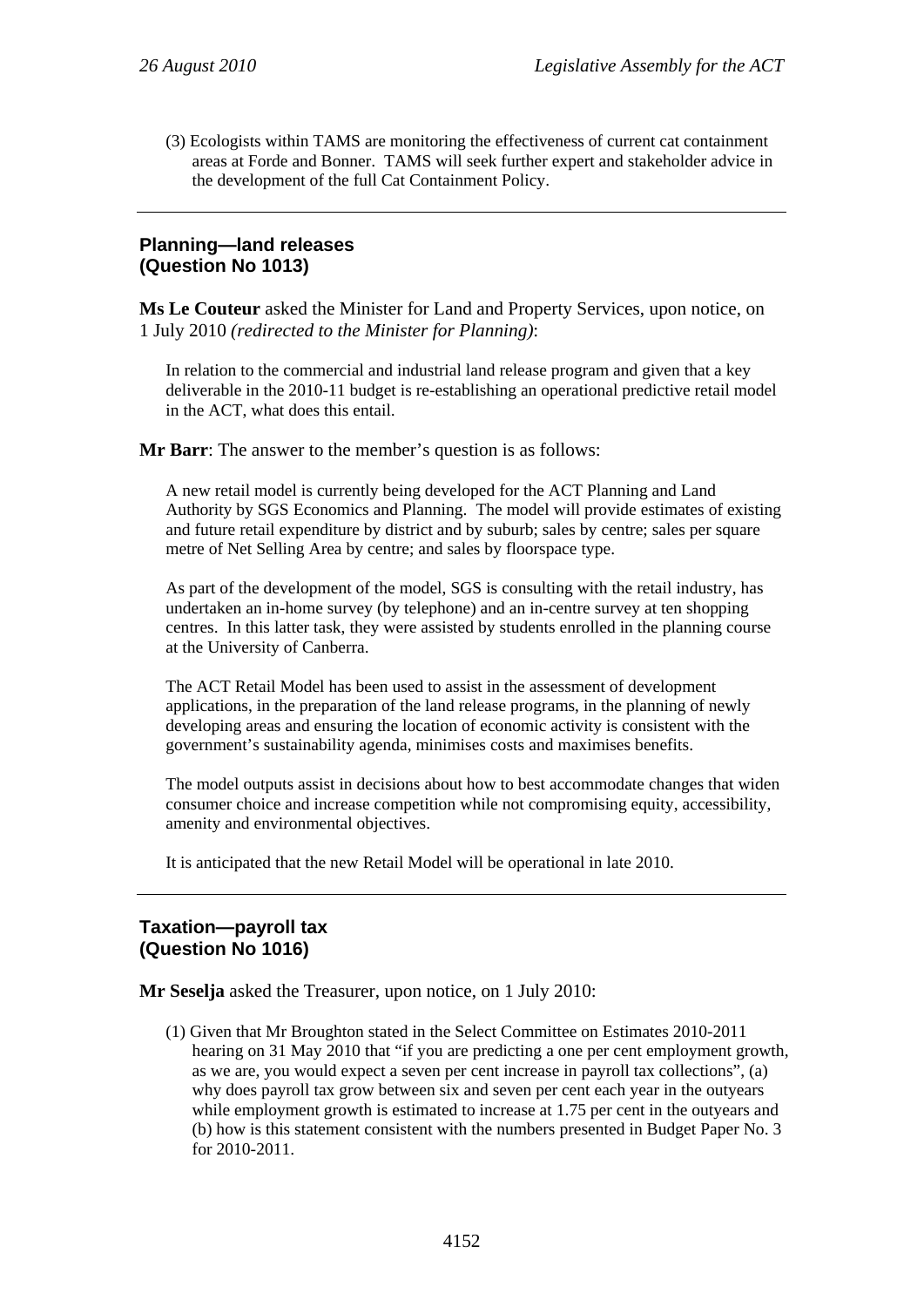- (2) What is the breakdown of payroll tax paid by each sector of the ACT economy.
- (3) What is the growth rate of each sector of the ACT economy in (a) 2009-2010 to date and (b) each of the last four financial years.
- (4) What is the estimated growth rate of each sector of the ACT economy in (a) 2010- 2011 and (b) each of the three next financial years.
- (5) How much payroll tax is paid by any entities listed in the A-Z List of Australian Government Departments and Agencies available at www.directory.gov.au.
- (6) What economic parameters does Treasury consider when determining payroll tax estimates and what weight is given to each.
- (7) Can the Treasurer provide specific information for the payroll tax estimate referred to in part (6) for 2010-2011.

**Ms Gallagher**: The answer to the member's question is as follows:

- (1) (a) The payroll tax and employment growth rates in the outyears reflects long-run average rates of 7 per cent and 1.75 per cent respectively.
	- (b) The statement that Mr Broughton made on 31 May 2010 was just an example to illustrate a relationship between the employment growth rate and the payroll tax growth rate. As Mr Broughton went on to explain employment growth is only one of many factors that will impact on payroll tax growth in the forecast years 2009-10 and 2010-11.
- (2) Treasury does not have a full and complete dataset available to distinguish the different sectors within the ACT economy for payroll tax clients. On this basis an answer cannot be provided.
- (3) The information is publicly available from the Australian Bureau of Statistics website at http://www.abs.gov.au. Information for 2009-10, however, is not yet available.
- (4) (a) Treasury forecasts economic growth on an aggregate basis. Treasury does not estimate the economic performance of each sector of the ACT economy due to the extremely volatile performance of some sectors and the unreliability of data at sectoral level.
	- (b) See the answer to (4) (a).
- (5) The aggregate of payroll tax paid by entities listed in the Australian Government website www.directory.gov.au in 2008-09 was approximately \$7.7 million.
- (6) It has been the long standing policy of Treasury and the ACT government not to disclose forecasting methodology. This is consistent with practice in other Australian jurisdictions. Disclosing forecasting methodology could have a substantial adverse effect on the ability of government to manage the economy.
- (7) See the answer to (6).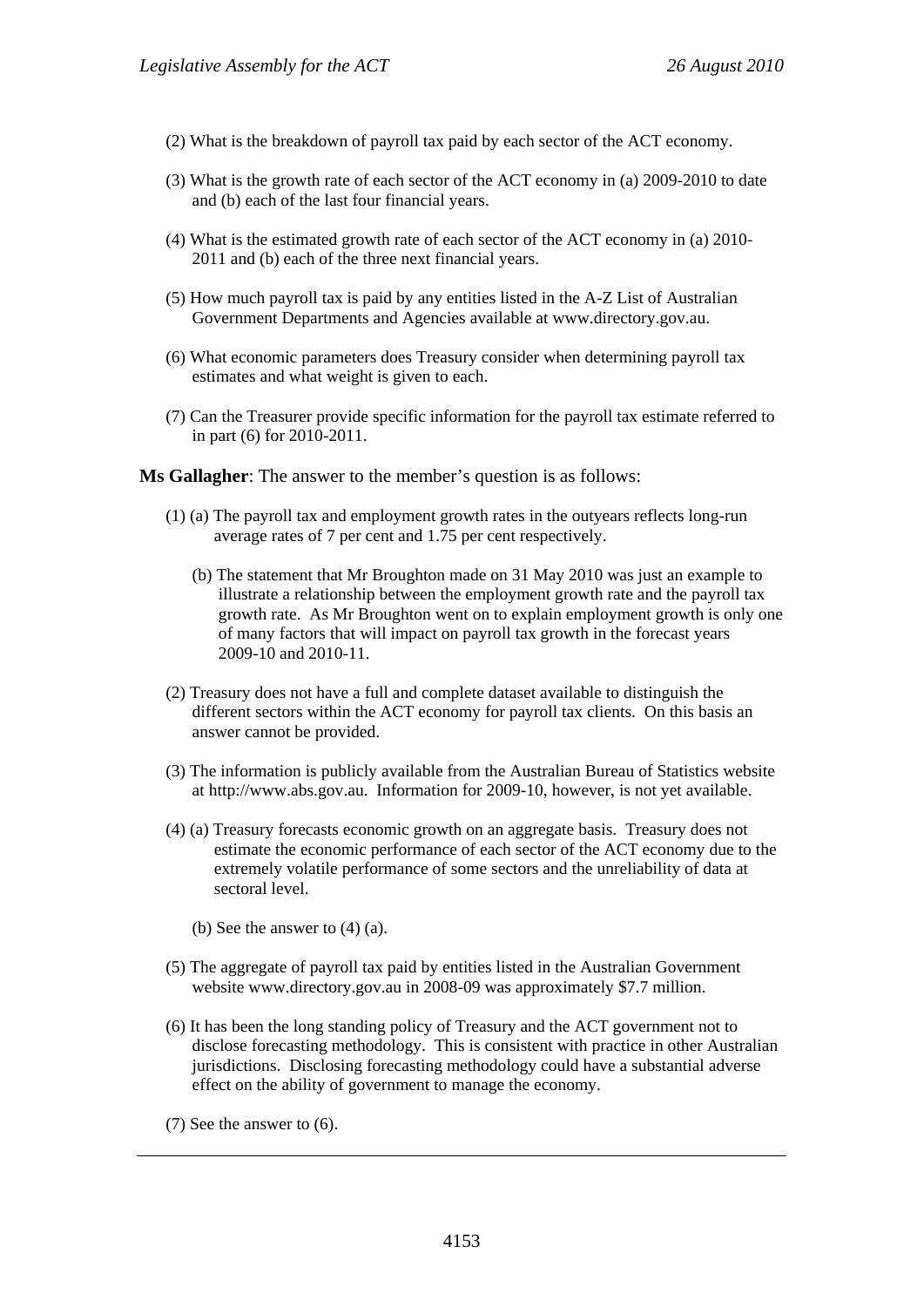## **Public service—staff (Question No 1018)**

**Mr Seselja** asked the Treasurer, upon notice, on 1 July 2010:

- (1) How are the standard on-costs per staff member of \$16 480 calculated, and what are the individual components that make up the on cost.
- (2) For each component, (a) how is this calculated and (b) what has been the cost per employee for Treasury over each of the last five financial years.
- (3) How is the on-cost indexed from year to year.
- (4) What is the rate that is used to index it.
- (5) How much is the indexing rate that was used to determine costings for the 2010-11 Budget.
- (6) How much was the indexing rate that was used in each of the last five budgets.
- (7) How many agencies or departments use this rate.
- (8) Is this a standard cost for staff at every salary point.

**Ms Gallagher**: The answer to the member's question is as follows:

(1) The various components which make up the average administration on-costs of \$16,480 are provided in Table 1.

These costs are provided as a broad indicator only, and it is understood that individual costs may vary, as other distinct costs may be applied that are not recognised in the on-cost model.

This may include items such as additional security clearance, specific salary allowances, additional travel requirements, fleet requirements that are in addition to the general allowances provided for in the model. In addition, there may be cases such as the establishment of a new corporate structure, where one-off variations are appropriate.

|                                    |       | <b>Calculation</b>                                   |
|------------------------------------|-------|------------------------------------------------------|
| <b>Administrative Component</b>    |       |                                                      |
| PC/Monitors                        | 628   |                                                      |
| Desktop Environment Support Full   | 2,667 |                                                      |
| Internet                           | 84    | Based on standard Service Level Agreement            |
| <b>Data Communication Services</b> | 258   | charge by InTACT or average cost. For example,       |
| Storage                            | 84    | the costs are based on standard hardware prices      |
| Printer/MFD                        | 162   | per unit, or for multi-unit devises the average cost |
| Voice/Mobile/Canberra Connect      | 640   | per a certain number of staff ie. one printer per 8  |
| Subsidy                            |       | people.                                              |
| Fax                                | 79    |                                                      |
| Accommodation                      | 6,082 | Average cost per square metre for leased             |
|                                    |       | accommodation.                                       |

**Table 1: Administrative On-Costs by Component**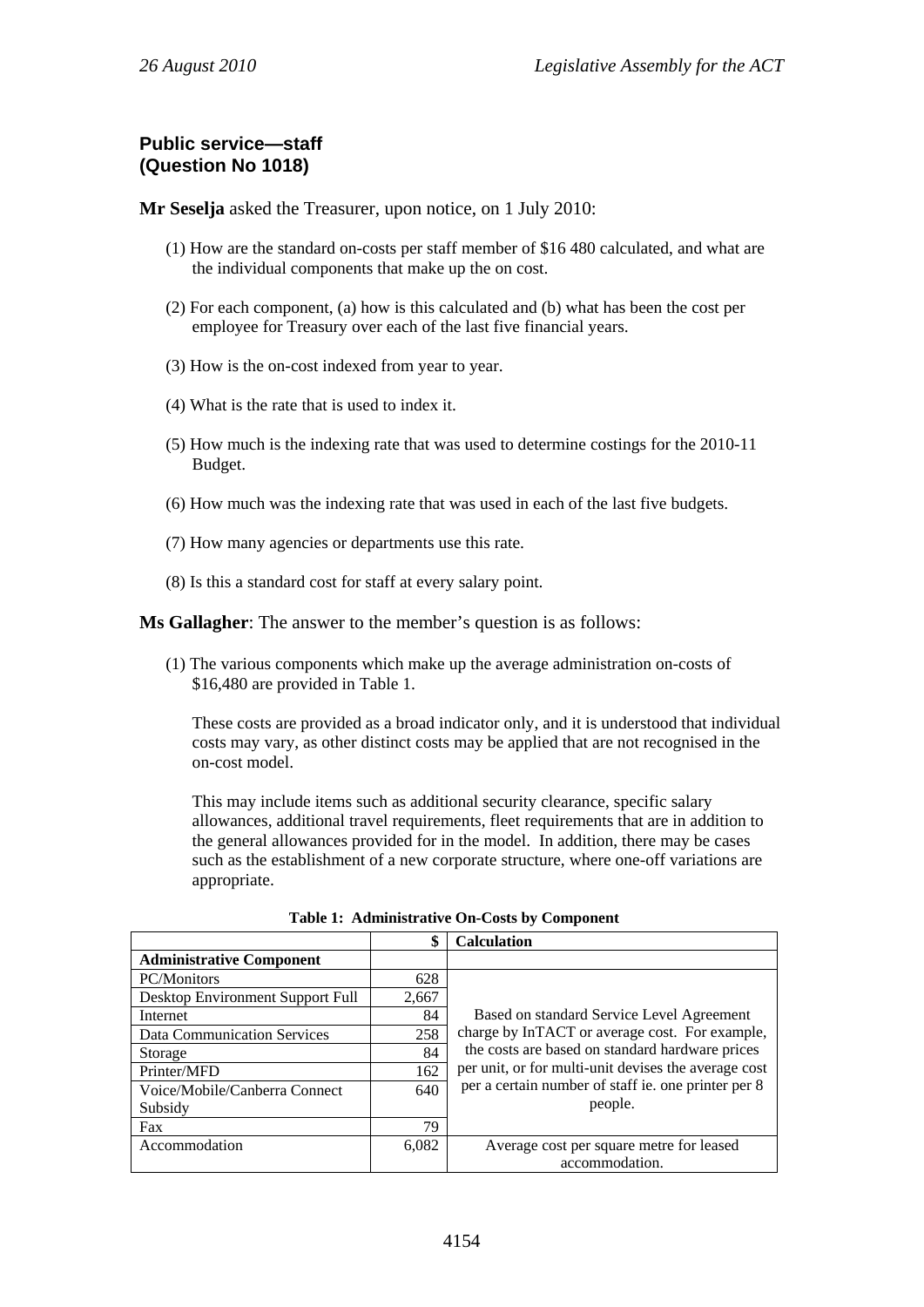| Insurance                            | 272    | Based on average workstation cost.                 |
|--------------------------------------|--------|----------------------------------------------------|
| Training                             | 2,000  | Average cost, however, it is recognised that       |
|                                      |        | training expenditure varies significantly for each |
|                                      |        | agency, depending on the skills or development     |
|                                      |        | required.                                          |
| Fleet                                | 326    | Assumes 1 car per 50 staff.                        |
| <b>Other Administrative Costs</b>    | 1,300  | Other administrative costs is a broad estimate to  |
|                                      |        | cover items such as travel, OH&S expenses,         |
|                                      |        | office equipment and relocation, office machines   |
|                                      |        | and equipment, stationery, photocopying and        |
|                                      |        | printing, registry and postage, repairs and        |
|                                      |        | maintenance and a standard level of security       |
|                                      |        | vetting such as police and health checks.          |
|                                      |        |                                                    |
| Sub-Total Administrative             | 14,581 |                                                    |
| Component                            |        |                                                    |
| <b>Corporate Component</b>           |        |                                                    |
| HR (Payroll and Non-Payroll          | 1,217  | Based on Shared Services HR Services Model.        |
| Services)                            |        |                                                    |
| Finance                              | 682    | <b>Based on Shared Services Financial Services</b> |
|                                      |        | Model.                                             |
|                                      |        |                                                    |
| <b>Sub-Total Corporate Component</b> | 1,899  |                                                    |
|                                      |        |                                                    |
| <b>Total Administrative On-Cost</b>  | 16,480 |                                                    |

*\* Table may not add due to rounding.* 

- (2) (a) The calculation of components is provided at Table 1 above.
- (2) (b) Administration on-costs per employee for Treasury are based on the Salary and Administration On-Cost Model. Costs for the last five years were:

| 2006-07 | \$17,100 |
|---------|----------|
| 2007-08 | \$15,765 |
| 2008-09 | \$15,765 |
| 2009-10 | \$15,790 |
| 2010-11 | \$16,480 |

- (3) The on-cost model is not directly indexed by CPI or other indexation factor. The majority of the administration on-cost components are based on actual costs passed on by suppliers (e.g. InTACT, Fleet Providers, Insurers etc).
- (4) Refer to (3) above.
- (5) Refer to (3) above.
- (6) Refer to (3) above.
- (7) The Salary and Administration On-Cost Model is provided as a guide only to assist in costing budget proposals, as outlined above
- (8) The average administrative cost component per staff member is an average costing to be utilised as a guide only, it is not designed as a specific costing applicable to particular staffing levels. There are always circumstances were specific costs will vary, as outlined above.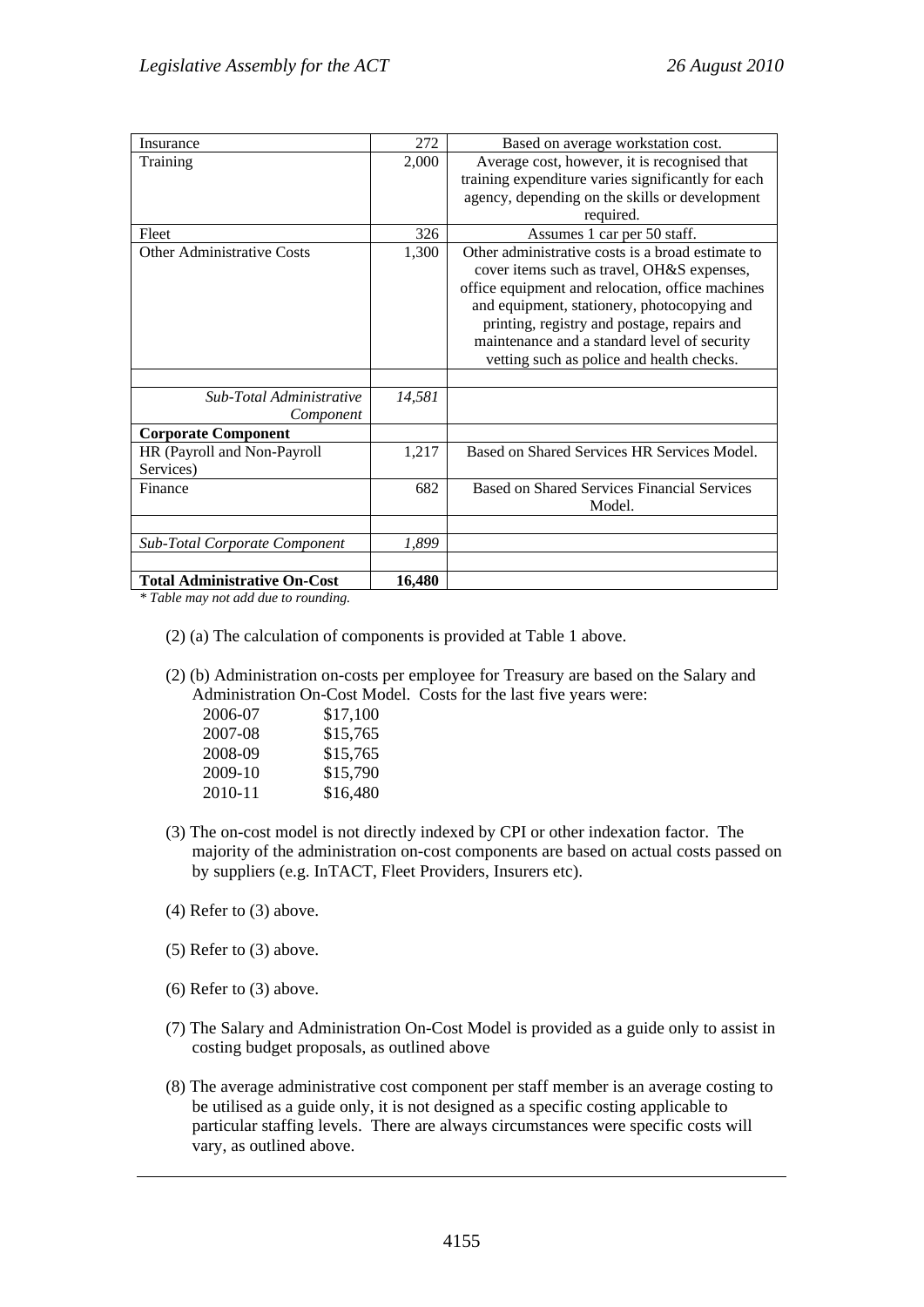## **Finance—departmental costs (Question No 1019)**

**Mr Seselja** asked the Treasurer, upon notice, on 1 July 2010:

Will the Treasurer provide a breakdown of expenditure by department and agency for each line item in Table 17, page 345 in Budget Paper No. 3, 2010-2011.

**Ms Gallagher**: The answer to the member's question is as follows:

Table F17 is functional expenditure, non agency specific information, and is based on consolidated data, and as such transactions relating to Other Economic Flows and internal trading are eliminated from this presentation.

It includes other notional allocations of broad budget provisions, such as Treasurer's Advance and the provision for future wage increases etc, which are not included in agency data.

For more detail allocations of expenditure by department and agency, consult Budget Paper 4.

### **Finance—departmental costs (Question No 1020)**

**Mr Seselja** asked the Chief Minister, upon notice, on 1 July 2010 *(redirected to the A/g Chief Minister)*:

What was the total expenditure every month from July 2005 to June 2010 inclusive, for (a) recurrent and (b) capital expenditure for each department and agency in the Minister's portfolio.

**Ms Gallagher**: The answer to the member's question is as follows:

- (a) In relation to recurrent expenditure, details of each department and agency's year-todate expenditure by quarter is published as an Appendix in the Territory Consolidated Quarterly Financial Management Reports, which are available on the Treasury Website at: www.treasury.act.gov.au/about/publications.shtml
- (b) In relation to capital expenditure, details of each agency's capital works program expenditure, in total and by project, is provided on a quarterly basis through the capital works quarterly progress reports. These Reports have been provided to Mr Smyth by FOI since March 2006, before that time these Reports were tabled in the Assembly.

Since June 2009, these reports have been published by Treasury. Treasury has now made all these reports available on the Treasury Website at www.treasury.act.gov.au/about/publications.shtml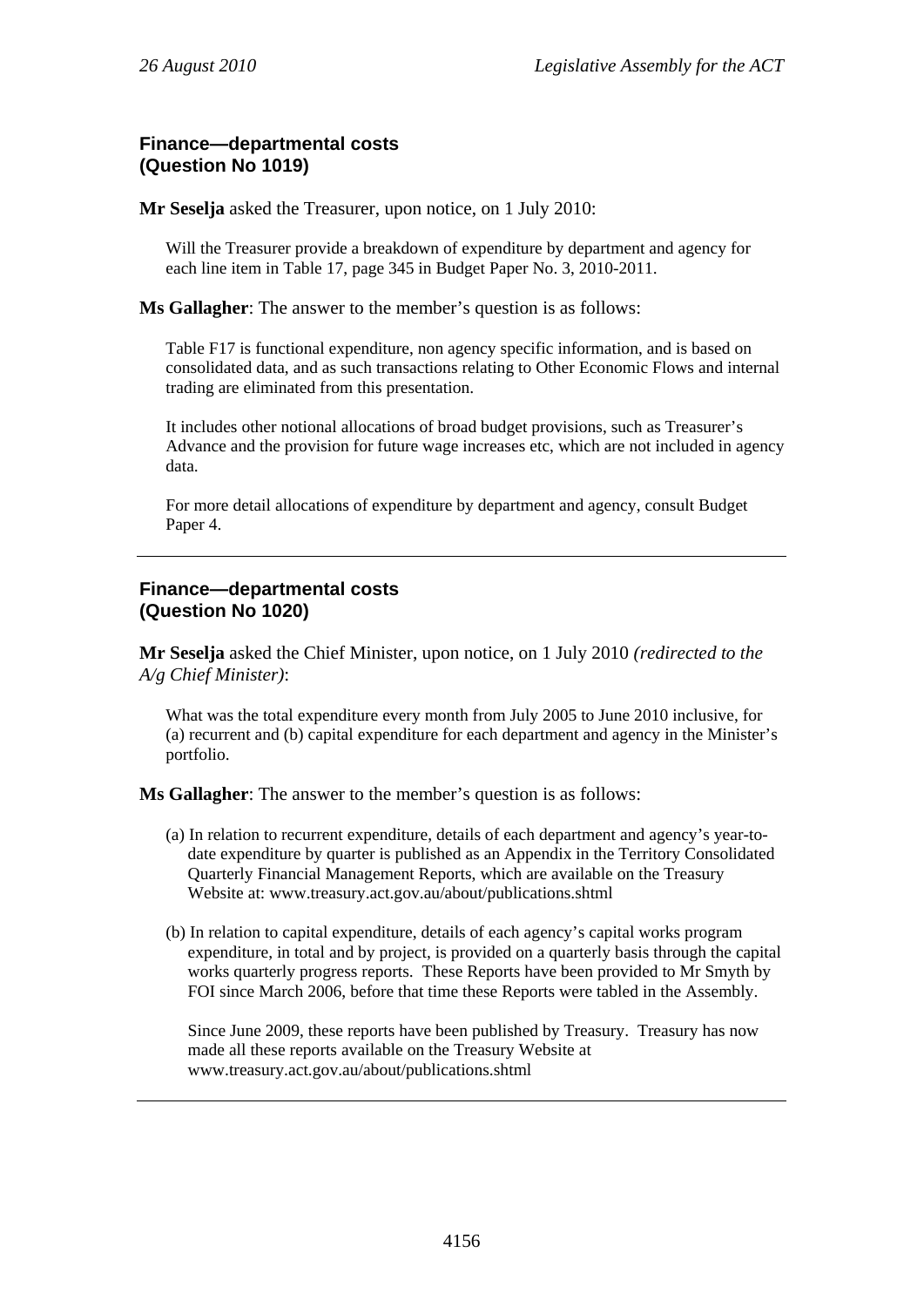## **Finance—departmental costs (Question No 1031)**

**Mr Seselja** asked the Minister for Gaming and Racing, upon notice, on 1 July 2010:

What was the total expenditure every month from July 2005 to June 2010 inclusive, for (a) recurrent and (b) capital expenditure for each department and agency in the Minister's portfolio.

**Mr Barr**: The answer to the member's question is as follows:

- (a) In relation to recurrent expenditure, details of each department and agency's YTD expenditure by quarter is published as an Appendix in the Territory Consolidated Quarterly Financial Management Reports, which are available on the Treasury Website at: www.treasury.act.gov.au/about/publications.shtml
- (b) In relation to capital expenditure, details of each agency's capital works program expenditure, in total and by project, is provided on a quarterly basis through the capital works quarterly progress reports. These Reports have been provided to Mr Smyth by FOI since March 2006, before that time these Reports were tabled in the Assembly. Since June 2009, these reports have been published by Treasury.

Treasury has, however, now made all these reports available on the Treasury Website at www.treasury.act.gov.au/about/publications.shtml

## **Building the education revolution (Question No 1034)**

**Mr Doszpot** asked the Minister for Education and Training, upon notice, on 17 August 2010:

- (1) In relation to the six star energy efficiency multi-purpose centre at the Gold Creek School, how many other ACT funded Building the Education Revolution (BER) initiatives follow similar efficiency standards and can the Minister provide a list of similar projects.
- (2) What is the development and management cost difference between this project and other BER funded multi-purpose facilities and can the Minister provide a comparative breakdown of costs.
- (3) Will this energy efficient centre contribute to decreasing the operating cost of the school; if so, how much will this initiative reduce operating costs by.
- (4) How much excess energy revenue will the school generate under the Government's feed-in tariff program.

**Mr Barr**: The answer to the member's question is as follows:

1) The Department of Education and Training has designed and is currently constructing a new environmental centre at Gold Creek School which has been funded under the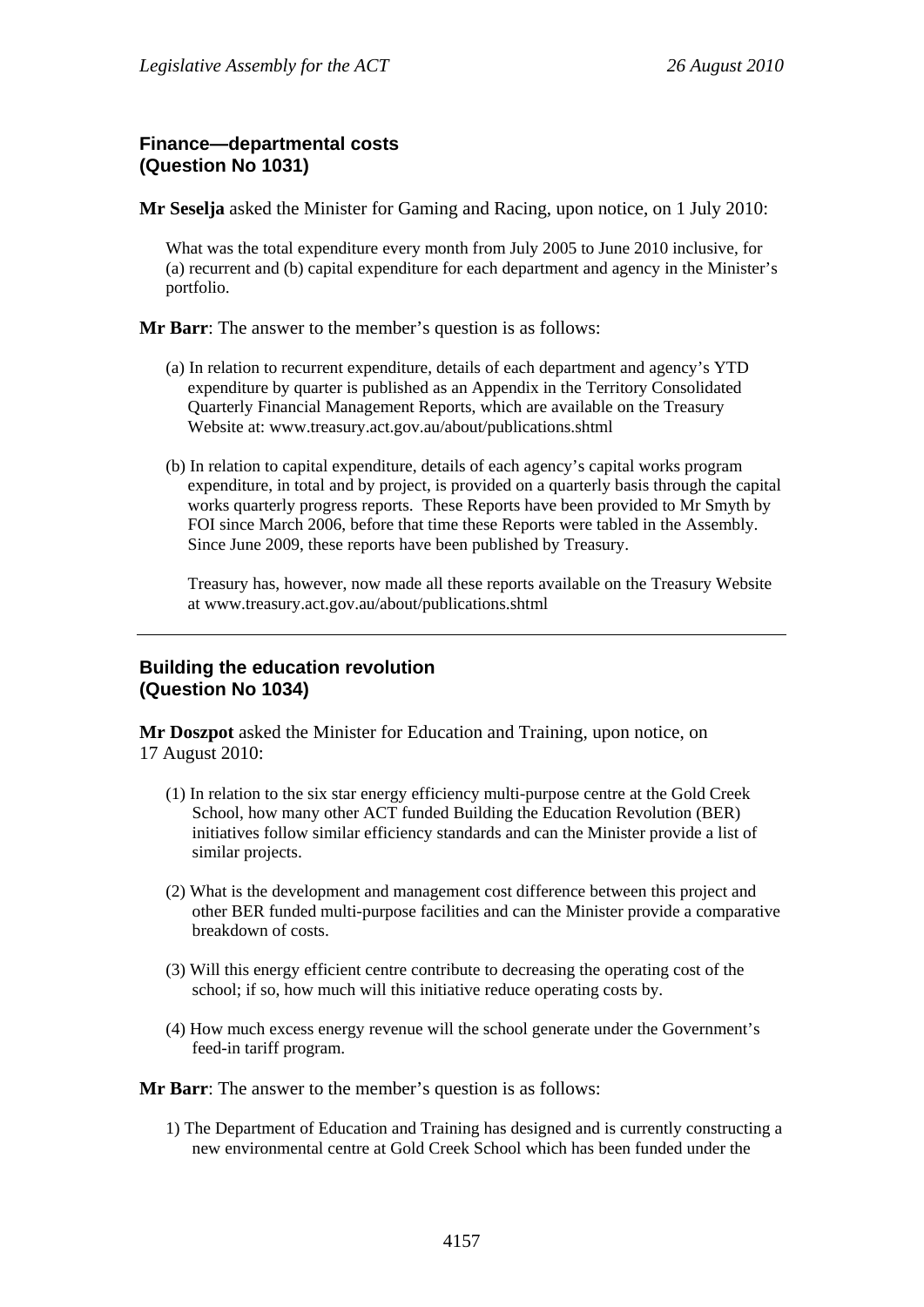*Building the Education Revolution* (BER) initiative. This building aims to achieve a 6 Green Star rating from the Green Building Council of Australia which will be the highest rating for a primary or secondary school facility in Australia.

A range of environmentally sustainable design (ESD) features have been included in all ACT public school BER projects. Information on ESD features is included on the Department's BER website

(www.det.act.gov.au/about\_us/building\_the\_education\_revolution).

The new Gungahlin College, Kambah P-10 School and the Harrison Secondary School have been designed to achieve a 5 Green Star rating.

2) Each BER project has been custom-designed to meet the particular needs of each school. The design and construction cost elements to achieve a 6 Green Star rating are built into the overall cost for the Gold Creek School environment centre. Therefore a cost break down and comparison with a comparable project is not available.

The total cost for the new Gold Creek School environment centre is \$3.344 million.

3) The design of the environmental centre is aimed to achieve energy neutrality at this facility. The energy generated by the solar panels to be installed on the environmental centre will, in fact, be more than the building requires.

The estimated energy consumption for the environmental centre is 12 110 kW (kilowatt hours) per annum while the energy expected to be generated from the solar panels installed on the centre is 19 500 kW. All of the generated energy will be exported to the electricity grid.

4) The estimated annual revenue from the ACT's feed-in-tariff scheme for the Gold Creek School environment centre is \$9000.

### **ACTION bus service—bicycle racks (Question No 1036)**

 **Ms Bresnan** asked the Minister for Transport, upon notice, on 17 August 2010:

- (1) What is the initial cost to install a bicycle rack on an ACTION bus.
- (2) What is the cost to maintain a bicycle rack on an ACTION

**Mr Stanhope**: The answer to the member's question is as follows:

(1) \$1,100.00

(2) The bike racks are a low maintenance accessory with an estimated \$100.00 cost over a 10 year period.